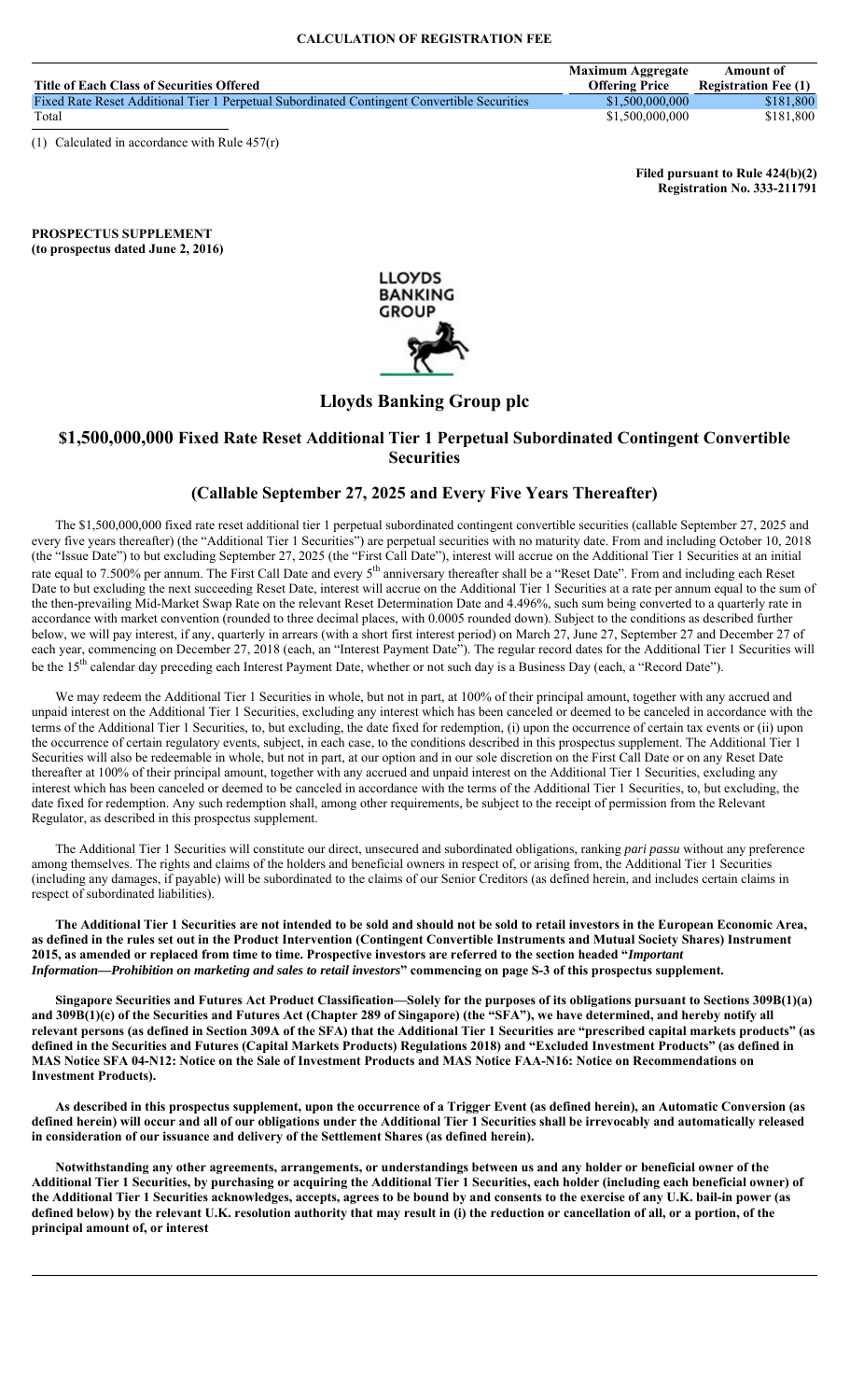**on, the Additional Tier 1 Securities; (ii) the conversion of all, or a portion, of the principal amount of, or interest on, the Additional Tier 1 Securities into shares or other securities or other obligations of LBG (as defined herein) or another person; and/or (iii) the amendment or alteration of the maturity of the Additional Tier 1 Securities, or amendment of the amount of interest due on the Additional Tier 1 Securities, or the dates on which interest becomes payable, including by suspending payment for a temporary period; any U.K. bail-in power may be exercised by means of variation of the terms of the Additional Tier 1 Securities solely to give effect to the exercise by the relevant U.K. resolution authority of such U.K. bail-in power. With respect to (i), (ii) and (iii) above, references to principal and interest shall include payments of principal and interest that have become due and payable (including principal that has become due and payable at the maturity date), but which have not been paid, prior to the exercise of any U.K. bail-in power. Each holder and each beneficial owner of the Additional Tier 1 Securities further acknowledges and agrees that the rights of the holders and/or beneficial owners under the Additional Tier 1 Securities are subject to, and will be varied, if necessary, solely to give effect to, the exercise of any U.K. bail-in power by the relevant U.K. resolution authority.**

**For these purposes, a "U.K. bail-in power" is any write-down and/or conversion power existing from time to time under any laws, regulations, rules or requirements relating to the resolution of banks, banking group companies, credit institutions and/or investment firms incorporated in the United Kingdom in effect and applicable in the United Kingdom to us and the Group (as defined herein), including but not limited to any such laws, regulations, rules or requirements which are implemented, adopted or enacted within the context of a European Union directive or regulation of the European Parliament and of the Council establishing a framework for the recovery and resolution of credit institutions and investment firms and/or within the context of a U.K. resolution regime under the Banking Act as the same has been or may be amended from time to time (whether pursuant to the Banking Reform Act 2013, secondary legislation or otherwise), pursuant to which obligations of a bank, banking group company, credit institution or investment firm or any of its affiliates can be reduced, canceled, amended, transferred and/or converted into shares or other securities or obligations of the obligor or any other person (and a reference to the "relevant U.K. resolution authority" is to any authority with the ability to exercise a U.K. bail-in power).**

**By its acquisition of the Additional Tier 1 Securities, each holder and each beneficial owner of the Additional Tier 1 Securities, to the extent permitted by the Trust Indenture Act of 1939, as amended (the "TIA"), waives any and all claims against the Trustee (as defined herein) for, agrees not to initiate a suit against the Trustee in respect of, and agrees that the Trustee shall not be liable for, any action that the Trustee takes, or abstains from taking, in either case in accordance with the exercise of the U.K. bail-in power by the relevant U.K. resolution authority with respect to the Additional Tier 1 Securities.** 

Application will be made to The Irish Stock Exchange plc trading as Euronext Dublin ("Euronext Dublin") for the Additional Tier 1 Securities to be admitted to the Official List and to trading on the Global Exchange Market (the "Global Exchange Market"), which is the exchange regulated market of Euronext Dublin. Admission to the Official List and trading on the Global Exchange Market is expected to begin after the initial delivery of the Additional Tier 1 Securities.

The Additional Tier 1 Securities are not deposit liabilities of LBG and are not covered by the United Kingdom Financial Services Compensation Scheme or insured by the US Federal Deposit Insurance Corporation or any other governmental agency of the United Kingdom, the United States or any other jurisdiction.

## *Investing in the Additional Tier 1 Securities involves risks. See "Risk Factors" beginning on page S-20 of this prospectus supplement and as incorporated by reference herein.*

**Neither the Securities and Exchange Commission nor any state securities commission has approved or disapproved of these securities or passed upon the accuracy or adequacy of this prospectus supplement or the accompanying prospectus. Any representation to the contrary is a criminal offense.**

|                                | <b>Price to Public</b> | Underwriting<br>Discount | <b>Proceeds to us (before</b><br>expenses) |
|--------------------------------|------------------------|--------------------------|--------------------------------------------|
| Per Additional Tier 1 Security | 100.000%               | 0.800%                   | 99.200%                                    |
| Total                          | \$1,500,000,000        | \$12,000,000             | \$1,488,000,000                            |

 The initial public offering price set forth above does not include accrued interest, if any. Interest on the Additional Tier 1 Securities will accrue from the date of issuance, which is expected to be October 10, 2018. See "*Underwriting*".

We may use this prospectus supplement and the accompanying prospectus in the initial sale of the Additional Tier 1 Securities. In addition, Lloyds Securities Inc. or another of our affiliates may use this prospectus supplement and the accompanying prospectus in a market-making transaction in the Additional Tier 1 Securities after their initial sale. In connection with any use of this prospectus supplement and the accompanying prospectus by Lloyds Securities Inc. or another of our affiliates, unless we or our agent informs you otherwise in your confirmation of sale, you may assume this prospectus supplement and the accompanying prospectus is being used in a market-making transaction.

The Additional Tier 1 Securities will be issued in fully registered form in denominations of \$200,000 and in integral multiples of \$1,000 thereafter. We expect that the Additional Tier 1 Securities will be ready for delivery through the book-entry facilities of The Depository Trust Company and its participants including Clearstream Banking, S.A. ("Clearstream Luxembourg") and Euroclear Bank SA/NV ("Euroclear") on or about October 10, 2018.

| Joint Bookrunning Managers |  |  |
|----------------------------|--|--|

**BNP PARIBAS** Citigroup Goldman Sachs & Co.

**LLC**

**HSBC Lloyds Securities**

Prospectus Supplement dated October 2, 2018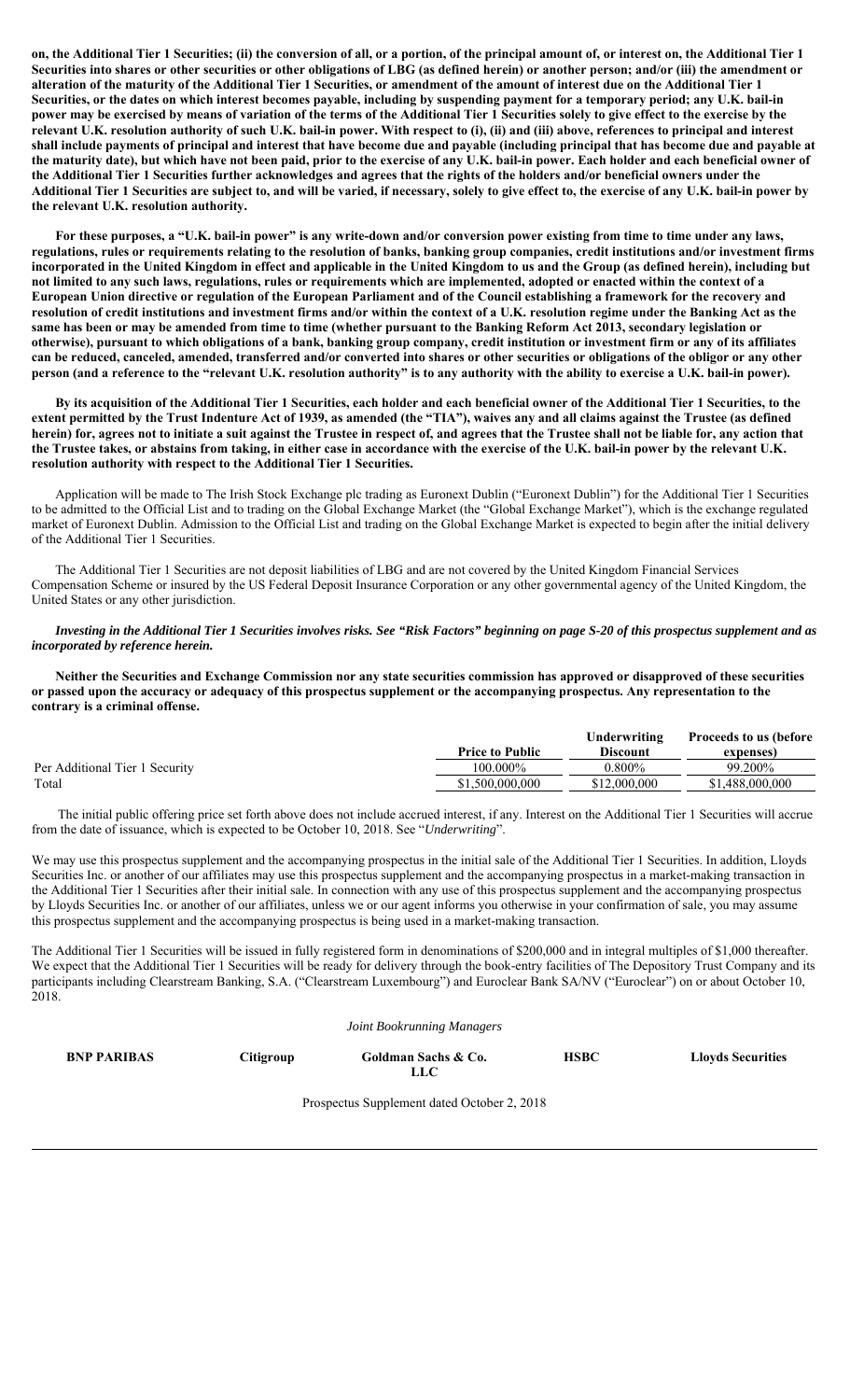# **TABLE OF CONTENTS**

# **Prospectus Supplement**

|                                                 | Page   |
|-------------------------------------------------|--------|
| ABOUT THIS PROSPECTUS SUPPLEMENT                | $S-1$  |
| INCORPORATION OF INFORMATION BY REFERENCE       | $S-1$  |
| FORWARD-LOOKING STATEMENTS                      | $S-1$  |
| <b>IMPORTANT INFORMATION</b>                    | $S-2$  |
| PROHIBITION OF SALES TO EEA RETAIL INVESTORS    | $S-4$  |
| <b>SUMMARY</b>                                  | $S-5$  |
| <b>RISK FACTORS</b>                             | $S-20$ |
| USE OF PROCEEDS                                 | $S-46$ |
| CAPITALIZATION OF THE GROUP                     | $S-46$ |
| RATIO OF EARNINGS TO FIXED CHARGES              | $S-46$ |
| DESCRIPTION OF THE ADDITIONAL TIER 1 SECURITIES | $S-47$ |
| CERTAIN U.K. AND U.S. FEDERAL TAX CONSEQUENCES  | $S-85$ |
| <b>UNDERWRITING</b>                             | $S-91$ |
| <b>LEGAL OPINIONS</b>                           | $S-97$ |
| <b>EXPERTS</b>                                  | $S-97$ |

Prospectus

| ABOUT THIS PROSPECTUS                                                                |    |
|--------------------------------------------------------------------------------------|----|
| USE OF PROCEEDS                                                                      |    |
| LLOYDS BANKING GROUP PLC                                                             |    |
| LLOYDS BANK PLC                                                                      |    |
| DESCRIPTION OF DEBT SECURITIES                                                       |    |
| DESCRIPTION OF CAPITAL SECURITIES                                                    | 14 |
| DESCRIPTION OF CERTAIN PROVISIONS RELATING TO DEBT SECURITIES AND CAPITAL SECURITIES | 21 |
| DESCRIPTION OF ORDINARY SHARES                                                       | 26 |
| DESCRIPTION OF PREFERENCE SHARES                                                     | 30 |
| DESCRIPTION OF AMERICAN DEPOSITARY SHARES                                            | 35 |
| PLAN OF DISTRIBUTION                                                                 | 42 |
| <b>LEGAL OPINIONS</b>                                                                | 43 |
| <b>EXPERTS</b>                                                                       | 43 |
| ENFORCEMENT OF CIVIL LIABILITIES                                                     | 43 |
| WHERE YOU CAN FIND MORE INFORMATION                                                  | 45 |
| INCORPORATION OF DOCUMENTS BY REFERENCE                                              | 45 |
| CAUTIONARY STATEMENT ON FORWARD-LOOKING STATEMENTS                                   | 46 |
|                                                                                      |    |

**You should rely only on the information contained or incorporated by reference in this prospectus supplement and the accompanying prospectus (including any free writing prospectus issued or authorized by us). Neither we nor the underwriters have authorized anyone to provide you with different information. Neither we nor the underwriters are making an offer of these securities in any state or jurisdiction where the offer is not permitted. You should assume that the information contained in this prospectus supplement, the accompanying prospectus and the documents incorporated by reference is accurate only as of their respective dates.**

S-i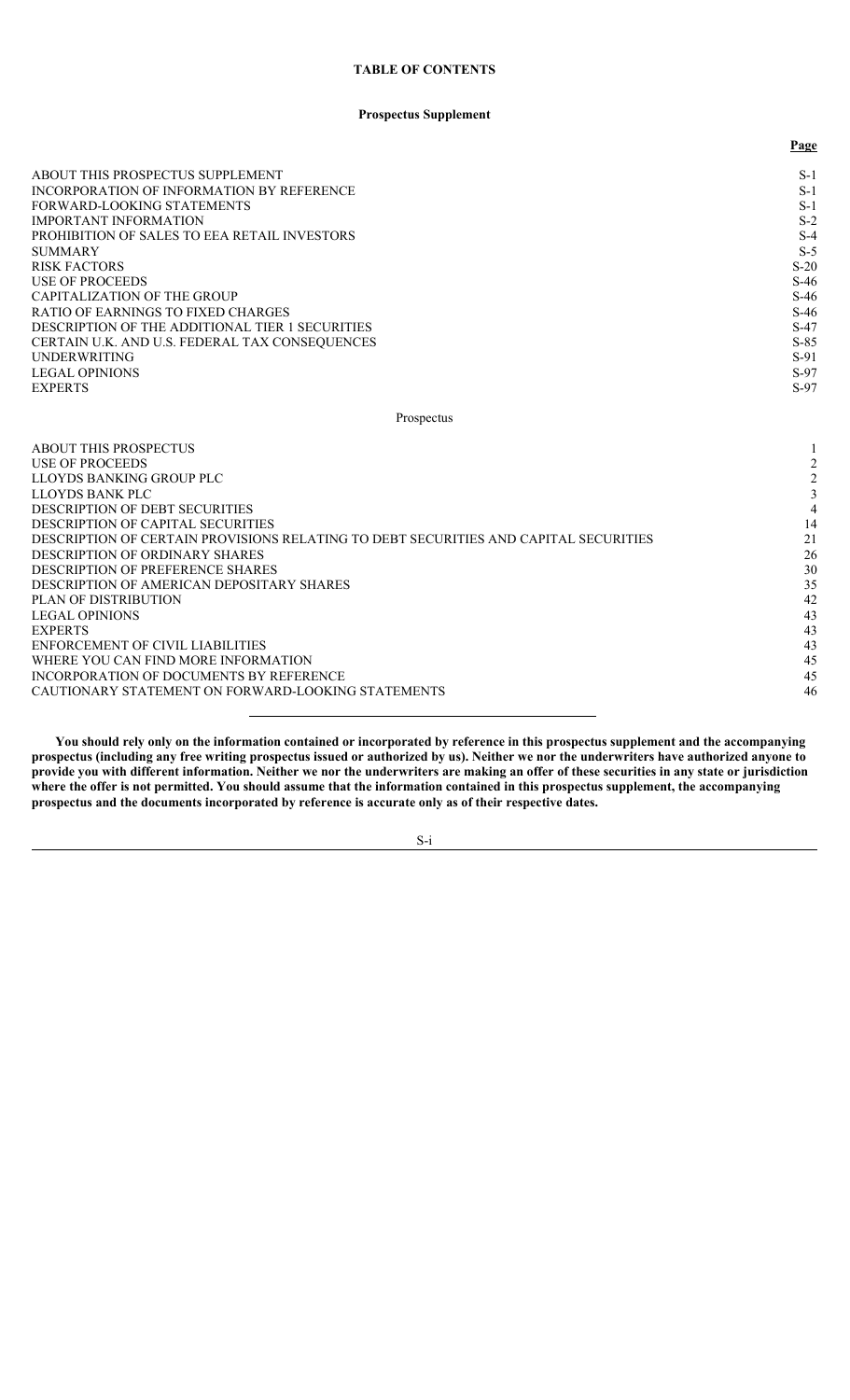# **ABOUT THIS PROSPECTUS SUPPLEMENT**

In this prospectus supplement, we use the following terms:

- "we", "us", "our" and "LBG" mean Lloyds Banking Group plc;
- "Group" means Lloyds Banking Group plc together with its subsidiaries and associated undertakings;
- "SEC" refers to the Securities and Exchange Commission;
- "pounds sterling", "£" and "p" refer to the currency of the United Kingdom;
- "dollars" and "\$" refer to the currency of the United States; and
- "euro" and "€" refer to the currency of the member states of the European Union ("EU") that have adopted the single currency in accordance with the treaty establishing the European Community, as amended.

# **INCORPORATION OF INFORMATION BY REFERENCE**

We file annual, semi-annual and special reports and other information with the Securities and Exchange Commission. You may read and copy any document that we file with the SEC at the SEC's Public Reference Room, 100 F Street, N.E., Washington, D.C. 20549. You can call the SEC on 1-800-SEC-0330 for further information on the Public Reference Room. The SEC's website, at http://www.sec.gov, contains, free of charge, reports and other information in electronic form that we have filed. You may also request a copy of any filings referred to below (excluding exhibits) at no cost, by contacting us at 25 Gresham Street, London EC2V 7HN, United Kingdom, telephone +44 207 626 1500.

The SEC allows us to incorporate by reference much of the information that we file with them. This means:

- incorporated documents are considered part of this prospectus supplement;
- we can disclose important information to you by referring you to these documents; and
- information that we file with the SEC will automatically update and supersede this prospectus supplement.

We incorporate by reference (i) LBG's Annual Report on Form 20-F for the year ended December 31, 2017 filed with the SEC on March 9, 2018; (ii) LBG's report on Form 6-K filed with the SEC on August 3, 2018 including the interim results for LBG for the six months ended June 30, 2018; (iii) LBG's report on Form 6-K filed with the SEC on August 3, 2018 disclosing the ratio of earnings to fixed charges and the ratio of earnings to combined fixed charges and preference dividends as at June 30, 2018; and (iv) LBG's report on Form 6-K filed with the SEC on August 3, 2018 disclosing LBG's capitalization as at June 30, 2018.

We also incorporate by reference in this prospectus supplement and the accompanying prospectus any future documents we may file with the SEC under Section 13(a), 13(c), 14 or 15(d) of the Securities Exchange Act of 1934, as amended (the "Exchange Act"), from the date of this prospectus supplement until the offering contemplated in this prospectus supplement is completed. Reports on Form 6-K that we may furnish to the SEC after the date of this prospectus supplement (or portions thereof) are incorporated by reference in this prospectus supplement only to the extent that the report expressly states that it is (or such portions are) incorporated by reference in this prospectus supplement.

# **FORWARD-LOOKING STATEMENTS**

From time to time, we may make statements, both written and oral, regarding assumptions, projections, expectations, intentions or beliefs about future events. These statements constitute "forward-looking statements" for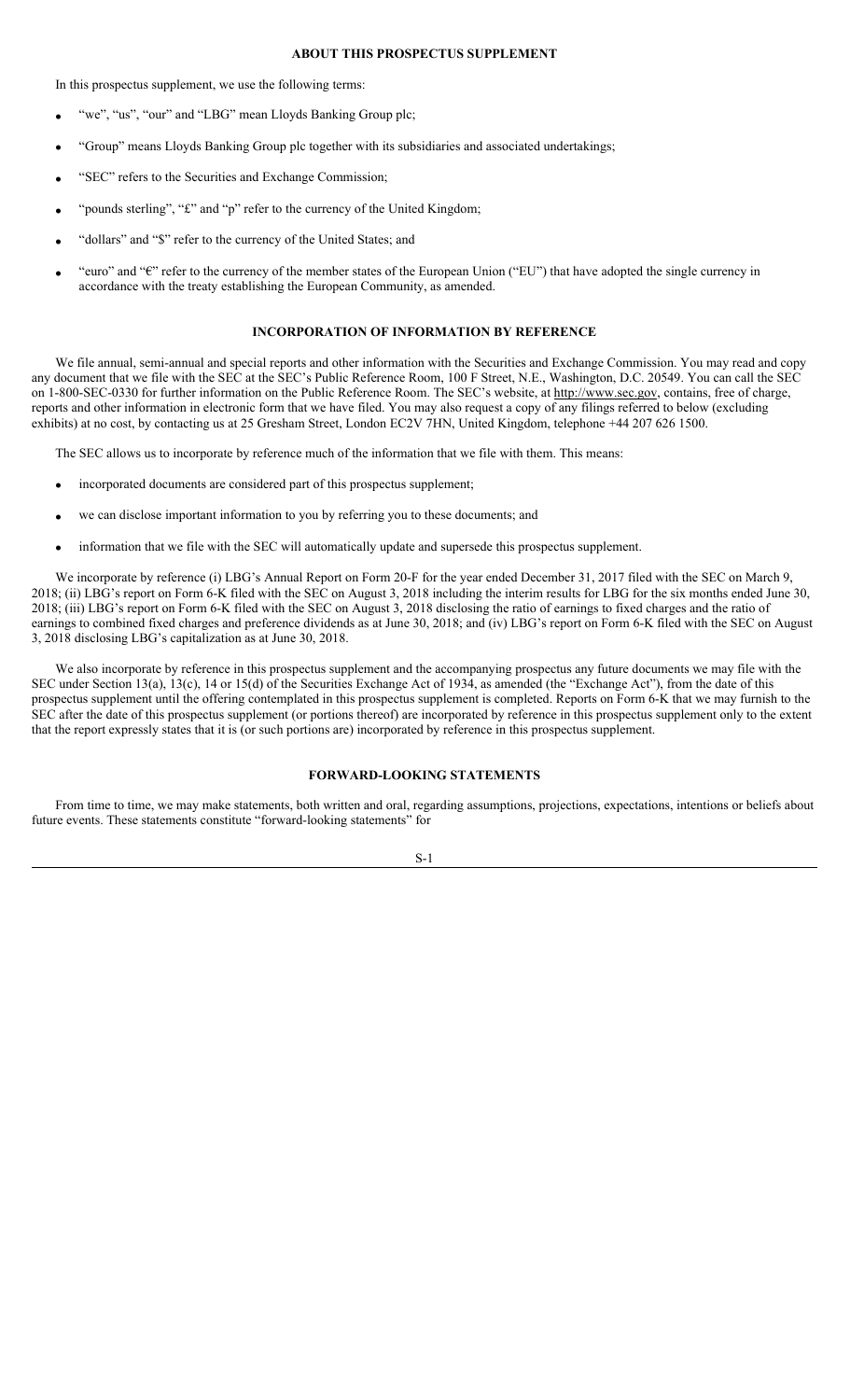purposes of the Private Securities Litigation Reform Act of 1995. We caution that these statements may and often do vary materially from actual results. Accordingly, we cannot assure you that actual results will not differ materially from those expressed or implied by the forward-looking statements. You should read the sections entitled "Risk Factors" in this prospectus supplement and "Forward-Looking Statements" in our Annual Report on Form 20-F for the year ended December 31, 2017, which is incorporated by reference herein.

We do not undertake any obligation to publicly update or revise any forward-looking statements, whether as a result of new information, future events or otherwise. In light of these risks, uncertainties and assumptions, forward-looking events discussed in this prospectus supplement or any information incorporated by reference, might not occur.

## **IMPORTANT INFORMATION**

An investment in the Additional Tier 1 Securities may give rise to higher yields than a bank deposit placed with a deposit taking bank within the Group. However, an investment in the Additional Tier 1 Securities carries risks which are very different from the risk profile of such a bank deposit. See "*Risk Factors*" and "*Interest Cancellation and Automatic Conversion*" below. The Additional Tier 1 Securities may provide greater liquidity than a bank deposit since bank deposits are generally not transferable. Conversely, unlike certain bank deposits, (i) holders of the Additional Tier 1 Securities have no ability to require repayment of their investment and (ii) the Additional Tier 1 Securities are not deposit liabilities of LBG and are not covered by the United Kingdom Financial Services Compensation Scheme or insured by the US Federal Deposit Insurance Corporation or any other governmental agency of the United Kingdom, the United States or any other jurisdiction.

**Interest Cancellation and Automatic Conversion –** The interest rate following any Reset Date may be less than the initial interest rate and/or the interest rate that applies immediately prior to such Reset Date. Moreover, interest will be due and payable on an Interest Payment Date only to the extent it is not canceled or deemed to have been canceled in accordance with the terms of the Additional Tier 1 Securities. We will have sole and absolute discretion at all times and for any reason to cancel (in whole or in part) any interest payment that would otherwise be payable on any Interest Payment Date. The terms of the Additional Tier 1 Securities also provide for circumstances under which we will be restricted from making an interest payment (in whole or in part) on an Interest Payment Date, and the interest payable in respect of any such Interest Payment Date will be deemed to have been canceled (in whole or in part).

The Additional Tier 1 Securities are perpetual and have no fixed maturity or fixed redemption date. As a result, you may not receive any payments with respect to the Additional Tier 1 Securities as we are not required to pay the principal amount of the Additional Tier 1 Securities at any time prior to a Winding-up or Administration Event (as defined below) and we will have the sole and absolute discretion at all times and for any reason to cancel in whole or in part any interest payment.

By its acquisition of the Additional Tier 1 Securities, each holder and beneficial owner acknowledges and agrees that (a) interest is payable solely at our discretion, and no amount of interest shall become due and payable in respect of the relevant interest period to the extent that it has been canceled by us at our sole discretion and/or deemed canceled in whole or in part; and (b) a cancellation or deemed cancellation of interest (in each case, in whole or in part) in accordance with the terms of the Indenture (as defined herein) shall not constitute a default in payment or otherwise under the terms of the Additional Tier 1 Securities. Interest will only be due and payable on an Interest Payment Date to the extent it is not canceled or deemed canceled in accordance with the provisions described herein. Any interest canceled or deemed canceled (in each case, in whole or in part) in the circumstances described herein shall not be due and shall not accumulate or be payable at any time thereafter, and holders and beneficial owners of the Additional Tier 1 Securities shall have no rights thereto or to receive any additional interest or compensation as a result of such cancellation or deemed cancellation.

If a Trigger Event occurs, then an Automatic Conversion will occur on the Conversion Date, at which point all of our obligations under the Additional Tier 1 Securities shall be irrevocably and automatically released in consideration of our issuance and delivery of the Settlement Shares to the Settlement Share Depository (or other relevant recipient as described herein), and under no circumstances shall such released obligations be reinstated. The Settlement Shares shall initially be registered in the name of the Settlement Share Depository (which shall hold the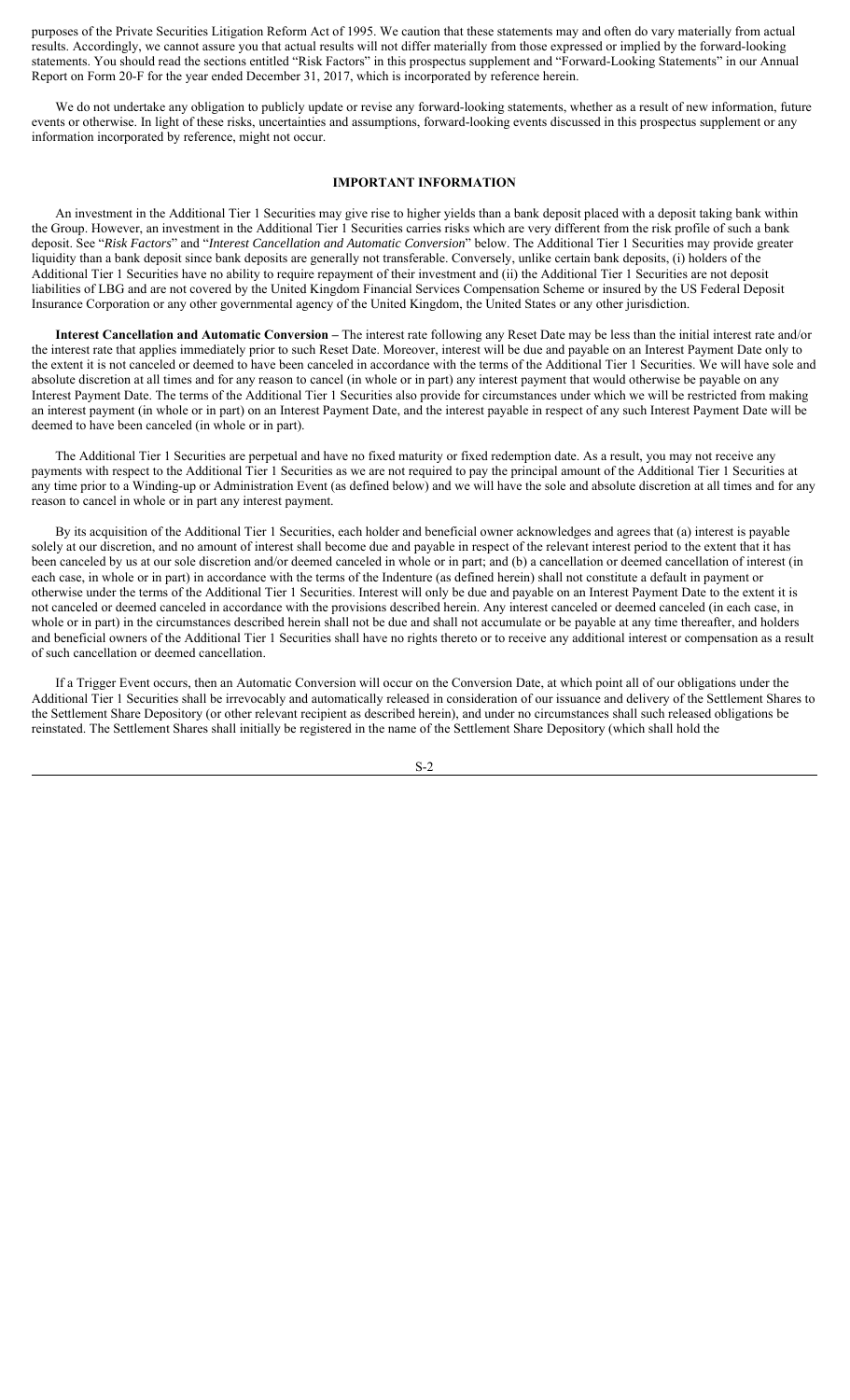Settlement Shares on behalf of the holders of the Additional Tier 1 Securities) or the relevant recipient in accordance with the terms of the Additional Tier 1 Securities. As more fully described herein, we may elect, in our sole and absolute discretion that a Settlement Shares Offer be made by the Settlement Share Depository to all or some of our existing shareholders. The realizable value of any Settlement Shares received by a holder of the Additional Tier 1 Securities following an Automatic Conversion may be significantly less than the pounds sterling equivalent of the initial Conversion Price (as defined herein) of \$0.821 and holders of the Additional Tier 1 Securities could lose all or part of their investment in the Additional Tier 1 Securities as a result of the Automatic Conversion.

By its acquisition of the Additional Tier 1 Securities, each holder and beneficial owner shall be deemed to have (i) agreed to all the terms and conditions of the Additional Tier 1 Securities, including, without limitation, those related to (x) Automatic Conversion following the Trigger Event and (y) the appointment of the Settlement Share Depository, the issuance of the Settlement Shares to the Settlement Share Depository (or to the relevant recipient in accordance with the terms of the Additional Tier 1 Securities) and the potential sale of the Settlement Shares pursuant to a Settlement Shares Offer, and acknowledged that such events in (x) and (y) may occur without any further action on the part of the holders or beneficial owners of the Additional Tier 1 Securities or the Trustee, (ii) agreed that effective upon, and following, the Automatic Conversion, no amount shall be due and payable to the holders or beneficial owners of the Additional Tier 1 Securities, and our liability to pay any such amounts (including the principal amount of, or any interest in respect of, the Additional Tier 1 Securities) shall be automatically released, and the holders and beneficial owners shall not have the right to give a direction to the Trustee with respect to the Trigger Event and any related Automatic Conversion, (iii) waived, to the extent permitted by the Trust Indenture Act, any claim against the Trustee arising out of its acceptance of its trusteeship under, and the performance of its duties, powers and rights in respect of, the Indenture and in connection with the Additional Tier 1 Securities, including, without limitation, claims related to or arising out of or in connection with the Trigger Event and/or any Automatic Conversion and (iv) authorised, directed and requested DTC (as defined below) and any direct participant in DTC or other intermediary through which it holds such Additional Tier 1 Securities to take any and all necessary action, if required, to implement the Automatic Conversion without any further action or direction on the part of such holder or beneficial owner or the Trustee.

**Prohibition on marketing and sales to retail investors** – The Additional Tier 1 Securities are complex financial instruments and are not a suitable or appropriate investment for all investors. In some jurisdictions, regulatory authorities have adopted or published laws, regulations or guidance with respect to the offer or sale of securities such as the Additional Tier 1 Securities to retail investors.

In particular, in June 2015, the U.K. Financial Conduct Authority (the "**FCA**") published the Product Intervention (Contingent Convertible Instruments and Mutual Society Shares) Instrument 2015 (as amended or replaced from time to time) (the "**PI Instrument**"). In addition, (i) on January 1, 2018, the provisions of Regulation (EU) No. 1286/2014 on key information documents for packaged and retail and insurance-based investment products ("**PRIIPs**") became directly applicable in all EEA member states and (ii) the Markets in Financial Instruments Directive 2014/65/EU (as amended) ("**MiFID II**") was required to be implemented in EEA member states by January 3, 2018. Together the PI Instrument, PRIIPs and MiFID II are referred to as the "**regulations**".

The regulations set out various obligations in relation to (i) the manufacture and distribution of financial instruments and (ii) the offering, sale and distribution of packaged retail and insurance-based investment products and certain contingent write-down or convertible securities such as the Additional Tier 1 Securities.

Potential investors in the Additional Tier 1 Securities should inform themselves of, and comply with, any applicable laws, regulations or regulatory guidance with respect to any resale of the Additional Tier 1 Securities (or any beneficial interests therein) including the regulations.

The Underwriters (as defined herein) (and/or their respective affiliates) are required to comply with some or all of the regulations. By purchasing, or making or accepting an offer to purchase any Additional Tier 1 Securities (or a beneficial interest in such Additional Tier 1 Securities) from LBG and/or the Underwriters, each investor represents, warrants, agrees with and undertakes to LBG and each of the Underwriters that:

(1) it is not a retail client in the EEA (as defined in MiFID II);

(2) whether or not it is subject to the regulations, it will not: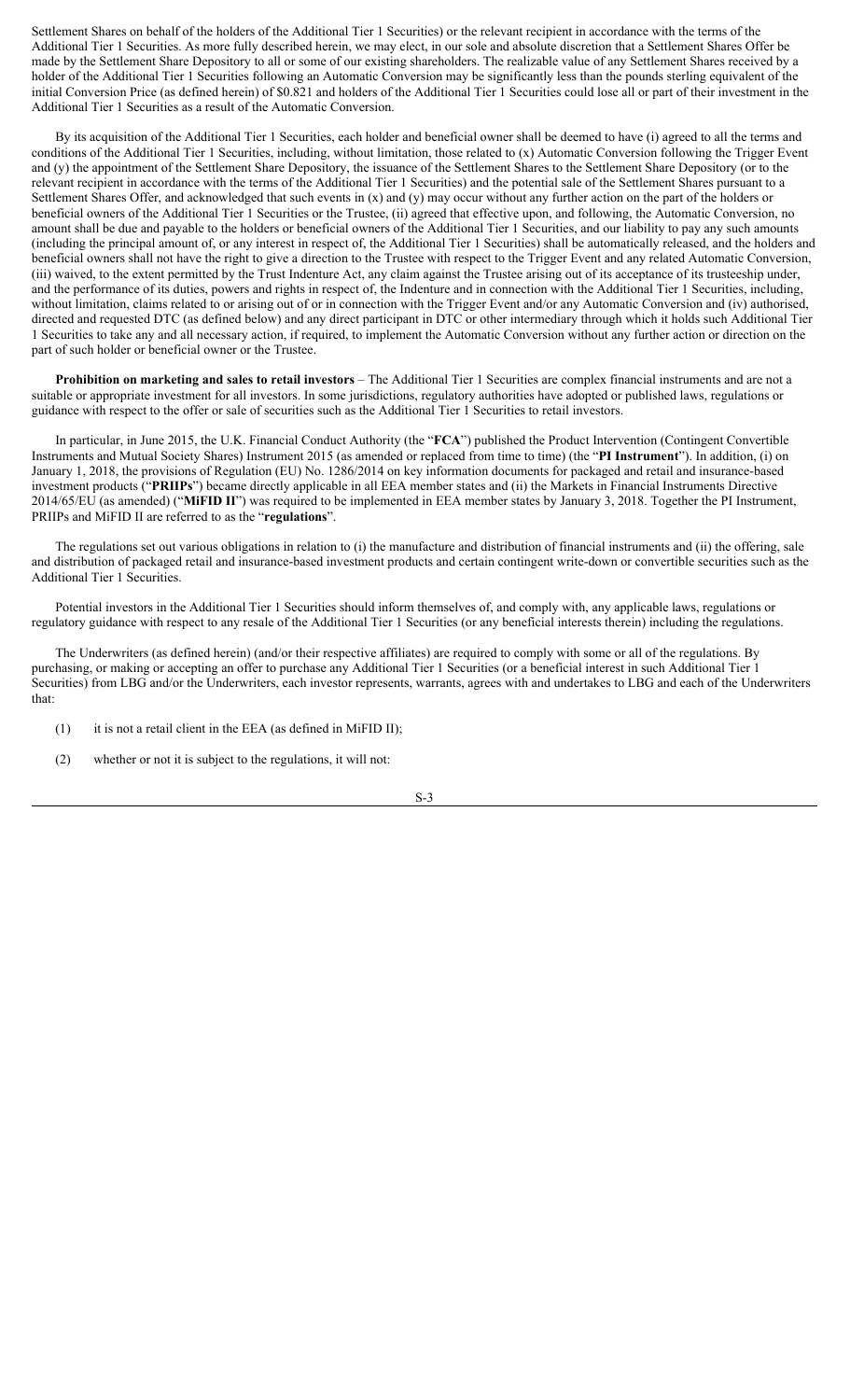a. sell or offer the Additional Tier 1 Securities (or any beneficial interest therein) to retail clients in the EEA (as defined in MiFID II); or

b. communicate (including the distribution of this prospectus supplement) or approve an invitation or inducement to participate in, acquire or underwrite the Additional Tier 1 Securities (or any beneficial interest therein) where that invitation or inducement is addressed to or disseminated in such a way that it is likely to be received by a retail client in the EEA (in each case within the meaning of MiFID II).

In selling or offering the Additional Tier 1 Securities or making or approving communications relating to the Additional Tier 1 Securities it may not rely on the limited exemptions set out in the PI Instrument; and

(3) it will at all times comply with all applicable laws, regulations and regulatory guidance (whether inside or outside the EEA) relating to the promotion, offering, distribution and/or sale of the Additional Tier 1 Securities (or any beneficial interests therein), including (without limitation) in accordance with MiFID II and any other applicable laws, regulations and regulatory guidance relating to determining the appropriateness and/or suitability of an investment in the Additional Tier 1 Securities (or any beneficial interests therein) by investors in any relevant jurisdiction.

Each such investor further acknowledges that:

(i) the identified target market for the Additional Tier 1 Securities (for the purposes of the product governance obligations in MiFID II) is eligible counterparties and professional clients; and

(ii) no key information document (KID) under PRIIPs has been prepared and therefore offering or selling the Additional Tier 1 Securities or otherwise making them available to any retail investor in the EEA may be unlawful under PRIIPs.

# **PROHIBITION OF SALES TO EEA RETAIL INVESTORS**

The Additional Tier 1 Securities are not intended to be offered, sold or otherwise made available to and should not be offered, sold or otherwise made available to any retail investor in the EEA. For these purposes, a retail investor means a person who is one (or more) of: (i) a retail client as defined in MiFID II; or (ii) a customer within the meaning of Directive 2002/92/EC as amended or superseded, ("**IMD**"), where that customer would not qualify as a professional client as defined in point (10) of Article 4(1) of MiFID II. Consequently, no key information document required by Regulation (EU) No 1286/2014 as amended, (the "**PRIIPs Regulation**") for offering or selling the Additional Tier 1 Securities or otherwise making them available to retail investors in the EEA has been prepared and therefore offering or selling the Additional Tier 1 Securities or otherwise making them available to any retail investor in the EEA may be unlawful under the PRIIPs Regulation.

**MIFID II product governance / Professional investors and ECPs only target market** – Solely for the purposes of the manufacturer's product approval process, the target market assessment in respect of the Additional Tier 1 Securities has led to the conclusion that: (i) the target market for the Additional Tier 1 Securities is eligible counterparties and professional clients only, each as defined in MiFID II; and (ii) all channels for distribution of the Additional Tier 1 Securities to eligible counterparties and professional clients are appropriate. Any person subsequently offering, selling or recommending the Additional Tier 1 Securities (a distributor) should take into consideration the manufacturer's target market assessment; however, a distributor subject to MiFID II is responsible for undertaking its own target market assessment in respect of the Additional Tier 1 Securities (by either adopting or refining the manufacturer's target market assessment) and determining appropriate distribution channels.

**Singapore Securities and Futures Act Product Classification** – Solely for the purposes of its obligations pursuant to Sections 309B(1)(a) and 309B(1)(c) of the Securities and Futures Act (Chapter 289 of Singapore) (the "**SFA**"), we have determined, and hereby notify all relevant persons (as defined in Section 309A of the SFA) that the Additional Tier 1 Securities are "prescribed capital markets products" (as defined in the Securities and Futures (Capital Markets Products) Regulations 2018) and "Excluded Investment Products" (as defined in MAS Notice SFA 04-N12: Notice on the Sale of Investment Products and MAS Notice FAA-N16: Notice on Recommendations on Investment Products).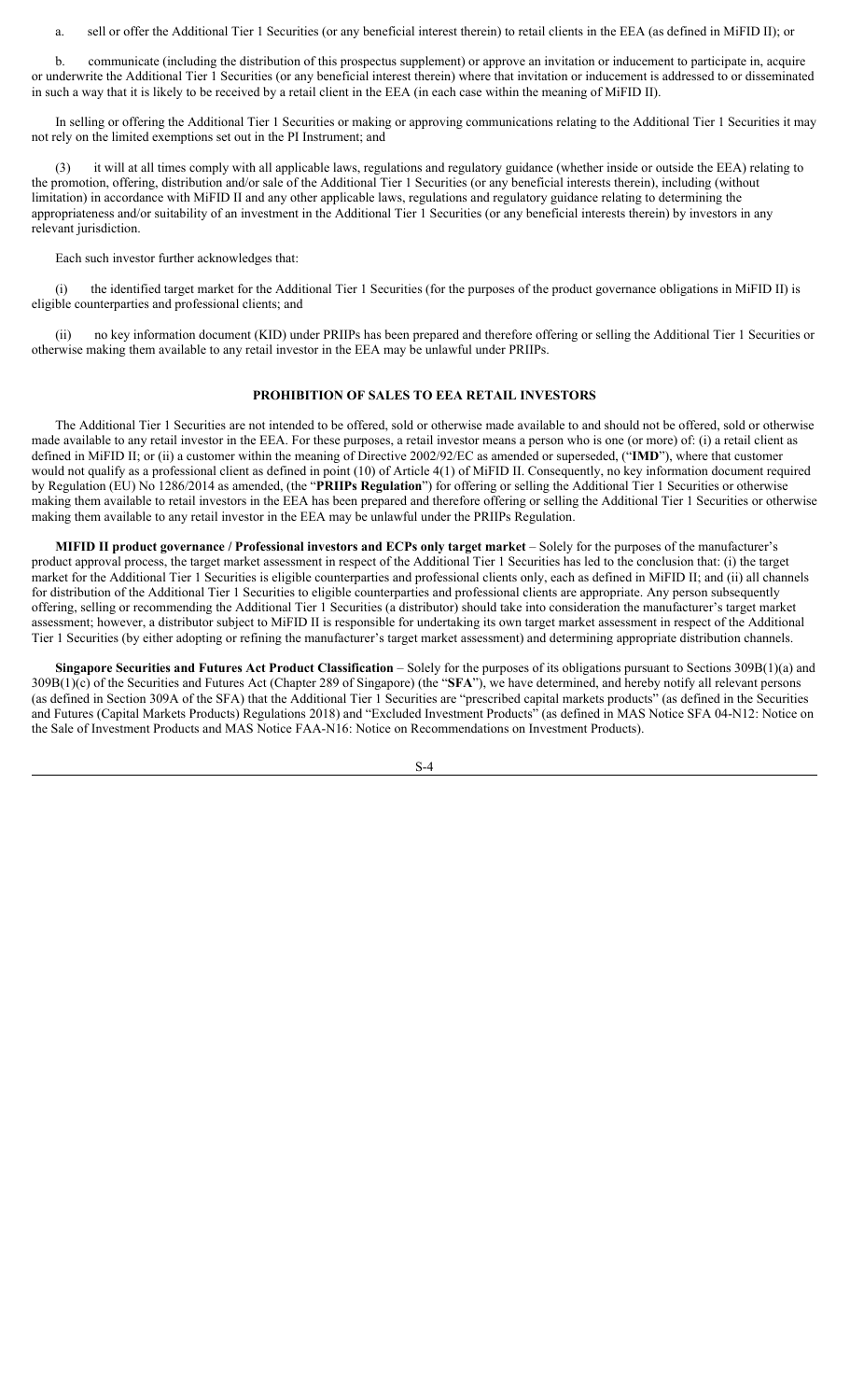**Benchmark Regulation** – Amounts payable under the Additional Tier 1 Securities following any Reset Date will be calculated by reference to the 5 year ICE ISDAFIX, one component of which is U.S. dollar LIBOR, each as provided by ICE Benchmark Administration Limited (the "Administrator"). As at the date of prospectus supplement, the Administrator appears on the register of administrators and benchmarks established and maintained by the European Securities and Markets Authority pursuant to article 36 of the Benchmark Regulation (Regulation (EU) 2016/1011).

# **SUMMARY**

*The following is a summary of this prospectus supplement and should be read as an introduction to, and in conjunction with, the remainder of this prospectus supplement, the accompanying prospectus and any documents incorporated by reference therein. You should base your investment decision on a consideration of this prospectus supplement, the accompanying prospectus and any documents incorporated by reference therein, as a whole. Words and expressions defined in "Description of the Additional Tier 1 Securities" below shall have the same meanings in this summary.*

# **The Issuer**

Lloyds Banking Group plc was incorporated as a public limited company and registered in Scotland under the U.K. Companies Act 1985 on October 21, 1985 (registration number 95000). Lloyds Banking Group plc's registered office is at The Mound, Edinburgh EH1 1YZ, Scotland, U.K. and its principal executive offices in England, U.K. are located at 25 Gresham Street, London EC2V 7HN, United Kingdom, telephone number +44 207 626 1500.

## **The Additional Tier 1 Securities**

| <b>Issuer</b>                | Lloyds Banking Group plc                                                                                                                                                                                                                                                                                                                                                                                                                                                                                                                                                                                                                                                                                                                                                                                                                              |
|------------------------------|-------------------------------------------------------------------------------------------------------------------------------------------------------------------------------------------------------------------------------------------------------------------------------------------------------------------------------------------------------------------------------------------------------------------------------------------------------------------------------------------------------------------------------------------------------------------------------------------------------------------------------------------------------------------------------------------------------------------------------------------------------------------------------------------------------------------------------------------------------|
|                              | (LEI:549300PPXHEU2JF0AM85)                                                                                                                                                                                                                                                                                                                                                                                                                                                                                                                                                                                                                                                                                                                                                                                                                            |
|                              |                                                                                                                                                                                                                                                                                                                                                                                                                                                                                                                                                                                                                                                                                                                                                                                                                                                       |
| <b>Securities</b>            | <b>Additional Tier 1 Securities</b>                                                                                                                                                                                                                                                                                                                                                                                                                                                                                                                                                                                                                                                                                                                                                                                                                   |
| <b>Issue Date</b>            | October 10, 2018                                                                                                                                                                                                                                                                                                                                                                                                                                                                                                                                                                                                                                                                                                                                                                                                                                      |
| <b>Issue Price</b>           | 100.000%                                                                                                                                                                                                                                                                                                                                                                                                                                                                                                                                                                                                                                                                                                                                                                                                                                              |
| <b>Denomination</b>          | The Additional Tier 1 Securities will be issued in fully registered form in denominations of<br>\$200,000 and in integral multiples of \$1,000 thereafter.                                                                                                                                                                                                                                                                                                                                                                                                                                                                                                                                                                                                                                                                                            |
| <b>Perpetual Securities</b>  | The Additional Tier 1 Securities are perpetual securities and have no fixed maturity or fixed<br>redemption date.                                                                                                                                                                                                                                                                                                                                                                                                                                                                                                                                                                                                                                                                                                                                     |
| <b>Initial Interest Rate</b> | From and including the Issue Date to but excluding September 27, 2025, (the "First Call<br>Date"), interest will accrue on the Additional Tier 1 Securities at an initial rate equal to 7.500%<br>per annum. From and including each Reset Date to but excluding the next succeeding Reset<br>Date, the interest will accrue on the Additional Tier 1 Securities at a rate per annum equal to the<br>sum of the then-prevailing Mid-Market Swap Rate on the relevant Reset Determination Date (as<br>defined below) and 4.496%, such sum being converted to a quarterly rate in accordance with<br>market convention (rounded to three decimal places, with 0.0005 rounded down). Interest will<br>be payable (subject to cancelation as provided herein) quarterly in arrears (with a short first<br>interest period) on each Interest Payment Date. |

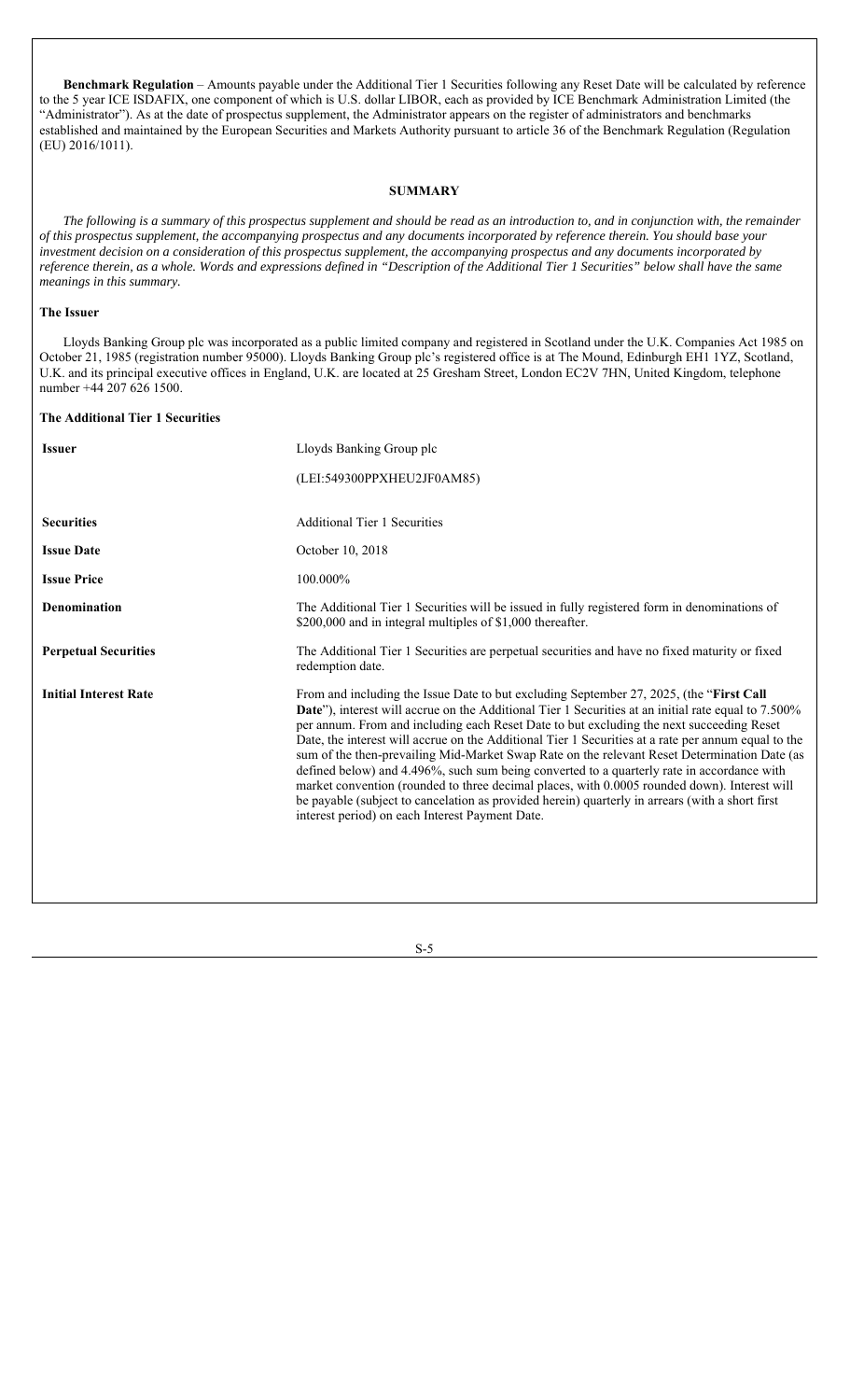| <b>Benchmark Discontinuation</b>       | If the Mid-Market Swap Rate has been permanently discontinued, the Calculation Agent will, as<br>directed by LBG, use as a substitute for the Mid-Market Swap Rate (as described in more detail<br>in "Description of the Additional Tier 1 Securities") and for each future Reset Determination<br>Date, the alternative reference rate selected by the central bank, reserve bank, monetary<br>authority or any similar institution (including any committee or working group thereof) that is<br>consistent with accepted market practice (the "Alternative Rate"). As part of such substitution,<br>the Calculation Agent will, as directed by LBG, make such adjustments to the Alternative Rate<br>or the spread thereon, as well as the Business Day convention, Reset Determination Dates and<br>related provisions and definitions ("Adjustments"), in each case that are consistent with<br>accepted market practice for the use of such Alternative Rate for debt obligations such as the<br>Additional Tier 1 Securities; provided, however, that if there is no clear market consensus as to<br>whether any rate has replaced the Mid-Market Swap Rate in customary market usage, LBG will<br>appoint in its sole discretion an Independent Financial Advisor (in such capacity, the "IFA") to<br>determine an appropriate Alternative Rate and any Adjustments, and the decision of the IFA<br>will be binding on LBG, the Calculation Agent, the Trustee, the Paying Agent and the holders of<br>the Additional Tier 1 Securities.<br>If LBG is unable to appoint an IFA, or the IFA appointed by LBG determines that there is no<br>such Alternative Rate as provided above, or otherwise fails to specify an Alternative Rate or any<br>relevant Adjustments, then the Reset Rate of Interest for the relevant Reset Period will be equal<br>to the Reset Rate of Interest in effect with respect to the immediately preceding Reset Period or,<br>in the case of the first Reset Period, the rate of interest will be equal to the rate of interest<br>applicable between the Issue Date and the First Call Date.<br>See also "Risk Factors— Increased regulatory oversight, changes in the method pursuant to<br>which the LIBOR rates are determined and potential phasing out of LIBOR after 2021 may<br>adversely affect the value of the Additional Tier 1 Securities." and "Description of the<br>Additional Tier 1 Securities-Payments-Benchmark Discontinuation" below. |
|----------------------------------------|---------------------------------------------------------------------------------------------------------------------------------------------------------------------------------------------------------------------------------------------------------------------------------------------------------------------------------------------------------------------------------------------------------------------------------------------------------------------------------------------------------------------------------------------------------------------------------------------------------------------------------------------------------------------------------------------------------------------------------------------------------------------------------------------------------------------------------------------------------------------------------------------------------------------------------------------------------------------------------------------------------------------------------------------------------------------------------------------------------------------------------------------------------------------------------------------------------------------------------------------------------------------------------------------------------------------------------------------------------------------------------------------------------------------------------------------------------------------------------------------------------------------------------------------------------------------------------------------------------------------------------------------------------------------------------------------------------------------------------------------------------------------------------------------------------------------------------------------------------------------------------------------------------------------------------------------------------------------------------------------------------------------------------------------------------------------------------------------------------------------------------------------------------------------------------------------------------------------------------------------------------------------------------------------------------------------------------------------------------------------------------------------------------------------------------------------------------------------------------------------------|
| <b>Reset Date</b>                      | The First Call Date and every 5 <sup>th</sup> anniversary thereafter.                                                                                                                                                                                                                                                                                                                                                                                                                                                                                                                                                                                                                                                                                                                                                                                                                                                                                                                                                                                                                                                                                                                                                                                                                                                                                                                                                                                                                                                                                                                                                                                                                                                                                                                                                                                                                                                                                                                                                                                                                                                                                                                                                                                                                                                                                                                                                                                                                             |
| <b>Interest Payment Dates</b>          | March 27, June 27, September 27 and December 27 of each year, commencing on December 27,<br>2018.                                                                                                                                                                                                                                                                                                                                                                                                                                                                                                                                                                                                                                                                                                                                                                                                                                                                                                                                                                                                                                                                                                                                                                                                                                                                                                                                                                                                                                                                                                                                                                                                                                                                                                                                                                                                                                                                                                                                                                                                                                                                                                                                                                                                                                                                                                                                                                                                 |
| <b>Interest Payments Discretionary</b> | Interest on the Additional Tier 1 Securities will be due and payable only at the sole discretion of<br>LBG and LBG shall have absolute discretion at all times and for any reason to cancel any<br>interest payment in whole or in part that would otherwise be payable on any Interest Payment<br>Date. If LBG elects not to make an interest payment on the relevant Interest Payment Date, or if<br>LBG elects to make a payment of a portion, but not all, of such interest payment, such non-<br>payment shall evidence LBG's exercise of discretion to cancel such interest payment, or the<br>portion of such interest payment not paid, and accordingly such interest payment, or portion<br>thereof, shall not be or become due and payable.                                                                                                                                                                                                                                                                                                                                                                                                                                                                                                                                                                                                                                                                                                                                                                                                                                                                                                                                                                                                                                                                                                                                                                                                                                                                                                                                                                                                                                                                                                                                                                                                                                                                                                                                             |
|                                        | See also "-Agreement to Interest Cancellation" and "Description of the Additional Tier 1<br>Securities-Payments-Notice of Interest Cancellation" below.                                                                                                                                                                                                                                                                                                                                                                                                                                                                                                                                                                                                                                                                                                                                                                                                                                                                                                                                                                                                                                                                                                                                                                                                                                                                                                                                                                                                                                                                                                                                                                                                                                                                                                                                                                                                                                                                                                                                                                                                                                                                                                                                                                                                                                                                                                                                           |
|                                        |                                                                                                                                                                                                                                                                                                                                                                                                                                                                                                                                                                                                                                                                                                                                                                                                                                                                                                                                                                                                                                                                                                                                                                                                                                                                                                                                                                                                                                                                                                                                                                                                                                                                                                                                                                                                                                                                                                                                                                                                                                                                                                                                                                                                                                                                                                                                                                                                                                                                                                   |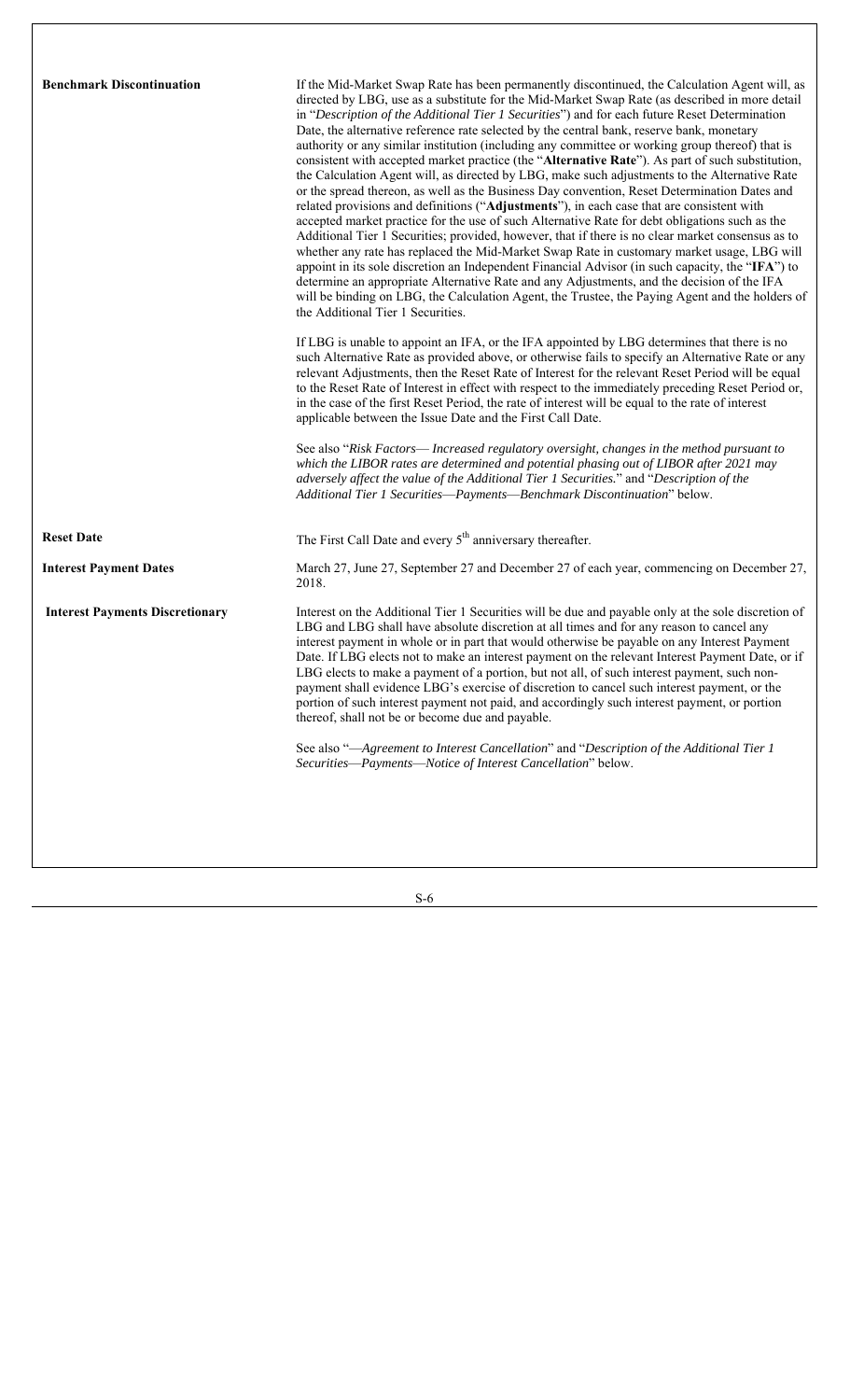**Restrictions on Interest Payments** LBG shall cancel any interest on the Additional Tier 1 Securities (or, as appropriate, any part thereof) which is scheduled to be paid on an Interest Payment Date to the extent that LBG has an amount of Distributable Items on any scheduled Interest Payment Date that is less than the sum of (i) all payments (other than redemption payments) made or declared by LBG since the end of LBG's last financial year and prior to such Interest Payment Date on or in respect of any Parity Securities, the Additional Tier 1 Securities and any Junior Securities (as defined below) and (ii) all payments (other than redemption payments) payable by LBG on such Interest Payment Date (x) on the Additional Tier 1 Securities and (y) on or in respect of any Parity Securities or any Junior Securities, in the case of each of (i) and (ii), excluding any payments already accounted for in determining the Distributable Items.

> In addition, LBG shall not be permitted to pay any interest otherwise scheduled to be paid on an Interest Payment Date if and to the extent that the payment of such interest would cause, when aggregated together with other distributions of the kind referred to in Article 141(2) of the Directive (as defined below) (or any provision of applicable law transposing or implementing Article 141(2) of the Directive, as amended or replaced) and which are required under the Applicable Regulations to be taken into account for this purpose, the Maximum Distributable Amount (as defined below), if any, then applicable to the Group to be exceeded.

> "**Distributable Items**" shall have the meaning assigned to such term in the CRD (as defined below) (as the same may be amended or replaced from time to time), as interpreted and applied in accordance with the Applicable Regulations then applicable to LBG, but amended so that any reference therein to "before distributions to holders of own funds instruments" shall be read as a reference to "before distributions by LBG to holders of Parity Securities, the Additional Tier 1 Securities or any Junior Securities". Under CRD IV, as at the date hereof, "distributable items" means the amount of the profits at the end of the last financial year plus any profits brought forward and reserves available for that purpose before distributions to holders of own funds instruments, less any losses brought forward, profits which are non-distributable pursuant to provisions in legislation or the institution's by-laws and sums placed to non-distributable reserves in accordance with applicable national law or the statutes of the institution, those losses and reserves being determined on the basis of the individual accounts of the institution (LBG) and not on the basis of the consolidated accounts.

> "**Junior Securities**" means (i) any Ordinary Share (as defined below) or other securities of LBG ranking, or expressed to rank, junior to the Additional Tier 1 Securities in a Winding-up or Administration Event occurring prior to a Trigger Event and/or (ii) any securities issued by any other member of the Group where the terms of such securities benefit from a guarantee or support agreement entered into by LBG which ranks, or is expressed to rank, junior to the Additional Tier 1 Securities in a Winding-up or Administration Event occurring prior to a Trigger Event.

> "**Parity Securities**" means (i) the most senior ranking class or classes of preference shares in the capital of LBG from time to time and any other securities of LBG ranking, or expressed to rank, *pari passu* with the Additional Tier 1 Securities and/or such preference shares following a Winding-up or Administration Event occurring prior to a Trigger Event and/or (ii) any securities issued by any other member of the Group where the terms of the securities benefit from a guarantee or support agreement entered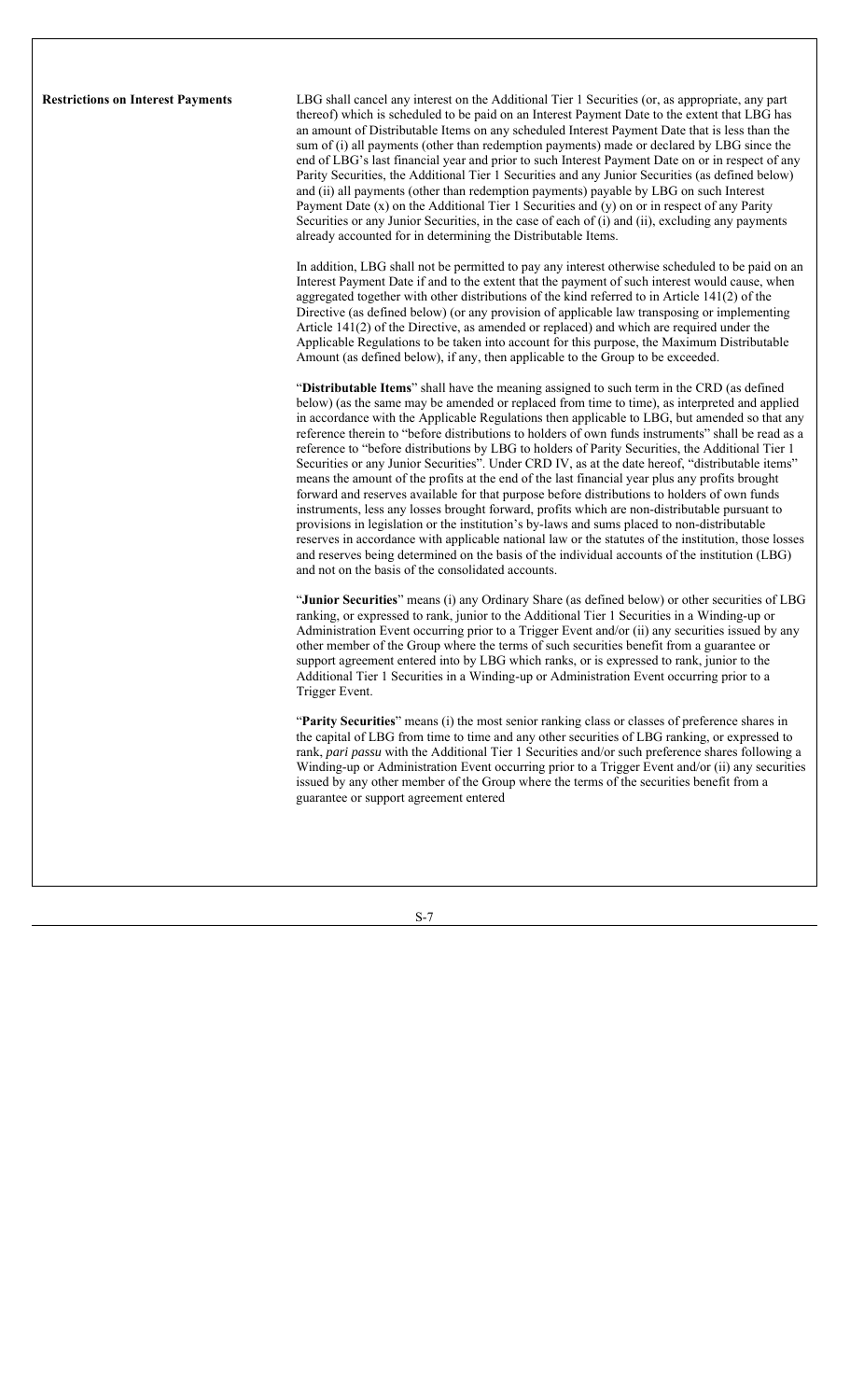| <b>Solvency Condition</b>                 | into by LBG which ranks, or is expressed to rank, pari passu with the Additional Tier 1<br>Securities and/or such preference shares following a Winding-up or Administration Event<br>occurring prior to a Trigger Event.<br>Other than in a Winding-up or Administration Event or in relation to the cash component of any<br>Alternative Consideration (as defined below) in any Settlement Shares Offer, payments in<br>respect of or arising under the Additional Tier 1 Securities (including any damages for breach of<br>any obligations thereunder) are, in addition to the right of LBG to cancel payments of interest as<br>described under "Description of the Additional Tier 1 Securities-Interest Cancellation",<br>conditional upon LBG being solvent at the time when the relevant payment is due to be made<br>and no principal, interest or other amount payable shall be due and payable in respect of or<br>arising from the Additional Tier 1 Securities except to the extent that LBG could make such<br>payment and still be solvent immediately thereafter (such condition is referred to herein as the<br>"Solvency Condition"). |
|-------------------------------------------|-----------------------------------------------------------------------------------------------------------------------------------------------------------------------------------------------------------------------------------------------------------------------------------------------------------------------------------------------------------------------------------------------------------------------------------------------------------------------------------------------------------------------------------------------------------------------------------------------------------------------------------------------------------------------------------------------------------------------------------------------------------------------------------------------------------------------------------------------------------------------------------------------------------------------------------------------------------------------------------------------------------------------------------------------------------------------------------------------------------------------------------------------------------|
|                                           | LBG shall be considered to be solvent at a particular point in time if:                                                                                                                                                                                                                                                                                                                                                                                                                                                                                                                                                                                                                                                                                                                                                                                                                                                                                                                                                                                                                                                                                   |
|                                           | it is able to pay its debts owed to its Senior Creditors (as defined below) as they fall<br>(i)<br>due; and                                                                                                                                                                                                                                                                                                                                                                                                                                                                                                                                                                                                                                                                                                                                                                                                                                                                                                                                                                                                                                               |
|                                           | (ii) its Assets are at least equal to its Liabilities.                                                                                                                                                                                                                                                                                                                                                                                                                                                                                                                                                                                                                                                                                                                                                                                                                                                                                                                                                                                                                                                                                                    |
|                                           | "Assets" means the unconsolidated gross assets of LBG, as shown in the latest published<br>audited balance sheet of LBG, adjusted for subsequent events in such manner as the directors of<br>LBG may determine.                                                                                                                                                                                                                                                                                                                                                                                                                                                                                                                                                                                                                                                                                                                                                                                                                                                                                                                                          |
|                                           | "Liabilities" means the unconsolidated gross liabilities of LBG, as shown in the latest published<br>audited balance sheet of LBG, adjusted for contingent liabilities and prospective liabilities and<br>for subsequent events in such manner as the directors of LBG may determine.                                                                                                                                                                                                                                                                                                                                                                                                                                                                                                                                                                                                                                                                                                                                                                                                                                                                     |
| <b>Agreement to Interest Cancellation</b> | By acquiring the Additional Tier 1 Securities, holders and beneficial owners of the Additional<br>Tier 1 Securities acknowledge and agree that:                                                                                                                                                                                                                                                                                                                                                                                                                                                                                                                                                                                                                                                                                                                                                                                                                                                                                                                                                                                                           |
|                                           | interest is payable solely at the discretion of LBG, and no amount of interest shall<br>(a)<br>become due and payable in respect of the relevant interest period to the extent that it<br>has been canceled by LBG at its sole discretion and/or deemed canceled in whole or in<br>part; and                                                                                                                                                                                                                                                                                                                                                                                                                                                                                                                                                                                                                                                                                                                                                                                                                                                              |
|                                           | (b)<br>a cancellation or deemed cancellation of interest (in each case, in whole or in part) in<br>accordance with the terms of the Indenture shall not constitute a default in payment or<br>otherwise under the terms of the Additional Tier 1 Securities.                                                                                                                                                                                                                                                                                                                                                                                                                                                                                                                                                                                                                                                                                                                                                                                                                                                                                              |
|                                           | Interest will only be due and payable on an Interest Payment Date to the extent it is not canceled<br>or deemed canceled in accordance with the provisions described under "Description of the<br>Additional Tier 1 Securities - Interest Cancellation", "Description of the Additional Tier 1<br>Securities -Solvency Condition", "Description of the Additional Tier 1 Securities -Availability<br>of Distributable Items", "Description of the Additional Tier 1 Securities<br>-Conversion-Automatic Conversion" and "Description of the Additional Tier 1 Securities<br>-Ranking and Liquidation Distribution". Any interest canceled or deemed canceled (in each<br>case, in whole or in part) in the circumstances described above shall not be due and shall not<br>accumulate or be payable at any time thereafter, and holders and beneficial                                                                                                                                                                                                                                                                                                    |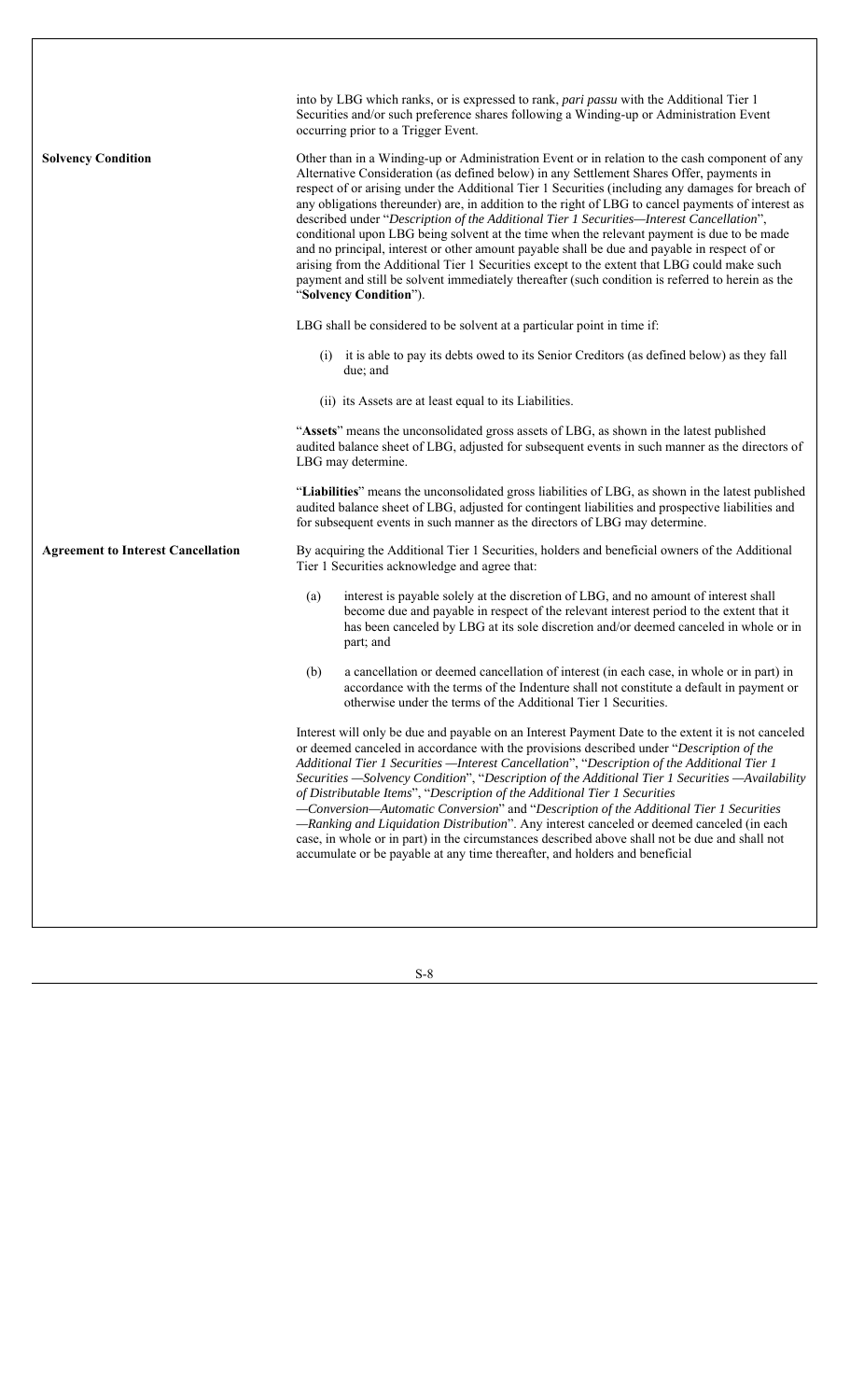owners of the Additional Tier 1 Securities shall have no rights thereto or to receive any additional interest or compensation as a result of such cancellation or deemed cancellation. **Ranking and Liquidation Proceeds** The Additional Tier 1 Securities will constitute LBG's direct, unsecured and subordinated obligations, ranking equally without any preference among themselves. The rights and claims of the holders and beneficial owners of the Additional Tier 1 Securities in respect of or arising from the Additional Tier 1 Securities will be subordinated to the claims of Senior Creditors. *Winding-up prior to a Trigger Event* If at any time prior to the date on which a Trigger Event occurs: (i) an order is made, or an effective resolution is passed, for the winding-up of LBG (except in each such case, a solvent winding-up solely for the purposes of a reorganization, reconstruction or amalgamation of LBG or the substitution in place of LBG of a successor in business of LBG, the terms of which (A) have previously been approved in writing by holders of not less than 2/3 (two thirds) in aggregate principal amount of the Additional Tier 1 Securities and (B) do not provide that the Additional Tier 1 Securities shall thereby become redeemable or repayable in accordance with their terms); or (ii) an administrator of LBG is appointed and such administrator declares, or gives notice that it intends to declare and distribute a dividend (together, a "**Winding-up or Administration Event**"), there shall be payable by LBG in respect of each Additional Tier 1 Security (in lieu of any other payment by LBG) such amount, if any, as would have been payable to the holder of the Additional Tier 1 Security if, throughout such Winding-up or Administration Event, such holder of the Additional Tier 1 Security was the holder of one of a class of preference shares in the capital of LBG ("**Notional Preference Shares**") having an equal right to a return of assets in the Winding-up or Administration Event to, and so ranking *pari passu* with, the holders of the most senior class or classes of issued preference shares in the capital of LBG from time to time (if any) and which have a preferential right to a return of assets in the Winding-up or Administration Event over, and so rank ahead of, the holders of all other classes of issued shares for the time being in the capital of LBG but ranking junior to the claims of Senior Creditors and on the assumption that the amount that such holder was entitled to receive in respect of each Notional Preference Share is an amount equal to the principal amount of the relevant Additional Tier 1 Security together with, to the extent not otherwise included within the foregoing, any other amounts attributable to such Additional Tier 1 Security, including any Accrued Interest thereon and any damages awarded for breach of any obligations in respect thereof, regardless of whether the Solvency Condition is satisfied on the date upon which the same would otherwise be due and payable (and, in the case of an administration, on the assumption that such shareholders were entitled to claim and recover in respect of their shares to the same degree as in a winding up or liquidation).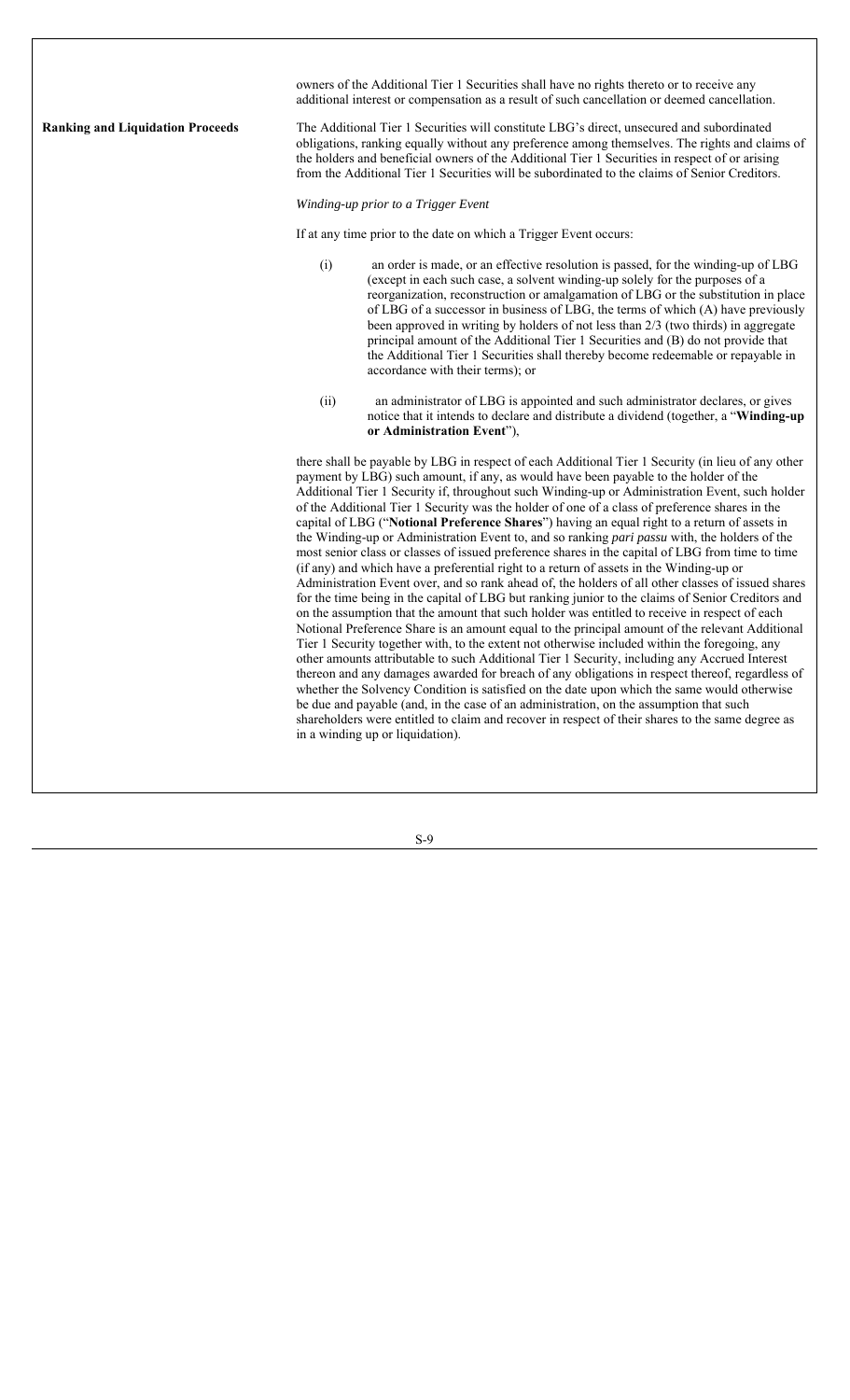| "Senior Creditors" means creditors of LBG (i) who are unsubordinated creditors, (ii) whose               |
|----------------------------------------------------------------------------------------------------------|
| claims are, or are expressed to be, subordinated to the claims of unsubordinated creditors of            |
| LBG but not further or otherwise, or (iii) whose claims are, or are expressed to be, junior to the       |
| claims of other creditors of LBG (whether subordinated or unsubordinated, other than those               |
| whose claims rank, or are expressed to rank, <i>pari passu</i> with, or junior to, the claims of holders |
| of the Additional Tier 1 Securities) in a Winding-up or Administration Event occurring prior to          |
| a Trigger Event.                                                                                         |

#### *Winding-up following a Trigger Event*

If a Winding-up or Administration Event occurs at any time on or following the date on which a Trigger Event occurs but the Settlement Shares to be issued and delivered to the Settlement Share Depository on the Conversion Date have not been so delivered, there shall be payable by LBG in respect of each Additional Tier 1 Security (in lieu of any other payment by LBG) such amount, if any, as would have been payable to the holder of such Additional Tier 1 Security in a Winding-up or Administration Event if the Conversion Date in respect of the Automatic Conversion had occurred immediately before the occurrence of a Winding-up or Administration Event and, accordingly, as if such holder were, through such Winding-up or Administration Event, the holder of such number of Ordinary Shares as it would have been entitled to receive upon Automatic Conversion (ignoring for this purpose LBG's right to make an election for a Settlement Shares Offer to be effected), regardless of whether the Solvency Condition is satisfied on such date (and, in the case of an administration, on the assumption that shareholders were entitled to claim and recover in respect of their shares to the same degree as in a winding up or liquidation).

The "**Conversion Date**" shall be the date specified in the Conversion Trigger Notice (as defined below) and shall occur without delay upon the occurrence of a Trigger Event.

**Waiver of Set-Off** Subject to applicable law, no holder or beneficial owner of the Additional Tier 1 Securities may exercise, claim or plead any right of set-off, compensation or retention in respect of any amount owed to it by LBG arising under, or in respect of, or in connection with, the Additional Tier 1 Securities and each holder and each beneficial owner of the Additional Tier 1 Securities shall, by virtue of its holding of any Additional Tier 1 Securities, be deemed to have waived all such rights of set-off, compensation or retention.

**Optional Redemption** The Additional Tier 1 Securities will, subject to the satisfaction of the conditions described under "*—Conditions to Redemption, Purchase, Substitution or Variation*" below, be redeemable in whole, but not in part, at the option of LBG on the First Call Date or on any Reset Date thereafter at 100% of their principal amount, together with any accrued and unpaid interest on the Additional Tier 1 Securities, excluding any interest which has been canceled or deemed to be canceled ("**Accrued Interest**") to, but excluding, the date fixed for redemption.

Tax Event Redemption If at any time a Tax Event has occurred, LBG may, subject to the satisfaction of the conditions described under "*—Conditions to Redemption, Purchase, Substitution or Variation*" below, redeem the Additional Tier 1 Securities in whole but not in part at any time at 100%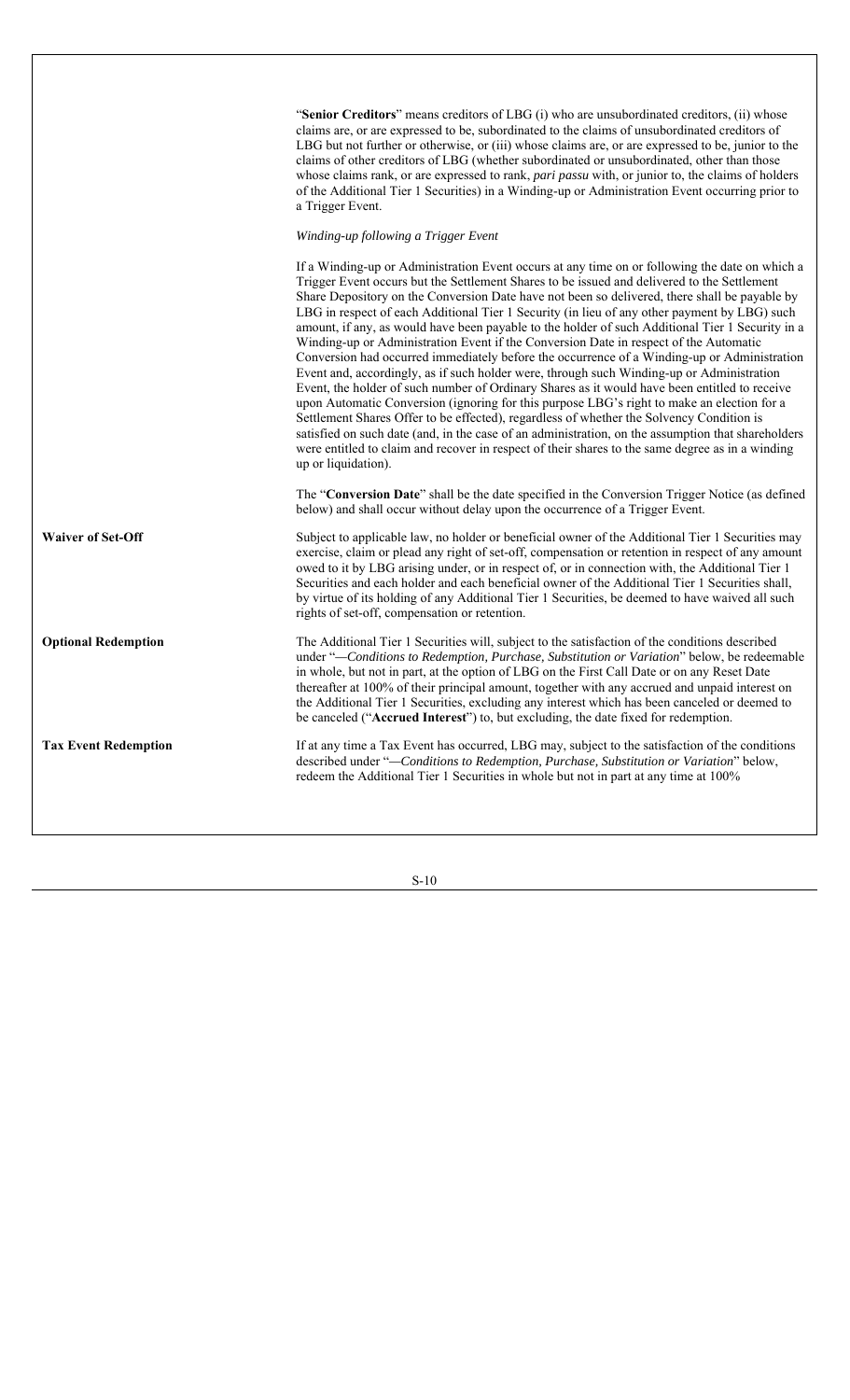of their principal amount, together with any Accrued Interest to, but excluding, the date fixed for redemption. A "**Tax Event**" will be deemed to have occurred if LBG determines that: (1) as a result of a Tax Law Change, in making any payments on the Additional Tier 1 Securities, LBG has paid or will or would on the next payment date be required to pay any Additional Amounts to any holder pursuant to "*Description of the Additional Tier 1 Securities—Additional Amounts*"; and/or (2) a Tax Law Change would: (i) result in LBG not being entitled to claim a deduction in respect of any payments (or its corresponding funding costs as recognised in LBG's financial statements) in respect of the Additional Tier 1 Securities in computing its taxation liabilities or the amount or value of such deduction to LBG would be materially reduced; (ii) prevent the Additional Tier 1 Securities from being treated as loan relationships for United Kingdom tax purposes; (iii) as a result of the Additional Tier 1 Securities being in issue, result in LBG not being able to have losses or deductions set against the profits or gains, or profits or gains offset by the losses or deductions, of companies with which it is or would otherwise be so grouped for applicable United Kingdom tax purposes (whether under the group relief system current as at the date of issue of the Additional Tier 1 Securities or any similar system or systems having like effect as may from time to time exist); (iv) result in a United Kingdom tax liability, or the receipt of income or profit which would be subject to United Kingdom tax, in respect of a write-down of the principal amount of the Additional Tier 1 Securities or the conversion of the Additional Tier 1 Securities into Ordinary Shares; or (v) result in an Additional Tier 1 Security or any part thereof being treated as a derivative or an embedded derivative for United Kingdom tax purposes, in each case, provided that LBG could not avoid the foregoing in connection with the Additional Tier 1 Securities by taking measures reasonably available to it. "**Tax Law Change**" means a change in, or amendment to, the laws or regulations of the United Kingdom, or any political subdivision or authority therein or thereof, having the power to tax, including any treaty to which the United Kingdom is a party, or any change in any generally published application or interpretation of such laws, including a decision of any court or tribunal, or any change in the generally published application or interpretation of such laws by any relevant tax authority or any generally published pronouncement by any tax authority, which change, amendment or pronouncement (x) (subject to (y)) becomes effective on or after the Issue Date, or (y) in the case of a change in law, if such change is enacted by United Kingdom Act of Parliament or implemented by statutory instrument, on or after the Issue Date. **Regulatory Event Redemption** If at any time a Regulatory Event has occurred, LBG may, subject to the satisfaction of the conditions described under "—*Conditions to Redemption, Purchase, Substitution or Variation*" below, redeem the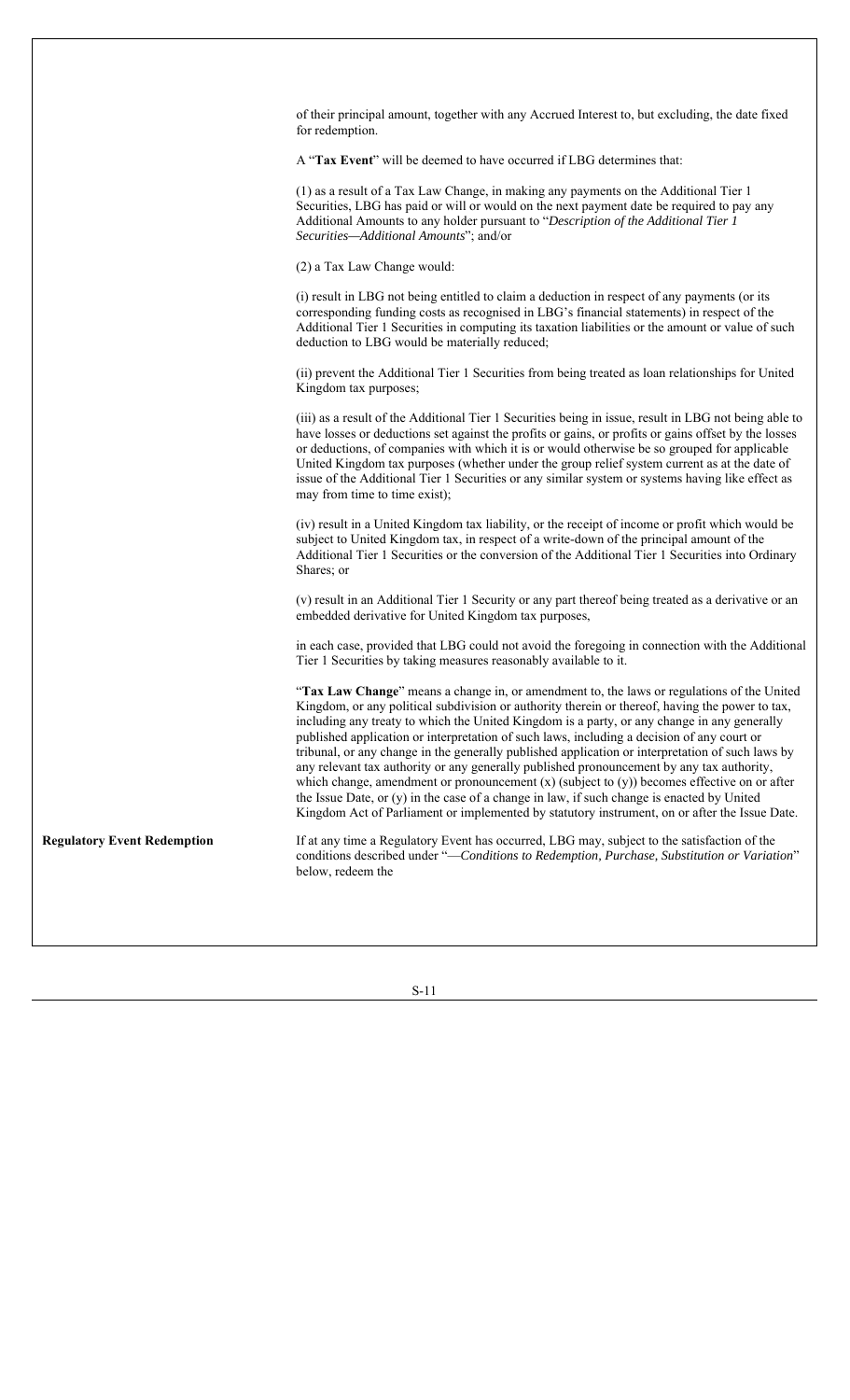|                                  | Additional Tier 1 Securities in whole but not in part at any time at 100% of their principal<br>amount, together with any Accrued Interest to, but excluding, the date fixed for redemption.                                                                                                                                                                                                                                                                                                                                                                                                                                                                                                                                                                                                                                                   |
|----------------------------------|------------------------------------------------------------------------------------------------------------------------------------------------------------------------------------------------------------------------------------------------------------------------------------------------------------------------------------------------------------------------------------------------------------------------------------------------------------------------------------------------------------------------------------------------------------------------------------------------------------------------------------------------------------------------------------------------------------------------------------------------------------------------------------------------------------------------------------------------|
|                                  | A "Regulatory Event" will occur if at any time LBG determines that as a result of a change<br>(which has occurred or which the Relevant Regulator considers to be sufficiently certain) to the<br>regulatory classification of the Additional Tier 1 Securities under the Applicable Regulations,<br>becoming effective on or after the Issue Date, some or all of the outstanding aggregate principal<br>amount of the Additional Tier 1 Securities ceases to be included in, or count towards, the Tier 1<br>Capital (howsoever defined in the Applicable Regulations) of the Group.                                                                                                                                                                                                                                                         |
| <b>Substitution or Variation</b> | If a Tax Event or a Regulatory Event has occurred, then LBG may, subject to "Description of<br>the Additional Tier 1 Securities-Conditions to Redemption, Purchase, Substitution or<br>Variation" below, but without any requirement for the consent or approval of the holders of the<br>Additional Tier 1 Securities, at any time (whether before or following the First Call Date) either<br>substitute all (but not some only) of the Additional Tier 1 Securities for, or vary the terms of the<br>Additional Tier 1 Securities so that they remain or, as appropriate, become, Compliant<br>Securities, and the Trustee shall (subject to the below) agree to such substitution or variation.                                                                                                                                            |
|                                  | Notice of any substitution or variation of the Additional Tier 1 Securities due to the occurrence<br>of a Tax Event or Regulatory Event will be given to holders not less than 30 nor more than 60<br>calendar days prior to the date of substitution or variation (as applicable) in accordance with<br>"-Notice" below, and to the Trustee at least five (5) Business Days prior to the date of such<br>notice to holders, unless a shorter notice period shall be satisfactory to the Trustee. Such notice<br>shall (unless a Trigger Event occurs) be irrevocable and shall specify the date fixed for<br>substitution or, as the case may be, variation of the Additional Tier 1 Securities. Upon the expiry<br>of such notice, LBG shall either vary the terms of or substitute the Additional Tier 1 Securities,<br>as the case may be. |
|                                  | Prior to the giving of any notice of substitution or variation, LBG must deliver to the Trustee an<br>officer's certificate stating that a Regulatory Event or Tax Event, as the case may be, has<br>occurred, setting out the details thereof, and stating that the terms of the relevant Compliant<br>Securities comply with the definition thereof. The Trustee shall be entitled to accept such<br>officer's certificate without any further inquiry, in which event such officer's certificate shall be<br>conclusive and binding on the Trustee and the holders and beneficial owners of the Additional<br>Tier 1 Securities.                                                                                                                                                                                                            |
|                                  | "Compliant Securities" means securities issued directly by LBG that: (a) have terms not<br>materially less favorable to an investor than the terms of the Additional Tier 1 Securities (as<br>reasonably determined by LBG in consultation with an investment bank or financial adviser of<br>international standing (which in either case is independent of LBG)) and provided that LBG has<br>delivered an officer's certificate to such effect (including as to such consultation) to the Trustee<br>(upon which the Trustee shall be entitled to rely without further enquiry and without liability to<br>any person) prior to the issue or variation of the relevant securities);                                                                                                                                                         |
|                                  | (b) subject to (a) above which (1) contain terms which comply with the then current<br>requirements of the Relevant Regulator in relation to additional tier 1 capital; (2) provide for the<br>same interest rate and Interest                                                                                                                                                                                                                                                                                                                                                                                                                                                                                                                                                                                                                 |
|                                  |                                                                                                                                                                                                                                                                                                                                                                                                                                                                                                                                                                                                                                                                                                                                                                                                                                                |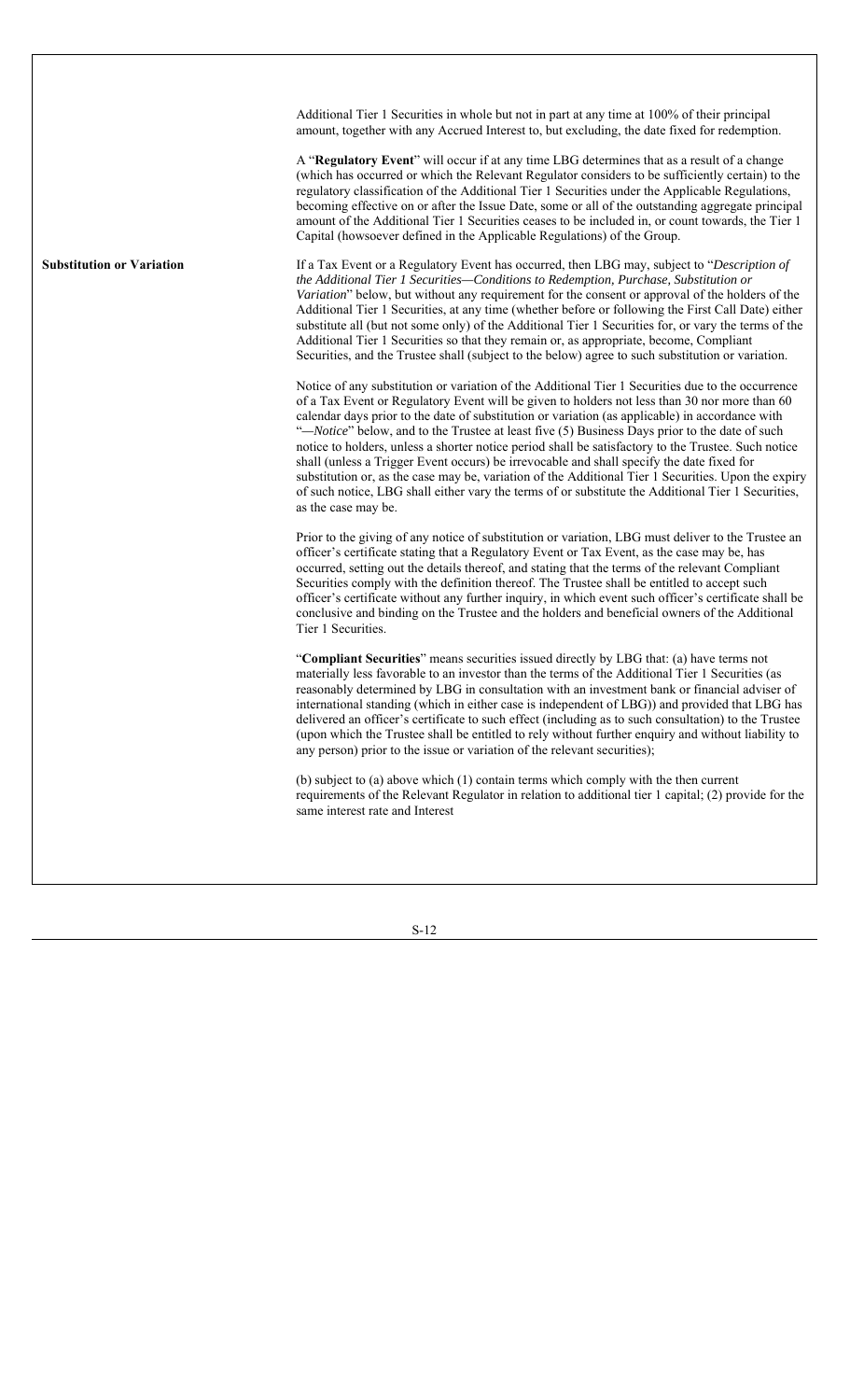|                                                                                | Payment Dates from time to time applying to the Additional Tier 1 Securities; (3) rank pari<br><i>passu</i> with the ranking of the Additional Tier 1 Securities; (4) preserve any existing rights under<br>the Indenture to any accrued interest or other amounts which have not been either paid or<br>canceled (but without prejudice to the right of LBG to cancel the same under the terms of the<br>Compliant Securities, if applicable); (5) preserve the obligations (including the obligations<br>arising from the exercise of any right) of LBG as to payments of principal in respect of the<br>Additional Tier 1 Securities, including (without limitation) as to the timing and amount of such<br>payments; and (6) contain terms providing for the conversion of the Additional Tier 1<br>Securities, the cancellation of payments of interest thereon or write-down of the principal of the<br>Additional Tier 1 Securities only if such terms are not materially less favorable to an investor<br>than the terms of the Additional Tier 1 Securities |
|--------------------------------------------------------------------------------|----------------------------------------------------------------------------------------------------------------------------------------------------------------------------------------------------------------------------------------------------------------------------------------------------------------------------------------------------------------------------------------------------------------------------------------------------------------------------------------------------------------------------------------------------------------------------------------------------------------------------------------------------------------------------------------------------------------------------------------------------------------------------------------------------------------------------------------------------------------------------------------------------------------------------------------------------------------------------------------------------------------------------------------------------------------------|
|                                                                                | (c) are (1) listed on the Global Exchange Market of Euronext Dublin or (2) listed on such other<br>stock exchange as is a Recognized Stock Exchange at that time as selected by LBG; and                                                                                                                                                                                                                                                                                                                                                                                                                                                                                                                                                                                                                                                                                                                                                                                                                                                                             |
|                                                                                | (d) where the Additional Tier 1 Securities which have been substituted or varied had a published<br>rating (solicited by, or assigned with the cooperation of, LBG) from a Rating Agency<br>immediately prior to their substitution or variation, each such Rating Agency has ascribed, or<br>announced its intention to ascribe, an equal or higher published rating to the relevant Compliant<br>Securities.                                                                                                                                                                                                                                                                                                                                                                                                                                                                                                                                                                                                                                                       |
| <b>Conditions to Redemption, Purchase,</b><br><b>Substitution or Variation</b> | Any redemption, purchase, substitution or variation of the Additional Tier 1 Securities as<br>described above is subject to:                                                                                                                                                                                                                                                                                                                                                                                                                                                                                                                                                                                                                                                                                                                                                                                                                                                                                                                                         |
|                                                                                | (i) LBG giving notice to the Relevant Regulator and the Relevant Regulator granting<br>permission to LBG to redeem, purchase, substitute or vary the terms of the relevant Additional<br>Tier 1 Securities, as the case may be (in each case to the extent, and in the manner, required by<br>the relevant Applicable Regulations);                                                                                                                                                                                                                                                                                                                                                                                                                                                                                                                                                                                                                                                                                                                                  |
|                                                                                | (ii) in the case of any redemption or purchase, if and to the extent then required under the then-<br>prevailing Applicable Regulations, either: (A) LBG having replaced the Additional Tier 1<br>Securities with own funds instruments of equal or higher quality at terms that are sustainable for<br>the income capacity of LBG; or (B) LBG having demonstrated to the satisfaction of the<br>Relevant Regulator that the own funds of LBG would, following such redemption or purchase,<br>exceed its minimum capital requirements (including any capital buffer requirements) by a<br>margin that the Relevant Regulator considers necessary at such time;                                                                                                                                                                                                                                                                                                                                                                                                      |
|                                                                                | (iii) in respect of any redemption proposed to be made prior to the $5th$ anniversary of the Issue<br>Date, if and to the extent then required under the Applicable Regulations (A) in the case of<br>redemption following the occurrence of a Tax Event, LBG having demonstrated to the<br>satisfaction of the Relevant Regulator that the relevant change or event is material and was not<br>reasonably foreseeable by LBG as at the Issue Date or (B) in the case of redemption following<br>the occurrence of a Regulatory Event, LBG having demonstrated to the satisfaction of the<br>Relevant Regulator that the relevant change was not reasonably foreseeable by LBG as at the<br>Issue Date;                                                                                                                                                                                                                                                                                                                                                              |
|                                                                                |                                                                                                                                                                                                                                                                                                                                                                                                                                                                                                                                                                                                                                                                                                                                                                                                                                                                                                                                                                                                                                                                      |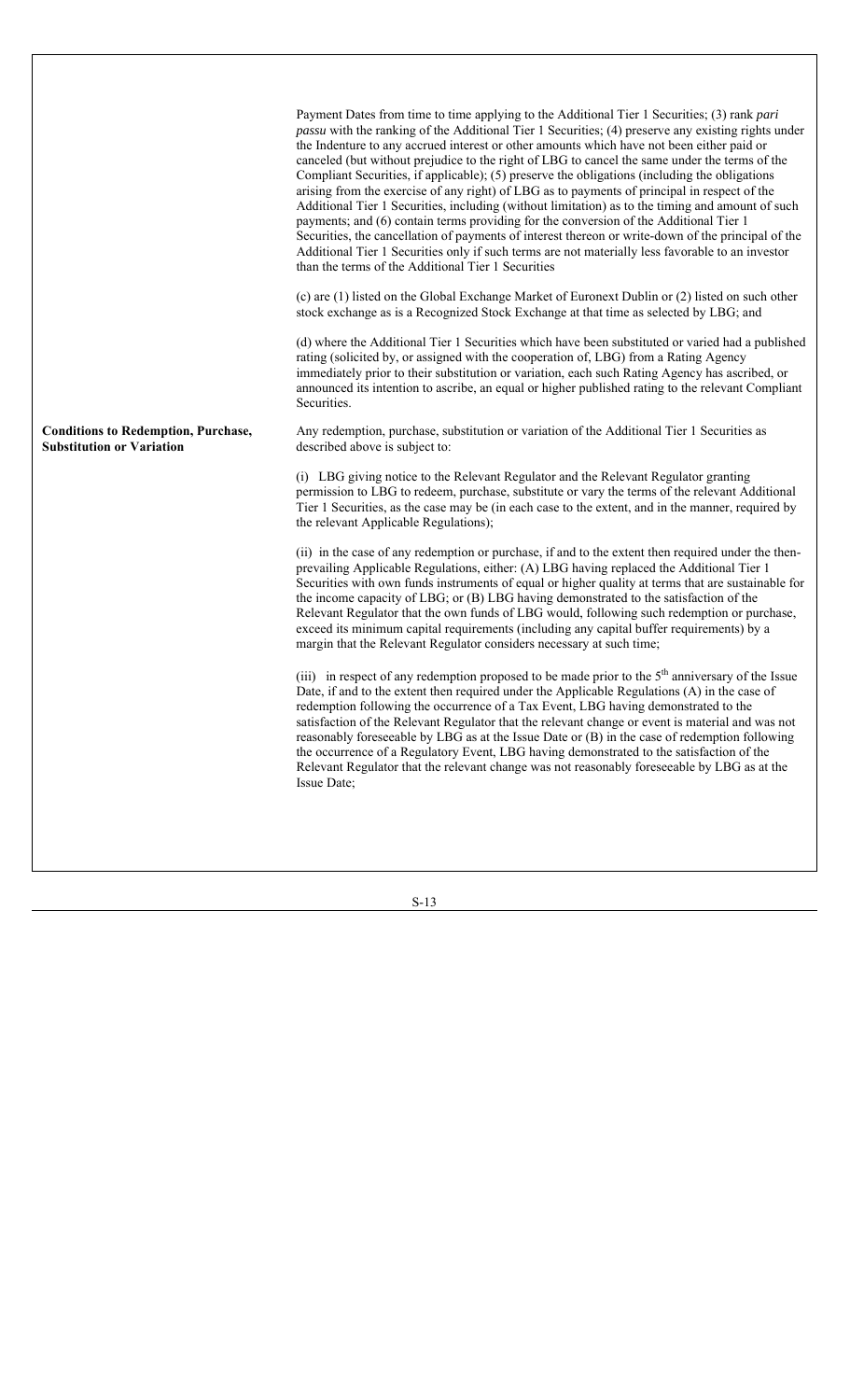(iv) in the case of any redemption or purchase, the satisfaction of the Solvency Condition both immediately prior to and immediately following the redemption or purchase date; (v) a Trigger Event not having occurred; and (vi) in the case of any substitution or variation, such substitution or variation being effected in compliance with applicable regulatory and legal requirements, including the TIA. **Automatic Conversion** Upon the occurrence of the Trigger Event, each Additional Tier 1 Security shall, on the Conversion Date, be converted in whole and not in part into Ordinary Shares credited as fully paid (the "**Settlement Shares**") at the Conversion Price and in accordance with the terms set forth herein. The Settlement Shares shall be issued and delivered to the Settlement Share Depository on the Conversion Date, in consideration for which all of LBG's obligations under the Additional Tier 1 Securities shall be irrevocably and automatically released (the "**Automatic Conversion**"), and under no circumstances shall LBG's released obligations be reinstated. Furthermore, in the event of the Automatic Conversion of the Additional Tier 1 Securities upon the occurrence of a Trigger Event, any accrued but unpaid interest on the Additional Tier 1 Securities up to (and including) the Conversion Date shall be canceled upon the occurrence of such Trigger Event and shall not become due and payable at any time. If LBG has been unable to appoint a Settlement Share Depository, it shall make such other arrangements for the issuance and delivery of the Settlement Shares or of the Alternative Consideration, as applicable, to the holders and beneficial owners of the Additional Tier 1 Securities as it shall consider reasonable in the circumstances, which may include issuing and delivering the Settlement Shares to another independent nominee or to the holders and beneficial owners of the Additional Tier 1 Securities directly, which issuance and delivery shall irrevocably and automatically release all of LBG's obligations under the Additional Tier 1 Securities as if the Settlement Shares had been issued and delivered to the Settlement Share Depository, and, in which case, where the context so admits, references in the Additional Tier 1 Securities and the Indenture to the issue and delivery of Settlement Shares to the Settlement Share Depository shall be construed accordingly and apply *mutatis mutandis*. The Additional Tier 1 Securities are not convertible at the option of the holders at any time. Automatic Conversion shall not constitute a default under the Additional Tier 1 Securities. The "**Conversion Date**" shall be the date specified in the Conversion Trigger Notice and shall occur without delay upon the occurrence of a Trigger Event (and shall be no later than one month following the occurrence of the relevant Trigger Event, or such shorter period as the Relevant Regulator may require). A "**Trigger Event**" shall occur on any date if the CET1 Ratio is less than 7.00% on such date, as determined by LBG, the Relevant Regulator or any agent appointed for such purpose by the Relevant Regulator. "**CET1 Ratio**" means, at any date, the ratio of the Group's CET1 Capital as of such date to Risk Weighted Assets (as defined below) as of the same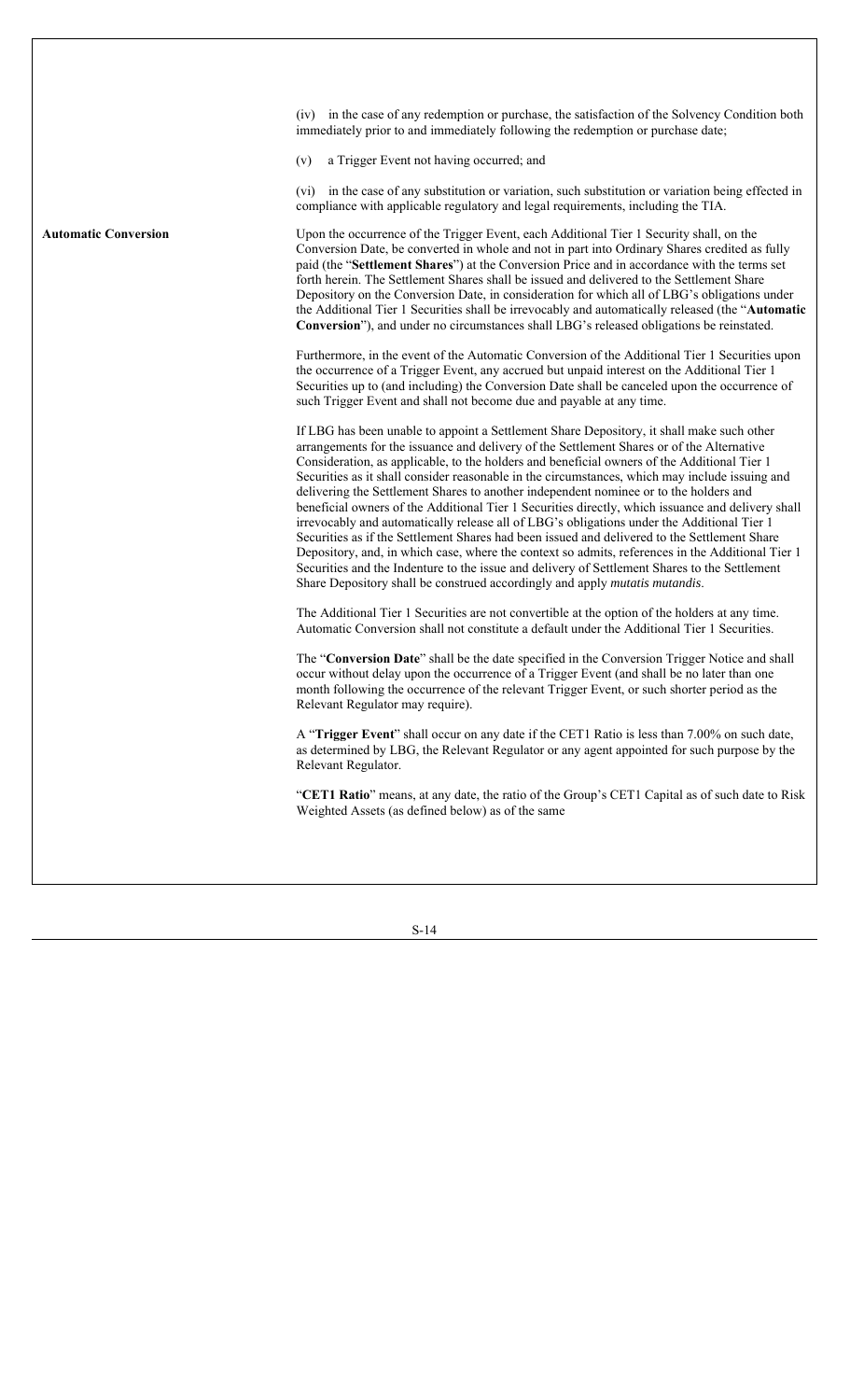|                                | such date, expressed as a percentage and on the basis that all measures used in such calculation<br>shall be calculated on a fully loaded basis.                                                                                                                                                                                                                                                                                                                                                                                                                                                                                                                                                                                                                                                                                                                                                                                                                                                                                                                                                                                                                                                                                                                                                                                                                                          |
|--------------------------------|-------------------------------------------------------------------------------------------------------------------------------------------------------------------------------------------------------------------------------------------------------------------------------------------------------------------------------------------------------------------------------------------------------------------------------------------------------------------------------------------------------------------------------------------------------------------------------------------------------------------------------------------------------------------------------------------------------------------------------------------------------------------------------------------------------------------------------------------------------------------------------------------------------------------------------------------------------------------------------------------------------------------------------------------------------------------------------------------------------------------------------------------------------------------------------------------------------------------------------------------------------------------------------------------------------------------------------------------------------------------------------------------|
|                                | "CET1 Capital" means, at any date, the sum, expressed in pounds sterling, of all amounts that<br>constitute Common Equity Tier 1 Capital of the Group as at such date, less any deductions from<br>Common Equity Tier 1 Capital of the Group required to be made as at such date, in each case as<br>calculated by LBG on a consolidated and fully loaded basis in accordance with the Applicable<br>Regulations applicable to the Group as at such date (which calculation shall be binding on the<br>Trustee and holders and beneficial owners of the Additional Tier 1 Securities).                                                                                                                                                                                                                                                                                                                                                                                                                                                                                                                                                                                                                                                                                                                                                                                                    |
|                                | "Common Equity Tier 1 Capital" shall have the meaning ascribed to such term in CRD IV (as<br>the same may be amended or replaced from time to time) as interpreted and applied in<br>accordance with the Applicable Regulations then applicable to the Group.                                                                                                                                                                                                                                                                                                                                                                                                                                                                                                                                                                                                                                                                                                                                                                                                                                                                                                                                                                                                                                                                                                                             |
|                                | "fully loaded" means, in relation to a measure that is presented or described as being on a "fully<br>loaded basis", that such measure is calculated without applying the transitional provisions set<br>out in Part Ten of the Regulation (as may be amended from time to time) in accordance with the<br>Applicable Regulations as at the time such measure is determined.                                                                                                                                                                                                                                                                                                                                                                                                                                                                                                                                                                                                                                                                                                                                                                                                                                                                                                                                                                                                              |
|                                | "Risk Weighted Assets" means, at any date, the aggregate amount, expressed in pounds<br>sterling, of the risk weighted assets of the Group as at such date, as calculated by LBG on a<br>consolidated and fully loaded basis in accordance with the Applicable Regulations applicable to<br>the Group on such date (which calculation shall be binding on the Trustee and the holders and<br>beneficial owners of the Additional Tier 1 Securities) and where the term "risk weighted<br>assets" means the risk weighted assets or total risk exposure amount, as calculated by LBG in<br>accordance with the Applicable Regulations applicable to the Group as at such date.                                                                                                                                                                                                                                                                                                                                                                                                                                                                                                                                                                                                                                                                                                             |
| <b>Conversion Price</b>        | The conversion price per Ordinary Share in respect of the Additional Tier 1 Securities shall be<br>\$0.821, subject to the adjustments described under "Description of the Additional Tier 1<br>Securities—Anti-dilution Adjustment of the Conversion Price". As of October 2, 2018, the initial<br>Conversion Price is equivalent to a price of £0.633, translated into U.S. dollars at an exchange<br>rate of £1.000=\$1.298, and rounded down to 3 decimal places.                                                                                                                                                                                                                                                                                                                                                                                                                                                                                                                                                                                                                                                                                                                                                                                                                                                                                                                     |
| <b>Settlement Shares Offer</b> | Within ten (10) Business Days following the Conversion Date, LBG may, in its sole and<br>absolute discretion, elect that the Settlement Share Depository (or an agent on its behalf) make<br>an offer of, in LBG's sole and absolute discretion, all or some of the Settlement Shares to, at<br>LBG's sole and absolute discretion, all or some of LBG's ordinary shareholders upon<br>Automatic Conversion, such offer to be at a cash price per Settlement Share that will be no less<br>than the Conversion Price (translated from U.S. dollars into pounds sterling at the then-<br>prevailing rate as determined by LBG in its sole discretion) (the "Settlement Shares Offer").<br>Such election shall be made through the delivery of a "Settlement Shares Offer Notice" to the<br>Trustee directly and to the holders of the Additional Tier 1 Securities in accordance with<br>"Description of the Additional Tier 1 Securities-Notices" below. If so elected, the Settlement<br>Shares Offer Notice shall specify (i) the period of time for which the Settlement Shares Offer<br>shall be made (the "Settlement Shares Offer Period"), which shall end no later than forty (40)<br>Business Days after the delivery of the Settlement Shares Offer Notice, and (ii) the date on<br>which DTC shall suspend all clearance and settlement of transactions in the Additional Tier |
|                                |                                                                                                                                                                                                                                                                                                                                                                                                                                                                                                                                                                                                                                                                                                                                                                                                                                                                                                                                                                                                                                                                                                                                                                                                                                                                                                                                                                                           |

 $\sqrt{ }$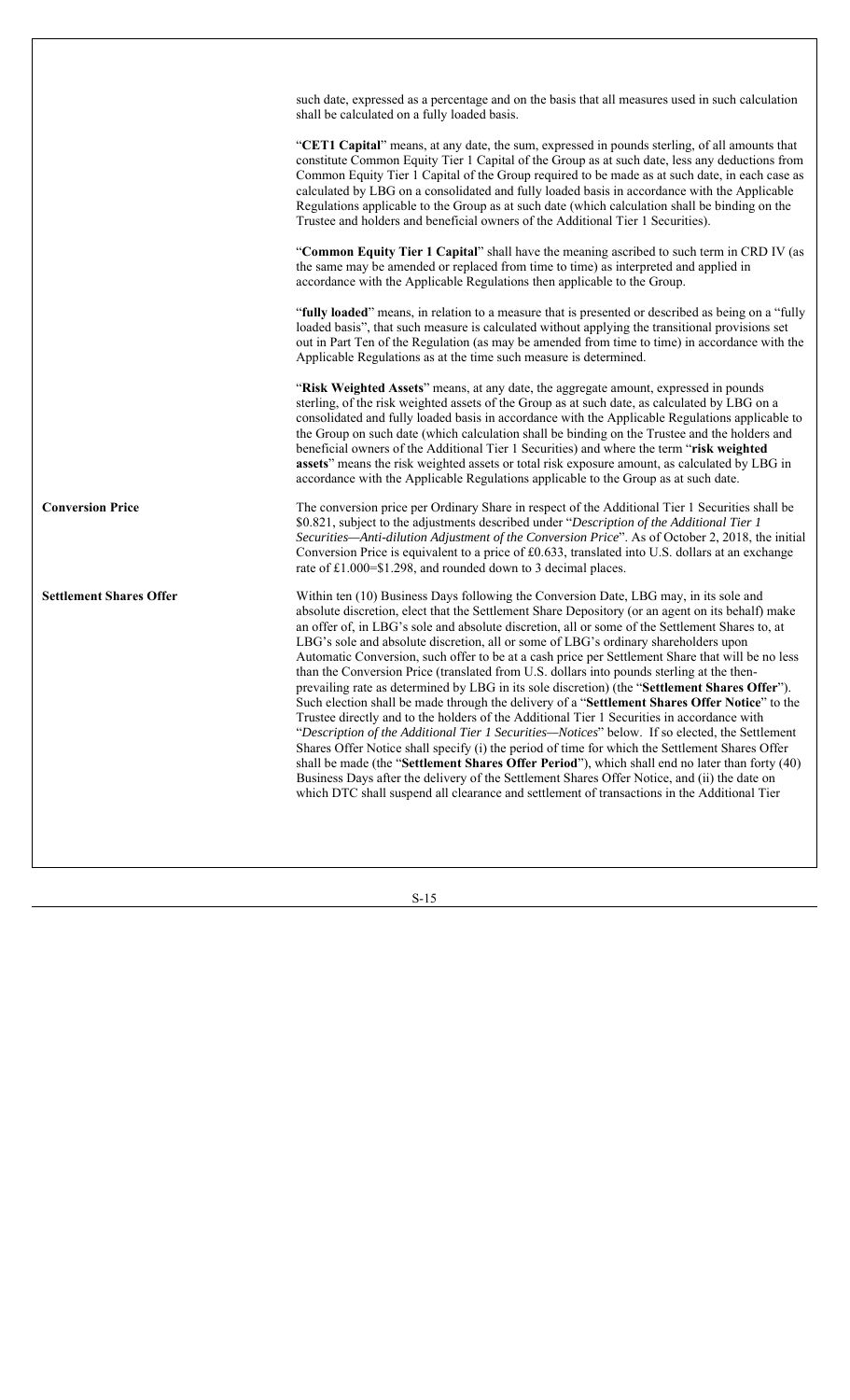|                                                                                | 1 Securities in accordance with its rules and procedures (the "Suspension Date"), if the<br>Suspension Date has not previously been specified in the Conversion Trigger Notice.                                                                                                                                                                                                                                                                                                                                                                                                                                                                                                                                                                                                                                                                                                                                                                                                                                                                                                                                                                                                                                                                                                                                                                                                                                                                                                                                                                                                                                                                                                                                                                                                                                                                                                                                                              |
|--------------------------------------------------------------------------------|----------------------------------------------------------------------------------------------------------------------------------------------------------------------------------------------------------------------------------------------------------------------------------------------------------------------------------------------------------------------------------------------------------------------------------------------------------------------------------------------------------------------------------------------------------------------------------------------------------------------------------------------------------------------------------------------------------------------------------------------------------------------------------------------------------------------------------------------------------------------------------------------------------------------------------------------------------------------------------------------------------------------------------------------------------------------------------------------------------------------------------------------------------------------------------------------------------------------------------------------------------------------------------------------------------------------------------------------------------------------------------------------------------------------------------------------------------------------------------------------------------------------------------------------------------------------------------------------------------------------------------------------------------------------------------------------------------------------------------------------------------------------------------------------------------------------------------------------------------------------------------------------------------------------------------------------|
|                                                                                | LBG reserves the right, in its sole and absolute discretion, to elect that the Settlement Share<br>Depository terminate the Settlement Shares Offer at any time during the Settlement Shares Offer<br>Period. If LBG makes such an election, it will provide at least three (3) Business Days' notice to<br>the Trustee directly and to the holders of the Additional Tier 1 Securities via DTC. The<br>Settlement Share Depository may then, in its sole and absolute discretion, take steps to deliver<br>to holders of the Additional Tier 1 Securities the Settlement Shares or American Depositary<br>Shares ("ADSs") at a time that is earlier than the time at which they would have otherwise<br>received the Alternative Consideration had the Settlement Shares Offer been completed.                                                                                                                                                                                                                                                                                                                                                                                                                                                                                                                                                                                                                                                                                                                                                                                                                                                                                                                                                                                                                                                                                                                                              |
|                                                                                | Upon expiry of the Settlement Shares Offer Period, the Settlement Share Depository will<br>provide notice to the holders of the Additional Tier 1 Securities in accordance with "Description<br>of the Additional Tier 1 Securities—Notices" below of the composition of the Alternative<br>Consideration (and of the deductions to the cash component, if any, of the Alternative<br>Consideration (as set out in the definition of Alternative Consideration)) per \$1,000 Tradable<br>Amount of the Additional Tier 1 Securities. The Alternative Consideration will be held by the<br>Settlement Share Depository on behalf of the holders of the Additional Tier 1 Securities and will<br>be delivered to holders of the Additional Tier 1 Securities pursuant to the procedures set forth<br>under "Description of the Additional Tier 1 Securities-Conversion-Settlement Procedures"<br>below.                                                                                                                                                                                                                                                                                                                                                                                                                                                                                                                                                                                                                                                                                                                                                                                                                                                                                                                                                                                                                                        |
|                                                                                | The cash component of any Alternative Consideration shall be payable by the Settlement Share<br>Depository to the holders of the Additional Tier 1 Securities whether or not the Solvency<br>Condition is satisfied.                                                                                                                                                                                                                                                                                                                                                                                                                                                                                                                                                                                                                                                                                                                                                                                                                                                                                                                                                                                                                                                                                                                                                                                                                                                                                                                                                                                                                                                                                                                                                                                                                                                                                                                         |
| <b>Agreement with Respect to the Exercise of</b><br><b>U.K. Bail-in Powers</b> | Notwithstanding any other agreements, arrangements, or understandings between us and any<br>holder or beneficial owner of the Additional Tier 1 Securities, by purchasing or acquiring the<br>Additional Tier 1 Securities, each holder (including each beneficial owner) of the Additional<br>Tier 1 Securities acknowledges, accepts, agrees to be bound by and consents to the exercise of<br>any U.K. bail-in power (as defined below) by the relevant U.K. resolution authority that may<br>result in (i) the reduction or cancellation of all, or a portion, of the principal amount of, or<br>interest on, the Additional Tier 1 Securities; (ii) the conversion of all, or a portion, of the<br>principal amount of, or interest on, the Additional Tier 1 Securities into shares or other<br>securities or other obligations of LBG or another person; and/or (iii) the amendment or<br>alteration of the maturity of the Additional Tier 1 Securities, or amendment of the amount of<br>interest due on the Additional Tier 1 Securities, or the dates on which interest becomes payable,<br>including by suspending payment for a temporary period; any U.K. bail-in power may be<br>exercised by means of variation of the terms of the Additional Tier 1 Securities solely to give<br>effect to the exercise by the relevant U.K. resolution authority of such U.K. bail-in power. With<br>respect to (i), (ii) and (iii) above, references to principal and interest shall include payments of<br>principal and interest that have become due and payable (including principal that has become<br>due and payable at the maturity date), but which have not been paid, prior to the exercise of any<br>U.K. bail-in power. Each holder and each beneficial owner of the Additional Tier 1 Securities<br>further acknowledges and agrees that the rights of the holders and/or beneficial owners under<br>the Additional Tier 1 |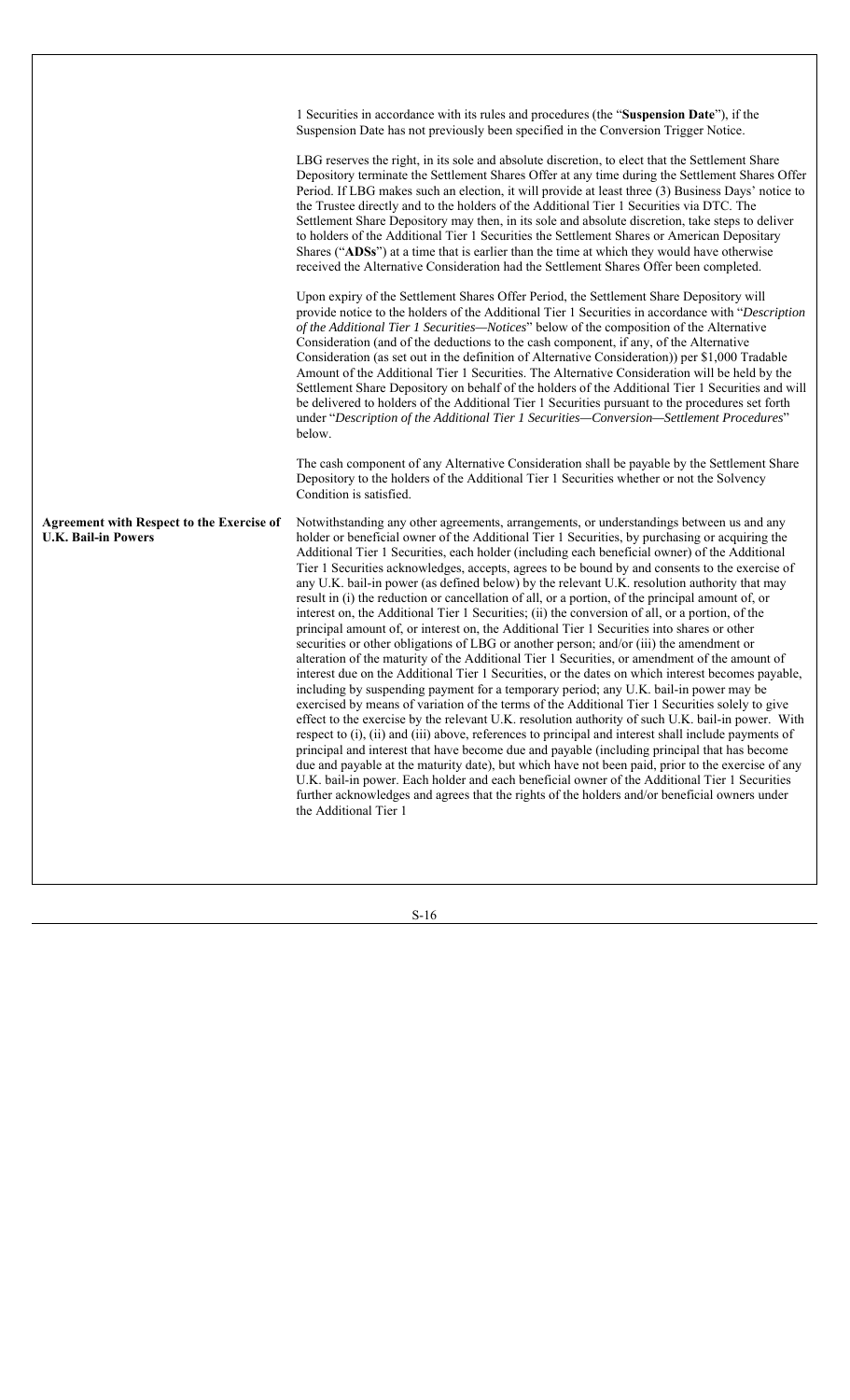|                                                                                                           | Securities are subject to, and will be varied, if necessary, solely to give effect to, the exercise of<br>any U.K. bail-in power by the relevant U.K. resolution authority.                                                                                                                                                                                                                                                                                                                                                                                                                                                                                                                                                                                                                                                                                                                                                                                                                                                                                                                                                                                                                                                                                                                                                                                                                                                |
|-----------------------------------------------------------------------------------------------------------|----------------------------------------------------------------------------------------------------------------------------------------------------------------------------------------------------------------------------------------------------------------------------------------------------------------------------------------------------------------------------------------------------------------------------------------------------------------------------------------------------------------------------------------------------------------------------------------------------------------------------------------------------------------------------------------------------------------------------------------------------------------------------------------------------------------------------------------------------------------------------------------------------------------------------------------------------------------------------------------------------------------------------------------------------------------------------------------------------------------------------------------------------------------------------------------------------------------------------------------------------------------------------------------------------------------------------------------------------------------------------------------------------------------------------|
|                                                                                                           | For these purposes, a "U.K. bail-in power" is any write-down and/or conversion power existing<br>from time to time under any laws, regulations, rules or requirements relating to the resolution of<br>banks, banking group companies, credit institutions and/or investment firms incorporated in the<br>United Kingdom in effect and applicable in the United Kingdom to us and the Group, including<br>but not limited to any such laws, regulations, rules or requirements which are implemented,<br>adopted or enacted within the context of a European Union directive or regulation of the<br>European Parliament and of the Council establishing a framework for the recovery and<br>resolution of credit institutions and investment firms and/or within the context of a U.K.<br>resolution regime under the Banking Act as the same has been or may be amended from time to<br>time (whether pursuant to the Banking Reform Act 2013, secondary legislation or otherwise),<br>pursuant to which obligations of a bank, banking group company, credit institution or<br>investment firm or any of its affiliates can be reduced, canceled, amended, transferred and/or<br>converted into shares or other securities or obligations of the obligor or any other person (and a<br>reference to the "relevant U.K. resolution authority" is to any authority with the ability to<br>exercise a U.K. bail-in power). |
|                                                                                                           | According to the principles contained in the Bank Recovery and Resolution Directive (the<br>"BRRD") and the amendments to the Banking Act by way of the Banking Reform Act 2013, we<br>expect that the relevant U.K. resolution authority would exercise its U.K. bail-in powers in<br>respect of the Additional Tier 1 Securities having regard to the hierarchy of creditor claims and<br>that the holder or beneficial owner of the Additional Tier 1 Securities would be treated pari<br>passu with all claims under Parity Securities at that time being subjected to the exercise by the<br>relevant U.K. resolution authority of the U.K. bail-in powers (or, with claims in respect of<br>ordinary shares, in the event the exercise of such U.K. bail-in power occurs in the intervening<br>period between a Trigger Event and the Conversion Date).                                                                                                                                                                                                                                                                                                                                                                                                                                                                                                                                                              |
| <b>Repayment of Principal and Payment of</b><br><b>Interest After Exercise of a U.K. Bail-in</b><br>Power | No repayment of the principal amount of the Additional Tier 1 Securities or payment of interest<br>on the Additional Tier 1 Securities shall become due and payable after the exercise of any U.K.<br>bail-in power by the relevant U.K. resolution authority unless, at the time that such repayment<br>or payment, respectively, is scheduled to become due, such repayment or payment would be<br>permitted to be made by us under the laws and regulations of the United Kingdom and the<br>European Union applicable to us or other members of the Group.                                                                                                                                                                                                                                                                                                                                                                                                                                                                                                                                                                                                                                                                                                                                                                                                                                                             |
| <b>Enforcement Events and Remedies</b>                                                                    | The occurrence of a Winding-up or Administration Event prior to the occurrence of a Trigger<br>Event                                                                                                                                                                                                                                                                                                                                                                                                                                                                                                                                                                                                                                                                                                                                                                                                                                                                                                                                                                                                                                                                                                                                                                                                                                                                                                                       |
|                                                                                                           | If a Winding-up or Administration Event occurs prior to the occurrence of a Trigger Event,<br>holders of the Additional Tier 1 Securities will have the rights and claims specified above under<br>"Ranking and Liquidation Proceeds".                                                                                                                                                                                                                                                                                                                                                                                                                                                                                                                                                                                                                                                                                                                                                                                                                                                                                                                                                                                                                                                                                                                                                                                     |
|                                                                                                           | Non-payment of principal when due                                                                                                                                                                                                                                                                                                                                                                                                                                                                                                                                                                                                                                                                                                                                                                                                                                                                                                                                                                                                                                                                                                                                                                                                                                                                                                                                                                                          |
|                                                                                                           | Subject to the satisfaction of any redemption conditions described herein, if LBG does not make<br>payment of principal in respect of the Additional                                                                                                                                                                                                                                                                                                                                                                                                                                                                                                                                                                                                                                                                                                                                                                                                                                                                                                                                                                                                                                                                                                                                                                                                                                                                       |
|                                                                                                           |                                                                                                                                                                                                                                                                                                                                                                                                                                                                                                                                                                                                                                                                                                                                                                                                                                                                                                                                                                                                                                                                                                                                                                                                                                                                                                                                                                                                                            |

 $\overline{\phantom{a}}$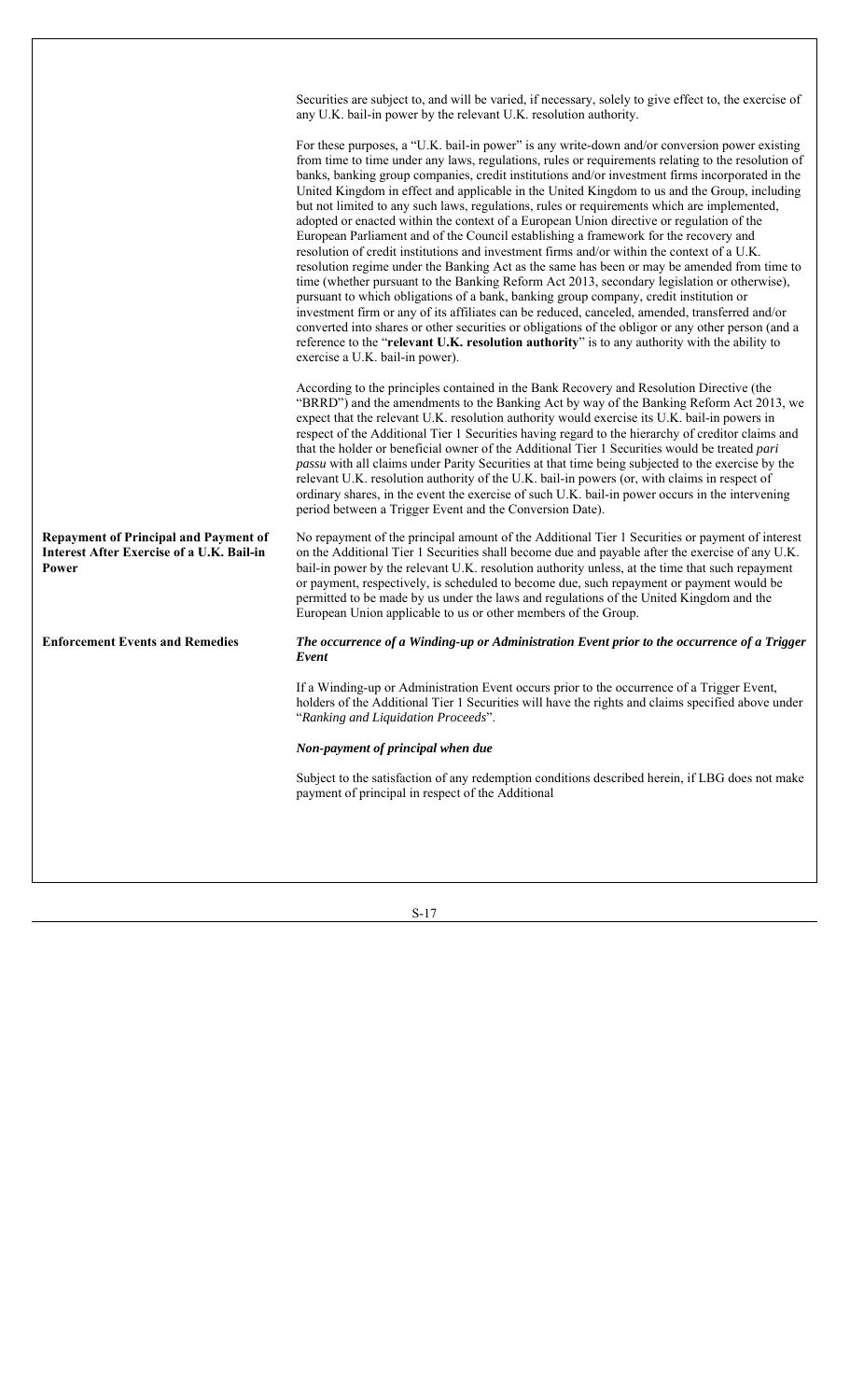Tier 1 Securities for a period of seven (7) calendar days or more after the date on which such payment is due, then the Trustee, on behalf of the holders and beneficial owners of the Additional Tier 1 Securities, may, at its discretion, or shall at the direction of holders of 25% of the aggregate principal amount of outstanding Additional Tier 1 Securities, subject to any applicable laws, institute proceedings for the winding up of LBG. In the event of a winding-up or liquidation of LBG, whether or not instituted by the Trustee, the Trustee may prove the claims of the holders and beneficial owners of the Additional Tier 1 Securities and the Trustee in the winding up proceeding of LBG and/or claim in the liquidation of LBG such claims as are set out under "*Description of the Additional Tier 1 Securities—Ranking and Liquidation Distribution*". For the avoidance of doubt, the Trustee may not declare the principal amount of any outstanding Additional Tier 1 Securities to be due and payable and may not pursue any other legal remedy, including a judicial proceeding for the collection of the sums due and unpaid on the Additional Tier 1 Securities.

#### *Breach of a Performance Obligation*

In the event of a breach of any term, obligation or condition binding on LBG under the Additional Tier 1 Securities or the Indenture (other than any payment obligation of LBG under or arising from the Additional Tier 1 Securities or the Indenture, including payment of any principal or interest, including any damages awarded for breach of any obligations) (a "**Performance Obligation**"), the Trustee may without further notice institute such proceedings against LBG as it may think fit to enforce the Performance Obligation, provided that LBG shall not by virtue of the institution of any such proceedings be obliged to pay any sum or sums, in cash or otherwise (including any damages) earlier than the same would otherwise have been payable under the Additional Tier 1 Securities or the Indenture.

#### *No other remedies*

For the avoidance of doubt, the breach by LBG of any Performance Obligation shall not give the Trustee and/or the holders and beneficial owners of the Additional Tier 1 Securities a claim for damages and, in such circumstances, the sole and exclusive remedy that the Trustee and the holders and beneficial owners of the Additional Tier 1 Securities may seek under the Additional Tier 1 Securities and the Indenture is specific performance under New York law. By its acquisition of the Additional Tier 1 Securities, each Additional Tier 1 holder and each beneficial owner of the Additional Tier 1 Securities acknowledges and agrees that such holder will not seek, and will not direct the Trustee to seek, a claim for damages against LBG in respect of a breach by LBG of a Performance Obligation and that the sole and exclusive remedy that such holder and the Trustee may seek under the Additional Tier 1 Securities and the Indenture for a breach by us of a Performance Obligation is specific performance under New York law. See "*Risk Factors—The Additional Tier 1 Securities do not contain events of default and the remedies available to holders and beneficial owners of the Additional Tier 1 Securities are limited*".

Other than the limited remedies specified above, no remedy against LBG shall be available to the Trustee or the holders or beneficial owners of the Additional Tier 1 Securities, provided that (1) Trustee and the holders and beneficial owners of the Additional Tier 1 Securities shall have such rights and powers as they are required to have under the TIA, including the right of any holder of the Additional Tier 1 Securities to institute proceedings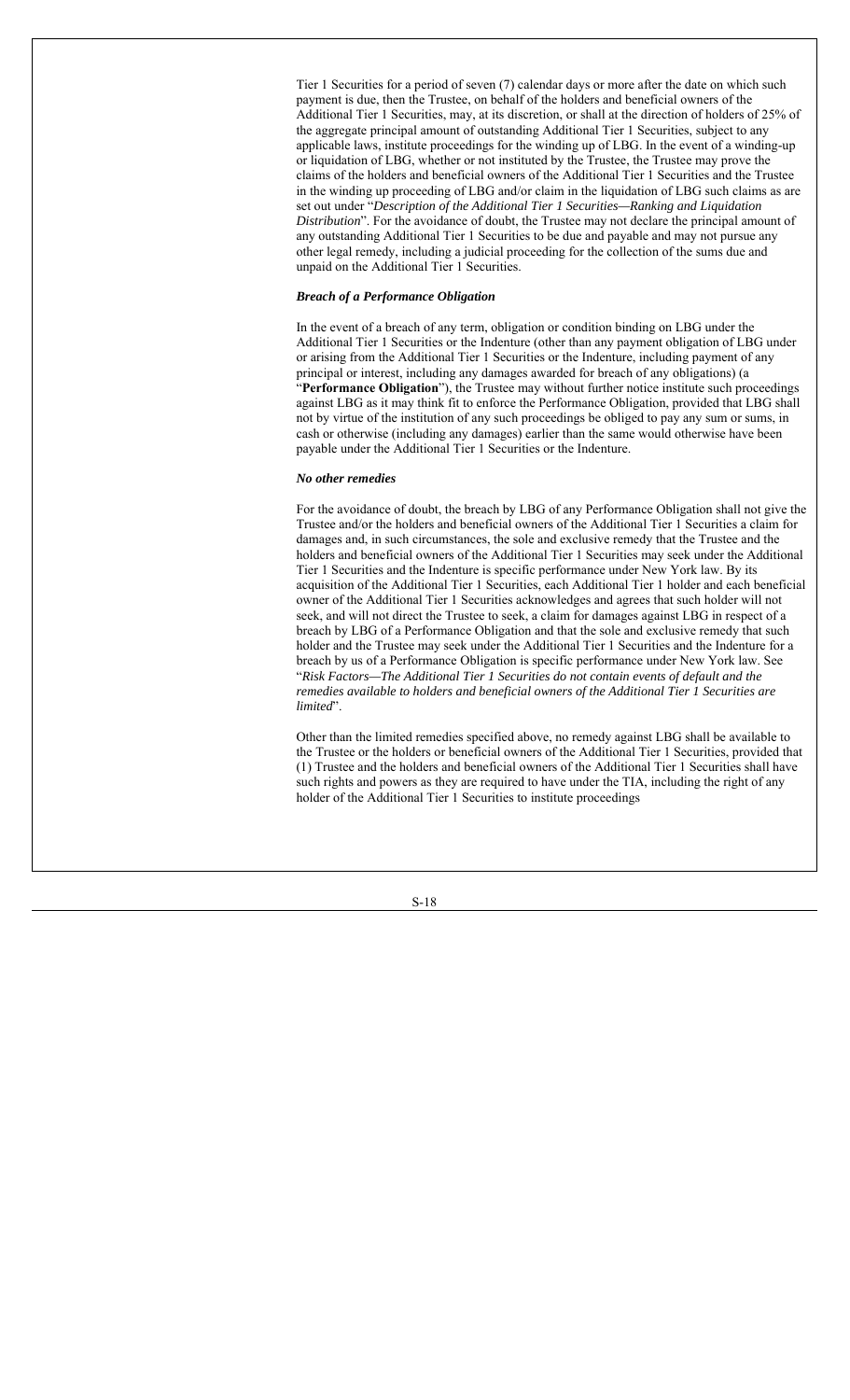|                                                                | for the enforcement of any payments of principal and interest when due, subject to the<br>subordination provisions set forth in the Indenture and (2) such limitations shall not apply to<br>LBG's obligations to pay the fees and expenses of, and to indemnify, the Trustee and the<br>Trustee's rights to apply money collected to first pay its fees and expenses shall not be subject<br>to the subordination provisions set forth in the Indenture.                                                                                                                                |
|----------------------------------------------------------------|------------------------------------------------------------------------------------------------------------------------------------------------------------------------------------------------------------------------------------------------------------------------------------------------------------------------------------------------------------------------------------------------------------------------------------------------------------------------------------------------------------------------------------------------------------------------------------------|
|                                                                | Holders may not require any redemption of the Additional Tier 1 Securities at any time.                                                                                                                                                                                                                                                                                                                                                                                                                                                                                                  |
| <b>Book-Entry Issuance, Settlement and</b><br><b>Clearance</b> | The Additional Tier 1 Securities shall initially be represented by one or more global securities in<br>registered form, without coupons attached, will be deposited with the DTC and will be<br>registered in the name of such depositary or its nominee. Unless and until the Additional Tier 1<br>Securities are exchanged in whole or in part for other securities under the terms of the Indenture<br>or the global securities are exchanged for definitive securities, the global securities may not be<br>transferred except as a whole by DTC to a nominee or a successor of DTC. |
| <b>Trustee, Paying Agent and Calculation</b><br><b>Agent</b>   | The Bank of New York Mellon, a banking corporation duly organized and existing under the<br>laws of the state of New York, acting through its London branch, having its corporate trust<br>office at One Canada Square, London E14 5AL, United Kingdom, will act as the Trustee and<br>will act as initial Paying Agent, and The Bank of New York Mellon, acting through its London<br>branch, will act as Calculation Agent for the Additional Tier 1 Securities.                                                                                                                       |
| <b>CUSIP</b>                                                   | 539439 AU3                                                                                                                                                                                                                                                                                                                                                                                                                                                                                                                                                                               |
| <b>ISIN</b>                                                    | US539439AU36                                                                                                                                                                                                                                                                                                                                                                                                                                                                                                                                                                             |
| <b>Common Code</b>                                             | 189165633                                                                                                                                                                                                                                                                                                                                                                                                                                                                                                                                                                                |
| <b>CFI</b>                                                     | <b>DBXUGR</b>                                                                                                                                                                                                                                                                                                                                                                                                                                                                                                                                                                            |
|                                                                |                                                                                                                                                                                                                                                                                                                                                                                                                                                                                                                                                                                          |
| <b>FISN</b>                                                    | LLOYDS BKG GRP / SUB NT 2030 SUB SUB                                                                                                                                                                                                                                                                                                                                                                                                                                                                                                                                                     |
| Listing                                                        | Application will be made to Euronext Dublin to admit the Additional Tier 1 Securities to the<br>Official List and to trading on the Global Exchange Market, the exchange regulated market of<br>Euronext Dublin, prior to the first Interest Payment Date.                                                                                                                                                                                                                                                                                                                               |
| <b>Use of Proceeds</b>                                         | We intend to use the net proceeds of the offering for general corporate purposes. See "Use of<br>Proceeds".                                                                                                                                                                                                                                                                                                                                                                                                                                                                              |
| <b>Joint-Bookrunning Managers</b>                              | BNP Paribas Securities Corp., Citigroup Global Markets Inc., Goldman Sachs & Co. LLC,<br>HSBC Securities (USA) Inc. and Lloyds Securities Inc.                                                                                                                                                                                                                                                                                                                                                                                                                                           |
| <b>Governing Law</b>                                           | The Additional Tier 1 Securities and the Indenture will be governed by and construed in<br>accordance with the laws of the State of New York, except for the subordination and waiver of<br>set-off provisions relating to the Additional Tier 1 Securities which will be governed by and<br>construed in accordance with Scots law.                                                                                                                                                                                                                                                     |
|                                                                |                                                                                                                                                                                                                                                                                                                                                                                                                                                                                                                                                                                          |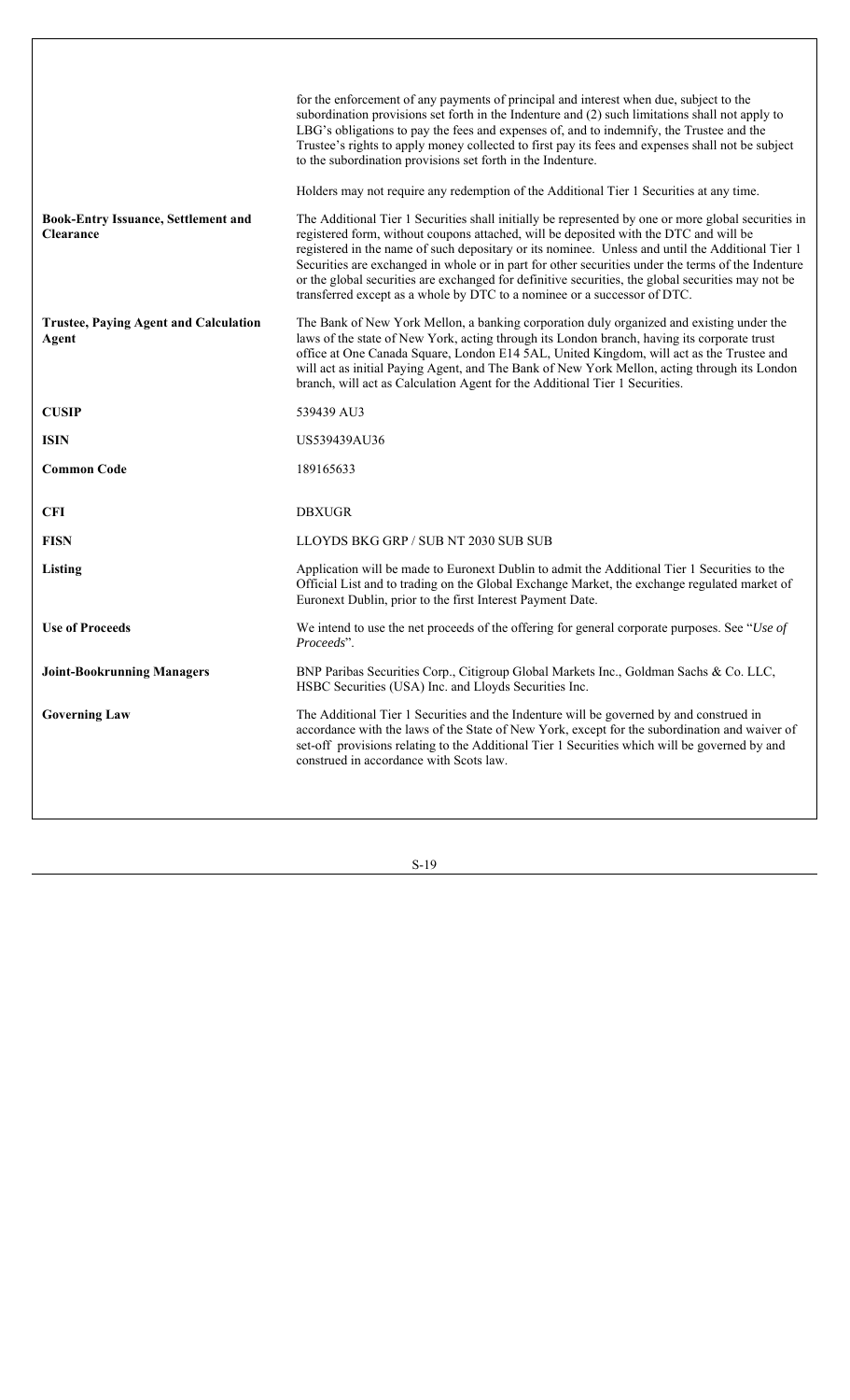#### **RISK FACTORS**

*Prospective investors should consider carefully the risk factors incorporated by reference into this prospectus supplement and as set out below as well as the other information set out elsewhere in this prospectus supplement (including any other documents incorporated by reference herein) and reach their own views prior to making any investment decision with respect to the Additional Tier 1 Securities.*

*Set out below and incorporated by reference herein are certain risk factors which could have a material adverse effect on our business, operations, financial condition or prospects and cause our future results to be materially different from expected results. Our results could also be affected by competition and other factors. These factors should not be regarded as a complete and comprehensive statement of all potential risks and uncertainties we face. We have described only those risks relating to our operations or an investment in the Additional Tier 1 Securities that we consider to be material. There may be additional risks that we currently consider not to be material or of which we are not currently aware, and any of these risks could have the effects set forth below. All of these factors are contingencies which may or may not occur and we are not in a position to express a view on the likelihood of any such contingency occurring. Investors should note that they bear our solvency risk. Each of the highlighted risks could adversely affect the trading price of the Additional Tier 1 Securities or the rights of investors under the Additional Tier 1 Securities and, as a result, investors could lose some or all of their investment. You should consult your own financial, tax and legal advisers regarding the risks of investment in the Additional Tier 1 Securities. As part of making an investment decision, investors should make sure to thoroughly understand the terms of the Additional Tier 1 Securities, such as the provisions governing the Automatic Conversion (including, in particular, the circumstances under which a Trigger Event may occur), the agreement by you to be bound by the exercise of any U.K. bail-in power by the relevant U.K. resolution authority, that interest is due and payable only at our sole discretion, and that there is no scheduled repayment date for the principal of the Additional Tier 1 Securities.*

We believe that the factors described below as relating to the Additional Tier 1 Securities represent the principal risks inherent in investing in *the Additional Tier 1 Securities, but we may be unable to pay interest, principal or other amounts on or in connection with the Additional Tier 1 Securities for other reasons and we do not represent that the statements below regarding the risks of holding the Additional Tier 1 Securities are exhaustive. Prospective investors should also read the detailed information set out elsewhere in this prospectus supplement (including any documents deemed to be incorporated by reference herein) and reach their own views prior to making any investment decision.*

#### **Risks relating to LBG and the Group**

For a description of the risks associated with LBG and the Group, see the section entitled "*Risk Factors*" of our Annual Report on Form 20-F for the year ended December 31, 2017, which is incorporated by reference herein.

## **Risks relating to the Additional Tier 1 Securities**

#### *The Additional Tier 1 Securities have no fixed maturity and no fixed redemption date and you do not have the right to accelerate the repayment of the principal amount of the Additional Tier 1 Securities prior to a Winding-up or Administration Event.*

The Additional Tier 1 Securities are perpetual securities and have no fixed maturity date or fixed redemption date. Moreover, you do not have the right to cause the Additional Tier 1 Securities to be redeemed or otherwise accelerate the repayment of the principal amount of the Additional Tier 1 Securities prior to a Winding-up or Administration Event (as described under "*Description of the Additional Tier 1 Securities—Enforcement Events and Remedies*"). Accordingly, we are under no obligation to repay or redeem (in whole or in part) the principal amount of the Additional Tier 1 Securities at any time prior to such Winding-up or Administration Event and, in such event, the claim in respect of the Additional Tier 1 Securities will be deeply subordinated, as provided under "*—LBG's obligations under the Additional Tier 1 Securities are subordinated and will be further subordinated upon Automatic Conversion into Settlement Shares"* below. As a result, you may not receive any payments of principal on the Additional Tier 1 Securities.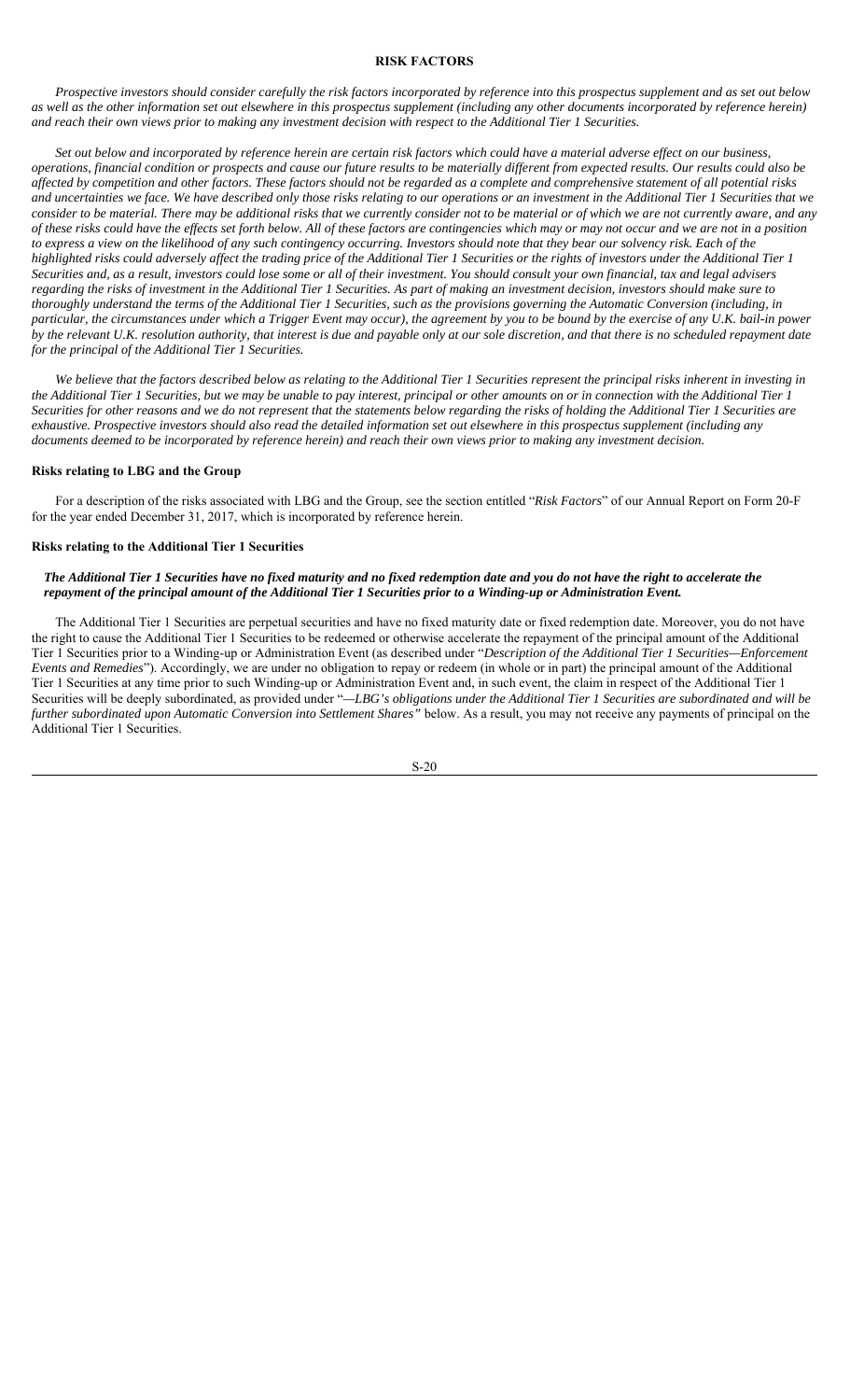# *The Additional Tier 1 Securities will be subject to Automatic Conversion following the occurrence of a Trigger Event, in which case the Additional Tier 1 Securities will be converted into Settlement Shares.*

Upon the occurrence of the Automatic Conversion following a Trigger Event (each as defined under "*Description of the Additional Tier 1 Securities—Conversion—Automatic Conversion*"), the Additional Tier 1 Securities will be converted into Settlement Shares on the Conversion Date; once the Settlement Shares have been issued and delivered to the Settlement Share Depository, all of LBG's obligations under the Additional Tier 1 Securities shall be irrevocably and automatically released and under no circumstances shall such released obligations be reinstated. As a result, you could lose all or part of the value of your investment in the Additional Tier 1 Securities, as, following the Automatic Conversion, you will receive only (i) the Settlement Shares or ADSs (if LBG does not elect that a Settlement Shares Offer be made), or (ii) the Alternative Consideration, which shall be composed of Settlement Shares, ADSs and/or cash depending on the results of the Settlement Shares Offer (if LBG elects that a Settlement Shares Offer be made) and the value of any Settlement Shares or ADSs received upon Automatic Conversion may have a market value significantly below the principal amount of the Additional Tier 1 Securities you hold. Although the market value of the Settlement Shares or ADSs you receive could over time increase in value, at the time the Settlement Shares are issued, the Conversion Price may not reflect the market price of LBG's Ordinary Shares, which could be significantly lower than the Conversion Price. Furthermore, upon the occurrence of the Automatic Conversion, you will no longer have a debt claim in relation to principal and any accrued but unpaid interest on the Additional Tier 1 Securities shall be canceled and shall not become due and payable at any time.

Any such Automatic Conversion will be irrevocable and, upon the occurrence of the Automatic Conversion, holders will not be entitled to any form of compensation in the event of LBG's potential recovery or change in LBG's fully loaded CET1 Ratio. In addition, on or after the occurrence of a Trigger Event, if LBG does not deliver Settlement Shares to the Settlement Share Depository, the only claims holders will have against LBG will be for specific performance to have such Settlement Shares issued and delivered to the Settlement Share Depository and to participate in the liquidation proceeds of LBG as if the Settlement Shares had been issued. Once the Settlement Shares have been issued and delivered to the Settlement Share Depository, the only claims holders will have will be against the Settlement Share Depository for delivery of Settlement Shares, ADSs or Alternative Consideration, as applicable.

A Trigger Event shall occur if on any date LBG, the Relevant Regulator or any agent appointed for such purpose by the Relevant Regulator determines that LBG's CET1 Ratio (which will be calculated on a consolidated and fully loaded basis) is less than 7.00%.

"**CET1 Ratio**" means, at any date, the ratio of the Group's CET1 Capital as of such date to Risk Weighted Assets as of the same such date, expressed as a percentage and on the basis that all measures used in such calculation shall be calculated on a fully loaded basis.

For a discussion of the risks associated with the calculation of LBG's CET1 Ratio see "—*For the purposes of the Trigger Event, the CET1 Ratio will be calculated on a "fully loaded" basis. This will result in a lower calculated CET1 Ratio than one using CRD IV transitional provisions, increasing the potential for Automatic Conversion in the short term. Changes to the calculation of CET1 capital and/or risk weighted assets may negatively affect LBG's CET1 Ratio, thereby increasing the risk of a Trigger Event which will lead to the Automatic Conversion, as a result of which your Additional Tier 1 Securities will automatically be converted into Settlement Shares*".

See also "—*If a Relevant Event occurs, the Additional Tier 1 Securities may be convertible into shares in an entity other than LBG or may be fully written down."* and *"*—*Holders may be obliged to make a take-over bid following a Trigger Event if they take delivery of Settlement Shares*" below.

*The circumstances surrounding or triggering the Automatic Conversion are inherently unpredictable and may be caused by factors outside of LBG's control. LBG has no obligation to operate its business in such a way as, or take any mitigating actions, to maintain or restore its CET1 Ratio to avoid a Trigger Event and actions LBG takes could result in its CET1 Ratio falling.*

The occurrence of a Trigger Event and, therefore, the Automatic Conversion, is inherently unpredictable and depends on a number of factors, some of which may be outside of LBG's control. Although LBG currently publicly reports the Group's fully loaded CET1 Ratio only as of each quarterly period end, the PRA, or the then relevant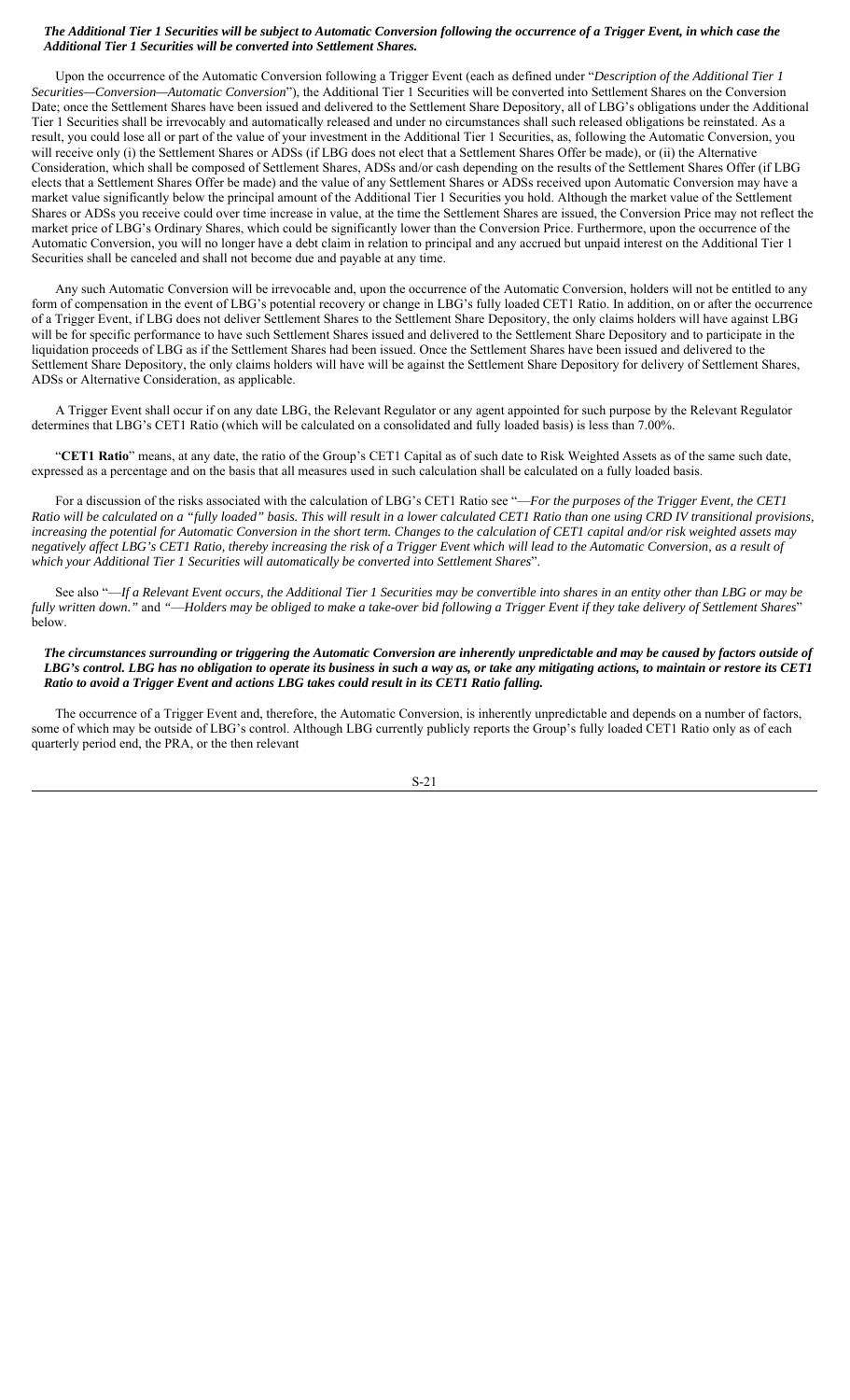regulatory body with primary responsibility for the prudential supervision of LBG and the Group (the "**Relevant Regulator**"), as part of its supervisory activity, may calculate or instruct LBG to calculate such ratio as of any date, including if LBG is subject to recovery and resolution actions by the relevant U.K. resolution authority (as defined under "*Description of the Additional Tier 1 Securities— Redemption, Purchase, Variation and Substitution—Conditions to Redemption, Purchase, Substitution or Variation*"), or LBG might otherwise determine to calculate such ratio in its own discretion. As such, the Automatic Conversion could occur at any time. Moreover, it is likely that the relevant U.K. resolution authority would allow a Trigger Event to occur rather than to resort to the use of public funds.

A Trigger Event will occur if LBG, the Relevant Regulator or any agent appointed for such purpose by the Relevant Regulator determines that LBG's CET1 Ratio is below 7.00% as of any such calculation date. Such calculation could be affected by, among other things, the growth of LBG's business and LBG's future earnings, dividend payments, regulatory changes (including changes to definitions and calculations of regulatory capital, including CET1 Capital and Risk Weighted Assets (each of which shall be calculated by LBG on a fully loaded, consolidated basis and such calculation shall be binding on the Trustee and on the person in whose name the Additional Tier 1 Security is registered)), actions that LBG is required to take at the direction of the Relevant Regulator, and the Group's ability to manage Risk Weighted Assets in both its ongoing businesses and those which it may seek to exit. In addition, the Group has capital resources and risk weighted assets denominated in foreign currencies, and changes in foreign exchange rates will result in changes in the pounds sterling equivalent value of foreign currency denominated capital resources and risk weighted assets. Actions that LBG takes could also affect its CET1 Ratio, including causing it to decline. LBG has no obligation to increase its CET1 Capital, reduce its Risk Weighted Assets or otherwise operate its business in such a way as, take mitigating actions to prevent its CET1 Ratio from falling below 7.00%, maintain or increase its CET1 Ratio or otherwise consider the interests of the holders of the Additional Tier 1 Securities in connection with any of its business decisions that might affect LBG's CET1 Ratio.

The calculation of LBG's CET1 Ratio may also be affected by changes in applicable accounting rules, or by changes to regulatory adjustments which modify the regulatory capital impact of accounting rules. For example, we have adopted IFRS 9, which is expected to increase impairment charges to reflect expected credit losses and may cause impairment charges to be more volatile. Impairment charges may cause significant decreases in our CET1 Ratio, especially given that the transitional arrangements published by the EU (which soften the impact that IFRS 9 has on our loan loss allowances) will be phased out by the end of 2022. In addition, we continue to test and refine our models for purposes of determining expected credit losses in preparation for the disclosure required in our financial statements for the year ending December 31, 2018, and any revisions to our models may result in significant changes to our regulatory capital position. Even if changes in applicable accounting rules, or changes to regulatory adjustments that modify the regulatory impact of accounting rules, are not yet in force as of the relevant calculation date, the Relevant Regulator could require us to reflect such changes in any particular calculation of the CET1 Ratio. Moreover, the Group's CET1 Ratio is a non-IFRS measure, and our interpretation of CRD IV and the basis of our calculation of this financial measure may be different from those of other financial institutions. Accordingly, accounting changes or regulatory changes may have a material adverse impact on LBG's calculations of regulatory capital resources and requirements, including CET1 Capital and Risk Weighted Assets, and LBG's CET1 Ratio.

Because of the inherent uncertainty regarding whether a Trigger Event will occur and there being no obligation on LBG's part to prevent its occurrence, it will be difficult to predict when, if at all, Automatic Conversion could occur. Accordingly, the trading behavior of the Additional Tier 1 Securities may not necessarily follow the trading behavior of other types of subordinated securities, including LBG's other subordinated debt securities. Fluctuations in the CET1 Ratio may be caused by changes in the amount of CET1 Capital and Risk Weighted Assets as well as changes to their respective definitions under the capital adequacy standards and guidelines set by the Relevant Regulator and changes in accounting rules. Any indication that the Group's CET1 Ratio is moving towards the level which would cause the occurrence of a Trigger Event may have an adverse effect on the market price and liquidity of the Additional Tier 1 Securities. Therefore, investors may not be able to sell their Additional Tier 1 Securities easily or at prices that will provide them with a yield comparable to other types of subordinated securities, including LBG's other subordinated debt securities. In addition, the risk of Automatic Conversion could drive down the price of LBG's ordinary shares ("**Ordinary Shares**") and have a material adverse effect on the market value of Settlement Shares received upon Automatic Conversion.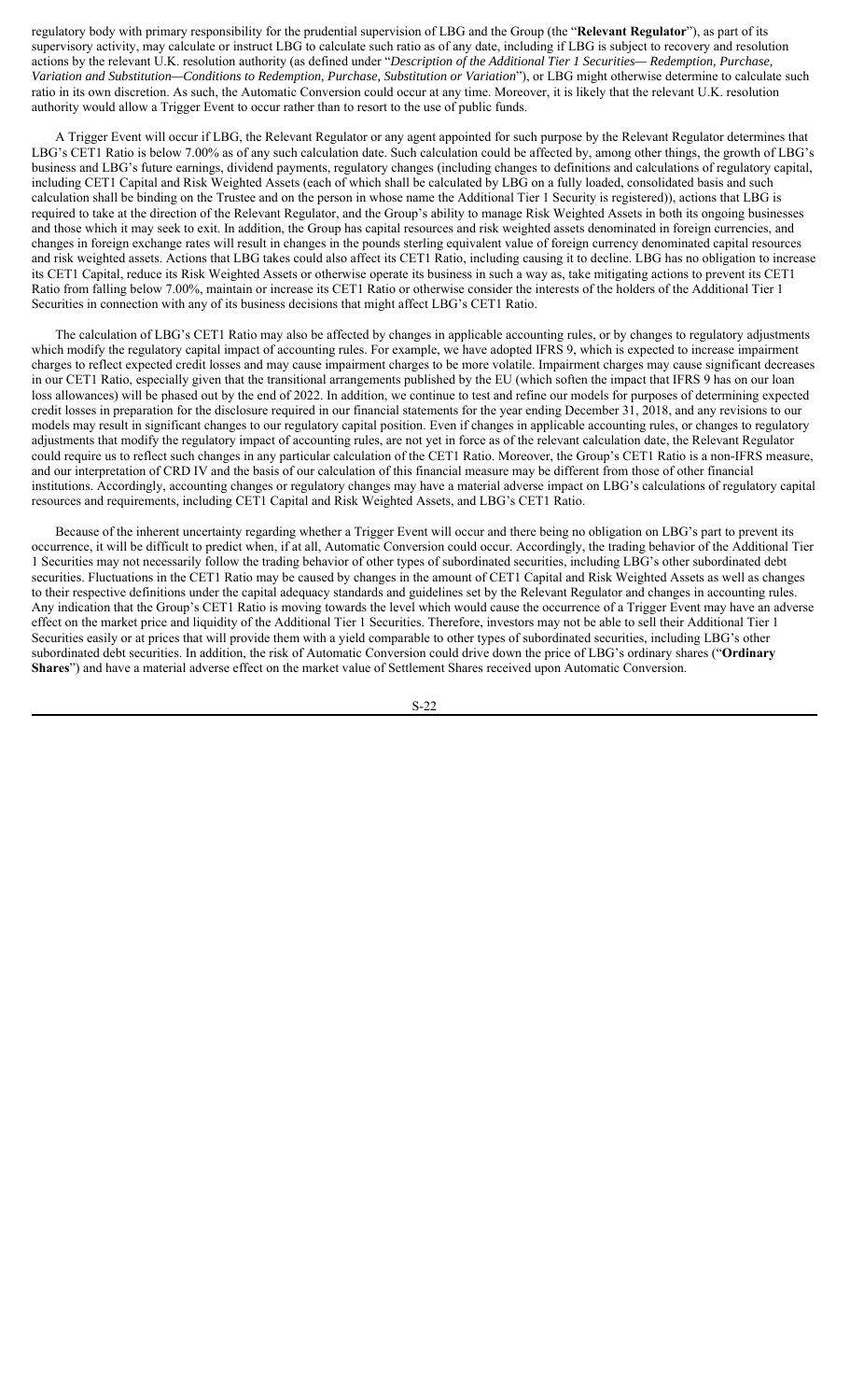*For the purposes of the Trigger Event, the CET1 Ratio will be calculated on a "fully loaded" basis. This will result in a lower calculated CET1 Ratio than one using CRD IV transitional provisions, increasing the potential for Automatic Conversion in the short term. Changes to the calculation of CET1 capital and/or risk weighted assets may negatively affect LBG's CET1 Ratio, thereby increasing the risk of a Trigger Event which will lead to the Automatic Conversion, as a result of which your Additional Tier 1 Securities will automatically be converted into Settlement Shares.*

LBG is required to calculate its capital resources for regulatory purposes on the basis of "common equity tier 1 capital" as determined in accordance with the Capital Requirements Directive (the "**CRD**") and the Capital Requirements Regulation (together with CRD, "**CRD IV**"). LBG is also required to calculate its "risk weighted assets", which represent assets adjusted for their associated risks, on the basis set out in CRD IV. Each of these definitions will be calculated in accordance with the capital adequacy standards and guidelines of the Relevant Regulator applicable to LBG on the relevant date.

The CRD IV legislation sets out a minimum pace of introduction of such enhanced capital requirements (the "**Transitional Provisions**"). The Transitional Provisions were designed to implement certain CRD IV requirements in stages over a prescribed period commencing in 2014; however, each of the EU Member States had the discretion to accelerate that minimum pace of transition in certain respects. In the United Kingdom, the PRA required the Group to meet certain capital targets, without having regard to any Transitional Provisions in that respect. New elective Transitional Provisions, which amended CRD IV in late 2017, were introduced to off-set the regulatory capital impact of IFRS 9. LBG has elected to apply those Transitional Provisions since January 1, 2018.

However, for the purposes of the Additional Tier 1 Securities, LBG will calculate its CET1 Capital and Risk Weighted Assets without applying any Transitional Provisions (including those relating to IFRS 9) and will instead calculate its CET1 Ratio on a so-called "fully loaded" basis, which is a more stringent basis than permitted under the CRD IV regime as applicable to LBG and is expected to lead to the CET1 Ratio as defined for purposes of the Additional Tier 1 Securities being lower than it would be were LBG to calculate the common equity tier 1 ratio applying the Transitional Provisions (and, in particular, the IFRS 9 phase-in arrangements) to its calculation of common equity tier 1 capital and risk weighted assets. In addition, the application of IFRS 9 is expected to result in greater changes from period to period in the level of provisions, which in turn would result in greater volatility over time in LBG's income and, consequently, LBG's CET1 Ratio.

At June 30, 2018, LBG's CET1 Ratio giving full effect to CRD IV on a fully loaded basis was 14.1% and was also 14.1% once the transitional capital relief provided for by the Transitional Provisions was applied. LBG's CET1 Ratio is a non-IFRS measure, and LBG's interpretation of CRD IV and the basis of LBG's calculation of this financial measure may be different from those of other financial institutions. For further information, see the section entitled "*Risk Management*" of our interim results on Form 6-K for the six months ended June 30, 2018.

If the PRA rules, guidance or expectations in relation to capital or leverage were to be amended in the future in a manner other than as set out in its current statements of policy, and depending on the content of any binding regulatory technical standards developed by the EBA, it could be materially more difficult for the Group to maintain compliance with prudential requirements. Any such changes, either individually and/or in aggregate, may lead to further unexpected enhanced requirements in relation to the Group's capital and may result in a need for further management actions to meet the changed requirements, such as: increasing capital, reducing leverage and risk weighted assets, modifying legal entity structure (including with regard to issuance and deployment of capital and funding for the Group) and changing the Group's business mix or exiting other businesses and/or undertaking other actions to strengthen the Group's capital position.

Investors should be aware that the CRD IV rules and their implementation in the United Kingdom subsequent to the date hereof, as well as any changes in applicable accounting rules, may individually and/or in the aggregate further negatively affect LBG's CET1 Ratio and thus increase the risk of a Trigger Event, which will lead to the Automatic Conversion. Upon the occurrence of the Automatic Conversion, provided that LBG issues and delivers the Settlement Shares to the Settlement Share Depository in accordance with the terms described herein, investors will have no rights against LBG with respect to the repayment of the principal amount of the Additional Tier 1 Securities or the payment of any accrued and unpaid interest on such Additional Tier 1 Securities. In addition, the realizable value of the Settlement Shares may be below the Conversion Price. Although the market value of any Settlement Shares you receive could over time increase, at the time the Settlement Shares are issued, the Conversion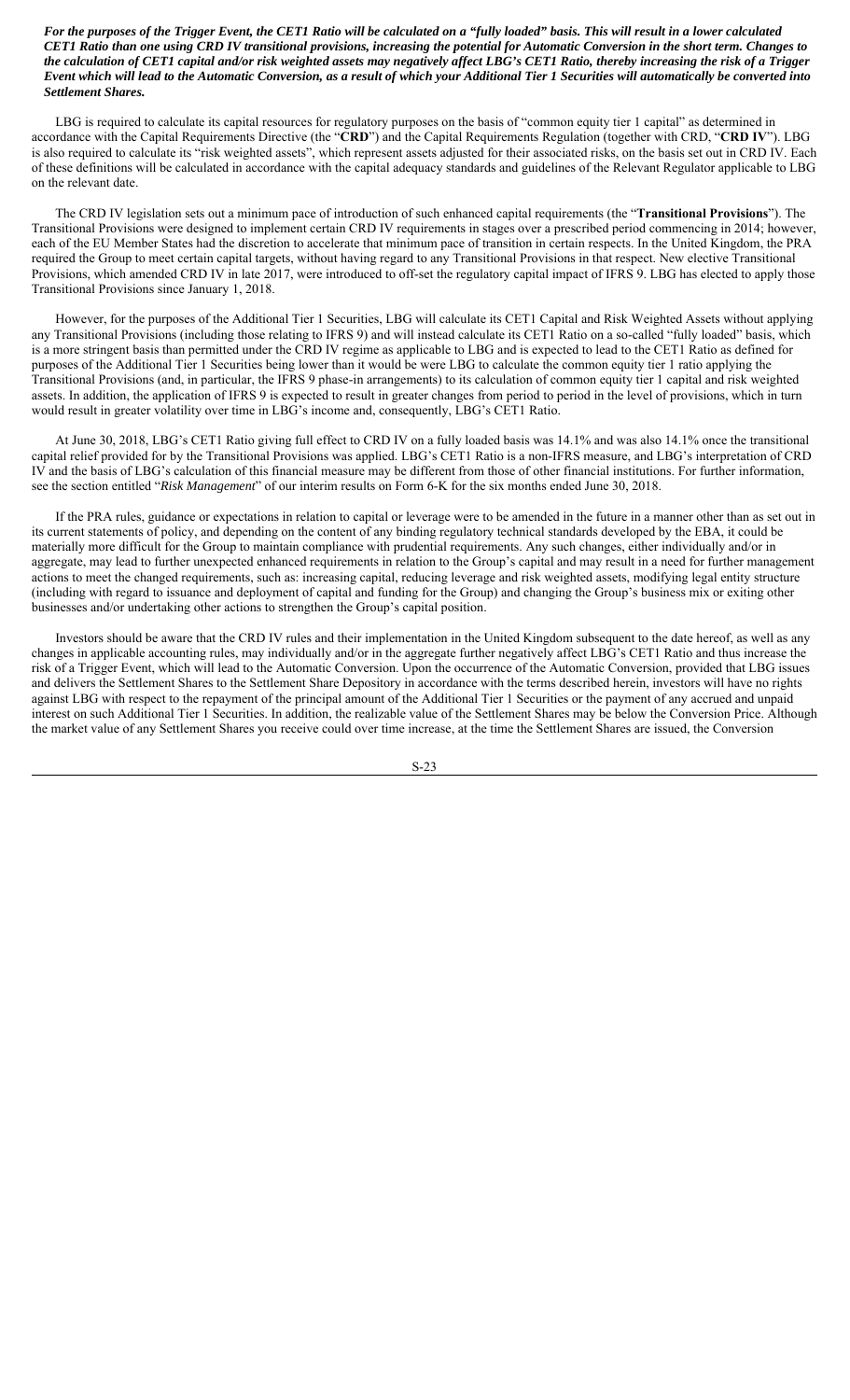Price may not reflect the market price of LBG's Ordinary Shares, which could be significantly lower than the Conversion Price.

# *The Additional Tier 1 Securities have no scheduled maturity and holders of the Additional Tier 1 Securities only have a limited ability to cash in their investment in the Additional Tier 1 Securities.*

The Additional Tier 1 Securities are perpetual securities and have no fixed maturity date or fixed redemption date. Although under certain circumstances as described under "*Description of the Additional Tier 1 Securities—Redemption, Purchase, Variation and Substitution*" LBG may redeem the Additional Tier 1 Securities, LBG is under no obligation to do so and holders of the Additional Tier 1 Securities have no right to call for their redemption. Therefore, holders of the Additional Tier 1 Securities have no ability to cash in their investment, except (i) if LBG exercises its rights to redeem the Additional Tier 1 Securities in accordance with their terms and applicable laws, (ii) by selling their Additional Tier 1 Securities or, following the occurrence of a Trigger Event and the issue and delivery of Settlement Shares or ADSs, their Settlement Shares or ADSs (if LBG does not elect that a Settlement Shares Offer be made or where the Settlement Shares issued are not all sold pursuant to the Settlement Shares Offer), (iii) through the cash component of any Settlement Shares Offer, (iv) where the Trustee institutes proceedings for the winding-up of LBG where LBG has exercised its right to redeem the Additional Tier 1 Securities but fails to make payment in respect of such redemption when due, in which limited circumstances the holders of the Additional Tier 1 Securities may receive some of any resulting liquidation proceeds following payment being made in full to all senior and more senior subordinated creditors, or (v) upon a Winding-up or Administration Event in which limited circumstances the holders of the Additional Tier 1 Securities may receive some of any resulting liquidation proceeds following payment being made in full to all senior or more senior subordinated creditors.

#### *Interest payments on the Additional Tier 1 Securities are discretionary and LBG may cancel interest payments, in whole or in part, at any time. Canceled interest shall not be due and shall not accumulate or be payable at any time thereafter and investors shall have no rights thereto.*

Subject to the Solvency Condition described under "*Description of the Additional Tier 1 Securities—Payments—Solvency Condition*" and the availability of Distributable Items as described under "*Description of the Additional Tier 1 Securities—Payments—Availability of Distributable Items*", interest on the Additional Tier 1 Securities will be due and payable only at the sole discretion of LBG and LBG shall have absolute discretion at all times and for any reason to cancel any interest payment in whole or in part that would otherwise be payable on any Interest Payment Date. Interest will only be due and payable on an Interest Payment Date to the extent it is not canceled in accordance with the terms of the Additional Tier 1 Securities. If LBG cancels any scheduled interest payment, such interest payment shall not be or become due and payable at any time thereafter and in no event will holders of the Additional Tier 1 Securities have any right to or claim against LBG with respect to such interest amount or be able to accelerate the principal of the Additional Tier 1 Securities as a result of such interest cancellation. Furthermore, no cancellation of interest in accordance with the terms of the Indenture shall constitute a default in payment or otherwise under the terms of the Additional Tier 1 Securities. There can, therefore, be no assurances that a holder will receive interest payments in respect of the Additional Tier 1 Securities.

For further information on LBG's dividend policy, see our Annual Report on Form 20-F for the year ended December 31, 2017 under the heading "*Dividends*". The Additional Tier 1 Securities will rank senior to Ordinary Shares. It is the Board of Directors' current intention that, whenever exercising its discretion to declare Ordinary Share dividends, or its discretion to cancel interest on the Additional Tier 1 Securities, the Board will take into account the relative ranking of these instruments in LBG's capital structure. However, the Board may at any time depart from this policy at its sole discretion.

Following cancellation of any interest payment, LBG will not be in any way limited or restricted from making any distribution or equivalent payments in connection with any Parity Securities or Junior Securities, including any dividend payments on LBG's Ordinary Shares or preference shares. LBG may therefore cancel (in whole or in part) any interest payment on the Additional Tier 1 Securities at its discretion and may pay dividends on its ordinary or preference shares or on other additional tier 1 securities notwithstanding such cancellation. In addition, LBG may without restriction use funds that could have been applied to make such canceled payments to meet its other obligations as they become due.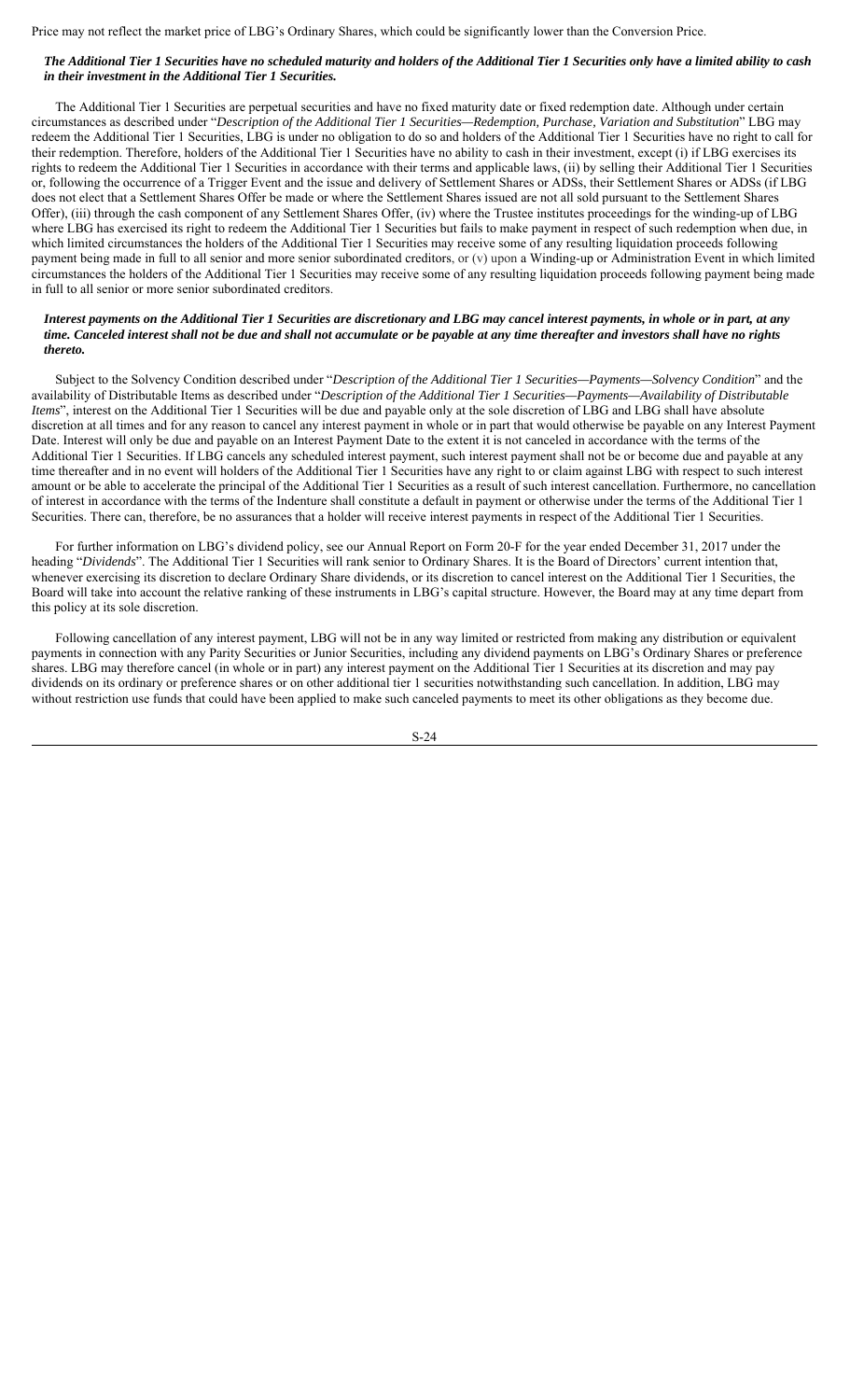*In addition to LBG's right to cancel, in whole or in part, interest payments at any time, the terms of the Additional Tier 1 Securities also restrict LBG from making interest payments on the Additional Tier 1 Securities if LBG has insufficient Distributable Items (based on its individual accounts and not on its consolidated accounts), in which case such interest shall be deemed to have been canceled. LBG will also be required to cancel interest payments if any payment cannot be made in compliance with the Solvency Condition, or if payment would result in any maximum distributable amount then applicable to the Group to be exceeded.*

Subject to the extent permitted in the following paragraphs in respect of partial interest payments, LBG shall not make an interest payment on the Additional Tier 1 Securities on any Interest Payment Date (and such interest payment shall therefore be deemed to have been canceled and thus shall not be due and payable on such Interest Payment Date) (a) to the extent that an amount of Distributable Items on any scheduled Interest Payment Date is less than the sum of (i) all payments (other than redemption payments) made or declared by LBG since the end of LBG's last financial year and prior to such Interest Payment Date on or in respect of any Parity Securities, the Additional Tier 1 Securities, and any Junior Securities (as defined below) and (ii) all payments (other than redemption payments) payable by LBG on such Interest Payment Date (x) on the Additional Tier 1 Securities and (y) on or in respect of any Parity Securities or any Junior Securities, in the case of each of (i) and (ii), excluding any payments already accounted for in determining the Distributable Items, or (b) if the Solvency Condition is not satisfied in respect of such interest payment.

In addition, LBG shall not be permitted to pay interest otherwise scheduled to be paid on an Interest Payment Date if and to the extent that the payment of such interest would cause, when aggregated together with other distributions of the kind referred to in Article 141(2) of the CRD IV Directive (or any provision of applicable law transposing or implementing Article 141(2) of such Directive, as amended or replaced) and which are required under the Applicable Regulations to be taken into account for this purpose, the Maximum Distributable Amount (if any) then applicable to the Group to be exceeded. See also "-CRD IV introduced restrictions on distributions that will restrict LBG from making interest payments on the *Additional Tier 1 Securities in certain circumstances, in which case LBG will cancel such interest payments*."

Although LBG may, in its sole discretion, elect to make a partial interest payment on the Additional Tier 1 Securities on any Interest Payment Date, it may only do so to the extent that such partial interest payment may be made without breaching the restrictions in the preceding paragraphs.

Any interest canceled or deemed canceled on any relevant Interest Payment Date shall not be due and shall not accumulate or be payable at any time thereafter, and holders of the Additional Tier 1 Securities shall have no rights thereto or to receive any additional interest or compensation as a result of such deemed cancellation. Furthermore, no cancellation of interest in accordance with the terms of the Indenture shall constitute a default in payment or otherwise under the terms of the Additional Tier 1 Securities.

# *As a holding company, the level of Distributable Items is affected by a number of factors, and insufficient Distributable Items may restrict LBG's ability to make interest payments on the Additional Tier 1 Securities.*

As a holding company, the level of LBG's Distributable Items is affected by a number of factors, principally its ability to receive funds, directly or indirectly, from LBG's operating subsidiaries in a manner which creates Distributable Items. Consequently, LBG's future Distributable Items, and therefore LBG's ability to make interest payments, are a function of LBG's existing Distributable Items, future Group profitability and performance and the ability to distribute or dividend profits from LBG's operating subsidiaries up the Group structure to LBG. In addition, the LBG's Distributable Items will also be reduced by the servicing of other debt and equity instruments.

The ability of the LBG's subsidiaries to pay dividends and LBG's ability to receive distributions and other payments from LBG's investments in other entities is subject to applicable local laws and other restrictions, including their respective regulatory, capital and leverage requirements, statutory reserves, financial and operating performance and applicable tax laws, and any changes thereto. These laws and restrictions could limit the payment of dividends, distributions and other payments to LBG by LBG's subsidiaries, which could in time restrict LBG's ability to fund other operations or to maintain or increase its Distributable Items.

The level of our Distributable Items may be further affected by changes to regulation or the requirements and expectations of applicable regulatory authorities. In particular, local capital or ring-fencing requirements both inside

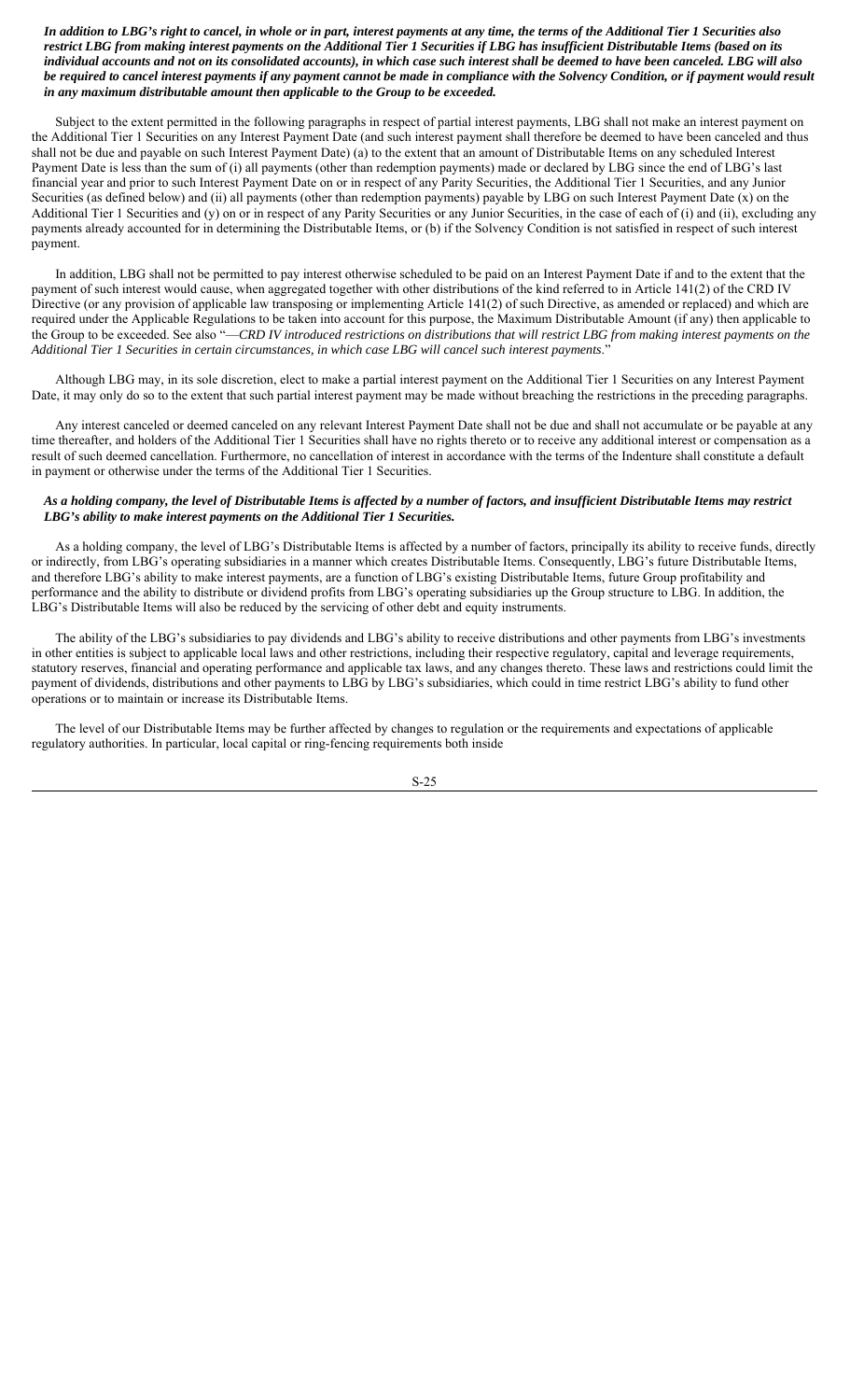and outside the U.K. could adversely affect our Distributable Items in the future, such as, for example, the U.K. ring-fencing requirements which will apply from January 2019 and the implementation of section 165 of the Dodd-Frank Act, which has now been completed, including regulatory capital and internal TLAC requirements and buffers applicable to intermediate holding companies ("**IHCs**") in the United States and potential restrictions on such IHCs' ability to engage in capital distributions.

Further, our Distributable Items may be adversely affected by the performance of the Group's business in general, factors affecting its financial position (including capital and leverage), the economic environment in which the Group operates and other factors outside of our control. See "—*Risks Relating to LBG and the Group*".

Our Distributable Items are also sensitive to the accounting impact of factors such as the redemption of preference shares, restructuring costs and impairment charges and the carrying value of our investments in subsidiaries, which are carried at the lower of cost and their prevailing recoverable amount. Recoverable amounts depend on discounted future cash flows, which can be affected by restructurings, such as the requirement to implement the U.K. ring-fencing regime or unforeseen events. Any of these factors could limit our ability to maintain sufficient Distributable Items.

# *CRD IV introduced restrictions on distributions that will restrict LBG from making interest payments on the Additional Tier 1 Securities in certain circumstances, in which case LBG will cancel such interest payments.*

The capital and leverage frameworks to which we are subject require us to hold certain levels of capital, including common equity Tier 1 capital. A failure to hold sufficient levels of capital, including common equity Tier 1 capital, as required by these frameworks (as may be amended from time to time) may result in restrictions on distributions being applied pursuant to which we may be required to cancel (in whole or in part) interest payments in respect of the Additional Tier 1 Securities. Cancellation (in whole or in part) of interest payments in respect of the Additional Tier 1 Securities may affect the value of your investment in the Additional Tier 1 Securities.

We are required, on a consolidated basis, to hold a minimum amount of total regulatory capital of 8% of risk weighted assets, a minimum amount of Tier 1 Capital of 6% of risk weighted assets and a minimum amount of common equity Tier 1 capital of 4.5% of risk weighted assets (the "**Pillar 1 requirements**"). In addition, the PRA requires us to hold extra capital to cover risks not covered or insufficiently covered by the Pillar 1 requirements (the "**Pillar 2A requirements**"). Our current Pillar 2A requirement as of June 30, 2018 is 4.6% of risk weighted assets, of which at least 56% must be met with common equity Tier 1 capital and no more than 25% tier 2 capital. In addition, the capital that firms use to meet their minimum requirements (Pillar 1 own funds and Pillar 2A) cannot be counted towards meeting the "combined buffer requirement", meaning that the combined buffer requirement will effectively be applied above both the Pillar 1 own funds and Pillar 2A requirements.

In addition to the requirements described above, CRD IV introduced several capital buffers, which are required to be met with common equity Tier 1 capital and will be fully phased in by 1 January 2019. The combination of (i) the capital conservation buffer (the "**CCB**") (which is being phased in gradually and will rise to 2.5% from 2019), (ii) the time-varying countercyclical capital buffer ("**CCyB**") (which will vary over time depending on the effective rates set by regulators in countries where we have relevant credit exposures), (iii) the higher of (A) the global systemically important institutions buffer or other systemically important institutions buffer and (B) the systemic risk buffer constitutes the "combined buffer".

The CCB is a standard buffer of 2.5% of risk-weighted assets designed to provide for losses in the event of stress and is being phased in over the period from January 1, 2016 to January 1, 2019. During 2017 it was 1.25% and during 2018 it increases to 1.875%. The CCyB is time varying; the amount of the buffer is determined by reference to buffer rates set by the Financial Policy Committee of the Bank of England (FPC) for the individual countries where the Group has relevant credit risk exposures. The CCyB rate for the U.K. is currently set at 0.5% as of June 27, 2018 but will increase to 1.0% on November 28, 2018. The FPC is expected to reconsider the adequacy of a 1.0% U.K. CCyB rate during 2018 in light of the evolution of the overall risk environment. Non-zero buffer rates currently apply for Norway, Sweden, Hong Kong, Iceland, Slovakia and the Czech Republic. Given that the Group has minimal exposures to these jurisdictions, the overall CCyB requirement at June 30, 2018 was considered by LBG to be 0.4%.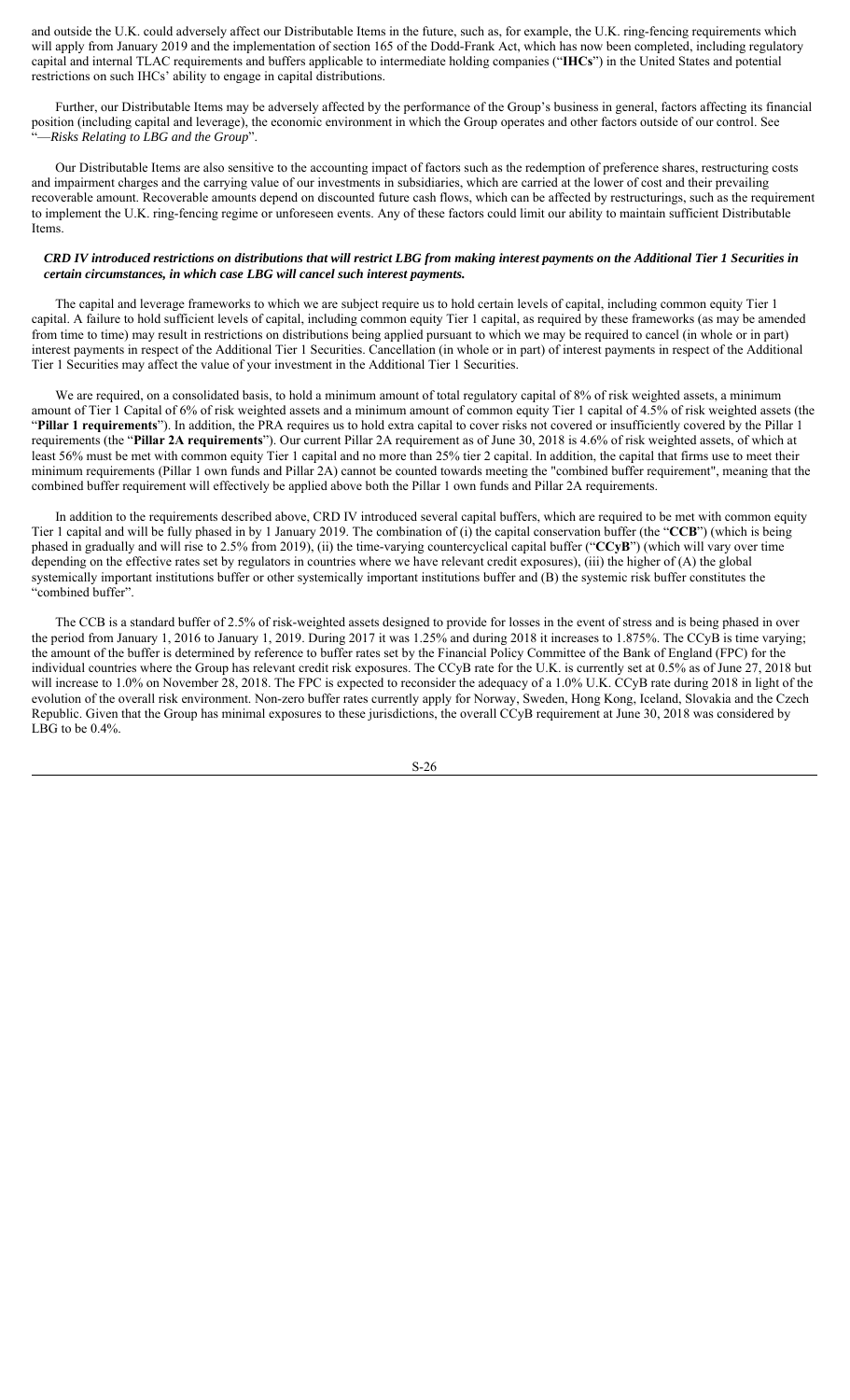Although the Group is not currently classified as a global systemically important institution (G-SII), it has been classified as an 'other' systemically important institution ("**O-SII**") by the PRA. The O-SII buffer is currently set to zero in the U.K.

The systemic risk buffer is expected to be set by the PRA for the first time with effect from 2019.

The PRA introduced a firm-specific Pillar 2B buffer (the "**PRA buffer**"), which is set at a level that the PRA believes will ensure that a bank can continue to meet minimum Pillar 1 and Pillar 2A requirements during a stressed period and may also be used to address any significant weaknesses in a firm's risk management and governance, and to reflect at Group level the application of the systemic risk buffer to subsidiaries of the Group. The PRA assesses the PRA buffer applicable to an institution annually (or more often if a firm's circumstances change). Where the PRA considers there is an overlap between the combined buffer and the PRA buffer, the PRA buffer will be set as the excess capital required over and above the combined buffer. To the extent the PRA buffer is applicable, it must be met with 100% common equity Tier 1 capital, which will be in addition to the common equity Tier 1 capital used to meet the Pillar 1 and Pillar 2A capital requirements. Further, failure to meet requirements of regulatory stress tests, or the failure by regulators to approve the stress test results and capital plans of the Group, could result in the Group or certain of its members being required to enhance their capital position, including, for example, an additional PRA buffer or through sectoral capital requirements set by the Financial Policy Committee.

The PRA has also introduced requirements in relation to minimum leverage ratios pursuant to which we are required to meet (i) a minimum leverage ratio requirement set at 3.25% (calculated by dividing a firm's Tier 1 capital by its total exposure measure (as defined in CRR)) applicable from October 3, 2017 (the "**PRA Leverage Ratio**"), (ii) an additional leverage ratio buffer that is calibrated at 35% of the systemic risk buffer ("**ALRB**") (applicable from 2019) and (iii) a countercyclical leverage ratio buffer that is calibrated at 35% of the CCyB ("**CCyLB**"). At least 75% of the Tier 1 capital required to meet the PRA Leverage Ratio must consist of common equity Tier 1 capital (with the remainder to be met with additional Tier 1 capital), while the ALRB and CCyLB must be met entirely with common equity Tier 1 capital. As at the date of this prospectus supplement, the leverage ratio framework does not give rise to higher capital requirements for the Group than the risk-based capital framework.

Under Article 141 of CRD (and any implementation of such provision in the U.K. or, as the case may be, any succeeding provision amending or replacing such provision or any such implementing provision), Member States must require institutions that fail to meet the combined buffer to be subject to restricted "discretionary payments" (which are defined broadly by CRD IV as payments or distributions relating to common equity Tier 1, variable remuneration and payments on additional Tier 1 instruments (such as the Additional Tier 1 Securities)). Since these requirements apply to institutions on a consolidated basis, the PRA can indirectly impose these restrictions on us. The restrictions for failing to meet the combined buffer is scaled according to the extent of the breach of the combined buffer and calculated as a percentage of the profits of the institution since the last distribution of profits or discretionary payment. Such calculation will result in a maximum distributable amount in each relevant period. As an example, the scaling is such that in the bottom quartile of the combined buffer, no discretionary payments will be permitted to be paid. As a consequence, in the event of breach of the combined buffer, it may be necessary to reduce or cancel discretionary payments in whole or in part, including potentially cancelling (in whole or in part) scheduled interest payments in respect of the Additional Tier 1 Securities.

The PRA also has the power under section 192C of the Financial Services and Markets Act 2000 (the "**FSMA**") (implementing Article 104 of CRD as regards bank holding companies) to impose requirements on us or our regulated subsidiaries, the effect of which may be to restrict or prohibit payments of interest to you, which is most likely to materialize if at any time we are failing, or are expected to fail, to meet our capital requirements. If the PRA exercises its discretion, we will cancel (in whole or in part, as required by the PRA) interest payments in respect of the Additional Tier 1 Securities.

In addition, failure to meet the PRA buffer, to pass PRA or EBA stress tests or to satisfy leverage ratios or buffers could result in the preparation of a capital restoration plan. Such capital restoration plan may impose restrictions on discretionary payments, which may result in in a need for management actions including the cancellation (in whole or in part) of interest payments in respect of the Additional Tier 1 Securities.

Changes to the capital and leverage frameworks may increase our capital requirements and may increase the risk that we will be subject to restrictions on distributions (resulting in our being required to cancel (in whole or in part) interest payments in respect of the Additional Tier 1 Securities. For example, the Basel Committee revised the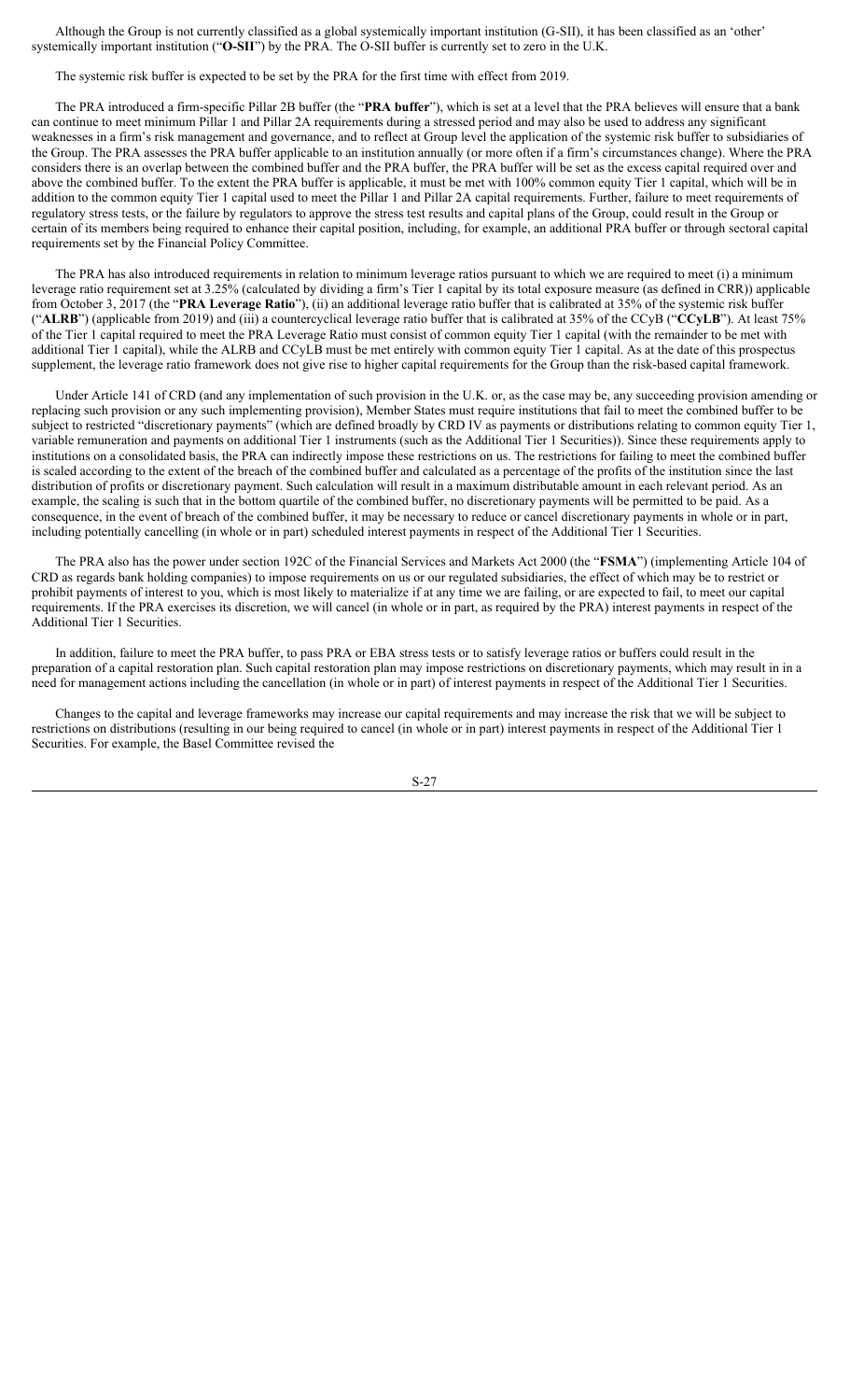Basel III capital framework in December 2017 to incorporate a leverage ratio buffer for global systematically important banks ("**G-SIBs**") (the "**Basel III leverage ratio buffer**") that will be set at 50% of the Basel G-SIB buffer (which has been implemented in the EU as the G-SII buffer) and would restrict a G-SIB from making capital distributions (including interest payments on additional Tier 1 capital instruments, such as the Additional Tier 1 Securities) if the G-SIB's Basel III leverage ratio does not meet or exceed its Basel III leverage ratio buffer. In the European Union, the implementation is expected to be via CRR2 (as defined below). In June 2018, the Financial Policy Committee of the Bank of England announced it intended to conduct a comprehensive review of the leverage ratio framework in light of the revised international standards, including Basel III and CRR2. In particular, this review would set out the effect of extending leverage ratio requirements and buffers to PRA-regulated firms. Depending on how and when the leverage ratio buffer is implemented in the U.K., we may be restricted from making interest payments on the Additional Tier 1 Securities if we fail to meet the leverage ratio buffer as so implemented. In addition, our minimum regulatory capital requirements may increase as a result of increased provisioning under stress associated with our adoption of IFRS 9 as of January 1, 2018, the magnitude of which will depend upon several factors, including the specified stress scenario. We expect the Bank of England to clarify the interaction between IFRS 9 and stress-testing frameworks in 2018. See "*—The circumstances surrounding or triggering the Automatic Conversion are inherently unpredictable and may be caused by factors outside of LBG's control. LBG has no obligation to operate its business in such a way, or take any mitigating actions, to maintain or restore its CET1 Ratio to avoid a Trigger Event and actions LBG takes could result in its CET1 Ratio falling*."

Separately, certain aspects of the U.K. regulatory regime may restrict or prohibit us further from making interest payments on the Additional Tier 1 Securities in certain circumstances. For example, the BRRD requires member states to enable their resolution authorities to set a minimum requirement for eligible liabilities ("**MREL**") for banks in their jurisdiction. The U.K. has implemented the MREL requirements through the U.K. Banking Act 2009, as amended (the "**Banking Act**"), and the Bank Recovery and Resolution (No 2) Order 2014 (which is expected to be further amended to reflect the proposals published by the European Commission on, and following, November 23, 2016 for amendments to the BRRD and CRD IV ("**CRR2**") in relation to the MREL requirements), and PRA Supervisory Statement SS 16/16 which supervisory statement should be read in conjunction with the Bank of England's statement of policy on its approach to setting MREL. The current U.K. MREL regime, which will take effect as of January 1, 2019 for material subsidiaries of G-SIIs and as of January 1, 2020 for all other firms and which will be phased in until January 1, 2022, has been designed to be broadly compatible with the term sheet published by the Financial Stability Board (the "**FSB**") on total loss absorbing capacity ("**TLAC**") requirements for G-SIBs (which are referred to as G-SIIs under the EU proposals). Where a bank falls short of the total requirement for eligible liabilities, then, while there would not be an automatic restriction the PRA may use its powers to restrict or prohibit the firm from making distributions where such a measure is appropriate and proportionate in the circumstances. As a result, the implementation of the MREL and TLAC requirements in the U.K. may result in the reduction of discretionary payments (in whole or in part), including the cancellation (in whole or in part) of interest payments in respect of the Additional Tier 1 Securities.

Our capital requirements, including Pillar 2A requirements, by their nature, are calculated by reference to a number of factors, any one or a combination of which may not be easily observable or capable of calculation by you. Moreover, the interaction of restrictions on distributions (including interest payments on the Additional Tier 1 Securities) with, and impact of, the capital requirements and buffers and leverage framework applicable to the Group, as well as the current implementation of MREL and TLAC, remain uncertain in many respects. Such uncertainty is expected to continue while the relevant authorities in the EU and the U.K. consult on and develop their proposals and provide guidance on the application of the rules and in light of Brexit. See "*—Other changes in law may adversely affect your rights as a holder*." Changes to these rules, including from the implementation of CRR2, could result in more 1 capital and MREL required to be held by a financial institution in order to prevent the maximum distributable amount or other regulatory restrictions from applying. As a result, you may not be able to anticipate whether we will need to reduce discretionary payments, including by cancelling interest payments (in whole or in part) in respect of the Additional Tier 1 Securities, which may affect the value of your investment in the Additional Tier 1 Securities.

# *The Additional Tier 1 Securities may be traded with accrued interest, but under certain circumstances described above, such interest may be canceled and not paid on the relevant Interest Payment Date.*

The Additional Tier 1 Securities may trade, and/or the prices for the Additional Tier 1 Securities may appear, on the Global Exchange Market of Euronext Dublin and in other trading systems with accrued interest. If this occurs, purchasers of Additional Tier 1 Securities in the secondary market will pay a price that reflects such accrued interest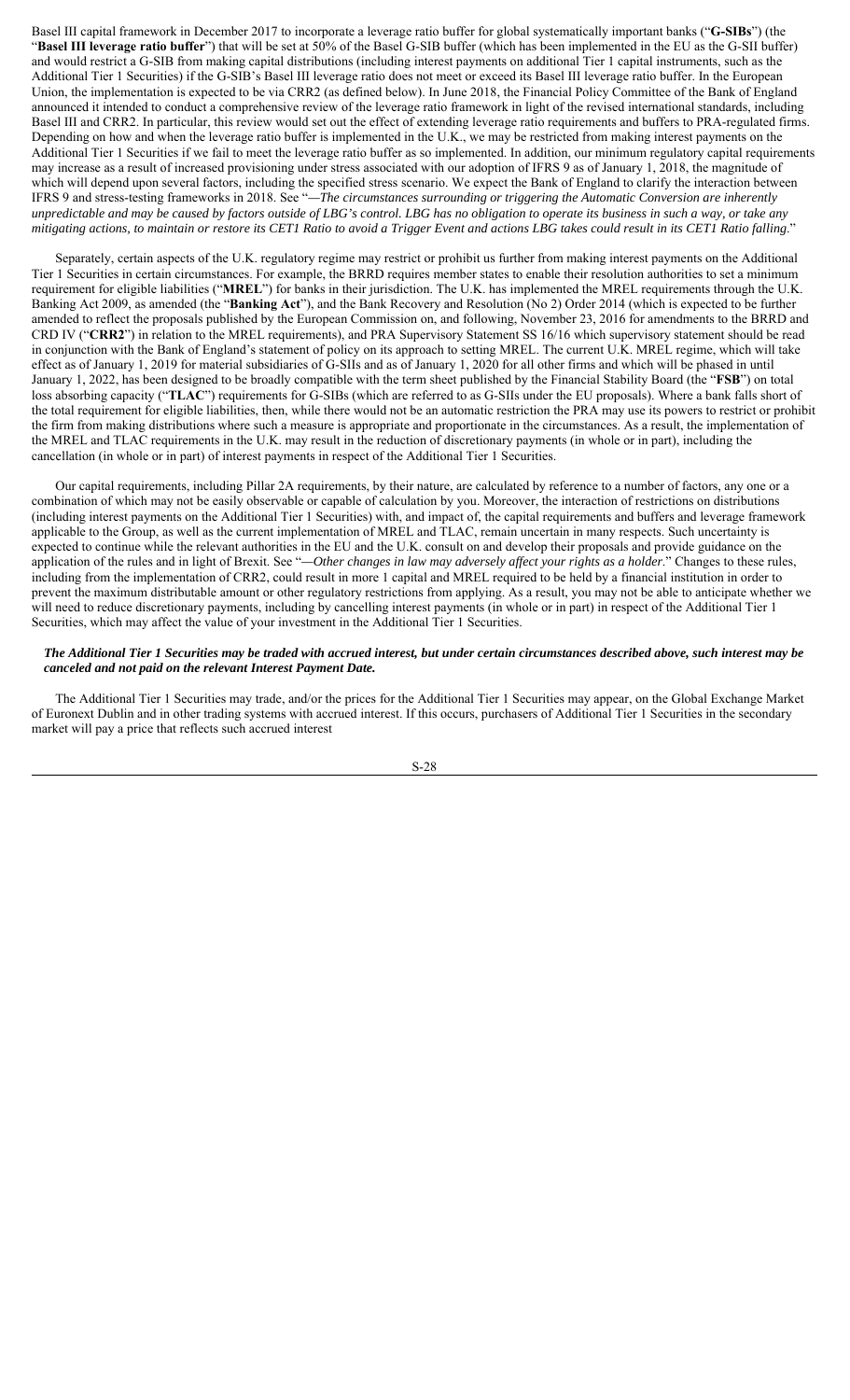upon purchase of the Additional Tier 1 Securities. However, if a payment of interest on any Interest Payment Date is canceled or deemed canceled (in each case, in whole or in part) as described herein and thus is not due and payable, purchasers of such Additional Tier 1 Securities will not be entitled to that interest payment (or if LBG elects to make a payment of a portion, but not all, of such interest payment, the portion of such interest payment not paid) on the relevant Interest Payment Date.

# *The interest rate on the Additional Tier 1 Securities will be reset on each Reset Date, which may affect the market value of the Additional Tier 1 Securities.*

The Additional Tier 1 Securities will initially earn interest at a fixed rate of 7.500% per annum to, but excluding, the First Call Date. From, and including, the First Call Date, however, and every Reset Date thereafter, the interest rate will be reset to a rate per annum which will equal the aggregate of 4.496% and the then-prevailing Mid-Market Swap Rate (as defined under "*Description of the Additional Tier 1 Securities—Payments—Interest Rate*"). This reset rate could be less than the initial interest rate and/or the interest rate that applies immediately prior to such Reset Date, which could affect the amount of any interest payments under the Additional Tier 1 Securities and so the market value of an investment in the Additional Tier 1 Securities.

# *LBG's obligations under the Additional Tier 1 Securities are subordinated and will be further subordinated upon Automatic Conversion into Settlement Shares.*

LBG's obligations under the Additional Tier 1 Securities will be unsecured and subordinated and will rank junior in priority of payment to the current and future claims of all of its senior and certain of its subordinated creditors. If a Winding-up or Administration Event (as defined under "*Description of the Additional Tier 1 Securities—Ranking and Liquidation Distribution*") occurs prior to the date on which a Trigger Event occurs, LBG will pay each holder of an Additional Tier 1 Security an amount that would have been payable if, throughout the Winding-up or Administration Event, such holder of an Additional Tier 1 Security had been the holder of a class of LBG's preference shares having an equal right to a return of assets in the Winding-up or Administration Event to, and so ranking *pari passu* with, the holders of the most senior class or classes of LBG's issued preference shares in the capital of LBG from time to time (if any) and which have a preferential right to a return of assets in the Winding-up or Administration Event over, and so rank ahead of, the holders of all other classes of issued shares for the time being in the capital of LBG but ranking junior to the claims of Senior Creditors (as defined under "*Description of the Additional Tier 1 Securities—Ranking and Liquidation Distribution*"). If a Winding-up or Administration Event occurs at any time on or following the date on which a Trigger Event occurs but the Settlement Shares to be issued and delivered to the Settlement Share Depository on the Conversion Date have not been so delivered, LBG shall pay such amount, if any, as would have been payable to a holder of an Additional Tier 1 Security in a Winding-up or Administration Event if the Conversion Date had occurred immediately before the occurrence of a Winding-up or Administration Event and, accordingly, as if such holder were, throughout such Winding-up or Administration Event, the holder of such number of Ordinary Shares as it would have been entitled to receive upon Automatic Conversion, regardless of whether the Solvency Condition had been satisfied on such date and ignoring for this purpose LBG's right to make an election for a Settlement Shares Offer to be effected.

Subject to complying with applicable regulatory requirements, LBG expects from time to time to incur additional indebtedness or other obligations that will constitute senior and subordinated indebtedness, and the Additional Tier 1 Securities do not contain any provisions restricting the ability of LBG or its subsidiaries to incur senior or subordinated indebtedness. Although the Additional Tier 1 Securities may (subject to cancellation as provided above) pay a higher rate of interest than comparable securities which are not so subordinated, there is a real risk that an investor in the Additional Tier 1 Securities will lose all or some of its investment should LBG become insolvent since its assets would be available to pay such amounts only after all of its senior and more senior subordinated creditors have been paid in full.

Therefore, if a Winding-up or Administration Event were to occur, the LBG liquidator or administrator would first apply assets of LBG to satisfy all rights and claims of Senior Creditors. If LBG does not have sufficient assets to settle claims of such Senior Creditors in full, the claims of the holders of the Additional Tier 1 Securities will not be settled and, as a result, holders of the Additional Tier 1 Securities will lose the entire amount of their investment in the Additional Tier 1 Securities. The Additional Tier 1 Securities will share equally in payment with claims under Parity Securities (or, with claims in respect of Ordinary Shares, in the event of a Winding-up or Administration Event occurring in the intervening period between a Trigger Event and the Conversion Date) if LBG does not have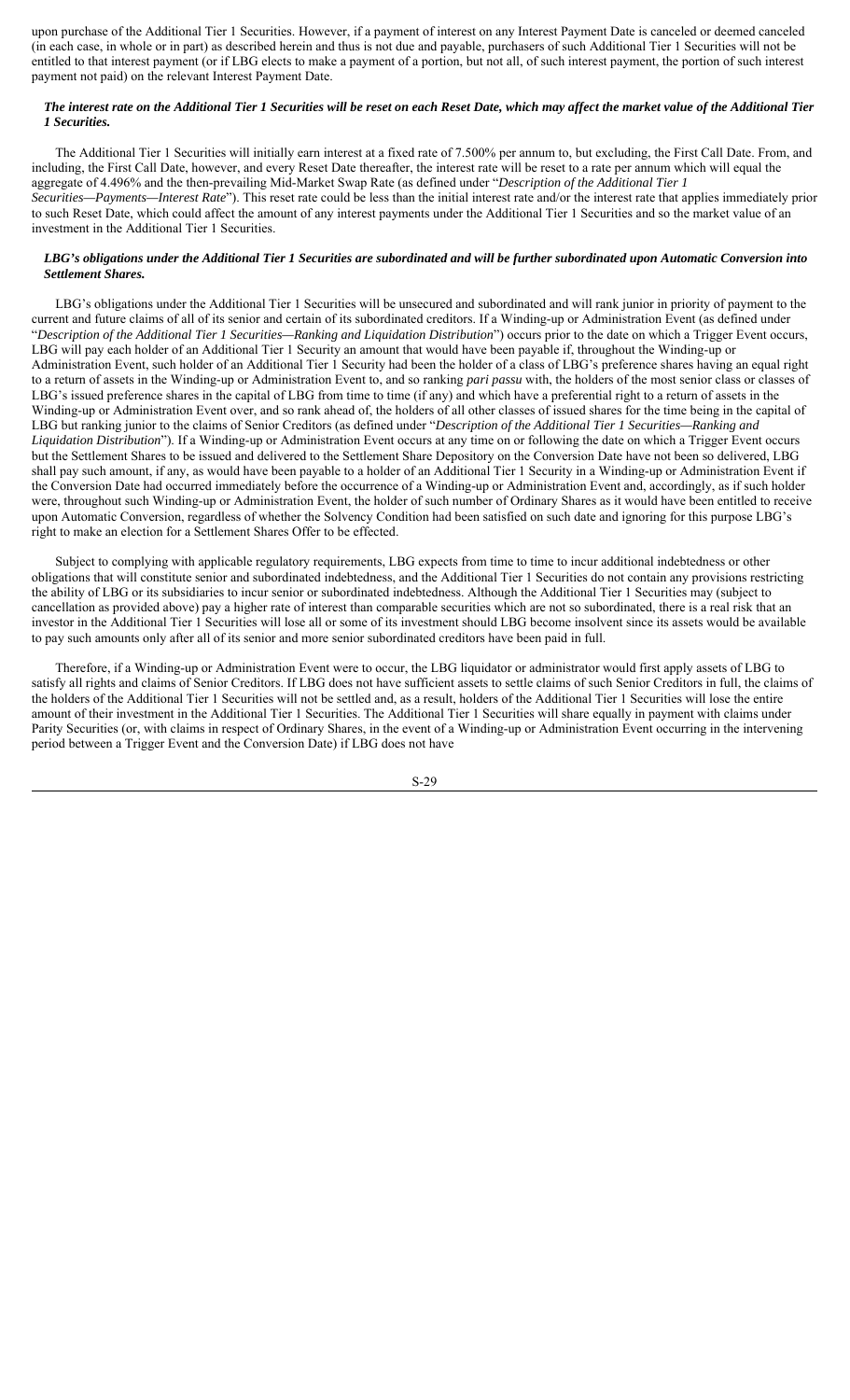sufficient funds to make full payments on all of them, as applicable. In such a situation, holders of the Additional Tier 1 Securities could lose all or part of their investment.

In addition, investors should be aware that, upon the occurrence of the Automatic Conversion of the Additional Tier 1 Securities following a Trigger Event, holders will be, effectively, further subordinated as they will be treated as, and subsequently become, holders of Ordinary Shares, even if existing subordinated indebtedness and preference shares remain outstanding. There is a risk that holders will lose the entire amount of their investment, regardless of whether LBG has sufficient assets available to settle what would have been the claims of holders of the Additional Tier 1 Securities or of securities subordinated to the same or greater extent as the Additional Tier 1 Securities, in winding-up proceedings or otherwise.

# *Under the terms of the Additional Tier 1 Securities, you have agreed to be bound by the exercise of any U.K. bail-in power imposed by the relevant U.K. resolution authority.*

Notwithstanding any other agreements, arrangements, or understandings between us and any holder or beneficial owner of the Additional Tier 1 Securities, the holders and beneficial owners of the Additional Tier 1 Securities will be required to agree that by purchasing or acquiring the Additional Tier 1 Securities, they acknowledge, accept, agree to be bound by and consent to the exercise of any U.K. bail-in power by the relevant U.K. resolution authority that may result in (i) the reduction or cancellation of all, or a portion, of the principal amount of, or interest on, the Additional Tier 1 Securities; (ii) the conversion of all, or a portion, of the principal amount of, or interest on, the Additional Tier 1 Securities into shares or other securities or other obligations of LBG or another person; and/or (iii) the amendment or alteration of the maturity of the Additional Tier 1 Securities, or amendment of the amount of interest due on the Additional Tier 1 Securities, or the dates on which interest becomes payable, including by suspending payment for a temporary period; any U.K. bail-in power may be exercised by means of variation of the terms of the Additional Tier 1 Securities solely to give effect to the exercise by the relevant U.K. resolution authority of such U.K. bail-in power. Each holder and beneficial owner of the Additional Tier 1 Securities will further be required to acknowledge and agree that the rights of the holders and/or beneficial owners under the Additional Tier 1 Securities are subject to, and will be varied, if necessary, solely to give effect to, the exercise of any U.K. bail-in power by the relevant U.K. resolution authority. See "*—Holders of the Additional Tier 1 Securities may be required to absorb losses in the event we become subject to recovery and resolution action*".

For these purposes, a "U.K. bail-in power" is any write-down, conversion, transfer, modification or suspension power existing from time to time under any laws, regulations, rules or requirements relating to the resolution of banks, banking group companies, credit institutions and/or investment firms incorporated in the United Kingdom in effect and applicable in the United Kingdom to LBG or its affiliates, including but not limited to any such laws, regulations, rules or requirements which are implemented, adopted or enacted within the context of a European Union directive or regulation of the European Parliament and of the Council establishing a framework for the recovery and resolution of credit institutions and investment firms and/or within the context of a U.K. resolution regime under the Banking Act as the same has been or may be amended from time to time (whether pursuant to the Banking Reform Act 2013, secondary legislation or otherwise), pursuant to which any obligations of a bank, banking group company, credit institution or investment firm or any of its affiliates can be reduced, canceled, modified, transferred and/or converted into shares or other securities or obligations of the obligor or any other person (or suspended for a temporary period) or pursuant to which any right in a contract governing such obligations may be deemed to have been exercised. A reference to the "relevant U.K. resolution authority" is to any authority with the ability to exercise a U.K. bail-in power. For more information, see "*Description of the Additional Tier 1 Securities—Agreement with Respect to the Exercise of U.K. Bail-in Powers*".

#### *Holders of the Additional Tier 1 Securities may be required to absorb losses in the event we become subject to recovery and resolution action.*

The BRRD, establishing a framework for the prevention, management and resolution of failing banks entered into force in 2014. In the U.K., the Banking Reform Act 2013 made provision for certain aspects of the "bail-in" power and further legislation was enacted during 2014 in order to give full effect to the majority of the provisions of BRRD from January 1, 2015.

The stated aim of the BRRD is to provide authorities designated by Member States to apply the resolution tools and exercise the resolution powers set forth in the BRRD (the "resolution authorities") with common tools and powers to address banking crises pre-emptively in order to safeguard financial stability and minimize taxpayers'

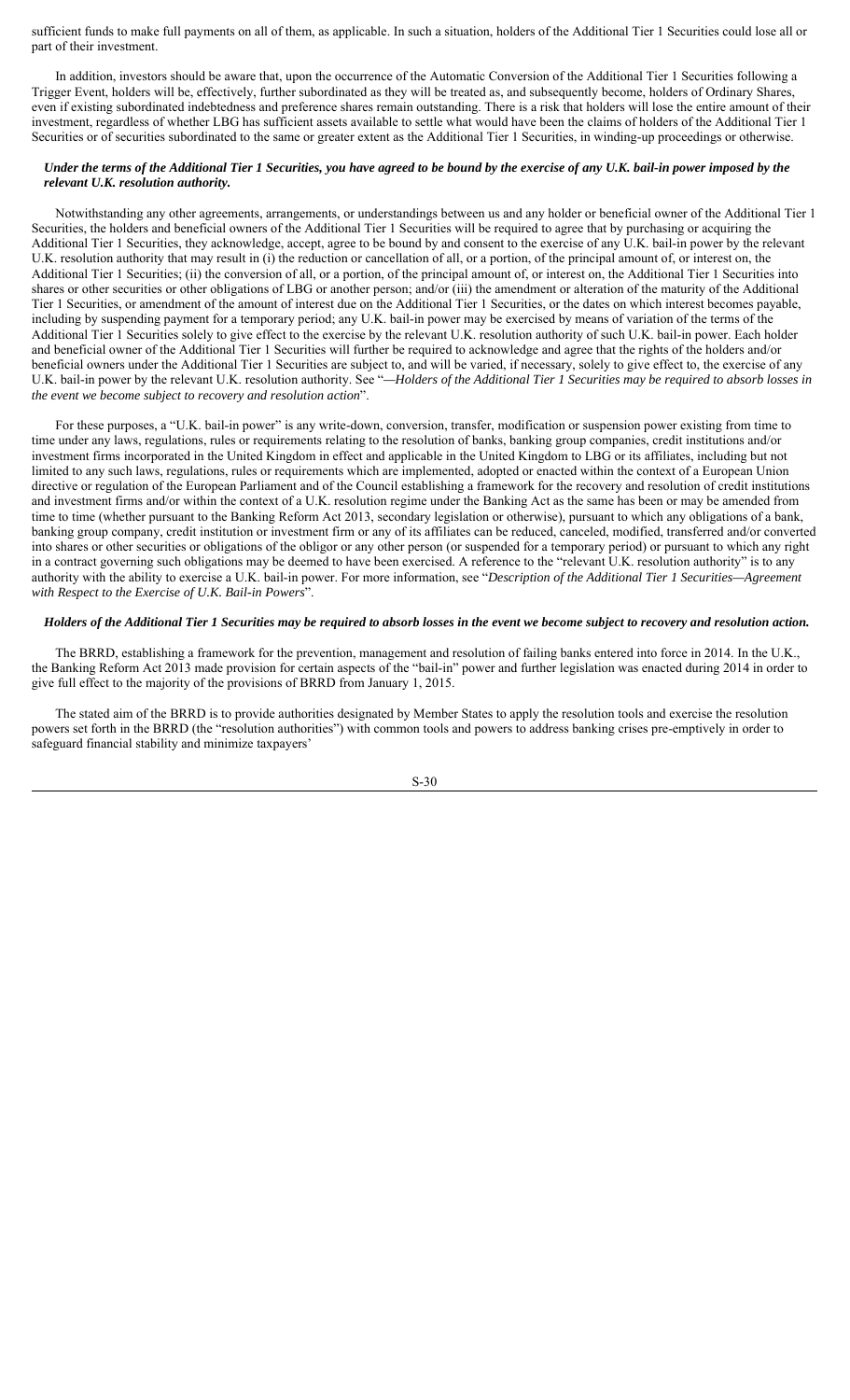exposure to losses. The powers granted to resolution authorities under the BRRD include (but are not limited to) (i) a "write-down and conversion power" relating to Tier 1 and Tier 2 capital instruments (including the Additional Tier 1 Securities) and (ii) a "bail-in" power relating to eligible liabilities (including the Additional Tier 1 Securities). Such powers give resolution authorities the ability to write down or write off all or a portion of the claims of certain unsecured creditors of a failing institution or group and/or to convert certain debt claims into another security, including ordinary shares of the surviving group entity, if any, which ordinary shares may also be subject to write-down or write-off. Such powers were implemented with effect from January 1, 2015.

The conditions for use of the bail-in power are, in summary, that (i) the regulator determines that the bank is failing or likely to fail, (ii) having regard to timing and other relevant circumstances, it is not reasonably likely that (ignoring the stabilization powers) action will be taken by or in respect of the bank to avoid the failure of the bank, (iii) the relevant U.K. resolution authority determines that it is necessary having regard to the public interest to exercise the bail-in power in the advancement of one of the statutory objectives of resolution and (iv) that one or more of those objectives would not be met to the same extent by the winding up of the bank. The BRRD, as implemented, contains certain other limited safeguards for creditors in specific circumstances which (a) in the case of the write-down and conversion power, may provide compensation to holders of the relevant capital instruments via the issue or transfer of ordinary shares or other equity securities of the bank or its parent undertaking in certain circumstances and (b) in the case of senior creditors, aim to ensure that they do not incur greater losses than they would have incurred had the relevant financial institution been wound up under normal insolvency proceedings.

As the parent company of a U.K. bank, we are subject to the "Special Resolution Regime" under the Banking Act, that gives wide powers in respect of U.K. banks and their parent and other group companies to HM Treasury, the Bank of England (including the Prudential Regulation Authority (the "**PRA**")), and the **FCA** in circumstances where a U.K. bank has encountered or is likely to encounter financial difficulties.

In addition to the BRRD described above, it is possible that the exercise of other powers under the U.K. Banking Act, to resolve failing banks in the United Kingdom and give the authorities powers to override events of default or termination rights that might be invoked as a result of the exercise of the resolution powers, could have a material adverse effect on the rights of holders of the Additional Tier 1 Securities, including through a material adverse effect on the price of the Additional Tier 1 Securities. The Banking Act also gives the Bank of England the power to override, vary or impose contractual obligations between a U.K. bank, its holding company and its group undertakings for reasonable consideration, in order to enable any transferee or successor bank to operate effectively. There is also power for the U.K. Treasury to amend the law (excluding provisions made by or under the Banking Act) for the purpose of enabling it to use the regime powers effectively, potentially with retrospective effect. In addition, the Banking Act may be further amended and/or other legislation may be introduced in the United Kingdom to amend the resolution regime that would apply in the event of a bank failure or to provide regulators with other resolution powers.

Finally, the determination that all or part of the principal amount of Additional Tier 1 Securities will be subject to bail-in is likely to be inherently unpredictable and may depend on a number of factors which may be outside of our control. For the avoidance of doubt, the potential Automatic Conversion of the Additional Tier 1 Securities into Settlement Shares, other securities or other obligations in connection with the exercise of any U.K. bail-in power by the relevant UK Resolution Authority is separate and distinct from the Automatic Conversion pursuant to the terms and conditions of the Additional Tier 1 Securities following a Trigger Event. This determination will also be made by the relevant U.K. resolution authority and there may be many factors, including factors not directly related to us or the Group, which could result in such a determination. Because of this inherent uncertainty, it will be difficult to predict when, if at all, the exercise of a U.K. bail-in power may occur which would result in a principal write-off or conversion to other securities, including equity. Moreover, as the criteria that the relevant U.K. resolution authority will be obliged to consider in exercising any U.K. bail-in power provide it with considerable discretion, holders of the Additional Tier 1 Securities may not be able to refer to publicly available criteria in order to anticipate a potential exercise of any such power and consequently its potential effect on us, the Group and the Additional Tier 1 Securities. Potential investors in the Additional Tier 1 Securities should consider the risk that a holder may lose all of its investment, including the principal amount plus any accrued interest, if such statutory loss absorption measures are acted upon.

Holders of Additional Tier 1 Securities may have limited rights or no rights to challenge any decision of the relevant U.K. resolution authority to exercise the U.K. bail-in power or to have that decision reviewed by a judicial or administrative process or otherwise.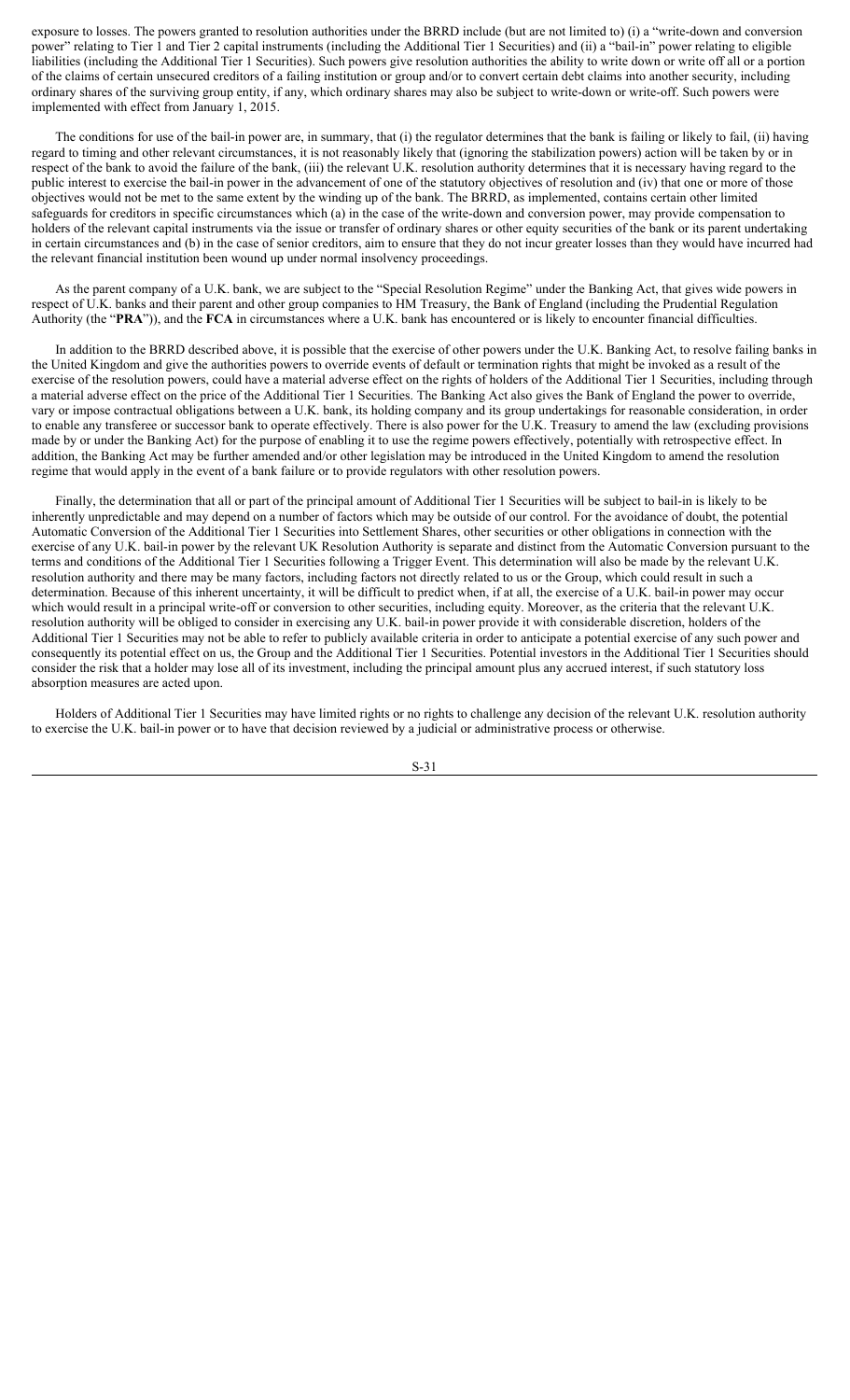Accordingly, trading behavior in respect of the Additional Tier 1 Securities is not necessarily expected to follow the trading behavior associated with other types of securities that are not subject to such recovery and resolution powers. Potential investors in the Additional Tier 1 Securities should consider the risk that a holder of the Additional Tier 1 Securities may lose all of its investment, including the principal amount plus any accrued and unpaid interest, if such statutory loss absorption measures are acted upon or that the Additional Tier 1 Securities may be converted into ordinary shares. Further, the introduction or amendment of such recovery and resolution powers, and/or any implication or anticipation that they may be used, may have a significant adverse effect on the market price of the Additional Tier 1 Securities, even if such powers are not used.

# *Your rights may be limited in respect of the exercise of the U.K. bail-in power by the relevant U.K. resolution authority.*

There may be limited protections, if any, that will be available to holders of securities subject to the U.K. bail-in power (including the Additional Tier 1 Securities) and to the broader resolution powers of the relevant U.K. resolution authority. For example, although under the Banking Act the Bank of England's resolution instrument with respect to the exercise of the bail-in tool must set out the provisions allowing for securities to be transferred, canceled or modified (or any combination of these), the resolution instrument may make any other provision that the Bank of England considers to be appropriate in exercising its specific powers. Such other provisions are expected to be specific and tailored to the circumstances that have led to the exercise of the bail-in tool under the Banking Act and there is uncertainty as to the extent to which usual processes or procedures under English law will be available to holders of securities (including the Additional Tier 1 Securities). Accordingly, you may have limited or circumscribed rights to challenge any decision of the Bank of England or other relevant U.K. resolution authority to exercise its U.K. bail-in power.

#### *Other powers contemplated by the Banking Act may affect your rights under, and the value of your investment in, the Additional Tier 1 Securities.*

In addition to the capital instruments write-down and conversion power and the bail-in tool, the Banking Act includes powers to (a) transfer all or some of the securities issued by a U.K. bank or its parent, or all or some of the property, rights and liabilities of a U.K. bank or its parent (which would include the Additional Tier 1 Securities), to a commercial purchaser or, in the case of securities, into temporary public ownership (to HM Treasury or an HM Treasury nominee), or, in the case of property, rights or liabilities, to a bridge bank (an entity owned by the Bank of England); (b) together with another resolution tool only, transfer impaired or problem assets to one or more publicly owned asset management vehicles to allow them to be managed with a view to maximizing their value through eventual sale or orderly wind-down; (c) override any default provisions, contracts or other agreements, including provisions that would otherwise allow a party to terminate a contract or accelerate the payment of an obligation; (d) commence certain insolvency procedures in relation to a U.K. bank; and (e) override, vary or impose contractual obligations, for reasonable consideration, between a U.K. bank or its parent and its group undertakings (including undertakings which have ceased to be members of the group), in order to enable any transferee or successor bank of the U.K. bank to operate effectively.

The Banking Act also gives power to HM Treasury to make further amendments to the law for the purpose of enabling it to use these powers effectively, potentially with retrospective effect.

The powers set out in the Banking Act could affect how credit institutions (and their parent companies) and investment firms are managed as well as, in certain circumstances, the rights of creditors. Accordingly, the taking of any actions contemplated by the Banking Act may affect your rights under the Additional Tier 1 Securities, and the value of your Additional Tier 1 Securities may be affected by the exercise of any such powers or threat thereof.

### *The circumstances under which the relevant U.K. resolution authority would exercise its U.K. bail-in power or other resolutions tools under the Banking Act or future legislative or regulatory proposals are uncertain, which may affect the value of your Additional Tier 1 Securities.*

There remains significant uncertainty regarding the ultimate nature and scope of the resolution powers under the Banking Act (and such significant uncertainty may exist with respect to any other resolution powers or tools enacted under future legislative or regulatory proposals, including changes proposed to the BRRD in, and following, November 2016), as well as the manner in which such powers would affect us and our securities (including the Additional Tier 1 Securities) if such powers were exercised. For example, although the exercise of the capital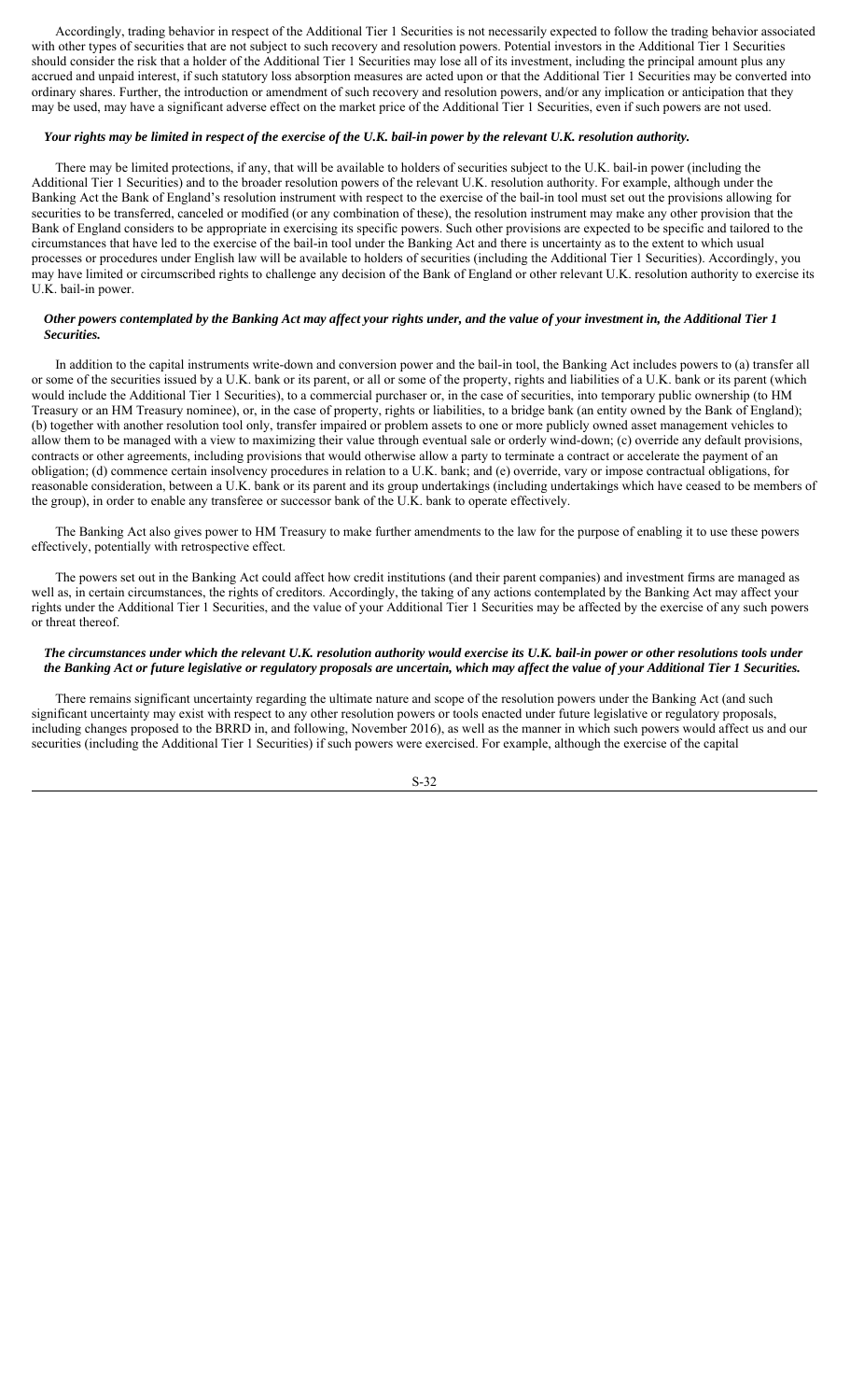instruments write-down and conversion power and certain other resolution tools under the Banking Act are subject to certain pre-conditions thereunder, there remains uncertainty regarding the specific factors (including, but not limited to, factors outside our control or not directly related to us) which the Bank of England would consider in deciding whether to exercise such powers with respect to us or our securities. In particular, because the Banking Act allows for the Bank of England to exercise its discretion in choosing which resolution tool or tools to apply, it will be difficult to predict whether the exercise of the Bank of England's resolution powers will result in a principal write-off or conversion to equity. You may not be able to refer to publicly available criteria in order to anticipate a potential exercise of any such resolution powers and consequently its potential effect on us or the Additional Tier 1 Securities.

Accordingly, it is not yet possible to assess the full impact of the exercise of the U.K. bail-in power pursuant to the Banking Act or otherwise on us, and there can be no assurance that the taking of any actions contemplated therein would not adversely affect your rights, the price or value of your investment in the Additional Tier 1 Securities and/or our ability to satisfy our obligations under the Additional Tier 1 Securities.

#### *Other changes in law may adversely affect your rights as a holder.*

Changes in law after the date hereof may affect your rights as a holder as well as the market value of the Additional Tier 1 Securities. Such changes in law may include changes in statutory, tax and regulatory regimes during the life of the Additional Tier 1 Securities, which may have an adverse effect on an investment in the Additional Tier 1 Securities. Moreover, any change in law or regulation that would cause the Additional Tier 1 Securities to cease to qualify in whole or in part as our regulatory capital or to be reclassified, in whole or in part, as a lower quality form of our regulatory capital (other than as a consequence of an Automatic Conversion), could trigger a Regulatory Event. In addition, any change in law or regulation that constitutes a Tax Event (as defined under "*Description of the Additional Tier 1 Securities—Redemption, Purchase, Variation and Substitution—Tax Redemption*") may entitle us to redeem the Additional Tier 1 Securities, in whole (but not in part). See "*—Subject to certain conditions, including the Solvency Condition and regulatory approvals, LBG may redeem the Additional Tier 1 Securities at LBG's option on certain dates.*" and "*Description of the Additional Tier 1 Securities—Redemption—Regulatory Event Redemption*".

In particular, in light of the U.K.'s vote to leave the EU following the referendum on June 23, 2016, there could be significant changes to EU laws applicable in the U.K. While this would not in and of itself affect the validity of the Banking Act (through which the BRRD is implemented), it is possible that subsequent changes in law affecting your rights could take place. Moreover, CRD IV, a portion of which currently has direct effect in the U.K. and forms the basis for the structuring of the Additional Tier 1 Securities, may cease to apply in the U.K. in its current form, which may result in some changes to U.K. prudential requirements. This may affect the regulatory capital treatment of the Additional Tier 1 Securities, which could trigger a Regulatory Event, and may reduce the liquidity of the Additional Tier 1 Securities while ongoing uncertainty exists. In addition, many of the terms of the Additional Tier 1 Securities are determined or calculated by reference to CRD IV, including the CET1 Ratio, which would continue to be the case even if CRD IV ceased to apply to us. This may have an adverse effect on you if, for example, a Trigger Event occurred under the terms of the Additional Tier 1 Securities, even though no such event would have occurred had the CET1 Ratio been determined by reference to the new capital rules applicable to us.

Such legislative and regulatory uncertainty could also affect your ability to accurately value the Additional Tier 1 Securities, as well as their liquidity, and, therefore, affect the trading price of the Additional Tier 1 Securities given the extent and impact on the Additional Tier 1 Securities that one or more regulatory or legislative changes, including those described under "—*Risks Relating to the Additional Tier 1 Securities—The circumstances under which the relevant U.K. resolution authority would exercise its U.K. bail-in power or other resolutions tools under the Banking Act or future legislative or regulatory proposals are uncertain, which may affect the value of your Additional Tier 1 Securities*," could have on the Additional Tier 1 Securities.

# *Holders may receive Alternative Consideration instead of Settlement Shares or ADSs upon a Trigger Event and would not know the composition of any Alternative Consideration until the end of the Settlement Shares Offer Period.*

Holders of the Additional Tier 1 Securities may not ultimately receive Settlement Shares or ADSs upon a Trigger Event because LBG may elect, in its sole and absolute discretion, that a Settlement Shares Offer be conducted by the Settlement Share Depository.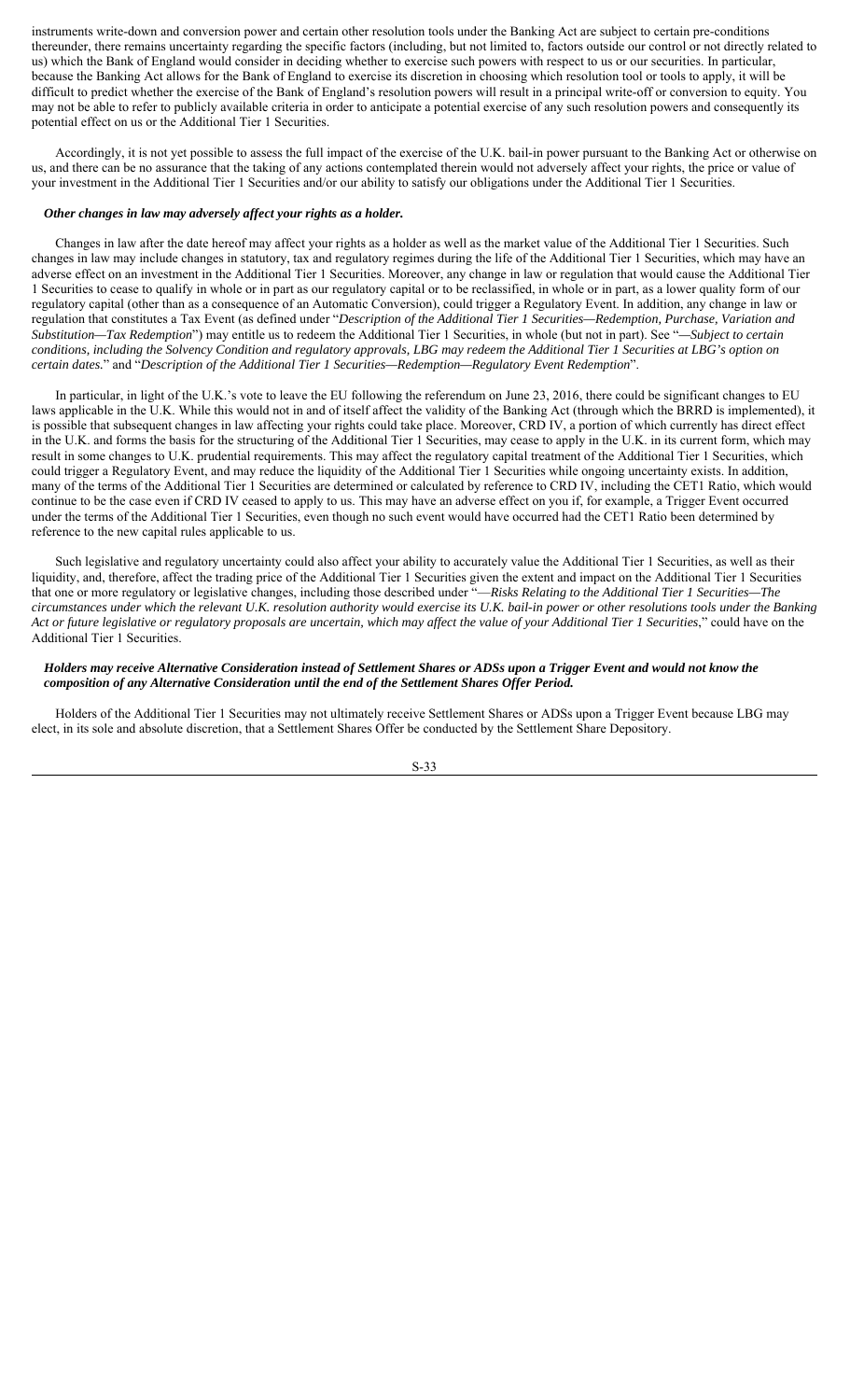If all of the Settlement Shares are sold in the Settlement Shares Offer, holders of the Additional Tier 1 Securities shall be entitled to receive, in respect of each Additional Tier 1 Security and as determined by LBG, the *pro rata* share of the cash proceeds from the sale of the Settlement Shares attributable to such Additional Tier 1 Security translated from pounds sterling into U.S. dollars at a then-prevailing exchange rate as determined by the Settlement Share Depository (less the *pro rata* share of any foreign exchange transaction costs and an amount equal to the *pro rata* share of certain taxes that may arise as a result of the Settlement Shares Offer). If some but not all of the Settlement Shares are sold in the Settlement Shares Offer, holders of the Additional Tier 1 Securities shall be entitled to receive, in respect of each Additional Tier 1 Security, (a) the *pro rata* share of the cash proceeds from the sale of the Settlement Shares attributable to such Additional Tier 1 Security translated from pounds sterling into U.S. dollars at a then-prevailing exchange rate as determined by the Settlement Share Depository (less the *pro rata* share of any foreign exchange transaction costs and an amount equal to the *pro rata* share of certain taxes that may arise as a result of the Settlement Shares Offer) together with (b) the *pro rata* share of the Settlement Shares not sold pursuant to the Settlement Shares Offer attributable to such Additional Tier 1 Security rounded down to the nearest whole number of Settlement Shares.

No interest or other compensation is payable in respect of the period from the Conversion Date to the date of delivery of the cash proceeds from the sale of the Settlement Shares or the Settlement Shares in the circumstances described above.

Notice of the results of any Settlement Shares Offer will be provided to holders of the Additional Tier 1 Securities only at the end of the Settlement Shares Offer Period. Accordingly, holders of the Additional Tier 1 Securities would not know the composition of the Alternative Consideration to which they may be entitled until the end of the Settlement Shares Offer Period.

# *As the Conversion Price is fixed at the time of issue of the Additional Tier 1 Securities, holders will bear the risk of fluctuation in the value of Ordinary Shares and/or the U.S. dollar and pounds sterling exchange rate*

Upon the occurrence of a Trigger Event, the Additional Tier 1 Securities will be automatically converted into Settlement Shares on the Conversion Date. Because a Trigger Event will occur when LBG's CET1 Ratio will have deteriorated, the Trigger Event will likely be accompanied by a prior deterioration in the market price of LBG's Ordinary Shares, which may be expected to continue after the occurrence of the Trigger Event. Therefore, if a Trigger Event were to occur, investors would receive Settlement Shares or ADSs at a time when the market price of LBG's Ordinary Shares is diminished. In addition, there may be a delay in a holder receiving its Settlement Shares or ADSs following a Trigger Event, during which time the market price of LBG's Ordinary Shares may further decline. See "*Description of the Additional Tier 1* 

*Securities—Conversion—Conversion Procedures*"*.* As a result, the realizable value of the Settlement Shares may be below the Conversion Price. The Conversion Price was fixed on October 2, 2018 at \$0.821 per Ordinary Share, and is subject to limited anti-dilution adjustments, as described under "*Description of the Additional Tier 1 Securities—Conversion—Anti-dilution Adjustment of the Conversion Price*". Although the market value of the Settlement Shares you receive could over time increase, at the time the Settlement Shares are issued, the Conversion Price may not reflect the market price of LBG's Ordinary Shares, which could be significantly lower than the Conversion Price.

In addition, as LBG's Ordinary Shares are denominated and trade in sterling, the market price of the Additional Tier 1 Securities may also be affected by fluctuations in the U.S. dollar and pounds sterling exchange rate due to the Additional Tier 1 Securities being denominated in U.S. dollars. Upon Automatic Conversion, the Additional Tier 1 Securities will convert into Settlement Shares at the Conversion Price. Fluctuations in the U.S. dollar and pounds sterling exchange rate could therefore affect the realizable value of the Settlement Shares and the cash component of any Alternative Consideration. Furthermore, there may be a delay in a holder receiving its Settlement Shares following a Trigger Event (in particular if LBG elects that the Settlement Share Depository make a Settlement Shares Offer, as the Settlement Shares Offer Period may last up to forty (40) Business Days after the delivery of the Settlement Shares Offer Notice), during which time the market price of the Ordinary Shares or the exchange rate of pounds sterling against the U.S. dollar may further decline.

# *Holders of the Additional Tier 1 Securities have limited anti-dilution protection.*

The number of Settlement Shares to be issued to the Settlement Share Depository on the Conversion Date will be determined by dividing the aggregate principal amount of the Additional Tier 1 Securities outstanding immediately prior to the Automatic Conversion on the Conversion Date by the Conversion Price prevailing on the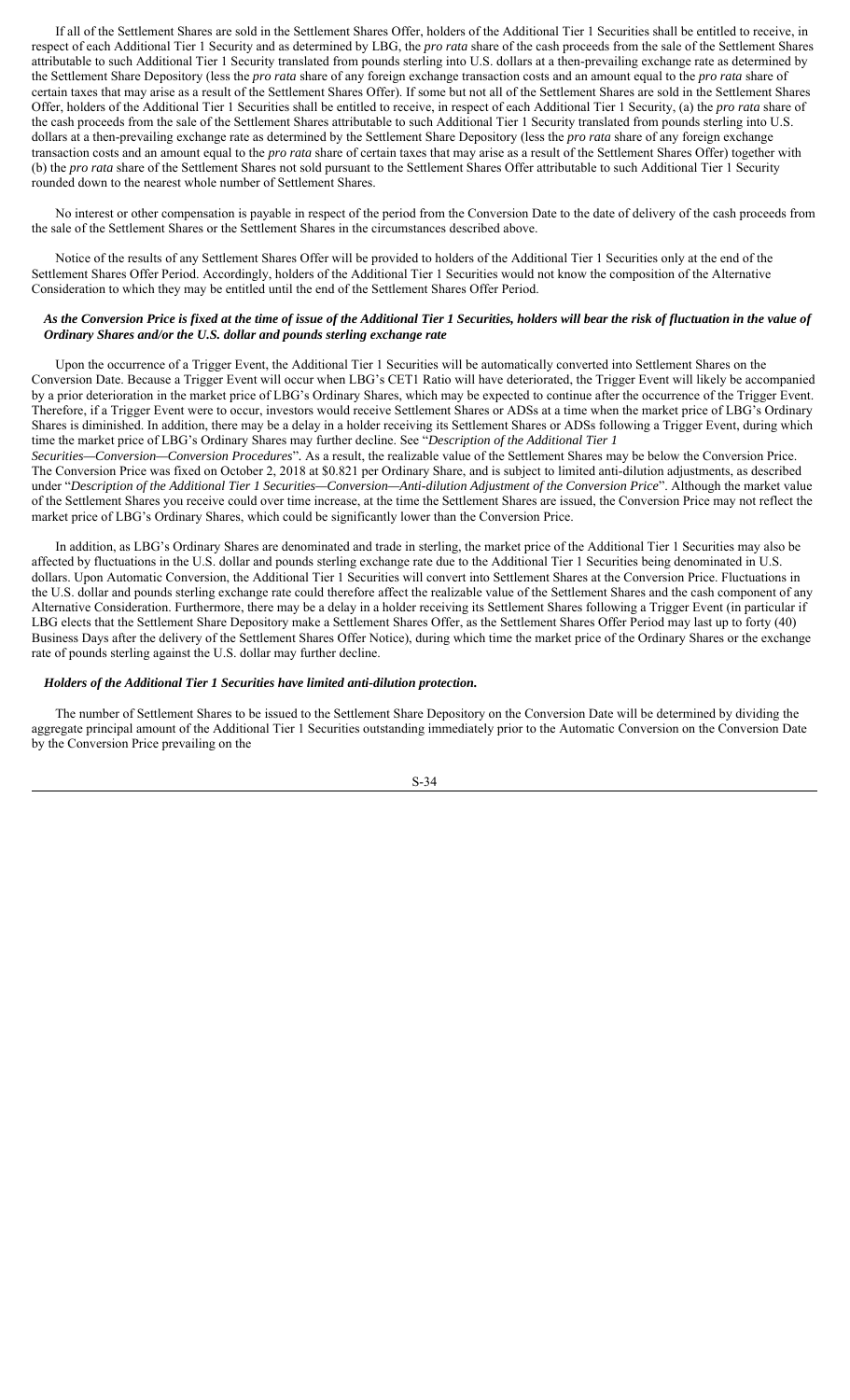Conversion Date. Fractions of Settlement Shares will not be delivered to the Settlement Share Depository following the Automatic Conversion and no cash payment shall be made in lieu thereof.

The Conversion Price will be adjusted in the event that there is a consolidation, reclassification, redesignation or subdivision of the Ordinary Shares, an issuance of Ordinary Shares in certain circumstances by way of capitalization of profits or reserves, an Extraordinary Dividend (as defined below) or an issue of Ordinary Shares to shareholders as a class by way of rights, but only in the situations and to the extent provided in "*Description of the Additional Tier 1 Securities—Conversion—Anti-dilution Adjustment of the Conversion Price*". These may include any modifications as an Independent Adviser (as defined under "*Description of the Additional Tier 1 Securities*") shall determine to be appropriate, including for certain situations falling between the Conversion Date and the Settlement Date. Any New Conversion Price (as defined below) following a Qualifying Relevant Event (as defined under "*Description of the Additional Tier 1 Securities—Conversion—Conversion upon the Occurrence of a Relevant Event*") will be similarly adjusted, subject to any modifications by the Independent Adviser. There is no requirement that there should be an adjustment for every corporate or other event that may affect the value of the Ordinary Shares or that, if a holder of an Additional Tier 1 Security were to have held the Ordinary Shares at the time of such adjustment, such holder would not have benefited to a great extent. In particular, there will be no adjustment to the Conversion Price if a Non-Qualifying Relevant Event (as defined in "*Description of the Additional Tier 1 Securities*" below) such as an acquisition of LBG by an entity that is not an Approved Entity or the New Conversion Condition (each as defined below) is not satisfied. Furthermore, the adjustment events that are included are less extensive than those often included in the terms of other convertible securities. Accordingly, events in respect of which no adjustment to the Conversion Price is made may adversely affect the value of the Additional Tier 1 Securities.

## *If a Relevant Event occurs, the Additional Tier 1 Securities may be convertible into shares in an entity other than LBG or may be fully written down.*

If a Qualifying Relevant Event occurs, then following the Automatic Conversion, the Additional Tier 1 Securities shall become convertible into the share capital of the Acquirer as more fully described under "*Description of the Additional Tier 1 Securities—Conversion—Conversion upon the Occurrence of a Relevant Event*" at the New Conversion Price. There can be no assurance as to the nature of any such Acquirer, or of the risks associated with becoming an actual or potential shareholder in such Acquirer and accordingly a Qualifying Relevant Event may have an adverse effect on the value of the Additional Tier 1 Securities.

In addition, LBG and the Acquirer have certain discretion in determining whether a Qualifying Relevant Event has occurred. A Qualifying Relevant Event requires the New Conversion Condition to be satisfied. For the New Conversion Condition to be satisfied, LBG and the Acquirer must, not later than seven calendar days following the occurrence of a Relevant Event, enter into arrangements to the satisfaction of LBG for delivery of the Relevant Shares following the Automatic Conversion. If LBG and the Acquirer are unable to enter into such arrangements within this timeframe, the New Conversion Condition would not be satisfied.

In the case of a Non-Qualifying Relevant Event, the Additional Tier 1 Securities will not be subject to Automatic Conversion unless the Conversion Date occurs prior to the occurrence of the Non-Qualifying Relevant Event. If a Conversion Date occurs following the Non-Qualifying Relevant Event, the outstanding principal amount of each Additional Tier 1 Security will be automatically written down to zero and the Additional Tier 1 Securities will be canceled in their entirety. Holders of the Additional Tier 1 Securities will be deemed to have irrevocably waived their right to receive repayment of the aggregate principal amount of the Additional Tier 1 Securities so written down and all accrued and unpaid interest and any other amounts payable on the Additional Tier 1 Securities will be canceled, as more fully described under "*Description of the Additional Tier 1 Securities—Conversion—Conversion upon the Occurrence of a Relevant Event*". There can be no assurance that a Relevant Event will not be a Non-Qualifying Relevant Event, in which case investors may lose their investment in the Additional Tier 1 Securities.

## *Subject to certain conditions, including the Solvency Condition and regulatory approvals, LBG may redeem the Additional Tier 1 Securities at LBG's option on certain dates.*

Subject to the Solvency Condition as described under "*Description of the Additional Tier 1 Securities—Payments—Solvency Condition*" being satisfied both immediately prior to and immediately following a redemption, notice being given to the Relevant Regulator and the Relevant Regulator granting permission (to the extent and in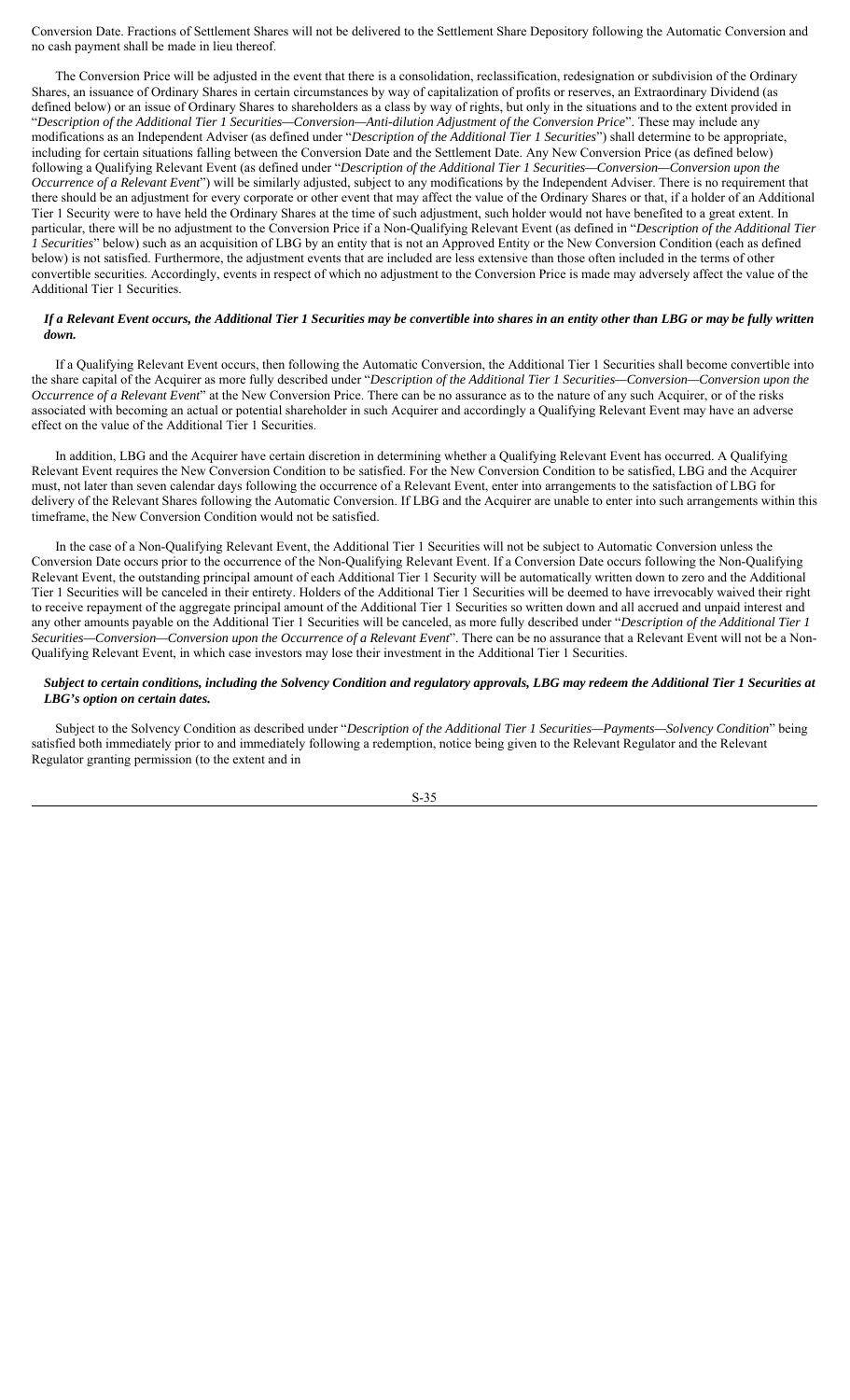the manner required by the Applicable Regulations), the non-occurrence of a Trigger Event and compliance by LBG with any alternative or additional pre-conditions to redemption set out in the relevant Applicable Regulations from time to time, LBG may opt to redeem all, but not some only, of the Additional Tier 1 Securities at their principal amount together with accrued but unpaid interest, excluding any interest which has been canceled or deemed to be canceled:

- (i) at LBG's option on the First Call Date or on any Reset Date thereafter (each as defined under "*Description of the Additional Tier 1 Securities—Payments—Interest Rate*");
- (ii) in the event LBG is obliged to pay Additional Amounts (as defined under "*Description of the Additional Tier 1 Securities—Additional Amounts*") in respect of United Kingdom withholding tax (and provided LBG could not avoid the foregoing by taking measures reasonably available to it);
- (iii) upon the occurrence of certain other changes in the treatment of the Additional Tier 1 Securities for tax purposes as described in "*Description of the Additional Tier 1 Securities—Redemption, Purchase, Variation and Substitution—Tax Redemption*" including a change in law (or in its application or official interpretation) after the issue date whereby the deductibility for UK tax purposes of interest expense on the Additional Tier 1 Securities is removed or reduced or the Additional Tier 1 Securities would no longer be treated as loan relationships for UK tax purposes or the Additional Tier 1 Securities (or any part thereof) would become treated as a derivative or an embedded derivative for UK tax purposes (and provided that LBG could not avoid the foregoing by taking measures reasonably available to it); and
- (iv) if some or all of the of the outstanding aggregate principal amount of the Additional Tier 1 Securities ceases to be included in, or count towards, the Tier 1 Capital (howsoever defined in the Applicable Regulations) of the Group as described in "*Description of the Additional Tier 1 Securities—Redemption, Purchase, Variation and Substitution—Regulatory Event Redemption*".

In addition, any early redemption of any of the Additional Tier 1 Securities may be subject to conditions imposed by the Relevant Regulator, regardless of whether such redemption would be favorable to you. In particular, Article 78(1) of CRR provides that a competent authority will grant permission for a redemption or repurchase if either: (i) prior to or simultaneously with such redemption or repurchase, we replace the Additional Tier 1 Securities being redeemed or repurchased with our own funds instruments of equal or higher quality at terms that are sustainable for our income capacity; or (ii) we have demonstrated to the satisfaction of the Relevant Regulator that our own funds would, following such redemption or repurchase, exceed the sum of (x) the capital ratios set by Article 92(1) of CRR (broadly, a CET1 capital ratio of 4.5%, a Tier 1 capital ratio of 6% and a total capital ratio of 8%) and (y) the combined buffer, in each case, by a margin that the Relevant Regulator may consider necessary to capture risks to which we are or might be exposed (taking into account various quantitative and qualitative assessments, reviews and evaluations specified in Article 104(3) of CRD).

It is not possible to predict whether the events referred to above will occur and lead to circumstances in which LBG may elect to redeem the Additional Tier 1 Securities, and if so whether or not LBG will satisfy the conditions, or elect, to redeem the Additional Tier 1 Securities. LBG may also be expected to exercise its option to redeem the Additional Tier 1 Securities on or after the First Call Date if LBG's funding costs would be lower than the then-prevailing interest rate payable in respect of the Additional Tier 1 Securities. If the Additional Tier 1 Securities are so redeemed, there can be no assurance that holders of the Additional Tier 1 Securities will be able to reinvest the amounts received upon redemption at a rate that will provide the same rate of return as their investment in the Additional Tier 1 Securities. Furthermore, the redemption feature of the Additional Tier 1 Securities may limit their market value, which is unlikely to rise substantially above the price at which the Additional Tier 1 Securities can be redeemed.

#### *LBG may substitute the Additional Tier 1 Securities or vary their terms without holder consent.*

If a Tax Event or a Regulatory Event has occurred, then LBG may, subject to "*Description of the Additional Tier 1 Securities—Conditions to Redemption, Purchase, Substitution or Variation*" below, but without any requirement for the consent or approval of the holders of the Additional Tier 1 Securities, at any time (whether before or following the First Call Date) either substitute all (but not some only) of the Additional Tier 1 Securities for, or vary the terms of the Additional Tier 1 Securities so that they remain or, as appropriate, become, Compliant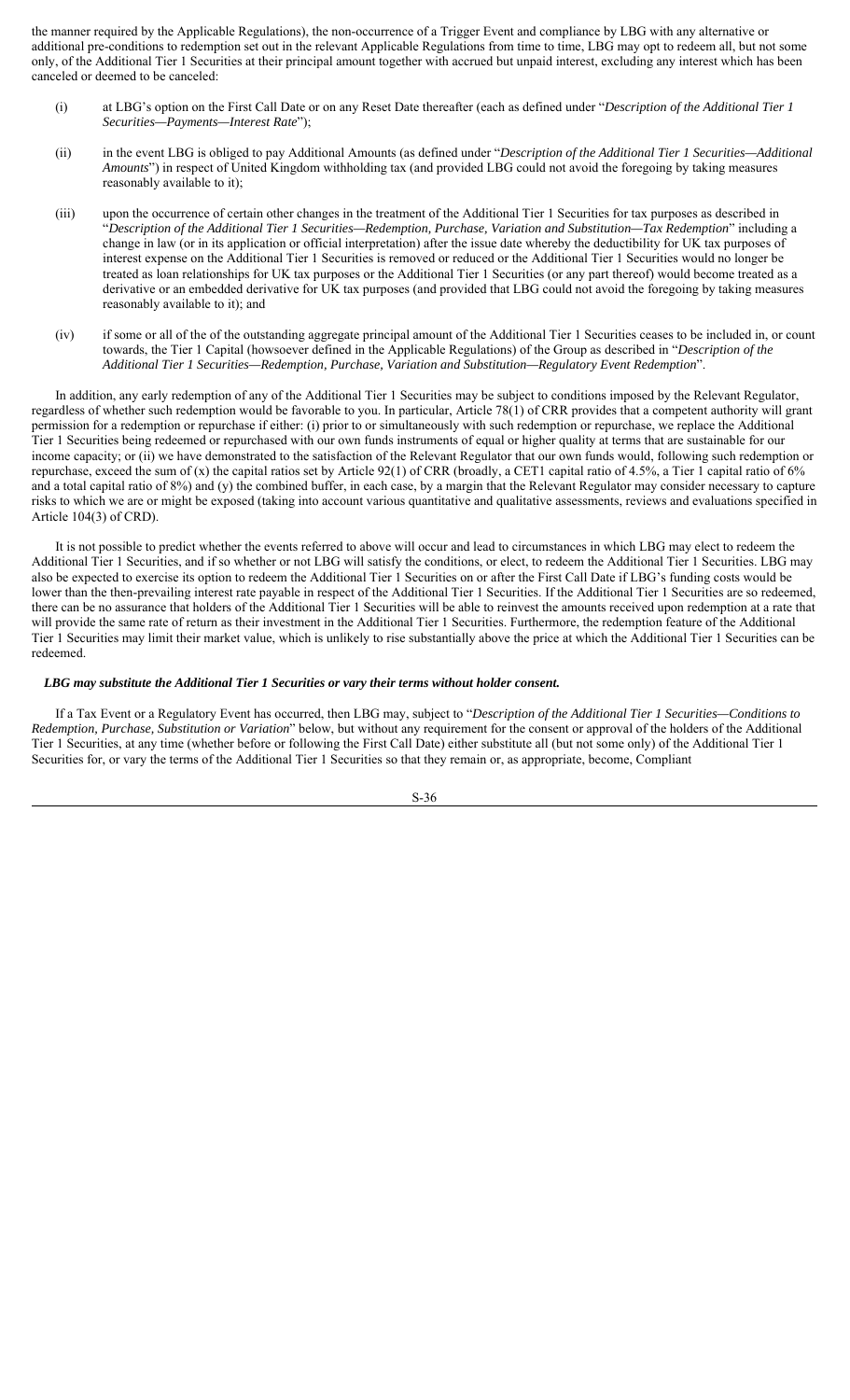Securities, and the Trustee shall (subject to the below) agree to such substitution or variation, as provided in "*Description of the Additional Tier 1 Securities—Enforcement Events and Remedies—Redemption, Purchase, Variation and Substitution— Substitution or Variation*". In the case of a substitution or variation of the terms of the Additional Tier 1 Securities, while the new substituted or modified securities must have terms that are not materially less favorable to an investor than the Additional Tier 1 Securities, there can be no assurance that, whether due to the particular circumstances of each holder of Additional Tier 1 Securities or otherwise, such substituted or modified securities will be as favorable to each holder of Additional Tier 1 Securities in all respects.

# *The Additional Tier 1 Securities do not contain events of default and the remedies available to holders of the Additional Tier 1 Securities are limited.*

The terms of the Additional Tier 1 Securities do not provide for any events of default. Holders of the Additional Tier 1 Securities may not at any time demand repayment or redemption of their Additional Tier 1 Securities, although in a Winding-up or Administration Event occurring prior to a Trigger Event, the holders of the Additional Tier 1 Securities will have a deeply subordinated claim for an amount equal to the principal amount of the Additional Tier 1 Securities plus any accrued interest that has not otherwise been canceled. There is no right of acceleration in the case of non-payment of principal or interest on the Additional Tier 1 Securities or of LBG's failure to perform any of its obligations under or in respect of the Additional Tier 1 Securities.

The sole remedy in the event of any non-payment of principal under the Additional Tier 1 Securities subject to certain conditions as described under "*Description of the Additional Tier 1 Securities—Enforcement Events and Remedies*" is that the Trustee, on behalf of the holders of the Additional Tier 1 Securities may, at its discretion, or shall at the direction of the holders of 25% of the aggregate principal amount of the outstanding Additional Tier 1 Securities, subject to applicable laws, institute proceedings for the winding-up of LBG. In the event of a Winding-up or Administration Event, whether or not instituted by the Trustee, the Trustee may evidence any obligations of LBG arising under the Additional Tier 1 Securities in any such Winding-up or Administration Event.

Prior to the occurrence of any Winding-up or Administration Event, the Additional Tier 1 Securities will remain subject to Automatic Conversion upon a Trigger Event and the exercise of any U.K. bail-in power will not constitute an Enforcement Event or a Winding-up or Administration Event under the Indenture. LBG is entitled to cancel any interest payment as described under "*Description of the Additional Tier 1 Securities—Payments—Interest Cancellation*" and such cancellation or deemed cancellation (in each case, in whole or in part) will not constitute an Enforcement Event. If Settlement Shares are not issued and delivered to the Settlement Share Depository following a Trigger Event, the only claim holders will have will be a claim for specific performance to have such Settlement Shares issued, or claims to participate in the liquidation proceeds of LBG.

The remedies under the Additional Tier 1 Securities are more limited than those typically available to LBG's unsubordinated creditors. For further detail regarding the limited remedies of the Trustee and the holders of the Additional Tier 1 Securities, see "*Description of the Additional Tier 1 Securities—Enforcement Events and Remedies*".

### *There is no limit on the amount or type of further securities or indebtedness that LBG may issue, incur or guarantee.*

There is no restriction on the amount of securities or other liabilities that LBG may issue, incur or guarantee and which rank senior to, or *pari passu* with, the Additional Tier 1 Securities. The issue or guaranteeing of any such securities or the incurrence of any such other liabilities may reduce the amount (if any) recoverable by holders of the Additional Tier 1 Securities in a Winding-up or Administration Event and may limit LBG's ability to meet its obligations under the Additional Tier 1 Securities. In addition, the Additional Tier 1 Securities do not contain any restriction on LBG's ability to issue securities that may have preferential rights similar to those of the Additional Tier 1 Securities with similar, different or no Trigger Event provisions.

# *The Additional Tier 1 Securities are LBG's exclusive obligations and LBG is structurally subordinated to the creditors of its subsidiaries.*

The Additional Tier 1 Securities are LBG's exclusive obligations. LBG is a holding company and conducts substantially all of its operations through its subsidiaries. LBG's subsidiaries are separate and distinct legal entities, and have no obligation to pay any amounts due or to provide LBG with funds to meet any of LBG's payment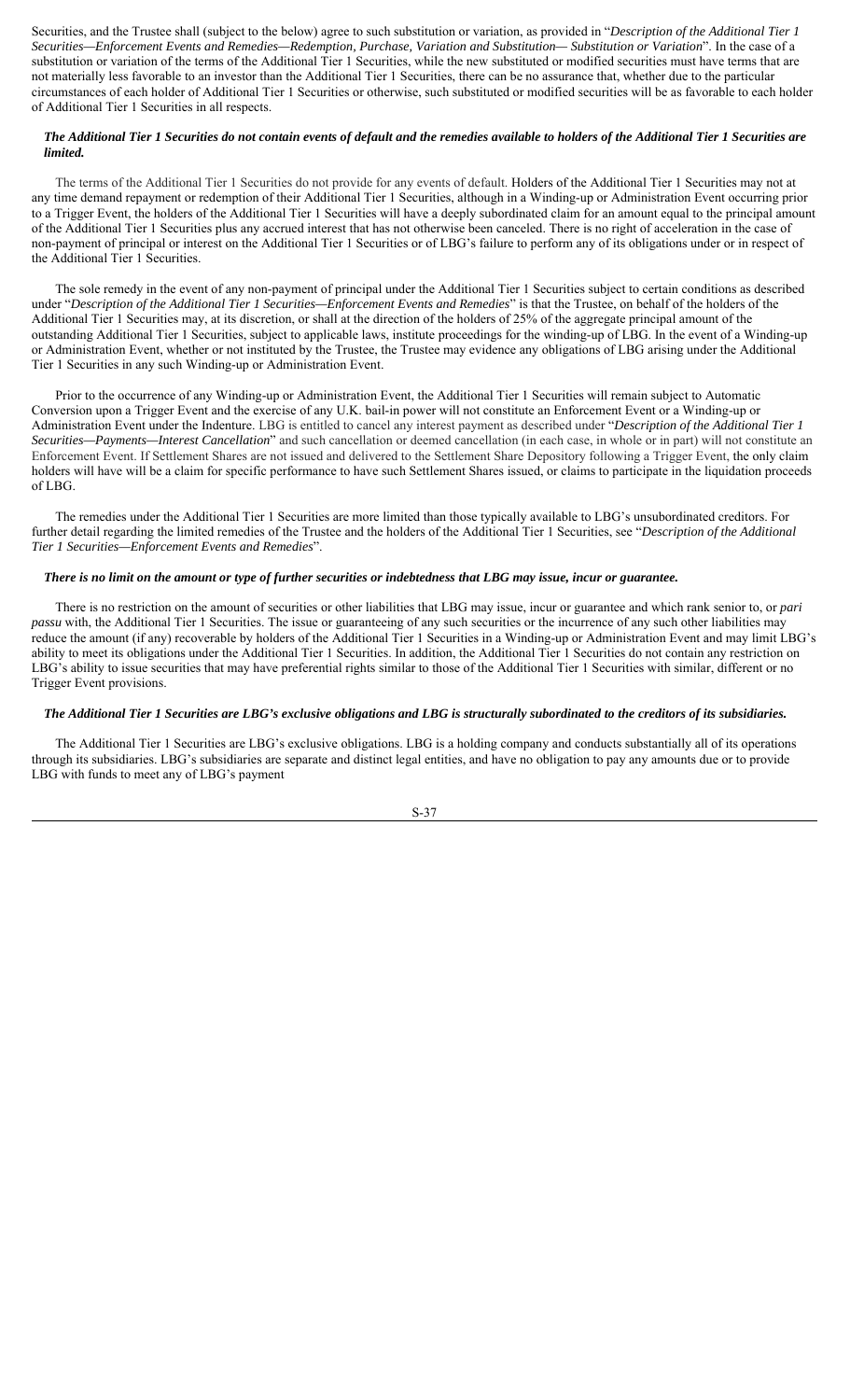obligations under the Additional Tier 1 Securities. LBG's rights to participate in the assets of any subsidiary if such subsidiary is liquidated will be subject to the prior claims of such subsidiary's creditors and any preference shareholders, except in the limited circumstance where LBG is a creditor with claims that are recognized to be ranked ahead of or *pari passu* with such claims. Accordingly, if one of LBG's subsidiaries were to be wound up, liquidated or dissolved, (i) the holders of the Additional Tier 1 Securities would have no right to proceed against the assets of such subsidiary, and (ii) the liquidator of such subsidiary would first apply the assets of such subsidiary to settle the claims of the creditors of such subsidiary, including holders (which may include LBG) of any preference shares and other Tier 1 Capital instruments of such other subsidiary, before LBG, to the extent LBG is an ordinary shareholder of such other subsidiary and would be entitled to receive any distributions from such other subsidiary.

As well as the risk of losses in the event of a Group subsidiary's insolvency, LBG may suffer losses if any of its loans to, or investments in, such a subsidiary are subject to statutory write-down and conversion powers or if the subsidiary is otherwise subject to resolution proceedings. LBG has in the past made, and will continue to make, loans to, and investments in, its subsidiaries with the proceeds received from the LBG's issuance of debt instruments. Such loans to, and investments in, such subsidiary by LBG may have a legal ranking in the insolvency of such subsidiary that corresponds to the legal ranking of such debt instruments of LBG in the insolvency of LBG. Where securities issued by LBG have been structured so as to qualify as capital instruments under CRD IV, the terms of the corresponding on-loan to, or investment in, such subsidiary may be structured to achieve equivalent regulatory capital treatment for such subsidiary. Accordingly, certain of the loans to, and investments made by LBG in such subsidiary, may contain contractual mechanisms that, upon the occurrence of a trigger related to the prudential or financial condition of the Group or such subsidiary, would automatically result in a write-down or conversion into equity of such loans and investments.

In the event of a Newco Scheme, LBG may without the consent of holders of the Additional Tier 1 Securities, at its option, procure that Newco is substituted under any one or more series of Additional Tier 1 Securities as the issuer of such series. If such a substitution occurs the claims of holders of the Additional Tier 1 Securities will be structurally subordinated to the creditors of the subsidiaries of Newco, including the remaining creditors of LBG.

#### *Following the Automatic Conversion, the Additional Tier 1 Securities will remain in existence until the applicable Cancellation Date for the sole purpose of evidencing the holder's right to receive Settlement Shares, ADSs or Alternative Consideration, as applicable, from the Settlement Share Depository and the rights of the holders of the Additional Tier 1 Securities will be limited accordingly.*

Following the Automatic Conversion, the Additional Tier 1 Securities will remain in existence until the applicable Cancellation Date for the sole purpose of evidencing the holder's right to receive Settlement Shares, ADSs or Alternative Consideration, as applicable. All obligations of LBG under the Additional Tier 1 Securities shall be irrevocably and automatically released in consideration of LBG's issuance and delivery of the Settlement Shares to the Settlement Share Depository on the Conversion Date, and under no circumstances shall such released obligations be reinstated. The Additional Tier 1 Securities shall be canceled on the applicable Cancellation Date.

Although LBG currently expects that beneficial interests in the Additional Tier 1 Securities will be transferrable between the Conversion Date and the Suspension Date, there is no guarantee that an active trading market will exist for the Additional Tier 1 Securities following the Automatic Conversion. Accordingly, the price received for the sale of any beneficial interest under an Additional Tier 1 Security during this period may not reflect the market price of such Additional Tier 1 Security or the Settlement Shares. Furthermore, transfers of beneficial interests in the Additional Tier 1 Securities may be restricted following the Conversion Date, for example if the clearance and settlement of transactions in the Additional Tier 1 Securities is suspended by DTC at an earlier time than currently expected. In such a situation it may not be possible to transfer beneficial interests in the Additional Tier 1 Securities and trading in the Additional Tier 1 Securities may cease.

In addition, LBG has been advised by DTC that it will suspend all clearance and settlement of transactions in the Additional Tier 1 Securities on the Suspension Date. As a result, holders of the Additional Tier 1 Securities will not be able to settle the transfer of any Additional Tier 1 Securities following the Suspension Date, and any sale or other transfer of the Additional Tier 1 Securities that a holder may have initiated prior to the Suspension Date that is scheduled to settle after the Suspension Date will be rejected by DTC and will not be settled through DTC.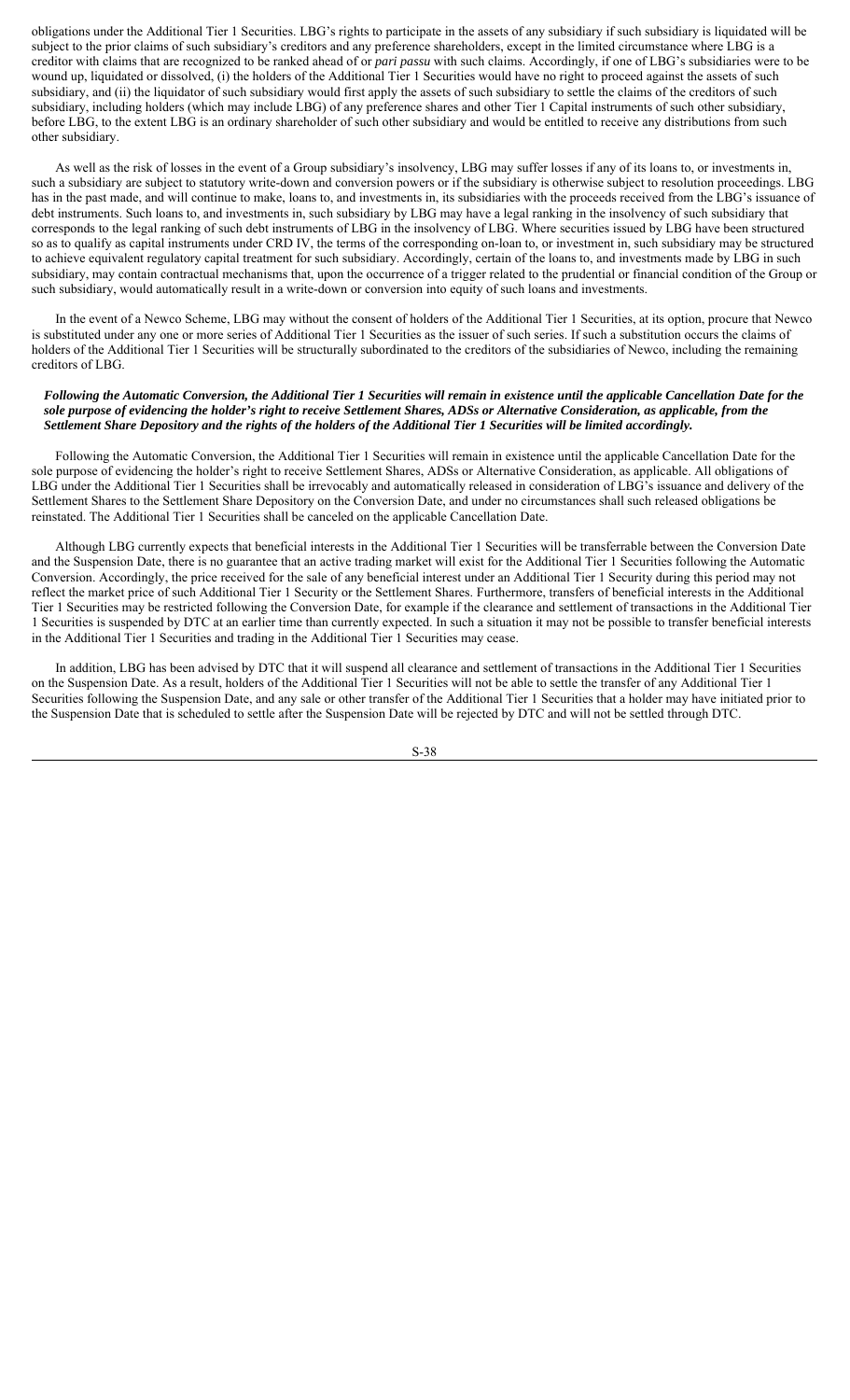The Additional Tier 1 Securities may cease to be admitted to trading on the Global Exchange Market of Euronext Dublin or any other stock exchange on which the Additional Tier 1 Securities are then listed or admitted to trading after the Suspension Date.

Moreover, although the holders will become beneficial owners of the Settlement Shares upon the issuance of such Settlement Shares to the Settlement Share Depository and the Settlement Shares will be registered in the name of the Settlement Share Depository (or the relevant recipient in accordance with the terms of the Additional Tier 1 Securities), no holder will be able to sell or otherwise transfer any Settlement Shares or ADSs until such time as they are finally delivered to such holder and registered in their name.

## *Holders will have to submit a Settlement Notice in order to receive delivery of the Settlement Shares, ADSs or Alternative Consideration.*

In order to obtain delivery of the Settlement Shares, ADSs or Alternative Consideration, as applicable, following the Automatic Conversion, a holder must deliver a Settlement Notice (and the relevant Additional Tier 1 Securities, if applicable) to the Settlement Share Depository. The Settlement Notice must contain certain information, including the holder's CREST account details or ADS depository account information, as applicable. Accordingly, holders of Additional Tier 1 Securities (or their nominee, custodian or other representative) will have to have an account with CREST in order to receive the Settlement Shares or the Settlement Share component, if any, of any Alternative Consideration, as applicable, and/or must be a direct or indirect registered ADS holder in order to receive ADSs. If a holder of an Additional Tier 1 Security fails to properly complete and deliver a Settlement Notice on or before the Notice Cut-off Date (as defined in "*Description of the Additional Tier 1 Securities*" below), the Settlement Share Depository shall continue to hold the relevant Settlement Shares or the Alternative Consideration, as the case may be, until a Settlement Notice (and the relevant Additional Tier 1 Securities, if applicable) is or are so validly delivered. However, the relevant Additional Tier 1 Securities shall be canceled on the Final Cancellation Date (as defined below) and any holder of Additional Tier 1 Securities delivering a Settlement Notice after the Notice Cut-off Date will have to provide evidence of its entitlement to the relevant Settlement Shares, ADSs or Alternative Consideration, as applicable, satisfactory to the Settlement Share Depository in its sole and absolute discretion in order to receive delivery of such Settlement Shares, ADSs or Alternative Consideration. LBG shall have no liability to any holder of an Additional Tier 1 Security for any loss resulting from such holder not receiving any Settlement Shares, ADSs or Alternative Consideration, as applicable, or from any delay in the receipt thereof, in each case as a result of such holder failing to submit a valid Settlement Notice on a timely basis or at all.

### *Prior to the Conversion Date, holders will not be entitled to any rights with respect to the Ordinary Shares or ADSs, but will be subject to all changes made with respect to the Ordinary Shares or ADSs.*

The exercise of voting rights and rights related thereto with respect to any Ordinary Shares or ADSs is only possible after delivery of the Settlement Shares following the Conversion Date and the registration of the person entitled to the Settlement Shares in LBG's share register as a shareholder with voting rights in accordance with the provisions of, and subject to the limitations provided in, the articles of association of LBG. For further information, see "*Description of the Additional Tier 1 Securities—Conversion—Conversion Procedures*".

# *As a result of holders receiving Settlement Shares or ADSs upon a Trigger Event, they are particularly exposed to changes in the market price of the Ordinary Shares or ADSs.*

Many investors in convertible or exchangeable securities seek to hedge their exposure in the underlying equity securities at the time of acquisition of the convertible or exchangeable securities, often through short selling of the underlying equity securities or through similar transactions. Prospective investors in the Additional Tier 1 Securities may look to sell Ordinary Shares or ADSs (as the case may be) in anticipation of taking a position in, or during the term of, the Additional Tier 1 Securities. This could drive down the price of the Ordinary Shares and/or ADSs. Since the Additional Tier 1 Securities will mandatorily convert into a variable number of Settlement Shares upon a Trigger Event, the price of the Ordinary Shares and/or ADSs may be more volatile if LBG is trending toward a Trigger Event.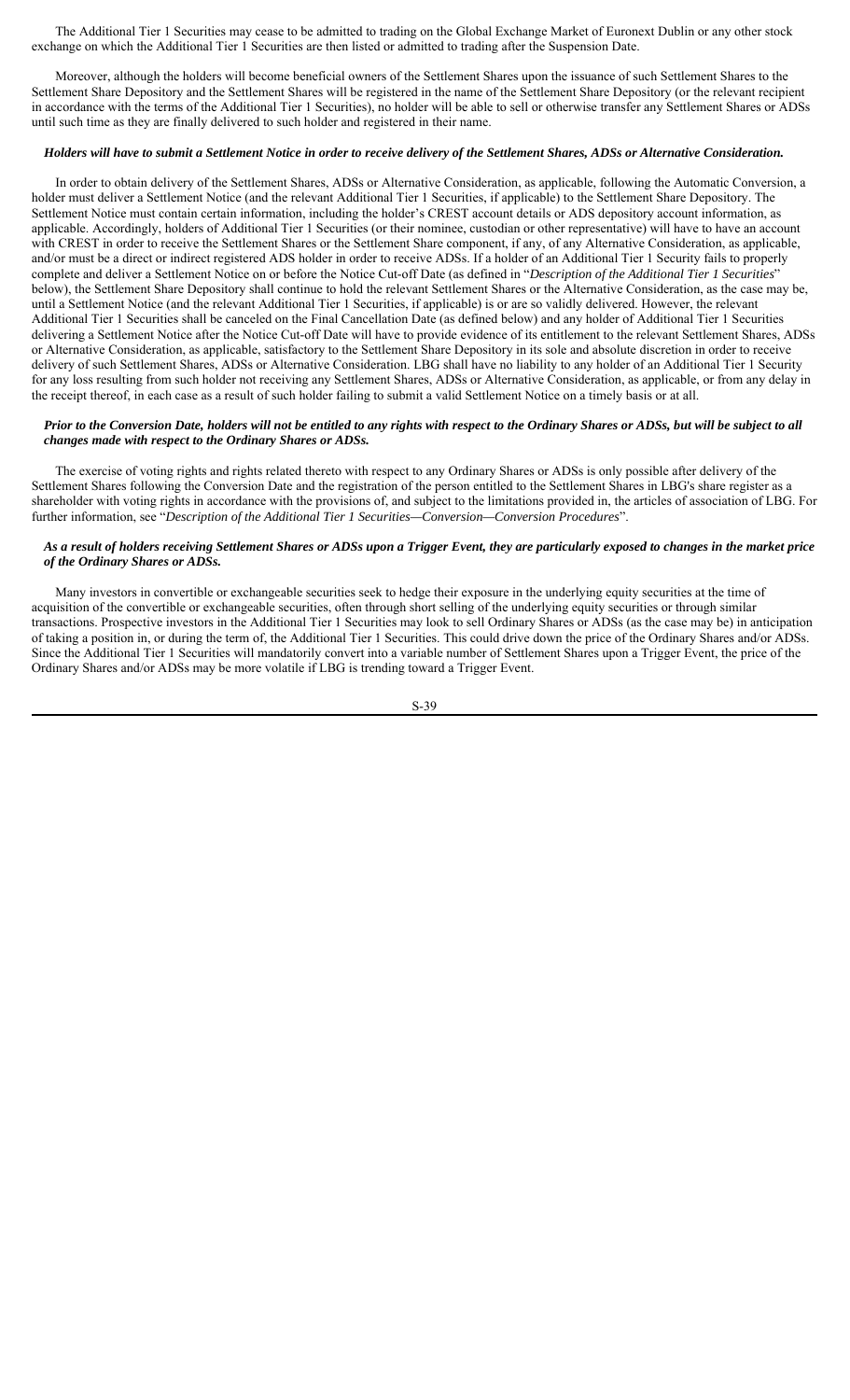# *Receipt by the Settlement Share Depository of the Settlement Shares shall be good and complete discharge of LBG's obligations in respect of the Additional Tier 1 Securities.*

Following a Trigger Event, the relevant Settlement Shares will be issued and delivered by LBG to the Settlement Share Depository, which subject to a Settlement Shares Offer, will hold the Settlement Shares on behalf of the holders of the Additional Tier 1 Securities. Receipt by the Settlement Share Depository of the Settlement Shares shall result in the complete and irrevocable discharge of LBG's obligations in respect of the Additional Tier 1 Securities and a holder shall, with effect on and from the Conversion Date, only have recourse to the Settlement Share Depository for the delivery to it of the relevant Settlement Shares, the deposit of the relevant ADSs or, if LBG elects that a Settlement Shares Offer be made as described under "*Description of the Additional Tier 1 Securities—Conversion—Conversion Procedures—Settlement Shares Offer*") below, of any Alternative Consideration to which such holder is entitled as described herein. LBG shall not have any liability for the performance of the obligations of the Settlement Share Depository.

In addition, LBG has not yet appointed a Settlement Share Depository and LBG may not be able to appoint a Settlement Share Depository if the Automatic Conversion occurs. In such a scenario, LBG would inform holders of the Additional Tier 1 Securities via DTC or the Trustee or otherwise, as practicable, of any alternative arrangements in connection with the issuance and/or delivery of the Settlement Shares, ADSs or Alternative Consideration, as applicable, and such arrangements may be disadvantageous to, and more restrictive on, the holders of the Additional Tier 1 Securities. For example, such arrangements may involve holders of the Additional Tier 1 Securities having to wait longer to receive their Settlement Shares, ADSs or Alternative Consideration than would be the case under the arrangements expected to be entered into with a Settlement Share Depository. Under these circumstances, LBG's issuance of the Settlement Shares to the relevant recipient in accordance with these alternative arrangements shall constitute a complete and irrevocable release of all of LBG's obligations in respect of the Additional Tier 1 Securities.

#### *The Indenture contains provisions which may permit modification of the Additional Tier 1 Securities without the consent of all investors.*

The Indenture contain provisions permitting modifications and amendments to the Additional Tier 1 Securities without the consent of holders of the Additional Tier 1 Securities in certain instances, and with the consent of not less than two-thirds in aggregate outstanding principal amount of the Additional Tier 1 Securities in other circumstances. Decisions by such holders of the Additional Tier 1 Securities will bind all holders of the Additional Tier 1 Securities including holders of the Additional Tier 1 Securities who did not attend and vote at the relevant meeting and holders of the Additional Tier 1 Securities who voted in a manner contrary to the majority. For further information, see "*Description of the Additional Tier 1 Securities—Modification and Amendments*".

## *The Additional Tier 1 Securities are complex financial instruments that involve a high degree of risk and may not be a suitable investment for all investors.*

The Additional Tier 1 Securities are complex financial instruments that involve a high degree of risk. As a result, an investment in the Additional Tier 1 Securities and the Settlement Shares issuable following a Trigger Event will involve certain increased risks. Each potential investor of the Additional Tier 1 Securities must determine the suitability (either alone or with the help of a financial adviser) of that investment in light of its own circumstances. In particular, each potential investor should:

(i) have sufficient knowledge and experience to make a meaningful evaluation of the Additional Tier 1 Securities, the merits and risks of investing in the Additional Tier 1 Securities and the information contained or incorporated by reference in this prospectus supplement;

(ii) have access to, and knowledge of, appropriate analytical tools to evaluate, in the context of its particular financial situation, an investment in the Additional Tier 1 Securities and the impact such investment will have on its overall investment portfolio;

have sufficient financial resources and liquidity to bear all of the risks of an investment in the Additional Tier 1 Securities, including where the currency for principal or interest payments, i.e., U.S. dollars, is different from the currency in which such potential investor's financial activities are principally denominated and the possibility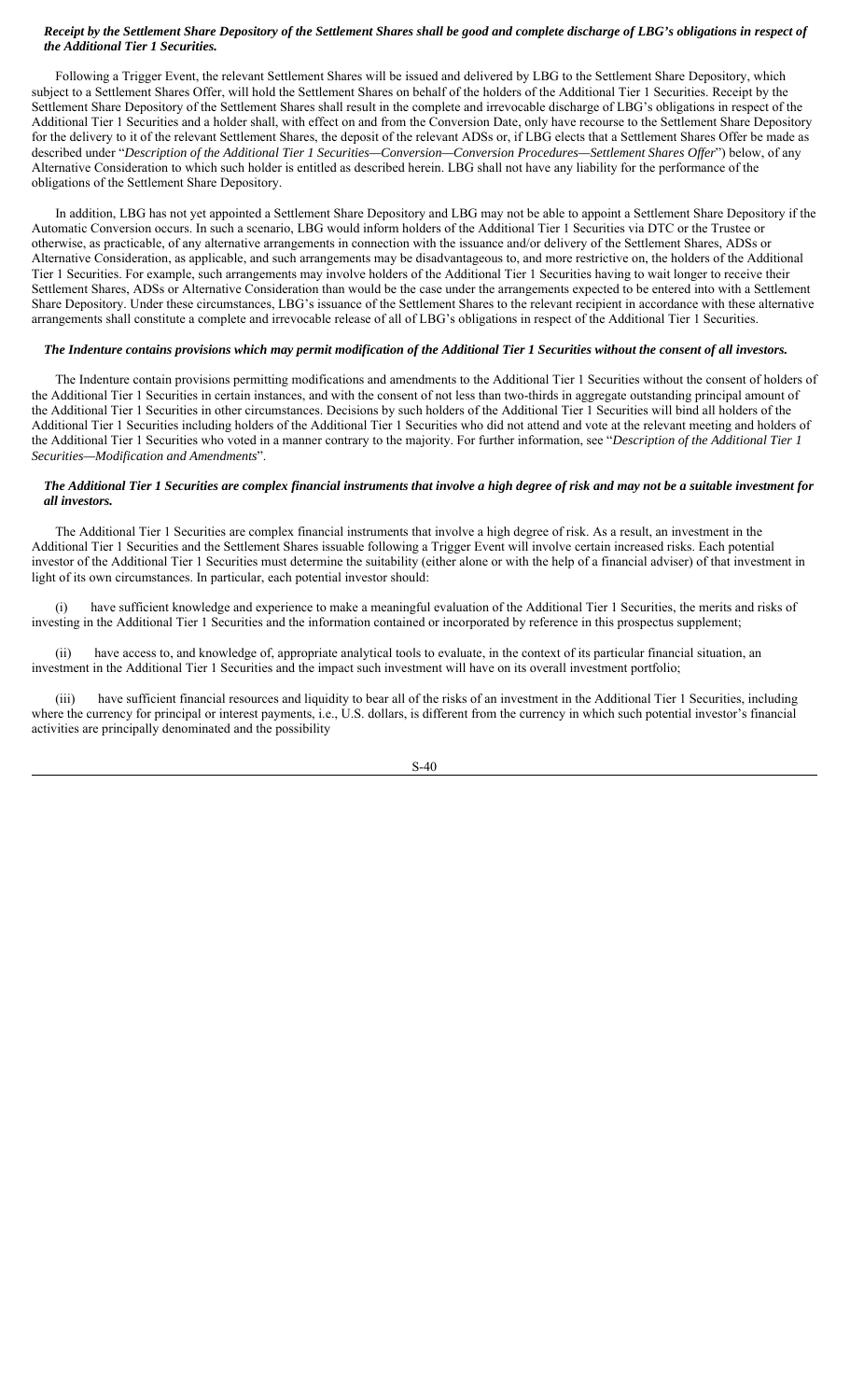that the entire principal amount of the Additional Tier 1 Securities could be lost, including following the exercise by the relevant U.K. resolution authority of any U.K. bail-in power;

(iv) understand thoroughly the terms of the Additional Tier 1 Securities, such as the provisions governing the Automatic Conversion (including, in particular, calculation of the CET1 Ratio, as well as under what circumstances a Trigger Event will occur), and be familiar with the behavior of any relevant indices and financial markets, including the possibility that the Additional Tier 1 Securities may become subject to write down or conversion if LBG should become non-viable; and

be able to evaluate possible scenarios for economic, interest rate and other factors that may affect its investment and its ability to bear the applicable risks.

Sophisticated investors generally do not purchase complex financial instruments that bear a high degree of risk as stand-alone investments. They purchase such financial instruments as a way to enhance yield with an understood, measured, appropriate addition of risk to their overall portfolios. A potential investor should not invest in the Additional Tier 1 Securities unless they have the knowledge and expertise (either alone or with a financial advisor) to evaluate how the Additional Tier 1 Securities will perform under changing conditions, the resulting effects on the likelihood of the Automatic Conversion into Settlement Shares and the value of the Additional Tier 1 Securities, and the impact this investment will have on the potential investor's overall investment portfolio. Prior to making an investment decision, potential investors should consider carefully, in light of their own financial circumstances and investment objectives, all the information contained in this offering memorandum or incorporated by reference herein.

## *The market value of the Additional Tier 1 Securities may be influenced by unpredictable factors.*

Many factors, most of which are beyond LBG's control, will influence the value of the Additional Tier 1 Securities and the price, if any, at which securities dealers may be willing to purchase or sell the Additional Tier 1 Securities in the secondary market, including:

- the trading price of LBG's Ordinary Shares and/or ADSs;
- the creditworthiness of LBG and, in particular, the level of LBG's CET1 Ratio from time to time;
- supply and demand for the Additional Tier 1 Securities; and
- economic, financial, political or regulatory events or judicial decisions that affect LBG or the financial markets generally.

Accordingly, if a holder sells its Additional Tier 1 Securities in the secondary market, it may not be able to obtain a price equal to the principal amount of the Additional Tier 1 Securities or a price equal to the price that it paid for the Additional Tier 1 Securities.

# *Changes in law may adversely affect the rights of holders of the Additional Tier 1 Securities or may adversely affect the Group's business, financial performance and capital plans.*

Any changes in law or regulations after the date hereof that trigger a Regulatory Event or a Tax Event would entitle LBG, at its option, to redeem the Additional Tier 1 Securities, in whole but not in part, as more particularly described under "*Description of the Additional Tier 1 Securities—Redemption, Purchase, Variation and Substitution—Regulatory Event Redemption*" and "*Description of the Additional Tier 1 Securities—Redemption, Purchase, Variation and Substitution—Tax Redemption*", respectively. See also "—*Subject to certain conditions, including the Solvency Condition and regulatory approvals, LBG may redeem the Additional Tier 1 Securities at LBG's option on certain dates.*"

In addition, from time to time regulators propose or consider legislation and rulemaking which may affect the Group's business, the rights of holders of the Additional Tier 1 Securities and the market value of the Additional Tier 1 Securities. Such changes in law may include changes in statutory, tax and regulatory regimes during the life of the Additional Tier 1 Securities, or changes that could have a significant impact on the future legal entity structure, business mix (including potential exit of certain business activities) and management of the Group, and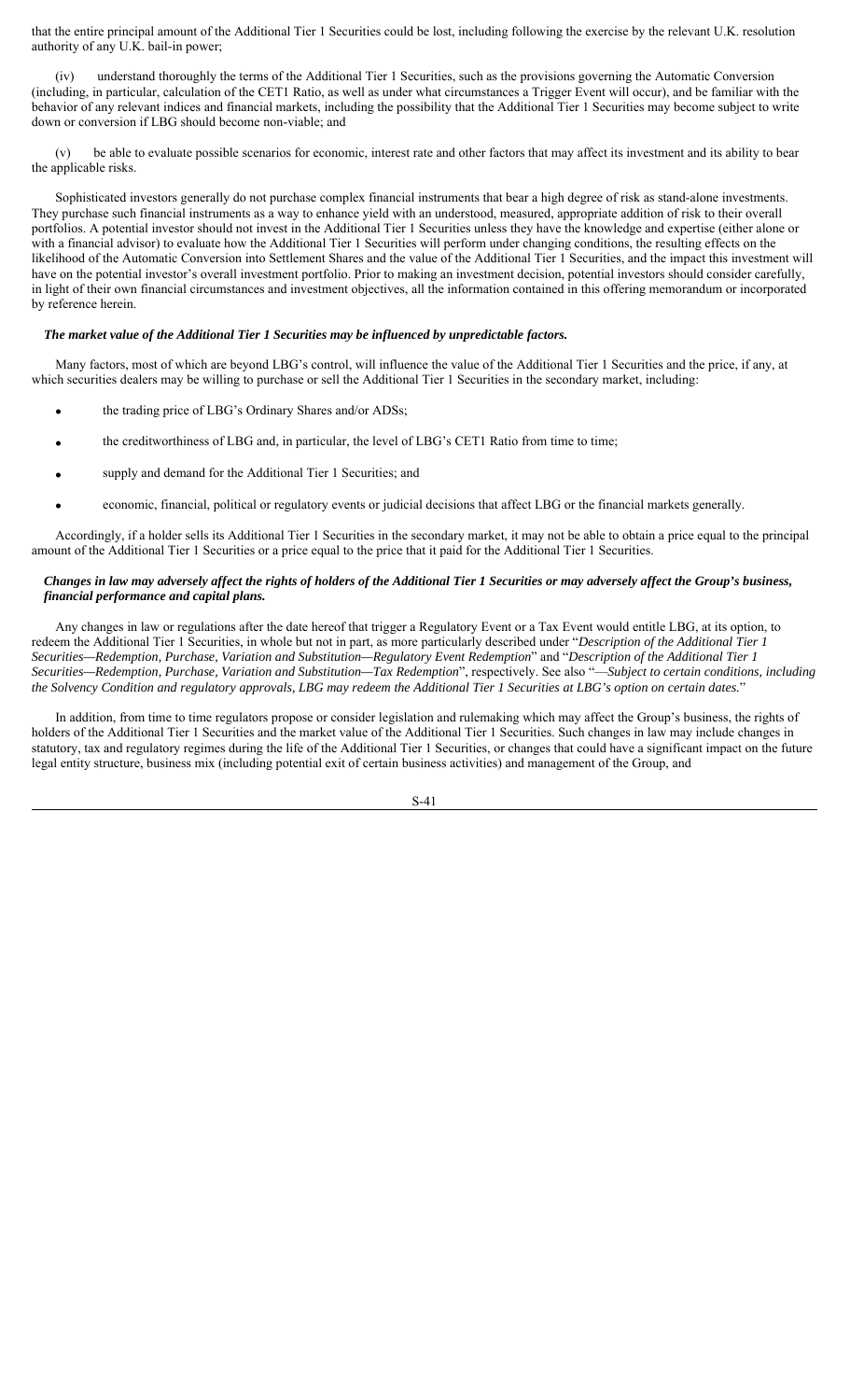use of capital and requirements for loss-absorbing capacity within the Group, which may have an adverse effect on an investment in the Additional Tier 1 Securities.

These and other regulatory changes, and the resulting actions taken to address such regulatory changes, may have an adverse impact on the Group's, and therefore LBG's, performance and financial condition, which could in turn affect the levels of CET1 Capital and Risk Weighted Assets and, therefore, the resulting fully loaded CET1 Ratio. Such legislative and regulatory uncertainty could also affect an investor's ability to accurately value the Additional Tier 1 Securities and, therefore, affect the trading price of the Additional Tier 1 Securities given the extent and impact on the Additional Tier 1 Securities that one or more regulatory or legislative changes, including those described above, could have on the Additional Tier 1 Securities. It is not yet possible to predict the detail of such legislation or regulatory rulemaking or the ultimate consequences to the Group or the holders of the Additional Tier 1 Securities which could be material.

## *There is no established trading market for the Additional Tier 1 Securities and one may not develop.*

The Additional Tier 1 Securities will have no established trading market when issued and, although admission to the Official List and trading on the Global Exchange Market is expected to begin after the initial delivery of the Additional Tier 1 Securities, a market may never develop. If a market does develop, it may not be liquid. Therefore, investors may not be able to sell their Additional Tier 1 Securities easily or at prices that will provide them with a yield comparable to similar investments that have a developed secondary market. This is particularly the case for securities that are especially sensitive to interest rates, currency or market risks, are designed for specific investment objectives and strategies, have been structured to meet the investment requirements of limited categories of investors or include features such as the Automatic Conversion and U.K. bail-in power. These types of securities may have a more limited secondary market and more price volatility than conventional debt securities. Illiquidity may have a material adverse effect on the market value of the Additional Tier 1 Securities.

## *A downgrade, suspension or withdrawal of the rating assigned by any rating agency to the Additional Tier 1 Securities could cause the liquidity or market value of the Additional Tier 1 Securities to decline.*

Upon issuance, the Additional Tier 1 Securities will be rated by nationally recognized statistical ratings organizations and may in the future be rated by additional rating agencies. However, LBG is under no obligation to ensure the Additional Tier 1 Securities are rated by any rating agency and any rating initially assigned to the Additional Tier 1 Securities may be lowered or withdrawn entirely by a rating agency if, in that rating agency's judgment, circumstances relating to the basis of the rating, such as adverse changes to LBG's business, so warrant. If LBG determines to no longer maintain one or more ratings, or if any rating agency lowers or withdraws its rating, such event could reduce the liquidity or market value of the Additional Tier 1 Securities. Notwithstanding the foregoing, rating agencies may provide unsolicited ratings on the Additional Tier 1 Securities that could cause the market value or liquidity of the Additional Tier 1 Securities to decline.

### *The Additional Tier 1 Securities are not considered investment grade by all of the rating agencies and are subject to certain risks associated with non-investment grade securities.*

The Additional Tier 1 Securities, upon issuance, will not be considered to be investment grade securities by all of the rating agencies, and as such will be subject to a higher risk of price volatility than higher-rated securities. Furthermore, deteriorating outlooks for LBG or the Group, or volatile markets, could lead to a significant deterioration in market prices of below-investment grade rated securities such as the Additional Tier 1 Securities.

### *Credit ratings may not reflect all risks.*

One or more independent credit rating agencies may assign credit ratings to the Additional Tier 1 Securities. The ratings may not reflect the potential impact of all risks related to structure, market, Automatic Conversion, U.K. bail-in powers, additional factors discussed above and other factors that may affect the value of the Additional Tier 1 Securities. A credit rating is not a recommendation to buy, sell or hold securities and may be revised or withdrawn by the rating agency at any time.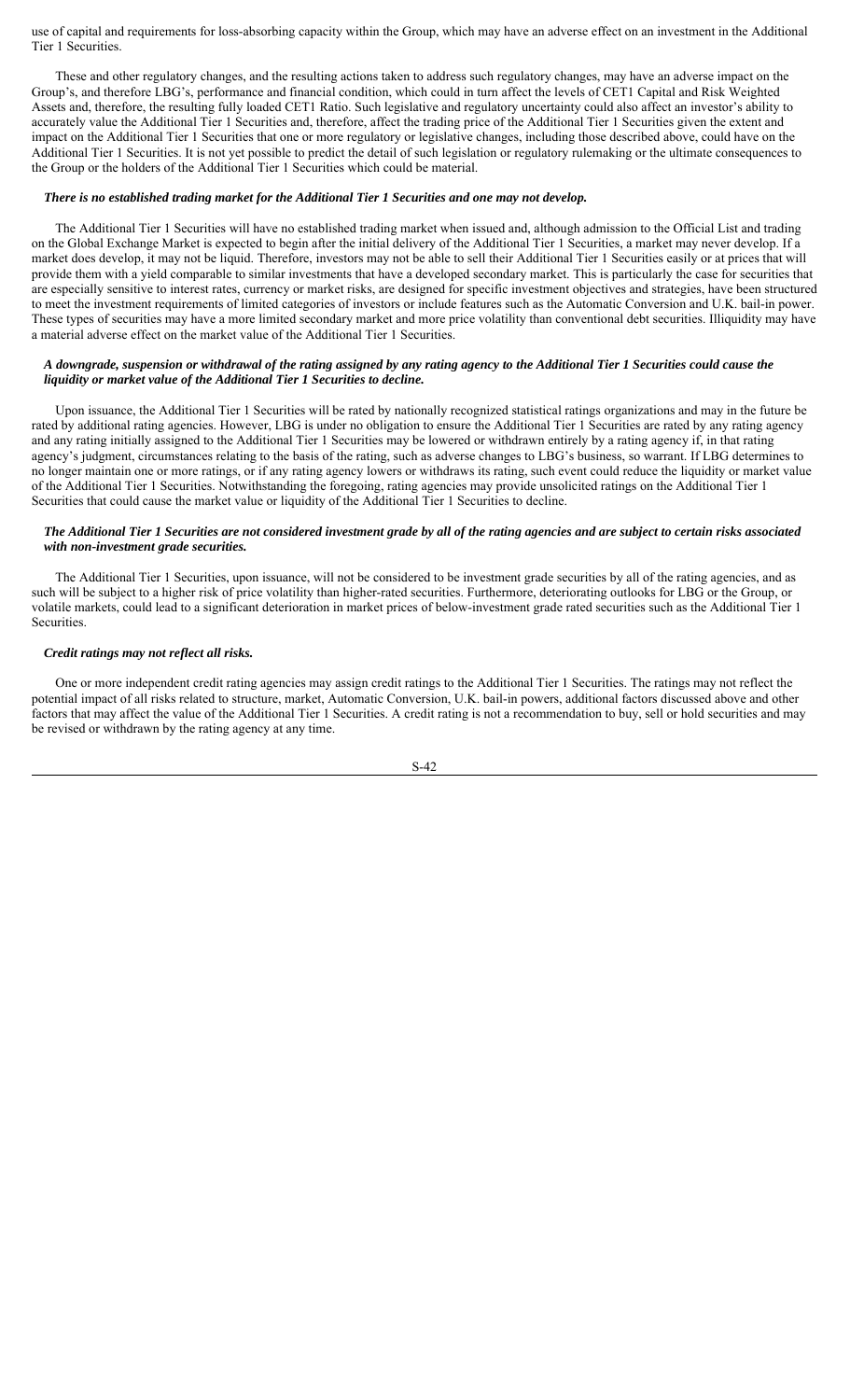## *Holders may be obliged to make a take-over bid following a Trigger Event if they take delivery of Settlement Shares.*

Upon the occurrence of a Trigger Event, holders receiving Settlement Shares from the Settlement Share Depository may have to make a takeover bid addressed to the shareholders of LBG pursuant to the rules of The City Code on Takeovers and Mergers implementing the Takeovers Directive (2004/25/EC) by means of Part 28 of the United Kingdom Companies Act if their aggregate holdings in LBG exceed 30% of the voting rights in LBG as a result of the Automatic Conversion of the Additional Tier 1 Securities into Settlement Shares.

# *Holders of the Additional Tier 1 Securities may find it difficult to enforce civil liabilities against LBG or LBG's directors or officers.*

LBG is incorporated as a public limited company and is registered in Scotland and LBG's directors and officers reside outside of the United States. In addition, all or a substantial portion of LBG's assets are located outside of the United States. As a result, it may be difficult for holders of the Additional Tier 1 Securities to effect service of process within the United States on such persons or to enforce judgments against them, including in any action based on civil liabilities under the U.S. federal securities laws.

# *Holders may be subject to disclosure obligations and/or may need approval by the Relevant Regulator.*

As the Additional Tier 1 Securities are mandatorily convertible into Settlement Shares following a Trigger Event, an investment in the Additional Tier 1 Securities may result in holders of the Additional Tier 1 Securities, following such Automatic Conversion, having to comply with certain disclosure and/or approval requirements pursuant to laws and regulations applicable in the United Kingdom. For example, pursuant to Chapter 5 of the Disclosure Rules and Transparency Rules Sourcebook of the FCA Handbook, LBG (and the FCA) must be notified by a person when the percentage of voting rights in LBG controlled by that person (together with its concert parties), by virtue of direct or indirect holdings of shares aggregated with direct or indirect holdings of certain financial instruments, reaches or crosses 3% and every percentage point thereafter.

Furthermore, as Settlement Shares are Ordinary Shares of a parent undertaking of a number of regulated group entities, under the laws of the United Kingdom, the United States and other jurisdictions, ownership of the Additional Tier 1 Securities themselves (or the Settlement Shares) above certain levels may require the holder of the voting Additional Tier 1 Securities to obtain regulatory approval or subject the holder to additional regulation.

Non-compliance with such disclosure and/or approval requirements may lead to the incurrence by holders of substantial fines and/or suspension of voting rights associated with the Settlement Shares. Each potential investor should consult its legal advisers as to the terms of the Additional Tier 1 Securities and the level of holding it would have if it receives Settlement Shares following a Trigger Event.

# *Uncertainty about the future of LIBOR may adversely impact the value of the Additional Tier 1 Securities.*

On July 27, 2017, the Chief Executive of the United Kingdom Financial Conduct Authority, which regulates LIBOR, announced that it intends to stop persuading or compelling banks to submit rates for the calculation of LIBOR to the administrator of LIBOR after 2021. The announcement indicates that, due to the absence of active underlying markets, the continuation of LIBOR benchmarks that are based on these markets cannot and will not be guaranteed after 2021. It is impossible to predict whether, and to what extent, banks will continue to provide LIBOR submissions to the administrator of LIBOR to allow for the calculation of LIBOR in its current form, or whether any additional reforms to LIBOR may be enacted in the United Kingdom or elsewhere.

At this time, it is impossible to predict the effect of any such alternatives on the value of LIBOR-based securities, such as the Additional Tier 1 Securities. Uncertainty as to the nature of alternative reference rates and as to potential changes or other reforms to LIBOR may adversely affect LIBOR, and thus, your return on the Additional Tier 1 Securities as well as the trading market for the Additional Tier 1 Securities. In the event that no published mid-market U.S. dollar swap rate LIBOR basis having a 5-year maturity is available after 2021, the interest rate on the Additional Tier 1 Securities will be determined as set forth under "*Description of the Additional Tier 1 Securities—Payments—Interest Rate*" in this prospectus supplement. In particular, if no such swap rate is available after 2021 and banks are unable or unwilling to provide quotations for the calculation of such swap rate, the interest rate on the Additional Tier 1 Securities will become fixed and the value of, and return on, the Additional Tier 1 Securities may be adversely affected.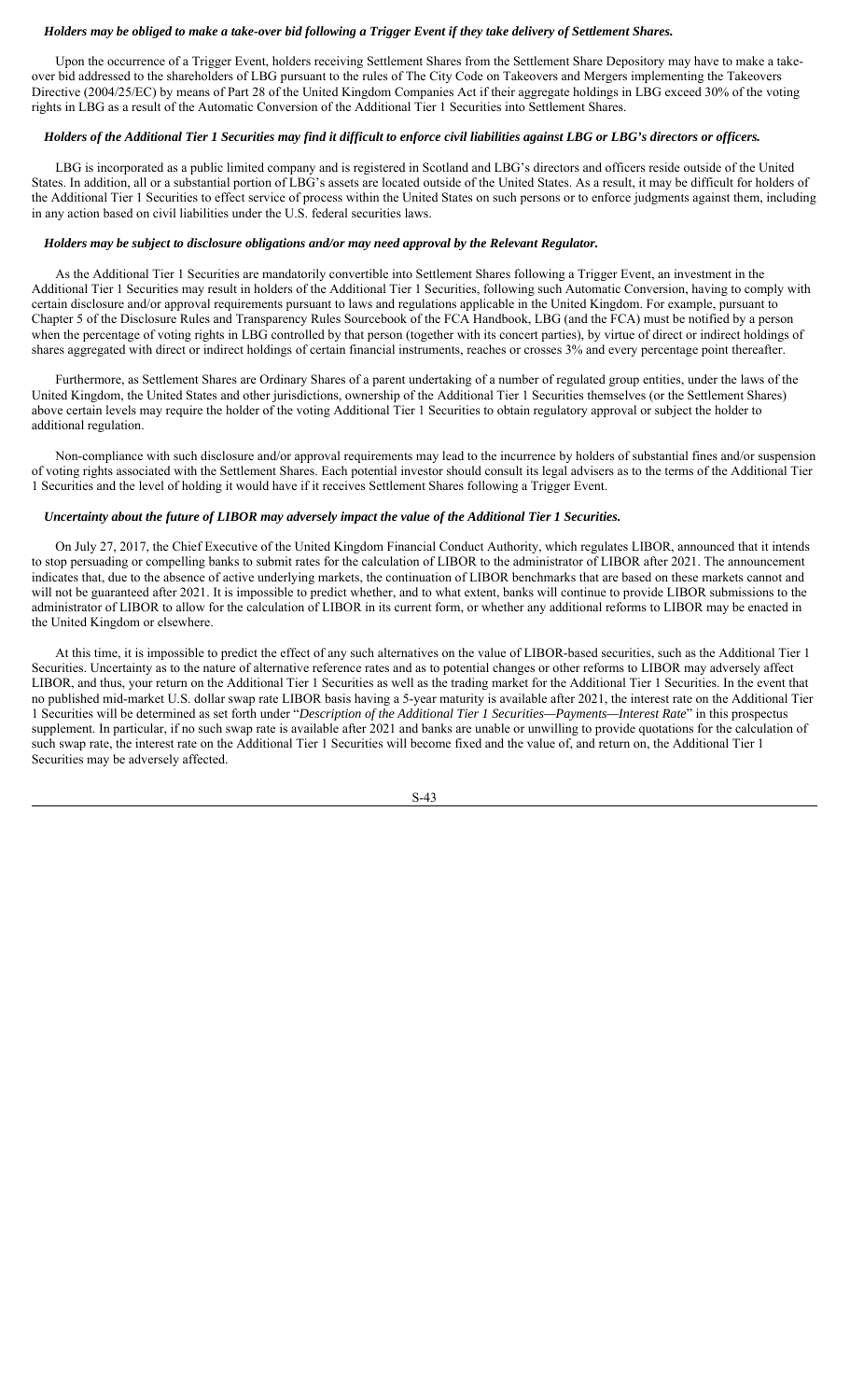# *Increased regulatory oversight, changes in the method pursuant to which the LIBOR rates are determined and potential phasing out of LIBOR after 2021 may adversely affect the value of the Additional Tier 1 Securities.*

LIBOR and other interest rates or other types of rates and indices that are deemed to be "benchmarks" are the subject of ongoing national and international regulatory reform. Following the implementation of any such potential reforms, the manner of administration of benchmarks may change with the result that they may perform differently than in the past, or benchmarks could be eliminated entirely, or there could be other consequences that cannot be predicted. For example, on July 27, 2017, the UK Financial Conduct Authority announced that it will no longer persuade or compel banks to submit rates for the calculation of the LIBOR benchmark after 2021 (the "**FCA Announcement**"). The FCA Announcement indicated that the continuation of LIBOR on the current basis cannot and will not be guaranteed after 2021. The potential elimination of the LIBOR benchmark or any other benchmark, or changes in the manner of administration of any benchmark, could require an adjustment to the terms and conditions, or result in other consequences, in respect of the Additional Tier 1 Securities. Investors should be aware that, if LIBOR were discontinued or otherwise unavailable, the rate of interest on the Additional Tier 1 Securities for the period from (and including) the First Call Date or, as applicable each Reset Date thereafter would be based on a reset mid-market U.S. dollar swap rate LIBOR that would be determined for each relevant Interest Period by the fallback provisions applicable to the Additional Tier 1 Securities. This may, in certain circumstances, result in the effective application of a fixed rate based on the rate which was last observed on the relevant screen page.

# *A holder of an Additional Tier 1 Security may be subject to taxes following the Automatic Conversion.*

Neither LBG, nor any member of the Group will pay any taxes or capital, stamp, issue and registration or transfer taxes or duties arising upon Automatic Conversion or that may arise or be paid as a consequence of the issue and delivery of Settlement Shares to the Settlement Share Depository. A holder of an Additional Tier 1 Security must pay any taxes and capital, stamp, issue and registration and transfer taxes or duties arising upon Automatic Conversion in connection with the issue and delivery of the Settlement Shares to the Settlement Share Depository and such holder must pay all, if any, such taxes or duties arising by reference to any disposal or deemed disposal of such holder's Additional Tier 1 Security or interest therein. Any taxes and capital, stamp, issue and registration and transfer taxes or duties arising on delivery or transfer of Settlement Shares to a purchaser in any Settlement Shares Offer shall be payable by the relevant purchaser of those Settlement Shares.

### *The Additional Tier 1 Securities are not bank deposits.*

An investment in the Additional Tier 1 Securities is not equivalent to an investment in a bank deposit and carries risks that are very different from the risk profile of such a deposit.

The issue price, interest rate and yield to maturity of the Additional Tier 1 Securities are expected to reflect the additional risks borne by investors therein when compared to those of depositors. For example, the Additional Tier 1 Securities do not benefit from any protection provided pursuant to Directive 2014/49/EU of the European Parliament and of the Council on deposit guarantee schemes or any national implementing measures implementing such directive in any jurisdiction (such as the U.K. Financial Services Compensation Scheme or the US Federal Deposit Insurance Corporation). Therefore, if we become insolvent or default on our obligations, investors could lose their entire investment. Additionally, given that the Additional Tier 1 Securities are not bank deposits, they may be subject to the capital instruments write-down and conversion power and would be subject to the bail-in tool before it is applied to bank deposits (to the extent that such deposits are subject to the bail-in tool at all). See "*—Risks Relating to the Additional Tier 1 Securities— If a Relevant Event occurs, the Additional Tier 1 Securities may be convertible into shares in an entity other than LBG or may be fully written down*".

# *You may be subject to U.S. tax upon adjustments (or failure to make adjustments) to the Conversion Price even though you do not receive a corresponding cash distribution.*

The Conversion Price is subject to adjustment in certain circumstances, as described under "*Description of Additional Tier 1 Securities —Conversion—Anti-dilution Adjustment of the Conversion Price*". If, as a result of adjustments (or failure to make adjustments), a U.S. investor's proportionate interest in LBG's assets or earnings were deemed to be increased for U.S. federal income tax purposes (including in the case of adjustments for cash dividends), such U.S. investor would be treated as having received a taxable distribution for these purposes, even though the U.S. investor had not received any cash or property upon any such adjustment. See "*Taxation*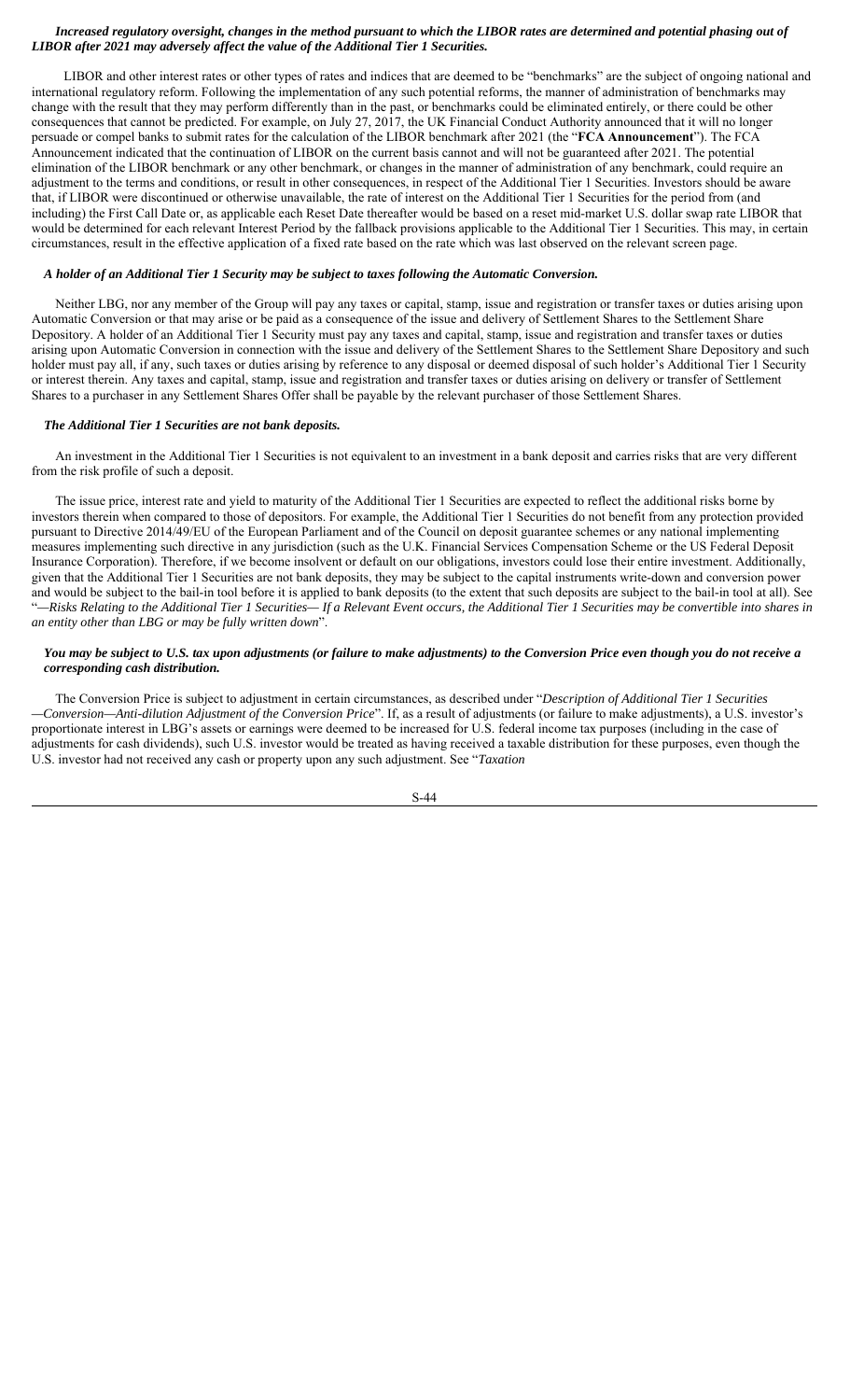*Considerations—Material U.S. Federal Income Tax Considerations—Taxation of the Additional Tier 1 Securities—Adjustments to the Conversion Price*" for a further discussion of these U.S. federal tax implications.

# *Potential FATCA withholding.*

Under certain provisions of the Code and Treasury regulations promulgated thereunder (commonly referred to as "**FATCA**"), as well as certain intergovernmental agreements between the United States and certain other countries (including the United Kingdom) together with expected local country implementing legislation, certain payments made in respect of the Additional Tier 1 Securities may be subject to withholding ("**FATCA withholding**").

LBG (or a relevant intermediary) may be required to impose FATCA withholding on payments in respect of the Additional Tier 1 Securities to the extent that such payments are "foreign passthru payments," made to non-U.S. financial institutions (including intermediaries) that have not entered into agreements with the IRS pursuant to FATCA or otherwise established an exemption from FATCA, and other holders that fail to provide sufficient identifying information to LBG or any relevant intermediary. Under current guidance it is not clear whether and to what extent payments on the Additional Tier 1 Securities will be considered foreign passthru payments subject to FATCA withholding or how intergovernmental agreements will address foreign passthru payments (including whether withholding on foreign passthru payments will be required under such agreements). Holders of the Additional Tier 1 Securities should consult their tax advisers as to how these rules may apply to payments they receive under the Additional Tier 1 Securities.

# *Limitation on gross-up obligation under the Additional Tier 1 Securities*

LBG's obligation to pay additional amounts in respect of any withholding or deduction for or on account of United Kingdom taxes under the terms of the Additional Tier 1 Securities applies only to payments of interest due and paid under the securities and not to payments of principal. As such, LBG would not be required to pay any additional amounts under the terms of the Additional Tier 1 Securities to the extent any withholding or deduction applied to payments of principal. Accordingly if any such withholding or deduction were to apply to any payments of principal under the Additional Tier 1 Securities holders may receive less than the full amount due under the Additional Tier 1 Securities and their the market value may be adversely affected.

# *Investors should be aware that the materialization of any of the above risks (including those risks incorporated herein by reference) may adversely affect the value of the Additional Tier 1 Securities.*

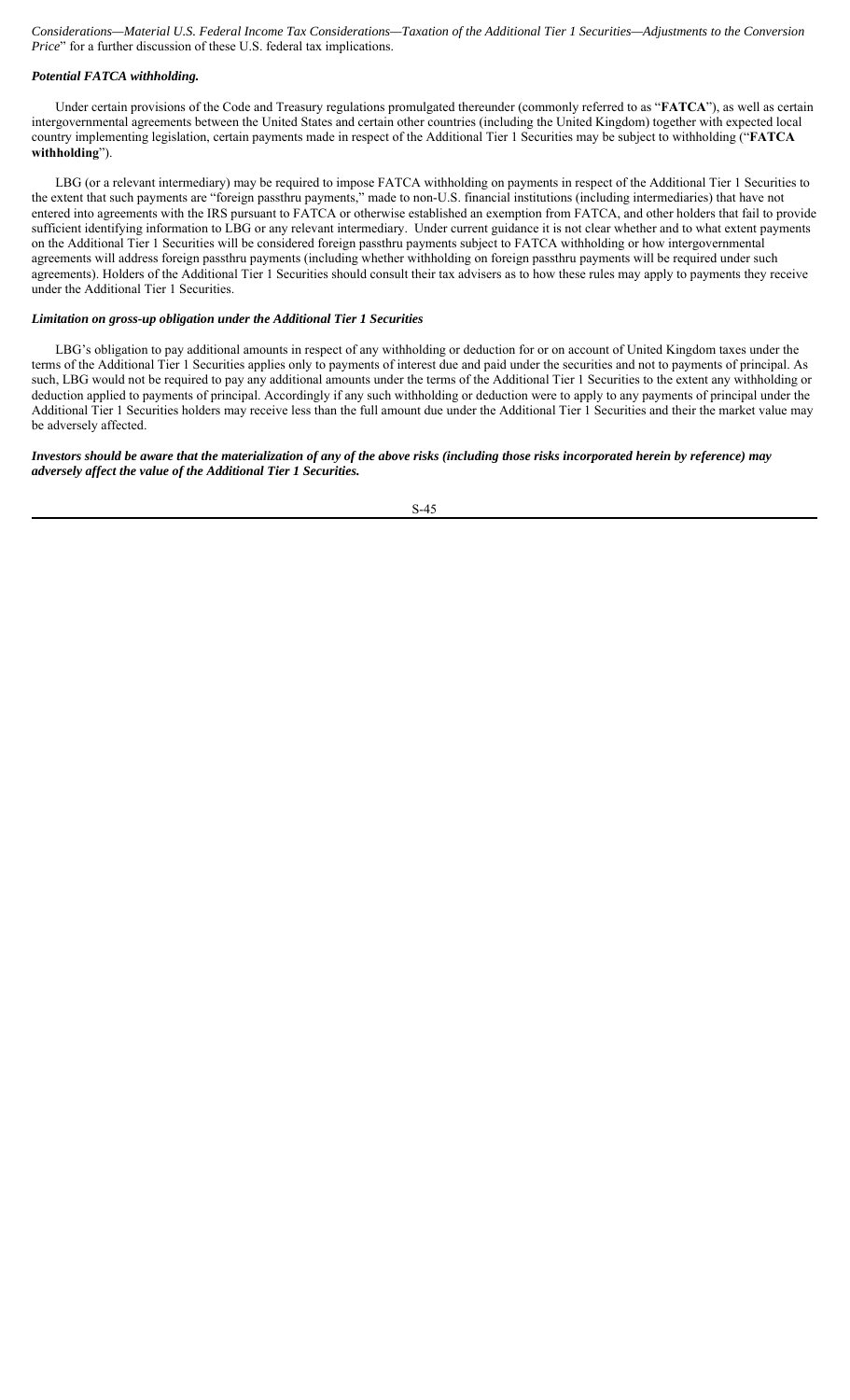#### **USE OF PROCEEDS**

The net proceeds from the sale of the Additional Tier 1 Securities, less the underwriting compensation stated on the cover of this prospectus supplement and expenses payable by us estimated at \$596,800, are estimated to be \$1,487,403,200. These proceeds will be used for general corporate purposes.

# **CAPITALIZATION OF THE GROUP**

The Group's capitalization and indebtedness on a consolidated basis in accordance with IFRS as at June 30, 2018 is set out in the report on Form 6-K dated August 3, 2018, which is incorporated by reference herein.

# **RATIO OF EARNINGS TO FIXED CHARGES**

The Group's ratio of earnings to fixed charges for the six months ended June 30, 2018 and the years ended December 31, 2017, 2016, 2015, 2014 and 2013 is set out in the report on Form 6-K dated August 3, 2018, which is incorporated by reference herein.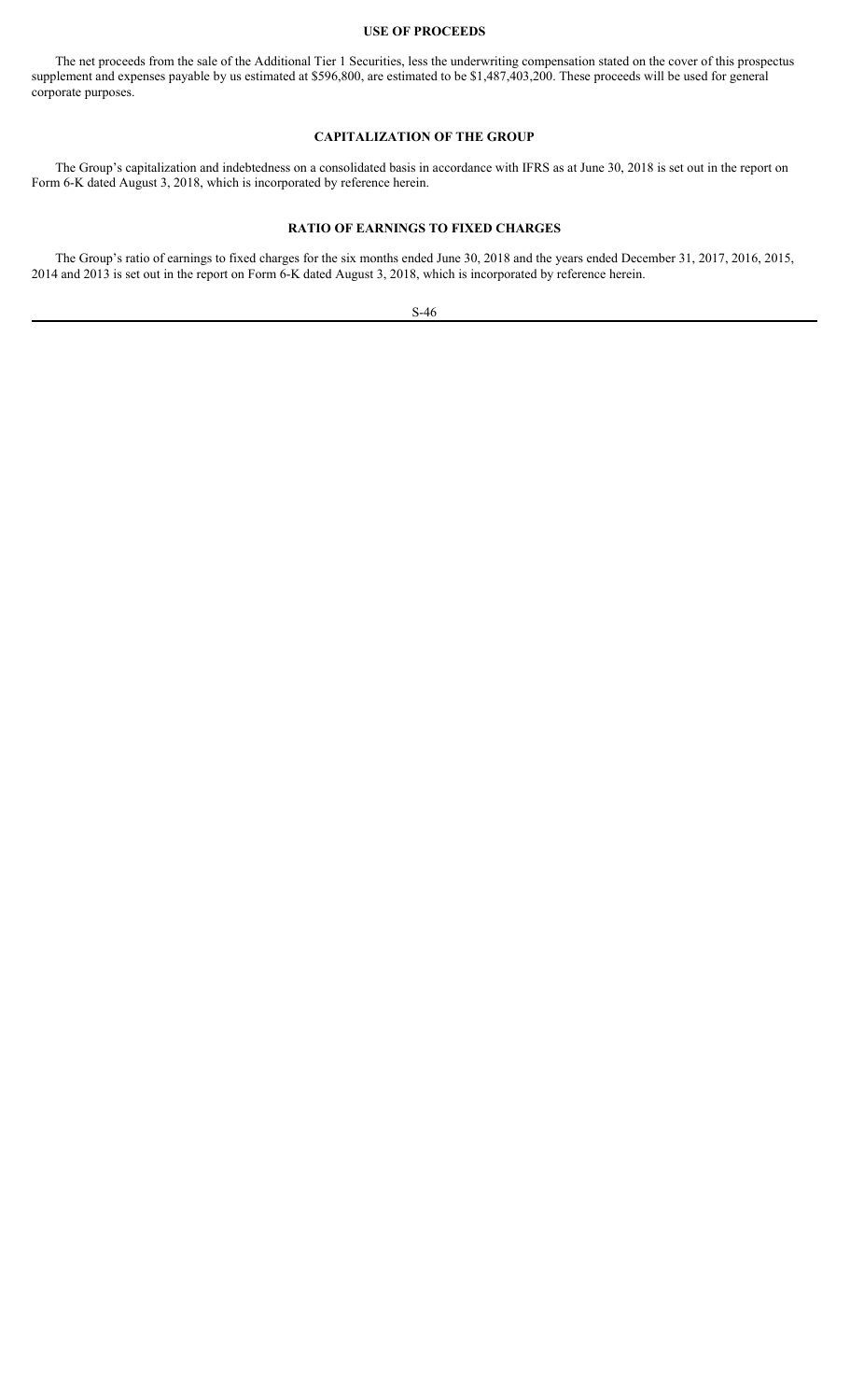## **DESCRIPTION OF THE ADDITIONAL TIER 1 SECURITIES**

*The following is a summary of certain terms of the Additional Tier 1 Securities. It supplements the description of the general terms of the Capital Securities of any series we may issue contained in the accompanying prospectus under the heading "Description of Capital Securities" and "Description of Certain Provisions Relating to Debt Securities and Capital Securities". If there is any inconsistency between the following summary and the description in the accompanying prospectus, the following summary governs.*

#### **General**

The following is a summary of certain terms of the Fixed Rate Reset Additional Tier 1 Securities offered hereby (referred to herein as the "**Additional Tier 1 Securities**"). The summary set forth below does not purport to be complete and is subject to, and qualified in its entirety by reference to, the Capital Securities Indenture dated as of March 6, 2014 (the "**Base Indenture**"), between us as Issuer and The Bank of New York Mellon, acting through its London Branch as trustee (the "**Trustee**"), as supplemented by a Second Supplemental Indenture which we expect to be dated as of the Settlement Date (the "**Second Supplemental Indenture**", and, together with the Base Indenture, the "**Indenture**"), under which the Additional Tier 1 Securities are to be issued.

The Additional Tier 1 Securities and the Indenture are governed by, and shall be construed in accordance with, the laws of the State of New York, except for the subordination and waiver of set-off provisions which are governed by, and shall be construed in accordance with, Scots law. The terms of the Additional Tier 1 Securities include those stated in the Indenture and any supplements or amendments thereto, and those terms made part of the Indenture by reference to the U.S. Trust Indenture Act of 1939, as amended (the "**TIA**"). The Bank of New York Mellon, acting through its London Branch, will serve as Trustee under the Indenture and will initially act as Paying Agent, and The Bank of New York Mellon, acting through its London Branch, will act as Calculation Agent for the Additional Tier 1 Securities.

The Additional Tier 1 Securities will constitute our direct, unsecured and subordinated obligations and will rank *pari passu* without any preference among themselves.

The Additional Tier 1 Securities will be issued in an aggregate principal amount of up to \$1,500,000,000. We will issue the Additional Tier 1 Securities in fully registered form in denominations of \$200,000 and in integral multiples of \$1,000 thereafter (the denomination of each book-entry interest being the "**Tradable Amount**" of such book-entry interest). Prior to the Automatic Conversion (as defined below), the aggregate Tradable Amount of the book-entry interests in each Additional Tier 1 Security shall be equal to such Additional Tier 1 Security's principal amount. Following the Automatic Conversion, the principal amount of each Additional Tier 1 Security shall be zero (as described below under "*—Conversion—Conversion Procedures*") but the Tradable Amount of the book-entry interests in each Additional Tier 1 Security shall remain unchanged.

Upon issuance, the Additional Tier 1 Securities will be represented by one or more fully registered global notes ("**Global Notes**"). Each such Global Note will be deposited with, or on behalf of, The Depository Trust Company (the "**DTC**"). You will hold a beneficial interest in the Additional Tier 1 Securities through the DTC and its participants. LBG expects to deliver the Additional Tier 1 Securities through the facilities of the DTC on October 10, 2018. For a more detailed summary of the form of the Additional Tier 1 Securities and settlement and clearance arrangements, see "*—Form of Additional Tier 1 Securities, Clearance and Settlement*".

Indirect holders trading their beneficial interests in the Additional Tier 1 Securities through the DTC must trade in the DTC's same-day funds settlement system and pay in immediately available funds. Secondary market trading will occur in the ordinary way following the applicable rules and clearing system operating procedures of the DTC, including those of its indirect participants, Euroclear and Clearstream, Luxembourg. Definitive securities will only be issued in limited circumstances described under "*—Form of Additional Tier 1 Securities, Clearance and Settlement*".

Payment of principal of and interest, if any, on the Additional Tier 1 Securities, so long as the Additional Tier 1 Securities are represented by global certificates, will be made in immediately available funds. Beneficial interests in the global certificates will trade in the same-day funds settlement system of DTC, and secondary market trading activity in such interests will therefore settle in same-day funds. LBG currently expects such trading and settlement to continue in the period between the Conversion Date and the Suspension Date (each as defined below).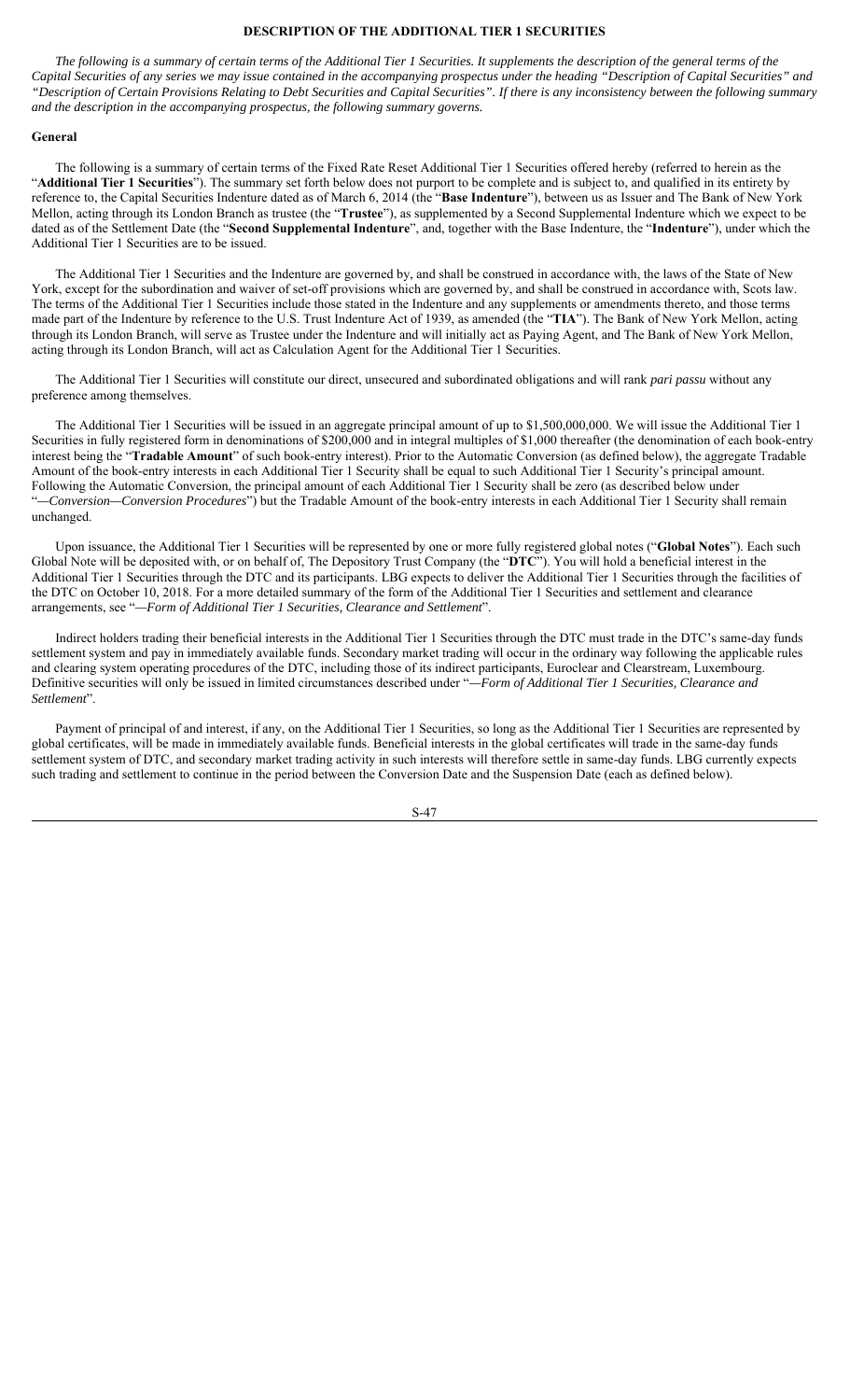## **Payments**

# *Interest Rate*

From and including October 10, 2018 (the "**Issue Date**") to but excluding September 27, 2025 (the "**First Call Date**"), interest will accrue on the Additional Tier 1 Securities at an initial rate equal to 7.500% per annum. The First Call Date and every fifth anniversary thereafter shall be a "**Reset Date**". From and including each Reset Date to but excluding the next succeeding Reset Date (each such period, a "**Reset Period**") the interest will accrue on the Additional Tier 1 Securities at a rate per annum calculated by the Calculation Agent as being equal to the sum of the thenprevailing Mid-Market Swap Rate on the relevant Reset Determination Date and 4.496%, such sum being converted to a quarterly rate in accordance with market convention (rounded to three decimal places, with 0.0005 rounded down) (each a "**Reset Rate of Interest**"). Subject to the provisions under "*—Interest Cancellation*", "*—Conversion—Automatic Conversion*" and "*—Ranking and Liquidation Distribution*", interest, if any, will be payable quarterly in arrears (with a short first interest period) on March 27, June 27, September 27 and December 27 of each year, commencing on December 27, 2018 (each, an "**Interest Payment Date**"). The regular record dates for the Additional Tier 1 Securities will be the 15th calendar day preceding each Interest Payment Date, whether or not such day is a Business Day (each, a "**Record Date**").

## *LIBOR Calculation*

The Bank of New York Mellon, acting through its London Branch, as Calculation Agent, will determine the Mid-Market Swap Rate (as defined below) and the Reset Rate of Interest for each Reset Period on the second London Banking Day (as defined below) prior to the Reset Date at the start of such Reset Period (a "**Reset Determination Date**").

The "**Mid-Market Swap Rate**", with respect to a Reset Period, is the mid-market U.S. dollar swap rate LIBOR basis having a 5-year maturity appearing on the Designated LIBOR Page (as defined below) as of 11:00 a.m. (New York time) on the Reset Determination Date, for such Reset Period as determined by the Calculation Agent. If no rate appears on the Designated LIBOR Page, the Mid-Market Swap Rate will be determined on the basis of the rates at approximately 11:00 a.m., London time, on such Reset Determination Date at which swaps are offered to prime banks in the London inter-bank U.S. dollar swap rate market by four major banks in such market selected by LBG, for a term of five years and in a Representative Amount. LBG will request that the principal London office of each of such banks provide a quotation of its rate. If at least two such quotations are provided, the Mid-Market Swap Rate with respect to the relevant Reset Period will be the arithmetic mean of such quotations. If fewer than two such quotations are provided, the Mid-Market Swap Rate for the Reset Date will be the arithmetic mean of the rates quoted at approximately 11:00 a.m. in the City of New York on such Reset Determination Date by three major banks in New York City, selected by LBG, for U.S. dollar swaps to leading European banks, for a term of five years and in a Representative Amount. If at least two such quotations are provided, the Mid-Market Swap Rate for the Reset Date will be the arithmetic mean of such quotations. If fewer than two such quotations are provided (including if no published Mid-Market Swap Rate is available and banks are unable or unwilling to provide quotations for the calculation of Mid-Market Swap Rate), then the applicable Reset Rate of Interest for the relevant Reset Period will be the Reset Rate of Interest last calculated in accordance with this provision or (if none) the rate of interest applicable between the Issue Date and the First Call Date.

### *Benchmark Discontinuation*

If the Mid-Market Swap Rate has been permanently discontinued, the Calculation Agent will, as directed by LBG, use as a substitute for the Mid-Market Swap Rate for the relevant Reset Determination Date and (subject to any further application of this paragraph) for each future Reset Determination Date, the alternative reference rate selected by the central bank, reserve bank, monetary authority or any similar institution (including any committee or working group thereof) that is consistent with accepted market practice (the "**Alternative Rate**"). As part of such substitution, the Calculation Agent will, as directed by LBG, make such adjustments to the Alternative Rate or the spread thereon, as well as the Business Day convention, Reset Determination Dates and related provisions and definitions ("**Adjustments**"), in each case that are consistent with accepted market practice for the use of such Alternative Rate for debt obligations such as the Additional Tier 1 Securities; provided, however, that if there is no clear market consensus as to whether any rate has replaced the Mid-Market Swap Rate in customary market usage, LBG will appoint in its sole discretion an Independent Financial Advisor (in such capacity, the "**IFA**") to determine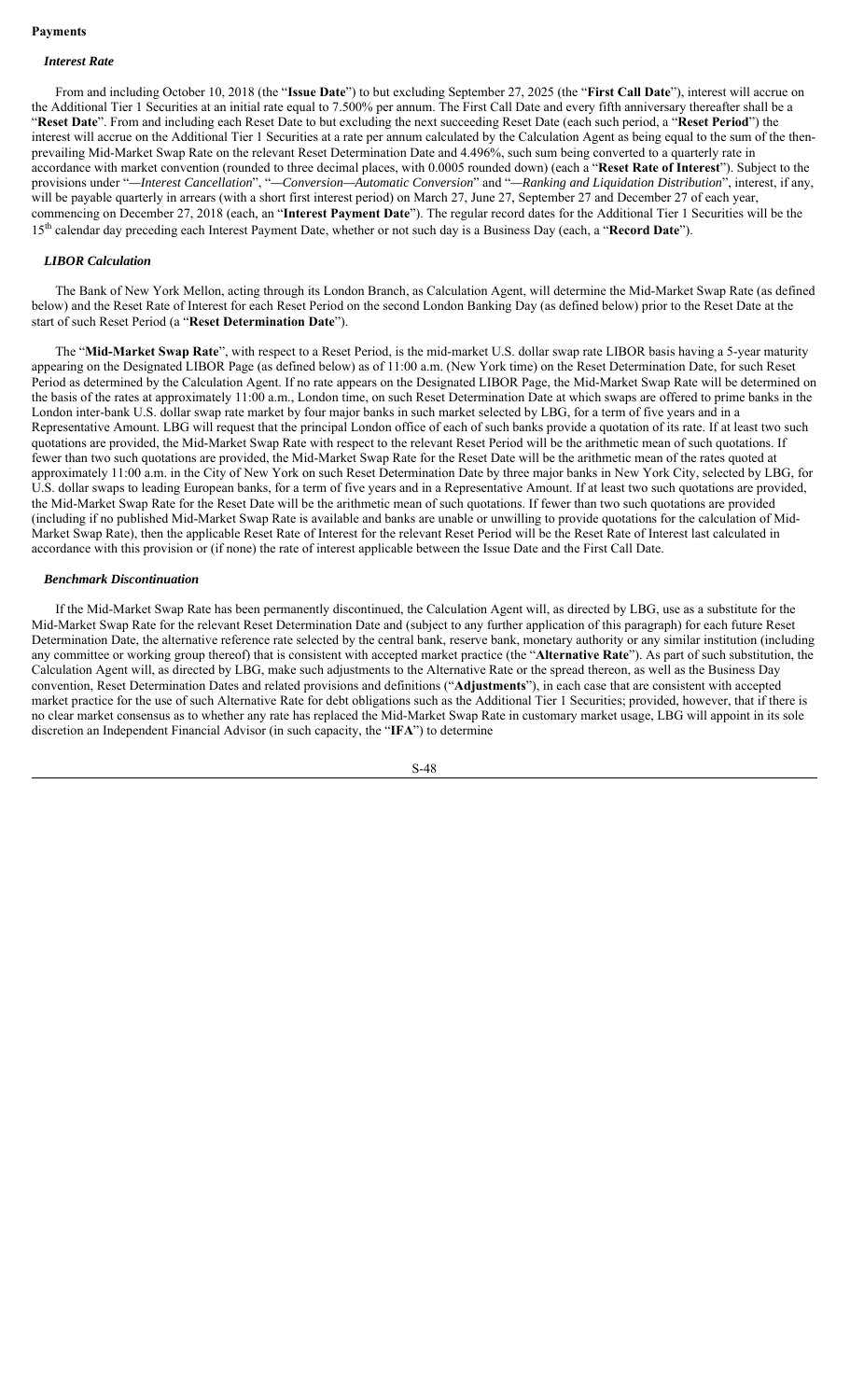an appropriate Alternative Rate and any Adjustments, and the decision of the IFA will be binding on LBG, the Calculation Agent, the Trustee, the Paying Agent and the holders of the Additional Tier 1 Securities.

If LBG is unable to appoint an IFA, or the IFA appointed by LBG determines that there is no such Alternative Rate as provided above, or otherwise fails to specify an Alternative Rate or any relevant Adjustments, then the Reset Rate of Interest for the relevant Reset Period will be equal to the Reset Rate of Interest in effect with respect to the immediately preceding Reset Period or, in the case of the first Reset Period, the rate of interest will be equal to the rate of interest applicable between the Issue Date and the First Call Date. See also "*Risk Factors*— *Increased regulatory oversight, changes in the method pursuant to which the LIBOR rates are determined and potential phasing out of LIBOR after 2021 may adversely affect the value of the Additional Tier 1 Securities.*"

### *Definitions*

A "**London Banking Day**" means any day (other than a Saturday, a Sunday or a public holiday) in which dealings in U.S. dollars are transacted or, with respect to any future date, are expected to be transacted in the London interbank market.

"**Designated LIBOR Page**" means the Bloomberg page USISDA05 display page, or any successor page, on Bloomberg or any successor service (or any such other service(s) as may be nominated by ICE Benchmark Administration Limited ("**IBA**") or its successor or such other entity assuming the responsibility of IBA or its successor in calculating the London interbank offered rate in the event IBA or its successor no longer does so for the purpose of displaying London interbank offered rates for U.S. dollar mid-market swap rates).

"**Representative Amount**" means an amount that in LBG's judgment is representative for a single transaction in U.S. dollars in such market at such time.

Notwithstanding any other provision of this section, no Alternative Rate or Adjustments will be adopted, nor will any other amendment to the terms of the Additional Tier 1 Securities be made to effect the adjustments above, if and to the extent that, in the determination of LBG, the same could reasonably be expected to prejudice the qualification of the Additional Tier 1 Securities as Tier 1 Capital.

All calculations of the Calculation Agent, in the absence of manifest error, will be conclusive for all purposes and binding on the Issuer, Calculation Agent, the Trustee, the Paying Agent and on the holders of the Additional Tier 1 Securities.

All percentages resulting from any of the above calculations will be rounded, if necessary, to the nearest one hundred thousandth of a percentage point, with five one-millionths of a percentage point rounded upwards (e.g., 9.876545% (or .09876545) being rounded to 9.87655% (or .0987655)) and all U.S. dollar amounts used in or resulting from such calculations will be rounded to the nearest cent (with one-half cent being rounded upwards).

Notwithstanding the foregoing, if any Reset Rate of Interest determined for a Reset Period in accordance with the foregoing provisions would otherwise be lower than 0% per annum, the Reset Rate of Interest for such Interest Period will be 0% per annum.

If any scheduled Interest Payment Date is not a Business Day, we will pay interest on the next Business Day, but interest on that payment will not accrue during the period from and after the scheduled Interest Payment Date. If any scheduled redemption date is not a Business Day, we may pay interest, if any, and principal on the next succeeding Business Day, but interest on that payment will not accrue during the period from and after any scheduled redemption date.

Interest shall be calculated by the Calculation Agent on the basis of the 30/360 day count fraction (and rounding the resulting figure to the nearest cent (half a cent being rounded upwards)). For this purpose "**30/360**" means, in respect of any period, the number of days in the relevant period, from and including the first day in such period to but excluding the last day in such period, such number of days being calculated on the basis of a 360 day year consisting of 12 months of 30 days each, divided by 360.

The term "**Business Day**" means any day (other than a Saturday, a Sunday or a public holiday) on which commercial banks and foreign exchange markets are open for business in both London, England, and in New York City.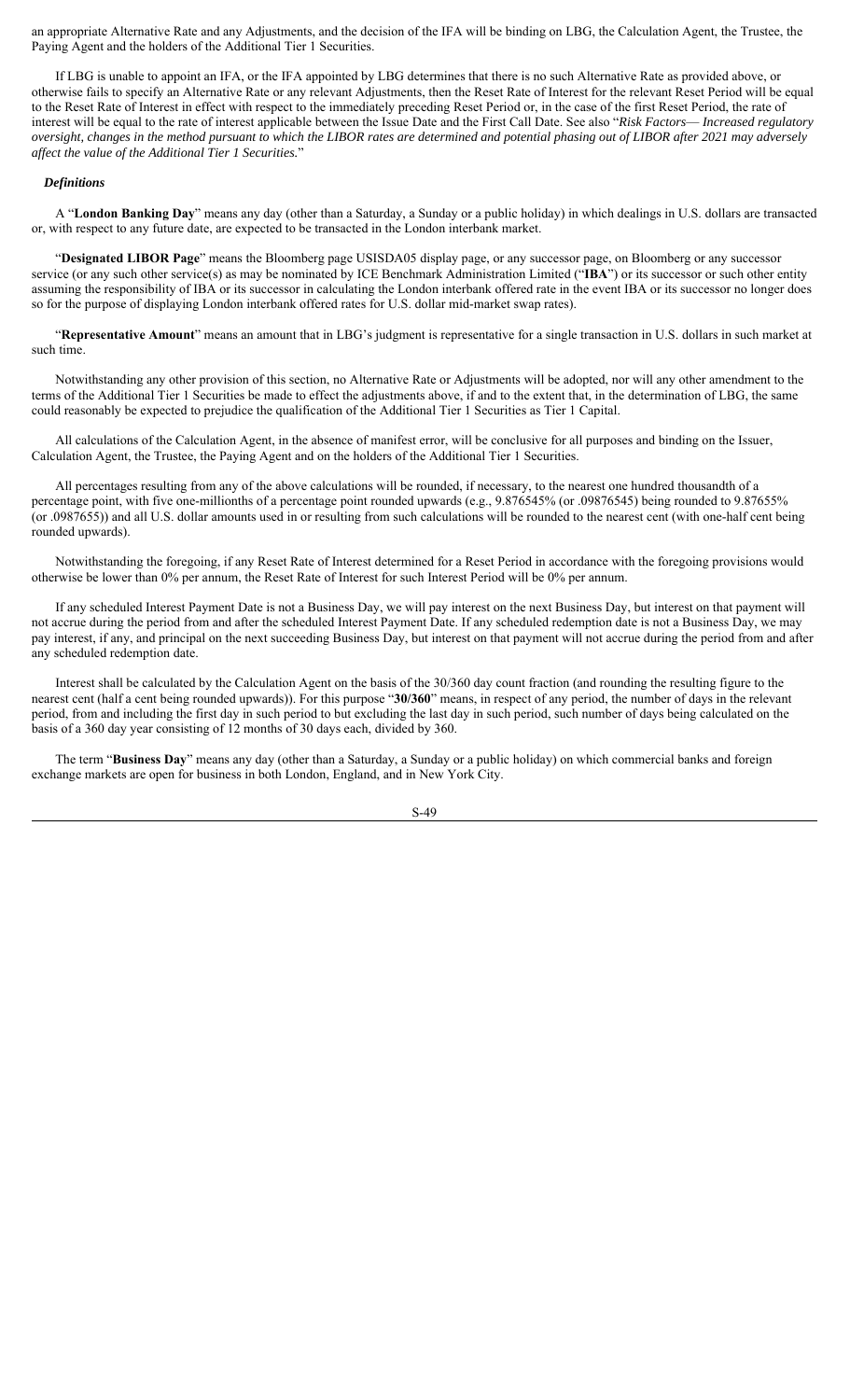## *Interest Cancellation*

Subject to the solvency condition described under "*—Solvency Condition*" below, the availability of Distributable Items (as defined under "*—Availability of Distributable Items*" below), Automatic Conversion as described under "*—Conversion—Automatic Conversion*" and a Windingup or Administration Event as described under "*—Ranking and Liquidation Distribution*", interest on the Additional Tier 1 Securities will be due and payable only at the sole discretion of LBG and LBG shall have absolute discretion at all times and for any reason to cancel any interest payment in whole or in part that would otherwise be payable on any Interest Payment Date. If LBG elects not to make an interest payment on the relevant Interest Payment Date, or if LBG elects to make a payment of a portion, but not all, of such interest payment, such non-payment shall evidence LBG's exercise of discretion to cancel such interest payment, or the portion of such interest payment not paid, and accordingly such interest payment, or portion thereof, shall not be or become due and payable.

Such canceled interest shall not accumulate or be due and payable at any time thereafter and holders and beneficial owners of the Additional Tier 1 Securities shall not have any right to or claim against LBG with respect to such interest amount.

Any such cancellation shall not constitute a default and holders and beneficial owners of the Additional Tier 1 Securities shall have no rights thereto or to receive any additional interest or compensation as a result of such cancellation.

Because the Additional Tier 1 Securities are intended to qualify as additional tier 1 capital under CRD IV, LBG may cancel, in whole or in part, any interest payment at its discretion and may pay dividends on its ordinary or preference shares notwithstanding such cancellation. In addition, LBG may use such canceled payments without restriction to meet its other obligations as they become due.

In addition, the Additional Tier 1 Securities will cease to bear interest from, and including, the date of any redemption of the Additional Tier 1 Securities as described under "*—Redemption, Purchase, Variation and Substitution*" unless payment and performance of all amounts and obligations due by LBG in respect of the Additional Tier 1 Securities is not properly and duly made, in which event interest shall continue to accrue on the Additional Tier 1 Securities until payment and performance of all amounts and obligations has been properly and duly made (subject to LBG's discretion to cancel all interest payments).

Furthermore, in the event of the Automatic Conversion of the Additional Tier 1 Securities upon the occurrence of a Trigger Event, as described under "*—Conversion—Automatic Conversion*" below or a Winding-up or Administration Event, any accrued but unpaid interest on the Additional Tier 1 Securities up to (and including) the Conversion Date shall be canceled upon the occurrence of such Trigger Event, or Winding-up or Administration Event (as defined under "*—Ranking and Liquidation Distribution*"), as the case may be, and shall not become due and payable at any time.

See also "—*Agreement to Interest Cancellation*" and "—*Notice of Interest Cancellation*" below.

# *Payments Subject to Laws*

Payments under the Additional Tier 1 Securities will be subject in all cases to any applicable fiscal or other laws and regulations in the place of payment or other laws and regulations to which LBG or its Paying Agents agree to be subject and LBG will not, save as provided under "*—Additional Amounts*", be liable for any taxes or duties of whatever nature imposed or levied by such laws, regulations or agreements. No commission or expenses shall be charged to the holders of the Additional Tier 1 Securities in respect of such payments.

### *Solvency Condition*

Other than in a Winding-up or Administration Event (as defined below) or in relation to the cash component of any Alternative Consideration in any Settlement Shares Offer, payments in respect of or arising under the Additional Tier 1 Securities (including any damages for breach of any obligations thereunder) are, in addition to the right of LBG to cancel payments of interest as described under "*—Interest Cancellation*", conditional upon LBG being solvent at the time when the relevant payment is due to be made and no principal, interest or other amount payable shall be due and payable in respect of or arising from the Additional Tier 1 Securities except to the extent that LBG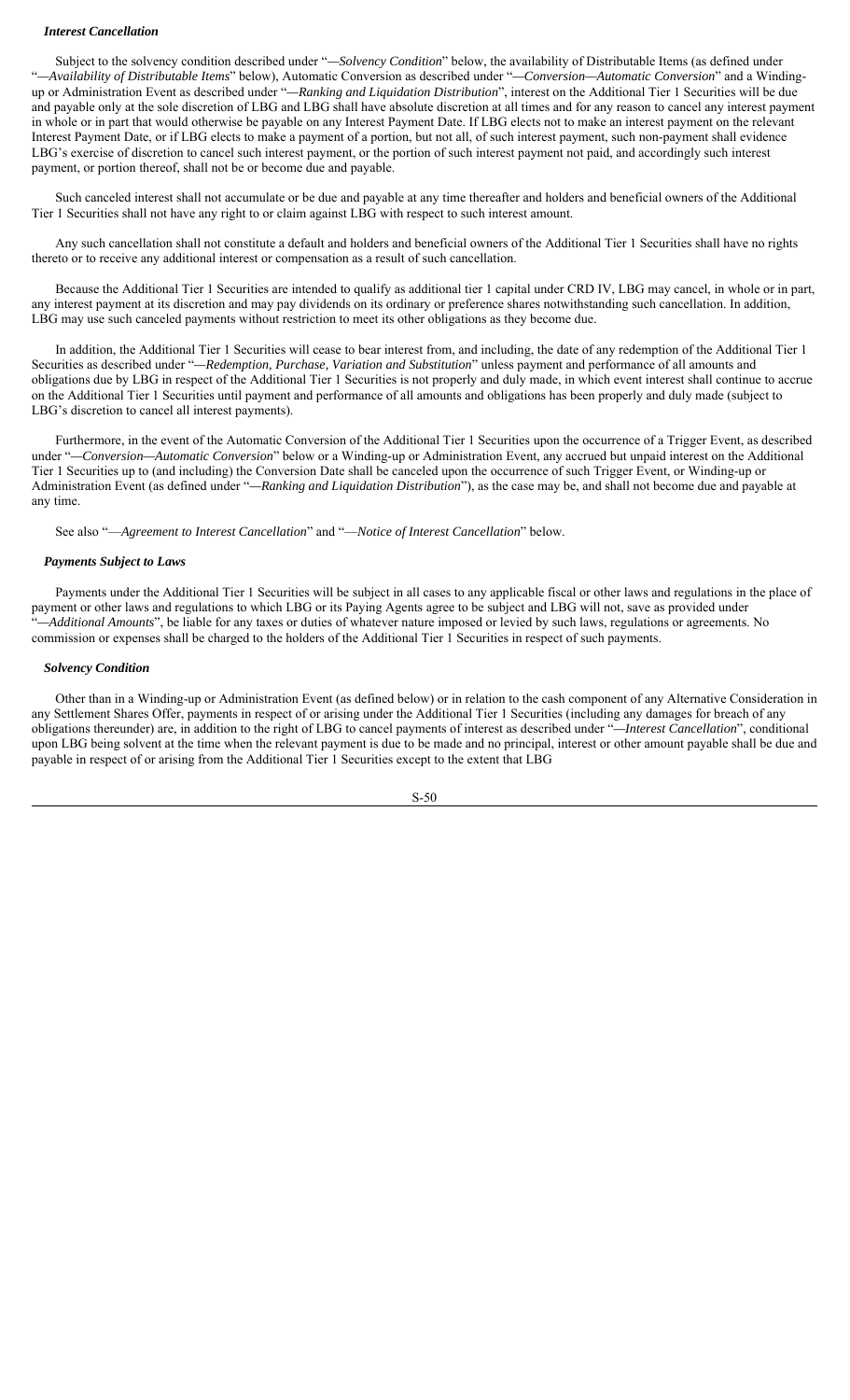could make such payment and still be solvent immediately thereafter (such condition is referred to herein as the "**Solvency Condition**").

For these purposes, LBG shall be considered to be solvent at a particular point in time if:

(i) it is able to pay its debts owed to its Senior Creditors (as defined under "*—Ranking and Liquidation Distribution*" below) as they fall due; and

(ii) its Assets are at least equal to its Liabilities.

"**Assets**" means the unconsolidated gross assets of LBG, as shown in the latest published audited balance sheet of LBG, adjusted for subsequent events in such manner as the directors of LBG may determine.

"**Liabilities**" means the unconsolidated gross liabilities of LBG, as shown in the latest published audited balance sheet of LBG, adjusted for contingent liabilities and prospective liabilities and for subsequent events in such manner as the directors of LBG may determine.

An officer's certificate as to LBG's solvency shall, unless there is manifest error, be treated and accepted by us, the Trustee and any holder or beneficial owner of the Additional Tier 1 Securities as correct and sufficient evidence that the Solvency Condition is or is not satisfied. For the avoidance of doubt, if LBG fails to make a payment because the Solvency Condition is not (or following such payment would not be) satisfied, that payment shall not be or become due and payable.

See also "—*Agreement to Interest Cancellation*" and "—*Notice of Interest Cancellation*" below.

## *Availability of Distributable Items*

LBG shall cancel any interest on the Additional Tier 1 Securities (or, as appropriate, any part thereof) which is scheduled to be paid on an Interest Payment Date to the extent that LBG has an amount of Distributable Items on any scheduled Interest Payment Date that is less than the sum of (i) all payments (other than redemption payments) made or declared by LBG since the end of LBG's last financial year and prior to such Interest Payment Date on or in respect of any Parity Securities, the Additional Tier 1 Securities and any Junior Securities (as defined below) and (ii) all payments (other than redemption payments) payable by LBG on such Interest Payment Date (x) on the Additional Tier 1 Securities and (y) on or in respect of any Parity Securities or any Junior Securities, in the case of each of (i) and (ii), excluding any payments already accounted for (by way of deduction) in determining the Distributable Items.

*In addition, LBG shall not be permitted to pay any interest otherwise scheduled to be paid on an Interest Payment Date if and to the extent that the payment of such interest would cause, when aggregated together with other distributions of the kind referred to in Article 141(2) of the Directive (as defined below) (or any provision of applicable law transposing or implementing Article 141(2) of the Directive, as amended or replaced) and which are required under the Applicable Regulations to be taken into account for this purpose, the Maximum Distributable Amount, if any, then applicable to the Group to be exceeded.* 

See also "—*Agreement to Interest Cancellation*" and "—*Notice of Interest Cancellation*" below.

"**Distributable Items**" shall have the meaning assigned to such term in CRD IV (as the same may be amended or replaced from time to time), as interpreted and applied in accordance with the Applicable Regulations then applicable to LBG, but amended so that any reference therein to "before distributions to holders of own funds instruments" shall be read as a reference to "before distributions by LBG to holders of Parity Securities, the Additional Tier 1 Securities or any Junior Securities". Under CRD IV, as at the date hereof, "distributable items" means the amount of the profits at the end of the last financial year plus any profits brought forward and reserves available for that purpose before distributions to holders of own funds instruments, less any losses brought forward, profits which are non-distributable pursuant to provisions in legislation or the institution's by-laws and sums placed to non-distributable reserves in accordance with applicable national law or the statutes of the institution, those losses and reserves being determined on the basis of the individual accounts of the institution (LBG) and not on the basis of the consolidated accounts.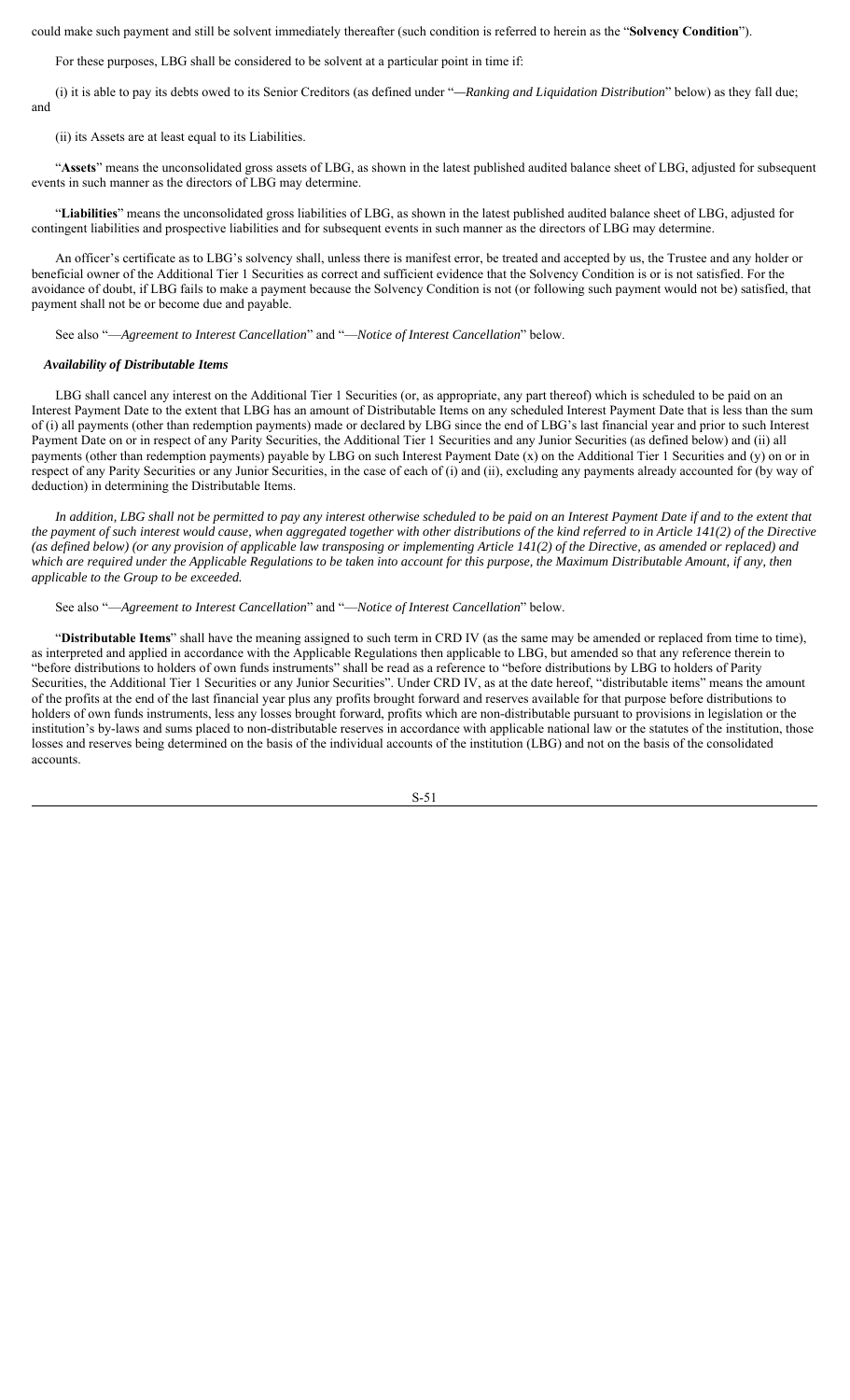"**Applicable Regulations**" means, at any time, the laws, regulations, requirements, guidelines and policies relating to capital adequacy (including, without limitation, as to leverage) then in effect in the United Kingdom including, without limitation to the generality of the foregoing (and for so long as the same are applicable in the United Kingdom), any delegated or implementing acts (such as regulatory technical standards) adopted by the European Commission and any regulations, requirements, guidelines and policies relating to capital adequacy adopted by the Relevant Regulator, from time to time (whether or not such requirements, guidelines or policies are applied generally or specifically to LBG or to LBG and its subsidiaries).

"**CRD IV**" means the legislative package consisting of Directive 2013/36/EU on access to the activity of credit institutions and the prudential supervision of credit institutions and investment firms, as the same may be amended or replaced from time to time (the "**Directive**") and Regulation (EU) No. 575/2013 on prudential requirements for credit institutions and investment firms of the European Parliament and of the Council of 26 June 2013, as the same may be amended or replaced from time to time (the "**Regulation**").

"**Maximum Distributable Amount**" means any applicable maximum distributable amount relating to the Group required to be calculated in accordance with Article 141 of the Directive or as the case may be, any provision of applicable law transposing or implementing the Directive, as amended or replaced.

"**Relevant Regulator**" means the Prudential Regulation Authority or any successor or other authority having primary responsibility for the prudential supervision of LBG and the Group.

#### *Agreement to Interest Cancellation*

By acquiring the Additional Tier 1 Securities, holders and beneficial owners of the Additional Tier 1 Securities acknowledge and agree that:

- (a) interest is payable solely at the discretion of LBG, and no amount of interest shall become due and payable in respect of the relevant interest period to the extent that it has been canceled by LBG at its sole discretion and/or deemed canceled in whole or in part; and
- (b) a cancellation or deemed cancellation of interest (in each case, in whole or in part) in accordance with the terms of the Indenture shall not constitute a default in payment or otherwise under the terms of the Additional Tier 1 Securities.

Interest will only be due and payable on an Interest Payment Date to the extent it is not canceled or deemed canceled in accordance with the provisions described under "*—Interest Cancellation*", "—*Solvency Condition*", "*—Availability of Distributable Items*", *—Conversion—Automatic Conversion*" and "*—Ranking and Liquidation Distribution*". Any interest canceled or deemed canceled (in each case, in whole or in part) in the circumstances described above shall not be due and shall not accumulate or be payable at any time thereafter, and holders and beneficial owners of the Additional Tier 1 Securities shall have no rights thereto or to receive any additional interest or compensation as a result of such cancellation or deemed cancellation.

#### *Notice of Interest Cancellation*

If practicable, LBG shall provide notice of any cancellation or deemed cancellation of interest (in whole or in part) to the holders of the Additional Tier 1 Securities through DTC (or, if the Additional Tier 1 Securities are held in definitive form, to the holders directly at their addresses shown on the register for the Additional Tier 1 Securities) and to the Trustee directly on or prior to the relevant Interest Payment Date. Failure to provide such notice will not have any impact on the effectiveness of, or otherwise invalidate, any such cancellation or deemed cancellation of interest, or give holders of the Additional Tier 1 Securities any rights as a result of such failure.

#### **Ranking and Liquidation Distribution**

The Additional Tier 1 Securities will constitute LBG's direct, unsecured and subordinated obligations, ranking equally without any preference among themselves. The rights and claims of the holders and beneficial owners of the Additional Tier 1 Securities in respect of or arising from the Additional Tier 1 Securities will be subordinated to the claims of Senior Creditors (as defined below).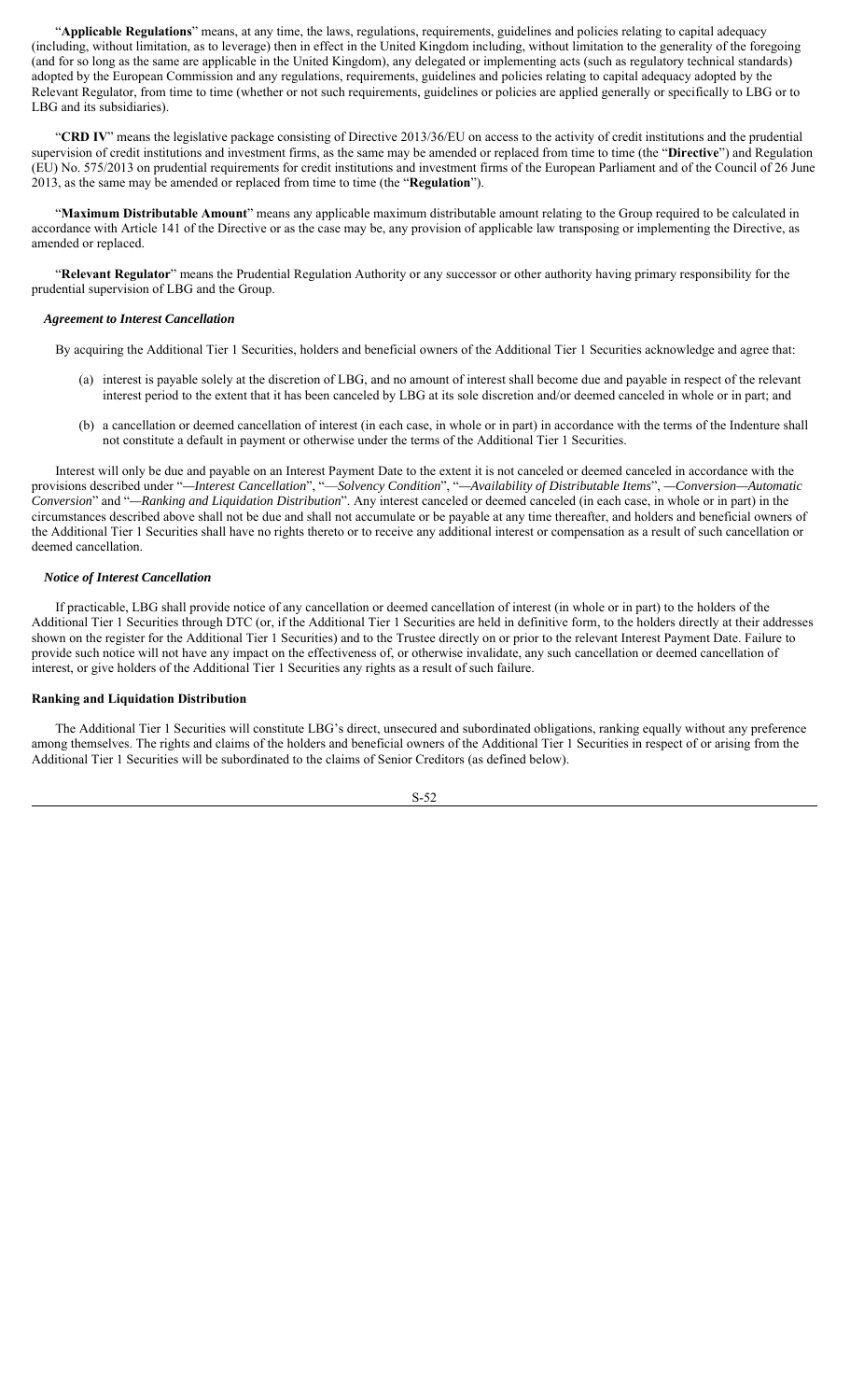# *Winding-up prior to a Trigger Event*

If at any time prior to the date on which a Trigger Event occurs:

(i) an order is made, or an effective resolution is passed, for the winding-up of LBG (except in each such case, a solvent winding-up solely for the purposes of a reorganization, reconstruction or amalgamation of LBG or the substitution in place of LBG of a successor in business of LBG, the terms of which (i) have previously been approved in writing by holders of the Additional Tier 1 Securities of not less than 2/3 (two thirds) in aggregate principal amount of the Additional Tier 1 Securities and (ii) do not provide that the Additional Tier 1 Securities shall thereby become redeemable or repayable in accordance with their terms); or

(ii) an administrator of LBG is appointed and such administrator declares, or gives notice that it intends to declare and distribute a dividend

# (each, a "**Winding-up or Administration Event**"),

there shall be payable by LBG in respect of each Additional Tier 1 Security (in lieu of any other payment by LBG) such amount, if any, as would have been payable to the holder of the Additional Tier 1 Security if, throughout such Winding-up or Administration Event, such holder of the Additional Tier 1 Security was the holder of one of a class of preference shares in the capital of LBG ("**Notional Preference Shares**") having an equal right to a return of assets in the Winding-up or Administration Event to, and so ranking *pari passu* with, the holders of the most senior class or classes of issued preference shares in the capital of LBG from time to time (if any) and which have a preferential right to a return of assets in the Winding-up or Administration Event over, and so rank ahead of, the holders of all other classes of issued shares for the time being in the capital of LBG but ranking junior to the claims of Senior Creditors and on the assumption that the amount that such holder was entitled to receive in respect of each Notional Preference Share is an amount equal to the principal amount of the relevant Additional Tier 1 Security together with, to the extent not otherwise included within the foregoing, any other amounts attributable to such Additional Tier 1 Security, including any Accrued Interest thereon and any damages awarded for breach of any obligations in respect thereof, regardless of whether the Solvency Condition is satisfied on the date upon which the same would otherwise be due and payable (and, in the case of an administration, on the assumption that such shareholders were entitled to claim and recover in respect of their shares to the same degree as in a winding up or liquidation).

"**Senior Creditors**" means creditors of LBG (i) who are unsubordinated creditors, (ii) whose claims are, or are expressed to be, subordinated to the claims of unsubordinated creditors of LBG but not further or otherwise, or (iii) whose claims are, or are expressed to be, junior to the claims of other creditors of LBG (whether subordinated or unsubordinated, other than those whose claims rank, or are expressed to rank, *pari passu* with, or junior to, the claims of holders of the Additional Tier 1 Securities) in a Winding-up or Administration Event occurring prior to a Trigger Event.

"**Parity Securities**" means (i) the most senior ranking class or classes of preference shares in the capital of LBG from time to time and any other securities of LBG ranking, or expressed to rank, *pari passu* with the Additional Tier 1 Securities and/or such preference shares following a Winding-up or Administration Event occurring prior to a Trigger Event and/or (ii) any securities issued by any other member of the Group where the terms of the securities benefit from a guarantee or support agreement entered into by LBG which ranks or is expressed to rank *pari passu* with the Additional Tier 1 Securities and/or such preference shares following a Winding-up or Administration Event occurring prior to a Trigger Event.

# *Winding-up following a Trigger Event*

If a Winding-up or Administration Event occurs at any time on or following the date on which a Trigger Event occurs but the Settlement Shares to be issued and delivered to the Settlement Share Depository on the Conversion Date have not been so delivered, there shall be payable by LBG in respect of each Additional Tier 1 Security (in lieu of any other payment by LBG) such amount, if any, as would have been payable to the holder of such Additional Tier 1 Security in a Winding-up or Administration Event if the Conversion Date in respect of the Automatic Conversion had occurred immediately before the occurrence of a Winding-up or Administration Event and, accordingly, as if such holder were, throughout such Winding-up or Administration Event, the holder of such number of Ordinary Shares as it would have been entitled to receive upon Automatic Conversion (ignoring for this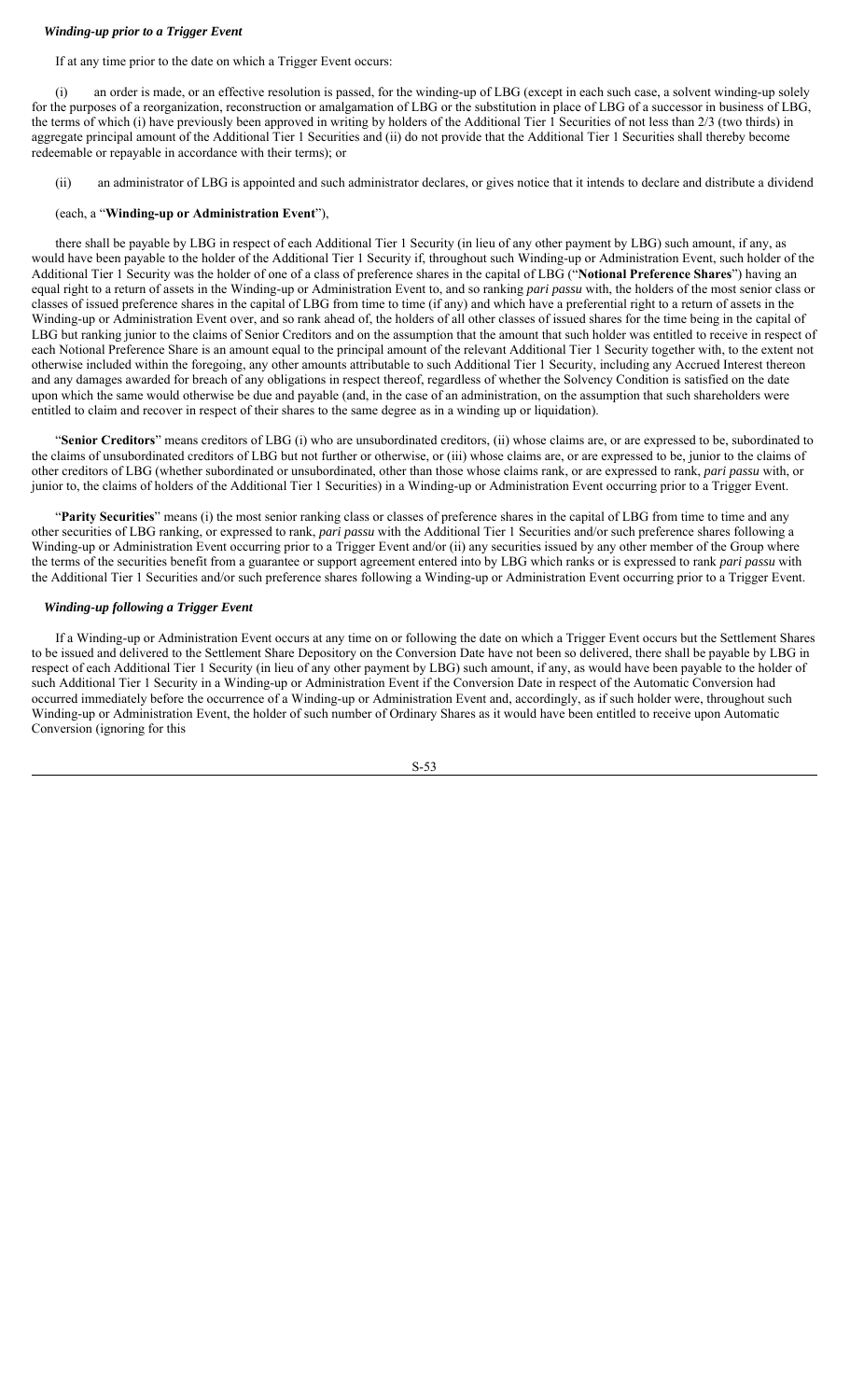purpose LBG's right to make an election for a Settlement Shares Offer to be effected), regardless of whether the Solvency Condition is satisfied on such date (and, in the case of an administration, on the assumption that shareholders were entitled to claim and recover in respect of their shares to the same degree as in a winding up or liquidation).

#### *General*

As a consequence of these subordination provisions, if a Winding-up or Administration Event occurs, each holder of the Additional Tier 1 Securities may recover less ratably than the holders of our unsubordinated liabilities and the holders of certain of its subordinated liabilities. If upon any Winding-up or Administration Event the amount payable on the Additional Tier 1 Securities and any claims ranking equally with them are not paid in full, the Additional Tier 1 Securities and other claims ranking equally will share ratably in any distribution of LBG's assets in proportion to the respective amounts to which they are entitled. If any holder is entitled to any recovery with respect to the Additional Tier 1 Securities, the holder might not be entitled in those proceedings to a recovery in U.S. dollars and might be entitled only to a recovery in pounds sterling or any other lawful currency of the United Kingdom.

In addition, LBG is a holding company and as such the principal sources of our income are from operating subsidiaries which also hold the principal assets of the Group. As a result, LBG is dependent on the remittance of profits and other funds from its subsidiaries to meet its obligations, including our obligations in respect of the Additional Tier 1 Securities. LBG's right to participate in the assets of our subsidiaries if such subsidiaries are liquidated will generally be subject to the prior claims of such subsidiary's creditors.

#### *Waiver of Set-Off*

Subject to applicable law, no holder or beneficial owner of the Additional Tier 1 Securities may exercise, claim or plead any right of set-off, compensation or retention in respect of any amount owed to it by LBG arising under, or in respect of, or in connection with, the Additional Tier 1 Securities and each holder and each beneficial owner of the Additional Tier 1 Securities shall, by virtue of its holding of any Additional Tier 1 Securities, be deemed to have waived all such rights of set-off, compensation or retention. Notwithstanding the previous sentence, if any amount owing to any holder of any Additional Tier 1 Security by LBG in respect of, or arising under or in connection with the Additional Tier 1 Securities is discharged by set-off, such holder shall, subject to applicable law, immediately pay an amount equal to the amount of such discharge to LBG (or, in the event of its winding-up or administration, the liquidator or, as appropriate, administrator of LBG) and, until such time as payment is made, shall hold an amount equal to such amount in trust for LBG (or the liquidator or, as appropriate, administrator of LBG) and accordingly any such discharge shall be deemed not to have taken place.

# **Additional Amounts**

All payments of principal and/or interest and/or any other amounts to holders of the Additional Tier 1 Securities by or on behalf of LBG in respect of the Additional Tier 1 Securities shall be made without withholding or deduction for or on account of any present or future tax, duty, assessment or governmental charge of whatsoever nature imposed, levied, collected, withheld or assessed by or on behalf of the United Kingdom or any authority thereof or therein having power to tax, unless such withholding or deduction is required by law. In that event, LBG shall pay, to the extent it has sufficient Distributable Items, such additional amounts in respect of payments of interest (but not in respect of payments of principal or any other amounts) ("**Additional Amounts**") as will result (after such withholding or deduction) in receipt by the holders and beneficial owners of the Additional Tier 1 Securities of the sums of interest which would have been receivable (in the absence of such withholding or deduction) by them in respect of their Additional Tier 1 Securities; except that no such Additional Amounts shall be payable with respect to any Additional Tier 1 Security:

- (a) held by or on behalf of any holder who is liable to such tax, duty, assessment or governmental charge in respect of such Additional Tier 1 Security by reason of such holder or a beneficial owner having some connection with the United Kingdom other than the mere holding of such Additional Tier 1 Security; or
- (b) to, or to a third party on behalf of, a holder if such withholding or deduction may be avoided by such holder by complying with any statutory requirement or by making a declaration of non-residence or other similar claim for exemption to any authority of or in the United Kingdom; or

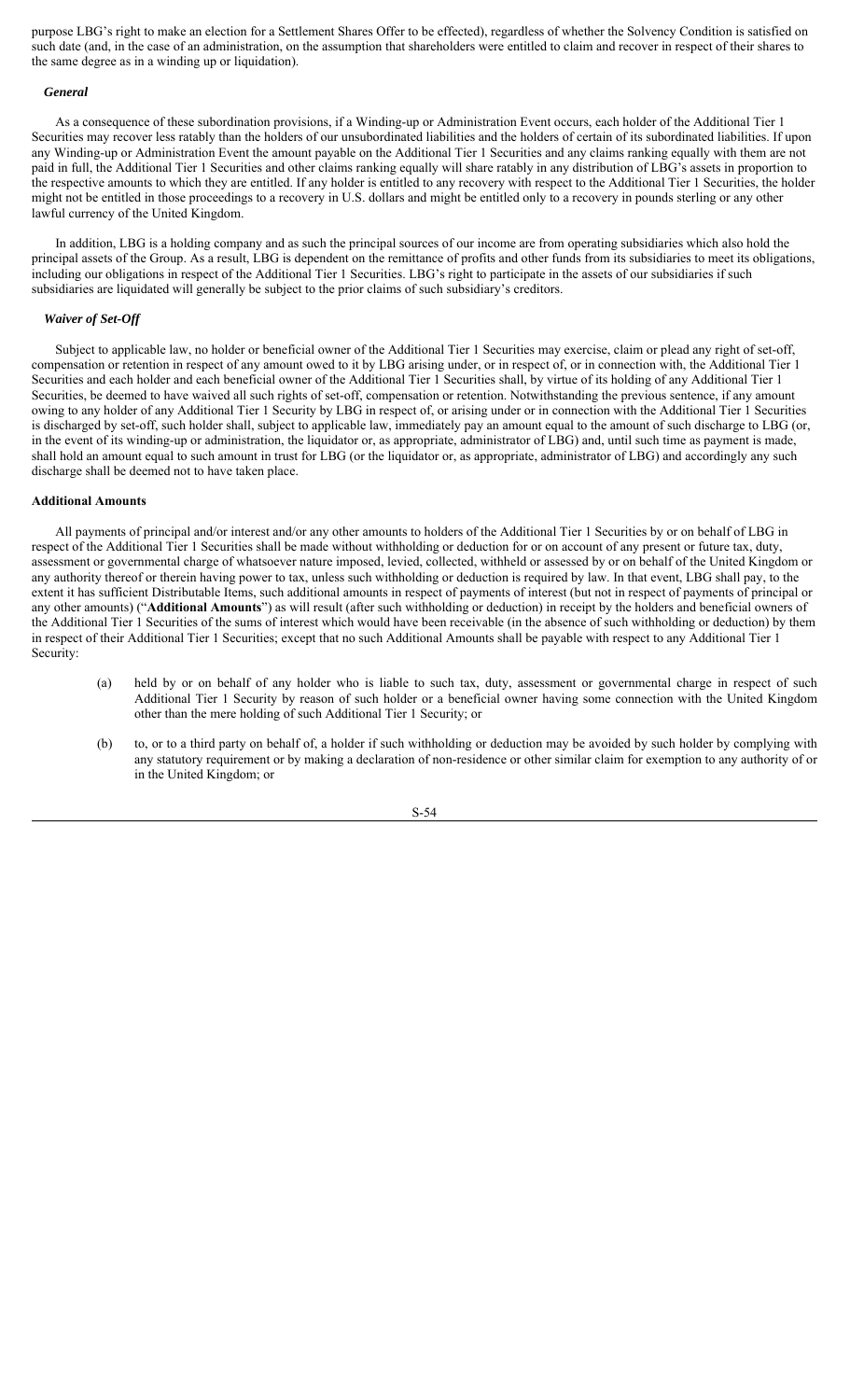- (c) presented or surrendered for payment (where presentation or surrender is required) more than 30 days after the Relevant Date except to the extent that the holder thereof would have been entitled to such Additional Amounts on presenting or surrendering the same for payment at the expiry of such period of 30 days; or
- (d) presented or surrendered for payment (where presentation or surrender is required) by or on behalf of a holder who would have been able to avoid such withholding or deduction by presenting or surrendering the relevant Additional Tier 1 Security to another Paying Agent (provided such a Paying Agent is, at such time, appointed); or
- (e) where the deduction or withholding is imposed by reason of Sections 1471-1474 of the U.S. Internal Revenue Code and the U.S. Treasury regulations thereunder or any agreement with the U.S. Internal Revenue Service in connection with these sections or regulations ("**FATCA**"), any intergovernmental agreement between the United States and the United Kingdom or any other jurisdiction with respect to FATCA, or any law, regulation or other official guidance enacted in any jurisdiction implementing, or relating to, FATCA or any intergovernmental agreement; or
- (f) any combination of the above items,

nor shall Additional Amounts be paid with respect to any interest payment on the Additional Tier 1 Securities to any holder who is a fiduciary or partnership or any person other than the sole beneficial owner of such payment to the extent such payment would be required by the laws of any U.K. taxing jurisdiction to be included in the income for tax purposes of a beneficiary or partner or settlor with respect to such fiduciary or a member of such partnership or a beneficial owner who would not have been entitled to such Additional Amounts with respect to interest on the Additional Tier 1 Securities, had it been the holder.

### **Redemption, Purchase, Variation and Substitution**

The Additional Tier 1 Securities are perpetual securities in respect of which there is no fixed redemption date or maturity date.

Holders may not require any redemption of the Additional Tier 1 Securities at any time.

#### *Optional Redemption*

The Additional Tier 1 Securities will, subject to the satisfaction of the conditions described under "*—Conditions to Redemption, Purchase, Substitution or Variation*" below, be redeemable in whole, but not in part, at the option of LBG on the First Call Date or on any Reset Date thereafter at 100% of their principal amount, together with any accrued and unpaid interest on the Additional Tier 1 Securities, excluding any interest which has been canceled or deemed to be canceled as described under "—*Interest Cancellation*" above ("**Accrued Interest**") to, but excluding, the date fixed for redemption.

Notice of any optional redemption of the Additional Tier 1 Securities will be given to holders not less than 30 nor more than 60 calendar days prior to the relevant redemption date in accordance with "*—Conditions to Redemption, Purchase, Substitution or Variation*" and "*—Notice*" below, and to the Trustee at least five (5) Business Days prior to the date notice is sent to holders, unless a shorter notice period shall be satisfactory to the Trustee. Except as otherwise provided herein, such notice shall be irrevocable.

#### *Tax Redemption*

If at any time a Tax Event has occurred, LBG may, subject to the satisfaction of the conditions described under "*—Conditions to Redemption, Purchase, Substitution or Variation*" below, redeem the Additional Tier 1 Securities in whole but not in part at any time at 100% of their principal amount, together with any Accrued Interest to, but excluding, the date fixed for redemption.

A "**Tax Event**" will be deemed to have occurred if LBG determines that:

(1) as a result of a Tax Law Change, in making any payments on the Additional Tier 1 Securities, LBG has paid or will or would on the next payment date be required to pay any Additional Amounts to any holder pursuant to "*—Additional Amounts*" above and/or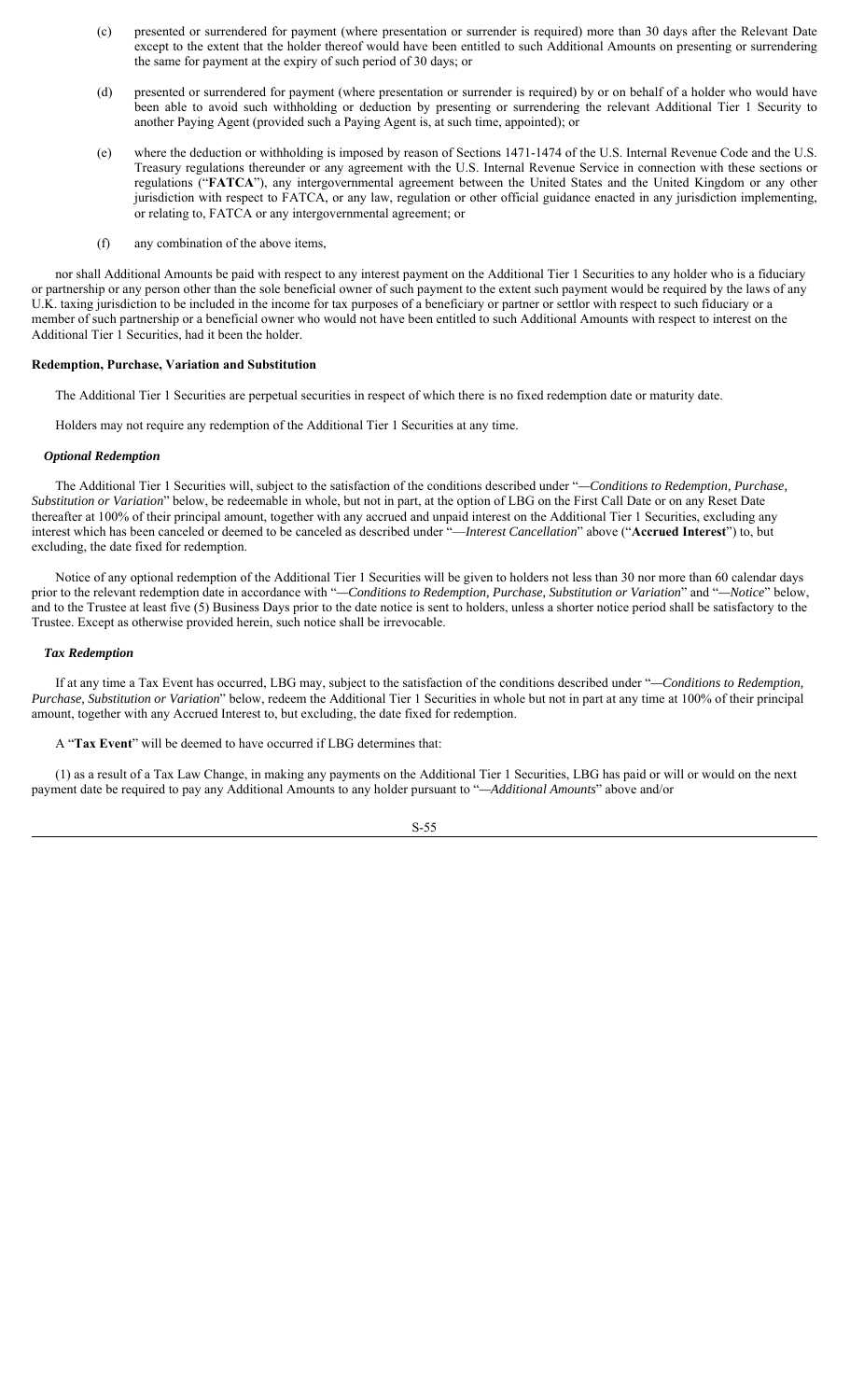(2) a Tax Law Change would:

- result in LBG not being entitled to claim a deduction in respect of any payments (or its corresponding funding costs are recognised in its financial statements) in respect of the Additional Tier 1 Securities in computing its taxation liabilities or the amount or value of such deduction to LBG would be materially reduced;
- prevent the Additional Tier 1 Securities from being treated as loan relationships for United Kingdom tax purposes;
- as a result of the Additional Tier 1 Securities being in issue, result in LBG not being able to have losses or deductions set against the profits or gains, or profits or gains offset by the losses or deductions, of companies with which it is or would otherwise be so grouped for applicable United Kingdom tax purposes (whether under the group relief system current as at the date of issue of the Additional Tier 1 Securities or any similar system or systems having like effect as may from time to time exist);
- result in a United Kingdom tax liability, or the receipt of income or profit which would be subject to United Kingdom tax, in respect of a write-down of the principal amount of the Additional Tier 1 Securities or the conversion of the Additional Tier 1 Securities into Ordinary Shares; or
- result in an Additional Tier 1 Security or any part thereof being treated as a derivative or an embedded derivative for United Kingdom tax purposes,

in each case, *provided that*, LBG could not avoid the foregoing in connection with the Additional Tier 1 Securities by taking measures reasonably available to it.

"**Tax Law Change**" means a change in, or amendment to, the laws or regulations of the United Kingdom, or any political subdivision or authority therein or thereof, having the power to tax, including any treaty to which the United Kingdom is a party, or any change in any generally published application or interpretation of such laws, including a decision of any court or tribunal, or any change in the generally published application or interpretation of such laws by any relevant tax authority or any generally published pronouncement by any tax authority, which change, amendment or pronouncement (x) (subject to (y)) becomes effective on or after the Issue Date, or (y) in the case of a change in law, if such change is enacted by United Kingdom Act of Parliament or implemented by statutory instrument, on or after the Issue Date.

Notice of any redemption of the Additional Tier 1 Securities due to the occurrence of a Tax Event will be given to holders not less than 30 nor more than 60 calendar days prior to the relevant redemption date in accordance with "*—Conditions to Redemption, Purchase, Substitution or Variation*" and "*—Notice*" below, and to the Trustee at least five (5) Business Days prior to the date notice is sent to holders, unless a shorter notice period shall be satisfactory to the Trustee. Except as otherwise provided herein, such notice shall be irrevocable.

Prior to the giving of any notice of redemption, LBG must deliver to the Trustee an officer's certificate stating that a Tax Event has occurred and setting out the details thereof. The Trustee shall be entitled to accept such officer's certificate without any further inquiry, in which event such officer's certificate shall be conclusive and binding on the Trustee and the holders and beneficial owners of the Additional Tier 1 Securities.

# *Regulatory Event Redemption*

If at any time a Regulatory Event has occurred, LBG may, subject to the satisfaction of the conditions described under "*—Conditions to Redemption, Purchase, Substitution or Variation*" below, redeem the Additional Tier 1 Securities in whole but not in part at any time at 100% of their principal amount, together with any Accrued Interest to, but excluding, the date fixed for redemption.

A "**Regulatory Event**" will occur if at any time LBG determines that as a result of a change (which has occurred or which the Relevant Regulator considers to be sufficiently certain) to the regulatory classification of the Additional Tier 1 Securities under the Applicable Regulations, becoming effective on or after the Issue Date, some or all of the outstanding aggregate principal amount of the Additional Tier 1 Securities ceases to be included in, or count towards, the Tier 1 Capital (howsoever defined in the Applicable Regulations) of the Group.

Notice of any redemption of the Additional Tier 1 Securities due to the occurrence of a Regulatory Event will be given to holders not less than 30 nor more than 60 calendar days prior to the relevant redemption date in accordance with "*—Conditions to Redemption, Purchase, Substitution or Variation*" and "*—Notice*" below, and to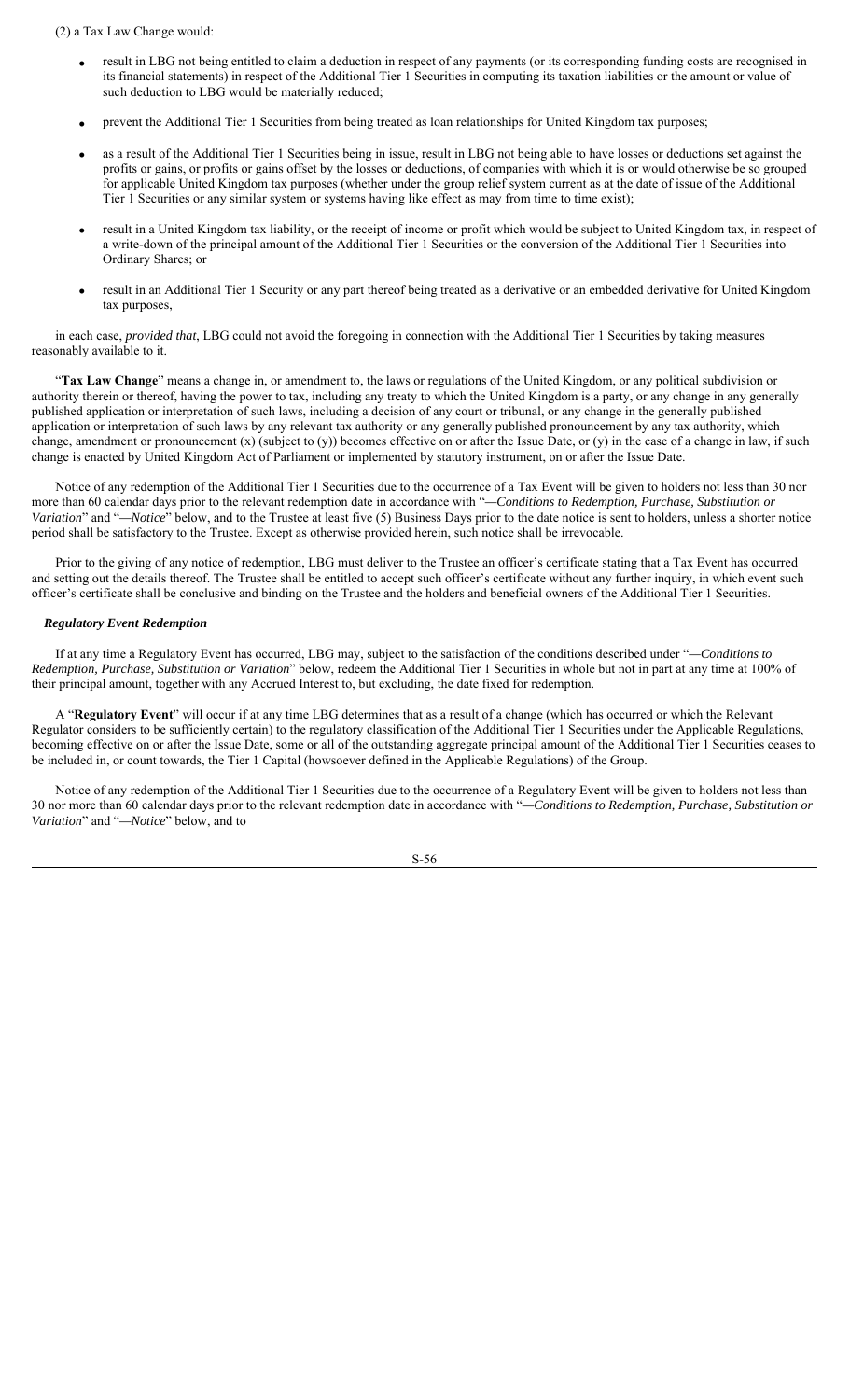the Trustee at least five (5) Business Days prior to the date notice is sent to holders, unless a shorter notice period shall be satisfactory to the Trustee. Except as otherwise provided herein, such notice shall be irrevocable.

Prior to the giving of any notice of redemption, LBG must deliver to the Trustee an officer's certificate stating that a Regulatory Event has occurred and setting out the details thereof. The Trustee shall be entitled to accept such officer's certificate without any further inquiry, in which event such officer's certificate shall be conclusive and binding on the Trustee and the holders and beneficial owners of the Additional Tier 1 **Securities** 

#### *Purchase*

Any purchase of the Additional Tier 1 Securities by or on behalf of LBG or any of its subsidiaries is subject to "*—Conditions to Redemption, Purchase, Substitution or Variation*" below. Subject to applicable law in force at the relevant time, including the Applicable Regulations and U.S. federal securities law, LBG or any of its subsidiaries may, directly or indirectly, purchase the Additional Tier 1 Securities at any price in the open market or by tender or by private agreement. Any Additional Tier 1 Securities so purchased beneficially for the account of LBG or any of its subsidiaries (other than in connection with dealing in securities) will be treated as canceled and will no longer be issued and outstanding.

### *Substitution or Variation*

If a Tax Event or a Regulatory Event has occurred, then LBG may, subject to " *—Conditions to Redemption, Purchase, Substitution or Variation*" below, but without any requirement for the consent or approval of the holders of the Additional Tier 1 Securities, at any time (whether before, on or following the First Call Date) either substitute all (but not some only) of the Additional Tier 1 Securities for, or vary the terms of the Additional Tier 1 Securities so that they remain or, as appropriate, become, Compliant Securities, and the Trustee shall (subject to the below) agree to such substitution or variation. Upon the expiry of such notice, LBG shall either vary the terms of or substitute the Additional Tier 1 Securities, as the case may be.

Notice of any substitution or variation of the Additional Tier 1 Securities due to the occurrence of a Tax Event or Regulatory Event will be given to holders not less than 30 nor more than 60 calendar days prior to the date of substitution or variation (as applicable) in accordance with "*—Notice*" below, and to the Trustee at least five (5) Business Days prior to the date of such notice to holders, unless a shorter notice period shall be satisfactory to the Trustee. Such notice shall specify the date fixed for substitution or, as the case may be, variation of the Additional Tier 1 Securities and shall, except as otherwise provided herein, be irrevocable.

Prior to the giving of any notice of substitution or variation, LBG must deliver to the Trustee an officer's certificate stating that a Regulatory Event or Tax Event, as the case may be, has occurred, setting out the details thereof, and stating that the terms of the relevant Compliant Securities comply with the definition thereof. The Trustee shall be entitled to accept such officer's certificate without any further inquiry, in which event such officer's certificate shall be conclusive and binding on the Trustee and the holders and beneficial owners of the Additional Tier 1 Securities.

#### "**Compliant Securities**" means securities issued directly by LBG that:

(a) have terms not materially less favorable to an investor than the terms of the Additional Tier 1 Securities (as reasonably determined by LBG in consultation with an investment bank or financial adviser of international standing (which in either case is independent of LBG)) and provided that LBG has delivered an officer's certificate to such effect (including as to such consultation) to the Trustee (upon which the Trustee shall be entitled to rely without further enquiry and without liability to any person) prior to the issue or variation of the relevant securities);

(b) subject to (a) above (1) contain terms which comply with the then current requirements of the Relevant Regulator in relation to additional tier 1 capital; (2) provide for the same interest rate and Interest Payment Dates from time to time applying to the Additional Tier 1 Securities; (3) rank *pari passu* with the ranking of the Additional Tier 1 Securities; (4) preserve any existing rights under the Indenture to any accrued interest or other amounts which have not been either paid or canceled (but without prejudice to the right of LBG to cancel the same under the terms of the Compliant Securities, if applicable); (5) preserve the obligations (including the obligations arising from the exercise of any right) of LBG as to payments of principal in respect of the Additional Tier 1 Securities, including (without limitation) as to the timing and amount of such payments; and (6) contain terms providing for the conversion of the Additional Tier 1 Securities, the cancellation of payments of interest thereon or write-down of the

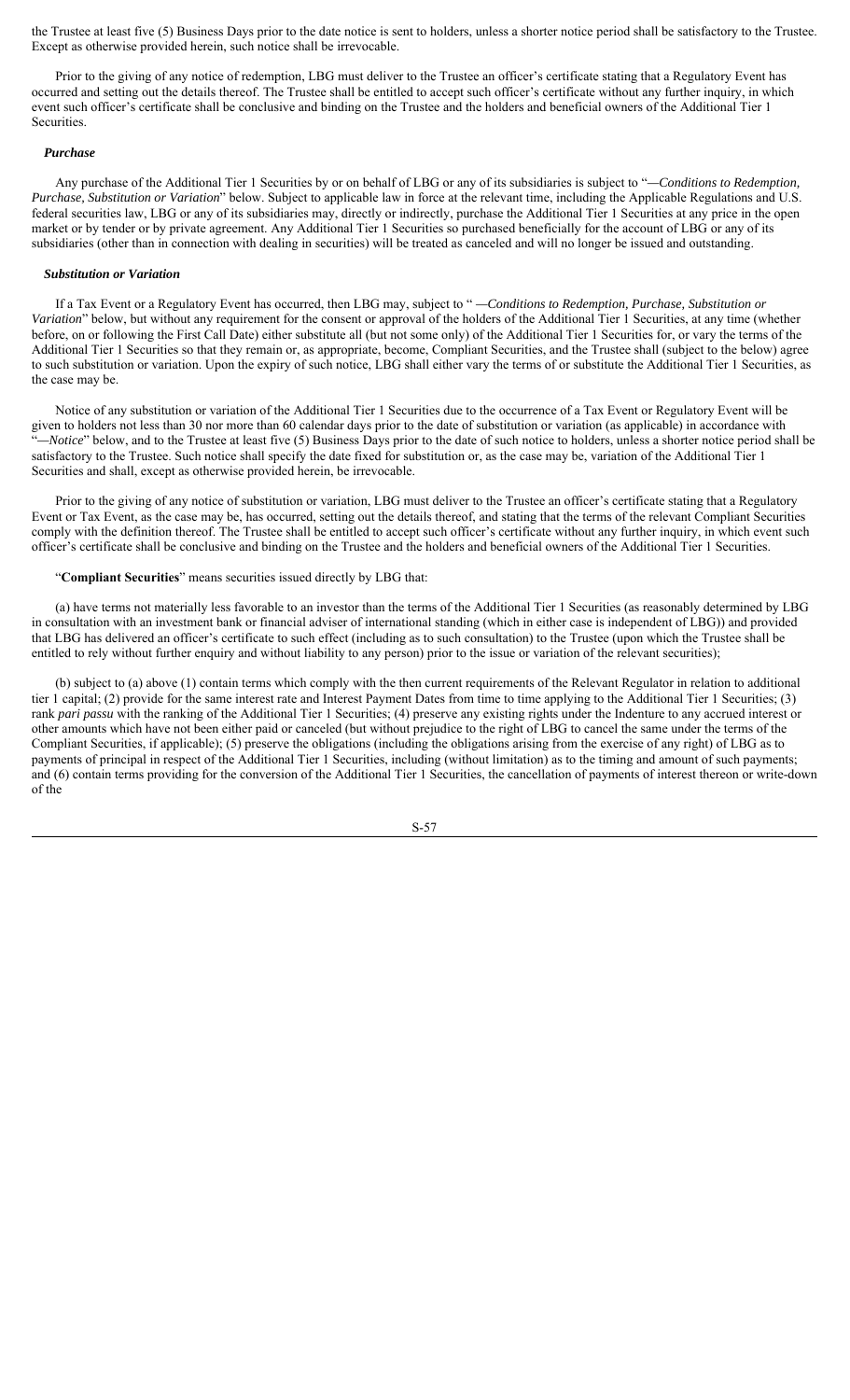principal of the Additional Tier 1 Securities only if such terms are not materially less favorable to an investor than the terms of the Additional Tier 1 Securities;

(c) are (1) listed on the Global Exchange Market of Euronext Dublin or (2) listed on such other stock exchange as is a Recognized Stock Exchange at that time as selected by LBG and;

(d) where the Additional Tier 1 Securities which have been substituted or varied had a published rating (solicited by, or assigned with the cooperation of, LBG) from a Rating Agency immediately prior to their substitution or variation, each such Rating Agency has ascribed, or announced its intention to ascribe, an equal or higher published rating to the relevant Compliant Securities.

"**Recognized Stock Exchange**" means a recognized stock exchange as defined in section 1005 of the Income Tax Act 2007 as the same may be amended from time to time and any provision, statute or statutory instrument replacing the same from time to time.

#### *Conditions to Redemption, Purchase, Substitution or Variation*

Any redemption, purchase, substitution or variation of the Additional Tier 1 Securities as described above is subject to:

(i) LBG giving notice to the Relevant Regulator and the Relevant Regulator granting permission to LBG to redeem, purchase, substitute or vary the terms of the relevant Additional Tier 1 Securities, as the case may be (in each case to the extent, and in the manner, required by the relevant Applicable Regulations);

(ii) in the case of any redemption or purchase, if and to the extent then required under the then-prevailing Applicable Regulations, either: (A) LBG having replaced the Additional Tier 1 Securities with own funds instruments of equal or higher quality at terms that are sustainable for the income capacity of LBG; or (B) LBG having demonstrated to the satisfaction of the Relevant Regulator that the own funds of LBG would, following such redemption or purchase, exceed its minimum capital requirements (including any capital buffer requirements) by a margin that the Relevant Regulator considers necessary at such time;

(iii) in respect of any redemption proposed to be made prior to the  $5<sup>th</sup>$  anniversary of the Issue Date, if and to the extent then required under the Applicable Regulations (A) in the case of redemption following the occurrence of a Tax Event, LBG having demonstrated to the satisfaction of the Relevant Regulator that the relevant change or event is material and was not reasonably foreseeable by LBG as at the Issue Date or (B) in the case of redemption following the occurrence of a Regulatory Event, LBG having demonstrated to the satisfaction of the Relevant Regulator that the relevant change was not reasonably foreseeable by LBG as at the Issue Date;

(iv) in the case of any redemption or purchase, the satisfaction of the Solvency Condition both immediately prior to and immediately following the redemption or purchase date;

(v) a Trigger Event not having occurred; and

(vi) in the case of any substitution or variation, such substitution or variation being effected in compliance with applicable regulatory and legal requirements, including the TIA.

Any refusal by the Relevant Regulator to give its permission as contemplated above shall not constitute a default for any purpose.

Notwithstanding the above conditions, if, at the time of any redemption, purchase, substitution or variation, the then-prevailing Applicable Regulations permit the redemption, purchase, substitution or variation only after compliance with one or more alternative or additional preconditions to those set out above, LBG shall instead comply with such other and/or, as appropriate, additional pre-condition(s).

Notice of any redemption of the Additional Tier 1 Securities will be given in accordance with "*—Notice*" below. Any redemption notice will state:

the redemption date;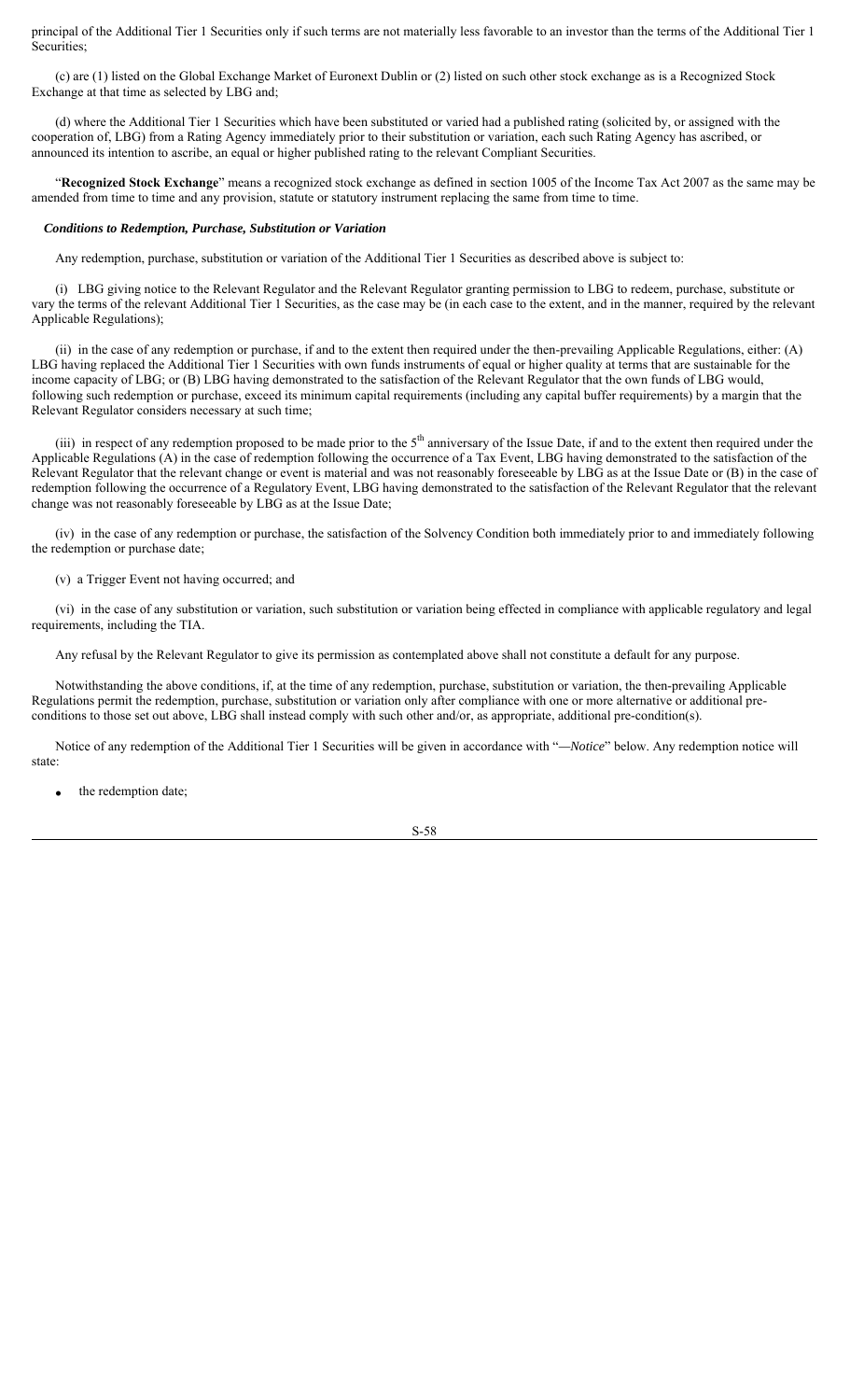- that on the redemption date the redemption price will, subject to the satisfaction of the conditions set forth in the Indenture as described in this prospectus, become due and payable upon each Additional Tier 1 Security being redeemed and that, subject to certain exceptions, interest will cease to accrue on or after that date;
- the place or places where the Additional Tier 1 Securities are to be surrendered for payment of the redemption price; and
- the CUSIP, Common Code and/or ISIN number or numbers, if any, with respect to the Additional Tier 1 Securities.

If LBG has elected to redeem, substitute or vary the Additional Tier 1 Securities in accordance with the provisions described in this prospectus, but in each case such conditions have not been satisfied on the applicable date for redemption, substitution or variation (as applicable), the notice of redemption, substitution or variation (as the case may be) shall be automatically rescinded and shall have no force and effect and no such redemption, substitution or variation shall occur.

In addition, if LBG has elected to redeem, substitute or vary the Additional Tier 1 Securities and:

(i) (in the case of redemption only) the Solvency Condition is not (or, if payment were made, would not be) satisfied in respect of the relevant payment on the date scheduled for redemption; or

(ii) (in any case) prior to the redemption, substitution or variation a Trigger Event occurs,

the relevant notice of redemption, substitution or variation (as the case may be) shall be automatically rescinded and shall be of no force and effect, no such redemption, substitution or variation shall occur and LBG shall give notice thereof to the holders in accordance with "*—Notice*" below, and to the Trustee, as soon as reasonably practicable (but failure to give such notice shall not constitute a default for any purpose nor shall it affect the rescission of the original notice of redemption, substitution or variation (as the case may be)).

Further, no notice of redemption, substitution or variation shall be given following a determination that a Trigger Event has occurred.

#### **Conversion**

#### *Automatic Conversion*

Upon the occurrence of the Trigger Event, each Additional Tier 1 Security shall, on the Conversion Date, be converted in whole and not in part into Ordinary Shares credited as fully paid (the "**Settlement Shares**") at the Conversion Price and in accordance with the terms set forth herein. The Settlement Shares shall be issued and delivered to the Settlement Share Depository (as defined below) on the Conversion Date, in consideration for which all of LBG's obligations under the Additional Tier 1 Securities shall be irrevocably and automatically released (the "**Automatic Conversion**"), and under no circumstances shall LBG's released obligations be reinstated.

Furthermore, in the event of the Automatic Conversion of the Additional Tier 1 Securities upon the occurrence of a Trigger Event, any accrued but unpaid interest on the Additional Tier 1 Securities up to (and including) the Conversion Date shall be canceled upon the occurrence of such Trigger Event and shall not become due and payable at any time.

The Additional Tier 1 Securities are not convertible at the option of the holders at any time. Automatic Conversion shall not constitute a default under the Additional Tier 1 Securities.

If LBG has been unable to appoint a Settlement Share Depository, it shall make such other arrangements for the issuance and delivery of the Settlement Shares or of the Alternative Consideration, as applicable, to the holders and beneficial owners of the Additional Tier 1 Securities as it shall consider reasonable in the circumstances, which may include issuing and delivering the Settlement Shares to another independent nominee or to the holders and beneficial owners of the Additional Tier 1 Securities directly, which issuance and delivery shall irrevocably and automatically release all of LBG's obligations under the Additional Tier 1 Securities as if the Settlement Shares had been issued and delivered to the Settlement Share Depository, and, in which case, where the context so admits, references in the

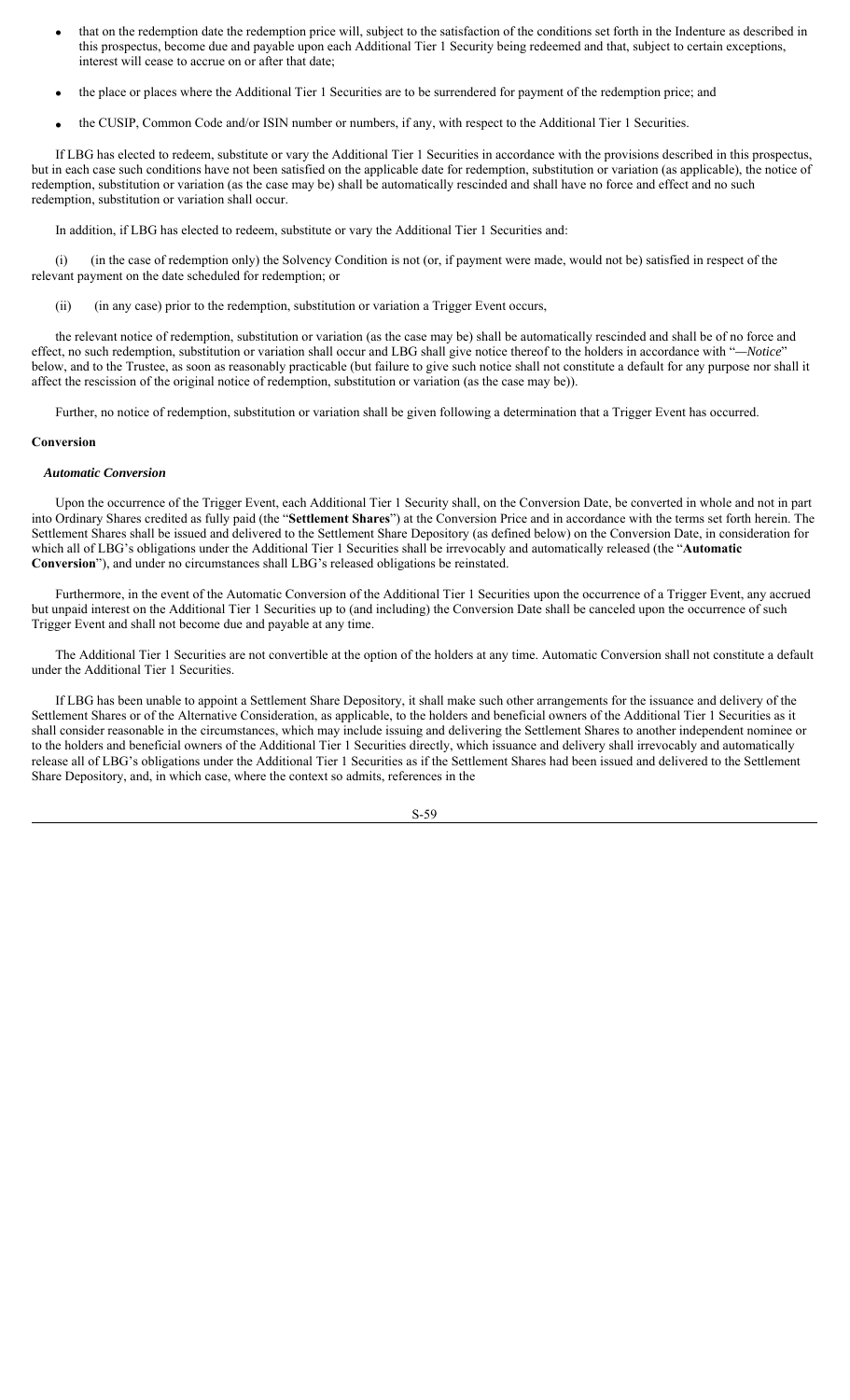Additional Tier 1 Securities and the Indenture to the issue and delivery of Settlement Shares to the Settlement Share Depository shall be construed accordingly and apply *mutatis mutandis*.

The "**Conversion Date**" shall be the date specified in the Conversion Trigger Notice and shall occur without delay upon the occurrence of a Trigger Event (and shall be no later than one month following the occurrence of the relevant Trigger Event, or such shorter period as the Relevant Regulator may require).

A "**Trigger Event**" shall occur as at any date if the CET1 Ratio is less than 7.00% on such date, as determined by LBG, the Relevant Regulator or any agent appointed for such purpose by the Relevant Regulator.

"**CET1 Ratio**" means, at any date, the ratio of the Group's CET1 Capital as of such date to Risk Weighted Assets as of the same such date, expressed as a percentage and on the basis that all measures used in such calculation shall be calculated on a fully loaded basis.

"**CET1 Capital**" means, at any date, the sum, expressed in pounds sterling, of all amounts that constitute Common Equity Tier 1 Capital of the Group as at such date, less any deductions from Common Equity Tier 1 Capital of the Group required to be made as at such date, in each case as calculated by LBG on a consolidated and fully loaded basis in accordance with the Applicable Regulations applicable to the Group as at such date (which calculation shall be binding on the Trustee and holders and beneficial owners of the Additional Tier 1 Securities).

"**Common Equity Tier 1 Capital**" shall have the meaning ascribed to such term in CRD IV (as the same may be amended or replaced from time to time) as interpreted and applied in accordance with the Applicable Regulations then applicable to the Group.

"**fully loaded**" means, in relation to a measure that is presented or described as being on a "fully loaded basis", that such measure is calculated without applying the transitional provisions set out in Part Ten of the Regulation (as may be amended from time to time) in accordance with the Applicable Regulations as at the time such measure is determined.

Risk Weighted Assets" means, at any date, the aggregate amount, expressed in pounds sterling, of the risk weighted assets of the Group as at such date, as calculated by LBG on a consolidated and fully loaded basis in accordance with the Applicable Regulations applicable to the Group on such date (which calculation shall be binding on the Trustee and the holders and beneficial owners of the Additional Tier 1 Securities) and where the term "**risk weighted assets**" means the risk weighted assets or total risk exposure amount, as calculated by LBG in accordance with the Applicable Regulations applicable to the Group as at such date.

Following the occurrence of the Trigger Event, LBG shall deliver notice thereof to the Trustee and the holders of the Additional Tier 1 Securities (the "**Conversion Trigger Notice**") in accordance with "*—Notice*" below and within five (5) Business Days (or such shorter period as the Relevant Regulator may require) after the date on which such determination is made. The date on which the Conversion Trigger Notice shall be deemed to have been given shall be the date on which it is dispatched by LBG to DTC (or if the Additional Tier 1 Securities are held in definitive form, to the holders of the Additional Tier 1 Securities directly).

The determination as to whether a Trigger Event has occurred shall be made by LBG, the Relevant Regulator or any agent appointed for such purpose by the Relevant Regulator. Any such determination shall be binding on LBG, the Trustee and the holders and the beneficial owners of the Additional Tier 1 Securities. Upon determination that a Trigger Event has occurred, LBG shall immediately inform the Relevant Regulator and shall, prior to giving the Conversion Trigger Notice, deliver to the Trustee a certificate stating that the Trigger Event has occurred, which the Trustee shall accept without any further enquiry as sufficient evidence of such matters, in which event such certificate will be conclusive and binding on the Trustee and the holders and beneficial owners of the Additional Tier 1 Securities.

The Conversion Trigger Notice shall specify (i) the CET1 Ratio, (ii) the Conversion Date, (iii) the then-prevailing Conversion Price (which Conversion Price shall remain subject to any subsequent adjustment as set forth under *—Anti-dilution Adjustment of the Conversion Price*" below up to the Conversion Date), (iv) the contact details of any Settlement Share Depository, or, if LBG has been unable to appoint a Settlement Share Depository, such other arrangements for the issuance and/or delivery of the Settlement Shares, ADSs or any Alternative Consideration to the holders of the Additional Tier 1 Securities as it shall consider reasonable in the circumstances, and (v) that the Additional Tier 1 Securities shall remain in existence for the sole purpose of evidencing the holder's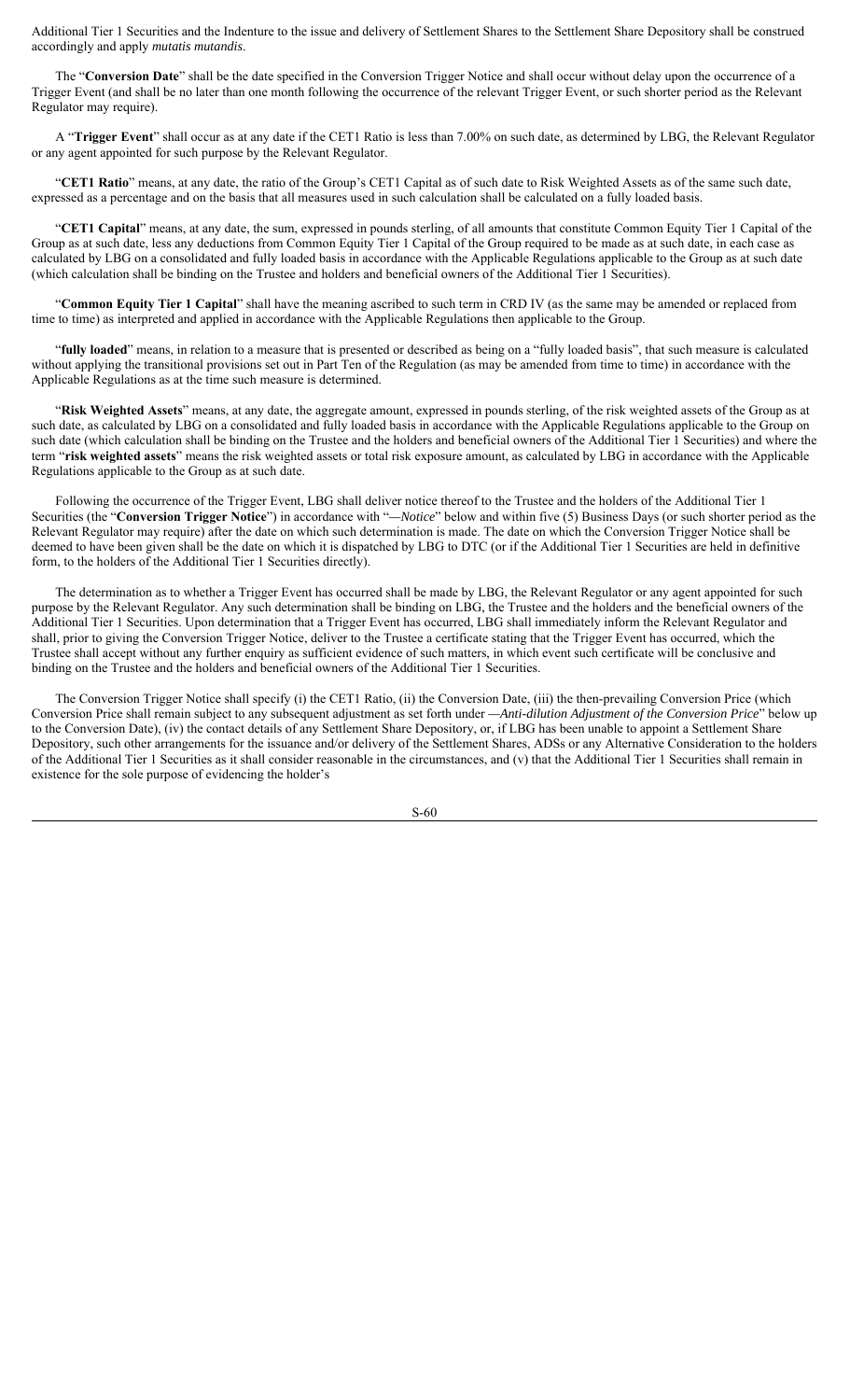right to receive Settlement Shares, ADSs or the Alternative Consideration, as applicable, from the Settlement Share Depository and that the Additional Tier 1 Securities may continue to be transferable until the Suspension Date.

Promptly following its receipt of the Conversion Trigger Notice, pursuant to DTC's procedures currently in effect, DTC will post the Conversion Trigger Notice to its Reorganization Inquiry for Participants System.

Notwithstanding anything to the contrary, once LBG has delivered a Conversion Trigger Notice following the occurrence of a Trigger Event, (i) subject to the right of holders and beneficial owners of the Additional Tier 1 Securities relating to a breach of Performance Obligation in the event of a failure by the Company to issue and deliver any Settlement Shares to the Settlement Share Depository on the Conversion Date, the Indenture shall impose no duties upon the Trustee whatsoever with regard to an Automatic Conversion upon a Trigger Event and the holders and beneficial owners of the Additional Tier 1 Securities shall have no rights whatsoever under the Indenture or the Additional Tier 1 Securities to instruct the Trustee to take any action whatsoever, and (ii) as of the date of the Conversion Trigger Notice, except for any indemnity and/or security provided by any holder or beneficial owner of the Additional Tier 1 Securities in such direction or related to such direction, any direction previously given to the Trustee by any holder or beneficial owner of the Additional Tier 1 Securities shall cease automatically and shall be null and void and of no further effect; except in each case of (i) and (ii) of this paragraph, with respect to any rights of holders and beneficial owners of the Additional Tier 1 Securities with respect to any payments under the Additional Tier 1 Securities that were unconditionally due and payable prior to the date of the Conversion Trigger Notice or unless the Trustee is instructed in writing by LBG to act otherwise.

# *Conversion upon the Occurrence of a Relevant Event*

If a Qualifying Relevant Event occurs, the Additional Tier 1 Securities shall, where the Conversion Date (if any) falls on or after the New Conversion Condition Effective Date, be converted on such Conversion Date into Relevant Shares of the Approved Entity, *mutatis mutandis* as provided under "*—Automatic Conversion*" above at a Conversion Price that shall be the New Conversion Price. Such conversion shall be effected by the delivery by LBG of such number of Settlement Shares as set forth under "*—Automatic Conversion*" above to, or to the order of, the Approved Entity. Such delivery shall irrevocably discharge and satisfy all of LBG's obligations under the Additional Tier 1 Securities (but shall be without prejudice to the rights of the Trustee and the holders and beneficial owners of the Additional Tier 1 Securities against the Approved Entity in connection with its undertaking to deliver Relevant Shares as provided in the definition of "New Conversion Condition" below). Such delivery shall be in consideration of the Approved Entity irrevocably undertaking, for the benefit of the holders and beneficial owners of the Additional Tier 1 Securities, to deliver the Relevant Shares to the Settlement Share Depository as aforesaid. For the avoidance of doubt, LBG may elect that a Settlement Shares Offer be made by the Settlement Share Depository in respect of the Relevant Shares.

The New Conversion Price shall be subject to adjustments as described under "*—Anti-dilution Adjustment of the Conversion Price*" below and in accordance with the Indenture, with such modifications as an Independent Adviser shall determine to be appropriate, and LBG shall give notice to holders of the New Conversion Price and of any such modifications and amendments in accordance with "*—Notice*" below.

In the case of a Qualifying Relevant Event:

- (1) LBG shall, on or prior to the New Conversion Condition Effective Date, enter into such agreements and arrangements (which may include supplemental indentures to the Indenture and amendments and modifications to the terms and conditions of the Additional Tier 1 Securities and the Indenture) as may be required to ensure that, with effect from the New Conversion Condition Effective Date, the Additional Tier 1 Securities shall (following the occurrence of a Trigger Event) be convertible into, or exchangeable for, Relevant Shares of the Approved Entity *mutatis mutandis* in accordance with, and subject to, the provisions under "*—Automatic Conversion*" above and in accordance with the Indenture (as each may be so supplemented or amended) at the New Conversion Price;
- (2) LBG shall, where the Conversion Date falls on or after the New Conversion Condition Effective Date, procure the issue and/or delivery of the relevant number of Relevant Shares *mutatis mutandis* in the manner provided under "*—Automatic Conversion*" above and in accordance with the Indenture (as each may be so supplemented or amended).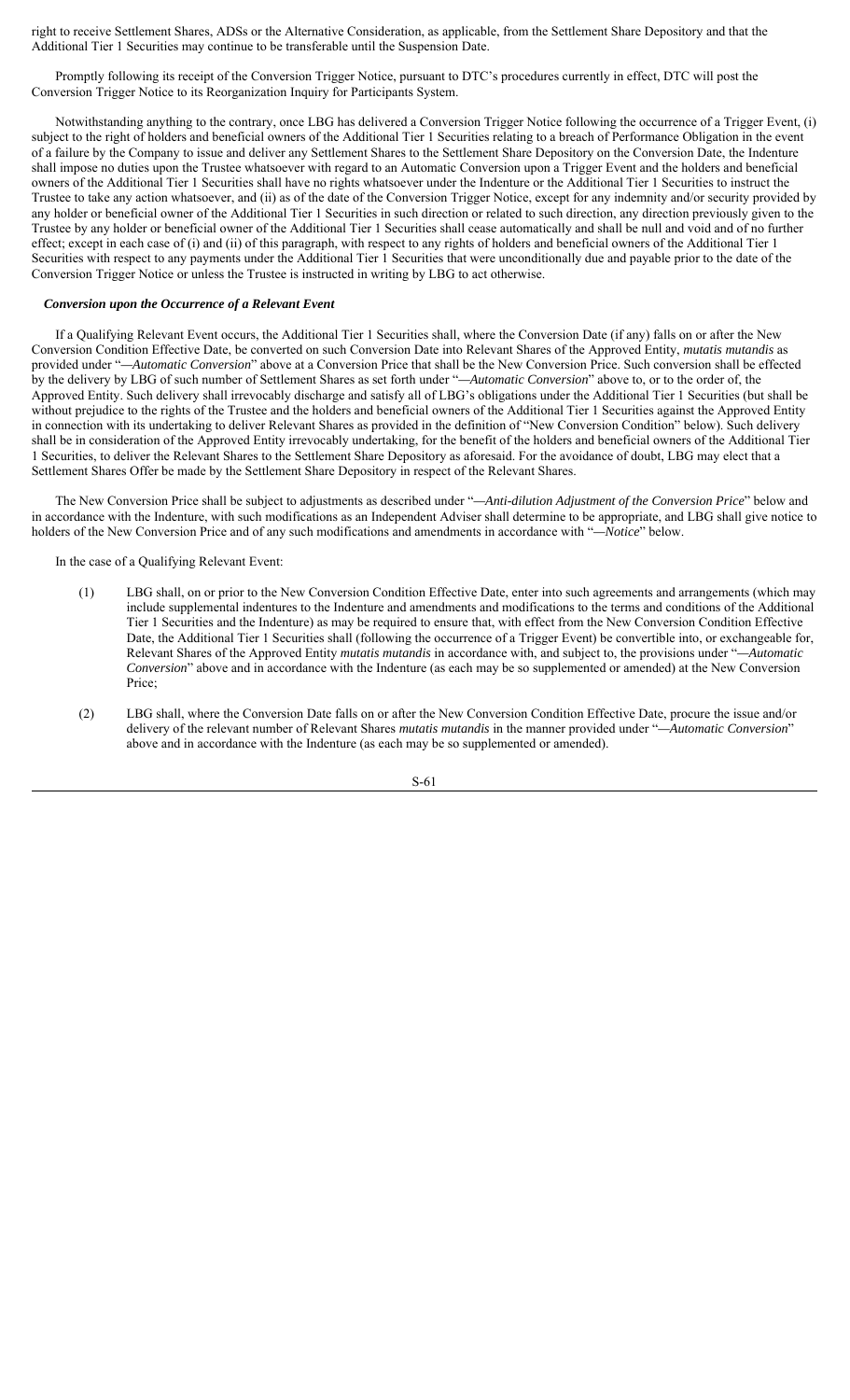Within 10 days following the occurrence of a Relevant Event, LBG shall give notice thereof to the holders of the Additional Tier 1 Securities (a "**Relevant Event Notice**"), with a copy to the Trustee, in accordance with "*—Notice*" below.

The Relevant Event Notice shall specify:

- (1) the identity of the Acquirer;
- (2) whether the Relevant Event is a Qualifying Relevant Event or a Non-Qualifying Relevant Event;
- (3) in the case of a Qualifying Relevant Event, the New Conversion Price; and
- (4) in the case of a Non-Qualifying Relevant Event, unless the Conversion Date shall have occurred prior to the date of the Non-Qualifying Relevant Event, that outstanding Additional Tier 1 Securities shall not be subject to Automatic Conversion at any time notwithstanding that a Trigger Event may occur subsequently but that, instead, upon any subsequent Trigger Event, the principal amount of each Additional Tier 1 Security will automatically be written down to zero, the Additional Tier 1 Securities will be canceled, the holders and beneficial owners of the Additional Tier 1 Securities will be automatically deemed to have irrevocably waived their right to receive, and no longer have any rights against LBG with respect to, repayment of the aggregate principal amount of the Additional Tier 1 Securities so written down and all Accrued Interest and any other amounts payable on the Additional Tier 1 Securities will be canceled, irrespective of whether such amounts have become due and payable prior to the occurrence of the Trigger Event.

"**Acquirer**" means the person which, following a Relevant Event, controls LBG.

"**Approved Entity**" means a body corporate that is incorporated or established under the laws of an OECD member state and which, on the occurrence of the Relevant Event, has in issue Relevant Shares.

"**EEA Regulated Market**" means a market as defined by Article 4.1 (21) of Directive 2014/65/EU of the European Parliament and of the Council on markets in financial instruments.

The "**New Conversion Condition**" shall be satisfied if by not later than seven calendar days following the occurrence of a Relevant Event where the Acquirer is an Approved Entity, LBG shall have entered into arrangements to our satisfaction with the Approved Entity pursuant to which the Approved Entity irrevocably undertakes to the Trustee, for the benefit of the holders and beneficial owners of the Additional Tier 1 Securities, to deliver the Relevant Shares to the Settlement Share Depository upon Automatic Conversion.

"**New Conversion Condition Effective Date**" means the date with effect from which the New Conversion Condition shall have been satisfied.

"**New Conversion Price**" means the amount determined by LBG in accordance with the following formula:

| $NCP = ECP \times$ |               | VWAPRS<br><b>VWAPOS</b>                                                                                                                                                                                                                                                                                                                                                                                                                             |
|--------------------|---------------|-----------------------------------------------------------------------------------------------------------------------------------------------------------------------------------------------------------------------------------------------------------------------------------------------------------------------------------------------------------------------------------------------------------------------------------------------------|
| where:             |               |                                                                                                                                                                                                                                                                                                                                                                                                                                                     |
|                    | NCP           | is the New Conversion Price.                                                                                                                                                                                                                                                                                                                                                                                                                        |
|                    | ECP           | is the Conversion Price in effect on the dealing day immediately prior to the New Conversion Condition Effective<br>Date.                                                                                                                                                                                                                                                                                                                           |
|                    | <b>VWAPRS</b> | means the average of the Volume Weighted Average Price of the Relevant Shares (translated, if necessary, into U.S.<br>dollars at the Prevailing Rate on the relevant dealing day) on each of the 10 dealing days ending on the dealing day<br>prior to the date the Relevant Event shall have occurred (and where references in the definition of "Volume"<br>Weighted Average Price" to "Ordinary Shares" shall be construed as a reference to the |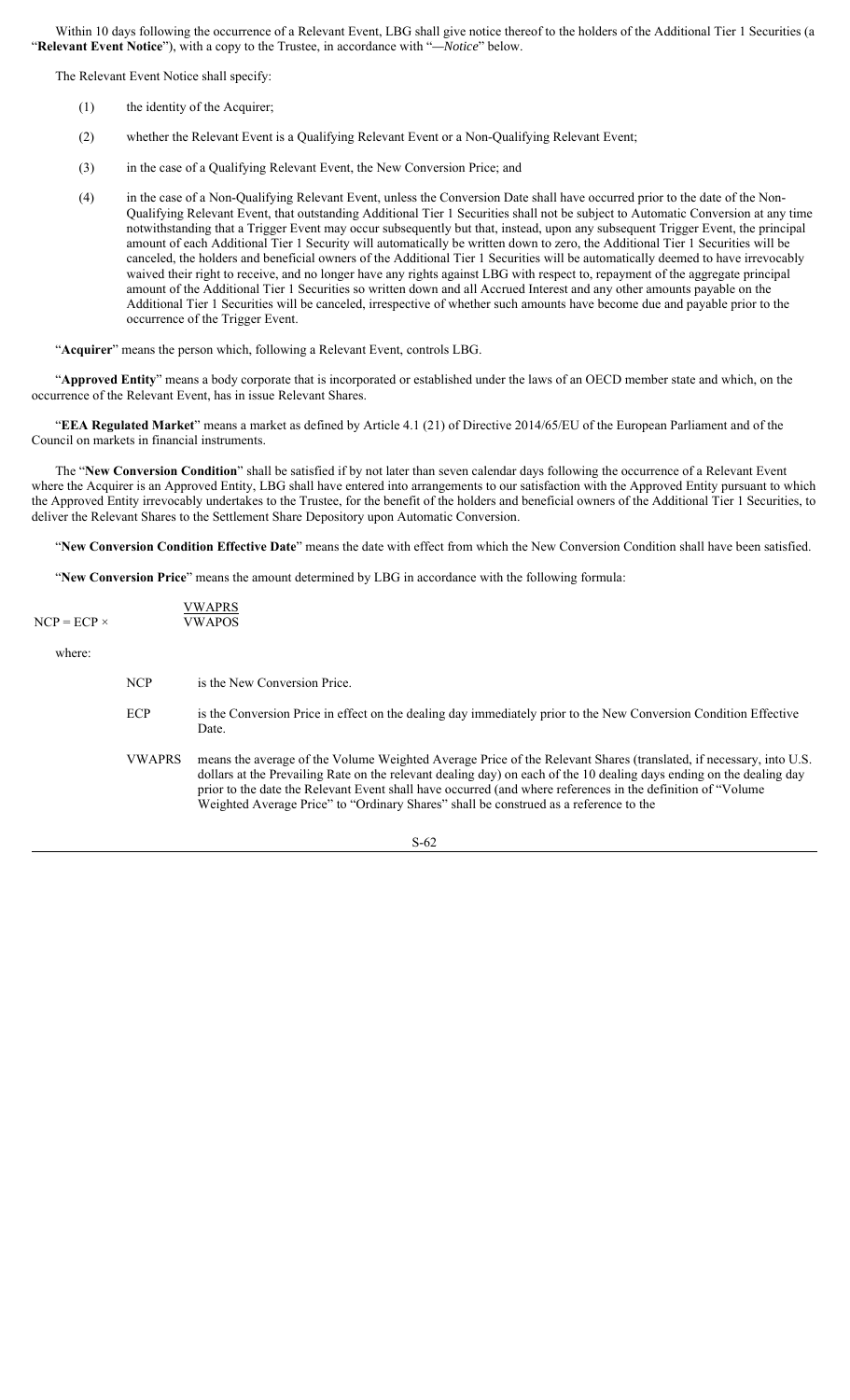Relevant Shares and in the definition of "dealing day", references to the "Relevant Stock Exchange" shall be to the primary Regulated Market on which the Relevant Shares are then listed, admitted to trading or accepted for dealing).

VWAPOS is the average of the Volume Weighted Average Price of the Ordinary Shares (translated, if necessary, into U.S. dollars at the Prevailing Rate on the relevant dealing day) on each of the 10 dealing days ending on the dealing day prior to the date the Relevant Event shall have occurred.

#### "**Non-Qualifying Relevant Event**" means a Relevant Event that is not a Qualifying Relevant Event.

"**Prevailing Rate**" means, in respect of any currencies on any day, the spot rate of exchange between the relevant currencies prevailing as at or about 12 noon (London time) on that date as appearing on or derived from the Relevant Page or, if such a rate cannot be determined at such time, the rate prevailing as at or about 12 noon (London time) on the immediately preceding day on which such rate can be so determined or, if such rate cannot be so determined by reference to the Relevant Page, the rate determined in such other manner as an Independent Adviser of international repute appointed by LBG shall in good faith prescribe.

"**Qualifying Relevant Event**" means a Relevant Event where:

- (i) the Acquirer is an Approved Entity; and
- (ii) the New Conversion Condition is satisfied.

"**Regulated Market**" means an EEA Regulated Market or another regulated, regularly operating, recognized stock exchange or securities market in an OECD member state (including, without limitation, the main market of the London Stock Exchange).

A "**Relevant Event**" shall occur if any person or persons acting in concert (as defined in the Takeover Code of the United Kingdom Panel on Takeovers and Mergers) acquires control of LBG (other than as a result of a Newco Scheme).

For the purposes of the definition of "Relevant Event", "**control**" means:

- (a) the acquisition or holding of legal or beneficial ownership of more than 50% of the issued Ordinary Shares of LBG; or
- (b) the right to appoint and/or remove all or the majority of the members of the Board of Directors of LBG, whether obtained directly or indirectly and whether obtained by ownership of share capital, contract or otherwise,

and "**controlled**" shall be construed accordingly.

"**Relevant Page**" means the relevant page on Bloomberg or such other information service provider that displays the relevant information.

"**Relevant Shares**" means ordinary share capital of the Approved Entity that constitutes equity share capital or the equivalent (or depositary or other receipts representing the same) which is listed and admitted to trading on a Regulated Market.

#### *Agreement to Write-down in connection with a Non-Qualifying Relevant Event*

By acquiring the Additional Tier 1 Securities, holders and beneficial owners of the Additional Tier 1 Securities acknowledge and agree that if a Non-Qualifying Relevant Event occurs, then upon the occurrence of a Trigger Event (and unless the Conversion Date shall have occurred prior to the date of any Non-Qualifying Relevant Event), the outstanding Additional Tier 1 Securities shall not be subject to Automatic Conversion but that instead, the outstanding principal amount of each Additional Tier 1 Security shall automatically and permanently be written down to zero, the Additional Tier 1 Securities shall be canceled, the holders and beneficial owners of the Additional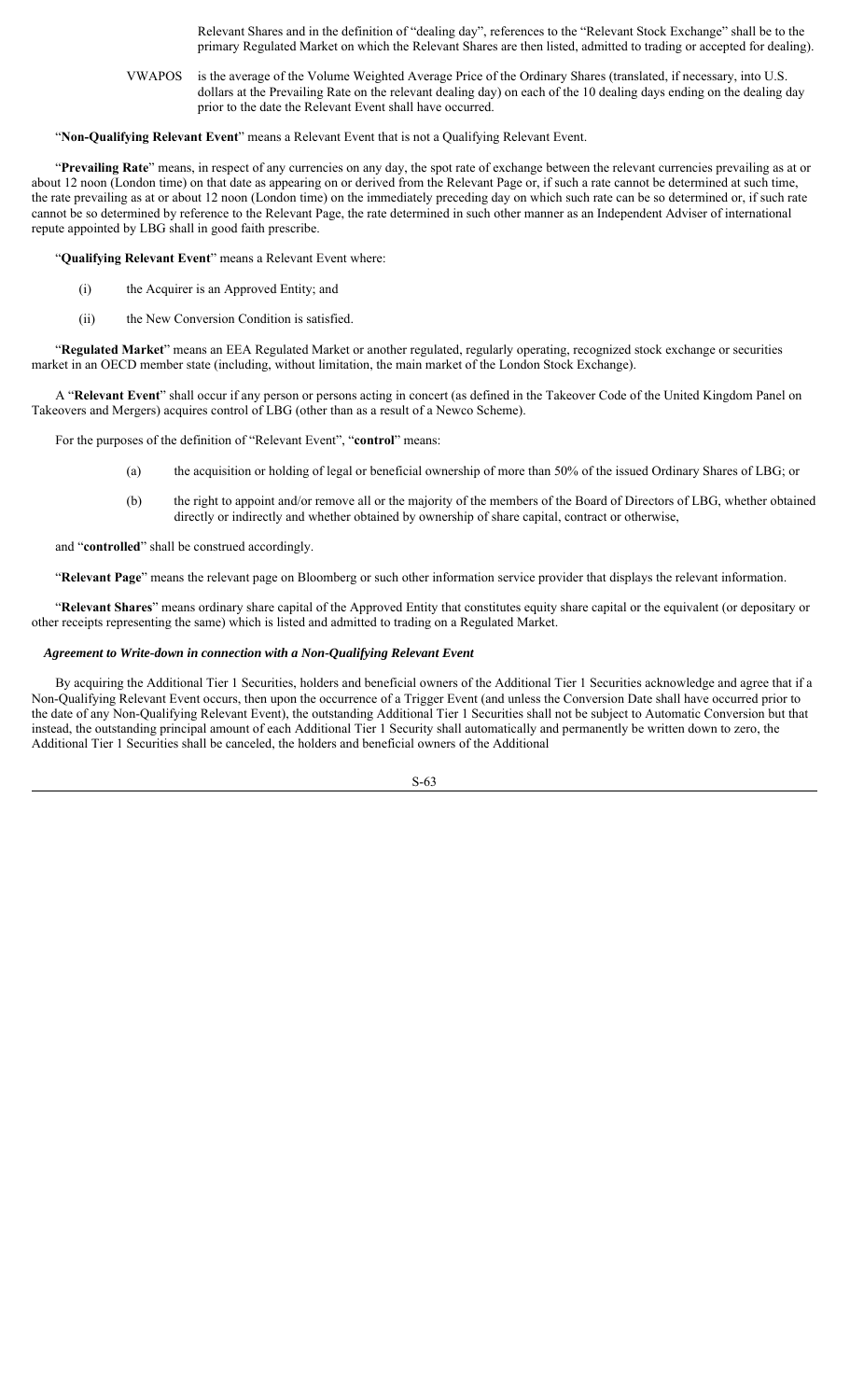Tier 1 Securities shall be automatically deemed to have irrevocably waived their right to receive, and no longer have any rights against LBG with respect to, repayment of the aggregate principal amount of the Additional Tier 1 Securities so written down and all Accrued Interest and any other amounts payable on the Additional Tier 1 Securities will be canceled, irrespective of whether such amounts have become due and payable prior to the occurrence of the Trigger Event.

#### *Conversion Price*

The conversion price per Ordinary Share in respect of the Additional Tier 1 Securities shall be \$0.821, subject to the adjustments described under "*—Anti-dilution Adjustment of the Conversion Price*" below (the "**Conversion Price**"). As of October 2, 2018, the initial Conversion Price is equivalent to a price of £0.633, translated into U.S. dollars at an exchange rate of £1.000=\$1.298, and rounded down to 3 decimal places.

*In addition to or as an alternative to any Settlement Shares Offer, LBG may (but is not obliged to) procure that a share sale facility is established by the Settlement Share Depository or another third party following a Trigger Event to enable holders of the Additional Tier 1 Securities (at their option) to sell any Settlement Shares which they are entitled to receive from the Settlement Share Depository. If such a share sale facility is established, LBG would also expect to provide a preferential allocation to existing shareholders of LBG, where in LBG's sole discretion it considers it practicable to do so and subject to applicable laws and regulations.*

#### *Anti-dilution Adjustment of the Conversion Price*

References to the Conversion Price and Ordinary Shares below shall be deemed to include any New Conversion Price and any Relevant Shares, such that any New Conversion Price shall be subject to price adjustments upon the occurrence of the events below, subject to any modifications as an Independent Adviser shall determine to be appropriate.

Upon the occurrence of any of the events described below, the Conversion Price shall be adjusted as follows:

(i) If and whenever there shall be a consolidation, reclassification, redesignation or subdivision in relation to the Ordinary Shares which alters the number of Ordinary Shares in issue, the Conversion Price shall be adjusted by multiplying the Conversion Price in force immediately prior to such consolidation, reclassification, redesignation or subdivision by the following fraction:

> A B

### where:

- A is the aggregate number of Ordinary Shares in issue immediately before such consolidation, reclassification, redesignation or subdivision, as the case may be; and
- B is the aggregate number of Ordinary Shares in issue immediately after, and as a result of, such consolidation, reclassification, redesignation or subdivision, as the case may be.

Such adjustment shall become effective on the date the consolidation, reclassification, redesignation or subdivision, as the case may be, takes effect.

(ii) If and whenever LBG shall issue any Ordinary Shares to shareholders as a class credited as fully paid by way of capitalization of profits or reserves (including any share premium account or capital redemption reserve) other than (1) where any such Ordinary Shares are or are to be issued instead of the whole or part of a Cash Dividend which the shareholders of LBG would or could otherwise have elected to receive, (2) where the shareholders of LBG may elect to receive a Cash Dividend in lieu of such Ordinary Shares or (3) where any such Ordinary Shares are or are expressed to be issued in lieu of a dividend (whether or not a Cash Dividend equivalent or amount is announced or would otherwise be payable to the shareholders of LBG, whether at their election or otherwise), the Conversion Price shall be adjusted by multiplying the Conversion Price in force immediately prior to such issue by the following fraction:

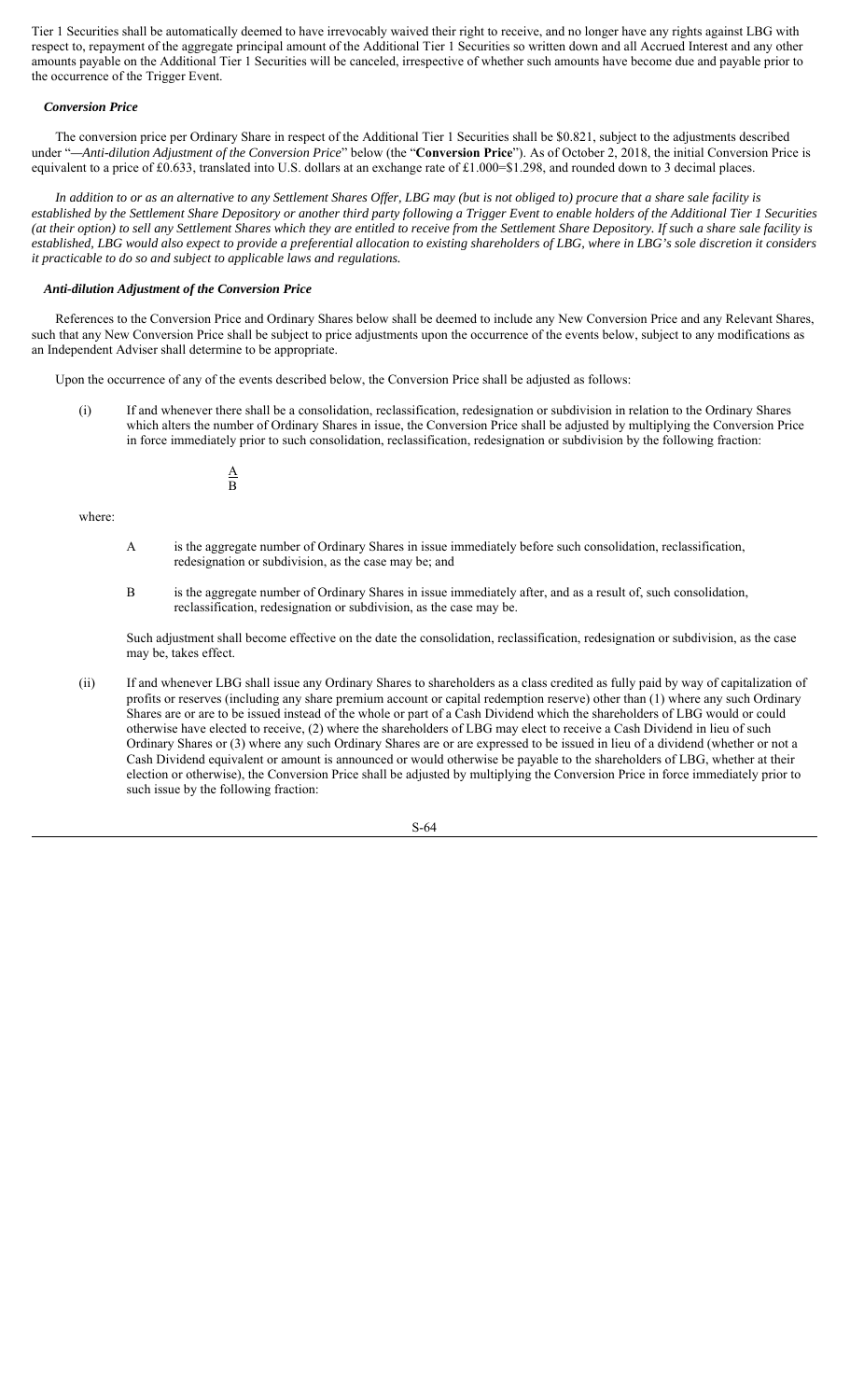where:

- A is the aggregate number of Ordinary Shares in issue immediately before such issue; and
- B is the aggregate number of Ordinary Shares in issue immediately after such issue.

Such adjustment shall become effective on the date of issue of such Ordinary Shares.

(iii) If and whenever LBG shall pay any Extraordinary Dividend to shareholders of LBG, the Conversion Price shall be adjusted by multiplying the Conversion Price in force immediately prior to the Effective Date by the following fraction:

$$
\frac{A-B}{A}
$$

where:

- A is the Current Market Price of one Ordinary Share on the Effective Date; and
- B is the portion of the aggregate Extraordinary Dividend attributable to one Ordinary Share, with such portion being determined by dividing the aggregate Extraordinary Dividend by the number of Ordinary Shares entitled to receive the relevant Extraordinary Dividend. If the Extraordinary Dividend shall be expressed in a currency other than the Relevant Currency, it shall be converted into the Relevant Currency at the Prevailing Rate on the relevant Effective Date.

Such adjustment shall become effective on the Effective Date.

"**Effective Date**" means, in respect of this sub-paragraph (iii), the first date on which the Ordinary Shares are traded ex-the Extraordinary Dividend on the Relevant Stock Exchange.

"**Extraordinary Dividend**" means any Cash Dividend that is expressly declared by LBG to be a capital distribution, extraordinary dividend, extraordinary distribution, special dividend, special distribution or return of value to its shareholders as a class or any analogous or similar term, in which case the Extraordinary Dividend shall be such Cash Dividend.

"Cash Dividend" means any dividend or distribution in respect of the Ordinary Shares which is to be paid or made to LBG's shareholders as a class in cash (in whatever currency) and however described and whether payable out of share premium account, profits, retained earnings or any other capital or revenue reserve or account, and including a distribution or payment to LBG's shareholders upon or in connection with a reduction of capital.

(iv) If and whenever LBG shall issue Ordinary Shares to its shareholders as a class by way of rights or LBG or any member of the Group or (at the direction or request or pursuant to arrangements with LBG or any member of the Group) any other company, person or entity shall issue or grant to shareholders as a class by way of rights, any options, warrants or other rights to subscribe for or purchase Ordinary Shares, or any Securities which by their terms of issue carry (directly or indirectly) rights of conversion into, or exchange or subscription for, any Ordinary Shares (or shall grant any such rights in respect of existing Securities so issued), in each case at a price per Ordinary Share which is less than 95% of the Current Market Price per Ordinary Share on the Effective Date, the Conversion Price shall be adjusted by multiplying the Conversion Price in force immediately prior to the Effective Date by the following fraction:

$$
\frac{A+B}{A+C}
$$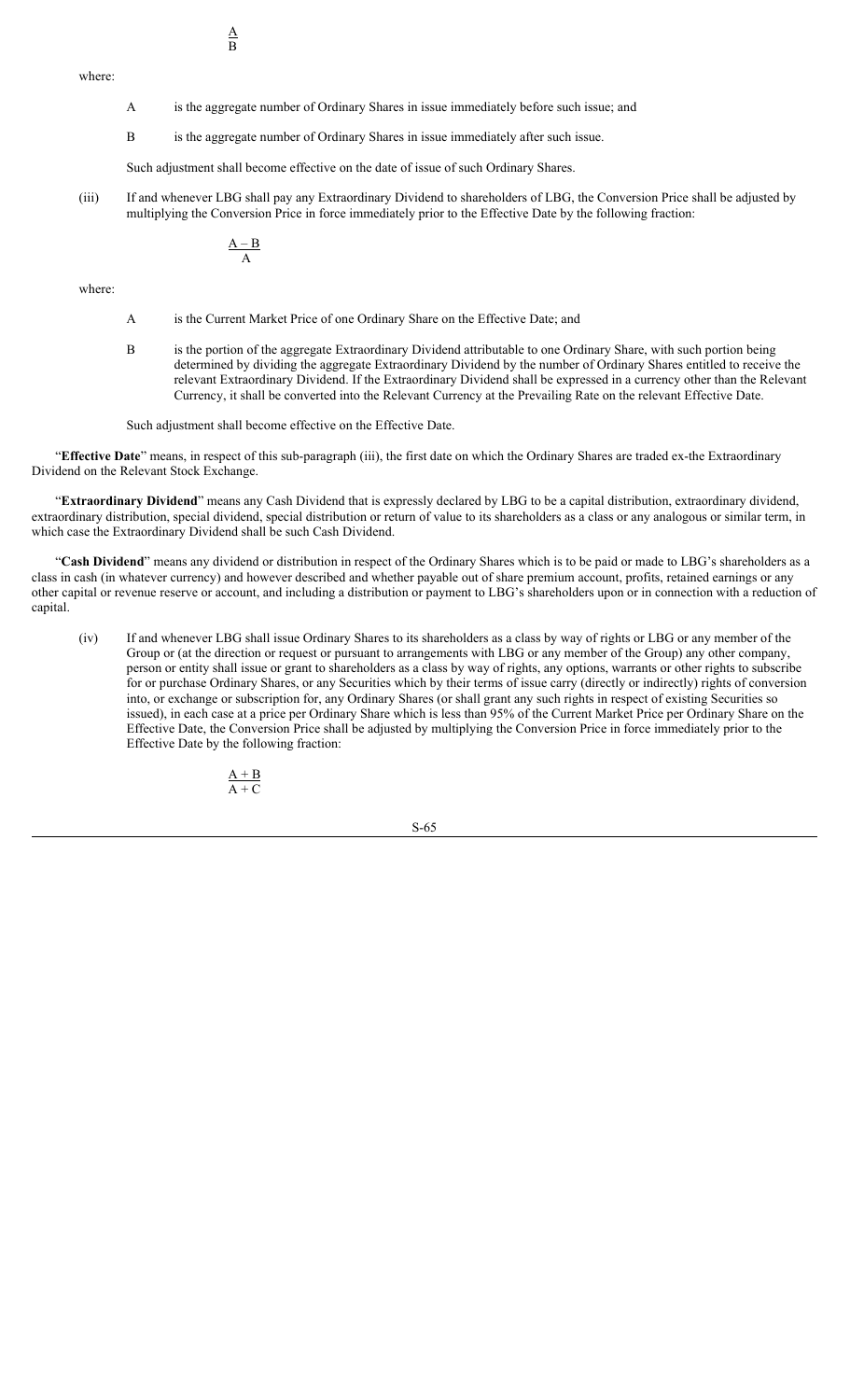where:

- A is the number of Ordinary Shares in issue on the Effective Date;
- B is the number of Ordinary Shares which the aggregate consideration (if any) receivable for the Ordinary Shares issued by way of rights, or for the Securities issued by way of rights, or for the options or warrants or other rights issued by way of rights and for the total number of Ordinary Shares deliverable on the exercise thereof, would purchase at such Current Market Price per Ordinary Share on the Effective Date; and
- C is the number of Ordinary Shares to be issued or, as the case may be, the maximum number of Ordinary Shares which may be issued upon exercise of such options, warrants or rights calculated as at the date of issue of such options, warrants or rights or upon conversion or exchange or exercise of rights of subscription or purchase in respect thereof at the initial conversion, exchange, subscription or purchase price or rate,

*provided that* if, on the Effective Date, such number of Ordinary Shares is to be determined by reference to the application of a formula or other variable feature or the occurrence of any event at some subsequent time, then for the purposes of this sub-paragraph (iv), "C" shall be determined by the application of such formula or variable feature or as if the relevant event occurs or had occurred as at the Effective Date and as if such conversion, exchange, subscription, purchase or acquisition had taken place on the Specified Date.

Such adjustment shall become effective on the Effective Date.

"**Effective Date**" means, in respect of this sub-paragraph (iv), the first date on which the Ordinary Shares are traded ex-rights, ex-options or exwarrants on the Relevant Stock Exchange.

For the purpose of any calculation of the consideration receivable or price pursuant to sub-paragraph (iv), the following provisions shall apply:

- (i) the aggregate consideration receivable or price for Ordinary Shares issued for cash shall be the amount of such cash;
- (ii) (x) the aggregate consideration receivable or price for Ordinary Shares to be issued or otherwise made available upon the conversion or exchange of any Securities shall be deemed to be the consideration or price received or receivable for any such Securities and (y) the aggregate consideration receivable or price for Ordinary Shares to be issued or otherwise made available upon the exercise of rights of subscription attached to any Securities or upon the exercise of any options, warrants or rights shall be deemed to be that part (which may be the whole) of the consideration or price received or receivable for such Securities or, as the case may be, for such options, warrants or rights which are attributed by LBG to such rights of subscription or, as the case may be, such options, warrants or rights or, if no part of such consideration or price is so attributed, the Fair Market Value of such rights of subscription or, as the case may be, such options, warrants or rights as at the relevant Effective Date, plus in the case of each of (x) and (y) above, the additional minimum consideration receivable or price (if any) upon the conversion or exchange of such Securities, or upon the exercise of such rights or subscription attached thereto or, as the case may be, upon exercise of such options, warrants or rights and (z) the consideration receivable or price per Ordinary Share upon the conversion or exchange of, or upon the exercise of such rights of subscription attached to, such Securities or, as the case may be, upon the exercise of such options, warrants or rights shall be the aggregate consideration or price referred to in  $(x)$  or  $(y)$  above (as the case may be) divided by the number of Ordinary Shares to be issued upon such conversion or exchange or exercise at the initial conversion, exchange or subscription price or rate;
- (iii) if the consideration or price determined pursuant to (i) or (ii) above (or any component thereof) shall be expressed in a currency other than the Relevant Currency, it shall be converted into the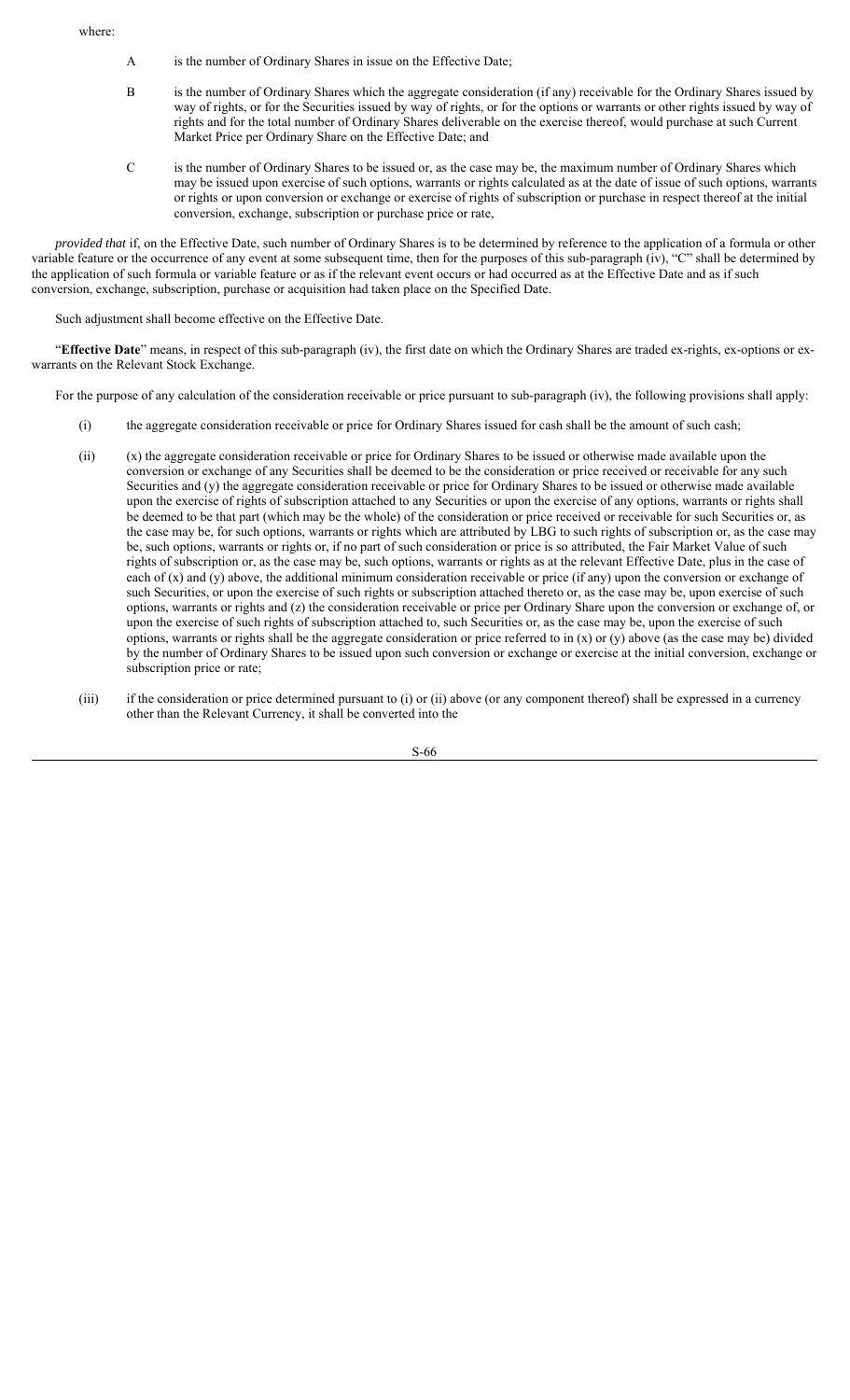Relevant Currency at the Prevailing Rate on the relevant Effective Date (in the case of (i) above) or the relevant date of first public announcement (in the case of (ii) above);

- (iv) in determining the consideration or price pursuant to the above, no deduction shall be made for any commissions or fees (howsoever described) or any expenses paid or incurred for any underwriting, placing or management of the issue of the relevant Ordinary Shares or Securities or options, warrants or rights, or otherwise in connection therewith; and
- (v) the consideration or price shall be determined as provided above on the basis of the consideration or price received, receivable, paid or payable, regardless of whether all or part thereof is received, receivable, paid or payable by or to LBG or another entity.

Notwithstanding the foregoing provisions:

- A where the events or circumstances giving rise to any adjustment to the Conversion Price have resulted or will result in an adjustment to the Conversion Price or where more than one event which gives rise to an adjustment to the Conversion Price occurs within such a short period of time that, in the opinion of LBG, a modification to the adjustment provisions is required to give the intended result, such modification shall be made as may be determined in good faith by an Independent Adviser to be in its opinion appropriate, including to ensure that (i) an adjustment to the Conversion Price or the economic effect thereof shall not be taken into account more than once, (ii) the economic effect of an Extraordinary Dividend is not taken into account more than once, and (iii) to reflect a redenomination of the issued Ordinary Shares for the time being into a new currency;
- B if any doubt shall arise as to whether an adjustment falls to be made to the Conversion Price or as to the appropriate adjustment to the Conversion Price, LBG may at its discretion appoint an Independent Adviser and, following consultation between LBG and such Independent Adviser, a written opinion of such Independent Adviser in respect thereof shall be conclusive and binding on LBG and the holders and beneficial owners of the Additional Tier 1 Securities, save in the case of manifest error;
- C no adjustment will be made to the Conversion Price where Ordinary Shares or other Securities (including rights, warrants and options) are issued, offered, exercised, allotted, purchased, appropriated, modified or granted to, or for the benefit of, employees or former employees (including directors holding or formerly holding executive office or the personal service company of any such person) or their spouses or relatives, in each case, of LBG or any of our Subsidiaries or any associated company or to a trustee or trustees to be held for the benefit of any such person, in any such case pursuant to any share or option scheme;
- D on any adjustment, if the resultant Conversion Price has more decimal places than the initial Conversion Price, it shall be rounded to the same number of decimal places as the initial Conversion Price. No adjustment shall be made to the Conversion Price where such adjustment (rounded down if applicable) would be less than 1% of the Conversion Price then in effect. Any adjustment not required to be made, and/or any amount by which the Conversion Price has been rounded down, shall be carried forward and taken into account in any subsequent adjustment, and such subsequent adjustment shall be made on the basis that the adjustment not required to be made had been made at the relevant time and/or, as the case may be, that the relevant rounding down had not been made;
- E Notice of any adjustments to the Conversion Price shall be given by LBG to holders of the Additional Tier 1 Securities promptly after the determination thereof in accordance with "*—Notice*" below; and
- F any adjustment to the Conversion Price shall be subject to such Conversion Price not being less than the U.S. dollar equivalent of the nominal amount of an Ordinary Share at such time (currently £0.10). LBG undertakes that it shall not take any action, and shall procure that no action is taken, that would otherwise result in an adjustment to the Conversion Price to below such nominal value then in effect.

References to "ordinary share capital" has the meaning provided in Section 1119 of the Corporation Tax Act 2010 and "equity share capital" has the meaning provided in Section 548 of the U.K. Companies Act.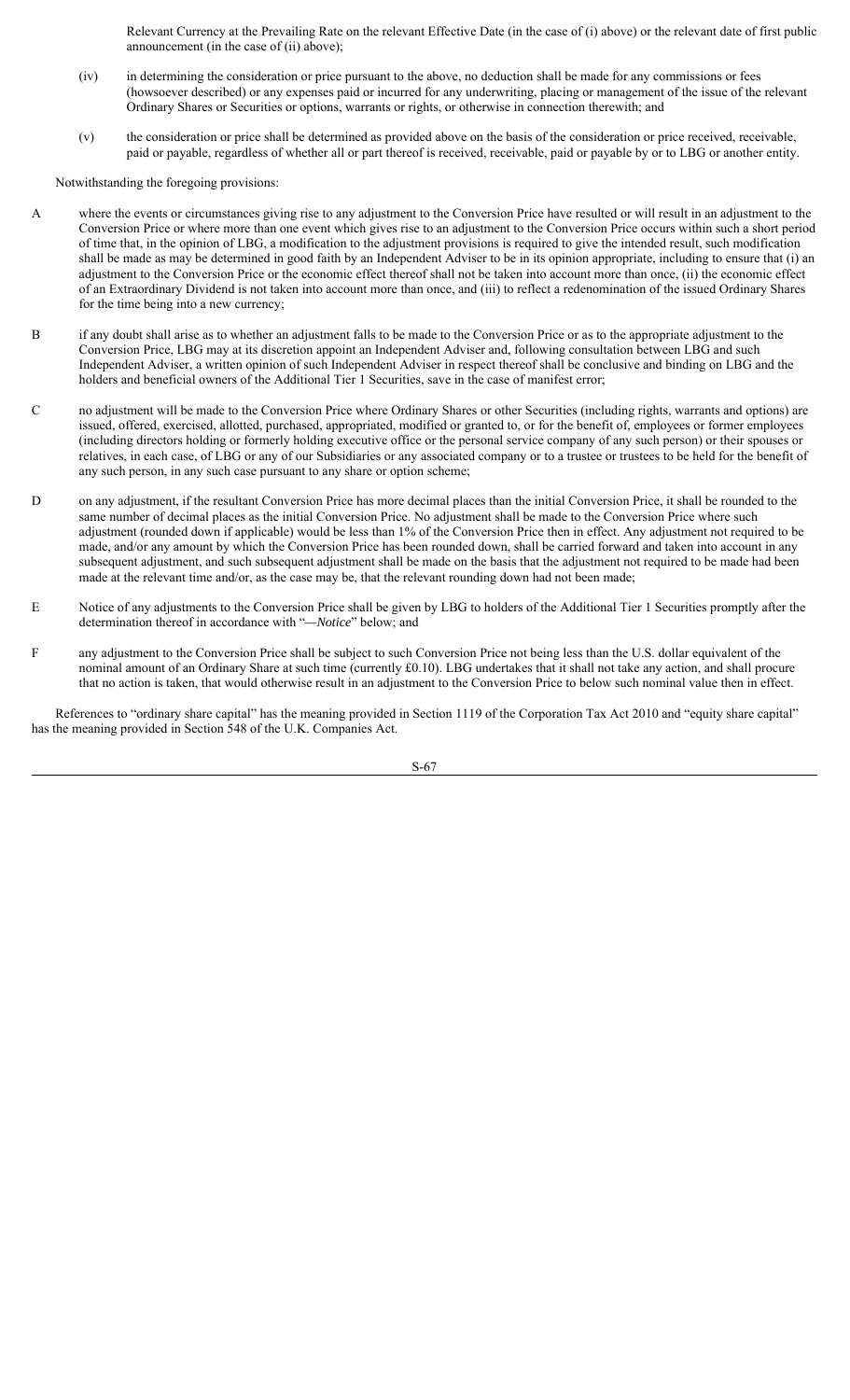References to any act or statute or any provision of any act or statute shall be deemed also to refer to any statutory modification or re-enactment thereof or any statutory instrument, order or regulation made thereunder or under such modification or re-enactment.

References to any issue or offer or grant to shareholders "as a class" or "by way of rights" shall be taken to be references to an issue or offer or grant to all or substantially all shareholders, as the case may be, other than shareholders, as the case may be, to whom, by reason of the laws of any territory or requirements of any recognized regulatory body or any other stock exchange or securities market in any territory or in connection with fractional entitlements, it is determined not to make such issue or offer or grant.

#### *Conversion Procedures*

On the Conversion Date, the Settlement Shares shall be issued and delivered by LBG to the Settlement Share Depository (or as otherwise provided by the Indenture and the Additional Tier 1 Securities) on terms permitting a Settlement Shares Offer and, provided the Settlement Shares are so issued and delivered, no holder or beneficial owner of the Additional Tier 1 Securities will have any rights against LBG with respect to the repayment of the principal amount of the Additional Tier 1 Securities or the payment of interest or any other amount on or in respect of such Additional Tier 1 Securities, which liabilities of LBG shall be automatically released. Accordingly, the principal amount of the Additional Tier 1 Securities shall equal zero at all times thereafter (although the Tradable Amount shall remain unchanged). Any interest in respect of an interest period ending on any Interest Payment Date falling between the Trigger Event and the Conversion Date shall be deemed to have been canceled upon the occurrence of such Trigger Event and shall not be due and payable.

Provided that LBG issues and delivers the Settlement Shares to the Settlement Share Depository in accordance with the terms of the Additional Tier 1 Securities as described herein, with effect from and on the Conversion Date, holders and beneficial owners of the Additional Tier 1 Securities shall have recourse only to the Settlement Share Depository for the delivery to them of Settlement Shares, ADSs or, if applicable, the Alternative Consideration. Subject to the occurrence of a Winding-up or Administration Event on or following a Trigger Event, if LBG fails to issue and deliver the Settlement Shares upon Automatic Conversion to the Settlement Share Depository on the Conversion Date, a holder's only right under the Additional Tier 1 Securities will be to claim to have such Settlement Shares so issued and delivered.

While any Additional Tier 1 Security remains outstanding, LBG will at all times keep available for issue, free from pre-emptive or other preferential rights, sufficient Ordinary Shares to enable the Automatic Conversion of the Additional Tier 1 Securities to be discharged and satisfied in full. Once the Additional Tier 1 Securities have been converted into Settlement Shares, there will be no provision for the reconversion of such Settlement Shares into Additional Tier 1 Securities.

The Settlement Shares to be issued and delivered shall (except where LBG has been unable to appoint a Settlement Share Depository) initially be registered in the name of the Settlement Share Depository, which, subject to a Settlement Shares Offer, shall hold such Settlement Shares on behalf of the holders and beneficial owners of the Additional Tier 1 Securities. By virtue of its holding of any Additional Tier 1 Security, each holder and each beneficial owner of the Additional Tier 1 Securities shall be deemed to have irrevocably directed LBG to issue and deliver the Settlement Shares corresponding to the conversion of its holding of Additional Tier 1 Securities to the Settlement Share Depository.

Neither LBG, nor any member of the Group will pay any taxes or capital, stamp, issue and registration or transfer taxes or duties arising upon Automatic Conversion or that may arise or be paid as a consequence of the issue and delivery of Settlement Shares to the Settlement Share Depository. A holder must pay any taxes and capital, stamp, issue and registration and transfer taxes or duties arising upon Automatic Conversion in connection with the issue and delivery of the Settlement Shares to the Settlement Share Depository and such holder must pay all, if any, such taxes or duties arising by reference to any disposal or deemed disposal of such holder's Additional Tier 1 Security or interest therein. Any taxes and capital, stamp, issue and registration and transfer taxes or duties arising on delivery or transfer of Settlement Shares to a purchaser in any Settlement Shares Offer shall be payable by the relevant purchaser of those Settlement Shares.

Following the issuance and delivery of the Settlement Shares to the Settlement Share Depository on the Conversion Date, the Additional Tier 1 Securities shall remain in existence until the applicable Cancellation Date for

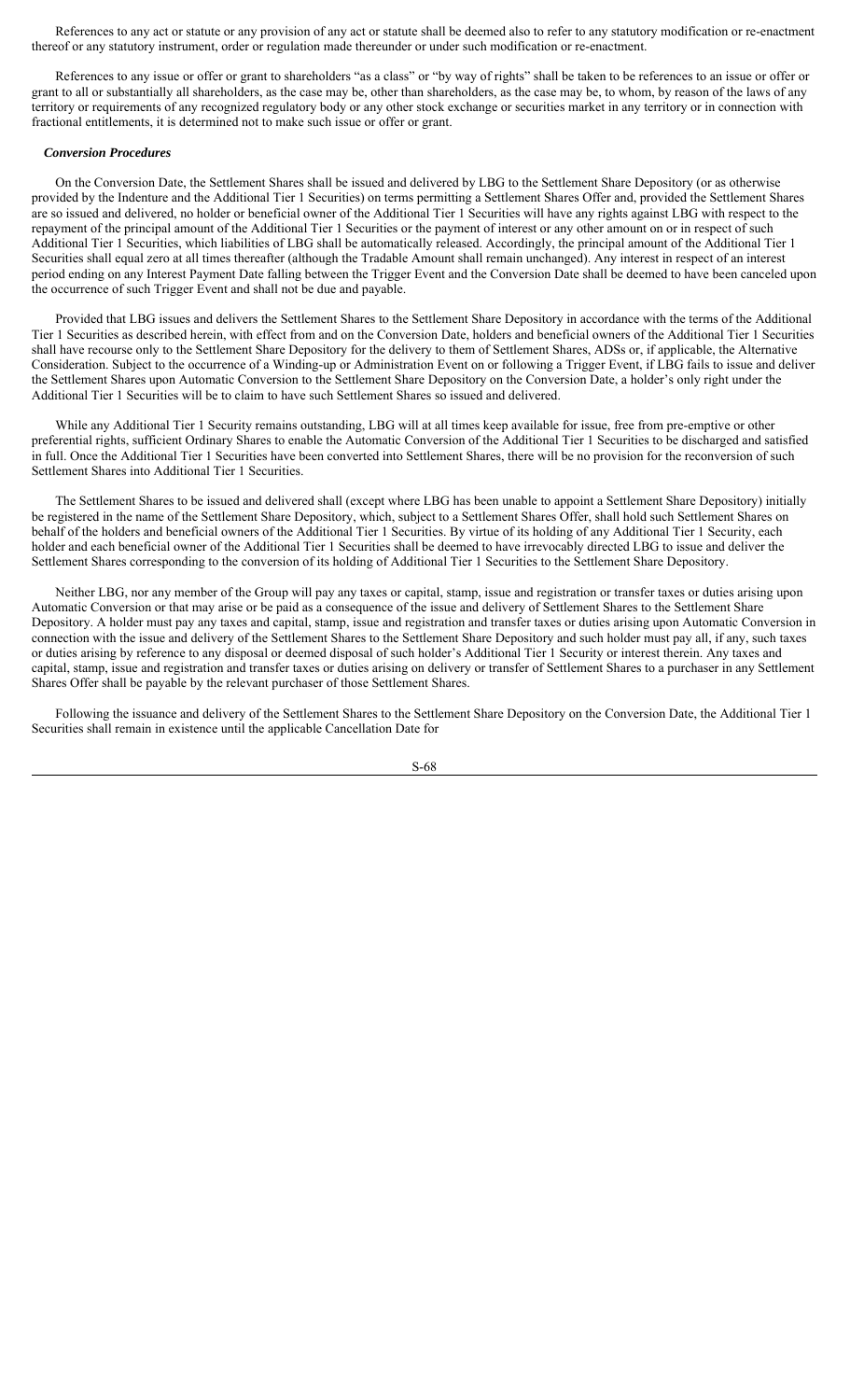the sole purpose of evidencing the holder's right to receive Settlement Shares, ADSs or the Alternative Consideration, as the case may be, from the Settlement Share Depository. LBG currently expects that beneficial interests in the Additional Tier 1 Securities will be transferrable until the Suspension Date and that any trades in the Additional Tier 1 Securities would clear and settle through DTC until such date. However, there is no guarantee that an active trading market will exist for the Additional Tier 1 Securities following the Automatic Conversion. The Additional Tier 1 Securities may cease to be admitted to trading on the Global Exchange Market of Euronext Dublin or any other stock exchange on which the Additional Tier 1 Securities are then listed or admitted to trading after the Suspension Date.

Subject to the conditions described in this section, the Settlement Shares, ADSs or Alternative Consideration will be delivered to holders of the Additional Tier 1 Securities on the Settlement Date and the Additional Tier 1 Securities shall be canceled on the Cancellation Date.

## The Additional Tier 1 Securities are not convertible into Settlement Shares at the option of the holders at any time.

Notwithstanding any other provision herein, by its acquisition of the Additional Tier 1 Securities, each holder and beneficial owner shall be deemed to have (i) agreed to all the terms and conditions of the Additional Tier 1 Securities, including, without limitation, those related to (x) Automatic Conversion following a Trigger Event and (y) the appointment of the Settlement Share Depository, the issuance of the Settlement Shares to the Settlement Share Depository (or to the relevant recipient in accordance with the terms of the Additional Tier 1 Securities) and the potential sale of the Settlement Shares pursuant to a Settlement Shares Offer, and acknowledged that such events in (x) and (y) may occur without any further action on the part of the holders and beneficial owners of the Additional Tier 1 Securities or the Trustee, (ii) agree that effective upon, and following, the Automatic Conversion, no amount shall be due and payable to the holders and beneficial owners of the Additional Tier 1 Securities and the liability of LBG to pay any such amounts (including the principal amount of, or any interest in respect of, the Additional Tier 1 Securities) shall be automatically released, and the holders shall not have the right to give a direction to the Trustee with respect to the Trigger Event and any related Automatic Conversion and (iii) waive, to the extent permitted by the TIA, any claim against the Trustee arising out of its acceptance of its trusteeship under, and the performance of its duties, powers and rights in respect of, the indenture and in connection with the Additional Tier 1 Securities, including, without limitation, claims related to or arising out of or in connection with a Trigger Event and/or any Automatic Conversion.

The procedures following the Automatic Conversion set forth in this section are subject to change to reflect changes in clearing system practices.

#### *Settlement Shares*

The number of Settlement Shares to be issued to the Settlement Share Depository on the Conversion Date will be determined by dividing the aggregate principal amount of the Additional Tier 1 Securities outstanding immediately prior to the Automatic Conversion on the Conversion Date by the Conversion Price prevailing on the Conversion Date. The number of Settlement Shares to be delivered to each holder shall be rounded down, if necessary, to the nearest whole number of Settlement Shares. Fractions of Settlement Shares will not be delivered to the Settlement Share Depository following the Automatic Conversion and no cash payment will be made in lieu thereof. The number of Settlement Shares to be held by the Settlement Share Depository for the benefit of each holder shall be the number of Settlement Shares thus calculated divided by the Tradable Amount of the book-entry interests in the Additional Tier 1 Securities held by such holder on the Conversion Date rounded down, if necessary, to the nearest whole number of Settlement Shares.

The Settlement Shares issued upon Automatic Conversion will be fully paid and non-assessable and will in all respects rank *pari passu* with the Ordinary Shares in issue on the Conversion Date, except in any such case for any right excluded by mandatory provisions of applicable law, and provided that any Settlement Shares so issued will not rank for (or, as the case may be, the relevant holder shall not be entitled to receive) any rights, the Record Date for entitlement to which falls prior to the Conversion Date. For as long as the Settlement Shares are held by the Settlement Share Depository, each holder of the Additional Tier 1 Securities shall be entitled to direct the Settlement Share Depository to exercise on its behalf all rights of an ordinary shareholder (including voting rights and rights to receive dividends) except that holders shall not be able to sell or otherwise transfer such Settlement Shares unless and until such time as they have been delivered to holders in accordance with "*—Settlement Procedures*" below.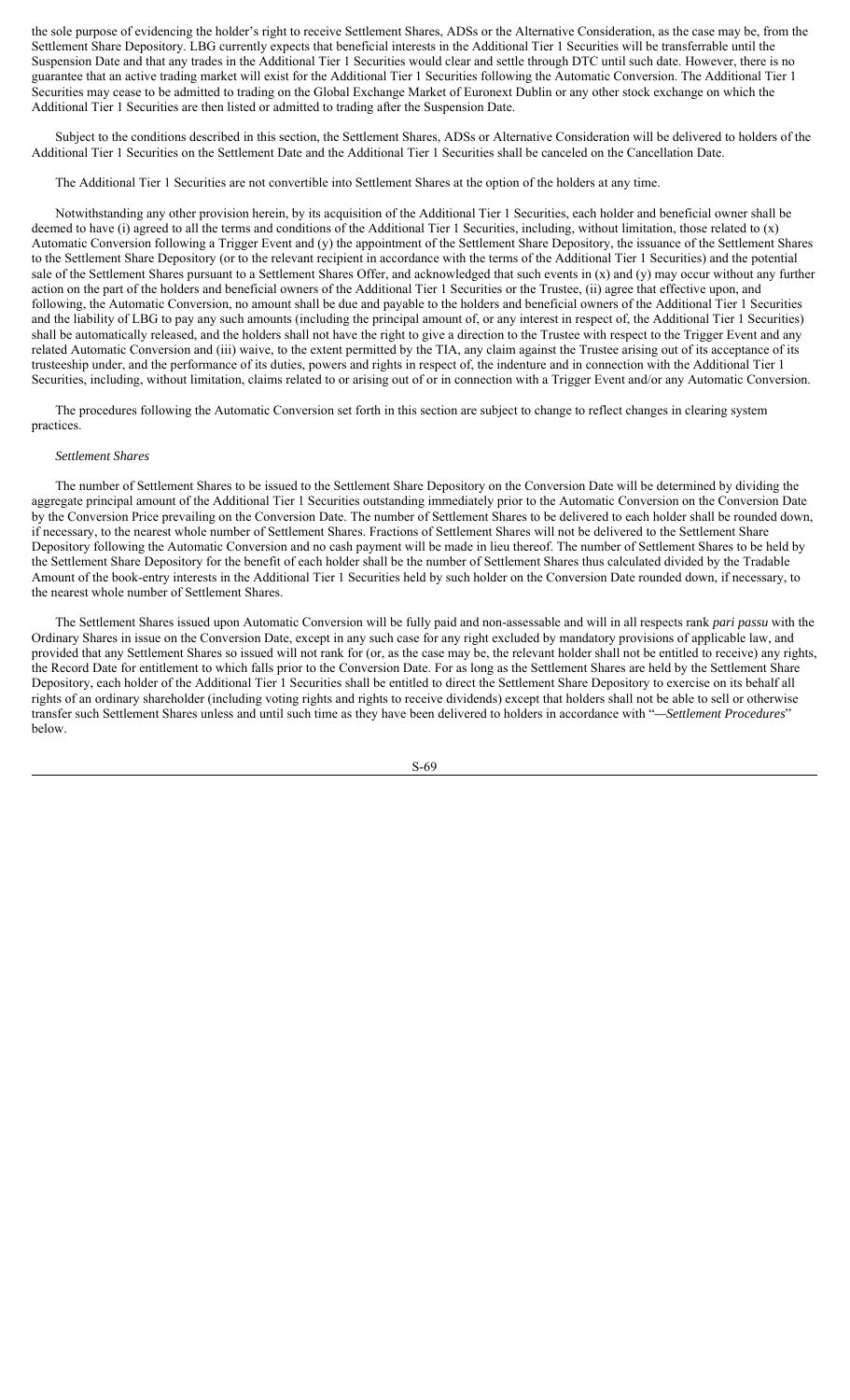#### *Settlement Shares Offer*

Within ten (10) Business Days following the Conversion Date, LBG may, in its sole and absolute discretion, elect that the Settlement Share Depository (or an agent on its behalf) make an offer of, in LBG's sole and absolute discretion, all or some of the Settlement Shares to, at LBG's sole and absolute discretion, all or some of LBG's ordinary shareholders upon Automatic Conversion, such offer to be at a cash price per Settlement Share that will be no less than the Conversion Price (translated from U.S. dollars into pounds sterling at the then-prevailing rate as determined by LBG in its sole discretion) (the "**Settlement Shares Offer**"). Such election shall be made through the delivery of a "**Settlement Shares Offer Notice**" to the Trustee directly and to the holders of the Additional Tier 1 Securities in accordance with "*—Notice*" below. If so elected, the Settlement Shares Offer Notice shall specify (i) the period of time for which the Settlement Shares Offer shall be made (the "**Settlement Shares Offer Period**"), which shall end no later than forty (40) Business Days after the delivery of the Settlement Shares Offer Notice, and (ii) the date on which DTC shall suspend all clearance and settlement of transactions in the Additional Tier 1 Securities in accordance with its rules and procedures (the "**Suspension Date**"), if the Suspension Date has not previously been specified in the Conversion Trigger Notice.

LBG reserves the right, in its sole and absolute discretion, to elect that the Settlement Share Depository terminate the Settlement Shares Offer at any time during the Settlement Shares Offer Period. If LBG makes such an election, it will provide at least three (3) Business Days' notice to the Trustee directly and to the holders of the Additional Tier 1 Securities via DTC. The Settlement Share Depository may then, in its sole and absolute discretion, take steps to deliver to holders of the Additional Tier 1 Securities the Settlement Shares or ADSs at a time that is earlier than the time at which they would have otherwise received the Alternative Consideration had the Settlement Shares Offer been completed.

Upon expiry of the Settlement Shares Offer Period, the Settlement Share Depository will provide notice to the holders of the Additional Tier 1 Securities in accordance with "*—Notice*" below of the composition of the Alternative Consideration (and of the deductions to the cash component, if any, of the Alternative Consideration (as set out in the definition of Alternative Consideration)) per \$1,000 Tradable Amount of the Additional Tier 1 Securities. The Alternative Consideration will be held by the Settlement Share Depository on behalf of the holders of the Additional Tier 1 Securities and will be delivered to holders of the Additional Tier 1 Securities pursuant to the procedures set forth under "*—Settlement Procedures*" below.

The cash component of any Alternative Consideration shall be payable by the Settlement Share Depository to the holders of the Additional Tier 1 Securities whether or not the Solvency Condition is satisfied.

By its acquisition of the Additional Tier 1 Securities, each holder and each beneficial owner of the Additional Tier 1 Securities acknowledges and agrees that if LBG elects, in its sole and absolute discretion, that a Settlement Shares Offer be conducted by the Settlement Share Depository, such holder shall be deemed to have: (i) irrevocably consented to any Settlement Shares Offer and, notwithstanding that such Settlement Shares are held by the Settlement Share Depository on behalf of the holders and beneficial owners of the Additional Tier 1 Securities, to the Settlement Share Depository using the Settlement Shares delivered to it to settle any Settlement Shares Offer, (ii) irrevocably consented to the transfer of the beneficial interest it holds in the Settlement Shares delivered upon Automatic Conversion to the Settlement Share Depository or to one or more purchasers identified by the Settlement Share Depository in connection with the Settlement Shares Offer, (iii) irrevocably agreed that LBG and the Settlement Share Depository may take any and all actions necessary to conduct the Settlement Shares Offer in accordance with the terms of the Additional Tier 1 Securities, (iv) irrevocably agreed that none of LBG, the Trustee or the Settlement Share Depository shall, to the extent permitted by applicable law, incur any liability to the holders and beneficial owners of the Additional Tier 1 Securities in respect of the Settlement Shares Offer (except for the obligations of the Settlement Share Depository in respect of the holders of the Additional Tier 1 Securities' entitlement to, and subsequent delivery of, any Alternative Consideration) and (v) authorized, directed and required the clearing systems, any direct participant in the clearing systems or other intermediary through which it holds the Additional Tier 1 Securities to take any and all necessary action to implement the Automatic Conversion (including, without limitation, any Settlement Shares Offer).

*Any Settlement Shares Offer shall be made subject to applicable laws and regulations in effect at the relevant time and shall be conducted, if at all, only to the extent that LBG, in its sole and absolute discretion, determines that the Settlement Shares Offer is appropriate and practicable.*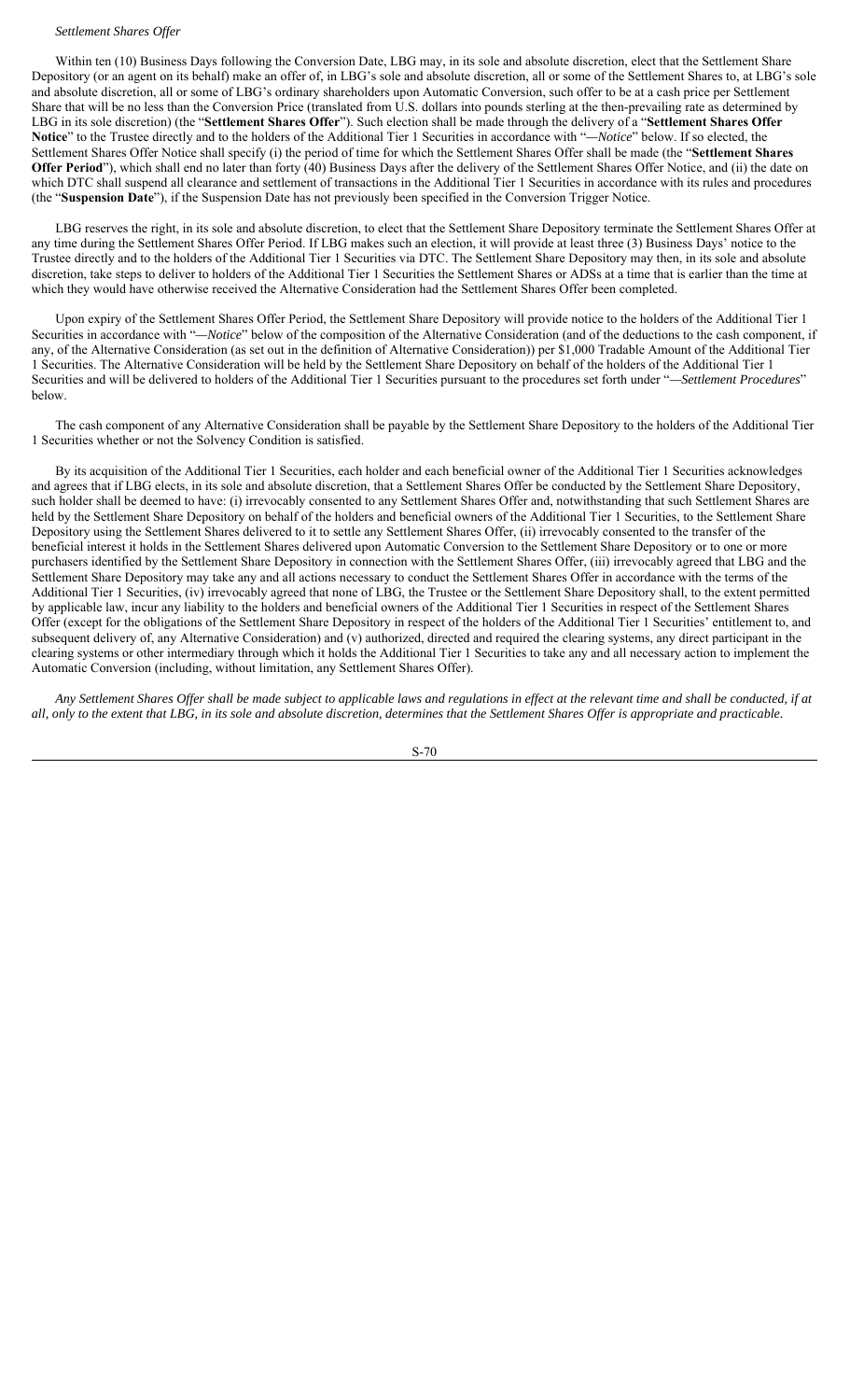#### *Settlement Procedures*

Delivery of the Settlement Shares, ADSs or Alternative Consideration to the holders of the Additional Tier 1 Securities will be made in accordance with the following procedures. The procedures set forth in this section are subject to change to reflect changes in clearing system practices.

It is expected that the Settlement Shares (or the Settlement Share component, if any, of any Alternative Consideration) will be delivered to holders of the Additional Tier 1 Securities in uncertificated form through the dematerialized securities trading system operated by Euroclear U.K. & Ireland Limited, known as CREST, unless the Settlement Shares are not a participating security in CREST at the relevant time, in which case the Settlement Shares (or the Settlement Share component, if any, of any Alternative Consideration) will either be delivered in the form of the relevant clearing system in which the Settlement Shares are a participating security or in certificated form. It is expected that where the Settlement Shares (or the Settlement Share component, if any, of any Alternative Consideration) are to be delivered through CREST or such other clearing system in which such Settlement Shares are a participating security, they will be delivered to the account specified by the holder in the relevant Settlement Notice as described below. It is expected that where the Settlement Shares (or the Settlement Share component, if any, of any Alternative Consideration) are to be delivered in certificated form, the name of the relevant holder (or its nominee) will be entered in LBG's share register and a certificate in respect thereof will be dispatched by mail free of charge to the holder or as it may direct in the relevant Settlement Notice as described below. It is expected that the cash component, if any, of any Alternative Consideration will be delivered through DTC (or, if the Additional Tier 1 Securities are held in definitive form, to the holders at their address shown on the register for the Additional Tier 1 Securities) on or around the date on which the Settlement Shares Offer Period ends, subject to DTC's procedures in effect at such time.

The Conversion Trigger Notice shall specify the Suspension Date. On the Suspension Date, DTC shall suspend all clearance and settlement of transactions in the Additional Tier 1 Securities. As a result, holders and beneficial owners of the Additional Tier 1 Securities will not be able to settle the transfer of any Additional Tier 1 Securities following the Suspension Date, and any sale or other transfer of the Additional Tier 1 Securities that a holder or beneficial owner of the Additional Tier 1 Securities may have initiated prior to the Suspension Date that is scheduled to settle after the Suspension Date will be rejected by DTC and will not be settled through DTC. The Additional Tier 1 Securities may cease to be admitted to trading on the Global Exchange Market of Euronext Dublin or any other stock exchange on which the Additional Tier 1 Securities are then listed or admitted to trading after the Suspension Date.

On the Suspension Date, LBG shall deliver a notice in accordance with "*—Notice*" below to the Trustee and to the holders of the Additional Tier 1 Securities (a "**Settlement Request Notice**") requesting that holders of the Additional Tier 1 Securities complete a notice to be delivered to the Settlement Share Depository, with a copy to the Trustee (a "**Settlement Notice**"). The Settlement Request Notice shall specify (i) the date by which the Settlement Notice must be received by the Settlement Share Depository (the "**Notice Cut-off Date**") and (ii) the date on which the Additional Tier 1 Securities in relation to which no Settlement Notice has been received by the Settlement Share Depository on or before the Notice Cut-off Date shall be canceled, which date may be up to twelve (12) Business Days following the Notice Cut-off Date (the "**Final Cancellation Date**").

In order to obtain delivery of the relevant Settlement Shares, ADSs or Alternative Consideration, a holder must deliver its Settlement Notice to the Settlement Share Depository on or before the Notice Cut-off Date. If such delivery is made after the end of normal business hours at the specified office of the Settlement Share Depository, such delivery shall be deemed for all purposes to have been made or given on the following Business Day. The Settlement Notice shall contain: (i) the name of the holder, (ii) the Tradable Amount of the book-entry interests in the Additional Tier 1 Securities held by such holder on the date of such notice, (iii) the name to be entered in LBG's share register, (iv) whether Settlement Shares are to be delivered to the holder or ADSs are to be deposited on behalf of the holder into LBG's ADS facility, (v) the details of the CREST or other clearing system account, details of the registered account in LBG's ADS facility, or, if the Settlement Shares are not a participating security in CREST or another clearing system, the address to which the Settlement Shares (or the Settlement Share component, if any, of any Alternative Consideration) and/or cash (if not expected to be delivered through DTC) should be delivered, and (vi) such other details as may be required by the Settlement Share Depository.

If the Additional Tier 1 Securities are held through DTC, the Settlement Notice must be given in accordance with the standard procedures of DTC (which may include the notice being given to the Settlement Share Depository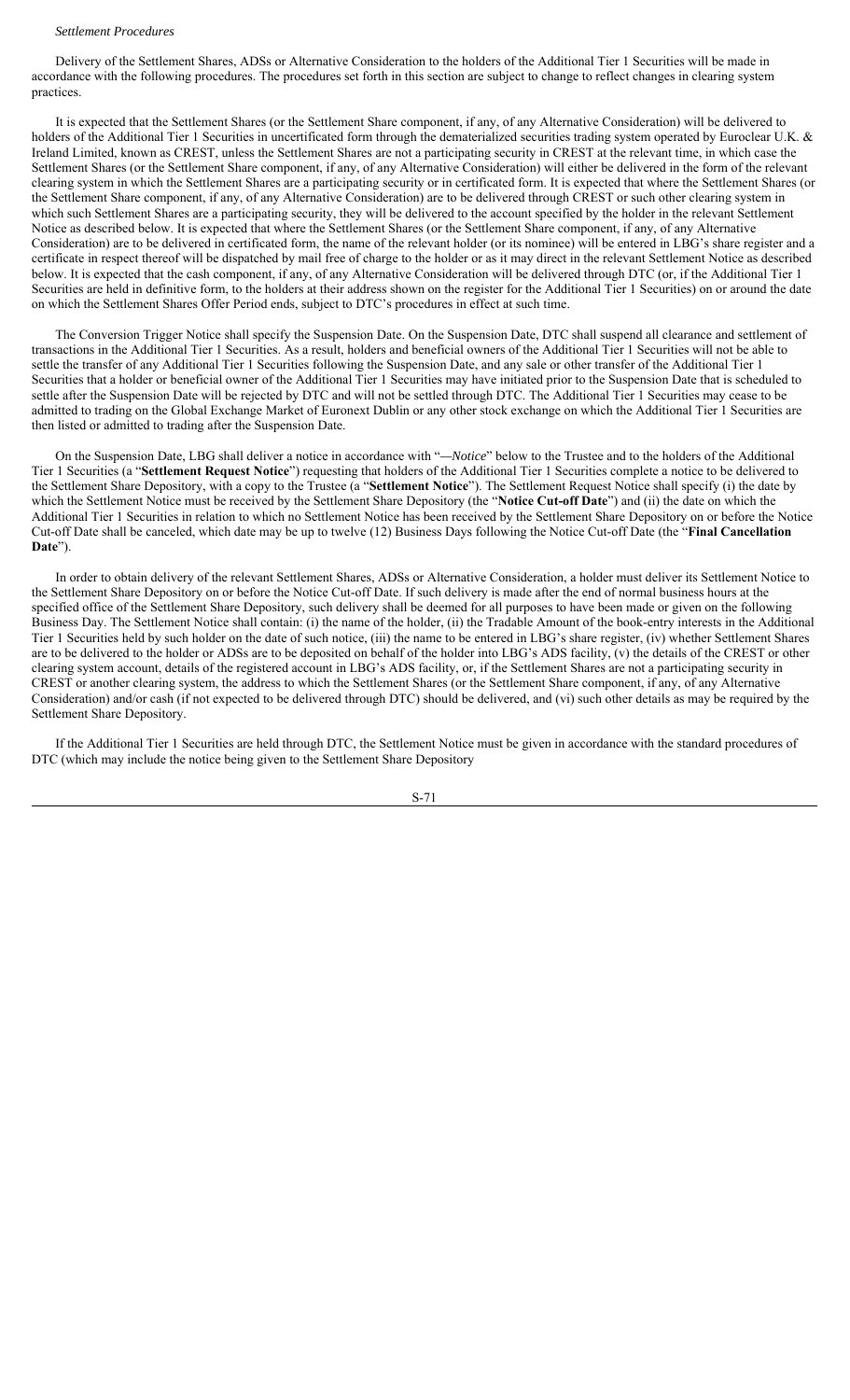by electronic means) and in a form acceptable to DTC and the Settlement Share Depository. If the Additional Tier 1 Securities are in definitive form, the Settlement Notice must be delivered to the specified office of the Settlement Share Depository together with the relevant Additional Tier 1 Security.

Subject as provided herein and provided the Settlement Notice and the relevant Additional Tier 1 Securities, if applicable, are delivered on or before the Notice Cut-off Date, the Settlement Share Depository shall deliver the relevant Alternative Consideration or Settlement Shares (rounded down to the nearest whole number of Settlement Shares) to, or shall deposit such relevant Settlement Shares with the ADS Depositary on behalf of, the holder of the relevant Additional Tier 1 Securities completing the relevant Settlement Notice or its nominee in accordance with the instructions given in such Settlement Notice on the applicable Settlement Date.

Each Settlement Notice shall be irrevocable. Failure to properly complete and deliver a Settlement Notice and the relevant Additional Tier 1 Securities, if applicable, may result in such Settlement Notice being treated by the Settlement Share Depository as null and void. Any determination as to whether any Settlement Notice has been properly completed and delivered shall be made by the Settlement Share Depository in its sole and absolute discretion and shall be conclusive and binding on the relevant holder.

The Settlement Shares (and the Settlement Share component, if any, of any Alternative Consideration) and ADSs will not be available for delivery (i) to, or to a nominee for, Euroclear or Clearstream, Luxembourg or any other person providing a clearance service within the meaning of Section 96 of the Finance Act 1986 of the United Kingdom or (ii) to a person, or nominee or agent for a person, whose business is or includes issuing depository receipts within the meaning of Section 93 of the Finance Act 1986 of the United Kingdom, in each case at any time prior to the "abolition day" as defined in Section 111(1) of the Finance Act 1990 of the United Kingdom, or (iii) to the CREST account of such a person described in (i) or (ii).

## *Failure to Deliver a Settlement Notice*

If a Settlement Notice and the relevant Additional Tier 1 Securities, if applicable, are not delivered to the Settlement Share Depository on or before the Notice Cut-off Date, the Settlement Share Depository shall continue to hold the relevant Settlement Shares or Alternative Consideration until a Settlement Notice (and the relevant Additional Tier 1 Securities, if applicable) is so delivered. However, the relevant Additional Tier 1 Securities shall be canceled on the Final Cancellation Date and any holder of the Additional Tier 1 Securities delivering a Settlement Notice after the Notice Cut-off Date will have to provide evidence of its entitlement to the relevant Settlement Shares, ADSs or Alternative Consideration satisfactory to the Settlement Share Depository in its sole and absolute discretion in order to receive delivery of such Alternative Consideration, Settlement Shares or ADSs (to be deposited with the ADS Depositary on its behalf). LBG shall have no liability to any holder or beneficial owner of the Additional Tier 1 Securities for any loss resulting from such holder not receiving any Alternative Consideration, Settlement Shares or ADSs or from any delay in the receipt thereof, in each case as a result of such holder failing to duly submit a Settlement Notice and the relevant Additional Tier 1 Securities, if applicable, on a timely basis or at all.

#### *Delivery of ADSs*

In respect of Settlement Shares for which holders elect to be converted into ADSs as specified in the Settlement Notice, the Settlement Share Depository shall deposit with the ADS Depository, the number of Settlement Shares to be issued upon Automatic Conversion of the Additional Tier 1 Securities, and the ADS Depository shall issue the corresponding number of ADSs to such holder (per the ADS-to-Ordinary Share ratio in effect on the Conversion Date). Once deposited, the ADS Depository shall be entitled to the economic rights of a holder of the Settlement Shares for the purposes of any dividend entitlement and otherwise on behalf of the ADS holders, and the holder will become the record holder of the related ADSs for all purposes under the ADS deposit agreement. However, the issuance of the ADSs by the ADS Depository may be delayed until the depositary bank or the custodian receives confirmation that all required approvals have been given and that the Settlement Shares have been duly transferred to the custodian and that all applicable depositary fees and payments have been paid to the ADS Depository. For further information on the ADSs or the ADS deposit agreement, see "*Description of American Depositary Shares*".

For the purposes of these provisions:

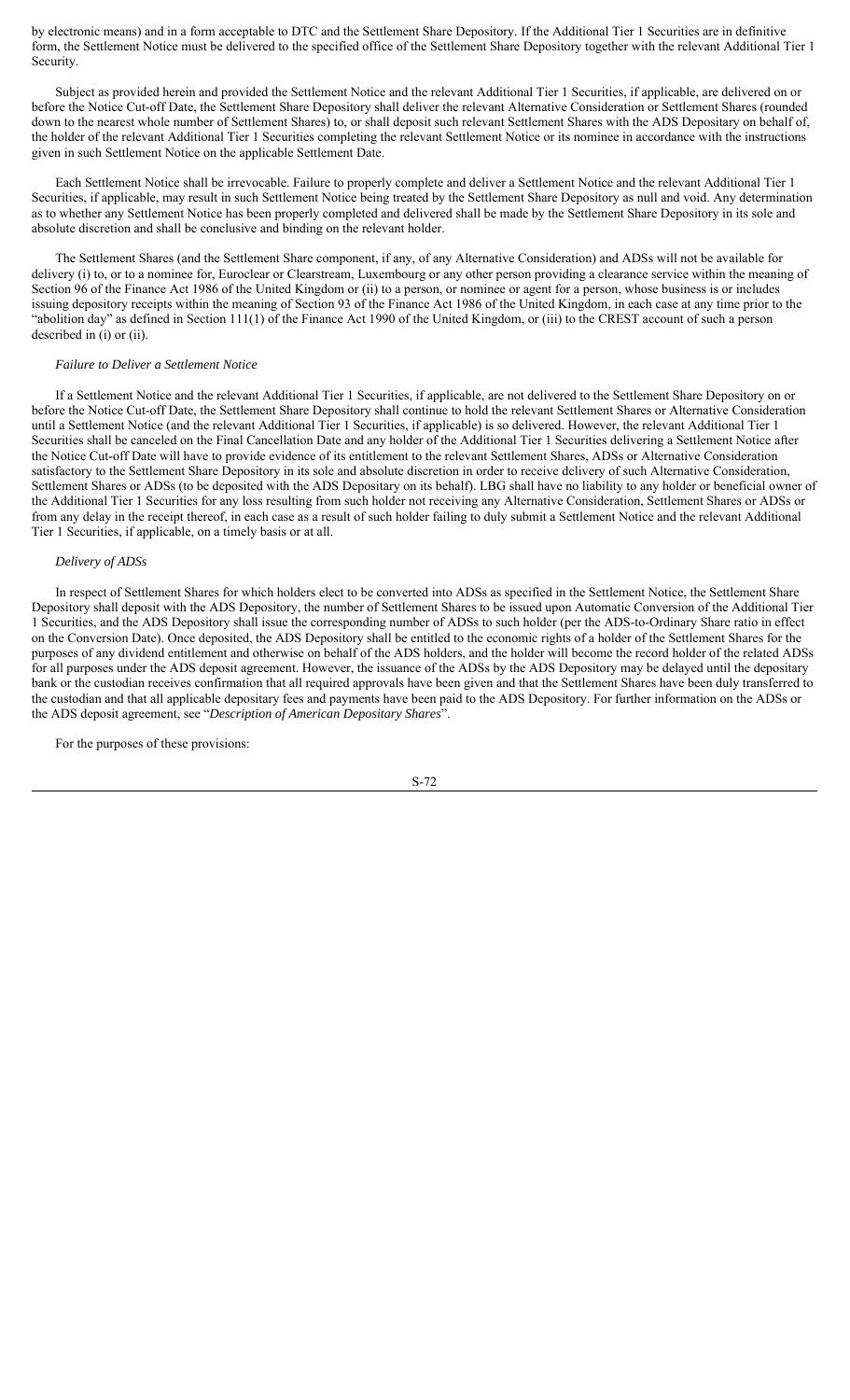"**ADS Depository**" means The Bank of New York Mellon, as the depositary under LBG's Ordinary Share American Depository Facility.

"**Alternative Consideration**" means, in respect of each Additional Tier 1 Security and as determined by LBG (i) if all of the Settlement Shares to be issued and delivered following Automatic Conversion are sold in the Settlement Shares Offer, the *pro rata* share of the cash proceeds from the sale of such Settlement Shares attributable to such Additional Tier 1 Security translated from pounds sterling into U.S. dollar at a then-prevailing exchange rate as determined by the Settlement Share Depository (less the *pro rata* share of any foreign exchange transaction costs and an amount equal to the *pro rata* share of any stamp duty, stamp duty reserve tax, or any other capital, issue, transfer, registration, financial transaction or documentary tax that may arise or be paid in connection with the issue and delivery of Settlement Shares to the Settlement Share Depository pursuant to the Settlement Shares Offer), (ii) if some but not all of such Settlement Shares to be issued and delivered upon Automatic Conversion are sold in the Settlement Shares Offer, (x) the *pro rata* share of the cash proceeds from the sale of such Settlement Shares attributable to such Additional Tier 1 Security translated from pounds sterling into U.S. dollar at a then-prevailing exchange rate as determined by the Settlement Share Depository (less the *pro rata* share of any foreign exchange transaction costs and an amount equal to the *pro rata* share of any stamp duty, stamp duty reserve tax, or any other capital, issue, transfer, registration, financial transaction or documentary tax that may arise or be paid in connection with the delivery of Settlement Shares to the Settlement Share Depository pursuant to the Settlement Shares Offer) and (y) the *pro rata* share of such Settlement Shares not sold pursuant to the Settlement Shares Offer attributable to such Additional Tier 1 Security rounded down to the nearest whole number of Settlement Shares and (iii) if no Settlement Shares are sold in the Settlement Shares Offer, the relevant number of Settlement Shares that would have been received had LBG not elected that the Settlement Share Depository should carry out a Settlement Shares Offer;

"**Cancellation Date**" means (i) with respect to any Additional Tier 1 Security for which a Settlement Notice is received by the Settlement Share Depository on or before the Notice Cut-off Date, the applicable Settlement Date and (ii) with respect to any Additional Tier 1 Security for which a Settlement Notice is not received by the Settlement Share Depository on or before the Notice Cut-off Date, the Final Cancellation Date.

## "**Settlement Date**" means:

(i) with respect to any Additional Tier 1 Security in relation to which a Settlement Notice is received by the Settlement Share Depository on or before the Notice Cut-off Date where LBG has not elected that the Settlement Share Depository will carry out a Settlement Shares Offer, the date that is two (2) Business Days after the latest of (i) the Conversion Date, (ii) the date on which LBG announces that it will not elect for the Settlement Share Depository to carry out a Settlement Shares Offer (or, if no such announcement is made, the last date on which LBG is entitled to give a Settlement Shares Offer Notice), and (iii) the date on which the relevant Settlement Notice has been received by the Settlement Share Depository;

(ii) with respect to any Additional Tier 1 Security in relation to which a Settlement Notice is received by the Settlement Share Depository on or before the Notice Cut-off Date where LBG has elected that the Settlement Share Depository will carry out a Settlement Shares Offer, the date that is the later of (a) two (2) Business Days after the day on which the Settlement Shares Offer Period expires or is terminated and (b) two (2) Business Days after the date on which such Settlement Notice has been so received by the Settlement Share Depository; and

(iii) with respect to any Additional Tier 1 Security in relation to which a Settlement Notice is not so received by the Settlement Share Depository on or before the Notice Cut-off Date, the date on which the Settlement Share Depository delivers the relevant Settlement Shares, ADSs or Alternative Consideration, as applicable, to holders of the Additional Tier 1 Securities.

## **Agreement with Respect to the Exercise of U.K. Bail-in Powers**

Notwithstanding any other agreements, arrangements, or understandings between us and any holder or beneficial owner of the Additional Tier 1 Securities, by purchasing or acquiring the Additional Tier 1 Securities, each holder (including each beneficial owner) of the Additional Tier 1 Securities acknowledges, accepts, agrees to be bound by and consents to the exercise of any U.K. bail-in power (as defined below) by the relevant U.K. resolution authority that may result in (i) the reduction or cancellation of all, or a portion, of the principal amount of, or interest on, the Additional Tier 1 Securities; (ii) the conversion of all, or a portion, of the principal amount of, or interest on, the Additional Tier 1 Securities into shares or other securities or other obligations of LBG or another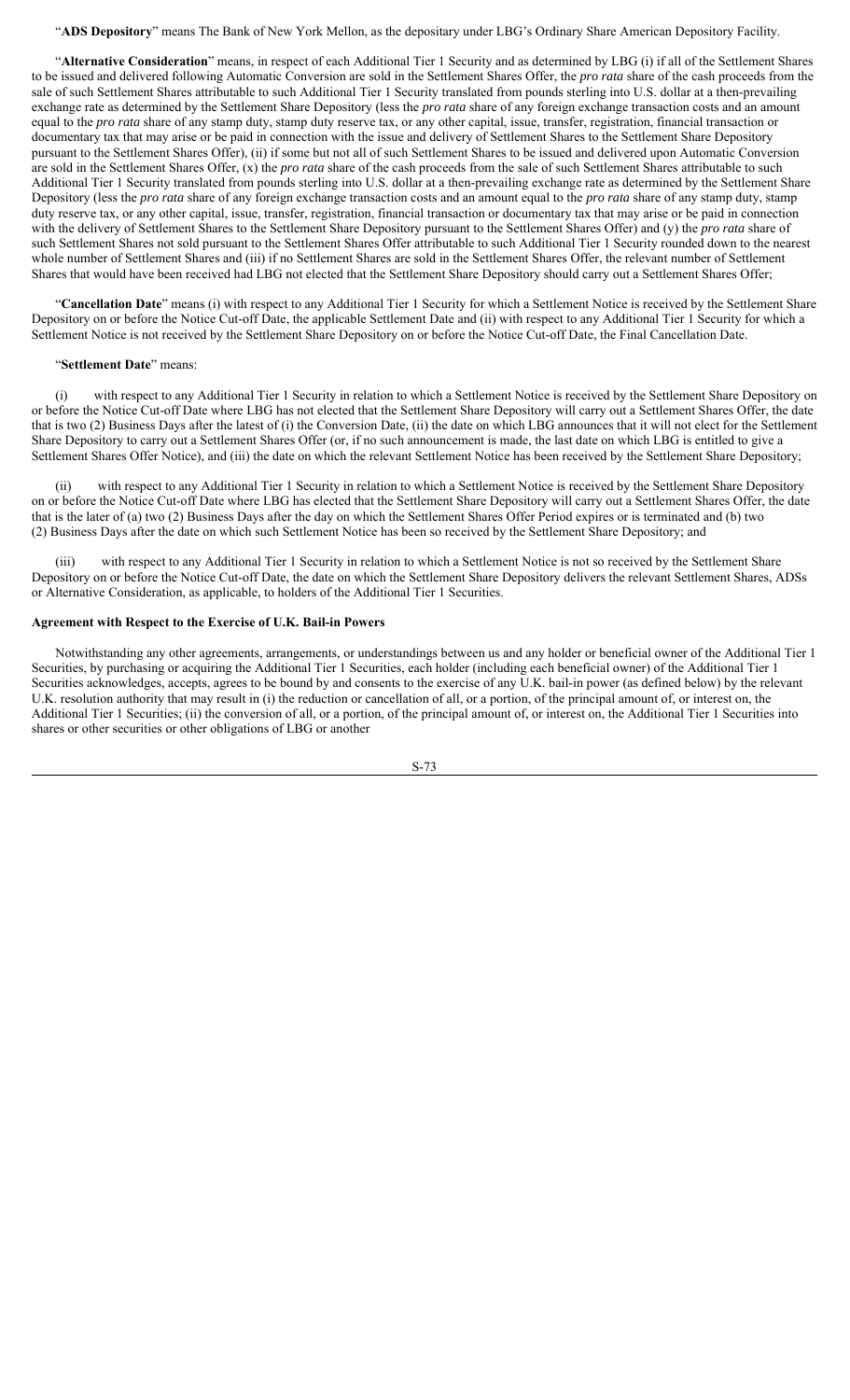person; and/or (iii) the amendment or alteration of the maturity of the Additional Tier 1 Securities, or amendment of the amount of interest due on the Additional Tier 1 Securities, or the dates on which interest becomes payable, including by suspending payment for a temporary period; any U.K. bail-in power may be exercised by means of variation of the terms of the Additional Tier 1 Securities solely to give effect to the exercise by the relevant U.K. resolution authority of such U.K. bail-in power. With respect to (i), (ii) and (iii) above, references to principal and interest shall include payments of principal and interest that have become due and payable (including principal that has become due and payable at the maturity date), but which have not been paid, prior to the exercise of any U.K. bail-in power. Each holder and each beneficial owner of the Additional Tier 1 Securities further acknowledges and agrees that the rights of the holders and/or beneficial owners under the Additional Tier 1 Securities are subject to, and will be varied, if necessary, solely to give effect to, the exercise of any U.K. bail-in power by the relevant U.K. resolution authority.

For these purposes, a "**U.K. bail-in power**" is any write-down and/or conversion power existing from time to time under any laws, regulations, rules or requirements relating to the resolution of banks, banking group companies, credit institutions and/or investment firms incorporated in the United Kingdom in effect and applicable in the United Kingdom to us and the Group, including but not limited to any such laws, regulations, rules or requirements which are implemented, adopted or enacted within the context of a European Union directive or regulation of the European Parliament and of the Council establishing a framework for the recovery and resolution of credit institutions and investment firms and/or within the context of a U.K. resolution regime under the Banking Act as the same has been or may be amended from time to time (whether pursuant to the Banking Reform Act 2013, secondary legislation or otherwise), pursuant to which obligations of a bank, banking group company, credit institution or investment firm or any of its affiliates can be reduced, canceled, amended, transferred and/or converted into shares or other securities or obligations of the obligor or any other person (and a reference to the "**relevant U.K. resolution authority**" is to any authority with the ability to exercise a U.K. bail-in power).

According to the principles contained in the BRRD and the Banking Act, we expect that the relevant U.K. resolution authority would exercise its U.K. bail-in powers in respect of the Additional Tier 1 Securities having regard to the hierarchy of creditor claims and that the holder or beneficial owner of the Additional Tier 1 Securities would be treated *pari passu* with all claims under Parity Securities at that time being subjected to the exercise by the relevant U.K. resolution authority of the U.K. bail-in powers (or, with claims in respect of ordinary shares, in the event the exercise of such U.K. bail-in power occurs in the intervening period between a Trigger Event and the Conversion Date).

No repayment of the principal amount of the Additional Tier 1 Securities or payment of interest on the Additional Tier 1 Securities shall become due and payable after the exercise of any U.K. bail-in power by the relevant U.K. resolution authority unless, at the time that such repayment or payment, respectively, is scheduled to become due, such repayment or payment would be permitted to be made by us under the laws and regulations of the United Kingdom and the European Union applicable to us or other members of the Group.

See also "*Risk Factors—Under the terms of the Additional Tier 1 Securities, you have agreed to be bound by the exercise of any U.K. bail-in power imposed by the relevant U.K. resolution authority*".

LBG's obligations to indemnify the Trustee in accordance with the Section 6.07 of the Capital Securities Indenture shall survive the exercise of the U.K. bail-in power by the relevant U.K. resolution authority with respect to the Additional Tier 1 Securities.

By its acquisition of the Additional Tier 1 Securities, each holder and each beneficial owner of the Additional Tier 1 Securities, to the extent permitted by the TIA, waives any and all claims against the Trustee for, agrees not to initiate a suit against the Trustee in respect of, and agrees that the Trustee shall not be liable for, any action that the Trustee takes, or abstains from taking, in either case in accordance with the exercise of the U.K. bail-in power by the relevant U.K. resolution authority with respect to the Additional Tier 1 Securities.

By its acquisition of the Additional Tier 1 Securities, each holder and each beneficial owner of the Additional Tier 1 Securities acknowledges and agrees that:

(i) the exercise of the U.K. bail-in power by the relevant U.K. resolution authority with respect to the Additional Tier 1 Securities shall not give rise to a default for purposes of Section 315(b) (*Notice of Default*) and Section 315(c) (*Duties of the Trustee in Case of Default*) of the TIA, as amended;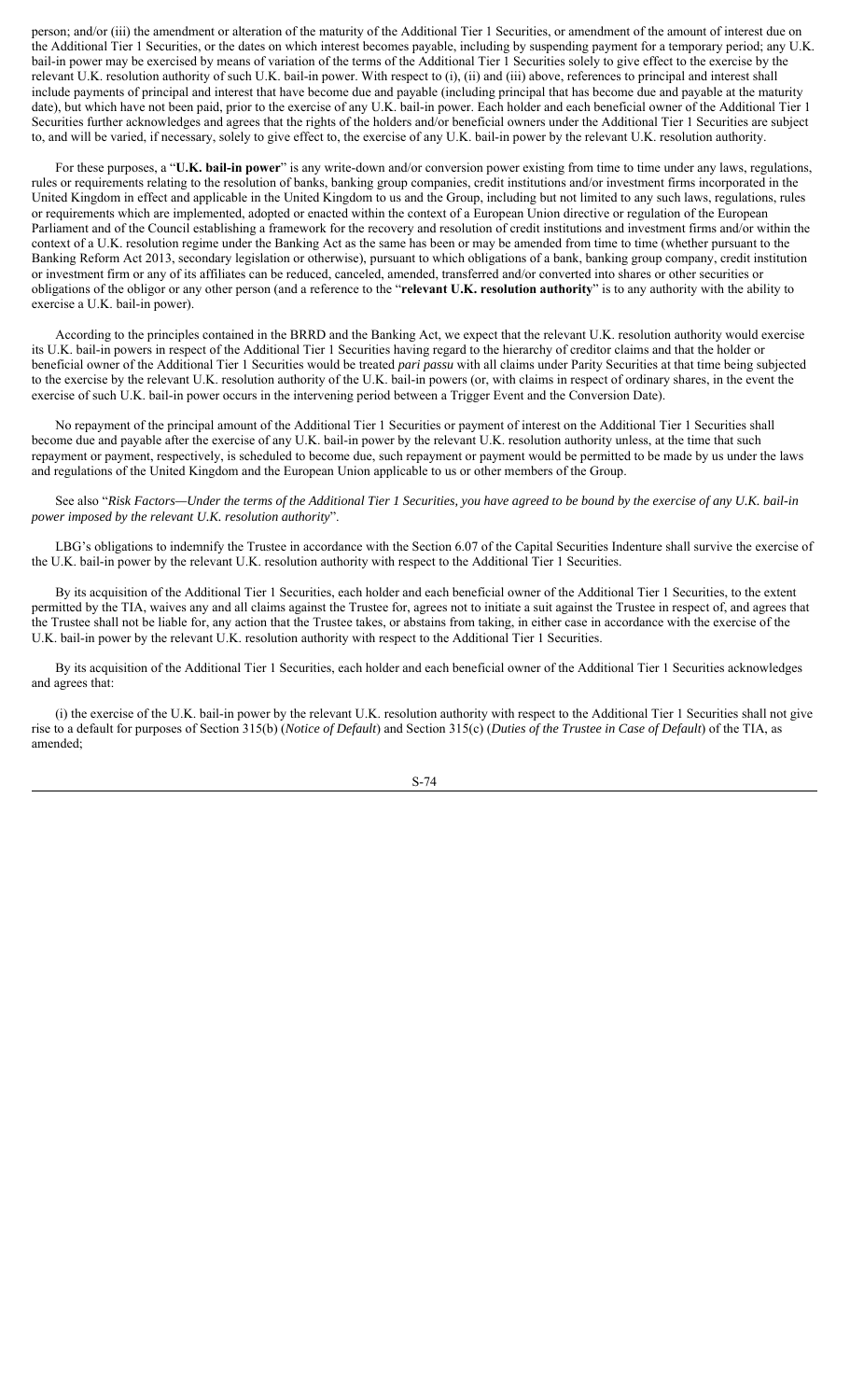(ii) upon the exercise of any U.K. bail-in power by the relevant U.K. resolution authority, the Trustee shall not be required to take any further directions from holders of the Additional Tier 1 Securities under Section 5.12 (Control by Holders) of the Base Indenture, which section authorizes holders of a majority in aggregate outstanding principal amount of the Additional Tier 1 Securities to direct certain actions relating to the Additional Tier 1 Securities. The Indenture shall impose no duties upon the Trustee whatsoever with respect to the exercise of any U.K. bail-in power by the relevant U.K. resolution authority. Notwithstanding the foregoing, if, following the completion of the exercise of the U.K. bail-in power by the relevant U.K. resolution authority, the Additional Tier 1 Securities remain outstanding (for example, if the exercise of the U.K. bail-in power results in only a partial write-down of the principal of the Additional Tier 1 Securities), then the Trustee's duties under the Indenture shall remain applicable with respect to the Additional Tier 1 Securities following such completion to the extent that LBG and the Trustee agree pursuant to a supplemental indenture, unless LBG and the Trustee agree that a supplemental indenture is not necessary; and

(iii) it shall be deemed to have (i) consented to the exercise of any U.K. bail-in power as it may be imposed without any prior notice by the relevant U.K. resolution authority of its decision to exercise such power with respect to the Additional Tier 1 Securities and (ii) authorized, directed and requested DTC and any direct participant in DTC or other intermediary through which it holds such Additional Tier 1 Securities to take any and all necessary action, if required, to implement the exercise of any U.K. bail-in power with respect to the Additional Tier 1 Securities as it may be imposed, without any further action or direction on the part of such holder or beneficial owner or the Trustee.

Upon the exercise of the U.K. bail-in power by the relevant U.K. resolution authority with respect to the Additional Tier 1 Securities, we shall provide a written notice to DTC as soon as practicable regarding such exercise of the U.K. bail-in power for purposes of notifying holders of such occurrence. We shall also deliver a copy of such notice to the Trustee for information purposes only.

For a discussion of certain risk factors relating to the U.K. bail-in power, see "*Risk Factors—Risks relating to the Additional Tier 1 Securities*".

## **Enforcement Events and Remedies**

There are no events of default under the Additional Tier 1 Securities. In addition, under the terms of the Indenture, neither the Automatic Conversion nor the exercise of any U.K. bail-in power by the relevant U.K. resolution authority with respect to the Additional Tier 1 Securities will be an Enforcement Event.

## *Enforcement Events*

Each of the following events described in clauses (i), (ii) and (iii) is an "**Enforcement Event**":

(i) the occurrence of a Winding-up or Administration Event;

(ii) non-payment of principal when due as further described in clause (ii) of "*—Remedies*" below; or

(iii) breaches of a Performance Obligation.

## *Remedies*

(i) *The occurrence of a Winding-up or Administration Event prior to the occurrence of a Trigger Event.* If a Winding-up or Administration Event occurs prior to the occurrence of a Trigger Event, then the claims in respect of the Additional Tier 1 Securities will be for such amount, and will be subordinated on the basis, as is described under "—*Ranking and Liquidation Distribution*" above, without any requirement for the Trustee, the holders or the beneficial owners of the Additional Tier 1 Securities to declare such amount to be due and payable.

(ii) Non-payment of principal when due. Subject to the satisfaction of any Conditions to Redemption, Purchase, Substitution or Variation described under "*—Redemption, Purchase, Variation and Substitution—Conditions to Redemption, Purchase, Substitution or Variation*" above, if LBG does not make payment of principal in respect of the Additional Tier 1 Securities for a period of seven (7) calendar days or more after the date on which such payment is due, then the Trustee, on behalf of the holders and beneficial owners of the Additional Tier 1 Securities, may, at its discretion, or shall at the direction of holders of 25% of the aggregate principal amount of outstanding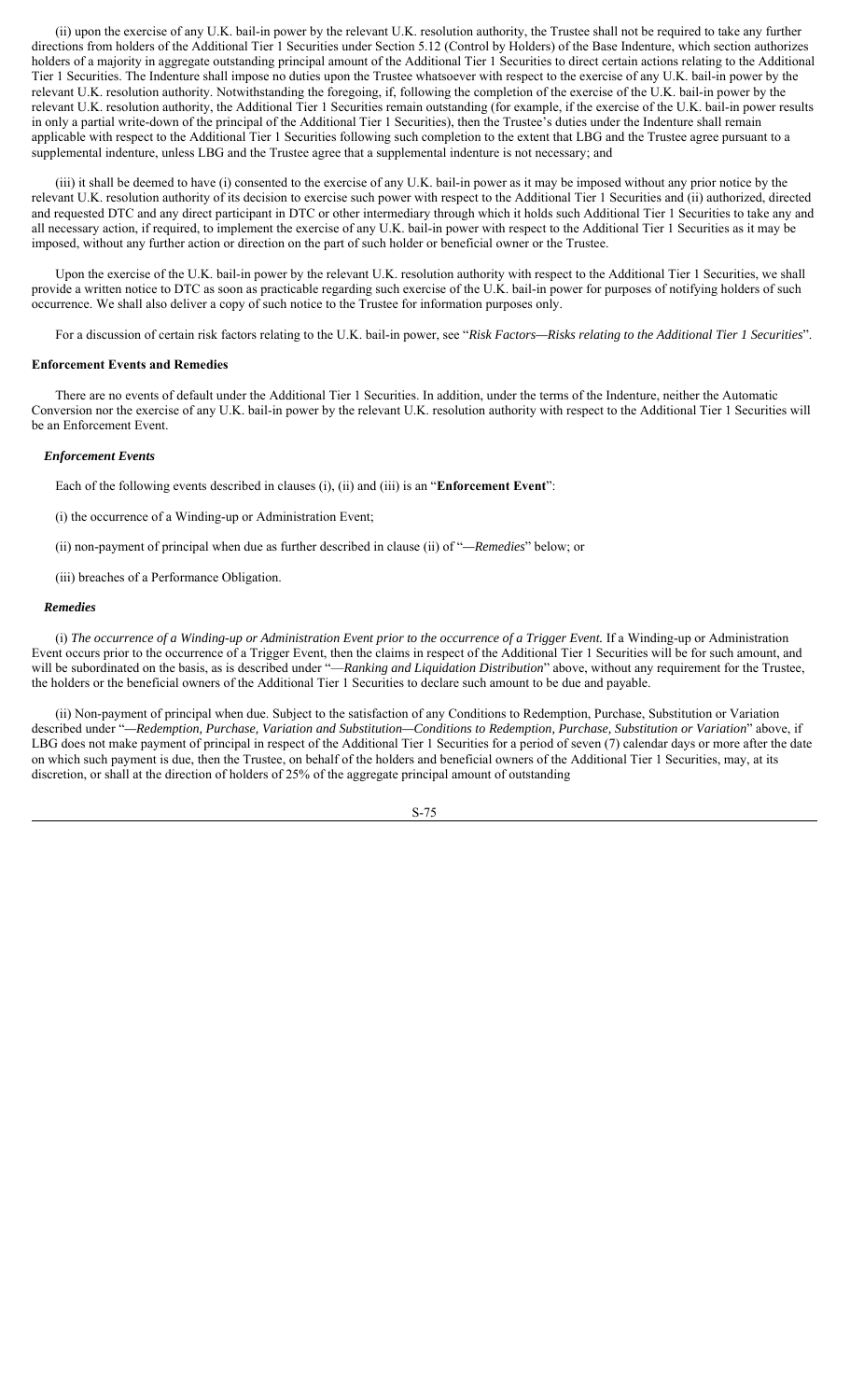Additional Tier 1 Securities, subject to any applicable laws, institute proceedings for the winding up of LBG. In the event of a winding-up or liquidation of LBG, whether or not instituted by the Trustee, the Trustee may prove the claims of the holders and beneficial owners of the Additional Tier 1 Securities and the Trustee in the winding up proceeding of LBG and/or claim in the liquidation of LBG such claims as are set out under "*—Ranking and Liquidation Distribution*". For the avoidance of doubt, the Trustee may not declare the principal amount of any outstanding Additional Tier 1 Securities to be due and payable and may not pursue any other legal remedy, including a judicial proceeding for the collection of the sums due and unpaid on the Additional Tier 1 Securities.

(iii) *Breach of a Performance Obligation.* In the event of a breach of any term, obligation or condition binding on us under the Additional Tier 1 Securities or the Indenture (other than any payment obligation of LBG under or arising from the Additional Tier 1 Securities or the Indenture, including payment of any principal or interest, including any damages awarded for breach of any obligations) (a "**Performance Obligation**"), the Trustee may without further notice institute such proceedings against us as it may think fit to enforce the Performance Obligation, provided that we shall not by virtue of the institution of any such proceedings be obliged to pay any sum or sums, in cash or otherwise (including any damages) earlier than the same would otherwise have been payable under the Additional Tier 1 Securities or the Indenture.

For the avoidance of doubt, the breach by us of any Performance Obligation shall not give the Trustee and/or the holders and beneficial owners of the Additional Tier 1 Securities a claim for damages and, in such circumstances, the sole and exclusive remedy that the Trustee and the holders and beneficial owners of the Additional Tier 1 Securities may seek under the Additional Tier 1 Securities and the Indenture is specific performance under New York law. By its acquisition of the Additional Tier 1 Securities, each Additional Tier 1 holder and each beneficial owner of the Additional Tier 1 Securities acknowledges and agrees that such holder will not seek, and will not direct the Trustee to seek, a claim for damages against LBG in respect of a breach by us of a Performance Obligation and that the sole and exclusive remedy that such holder and the Trustee may seek under the Additional Tier 1 Securities and the Indenture for a breach by us of a Performance Obligation is specific performance under New York law. See "*Risk Factors—The Additional Tier 1 Securities do not contain events of default and the remedies available to holders and beneficial owners of the Additional Tier 1 Securities are limited*".

Other than the limited remedies specified above, no remedy against us shall be available to the Trustee or the holders or beneficial owners of the Additional Tier 1 Securities, provided that (1) Trustee and the holders and beneficial owners of the Additional Tier 1 Securities shall have such rights and powers as they are required to have under the TIA, including the right of any holder of the Additional Tier 1 Securities to institute proceedings for the enforcement of any payments of principal and interest when due, subject to the subordination and waiver of set off provisions set forth in the Indenture and (2) such limitations shall not apply to our obligations to pay the fees and expenses of, and to indemnify, the Trustee and the Trustee's rights to apply money collected to first pay its fees and expenses shall not be subject to the subordination and waiver of set off provisions set forth in the Indenture.

The Additional Tier 1 Securities are perpetual securities in respect of which there is no fixed redemption date or maturity date. Holders may not require any redemption of the Additional Tier 1 Securities at any time.

## *Trustee's Duties*

The Trustee has only its express duties set forth in the Indenture and no implied duties; provided, however, if an Enforcement Event has occurred and is continuing, the Trustee shall exercise such of the rights and powers vested in it by the Indenture, and use the same degree of care and skill in their exercise, as a prudent person would exercise or use under the circumstances in the conduct of his or her own affairs. Holders of not less than a majority in aggregate principal amount of the outstanding Additional Tier 1 Securities may on behalf of all holders of the Additional Tier 1 Securities waive any past Enforcement Event that results from a breach by the Company of a Performance Obligation. Holders of a majority of the aggregate principal amount of the outstanding Additional Tier 1 Securities may not waive any past default that results from a Winding-up or Administration Event or non-payment of principal when due.

If an Enforcement Event has occurred and is continuing, the Trustee will have no obligation to take any action at the direction of any holders of the Additional Tier 1 Securities, unless they have offered the Trustee security or indemnity satisfactory to the Trustee in its sole discretion. The holders of a majority in aggregate principal amount of the outstanding Additional Tier 1 Securities shall have the right to direct the time, method and place of conducting any proceeding in the name of and on the behalf of the Trustee for any remedy available to the Trustee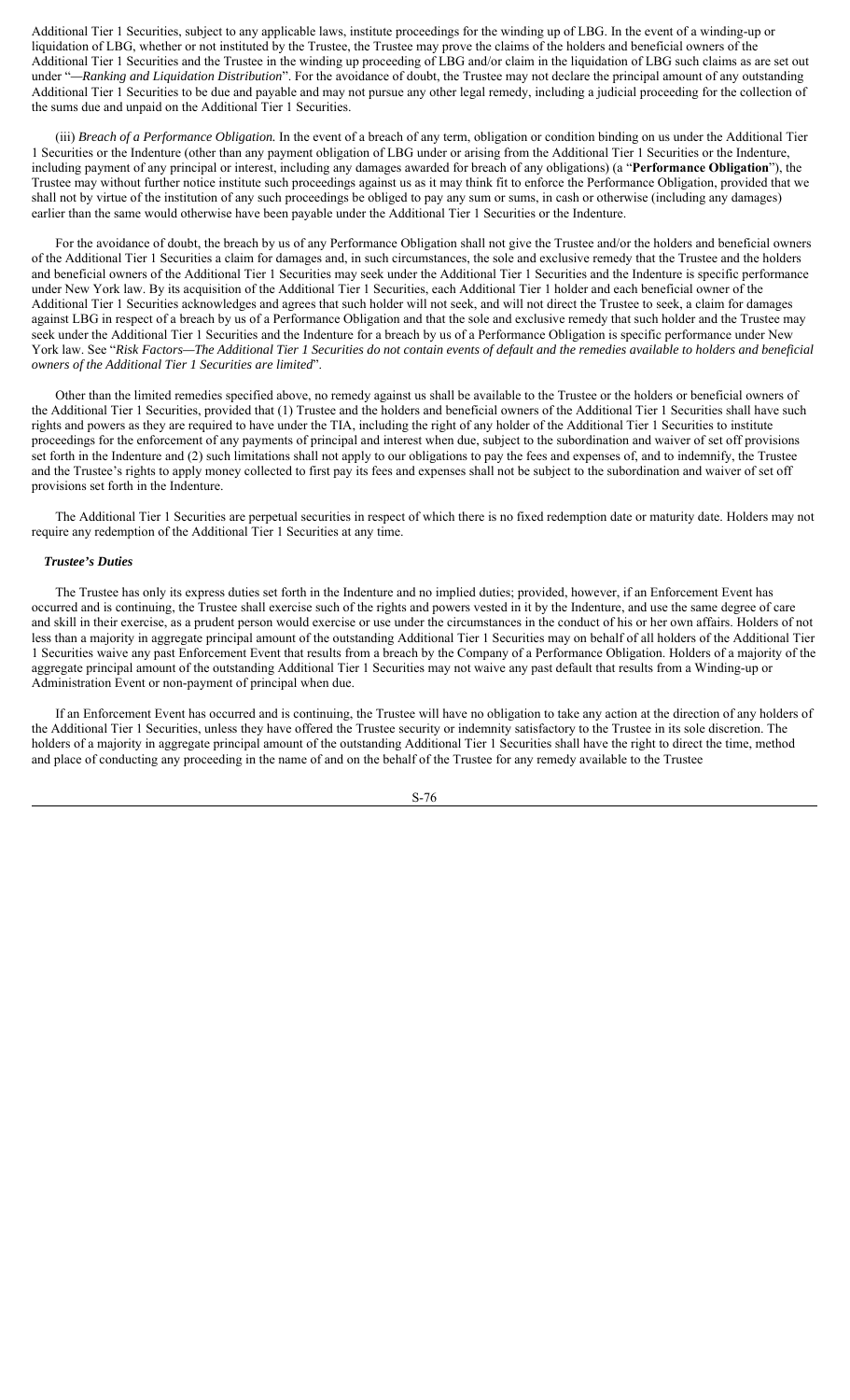or exercising any trust or power conferred on the Trustee with respect to the Additional Tier 1 Securities. However, this direction (a) must not be in conflict with any rule of law or the Indenture and (b) must not be unjustly prejudicial to the holders of the Additional Tier 1 Securities(s) not taking part in the direction, in the case of either (a) or (b) as determined by the Trustee in its sole discretion. The Trustee may also take any other action, consistent with the direction, that it deems proper.

## *Limitation on Suits*

Before a holder of the Additional Tier 1 Securities may bypass the Trustee and bring its own suit or other formal legal action or take other steps to enforce its rights or protect its interests relating to the Additional Tier 1 Securities, the following must occur:

- the holder must give the Trustee written notice that an Enforcement Event has occurred;
- the holders of 25% in outstanding principal amount of the Additional Tier 1 Securities must make a written request that the Trustee take action and the holder must offer indemnity satisfactory to the Trustee in its sole discretion against the cost and other liabilities of taking that action; and
- the Trustee must not have taken action for 60 days after receipt of the above notice and offer of security or indemnity, and the Trustee must not have received an inconsistent direction from the majority in principal amount of the Additional Tier 1 Securities during that period.

Notwithstanding any contrary provisions, nothing shall impair the right of a holder of the Additional Tier 1 Securities under the TIA, absent such holder's consent, to sue for any payments due but unpaid with respect to the Additional Tier 1 Securities.

## **Undertakings**

While any Additional Tier 1 Security remains outstanding, LBG shall (if and to the extent permitted by the Applicable Regulations from time to time and only to the extent that such undertaking would not cause a Regulatory Event to occur) save with the approval of an extraordinary shareholder resolution:

- (i) not make any issue, grant or distribution or take or omit to take any other action if the effect thereof would be that, upon Automatic Conversion of the Additional Tier 1 Securities, Ordinary Shares could not, under any applicable law then in effect, be legally issued as fully paid;
- (ii) in the event of a Newco Scheme, take (or shall procure that there is taken) all necessary action to ensure that the Newco Scheme is an Exempt Newco Scheme and that immediately after completion of the Scheme of Arrangement, any amendments to the Indenture in accordance with "*—Modification and Amendments*" below as may be necessary to ensure that the Additional Tier 1 Securities may be converted into or exchanged for ordinary shares or units or the equivalent in Newco as described in this prospectus and in accordance with the Indenture;
- (iii) use all reasonable endeavors to ensure that the Settlement Shares issued upon Automatic Conversion of the Additional Tier 1 Securities following a Trigger Event shall be admitted to listing and trading on the Relevant Stock Exchange;
- (iv) following the Automatic Conversion of the Additional Tier 1 Securities, take all reasonable actions as may be necessary to (a) register any additional ADSs, (b) deposit a sufficient number of ADSs with the ADS Depository, and (c) ensure that such ADSs shall continue to be listed on the New York Stock Exchange or, if the ADSs cease to be listed on such exchange, to be admitted to trading on a national securities exchange in the United States;
- (v) notwithstanding any Settlement Shares Offer, at all times keep available for issue, free from pre-emptive or other preferential rights, sufficient Ordinary Shares to enable Automatic Conversion of the Additional Tier 1 Securities to be satisfied in full;

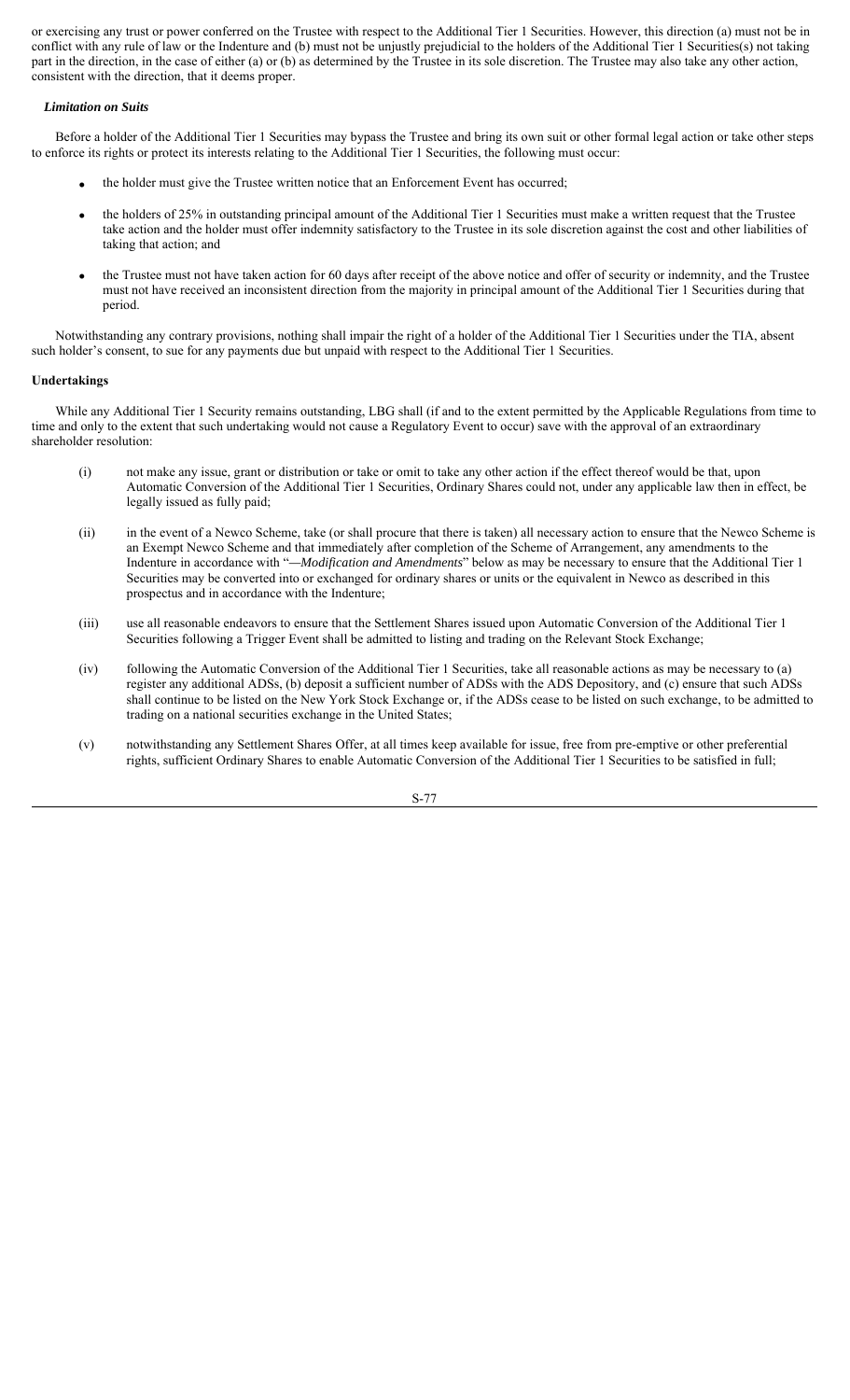- (vi) in circumstances where the Additional Tier 1 Securities contemplate the appointment of a Settlement Share Depository, LBG shall use all reasonable endeavors to promptly appoint such Settlement Share Depository; and
- (vii) where the provisions of the Indenture require or provide for a determination by an Independent Adviser, LBG shall use all reasonable endeavors promptly to appoint an Independent Adviser for such purpose.

# **Further Issues**

LBG may, without the consent of the holders of the Additional Tier 1 Securities, issue additional Additional Tier 1 Securities having the same ranking and same interest rate, redemption terms and other terms as the Additional Tier 1 Securities described in this prospectus other than the price to the public and issue date as the Additional Tier 1 Securities offered hereby. There is no limitation on the amount of Additional Tier 1 Securities or other debt securities that we may issue under the Indenture and there is no restriction on us issuing securities that may have preferential rights to the Additional Tier 1 Securities or securities with similar, different or no Trigger Event provisions.

#### **Notice**

All notices regarding the Additional Tier 1 Securities will be deemed to be validly given if sent by first class mail to the holders of the Additional Tier 1 Securities at their addresses recorded in the register, and will be deemed to have been so given on the third calendar day after being so mailed.

Until such time as any definitive securities are issued, there may, so long as any Global Notes representing the Additional Tier 1 Securities are held in their entirety on behalf of DTC, be substituted for such publication the delivery of the relevant notice to DTC for communication by them to the holders of the Additional Tier 1 Securities, in accordance with the DTC's applicable procedures. Neither the failure to give any notice to a particular holder, nor any defect in a notice given to a particular holder, will affect the sufficiency of any notice given to another holder. Such notice will be deemed to have been given on the date on which such notice is so provided to DTC for onwards communication.

Notices to be given by any holder of the Additional Tier 1 Securities to the Trustee shall be in writing to the Trustee at its corporate trust office. While any of the Additional Tier 1 Securities are represented by a Global Note, such notice may be given by any holder to the Trustee through the DTC in such manner as the DTC may approve for this purpose.

If and for so long as the Additional Tier 1 Securities are admitted to trading on the Global Exchange Market of Euronext Dublin, notices will also be given in accordance with any applicable requirements of such stock exchange. Any such notices delivered to the Global Exchange Market of Euronext Dublin will also be published on the Daily Official List of Euronext Dublin for so long as its rules so require.

## **Modification and Amendments**

We and the Trustee may make certain modifications and amendments to the Indenture with respect to the Additional Tier 1 Securities without the consent of the holders of the Additional Tier 1 Securities, including, but not limited to, reflect changes to procedures relating to Automatic Conversion, delivery of the Settlement Shares, ADSs or Alternative Consideration, as applicable, procuring that Newco is substituted as issuer under the Additional Tier 1 Securities and to give effect to any variation to the terms of the Additional Tier 1 Securities as a result of any exercise of any U.K. bail-in power. Other modifications and amendments may be made to the Indenture with the consent of holders of the Additional Tier 1 Securities of not less than two-thirds in aggregate outstanding principal amount of the Additional Tier 1 Securities that are affected by the modification or amendment, voting as one class. However, no modifications or amendments may be made without the consent of the holder of each Additional Tier 1 Security affected that would:

 reduce the principal amount of, the interest rates of, or the payments with respect to the Additional Tier 1 Securities other than as permitted under the Indenture;

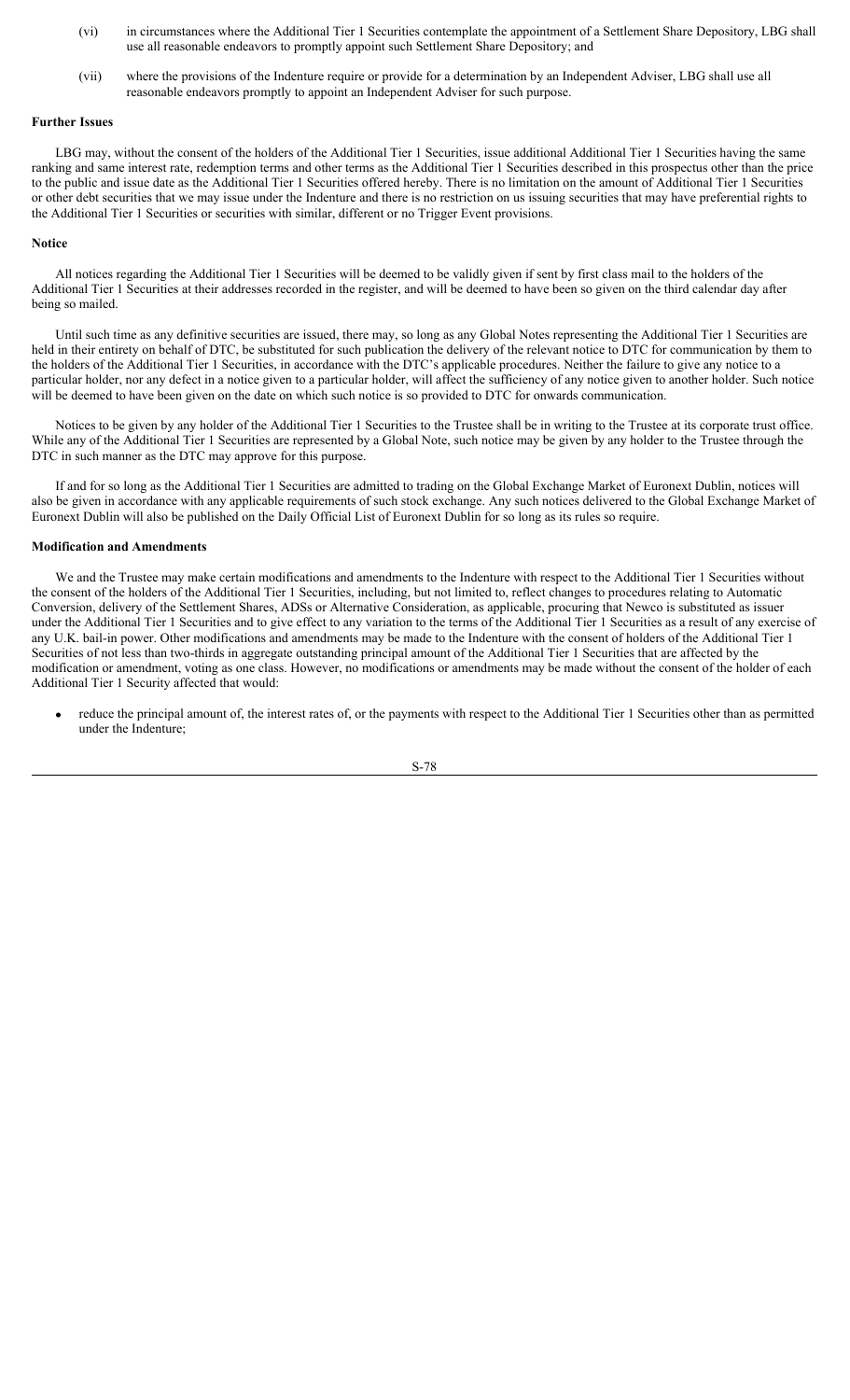- change any obligation to pay any Additional Amounts;
- change the currency of payment;
- reduce the percentage in aggregate principal amount of outstanding the Additional Tier 1 Securities necessary to modify or amend the Indenture or to waive compliance with certain provisions of the Indenture;
- modify the subordination and waiver of set off provisions or the terms of our obligations in respect of the payment of amounts due and payable on the Additional Tier 1 Securities in a manner adverse to the holders, in each case other than as permitted under the Indenture; or
- modify the above requirements.

No supplemental indenture may, without the consent of each holder of an outstanding the Additional Tier 1 Security affected by such supplemental indenture, make any change that adversely affects the Automatic Conversion of any of the Additional Tier 1 Securities. Notwithstanding the foregoing, in the event of a Newco Scheme, LBG may, without the consent of holders or beneficial owners of the Additional Tier 1 Securities, at its option, procure that Newco is substituted as issuer under the Additional Tier 1 Securities in the place of LBG.

In addition to the permitted amendments described in the preceding paragraph, LBG and the Trustee may amend or supplement the Indenture or the Additional Tier 1 Securities without the consent of any holder or beneficial owner of the Additional Tier 1 Securities to conform the provisions of the Indenture to this "*Description of the Additional Tier 1 Securities*" section in this prospectus.

Notwithstanding the above, no modifications and amendments to the Indenture shall become effective unless LBG shall have given such notice as is required by, and received such permission from, the Relevant Regulator as is required by the Relevant Regulator under the Applicable Regulations. The Trustee is entitled to request and rely on an officer's certificate from LBG as to the satisfaction of this condition precedent to any modification without further enquiry.

#### **Governing Law**

The Additional Tier 1 Securities and the Indenture will be governed by and construed in accordance with the laws of the State of New York, except for the subordination and waiver of set-off provisions relating to the Additional Tier 1 Securities which will be governed by and construed in accordance with Scots law.

#### **Trustee and Agents**

The Trustee for Additional Tier 1 Securities will be The Bank of New York Mellon, acting through its London Branch. The Trustee makes no representations, and shall not be liable with respect to, the information set forth in this prospectus.

The Bank of New York Mellon, acting through its London Branch will initially act as Paying Agent. The Bank of New York Mellon, acting through its London branch will act as Calculation Agent for the Additional Tier 1 Securities, and LBG may appoint additional or successor agents (together, the "**Agents**").

LBG will procure that there will at all times be a Paying Agent and a Calculation Agent. LBG is entitled to appoint other banks of international standing as Agents, or, in the case of the Calculation Agent only, LBG may appoint a financial advisor with appropriate expertise. Furthermore, LBG is entitled to terminate the appointment of any Agent. In the event of such termination or such Agent being unable or unwilling to continue to act as Agent in the relevant capacity, LBG will appoint another bank of international standing, or, in the case of the Calculation Agent only, another financial advisor with appropriate expertise as Agent in the relevant capacity. Such appointment or termination will be published without undue delay in accordance with the Indenture, or, should this not be possible, be published in another appropriate manner.

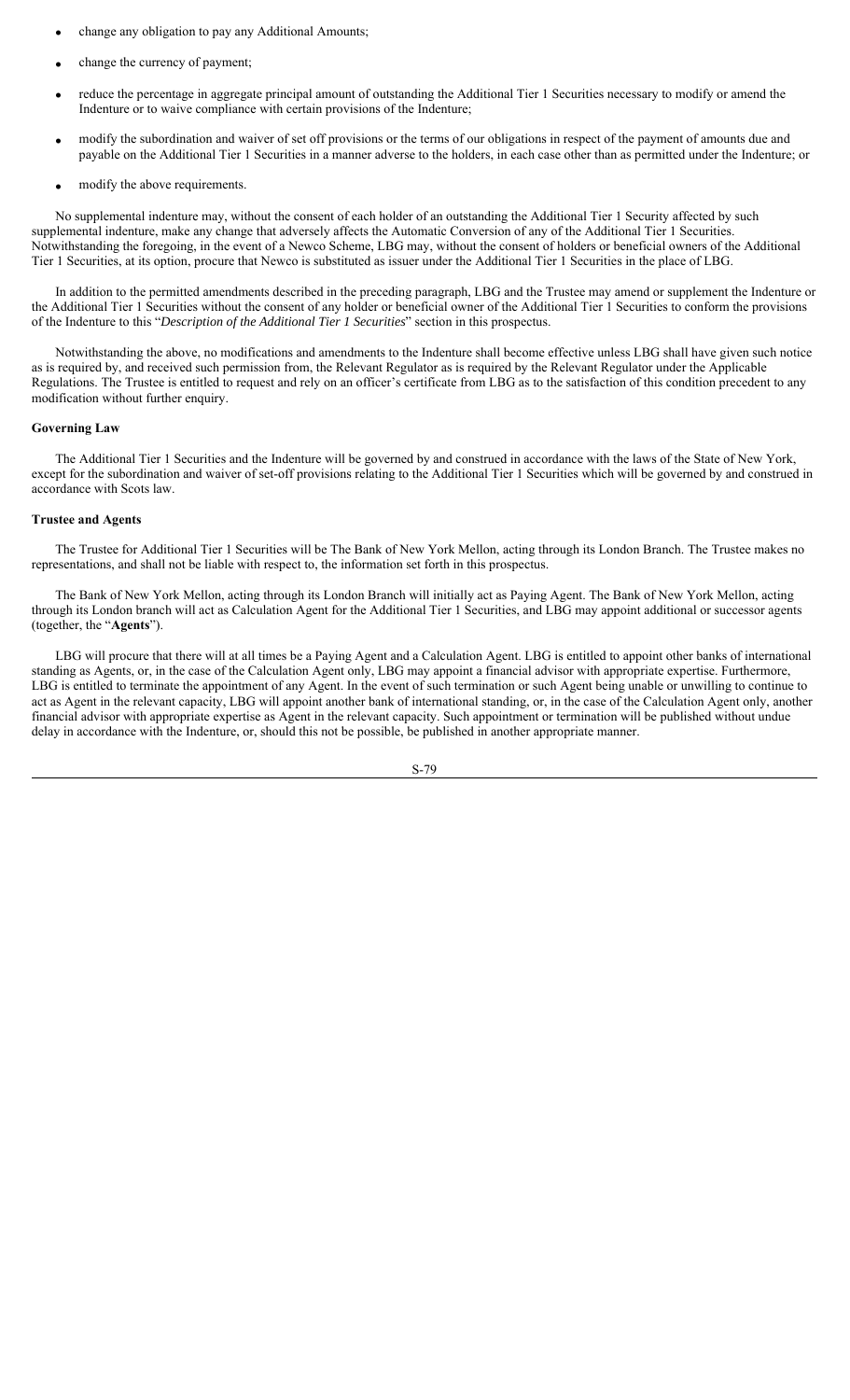#### **Subsequent Holders' Agreement**

Holders and beneficial owners of the Additional Tier 1 Securities that acquire the Additional Tier 1 Securities in the secondary market shall be deemed to acknowledge, agree to be bound by and consent to the same provisions specified herein to the same extent as the holders and beneficial owners of the Additional Tier 1 Securities that acquire the Additional Tier 1 Securities upon their initial issuance, including, without limitation, with respect to the acknowledgement and agreement to be bound by and consent to the terms of the Additional Tier 1 Securities, including in relation to interest cancellation, the Automatic Conversion, the U.K. bail-in powers, the Settlement Shares Offer, the write-down in the event of a Non-Qualifying Relevant Event and the limitations on remedies specified in "*—Enforcement Events and Remedies*" above.

## **Form of Additional Tier 1 Securities, Clearance and Settlement**

#### *General*

The Additional Tier 1 Securities shall initially be represented by one or more global securities in registered form, without coupons attached, will be deposited with the DTC and will be registered in the name of such depositary or its nominee. Unless and until the Additional Tier 1 Securities are exchanged in whole or in part for other securities under the terms of the Indenture or the global securities are exchanged for definitive securities, the global securities may not be transferred except as a whole by DTC to a nominee or a successor of DTC.

So long as DTC, or its nominee, is the holder of the global security, DTC or its nominee will be considered the sole holder of such global security for all purposes under the Indenture. Except as described below under "—*Issuance of Definitive Securities*", no participant, indirect participant or other person will be entitled to have Additional Tier 1 Securities registered in its name, receive or be entitled to receive physical delivery of Additional Tier 1 Securities in definitive form or be considered the owner or holder of the Additional Tier 1 Securities under the Indenture. Each person having an ownership or other interest in the Additional Tier 1 Securities must rely on the procedures of the DTC, and, if a person is not a participant in DTC, must rely on the procedures of the participant or other securities intermediary through which that person owns its interest to exercise any rights and obligations of a holder under the Indentures.

## *Payments on the Global Debt Security*

Payments of any amounts in respect of the Additional Tier 1 Securities will be made by the Trustee to beneficial owners of the Additional Tier 1 Securities in accordance with the rules and procedures of the DTC. Neither we nor the Trustee nor any of our agents will have any responsibility or liability for any aspect of the records of any securities intermediary in the chain of intermediaries between the DTC and any beneficial owner of an interest in Additional Tier 1 Securities, or the failure of the DTC or any intermediary to pass through to any beneficial owner any payments that are made to the DTC.

## *The Clearing Systems*

DTC has advised us as follows: DTC, the world's largest securities depository, is a limited-purpose trust company organized under the New York Banking Law, a "banking organization" within the meaning of the New York Banking Law, a member of the Federal Reserve System, a "clearing corporation" within the meaning of the New York Uniform Commercial Code, and a "clearing agency" registered pursuant to the provisions of Section 17A of the Securities Exchange Act of 1934, as amended (the "Exchange Act"). DTC holds and provides asset servicing for over 3.5 million issues of U.S. and non-U.S. equity issues, corporate and municipal debt issues, and money market instruments (from over 100 countries) that DTC's participants ("Direct Participants") deposit with DTC. DTC also facilitates the post-trade settlement among Direct Participants of sales and other securities transactions in deposited securities, through electronic computerized book-entry transfers and pledges between Direct Participants' accounts. This eliminates the need for physical movement of securities certificates. Direct Participants include both U.S. and non-U.S. securities brokers and dealers, banks, trust companies, clearing corporations, and certain other organizations. DTC is a whollyowned subsidiary of The Depository Trust & Clearing Corporation ("DTCC"). DTCC is the holding company for DTC, National Securities Clearing Corporation and Fixed Income Clearing Corporation, all of which are registered clearing agencies. DTCC is owned by the users of its regulated subsidiaries. Access to the DTC system is also available to others such as both U.S. and non-U.S. securities brokers and dealers, banks, trust companies, and clearing corporations that clear through or maintain a custodial relationship with a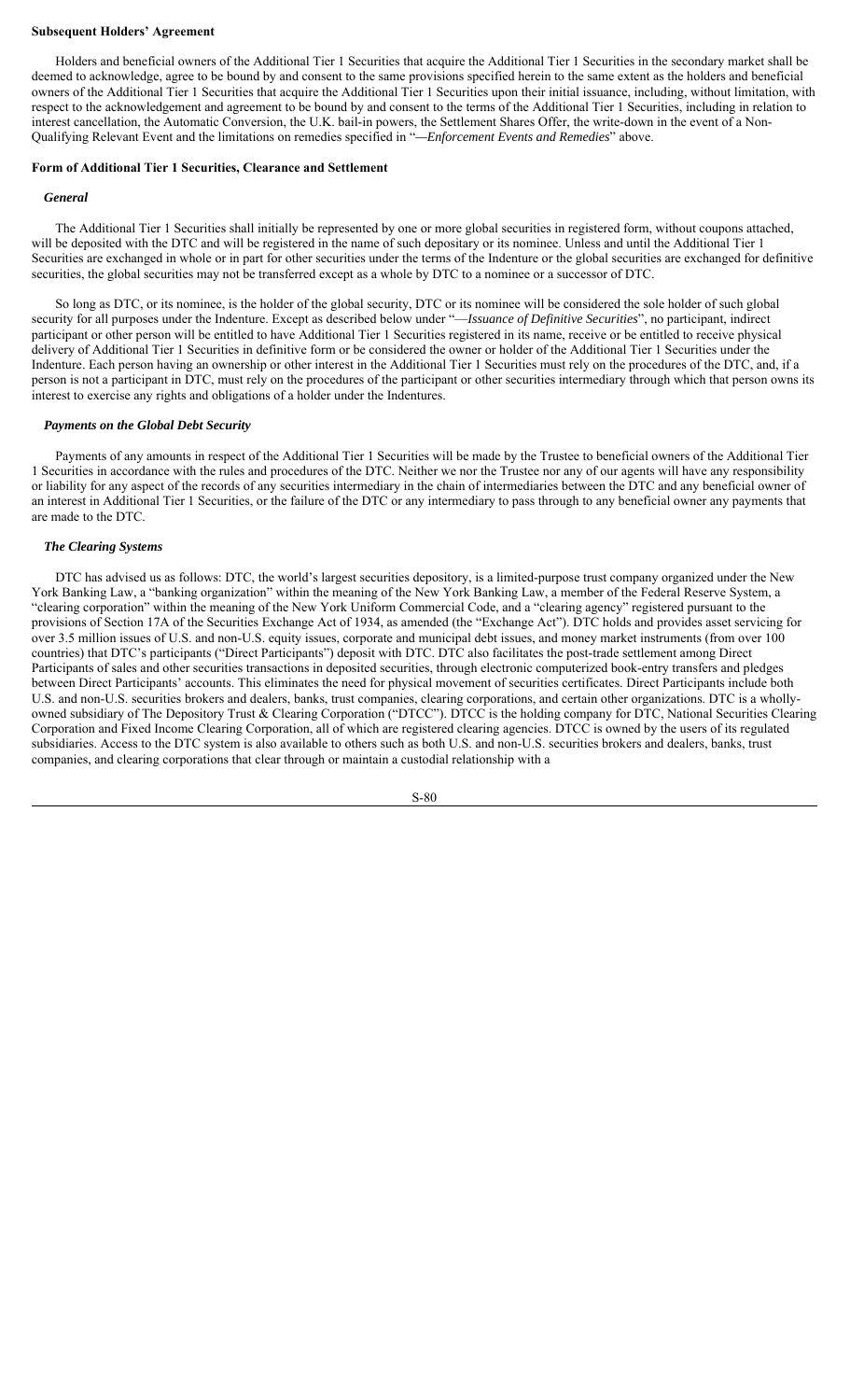Direct Participant, either directly or indirectly. DTC has a Standard & Poor's rating of AA+. The DTC rules applicable to its participants are on file with the SEC. More information about DTC can be found at www.dtcc.com.

## *Issuance of Definitive Securities*

So long as DTC holds global securities in respect of the Additional Tier 1 Securities, such global securities will not be exchangeable for definitive securities unless:

- DTC notifies the Trustee that it is unwilling or unable to continue to act as depositary for the Additional Tier 1 Securities or DTC ceases to be a clearing agency registered under the Exchange Act;
- a Winding-up or Administration Event occurs; or
- at any time we determine at our option and in our sole discretion, that the global securities of the Additional Tier 1 Securities should be exchanged for definitive securities in registered form.

Each person having an ownership or other interest in the Additional Tier 1 Securities must rely exclusively on the rules or procedures of the DTC and any agreement with any direct or indirect participant of the DTC or any other securities intermediary through which that person holds its interest, to receive or direct the delivery of possession of any definitive security. The Indenture permits us to determine at any time and in our sole discretion that the Additional Tier 1 Securities shall no longer be represented by global securities. DTC has advised us that, under its current practices, it would notify its participants of our request, but will only withdraw beneficial interests from the global securities at the request of each DTC participant. We would issue definitive certificates in exchange for any such beneficial interests withdrawn.

Definitive Additional Tier 1 Securities will be issued in registered form only. To the extent permitted by law, we, the Trustee and any paying agent shall be entitled to treat the person in whose name any definitive security is registered as its absolute owner.

Payments in respect of definitive securities will be made to the person in whose name the definitive securities are registered as it appears in the register. Payments will be made in respect of the Additional Tier 1 Securities by check drawn on a bank in New York or, if the holder requests, by transfer to the holder's account in New York. Definitive securities should be presented to the paying agent for redemption.

If we issue definitive Additional Tier 1 Securities in exchange for a global security, the DTC, as holder of that global security, will surrender it against receipt of the definitive securities, cancel the book-entry securities, and distribute the definitive securities to the persons and in the amounts that the DTC specifies pursuant to its internal procedures.

If definitive securities are issued in the limited circumstances described above, those securities (i) will be transferable only on the register for the Additional Tier 1 Securities, and (ii) may be transferred in whole or in part in denominations of any whole number of securities upon surrender of the definitive securities certificates together with the form of transfer endorsed on it, duly completed and executed at the specified office of a paying agent. If only part of a securities certificate is transferred, a new securities certificate representing the balance not transferred will be issued to the transferor within three Business Days after the paying agent receives the certificate. The new certificate representing the balance will be delivered to the transferor by uninsured post at the risk of the transferor, to the address of the transferor appearing in the records of the paying agent. The new certificate representing the securities that were transferred will be sent to the transferee within three Business Days after the paying agent receives the certificate transferred, by uninsured post at the risk of the holder entitled to the securities represented by the certificate, to the address specified in the form of transfer.

#### **Certain Defined Terms**

In this "*Description of the Additional Tier 1 Securities*" the following terms have the following meanings:

"**Current Market Price**" means, in respect of an Ordinary Share at a particular date, the average of the daily Volume Weighted Average Price of an Ordinary Share on each of the five (5) consecutive dealing days (or, for the purposes of sub-paragraph (iv) under "*—Conversion—Antidilution Adjustment of the Conversion Price*" above, ten (10) consecutive dealing days) ending on the dealing day immediately preceding such date; provided that, if at any

$$
S-81
$$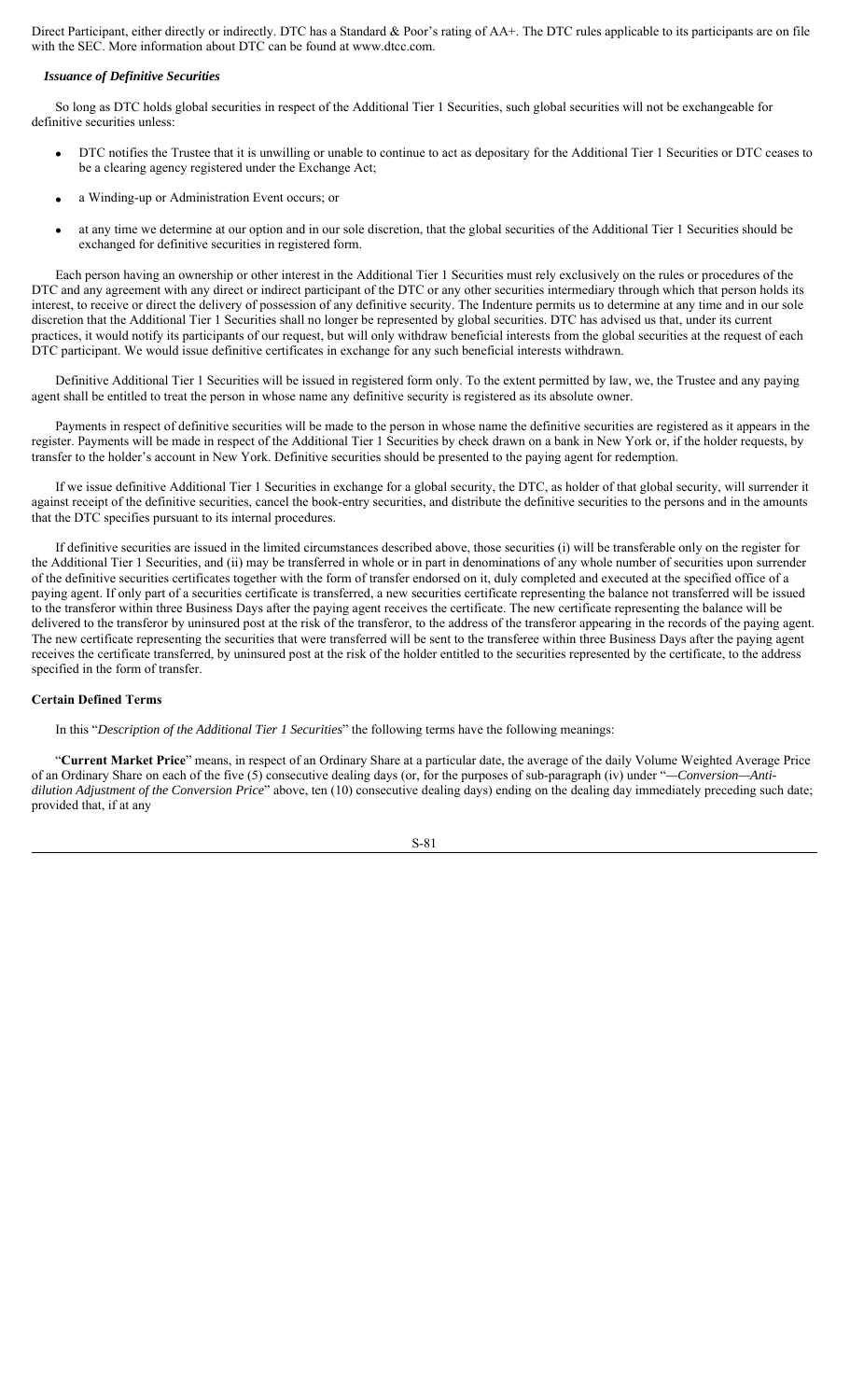time during the said five (5) (or ten (10)) dealing-day period the Volume Weighted Average Price shall have been based on a price ex-dividend (or ex-any other entitlement) and during some other part of that period the Volume Weighted Average Price shall have been based on a price cumdividend (or cum- any other entitlement), then:

- (i) if the Ordinary Shares to be issued and delivered do not rank for the Dividend (or entitlement) in question, the Volume Weighted Average Price on the dates on which the Ordinary Shares shall have been based on a price cum-dividend (or cum- any other entitlement) shall, for the purposes of this definition, be deemed to be the amount thereof reduced by an amount equal to the Fair Market Value of any such dividend or entitlement per Ordinary Share as at the date of first public announcement relating to such dividend or entitlement, in any such case, determined on a gross basis and disregarding any withholding or deduction required to be made for or on account of tax, and disregarding any associated tax credit; or
- (ii) if the Ordinary Shares to be issued and delivered do rank for the Dividend (or entitlement) in question, the Volume Weighted Average Price on the dates on which the Ordinary Shares shall have been based on a price ex-dividend (or ex- any other entitlement) shall, for the purposes of this definition, be deemed to be the amount thereof increased by an amount equal to the Fair Market Value of any such dividend or entitlement per Ordinary Share as at the date of first public announcement relating to such dividend or entitlement, in any such case, determined on a gross basis and disregarding any withholding or deduction required to be made for or on account of tax, and disregarding any associated tax credit,

and provided further that, if on each of the said five (5) dealing days (or, for the purposes of sub-paragraph (iv) under "*—Conversion—Antidilution Adjustment of the Conversion Price*" above, the said ten (10) dealing days) the Volume Weighted Average Price shall have been based on a price cum-dividend (or cum-any other entitlement) in respect of a dividend (or other entitlement) which has been declared or announced but the Ordinary Shares to be issued and delivered do not rank for that dividend (or other entitlement), the Volume Weighted Average Price on each of such dates shall, for the purposes of this definition, be deemed to be the amount thereof reduced by an amount equal to the Fair Market Value of any such dividend or entitlement per Ordinary Share as at the date of first public announcement relating to such dividend or entitlement, in any such case, determined on a gross basis and disregarding any withholding or deduction required to be made for or on account of tax, and disregarding any associated tax credit,

and provided further that, if the Volume Weighted Average Price of an Ordinary Share is not available on one or more of the said five (5) dealing days (or, for the purposes of sub-paragraph (iv) under "*—Conversion— Anti-dilution Adjustment of the Conversion Price*" above, the said ten (10) consecutive dealing days) (disregarding for this purpose the proviso to the definition of Volume Weighted Average Price), then the average of such Volume Weighted Average Prices which are available in that five (5) (or ten (10)) dealing-day period shall be used (subject to a minimum of two such prices) and if only one, or no, such Volume Weighted Average Price is available in the relevant period, the Current Market Price shall be determined in good faith by an Independent Adviser.

"**dealing day**" means a day on which the Relevant Stock Exchange or relevant stock exchange or securities market is open for business and on which Ordinary Shares, Securities, options, warrants or other rights (as the case may be) may be dealt in (other than a day on which the Relevant Stock Exchange or relevant stock exchange or securities market is scheduled to or does close prior to its regular weekday closing time).

"**Exempt Newco Scheme**" means a Newco Scheme where, immediately after completion of the relevant Scheme of Arrangement, the ordinary shares or units or equivalent of Newco (or depositary or other receipts or certificates representing ordinary shares or units or equivalent of Newco) are (i) admitted to trading on the Relevant Stock Exchange or (ii) admitted to listing on such other Regulated Market as LBG or Newco may determine.

"**Fair Market Value**" means, with respect to any property on any date, the fair market value of that property as determined by an Independent Adviser in good faith, provided that (i) the Fair Market Value of a Cash Dividend shall be the amount of such Cash Dividend; (ii) the Fair Market Value of any other cash amount shall be the amount of such cash; (iii) where Securities, options, warrants or other rights are publicly traded on a stock exchange or securities market of adequate liquidity (as determined in good faith by an Independent Adviser), the Fair Market Value (a) of such Securities shall equal the arithmetic mean of the daily Volume Weighted Average Prices of such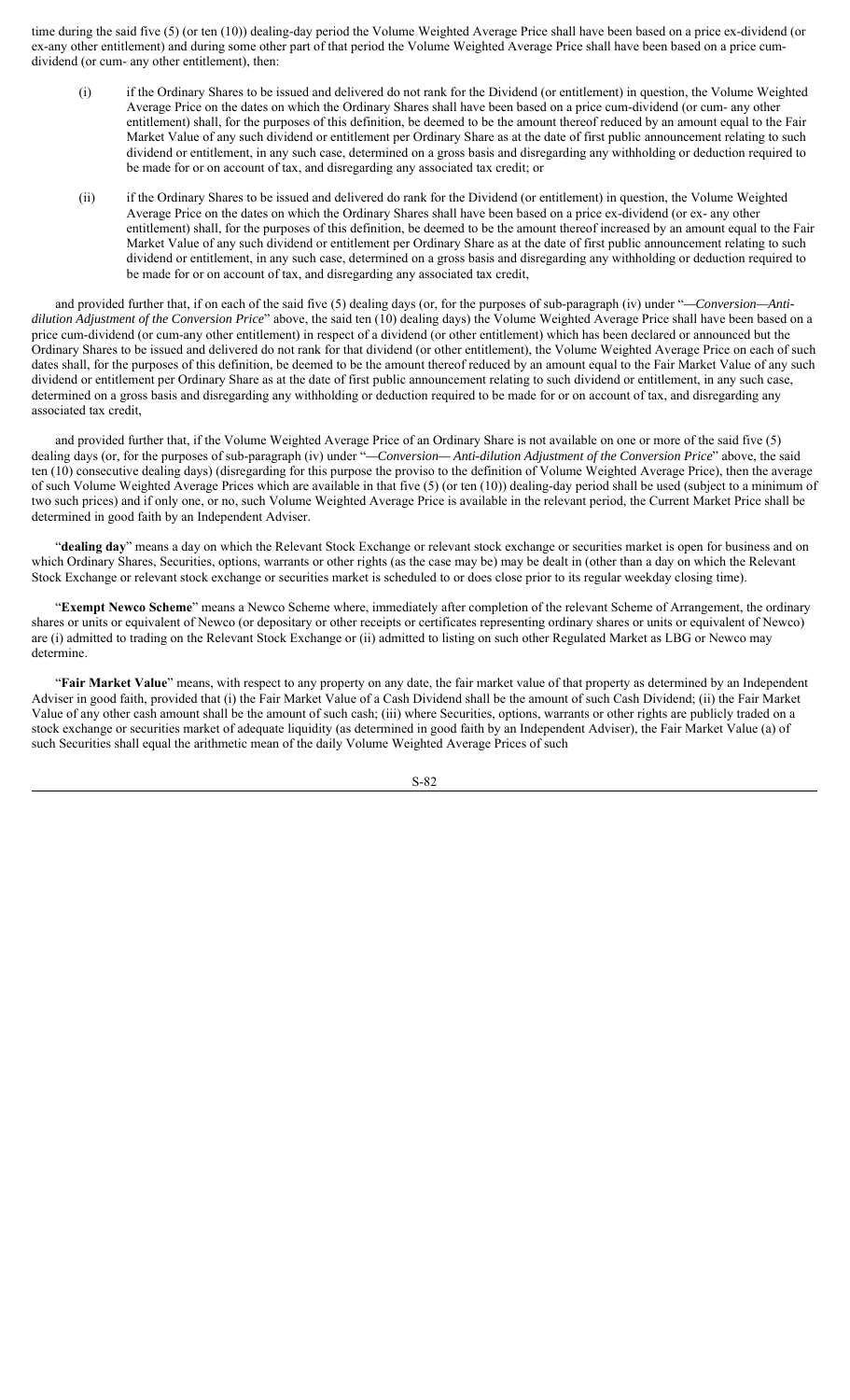Securities and (b) of such options, warrants or other rights shall equal the arithmetic mean of the daily closing prices of such options, warrants or other rights, in the case of (a) and (b), during the period of five (5) dealing days on the relevant stock exchange or securities market commencing on such date (or, if later, the first such dealing day such Securities, options, warrants or other rights are publicly traded) or such shorter period as such Securities, options, warrants or other rights are publicly traded; (iv) where Securities, options, warrants or other rights are not publicly traded on a stock exchange or securities market of adequate liquidity (as aforesaid), the Fair Market Value of such Securities, options, warrants or other rights shall be determined in good faith by an Independent Adviser, on the basis of a commonly accepted market valuation method and taking account of such factors as it considers appropriate, including the market price per Ordinary Share, the dividend yield of an Ordinary Share, the volatility of such market price, prevailing interest rates and the terms of such Securities, options, warrants or other rights, including as to the expiry date and exercise price (if any) thereof. Such amounts shall, in the case of (i) above, be translated into the Relevant Currency (if declared, announced, made, paid or payable in a currency other than the Relevant Currency, and if the relevant dividend is payable at the option of LBG or a shareholder in any currency additional to the Relevant Currency, the relevant dividend shall be treated as payable in the Relevant Currency) at the rate of exchange used to determine the amount payable to shareholders who were paid or are to be paid or are entitled to be paid the Cash Dividend in the Relevant Currency; and, in any other case, shall be translated into the Relevant Currency (if expressed in a currency other than the Relevant Currency) at the Prevailing Rate on that date. In addition, in the case of (i) and (ii) above, the Fair Market Value shall be determined on a gross basis and disregarding any withholding or deduction required to be made for or on account of tax, and disregarding any associated tax credit.

"**Independent Adviser**" means an independent financial institution of international repute or an independent adviser of recognized standing and expertise appointed by LBG at its own expense.

"**Junior Securities**" means (i) any Ordinary Share or other securities of LBG ranking, or expressed to rank, junior to the Additional Tier 1 Securities in a Winding-up or Administration Event occurring prior to a Trigger Event and/or (ii) any securities issued by any other member of the Group where the terms of such securities benefit from a guarantee or support agreement entered into by LBG which ranks, or is expressed to rank, junior to the Additional Tier 1 Securities in a Winding-up or Administration Event occurring prior to a Trigger Event.

"**Newco Scheme**" means a scheme of arrangement or analogous proceeding ("**Scheme of Arrangement**") which effects the interposition of a limited liability company ("**Newco**") between the shareholders of LBG immediately prior to the Scheme of Arrangement (the "**Existing Shareholders**") and LBG; provided that (i) only ordinary shares or units or equivalent of Newco or depositary or other receipts or certificates representing ordinary shares or units or equivalent of Newco are issued to Existing Shareholders; (ii) immediately after completion of the Scheme of Arrangement the only holders of ordinary shares, units or equivalent of Newco or, as the case may be, the only holders of depositary or other receipts or certificates representing ordinary shares or units or equivalent of Newco, are Existing Shareholders holding in the same proportions as immediately prior to completion of the Scheme of Arrangement (disregarding *de minimis* holdings by initial subscribers if applicable); (iii) immediately after completion of the Scheme of Arrangement, Newco is (or one or more wholly-owned Subsidiaries of Newco are) the only shareholder of LBG; (iv) all Subsidiaries of LBG immediately prior to the Scheme of Arrangement (other than Newco, if Newco is then a Subsidiary of LBG) are Subsidiaries of LBG (or of Newco) immediately after completion of the Scheme of Arrangement; and (v) immediately after completion of the Scheme of Arrangement LBG (or Newco) holds, directly or indirectly, the same percentage of the ordinary share capital and equity share capital of those Subsidiaries as was held by LBG immediately prior to the Scheme of Arrangement.

"**Relevant Currency**" means pounds sterling or, if at the relevant time or for the purposes of the relevant calculation or determination the London Stock Exchange is not the Relevant Stock Exchange (or is the Relevant Stock Exchange but the Ordinary Shares or Relevant Shares are not quoted or dealt in thereon in sterling), the currency in which the Ordinary Shares or the Relevant Shares (as applicable) are quoted or dealt in on the Relevant Stock Exchange at such time.

"**Relevant Date**" in respect of any payment on any Additional Tier 1 Security, means the date on which such payment first becomes due or (if any amount of the money payable is improperly withheld or refused) the date on which payment in full of the amount required to be paid is made or, in the case where presentation is required pursuant to the terms of the Additional Tier 1 Securities, (if earlier) the date seven days after that on which notice is duly given to the Additional Tier 1 Security that, upon further presentation of the Additional Tier 1 Security (or the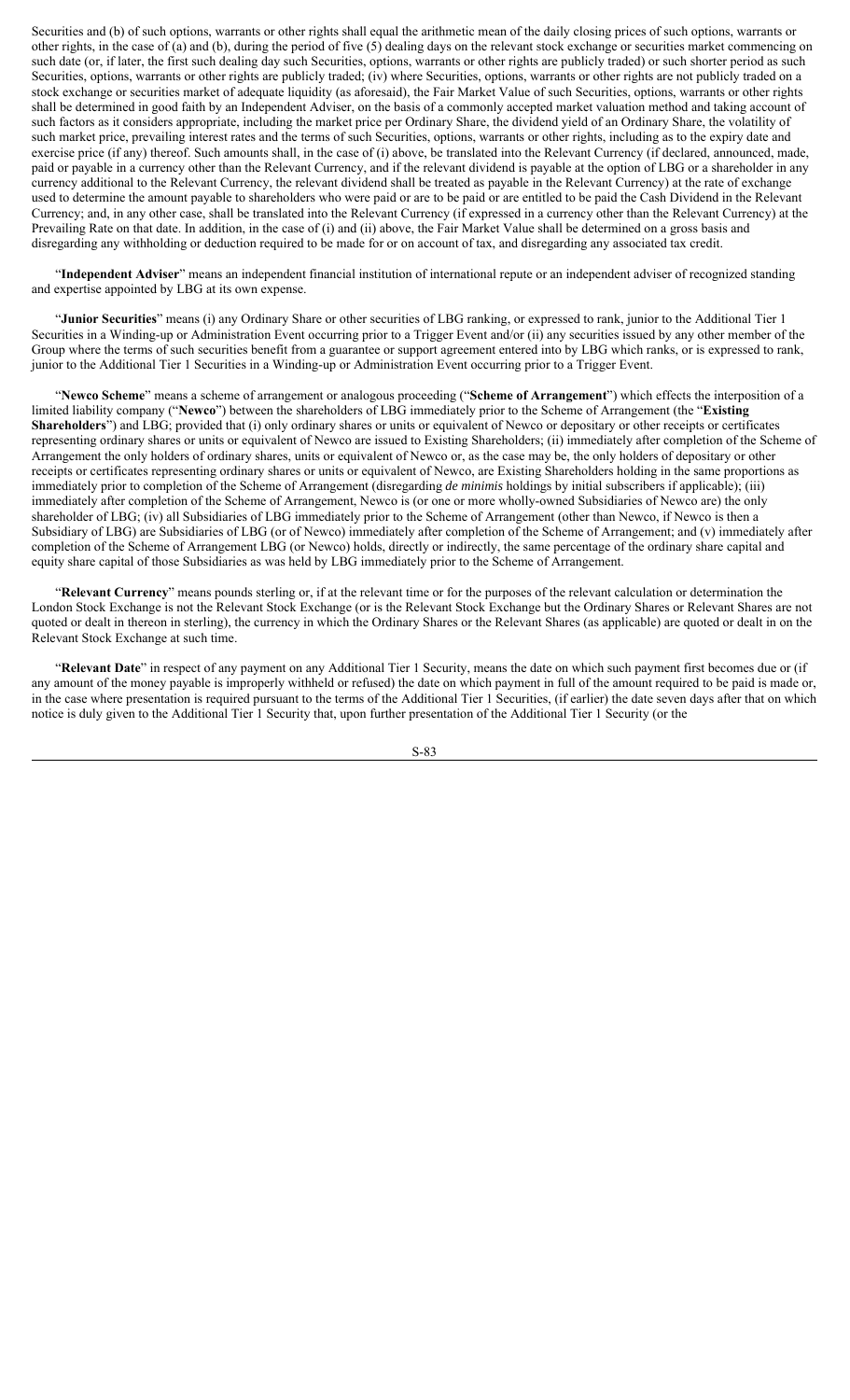global note) being made in accordance with the terms of the Additional Tier 1 Securities, such payment will be made, provided that payment is in fact made upon such presentation.

"**Relevant Stock Exchange**" means the London Stock Exchange or, if at the relevant time the Ordinary Shares are not at that time listed and admitted to trading on the London Stock Exchange, the principal stock exchange or securities market on which the Ordinary Shares are then listed, admitted to trading or quoted or accepted for dealing.

"**Settlement Share Depository**" means a reputable financial institution, depository entity, trust company or similar entity (which in each such case is wholly independent of LBG) to be appointed by LBG on or prior to any date when a function ascribed to the Settlement Share Depository in the Indenture is required to be performed, to perform such functions and which will be required to undertake, for the benefit of the holders and beneficial owners of the Additional Tier 1 Securities, to hold the Settlement Shares (and the Alternative Consideration, if any) on behalf of such holders and beneficial owners of the Additional Tier 1 Securities in one or more segregated accounts, unless otherwise required to be transferred out of such accounts for the purposes of the Settlement Shares Offer on terms consistent with the Indenture.

"**Securities**" means any securities including, without limitation, shares in the capital of LBG, or options, warrants or other rights to subscribe for or purchase or acquire shares in the capital of LBG (and each a "**Security**").

"**Subsidiary**" has the meaning provided in Section 1159 of the Companies Act 2006.

"**Tier 1 Capital**" has the meaning given to it by the Relevant Regulator from time to time.

"**Tier 2 Capital**" has the meaning given to it by the Relevant Regulator from time to time.

"**Volume Weighted Average Price**" means, in respect of an Ordinary Share or Security on any dealing day, the order book volume-weighted average price of an Ordinary Share or Security published by or derived (in the case of an Ordinary Share) from the relevant Bloomberg page or (in the case of a Security (other than Ordinary Shares), options, warrants or other rights) from the principal stock exchange or securities market on which such Securities, options, warrants or other rights are then listed or quoted or dealt in, if any or, in any such case, such other source as shall be determined in good faith to be appropriate by an Independent Adviser on such dealing day, provided that if on any such dealing day such price is not available or cannot otherwise be determined as provided above, the Volume Weighted Average Price of an Ordinary Share, Security, option, warrant or other right, as the case may be, in respect of such dealing day shall be the Volume Weighted Average Price, determined as provided above, on the immediately preceding dealing day on which the same can be so determined or determined as an Independent Adviser might otherwise determine in good faith to be appropriate.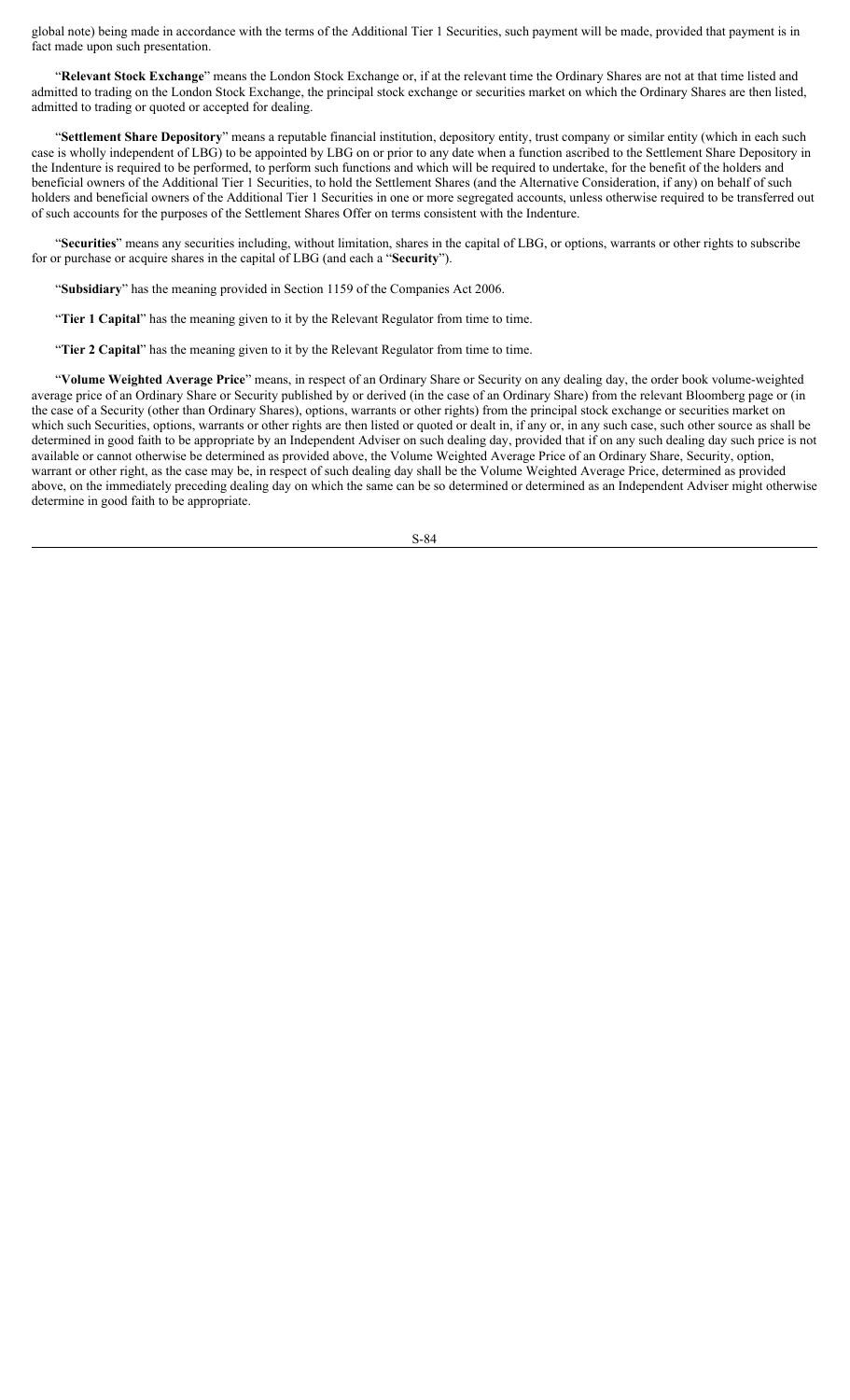## **CERTAIN U.K. AND U.S. FEDERAL TAX CONSEQUENCES**

## **U.K. Tax Consequences**

The following is a description of material United Kingdom tax consequences of ownership and disposal of Additional Tier 1 Securities, Settlement Shares and ADSs for holders who are resident in the U.S. for U.S. federal income tax purposes, are not resident in the U.K. for U.K. tax purposes, and do not at any relevant time (i) carry on a trade, profession or vocation in the U.K. through a branch or agency to which their Additional Tier 1 Securities, Settlement Shares or ADSs are attributable, or (ii) in the case of a corporate U.S. holder, carry on a trade in the U.K. through a permanent establishment in the U.K. to which their, Additional Tier 1 Securities, Settlement Shares or ADSs are attributable.

The comments below are of a general nature based on current U.K. tax law as applied in England and Wales and HM Revenue & Customs ("**HMRC**") practice (which may not be binding on HMRC) and are not intended to be exhaustive. They do not necessarily apply where the income is deemed for tax purposes to be the income of any other person. They relate only to the position of U.S. holders who are the absolute beneficial owners of their Additional Tier 1 Securities and may not apply to certain classes of persons (such as dealers) to whom special rules may apply. Any holders of Additional Tier 1 Securities who are in doubt as to their tax position or may be subject to tax in a jurisdiction other than the U.K. should consult their professional advisers.

#### *Payments*

Interest that we pay on the Additional Tier 1 Securities will be made without withholding for or deduction of U.K. income tax, provided that:

1. the Taxation of Regulatory Capital Securities Regulations 2013 (the "**Regulations**") apply to the Additional Tier 1 Securities, which will be the case if (i) the Additional Tier 1 Securities qualify as Additional Tier 1 instruments under Article 52 of the Commission Regulation (EU) No 575/2013 ("**CRR**") (as amended from time to time) and such Additional Tier 1 Securities form, or formed, a component of Additional Tier 1 capital for the purposes of CRR (as amended from time to time) and (ii) there are no arrangements the main purpose, or one of the main purposes, of which is to obtain a tax advantage for any person as a result of such application of the Regulations, or

2. the Additional Tier 1 Securities carry a right to interest and are and remain listed on a "recognised stock exchange" within the meaning of Section 1005 of the Income Tax Act 2007. The Global Exchange Market of the Irish Stock Exchange plc trading as Euronext Dublin is currently a recognized stock exchange for these purposes. The Additional Tier 1 Securities will satisfy this requirement if they are officially listed in Ireland in accordance with provisions corresponding to those generally applicable in EEA states and are admitted to trading on the Global Exchange Market of the Irish Stock Exchange plc trading as Euronext Dublin.

In all other cases, an amount on account of U.K. income tax must generally be withheld at the basic rate (currently 20%), unless one of certain other exceptions relating to the status of the holder applies. In particular, certain U.S. holders may be entitled to receive payments free of withholding of U.K. income tax under the U.K./US Double Tax Treaty (the "**Treaty**") and may under current HMRC administrative procedures be able to make a claim for the issuance of a direction by HMRC to this effect. However, such directions will be issued only on prior application to the relevant tax authorities by the holder in question. If the Regulations do not apply to the Additional Tier 1 Securities, the Additional Tier 1 Securities are not listed on a recognised stock exchange (in each case as described above), and such a direction is not given, we will generally be required to withhold tax, although a U.S. holder who is entitled to relief under the Treaty may subsequently claim the amount withheld from HMRC.

Interest on the Additional Tier 1 Securities constitutes U.K. source income for U.K. tax purposes and, as such, may be subject to U.K. income tax by direct assessment irrespective of the residence of the holder. However, where the payments are made without withholding or deduction on account of U.K. tax, the payments will not be assessed to U.K. income tax (other than in the hands of certain trustees) if you are not resident in the U.K. for tax purposes, except if you carry on a trade, profession or vocation in the U.K. through a U.K. branch or agency in connection with which the payments are received or to which the Additional Tier 1 Securities are attributable (or in the case of a corporate U.S. holder, if you carry on a trade in the U.K. through a permanent establishment in the U.K. in connection with which the payments are received or to which the Additional Tier 1 Securities are attributable), in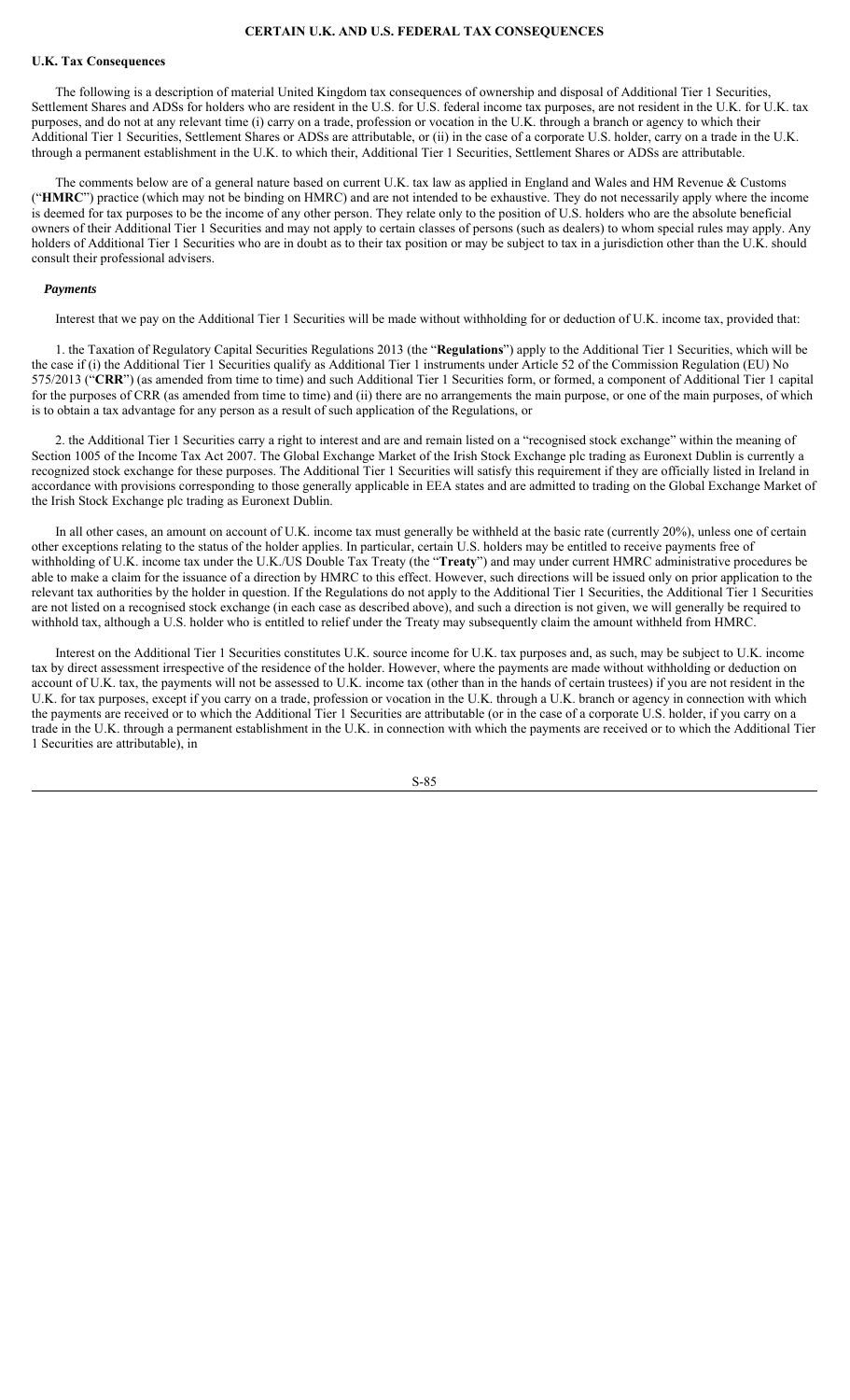which case (subject to exemptions for payments received by certain categories of agent) tax may be levied on the U.K. branch or agency (or permanent establishment).

Information relating to securities may be required to be provided to HMRC in certain circumstances. This may include the value of the Additional Tier 1 Securities, details of the holders or beneficial owners of the Additional Tier 1 Securities (or the persons for whom the Additional Tier 1 Securities are held), details of the persons to whom payments derived from the Additional Tier 1 Securities are or may be paid and information and documents in connection with transactions relating to the Additional Tier 1 Securities. Information may be required to be provided by, among others, the holders of the Additional Tier 1 Securities, persons by (or via) whom payments derived from the Additional Tier 1 Securities are made or who receive (or would be entitled to receive) such payments, persons who effect or are a party to transactions relating to the Additional Tier 1 Securities on behalf of others and certain registrars or administrators. In certain circumstances, the information obtained by HMRC may be provided to tax authorities in other countries.

#### *Disposal, Redemption and Automatic Conversion*

Subject to the provisions set out in the next paragraph in relation to temporary non-residents, a U.S. holder will not, upon disposal, redemption or Automatic Conversion of an Additional Tier 1 Security, be liable for U.K. taxation on gains realized, unless at the relevant time the U.S. holder is resident for tax purposes in the U.K., carries on a trade, profession or vocation in the U.K. through a branch or agency in the U.K. to which the Additional Tier 1 Securities are attributable (or, in the case of a corporate U.S. holder, if the U.S. holder carries on a trade in the U.K. through a permanent establishment in the U.K. to which the Additional Tier 1 Securities are attributable).

A U.S. holder who is an individual and who has ceased to be resident for tax purposes in the U.K. for a period of five years or less before again becoming resident for tax purposes in the U.K. and who disposes of an Additional Tier 1 Security (including on redemption or in connection with any receipt of Alternative Consideration) during that period may be liable to U.K. tax on chargeable gains arising during the period of absence in respect of such disposal, subject to any available exemption or relief.

A U.S. holder who is an individual or other taxpayer not liable to U.K. corporation tax will not, upon disposal of an Additional Tier 1 Security (including on redemption or Automatic Conversion), be subject to any U.K. income tax charge on accrued but unpaid payments of interest, unless the U.S. holder at any time in the relevant tax year was resident in the U.K. or carried on a trade, profession or vocation in the United Kingdom through a branch or agency to which the Additional Tier 1 Security is attributable.

#### *Annual Tax Charges*

Corporate U.S. holders who are not resident in the U.K. and do not carry on a trade in the United Kingdom through a permanent establishment in the U.K. to which the Additional Tier 1 Securities are attributable will not be liable to U.K. tax charges or relief by reference to fluctuations in exchange rates or in respect of profits, gains and losses arising from the Additional Tier 1 Securities.

#### *Stamp Duty and Stamp Duty Reserve Tax ("SDRT")*

No U.K. stamp duty or SDRT should be payable on the issue or redemption of the Additional Tier 1 Securities. Provided that the Regulations apply to the Additional Tier 1 Securities (see above), no U.K. stamp duty or SDRT will be payable on the transfer of the Additional Tier 1 Securities.

## *The Settlement Shares and ADSs*

#### *Payments*

Any dividends which we may pay on the Settlement Shares and ADSs will be made without withholding for or deduction of U.K. income tax.

Dividends on the Settlement Shares and ADSs would constitute U.K. source income for U.K. tax purposes and, as such, may be subject to U.K. income tax by direct assessment irrespective of the residence of the holder. However, such dividends will not be assessed to U.K. income tax (other than in the hands of certain trustees) if you are not resident in the U.K., except if you carry on a trade, profession or vocation in the U.K. through a U.K. branch

$$
S-86
$$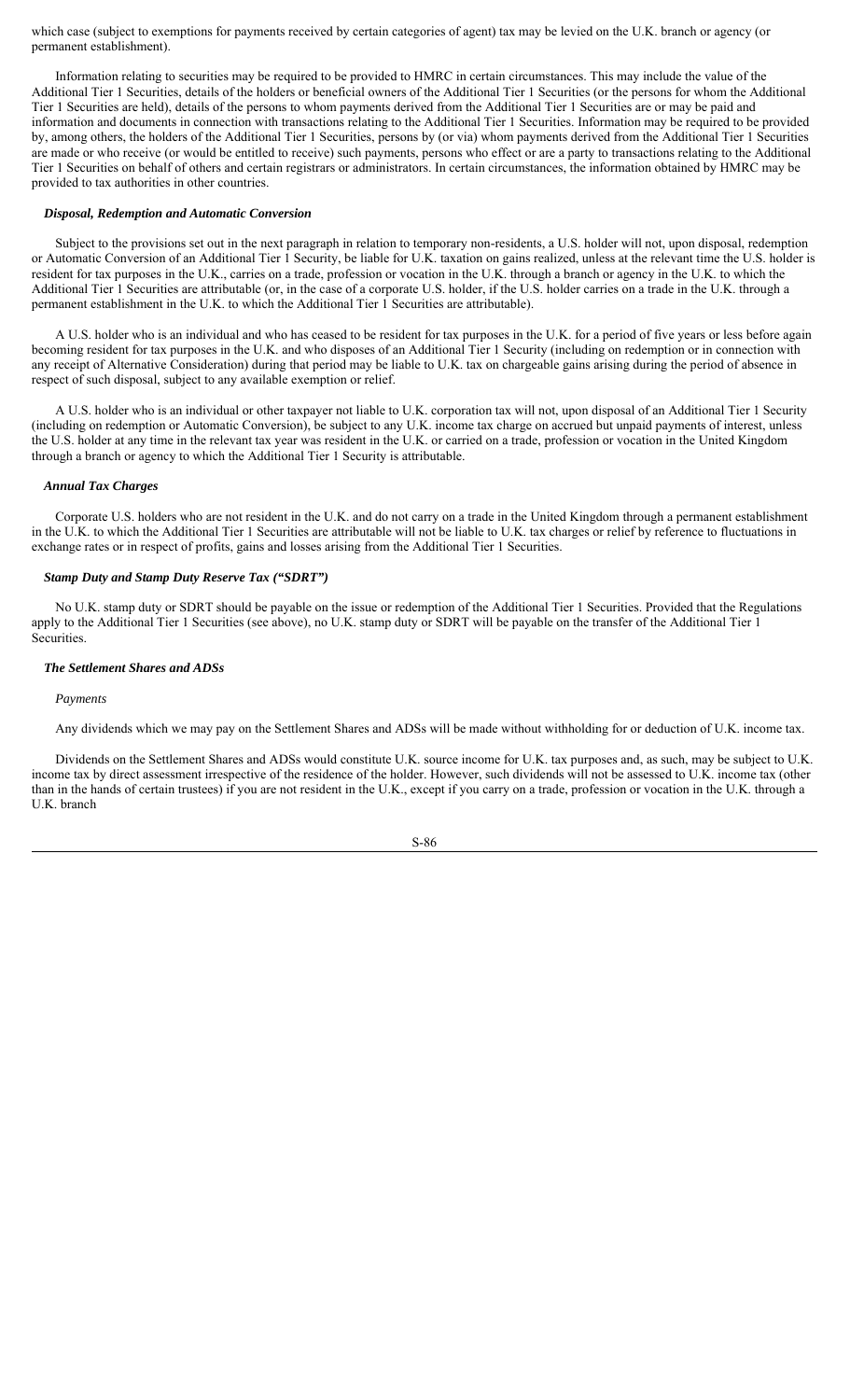or agency in connection with which dividends are received or to which the Settlement Shares or ADSs are attributable (or in the case of a corporate U.S. holder, if you carry on a trade in the U.K. through a permanent establishment in the U.K. in connection with which the dividends are received or to which the Settlement Shares or ADSs are attributable), in which case (subject to exemptions for payments received by certain categories of agent) tax may be levied on the U.K. branch or agency (or permanent establishment).

#### *Disposal*

Subject to the provisions set out in the next paragraph in relation to temporary non-residents, a U.S. holder will not, upon disposal of any Settlement Shares or ADSs, be liable for U.K. taxation on gains realized, unless at the relevant time of the disposal the U.S. holder is resident for tax purposes in the U.K., carries on a trade, profession or vocation in the U.K. through a branch or agency in the U.K. to which the Settlement Shares or ADSs are attributable or, in the case of a corporate U.S. holder, if the U.S. holder carries on a trade in the U.K. through a permanent establishment in the U.K. to which the Settlement Shares or ADSs are attributable.

A U.S. holder who is an individual and who has ceased to be resident for tax purposes in the U.K. for a period of five years or less before again becoming resident for tax purposes in the U.K. and who disposes of a Settlement Share or ADS during that period may be liable to U.K. tax on chargeable gains arising during the period of absence in respect of the disposal, subject to any available exemption or relief.

#### *Annual Tax Charges*

Corporate U.S. holders who are not resident in the U.K. and do not carry on a trade in the United Kingdom through a permanent establishment in the U.K. to which the Settlement Shares or ADSs are attributable will not be liable to U.K. tax charges or relief by reference to fluctuations in exchange rates or in respect of profits, gains and losses arising from the Settlement Shares or ADSs.

#### *Stamp Duty and Stamp Duty Reserve Tax ("SDRT")*

The statements in this section are intended as a general guide to the current United Kingdom stamp duty and SDRT position. U.S. holders should note that certain categories of person are not liable to stamp duty or SDRT and others may be liable at a higher rate or may, although not primarily liable for tax, be required to notify and account for SDRT under the Stamp Duty Reserve Tax Regulations 1986.

#### *Settlement Shares*

Except in relation to depositary receipt systems and clearance services (to which the special rules outlined below apply), no stamp duty or SDRT will arise on the issue of Settlement Shares by LBG in registered form.

An agreement to transfer Settlement Shares will normally give rise to a charge to SDRT at the rate of 0.5% of the amount or value of the consideration payable for the transfer. SDRT is, in general, payable by the purchaser in any such agreement to transfer.

Transfers of Settlement Shares will generally be subject to stamp duty at the rate of 0.5% of the consideration given for the transfer (rounded up to the next £5). The purchaser in any such transfer normally pays the stamp duty.

If a duly stamped transfer completing an agreement to transfer is produced within six years of the date on which the agreement is made (or, if the agreement is conditional, the date on which the agreement becomes unconditional) any SDRT already paid is generally repayable, normally with interest, and any SDRT charge yet to be paid is canceled.

## *CREST*

Paperless transfers of Settlement Shares within the CREST system are generally liable to SDRT, rather than stamp duty, at the rate of 0.5% of the amount or value of the consideration payable. CREST is obliged to collect SDRT on relevant transactions settled within the CREST system. Deposits of shares into CREST will not generally be subject to SDRT or stamp duty, unless the transfer into CREST is itself for consideration.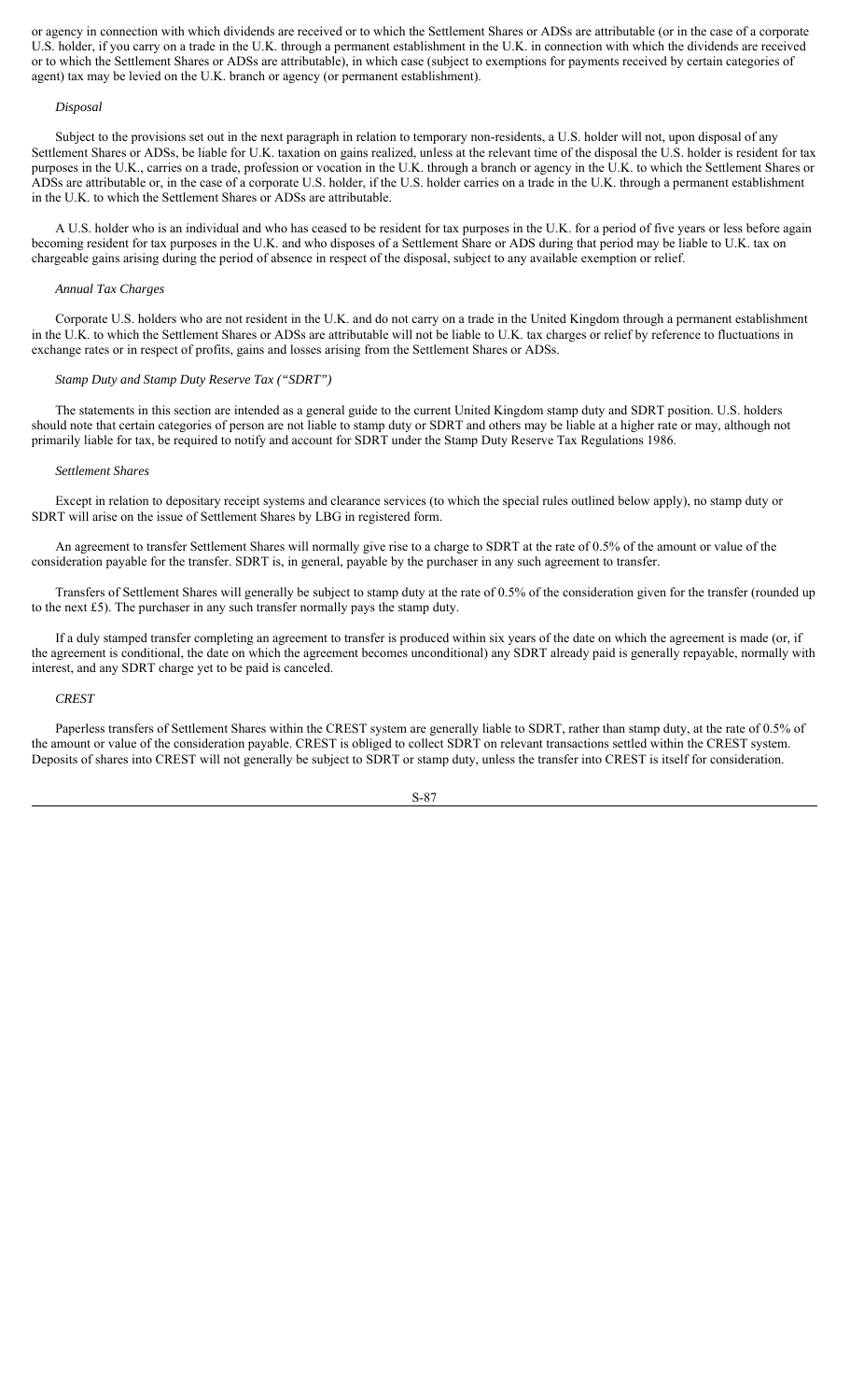## *ADSs*

# *Depositary Receipt Systems (and Clearance Services)*

Following court decisions on the compatibility of certain SDRT rules with EU law, HM Revenue & Customs has confirmed that 1.5% SDRT is no longer payable if and when the Settlement Shares are issued to a depositary receipt system (or a clearance service). The U.K. government has confirmed that it will continue not to apply the 1.5% SDRT charge on the issue of shares into overseas depositary receipts systems (and overseas clearance services) following the exit of the U.K. from the EU.

Where Settlement Shares are subsequently transferred to, or to a nominee or an agent for, a person whose business is or includes issuing depositary receipts (or to a nominee or an agent for, a person whose business is or includes the provision of clearance services), stamp duty or SDRT will generally be payable at the higher rate of 1.5% of the amount or value of the consideration given or, in certain circumstances, the value of the shares.

Any liability for stamp duty or SDRT in respect of such a transfer which does arise will strictly be accountable by the depositary receipt system (or clearance service) operator or their nominee, as the case may be, but will, in practice, be payable by the participants in the depositary receipt system (or clearance service).

No SDRT or, in practice, stamp duty, should normally be required to be paid in respect of transfers of, or agreements to transfer, ADSs.

## **Proposed Financial Transactions Tax ("FTT")**

The European Commission published a proposal for a directive for a common FTT in Belgium, Germany, Greece, Spain, France, Italy, Austria, Portugal, Slovenia and Slovakia (the "participating Member States"). The Commission's Proposal has very broad scope and could, if introduced, apply to certain dealings in the Additional Tier 1 Securities (including secondary market transactions) in certain circumstances.

Under the Commission's Proposal, the FTT could apply in certain circumstances to persons both within and outside of the participating Member States. Generally, it would apply to certain dealings in the Additional Tier 1 Securities where at least one party is a financial institution, and at least one party is established in a participating Member State. A financial institution may be, or be deemed to be, "established" in a participating Member State in a broad range of circumstances, including (a) by transacting with a person established in a participating Member State or (b) where the financial instrument which is subject to the dealings is issued in a participating Member State.

The FTT proposal remains subject to negotiation between the participating Member States and the scope of any such tax is uncertain. Additional EU Member States may decide to participate. Prospective holders of the Additional Tier 1 Securities are advised to seek their own professional advice in relation to the FTT.

## **Material U.S. Federal Income Tax Considerations**

The following are material US federal income tax consequences of the ownership and disposition of the Additional Tier 1 Securities to a US Holder described below that purchases the Additional Tier 1 Securities in their initial offering at their issue price and will hold the Additional Tier 1 Securities and any Settlement Shares or ADSs representing Settlement Shares as capital assets. For purposes of this discussion, a "US Holder" is a beneficial owner of an Additional Tier 1 Security, Settlement Share or ADS representing a Settlement Share that is for US federal income tax purposes (i) a citizen or individual resident of the United States, (ii) a corporation, or other entity taxable as a corporation for US federal income tax purposes, created or organised in or under the laws of the United States, any state thereof or the District of Columbia or (iii) an estate or trust the income of which is subject to US federal income taxation regardless of its source.

This discussion does not describe all of the tax consequences that may be relevant to US Holders in light of their particular circumstances, including alternative minimum tax consequences, the potential application of the provisions of the Internal Revenue Code of 1986, as amended (the "**Code**") known as the Medicare contribution tax and tax consequence that may apply to US Holders subject to special rules, such as:

• certain financial institutions;

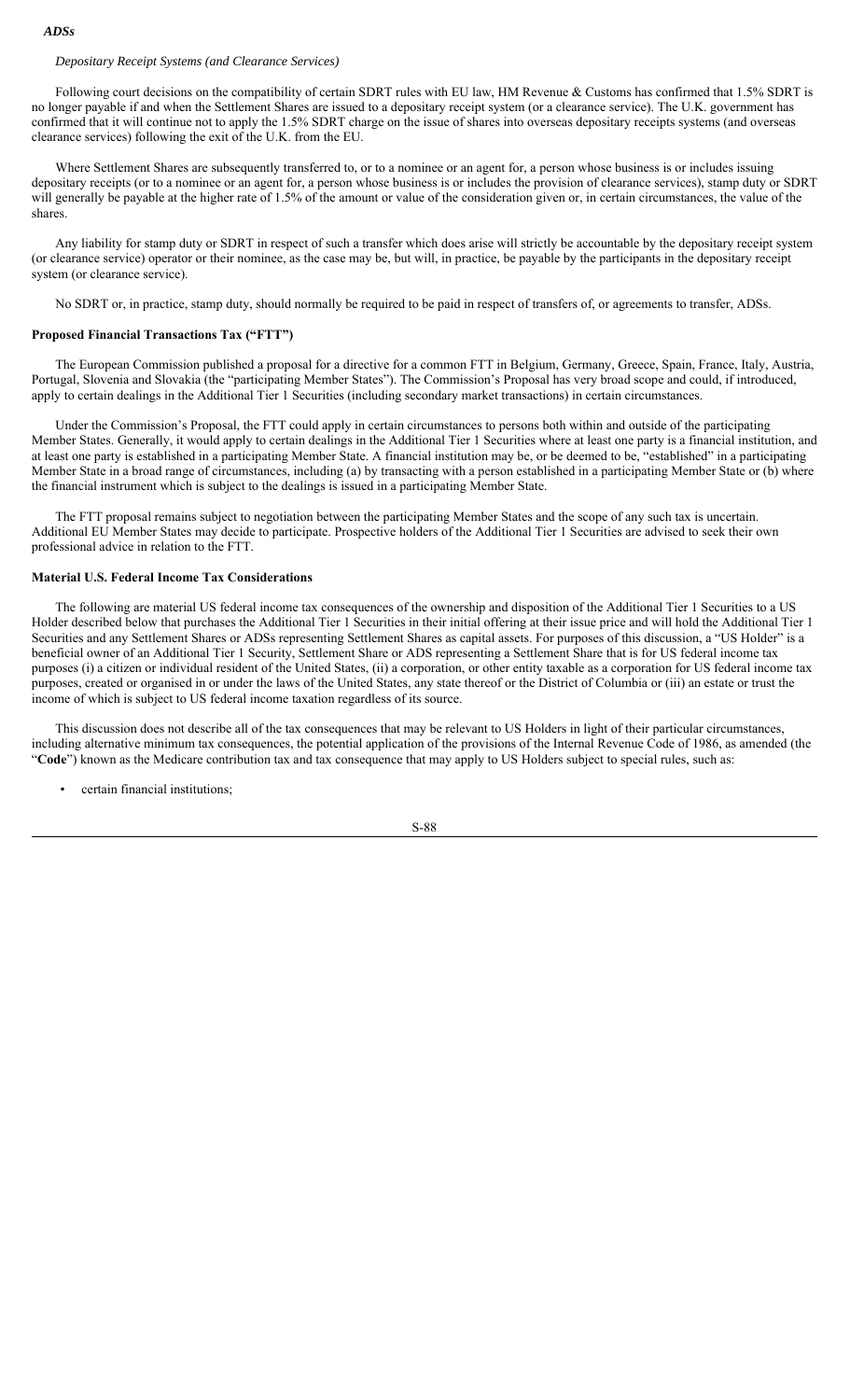- dealers or certain traders in securities that use a mark-to-market method of tax accounting;
- persons whose functional currency for U.S. federal income tax purposes is not the US dollar;
- tax-exempt entities;
- persons that own or are deemed to own 10% or more of the voting power or value of our stock;
- partnerships or other entities classified as partnerships for US federal income tax purposes; or
- persons holding the Additional Tier 1 Securities, Settlement Shares or ADSs in connection with a trade or business conducted outside the United States.

If a partnership holds an Additional Tier 1 Security, Settlement Share or ADS, the US federal income tax treatment of a partner generally will depend upon the status of the partner and the activities of the partnership. A partnership or partner of a partnership holding an Additional Tier 1 Security, Settlement Share or ADS should consult its tax adviser regarding the tax consequences of owning or disposing of such securities.

Except as described below, this discussion assumes that LBG was not and will not become a "passive foreign investment company" for US federal income tax purposes (a "PFIC") for any taxable year. See "*Passive Foreign Investment Company (PFIC) Considerations*".

This discussion is based on the Code, administrative pronouncements, judicial decisions, and final, temporary and proposed Treasury regulations, all as of the date hereof, any of which is subject to change, possibly with retroactive effect. This summary is not exhaustive of all possible tax considerations that may be relevant in the particular circumstances of a US Holder. In addition, this summary does not address the tax treatment of the Additional Tier 1 Securities following any exercise of the U.K. bail-in power or the tax consequences of any variation or substitution of the Additional Tier 1 Securities as described in "—*Substitution or Variation*". US Holders should consult their tax advisers as to the tax consequences in their particular circumstances of the ownership, disposition and, if applicable, any conversion of the Additional Tier 1 Securities and the ownership and disposition of any Settlement Shares or ADSs.

#### *Taxation of the Additional Tier 1 Securities*

## *Characterisation of the Additional Tier 1 Securities*

We believe, and the remainder of this discussion assumes, that the Additional Tier 1 Securities will be treated as equity for US federal income tax purposes.

#### *Taxation of Stated Interest Payments*

Payments of stated interest (and additional amounts, if any) will constitute foreign-source dividend income for US federal income tax purposes to the extent paid out of our current or accumulated earnings and profits, as determined under US federal income tax principles. Because we do not maintain calculations of our earnings and profits under US federal income tax principles, it is expected that such payments will be reported to US Holders as dividends. The payments will not be eligible for the dividends-received deduction generally allowed to corporate US Holders. Subject to applicable limitations, dividends paid to certain non-corporate US Holders may be taxable at the favourable rates applicable to long-term capital gain. Non-corporate US Holders should consult their own tax advisers to determine whether they are subject to any special rules that limit their ability to be taxed at these favourable rates.

#### *Constructive Distributions*

The conversion price in respect of the Additional Tier 1 Securities may be adjusted in certain circumstances pursuant to anti-dilution provisions. Under the Code and applicable Treasury regulations, conversion price adjustments (or lack thereof) that have the effect of increasing the interests of holders of convertible securities in an issuer's assets or earnings and profits may, in certain circumstances, result in a deemed distribution to such holders (including in the case of adjustments for cash dividends). Any deemed distribution will generally be taxable as a

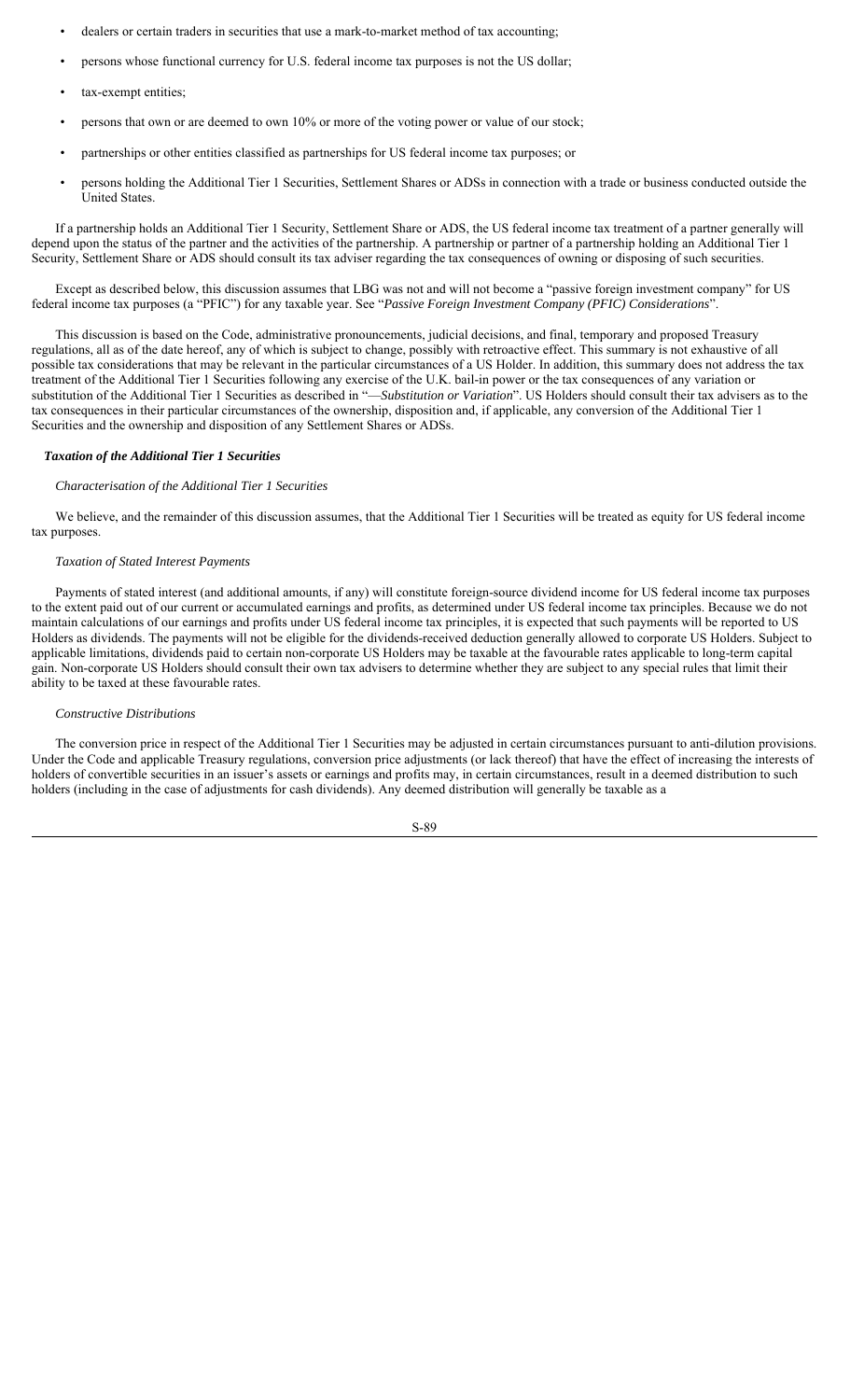dividend, as described above. US Holders should consult their tax advisers as to the tax consequences of any adjustments to the conversion price.

# *Sale, Redemption or Other Taxable Disposition*

Upon the sale, redemption or other disposition of an Additional Tier 1 Security (other than the receipt of Settlement Shares or ADSs upon an Automatic Conversion, which will be treated as described below), a US Holder will generally recognise capital gain or loss for US federal income tax purposes in an amount equal to the difference between the amount realized and the US Holder's tax basis in such Additional Tier 1 Security, provided that, in the case of a redemption, the US Holder does not own, and is not deemed to own, any of our ordinary shares at such time. Any capital gain or loss will generally be US-source and will be long-term capital gain or loss if the US Holder has held the Additional Tier 1 Security for more than one year. The deductibility of capital losses is subject to limitations.

## *Consequences of an Automatic Conversion*

A conversion of Additional Tier 1 Securities into Settlement Shares or ADSs generally will not be a taxable event for US federal income tax purposes. A US Holder's tax basis in, and holding period for, the Settlement Shares or ADSs received upon conversion will generally be the same as the US Holder's tax basis in, and holding period of, the Additional Tier 1 Securities.

#### *Taxation of the Settlement Shares and ADSs*

This discussion, to the extent it relates to ADSs, is based in part on representations by the ADS depositary and assumes that each obligation under the ADS deposit agreement and any related agreement will be performed in accordance with its terms. In general, a US Holder of ADSs will be treated as the owner of the underlying ordinary shares represented by those ADSs for US federal income tax purposes. Accordingly, no gain or loss will be recognised if a US Holder exchanges Settlement Shares for ADSs, or exchanges ADSs for the underlying ordinary shares.

The US Treasury has expressed concerns that parties to whom depositary receipts are released before shares are delivered to the depositary, or intermediaries in the chain of ownership between US holders of depositary receipts and the issuer of the security underlying the depositary receipts, may be taking actions that are inconsistent with the claiming of foreign tax credits for US holders of depositary receipts. Such actions would also be inconsistent with the claiming of the favourable US tax rates applicable to dividends received by certain non-corporate US holders (described above). Accordingly, the availability of the favourable tax rates for dividends received by certain non-corporate US Holders could be affected by actions taken by such parties or intermediaries.

## *Taxation of Distributions*

Distributions paid on Settlement Shares or ADSs will generally be treated in the manner described above under "*—Taxation of Additional Tier 1 Securities—Taxation of Stated Interest Payments*", with the following modifications. In the case of ADSs, a dividend will be included in a US Holder's income on the date of the ADS depositary's receipt of the dividend. The amount of any dividend paid in pounds sterling includible in income by a US Holder will be the US dollar amount calculated by reference to the relevant exchange rate in effect on the date of such receipt by the US Holders, in the case of Settlement Shares, or the ADS depositary in the case of ADSs, regardless of whether the payment is in fact converted into US dollars on such date. If the dividend is converted into US dollars on the date of receipt, the US Holder generally should not be required to recognise foreign currency gain or loss in respect of the dividend income. If the amount of such dividend is converted into US dollars after the date of receipt, the US Holder may have foreign currency gain or loss, which will be taxed as US-source ordinary income or loss.

#### *Sale or Other Taxable Disposition*

A US Holder's sale or other taxable disposition of Settlement Shares or ADSs will generally be treated in the manner described above under "*—Taxation of Additional Tier 1 Securities —Sale, Redemption or Other Taxable Disposition*".

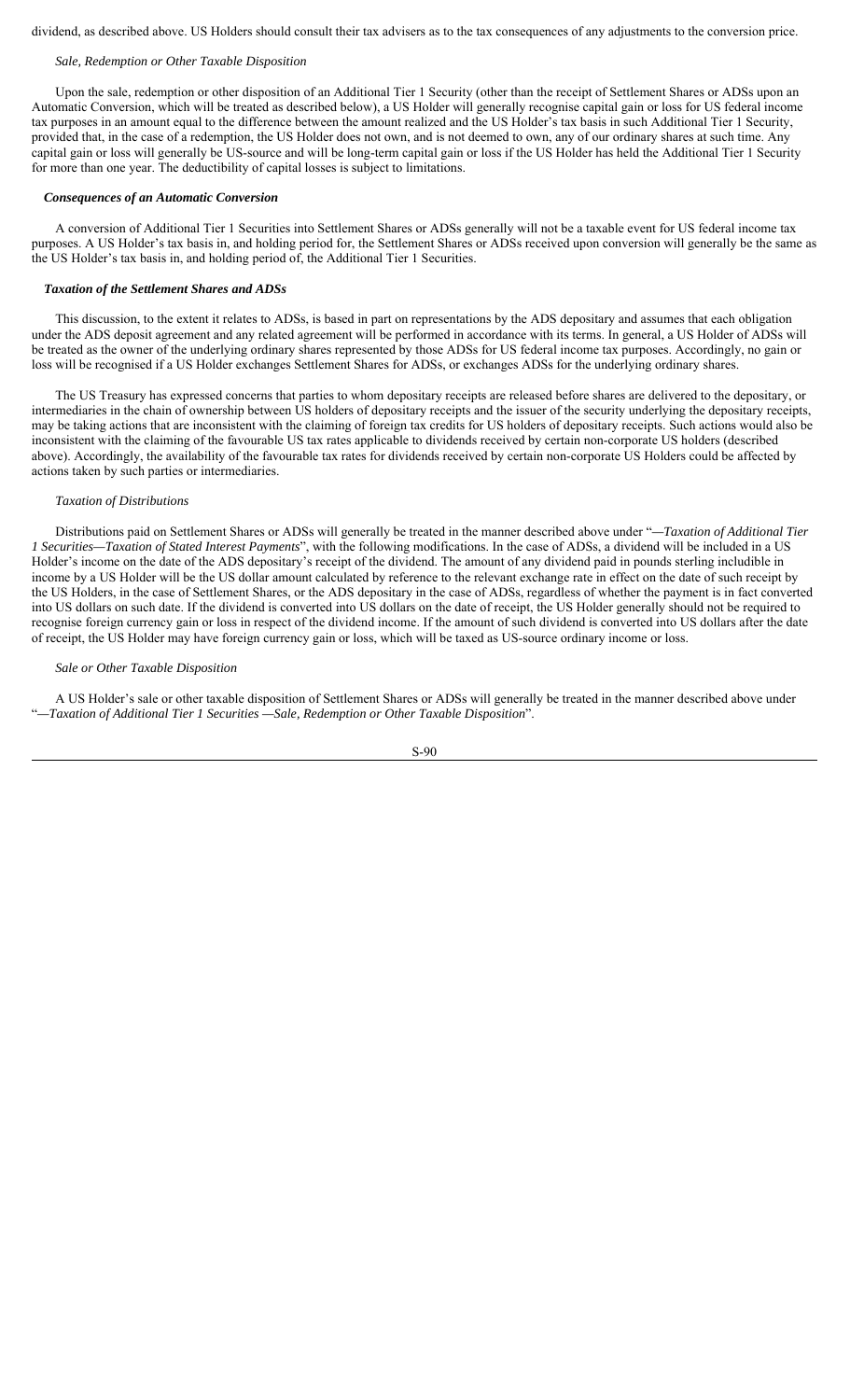# *Passive Foreign Investment Company (PFIC) Considerations*

In general, a foreign corporation will be a PFIC for any taxable year in which, after taking into account the income and assets of the corporation and certain subsidiaries pursuant to applicable "look-through rules", either (i) at least 75% of its gross income is "passive income" or (ii) at least 50% by average quarterly value produce, or are held for the production of, passive income. Although interest income is generally passive income, under proposed Treasury regulations (which are proposed to be effective for taxable years beginning after 1994) certain banking income of licensed active banks is treated as non-passive. We believe we were not a PFIC for our taxable year ended December 31, 2017, and we do not expect to become a PFIC in the current taxable year or in the foreseeable future. However, because the proposed Treasury regulations may not be finalized in their current form, and because our PFIC status for any taxable year depends on the composition of our income and assets, the value of our assets and the manner in which we operate our business, there can be no assurance that we will not be a PFIC for any taxable year. If we were a PFIC for any taxable year during which a US Holder owned Additional Tier 1 Securities, Settlement Shares or ADSs, the US Holder would generally be subject to adverse US federal income tax consequences and certain reporting obligations. US Holders should consult their own tax advisers as to the potential application of the PFIC rules to the ownership and disposition of the Additional Tier 1 Securities, Settlement Shares or ADSs.

## *Information Reporting and Backup Withholding*

Payments on, and proceeds from the disposition of, Additional Tier 1 Securities, Settlement Shares or ADSs that are made within the United States or through certain US-related financial intermediaries may be subject to information reporting and backup withholding unless (i) the US Holder is an exempt recipient or (ii) in the case of backup withholding, the US Holder provides a correct taxpayer identification number and certifies that it is not subject to backup withholding. The amount of any backup withholding from a payment to a US Holder will be allowed as a credit against the US Holder's US federal income tax liability and may entitle it to a refund, provided that the required information is timely furnished to the Internal Revenue Service.

# **UNDERWRITING**

We and the underwriters for the offering named below (the "**Underwriters**") have entered into an underwriting agreement and a pricing agreement with respect to the Additional Tier 1 Securities. Subject to certain conditions, we have agreed to sell to the Underwriters and each Underwriter has severally and not jointly agreed to purchase the respective principal amounts of the Additional Tier 1 Securities indicated opposite such Underwriter's name in the following table.

|                               | <b>Principal Amount of</b><br><b>Additional Tier 1</b> |
|-------------------------------|--------------------------------------------------------|
| <b>Underwriters</b>           | <b>Securities</b>                                      |
| BNP Paribas Securities Corp.  | \$262,500,000                                          |
| Citigroup Global Markets Inc. | \$262,500,000                                          |
| Goldman Sachs & Co. LLC       | \$262,500,000                                          |
| HSBC Securities (USA) Inc.    | \$262,500,000                                          |
| Lloyds Securities Inc.        | \$450,000,000                                          |
| <b>Total</b>                  | \$1,500,000,000                                        |

The Underwriters propose to offer the Additional Tier 1 Securities directly to the public at the initial public offering prices set forth on the cover page of this prospectus supplement. The underwriting agreement and the pricing agreement provides that the obligations of the Underwriters are subject to certain conditions precedent and that the Underwriters have undertaken to purchase all of the Additional Tier 1 Securities offered by this prospectus supplement if any are purchased. The offering of the Additional Tier 1 Securities by the Underwriters is subject to receipt and acceptance and the Underwriters have the right to reject any order in whole or in part.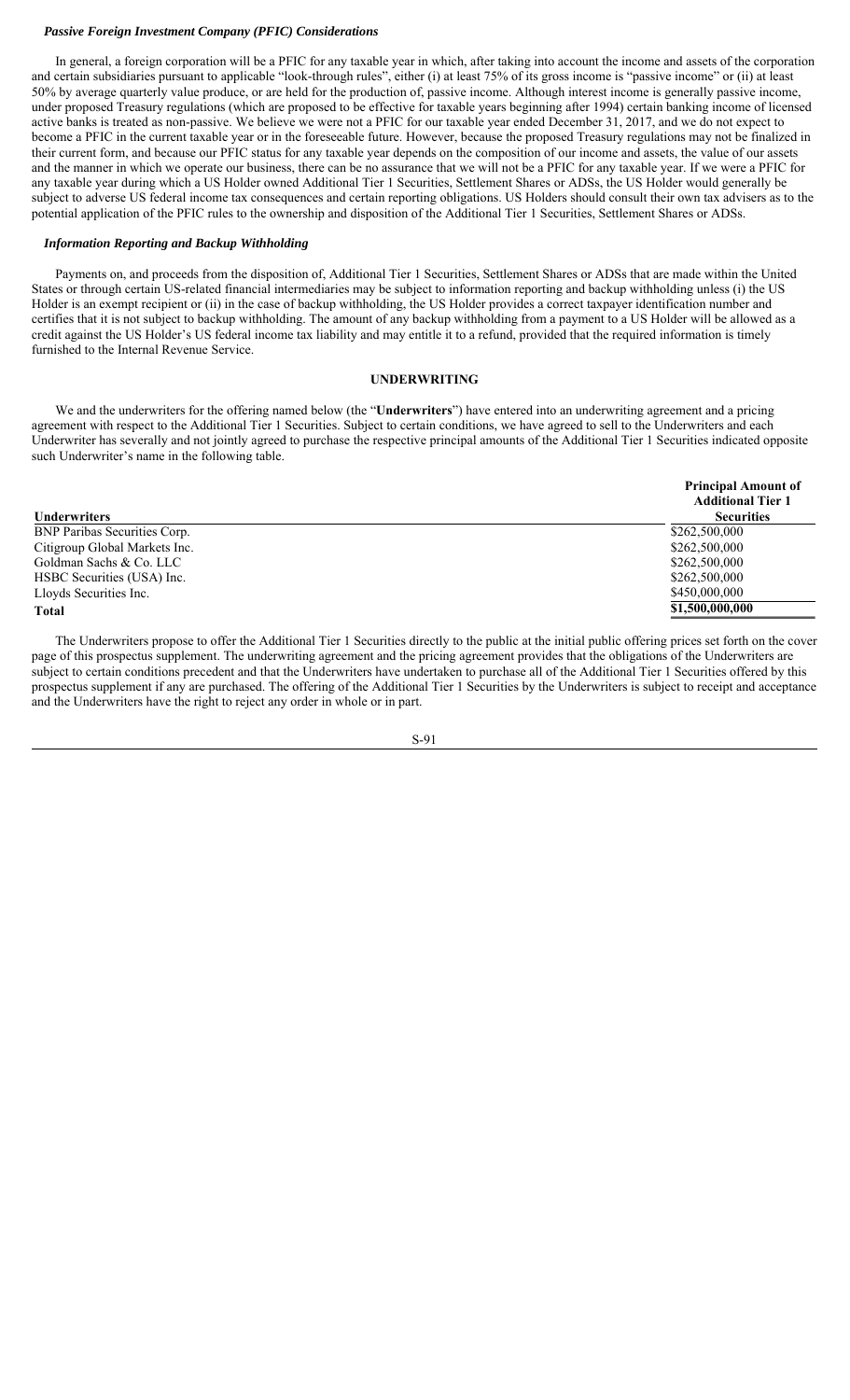## **Conflicts of Interest**

Lloyds Securities Inc., one of the Underwriters, is an affiliate of LBG. Any distribution of the Additional Tier 1 Securities offered hereby will be made in compliance with applicable provisions of Rule 5121 of the Financial Industry Regulatory Authority, Inc. ("FINRA"), which requires that, among other things, Lloyds Securities Inc. will not participate in the distribution of an offering of Additional Tier 1 Securities unless the Additional Tier 1 Securities are investment grade rated (within the meaning of Rule 5121) or are Additional Tier 1 Securities in the same series that have equal rights and obligations as investment grade rated securities or unless another exemption provided by Rule 5121 is applicable.

#### **Matters Relating to the Initial Offering and Market-Making Resales**

We intend to apply for the listing of the Additional Tier 1 Securities on Euronext Dublin. The Additional Tier 1 Securities are a new issue of securities with no established trading market. We have been advised by the Underwriters that the Underwriters intend to make a market in the Additional Tier 1 Securities, but they are not obligated to do so and may discontinue market-making at any time without notice. No assurance can be given as to the liquidity of the trading market for the Additional Tier 1 Securities.

In this prospectus supplement, the term "the offering" means the initial offering of the Additional Tier 1 Securities made in connection with their original issuance and not any subsequent resales of Additional Tier 1 Securities in market-making transactions.

The Additional Tier 1 Securities will settle through the facilities of the DTC and its participants (including Euroclear and Clearstream Luxembourg). The CUSIP number for the Additional Tier 1 Securities is 539439 AU3, the ISIN is US539439AU36 and the Common Code is 189165633.

We have agreed to indemnify the several Underwriters against certain liabilities, including liabilities under the Securities Act of 1933, as amended.

It is expected that delivery of the Additional Tier 1 Securities will be made against payment on or about the date specified in the last paragraph of the cover page of this prospectus supplement, which will be the fifth business day following the date of pricing of the Additional Tier 1 Securities (such settlement cycle being referred to as "T+5"). Trades in the secondary market generally are required to settle in two Business Days, unless the parties to any such trade expressly agree otherwise. Accordingly, purchasers who wish to trade Additional Tier 1 Securities on the date of pricing or the next two succeeding Business Days will be required, by virtue of the fact that the Additional Tier 1 Securities initially will settle in  $T+5$ , to specify an alternate settlement cycle at the time of any such trade to prevent a failed settlement. Purchasers of Additional Tier 1 Securities who wish to trade Additional Tier 1 Securities on the date of pricing or the next two succeeding Business Days should consult their own advisors.

## **Market-Making Resales by Affiliates**

This prospectus supplement may be used by Lloyds Securities Inc. in connection with offers and sales of the Additional Tier 1 Securities in market-making transactions. In a market-making transaction, Lloyds Securities Inc. may resell an Additional Tier 1 Security it acquires from other holders, after the original offering and sale of the Additional Tier 1 Security. Resales of this kind may occur in the open market or may be privately negotiated, at prevailing market prices at the time of resale or at related or negotiated prices. In these transactions, Lloyds Securities Inc. may act as principal, or agent, including as agent for the counterparty in a transaction in which Lloyds Securities Inc. acts as principal, or as agent for both counterparties in a transaction in which Lloyds Securities Inc. does not act as principal. Lloyds Securities Inc. may receive compensation in the form of discounts and commissions, including from both counterparties in some cases. Other affiliates of the Issuer may also engage in transaction of this kind and may use this prospectus for this purpose.

The aggregate initial offering price specified on the cover of this prospectus supplement relates to the initial offering of the Additional Tier 1 Securities described in this prospectus supplement. This amount does not include Additional Tier 1 Securities sold in market-making transactions. The latter include Additional Tier 1 Securities to be issued after the date of this prospectus supplement, as well as Additional Tier 1 Securities previously issued.

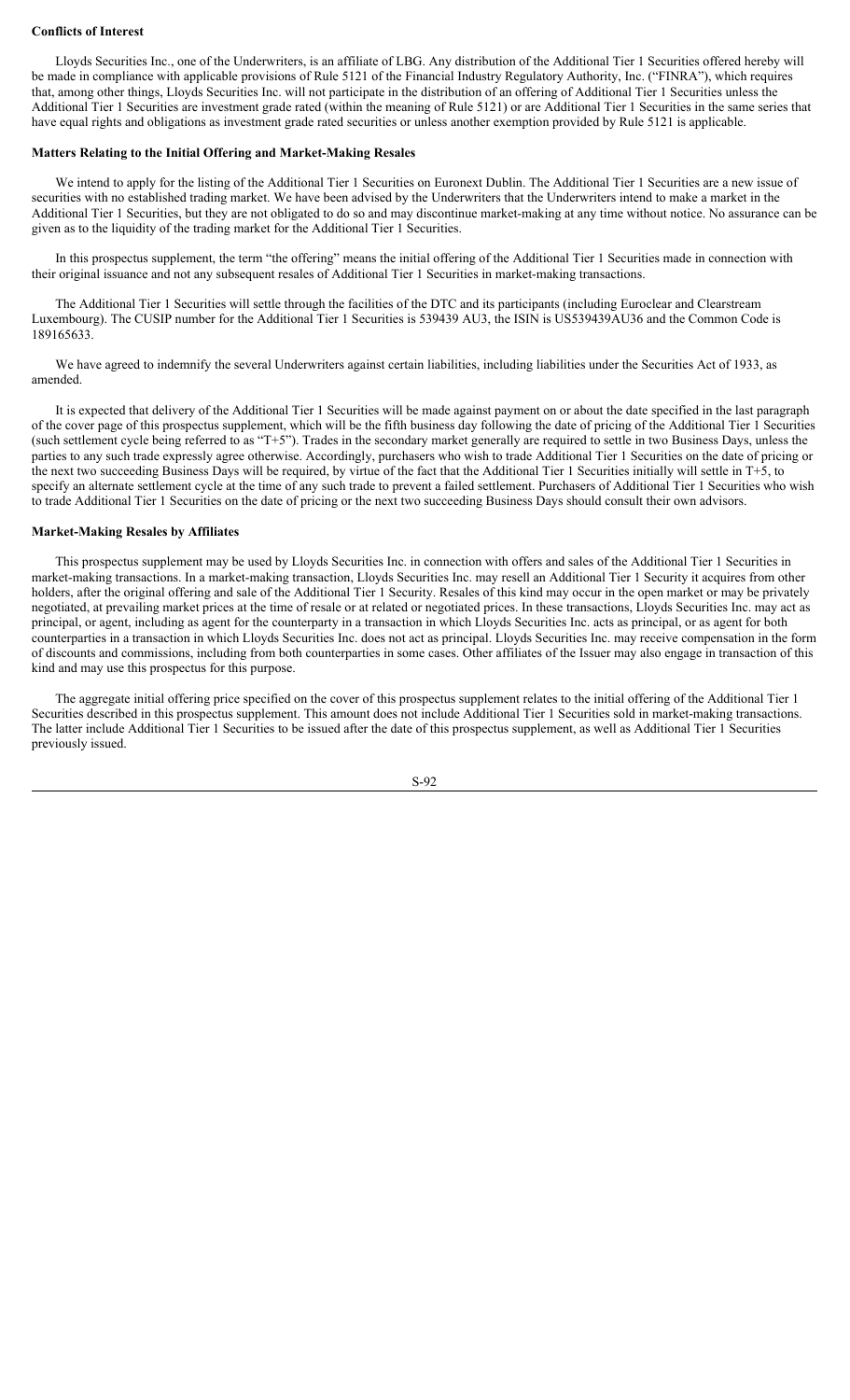We do not expect to receive any direct proceeds from market-making transactions. We do not expect that Lloyds Securities Inc. or any other affiliate that engages in these transactions will pay any direct proceeds from its market-making resales to us.

Information about the trade and settlement dates, as well as the purchase price, for a market-making transaction will be provided to the purchaser in a separate confirmation of sale.

*Unless we or any agent inform you in your confirmation of sale that your Additional Tier 1 Security is being purchased in its original offering and sale, you may assume that you are purchasing your Additional Tier 1 Security in a market-making transaction.*

#### **Stabilization Transactions and Short Sales**

In connection with the offering, the Underwriters may purchase and sell Additional Tier 1 Securities in the open market. These transactions may include short sales, stabilizing transactions and purchases to cover positions created by short sales. Short sales involve the sale by the Underwriters of a greater aggregate principal amount of Additional Tier 1 Securities than they are required to purchase from us in the offering. Stabilizing transactions consist of certain bids or purchases made for the purpose of preventing or retarding a decline in the market price of the Additional Tier 1 Securities while the offering is in progress.

The Underwriters may also impose a penalty bid. This occurs when a particular Underwriter repays to the Underwriters a portion of the underwriting discount received by it because the Underwriters have repurchased Additional Tier 1 Securities sold by or for the account of such Underwriter in stabilizing or short-covering transactions.

These activities by the Underwriters may stabilize, maintain or otherwise affect the market price of the Additional Tier 1 Securities. As a result, the price of the Additional Tier 1 Securities may be higher than the price that otherwise might exist in the open market. If these activities are commenced, they may be discontinued by the Underwriters at any time. Underwriters are under no obligation to stabilize.

The Underwriters and their respective affiliates are full service financial institutions engaged in various activities, which may include securities trading, commercial and investment banking, financial advisory, investment management, investment research, principal investment, hedging, financing and brokerage activities. In the ordinary course of business, the Underwriters and their affiliates may have engaged in and may in the future engage in investment, financial, banking and advisory services with us or our affiliates, for which customary fees may apply.

In the ordinary course of their various business activities, the Underwriters and their respective affiliates may make or hold a broad array of investments and actively trade debt and equity securities (or related derivative securities) and financial instruments (including bank loans) for their own account and for the accounts of their customers, and such investment and securities activities may involve securities and/or instruments of the Issuer. Certain of the Underwriters or their affiliates that have a lending relationship with us routinely hedge their credit exposure to us consistent with their customary risk management policies. Typically, such Underwriters and their affiliates would hedge such exposure by entering into transactions which consist of either the purchase of credit default swaps or the creation of short positions in our securities, including potentially the Additional Tier 1 Securities offered hereby. Any such short positions could adversely affect future trading prices of the Additional Tier 1 Securities offered hereby. The Underwriters and their respective affiliates may also make investment recommendations and/or publish or express independent research views in respect of such securities or instruments and may at any time hold, or recommend to clients that they acquire, long and/or short positions in such securities and instruments.

#### **Selling Restrictions**

#### *PRIIPs Regulation / Prohibition of sales to EEA retail investors*

Each Underwriter, severally and not jointly, has represented and agreed that it has not offered, sold or otherwise made available and will not offer, sell or otherwise make available any Additional Tier 1 Securities which are the subject of the offering contemplated by this Prospectus Supplement in relation thereto to any retail investor in the EEA. For the purposes of this provision the expression "retail investor" means a person who is one (or more) of the following: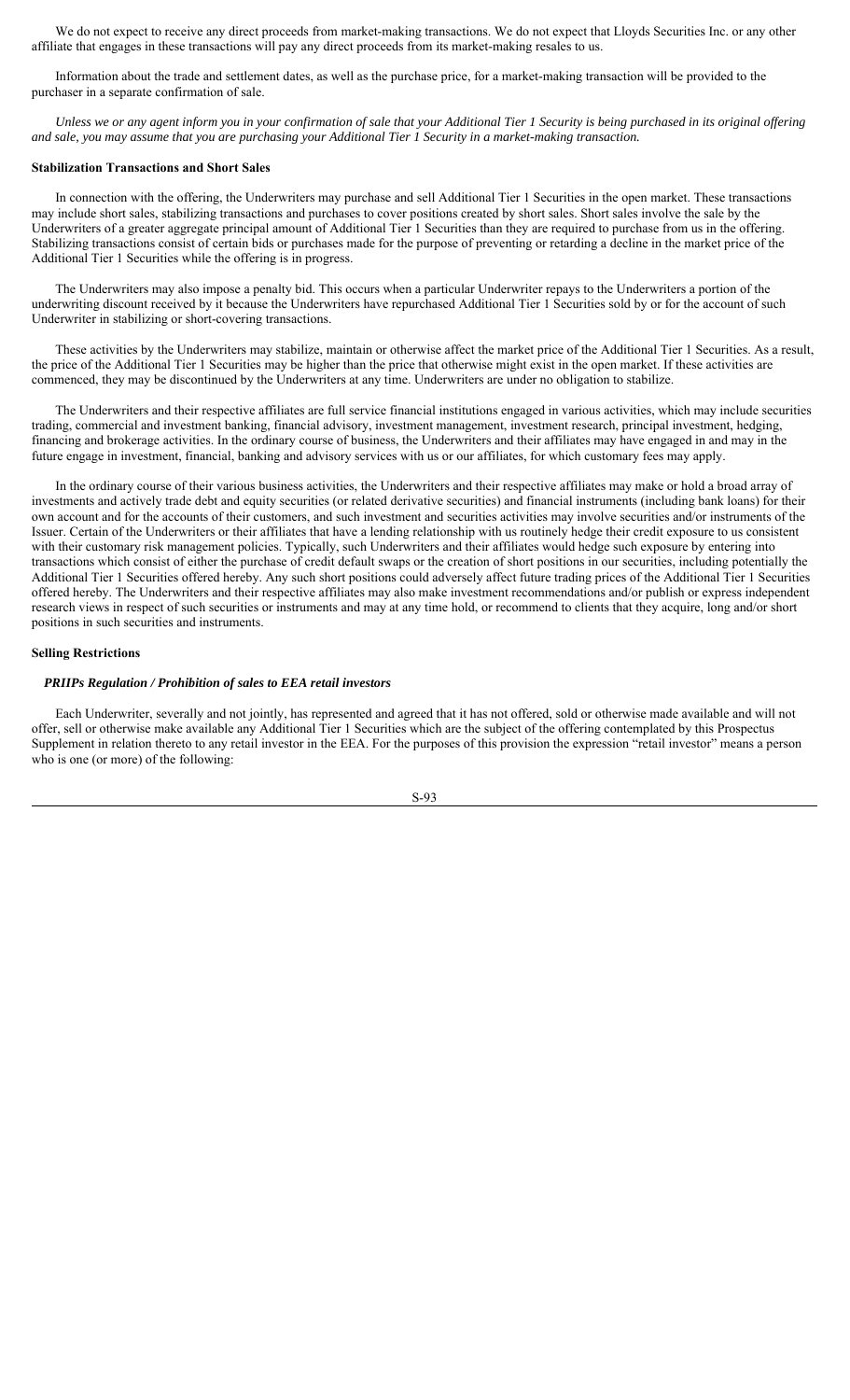## (i) a retail client as defined in point (11) of Article 4(1) of MiFID II; or

(ii) a customer within the meaning of the IMD, where that customer would not qualify as a professional client as defined in point (10) of Article 4(1) of MiFID II.

#### *Canada*

The Additional Tier 1 Securities may be sold in Canada only to purchasers purchasing, or deemed to be purchasing, as principal that are accredited investors, as defined in National Instrument 45-106 Prospectus Exemptions or subsection 73.3(1) of the Securities Act (Ontario), and are permitted clients, as defined in National Instrument 31-103 Registration Requirements, Exemptions and Ongoing Registrant Obligations. Any resale of the Additional Tier 1 Securities must be made in accordance with an exemption from, or in a transaction not subject to, the prospectus requirements of applicable securities laws.

Securities legislation in certain provinces or territories of Canada may provide a purchaser with remedies for rescission or damages if this offering memorandum (including any amendment thereto) contains a misrepresentation, provided that the remedies for rescission or damages are exercised by the purchaser within the time limit prescribed by the securities legislation of the purchaser's province or territory. The purchaser should refer to any applicable provisions of the securities legislation of the purchaser's province or territory for particulars of these rights or consult with a legal advisor.

Pursuant to section 3A.3 of National Instrument 33-105 Underwriting Conflicts (NI 33-105), the Underwriters are not required to comply with the disclosure requirements of NI 33-105 regarding underwriter conflicts of interest in connection with this offering.

## *United Kingdom*

Each Underwriter has represented and agreed that, in connection with the distribution of the Additional Tier 1 Securities, it has only communicated or caused to be communicated and will only communicate or cause to be communicated an invitation or inducement to engage in investment activity (within the meaning of section 21 of the Financial Services and Markets Act 2000 of the United Kingdom (the "FSMA")) received by it in connection with the issue or sale of such Additional Tier 1 Securities or any investments representing the Additional Tier 1 Securities in circumstances in which section 21(1) of the FSMA does not apply to LBG and that it has complied and will comply with all the applicable provisions of the FSMA with respect to anything done by it in relation to any Additional Tier 1 Securities in, from or otherwise involving the United Kingdom.

#### *Republic of Italy*

The offering of the Additional Tier 1 Securities has not been registered pursuant to Italian securities legislation and, accordingly, no Additional Tier 1 Securities may be offered, sold or delivered, nor may copies of this prospectus supplement or of any other document relating to the Additional Tier 1 Securities be distributed in the Republic of Italy, except:

- (i) to qualified investors (investitori qualificati), as defined pursuant to Article 100 of Legislative Decree No. 58 of 24 February 1998, as amended (the "Financial Services Act") and Article 34-ter, first paragraph, letter b) of CONSOB Regulation No. 11971 of 14 May 1999, as amended from time to time (Regulation No. 11971); or
- (ii) in other circumstances which are exempted from the rules on public offerings pursuant to Article 100 of the Financial Services Act and Article 34-ter of Regulation No. 11971.

Any offer, sale or delivery of the Additional Tier 1 Securities or distribution of copies of this prospectus supplement or any other document relating to the Additional Tier 1 Securities in the Republic of Italy under (i) or (ii) above must:

(a) be made by an investment firm, bank or financial intermediary permitted to conduct such activities in the Republic of Italy in accordance with the Financial Services Act, CONSOB Regulation No. 16190 of 29 October 2007 (as amended from time to time) and Legislative Decree No. 385 of 1 September 1993, as amended (the "Banking Act"); and

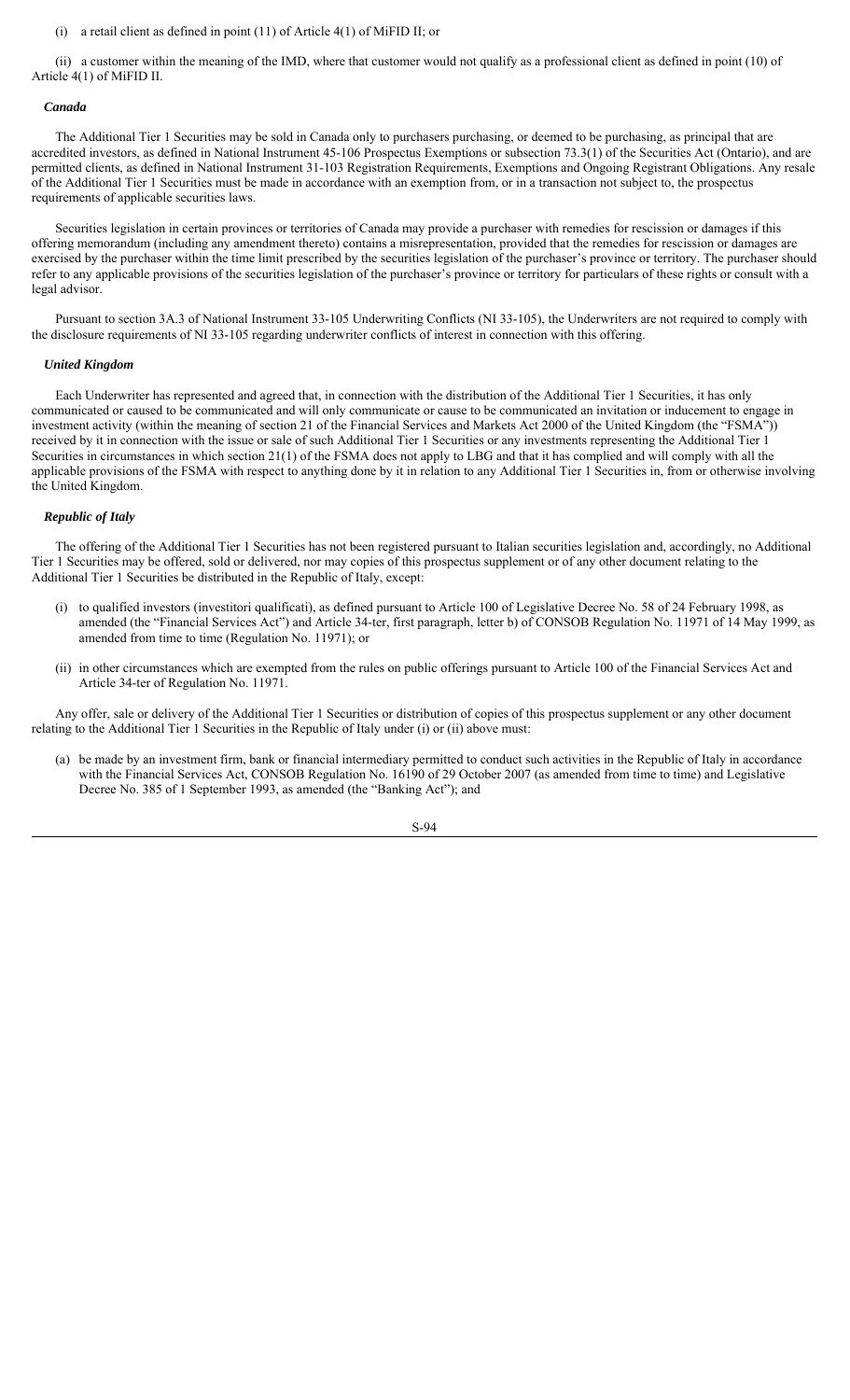(b) comply with any other applicable laws and regulations or requirement imposed by CONSOB, the Bank of Italy (including the reporting requirements, where applicable, pursuant to Article 129 of the Banking Act and the implementing guidelines of the Bank of Italy, as amended from time to time) and/or any other Italian authority.

## *Hong Kong*

Each underwriter, severally and not jointly, has represented and agreed that:

- (a) it has not offered or sold and will not offer or sell in Hong Kong, by means of any document, any Additional Tier 1 Securities other than (a) to "professional investors" as defined in the Securities and Futures Ordinance (Cap. 571) of Hong Kong and any rules made under that Ordinance; or (b) in other circumstances which do not result in the document being a "prospectus" as defined in the Companies Ordinance (Cap. 32) of Hong Kong or which do not constitute an offer to the public within the meaning of that Ordinance; and
- (b) it has not issued or had in its possession for the purposes of issue, and will not issue or have in its possession for the purposes of issue, whether in Hong Kong or elsewhere, any advertisement, invitation or document relating to the Additional Tier 1 Securities, which is directed at, or the contents of which are likely to be accessed or read by, the public of Hong Kong (except if permitted to do so under the securities laws of Hong Kong) other than with respect to Additional Tier 1 Securities which are or are intended to be disposed of only to persons outside Hong Kong or only to "professional investors" as defined in the Securities and Futures Ordinance (Cap. 571) of Hong Kong and any rules made under that Ordinance.

## *Japan*

The Additional Tier 1 Securities have not been and will not be registered under the Financial Instruments and Exchange Act of Japan (Law No. 25 of 1948, as amended; the "FIEA"). Accordingly, each underwriter, severally and not jointly, has represented and agreed that it has not offered or sold and will not offer or sell any Additional Tier 1 Securities, directly or indirectly, in Japan or to, or for the benefit of, any resident of Japan (as defined under Item 5, Paragraph 1, Article 6 of the Foreign Exchange and Foreign Trade Control Act (Law No. 228 of 1949, as amended)), or to others for re-offering or resale, directly or indirectly, in Japan or to, or for the benefit of, a resident of Japan, except pursuant to an exemption from the registration requirements of, and otherwise in compliance with, the FIEA and any other applicable laws, regulations and ministerial guidelines of Japan.

#### *Singapore*

Each underwriter, severally and not jointly, has acknowledged that this prospectus supplement (together with the accompanying prospectus) has not been registered as a prospectus with the Monetary Authority of Singapore, and the Additional Tier 1 Securities will be offered pursuant to exemptions under the Securities and Futures Act, Chapter 289 of Singapore (the "SFA"). Accordingly, each underwriter, severally and not jointly, has represented and agreed that it has not offered or sold any Additional Tier 1 Securities or caused such Additional Tier 1 Securities to be made the subject of an invitation for subscription or purchase and will not offer or sell such Additional Tier 1 Securities or cause such Additional Tier 1 Securities to be made the subject of an invitation for subscription or purchase, and has not circulated or distributed, nor will it circulate or distribute, the prospectus or any other document or material in connection with the offer or sale, or invitation for subscription or purchase, of such Additional Tier 1 Securities, whether directly or indirectly, to persons in Singapore other than (i) to an institutional investor under Section 274 of the SFA, (ii) to a relevant person pursuant to Section 275(1), or any person pursuant to Section 275(1A), and in accordance with the conditions specified in Section 275 of the SFA, or (iii) otherwise pursuant to, and in accordance with the conditions of, any other applicable provision of the SFA.

Where the Additional Tier 1 Securities are subscribed or purchased under Section 275 by a relevant person which is:

(a) a corporation (which is not an accredited investor (as defined in Section 4A of the SFA)) the sole business of which is to hold investments and the entire share capital of which is owned by one or more individuals, each of whom is an accredited investor; or

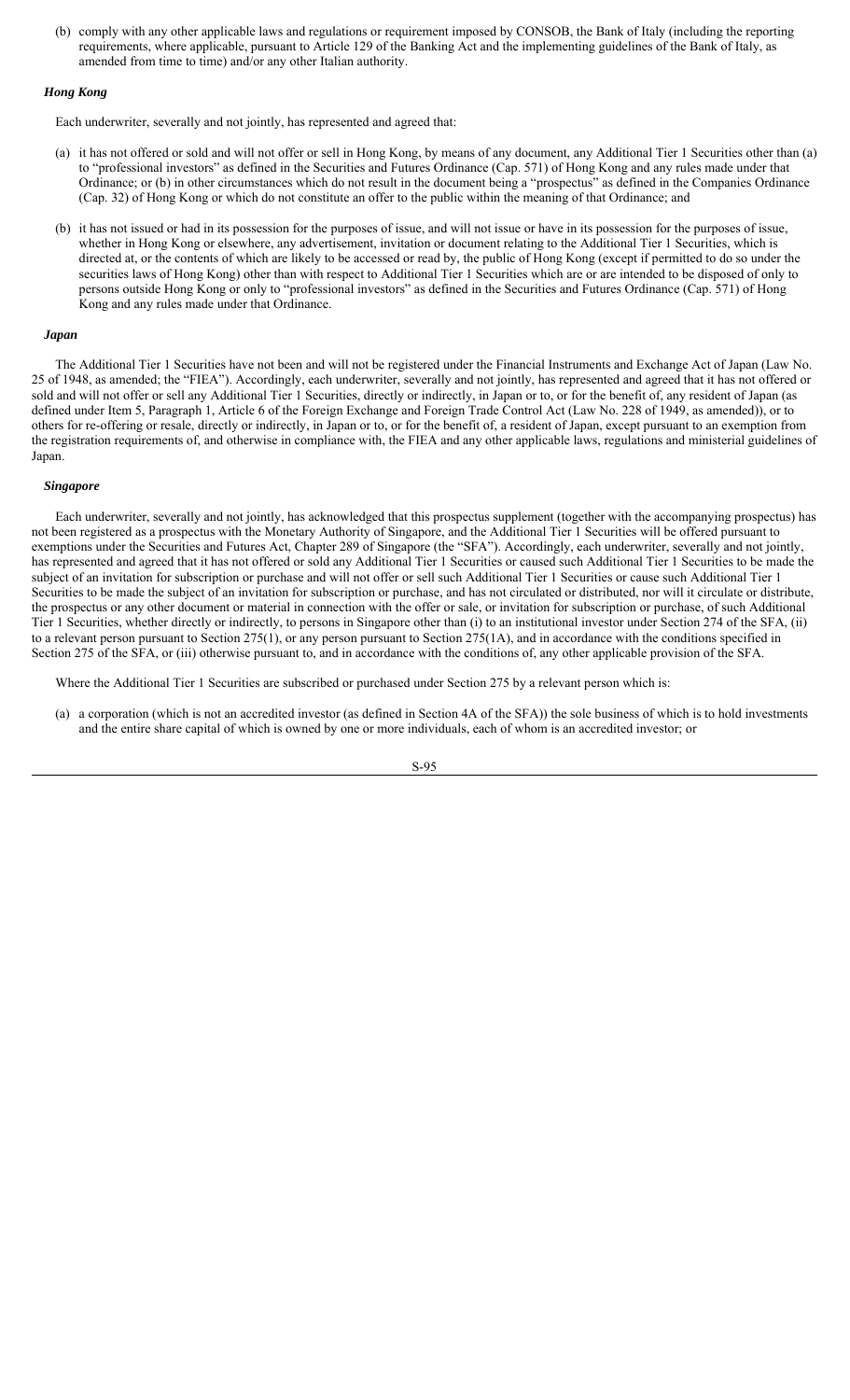- (b) a trust (where the trustee is not an accredited investor) whose sole purpose is to hold investments and each beneficiary of the trust is an individual who is an accredited investor, shares, debentures and units of shares and debentures of that corporation or the beneficiaries' rights and interest (howsoever described) in that trust shall not be transferable for 6 months after that corporation or that trust has acquired the Additional Tier 1 Securities pursuant to an offer made under Section 275 except:
	- (1) to an institutional investor or to a relevant person defined in Section 275(2) of the SFA, or to any person arising from an offer referred to in Section 275(1A) or Section 276(4)(i)(B) of the SFA;
	- (2) where no consideration is or will be given for the transfer;
	- (3) where the transfer is by operation of law; or
	- (4) as specified in Section 276(7) of the SFA.

Singapore Securities and Futures Act Product Classification—Solely for the purposes of its obligations pursuant to Sections 309B(1)(a) and 309B(1) (c) of the Securities and Futures Act (Chapter 289 of Singapore) (the "**SFA**"), we have determined, and hereby notify all relevant persons (as defined in Section 309A of the SFA) that the Additional Tier 1 Securities are "prescribed capital markets products" (as defined in the Securities and Futures (Capital Markets Products) Regulations 2018) and "Excluded Investment Products" (as defined in MAS Notice SFA 04-N12: Notice on the Sale of Investment Products and MAS Notice FAA-N16: Notice on Recommendations on Investment Products).

## **Expenses of the Offering**

We estimate that our total expenses for the offering, excluding underwriting commissions, will be approximately \$596,800, as follows:

| Fees                          | Amount    |
|-------------------------------|-----------|
| SEC registration fee          | \$181,800 |
| Trustee and Paying Agent fees | \$15,000  |
| Legal fees and expenses       | \$400,000 |
| <b>Total</b>                  | \$596,800 |
|                               |           |

All amounts are estimated except the SEC registration fee.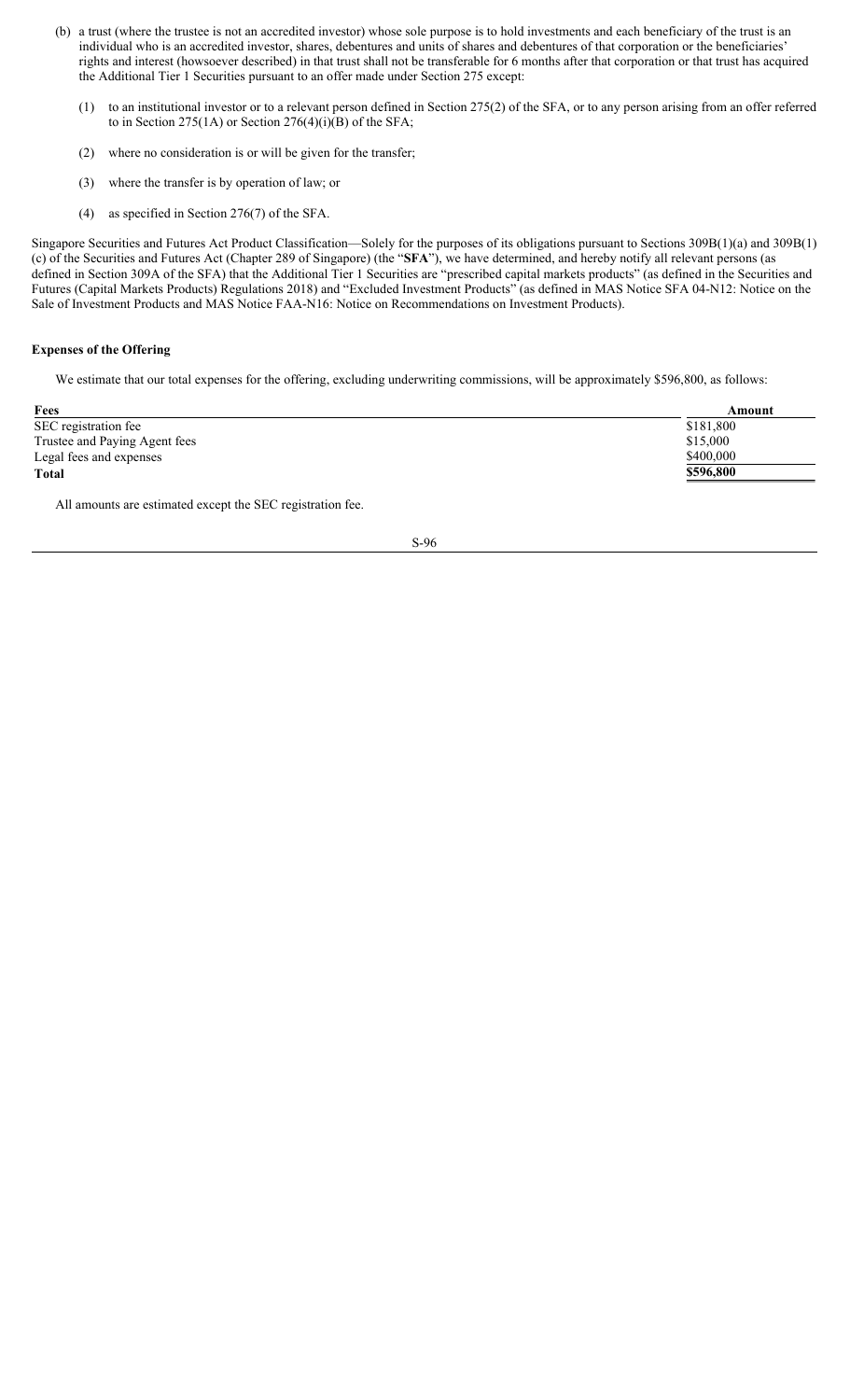## **LEGAL OPINIONS**

Our U.S. counsel, Davis Polk & Wardwell London LLP, will pass upon certain United States legal matters relating to the validity of the Additional Tier 1 Securities. Our Scottish solicitors, CMS Cameron McKenna Nabarro Olswang LLP, will pass upon certain matters relating to Scots law. Allen & Overy LLP, United States counsel for the Underwriters, will pass upon certain United States legal matters for the Underwriters.

## **EXPERTS**

The financial statements and management's assessment of the effectiveness of internal control over financial reporting (which is included in Management's Report on Internal Control over Financial Reporting) incorporated in this prospectus supplement by reference to the Annual Report of Lloyds Banking Group plc on Form 20-F for the year ended December 31, 2017 have been so incorporated in reliance on the report of PricewaterhouseCoopers LLP, an independent registered public accounting firm, given on the authority of said firm as experts in auditing and accounting.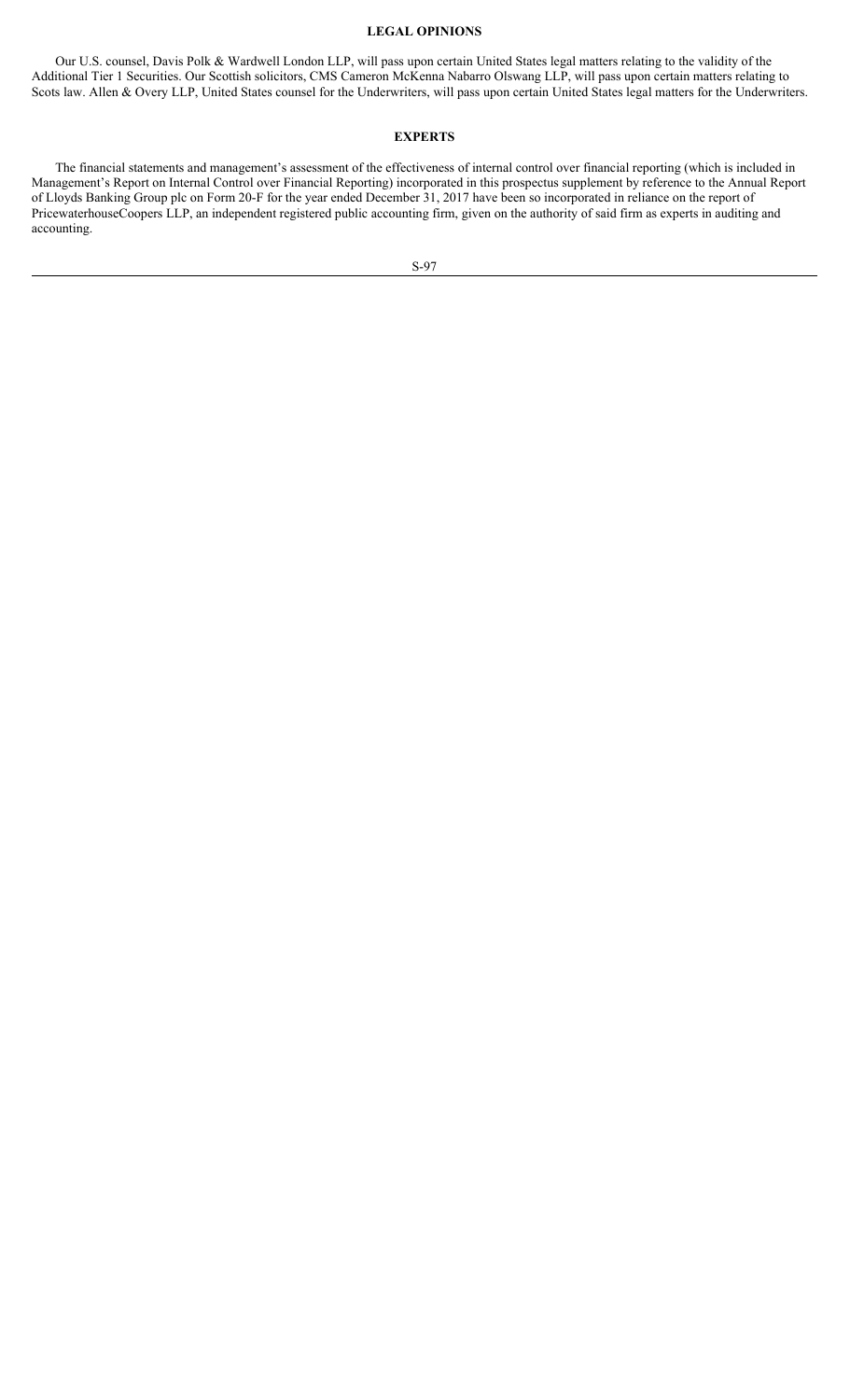

# **Lloyds Banking Group plc**

# **\$1,500,000,000 Fixed Rate Reset Additional Tier 1 Perpetual Subordinated Contingent Convertible Securities (Callable September 27, 2025 and Every Five Years Thereafter)**

**PROSPECTUS SUPPLEMENT**

(to prospectus dated June 2, 2016)

*Joint Bookrunning Managers*

**BNP PARIBAS** Citigroup Goldman Sachs & Co.

**LLC**

**HSBC Lloyds Securities**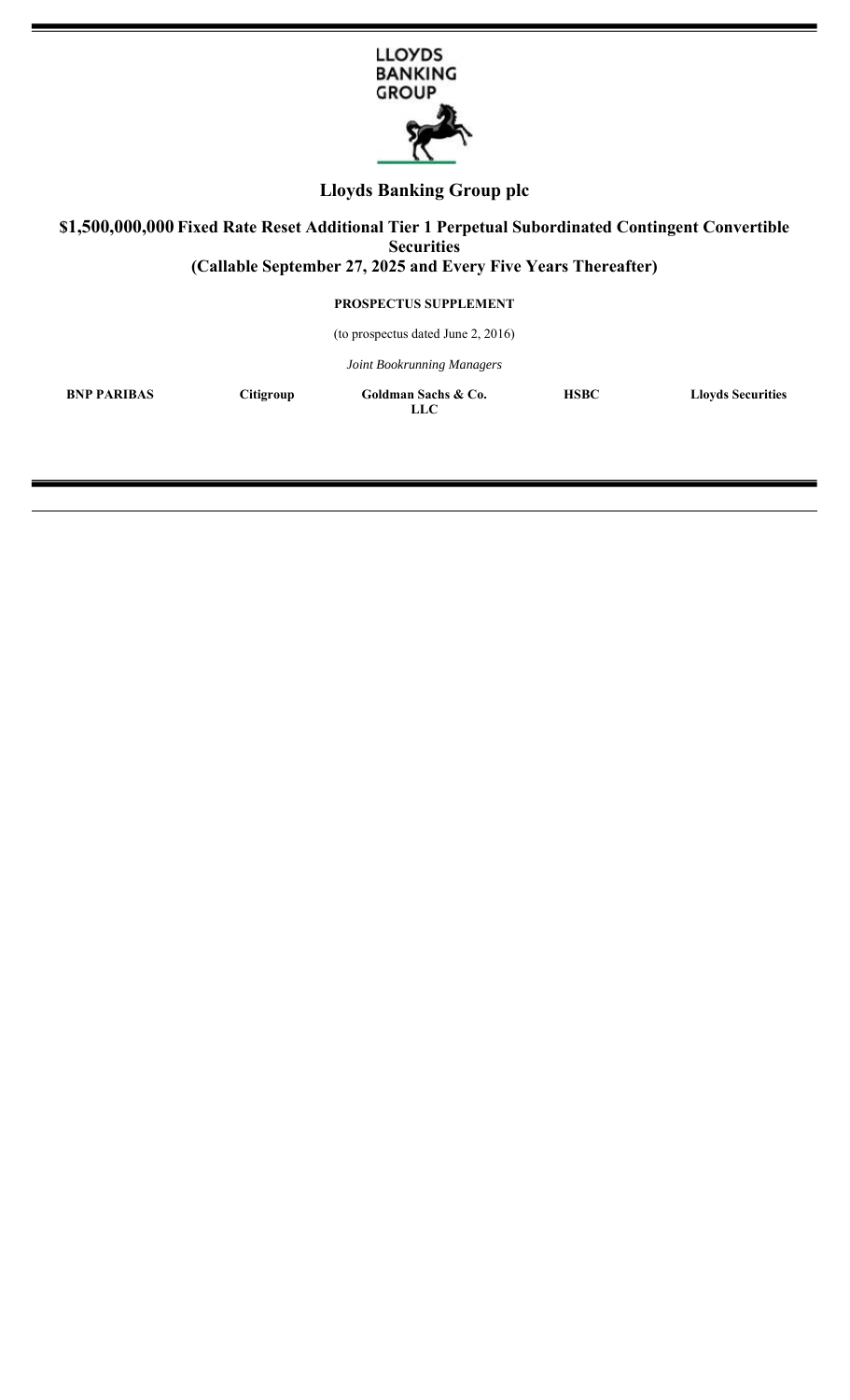## **LLOYDS BANKING GROUP plc DEBT SECURITIES CAPITAL SECURITIES ORDINARY SHARES PREFERENCE SHARES AMERICAN DEPOSITARY SHARES**

## **LLOYDS BANK plc GUARANTEED DEBT SECURITIES**

We will provide the specific terms of these securities, and the manner in which they will be offered, in one or more prospectus supplements to this prospectus. Any prospectus supplement may also add, update or change information contained, or incorporated by reference, in this prospectus. You should read this prospectus and the applicable prospectus supplement carefully before you invest.

You should read both this prospectus and any prospectus supplement, together with the additional information described under the headings "Where You Can Find More Information" and "Incorporation of Documents by Reference", before investing in our securities. The amount and price of the offered securities will be determined at the time of the offering.

**The debt securities and capital securities may be subject to the exercise of the U.K. bail-in power by the relevant U.K. resolution authority as described herein and in the applicable prospectus supplement for such debt securities or capital securities.** 

**Investing in our securities involves risks that are described in the "Risk Factors" section of our annual and interim reports filed with the U.S. Securities and Exchange Commission or in the applicable prospectus supplement.**

**Neither the U.S. Securities and Exchange Commission nor any state securities commission has approved or disapproved of these securities or determined that this prospectus is truthful or complete. Any representation to the contrary is a criminal offense.**

**This prospectus may not be used to sell securities unless it is accompanied by a prospectus supplement.**

The date of this prospectus is June 2, 2016.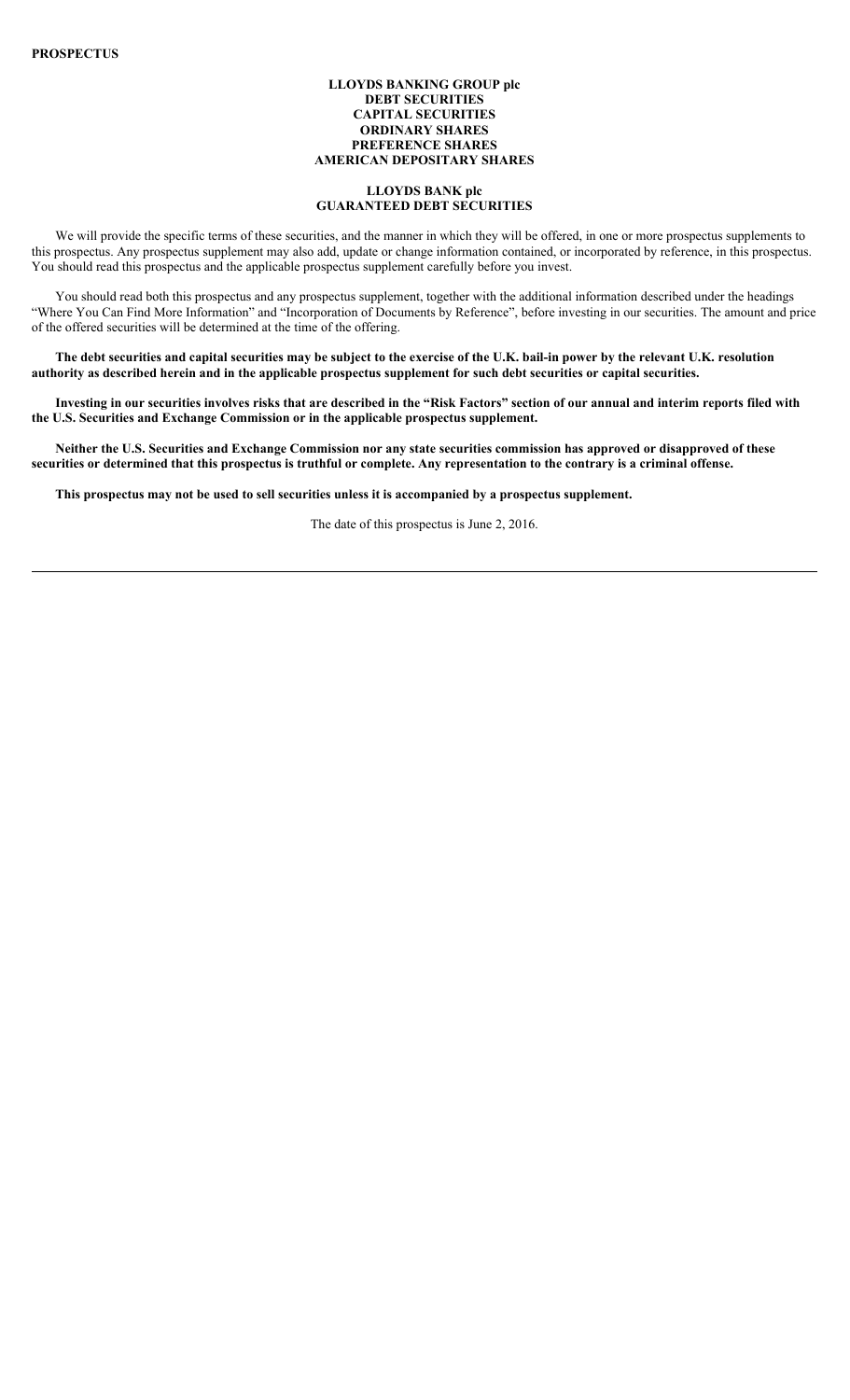ABOUT THIS PROSPECTUS and the state of the state of the state of the state of the state of the state of the state of the state of the state of the state of the state of the state of the state of the state of the state of t USE OF PROCEEDS 22 LLOYDS BANKING GROUP PLC  $\frac{2}{3}$ LLOYDS BANK PLC 3 DESCRIPTION OF DEBT SECURITIES 4 DESCRIPTION OF CAPITAL SECURITIES DESCRIPTION OF CERTAIN PROVISIONS RELATING TO DEBT SECURITIES AND CAPITAL SECURITIES 21<br>DESCRIPTION OF ORDINARY SHARES 26 DESCRIPTION OF ORDINARY SHARES DESCRIPTION OF PREFERENCE SHARES 30 DESCRIPTION OF AMERICAN DEPOSITARY SHARES 35 PLAN OF DISTRIBUTION 42 LEGAL OPINIONS 43<br>EXPERTS 43 EXPERTS 43 ENFORCEMENT OF CIVIL LIABILITIES 43<br>
WHERE YOU CAN FIND MORE INFORMATION 45 WHERE YOU CAN FIND MORE INFORMATION INCORPORATION OF DOCUMENTS BY REFERENCE 45 CAUTIONARY STATEMENT ON FORWARD-LOOKING STATEMENTS 46

## **ABOUT THIS PROSPECTUS**

This prospectus is part of a registration statement on Form F-3 that we filed with the U.S. Securities and Exchange Commission (the "SEC") using a "shelf" registration or continuous offering process. Under this shelf process, we may, from time to time, sell the securities described in this prospectus in one or more offerings of an unspecified amount in one or more foreign currencies or currency units.

This prospectus provides you with a general description of the debt securities, capital securities, ordinary shares, preference shares and American Depositary Shares we may offer, as well as the debt securities that Lloyds Bank (as defined below) may offer, which we will refer to collectively as the "securities". Each time we sell securities, a prospectus supplement that contains specific information about the terms of that offering will be provided. The prospectus supplement will provide information regarding certain tax consequences of the purchase, ownership and disposition of the offered securities. The prospectus supplement may also add to, update or change information contained in this prospectus. If there is any inconsistency between the information in this prospectus and any prospectus supplement, you should rely on the information in that prospectus supplement. Each prospectus supplement will be filed with the SEC. You should read both this prospectus and the applicable prospectus supplement, together with the additional information described under the headings "Where You Can Find More Information" and "Incorporation of Documents by Reference", before purchasing any securities.

The registration statement containing this prospectus, including exhibits to the registration statement, provides additional information about LBG, Lloyds Bank and the securities offered under this prospectus. The registration statement can be read at the SEC's offices or obtained from the SEC's website mentioned under the heading "Where You Can Find More Information".

## **Certain Terms**

In this prospectus, the terms "the Company" and "LBG" refer to Lloyds Banking Group plc; the term "Lloyds Bank" refers to Lloyds Bank plc; the term "Group" means Lloyds Banking Group plc, together with its subsidiary undertakings from time to time; the terms "we", "our" and "us" refer to each of Lloyds Banking Group plc or Lloyds Bank plc, as applicable, as issuer of the relevant securities; and in the section titled "Description of Capital Securities", the terms "we", "our" and "us" refer to Lloyds Banking Group plc as issuer of the capital securities.

PAGE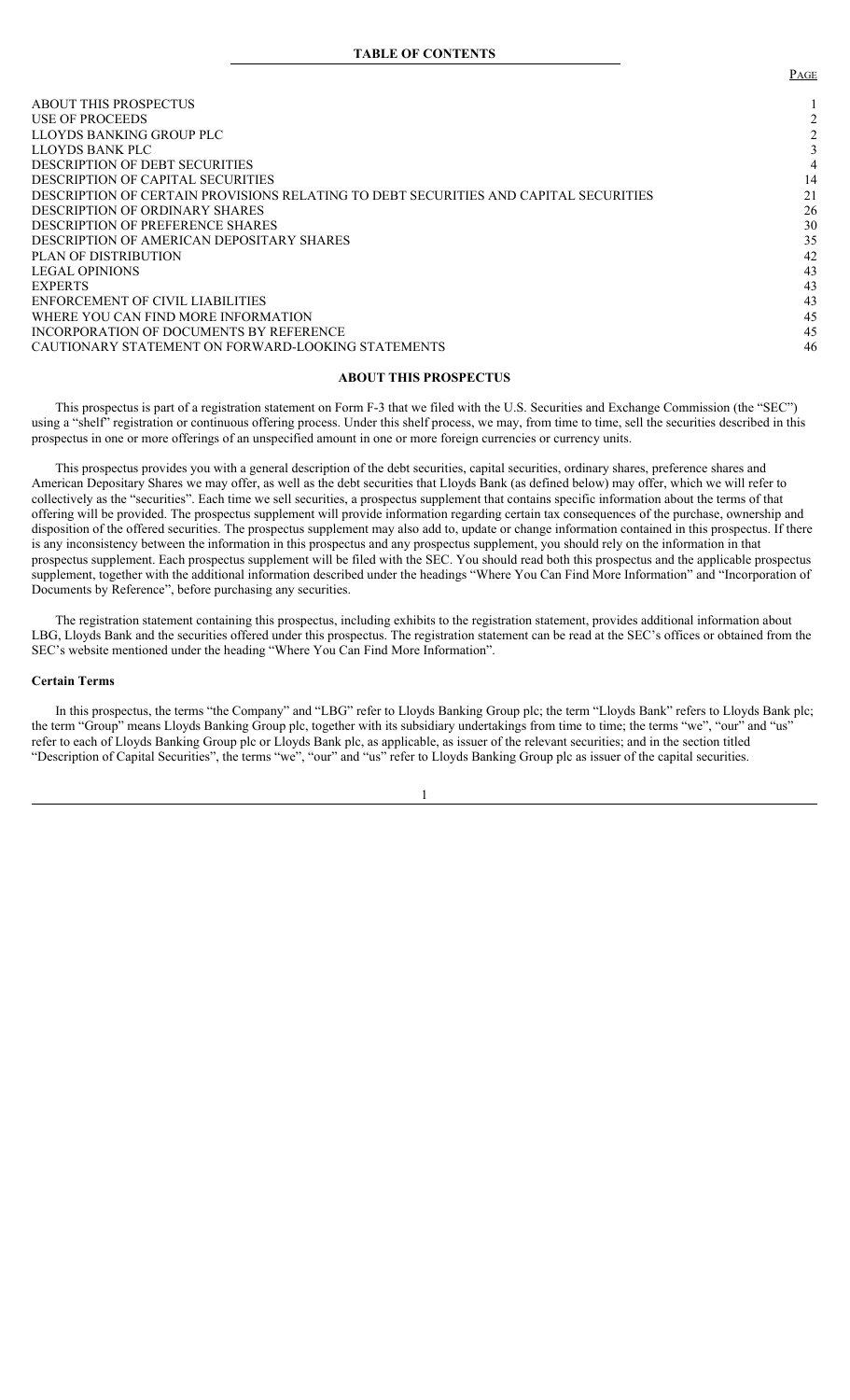LBG publishes its consolidated financial statements in pounds sterling ("£" or "sterling"), the lawful currency of the United Kingdom. In this prospectus and any prospectus supplement, references to "dollars" and "\$" are to United States dollars.

#### **USE OF PROCEEDS**

Unless a specific plan in the accompanying prospectus supplement is disclosed, the net proceeds from the sale of the securities offered by this prospectus will be used for the general corporate purposes of the Group. The Group has raised capital in various markets from time to time and we expect to continue to raise capital in appropriate markets as and when required.

# **LLOYDS BANKING GROUP PLC**

Lloyds Banking Group plc was incorporated as a public limited company and registered in Scotland under the U.K. Companies Act 1985 on October 21, 1985 (registration number 95000). Lloyds Banking Group plc's registered office is at The Mound, Edinburgh EH1 1YZ, Scotland, and its principal executive offices are located at 25 Gresham Street, London EC2V 7HN, United Kingdom, telephone number + 44 (0) 20 7626 1500.

The history of the Group can be traced back to the 18th century when the banking partnership of Taylors and Lloyds was established in Birmingham, England. Lloyds Bank Plc was incorporated in 1865 and during the late 19th and early 20th centuries entered into a number of acquisitions and mergers, significantly increasing the number of banking offices in the U.K. In 1995, it continued to expand with the acquisition of the Cheltenham and Gloucester Building Society (C&G).

TSB Group plc became operational in 1986 when, following U.K. Government legislation, the operations of four Trustee Savings Banks and other related companies were transferred to TSB Group plc and its new banking subsidiaries. By 1995, the TSB Group had, either through organic growth or acquisition, developed life and general insurance operations, investment management activities, and a motor vehicle hire purchase and leasing operation to supplement its retail banking activities.

In 1995, TSB Group plc merged with Lloyds Bank Plc. Under the terms of the merger, the TSB and Lloyds Bank groups were combined under TSB Group plc, which was re-named Lloyds TSB Group plc, with Lloyds Bank Plc, which was subsequently re-named Lloyds TSB Bank plc, the principal subsidiary. In 1999, the businesses, assets and liabilities of TSB Bank plc, the principal banking subsidiary of the TSB Group prior to the merger, and its subsidiary Hill Samuel Bank Limited were vested in Lloyds Bank plc, and in 2000, Lloyds TSB Group acquired Scottish Widows. In addition to already being one of the leading providers of banking services in the U.K., the acquisition of Scottish Widows also positioned Lloyds TSB Group as one of the leading suppliers of long-term savings and protection products in the U.K.

The HBOS Group had been formed in September 2001 by the merger of Halifax plc and Bank of Scotland. The Halifax business began with the establishment of the Halifax Permanent Benefit Building Society in 1852; the society grew through a number of mergers and acquisitions including the merger with Leeds Permanent Building Society in 1995 and the acquisition of Clerical Medical in 1996. In 1997 the Halifax converted to plc status and floated on the London stock market. Bank of Scotland was founded in July 1695, making it Scotland's first and oldest bank.

On September 18, 2008, with the support of the U.K. Government, the boards of Lloyds TSB Group plc and HBOS plc announced that they had reached agreement on the terms of a recommended acquisition by Lloyds TSB Group plc of HBOS plc. The shareholders of Lloyds TSB Group plc approved the acquisition at the Company's general meeting on November 19, 2008. On January 16, 2009, the acquisition was completed and Lloyds TSB Group plc changed its name to Lloyds Banking Group plc.

Following sales by the U.K. Government of its holding in the Company and further issues of ordinary shares by the Company, the U.K. Government's holding has been reduced to approximately 9 per cent as of June 1, 2016.

2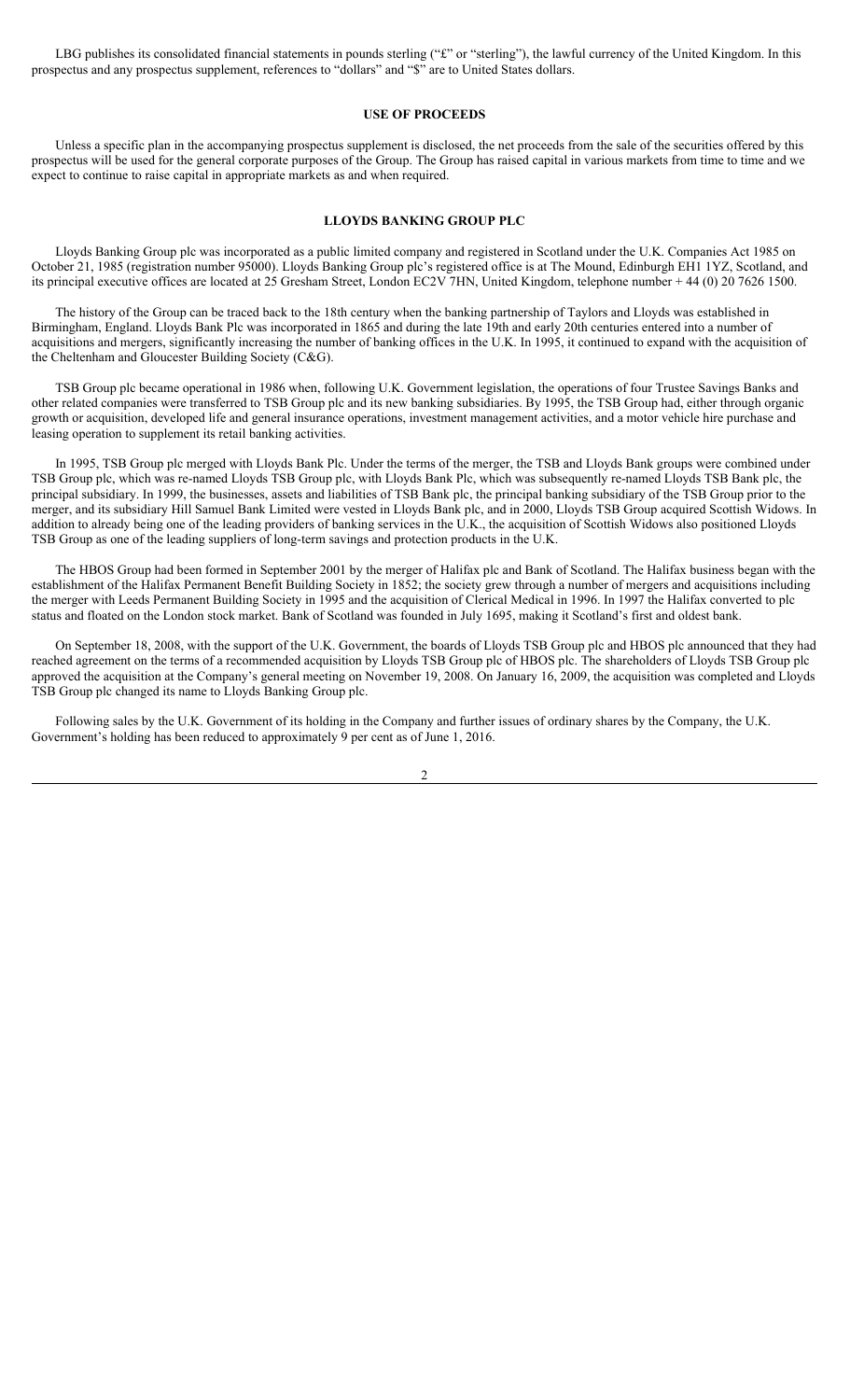Pursuant to its decision approving state aid to LBG, the European Commission required LBG to dispose of a retail banking business meeting minimum requirements for the number of branches, share of the U.K. personal current accounts market and proportion of the LBG's mortgage assets. This business was rebranded as TSB in September 2013 and commenced operating separately within LBG. As a result, Lloyds TSB Bank plc was subsequently re-named Lloyds Bank plc. Following disposals in 2014, LBG retained an interest of approximately 50 per cent in TSB as at December 31, 2014. LBG sold its remaining interest in TSB to Banco de Sabadell (Sabadell) in 2015, with the acquisition becoming unconditional in all respects on June 30, 2015 following the receipt of all relevant regulatory clearances.

## **LLOYDS BANK PLC**

Lloyds Bank plc was incorporated under the laws of England and Wales on April 20, 1865 (registration number 2065). Lloyds Bank's registered office is at 25 Gresham Street, London EC2V 7HN, United Kingdom, telephone number +44 (0) 20 7626 1500. Lloyds Bank is authorized by the Prudential Regulation Authority ("PRA") and regulated by the Financial Conduct Authority ("FCA") and the PRA. Lloyds Bank is a wholly-owned subsidiary of LBG.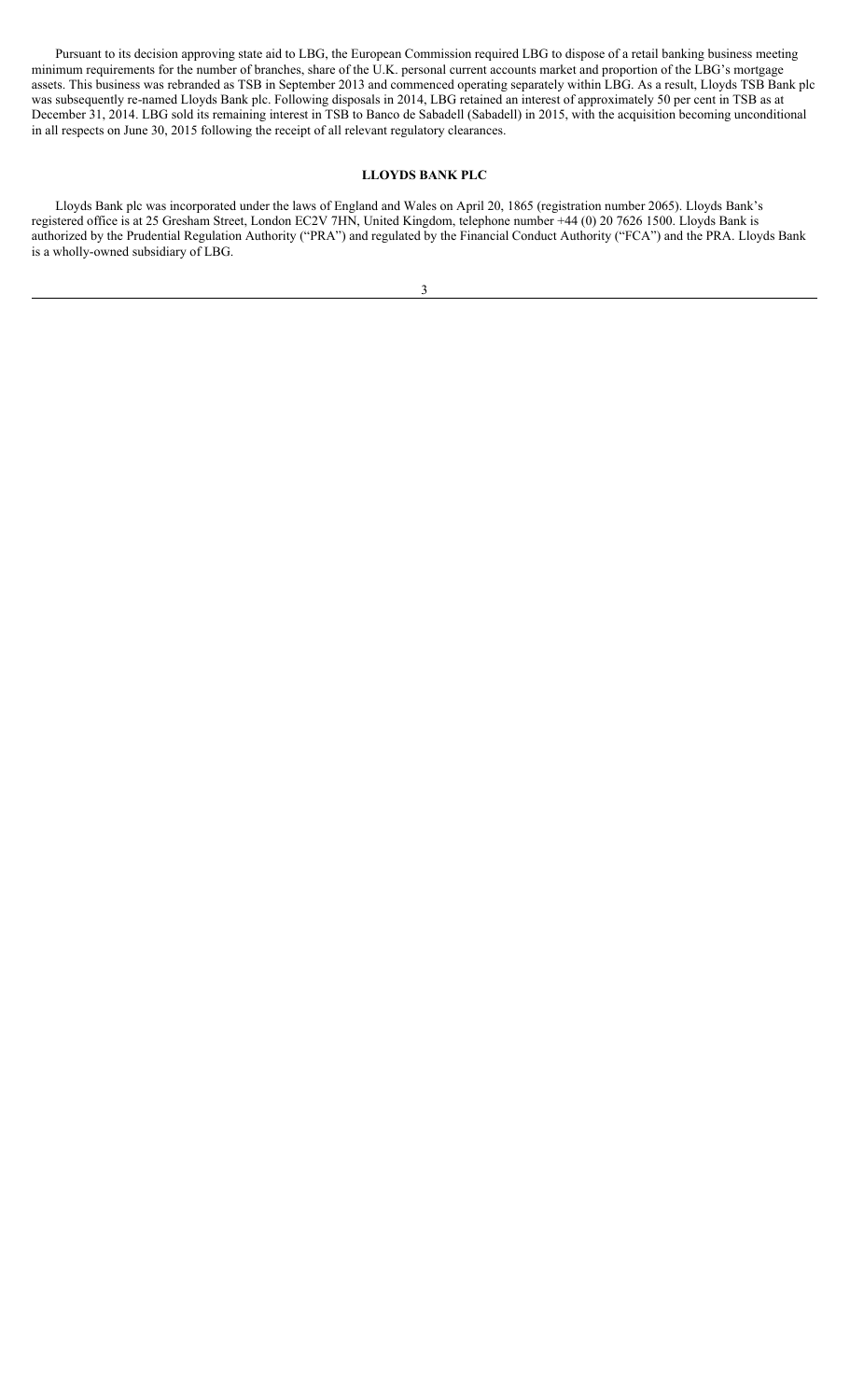## **DESCRIPTION OF DEBT SECURITIES**

*The following is a summary of the general terms of the debt securities issued by LBG and Lloyds Bank. Each time that debt securities are issued, a prospectus supplement will be filed with the SEC, which you should read carefully. The prospectus supplement will summarize specific financial terms of your security and may contain additional terms of those debt securities. The terms presented here, together with the terms contained in the prospectus supplement, will be a description of the material terms of the debt securities, but if there is any inconsistency between the terms presented here and those in the prospectus supplement, those in the prospectus supplement will apply and will replace those presented here. Therefore, the statements we make below in this section may not apply to your debt security. You should also read the indentures under which we and Lloyds Bank will respectively issue the debt securities, which have been filed with the SEC as exhibits to the registration statement of which this prospectus is a part*.

*References to "debt securities" in this prospectus, mean (i) the senior debt securities and subordinated debt securities that may be issued by*  LBG, or (ii) the senior debt securities and subordinated debt securities that may be issued by Lloyds Bank and guaranteed by LBG. The term "debt *securities" does not include the "capital securities" described under "Description of Capital Securities".* 

*Senior debt securities will be issued under a senior debt indenture. Subordinated debt securities will be issued under a subordinated debt indenture. The subordinated debt securities of any series will be subordinated obligations. Each indenture for debt securities issued by Lloyds Bank is a contract between LBG, Lloyds Bank and The Bank of New York Mellon, which will initially act as trustee. Each indenture for debt securities*  issued by LBG is a contract between LBG and The Bank of New York Mellon, which will initially act as trustee. None of the indentures limit our *ability to incur additional indebtedness, including additional senior indebtedness*.

#### **General**

The debt securities are not deposits and are not insured or guaranteed by the U.S. Federal Deposit Insurance Corporation or any other government agency of the United States or the United Kingdom.

The indentures do not limit the amount of debt securities that we may issue. We may issue debt securities in one or more series. The relevant prospectus supplement for any particular series of debt securities will contain, where applicable, the following terms of, and other information relating to, any of the offered debt securities:

- whether LBG or Lloyds Bank is the issuer of the relevant debt securities;
- whether they are senior debt securities or subordinated debt securities;
- their title (which will distinguish the debt securities of the series from all other debt securities), authorized denomination and aggregate principal amount;
- the price or prices at which they will be issued;
- their maturity date;
- the annual interest rate or rates, or how to calculate the interest rate or rates;
- the date or dates from which interest, if any, will accrue or the method, if any, by which such date or dates will be determined;
- whether the payment of interest can be deferred;
- whether payments are conditional on our ability to make such payments and remain able to pay our debts as they fall due and that our assets continue to exceed our liabilities (other than subordinated liabilities);
- the times and places for payment of the principal of and premium, if any, and any interest, if any, on the debt securities;
- the terms of any mandatory or optional redemption, including the amount of any premium;

4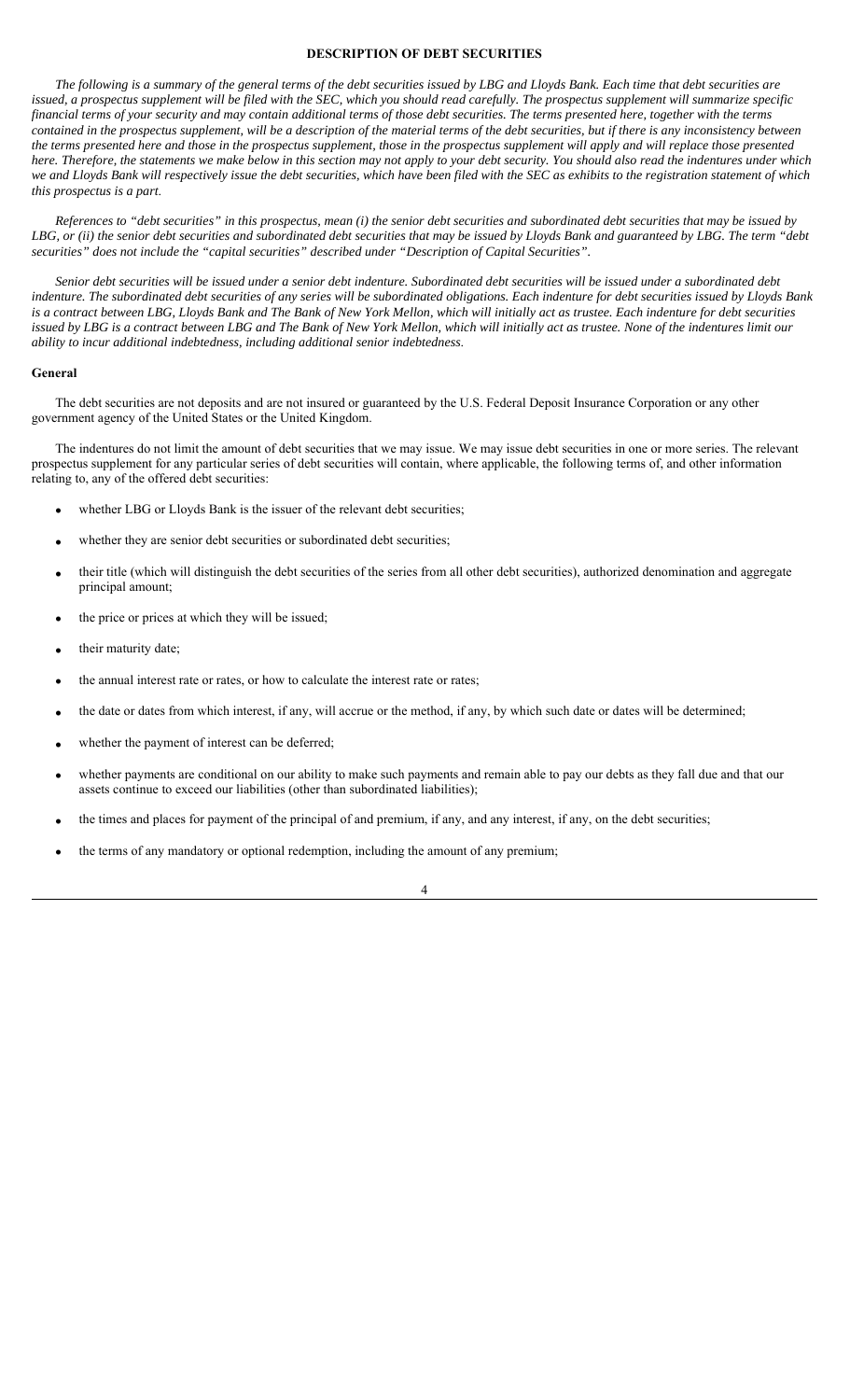- any repurchase or sinking fund provisions;
- if other than the principal amount thereof, the portion of the principal amount of the debt securities payable upon acceleration or redemption;
- the currency or currencies in which they are denominated and in which we will make any payments;
- whether the debt securities will be issued in whole or in part in the form of one or more global securities;
- provisions, if any, for the exchange, modification or conversion of such debt securities, including, but not limited to, with respect to senior debt securities, the terms, if any, on which such senior debt securities may or will be converted into or exchanged at our option or otherwise for our stock or other securities or for stock or other securities of another entity or other entities, into a basket or baskets of such securities, into an index or indices of such securities, into the cash value therefor or into any combination of the foregoing, any specific terms relating to the adjustment thereof and the period during which such senior debt securities may or shall be so converted or exchanged;
- whether the amounts of payment of principal of and premium, if any, or interest, if any, on the debt securities may be determined with reference to an index or are otherwise not fixed on the original issue date thereof, the manner in which such amounts shall be determined and the calculation agent, if any, who will be appointed and authorized to calculate such amounts;
- any modifications or additions to the events of default with respect to the debt securities offered;
- any additional subordination terms with respect to the subordinated debt securities offered;
- whether and under what circumstances, if other than those described in this prospectus, we will pay additional amounts on the debt securities and whether, and on what terms, if other than those described in this prospectus, we may redeem the debt securities following certain developments with respect to tax laws;
- provisions relating to the exercise of the U.K. bail-in power by the relevant U.K. resolution authority;
- any listing on a securities exchange; and
- any other terms of the debt securities.

In addition, the prospectus supplement will describe the material U.S. federal and U.K. tax considerations that apply to any particular series of debt securities.

Debt securities may bear interest at a fixed rate or a floating rate. We may sell any subordinated debt securities that bear no interest, or that bear interest at a rate that at the time of issuance is below the prevailing market rate, at a discount to their stated principal amount.

Holders of debt securities shall have no voting rights except those described under the heading "—Modification and Waiver" below.

*If we issue subordinated debt securities that, in each case, qualify as Tier 2 capital or other capital for regulatory purposes, the payment, subordination, redemption, events of default and other terms may vary from those described in this prospectus and will be set forth in the relevant prospectus supplement.*

#### **Senior Guarantee of Debt Securities Issued by Lloyds Bank**

LBG, as guarantor, will fully and unconditionally guarantee payment in full to the holders of senior debt securities issued by Lloyds Bank and payment in full to the Trustee of amounts due and owing under the senior debt indenture. The guarantee is set forth in, and forms part of, the indenture under which senior debt securities will be issued by Lloyds Bank. If, for any reason, Lloyds Bank does not make any required payment in respect of its senior debt securities when due, LBG will cause the payment to be made to or to the order of the applicable trustee. The guarantee will be issued on a senior basis when the guaranteed debt securities are issued under the senior indenture. Holders of senior debt securities issued by Lloyds Bank may sue LBG to enforce their rights under the guarantee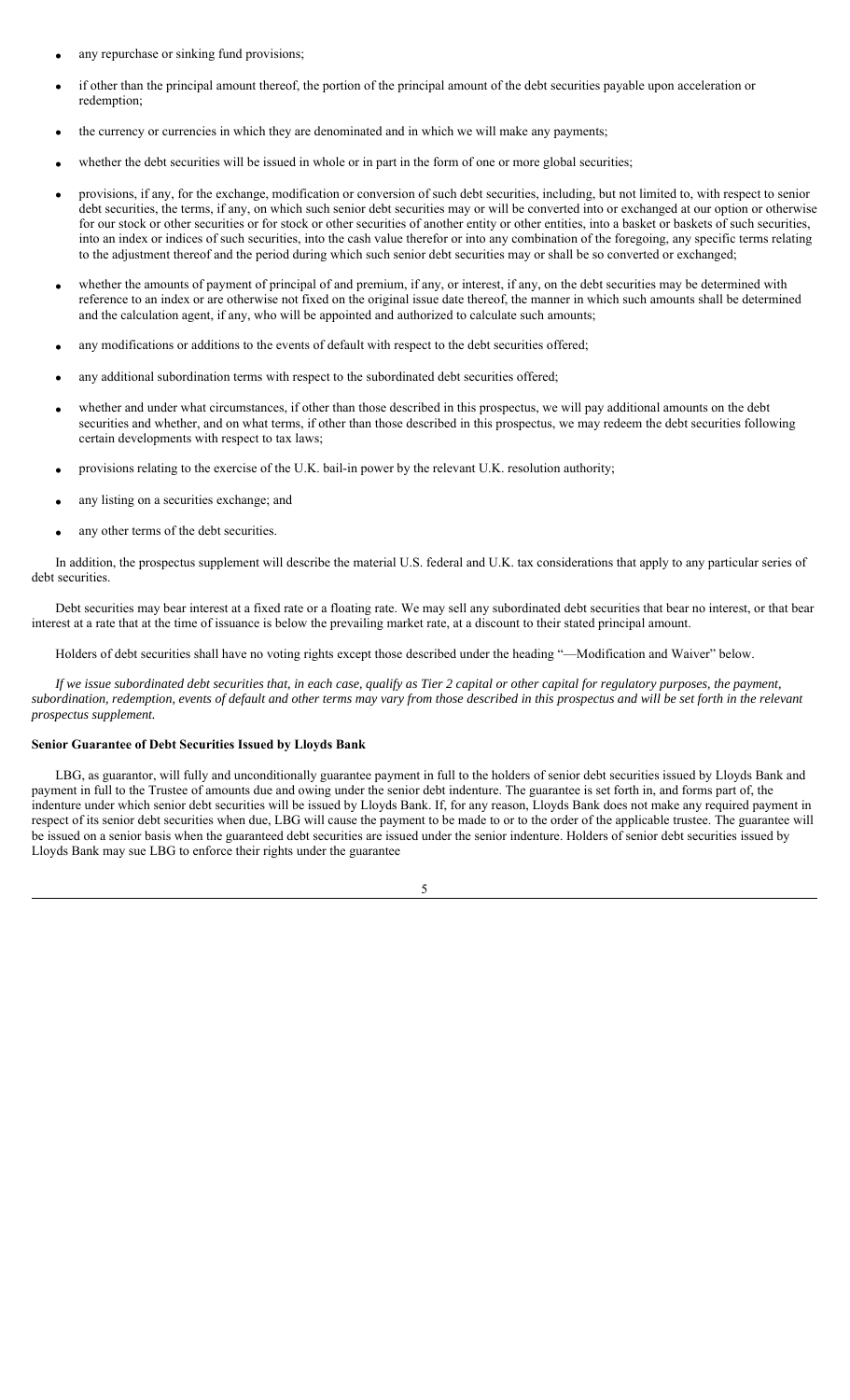without first suing any other person or entity. LBG may, without the consent of the holders of the debt securities, assume all of Lloyds Bank's rights and obligations under the debt securities and upon such assumption, Lloyds Bank will be released from its liabilities under the senior debt indenture and the senior debt securities.

In addition, because LBG is a holding company, its rights to participate in the assets of any subsidiary if it is liquidated will be subject to the prior claims of its creditors, including, in the case of Lloyds Bank, its depositors, except to the extent that LBG may be a creditor with recognized claims against it.

#### **Subordinated Guarantee of Debt Securities Issued by Lloyds Bank**

LBG, as guarantor, will fully and unconditionally guarantee payment in full to the holders of subordinated debt securities issued by Lloyds Bank and payment in full to the Trustee of amounts due and owing under the subordinated securities indenture. The guarantee is set forth in, and forms part of, the indenture under which subordinated debt securities will be issued by Lloyds Bank. If, for any reason, Lloyds Bank does not make any required payment in respect of its subordinated debt securities when due, LBG will cause the payment to be made to or to the order of the applicable trustee. The guarantee will be issued on a subordinated basis when the guaranteed debt securities are issued under the subordinated debt indenture. Holders of subordinated debt securities issued by Lloyds Bank may sue LBG to enforce their rights under the guarantee without first suing any other person or entity. LBG may, without the consent of the holders of the debt securities, assume all of Lloyds Bank's rights and obligations under the debt securities and upon such assumption, Lloyds Bank will be released from its liabilities under the subordinated debt indenture and the subordinated debt securities.

Because the guarantee is subordinated, if winding up proceedings with respect to LBG should occur, each holder may recover less ratably than the holders of its unsubordinated liabilities. If, in any such winding up, the amount payable on any guarantee of any series of debt securities and any claims ranking equally with such guarantee are not paid in full, those guarantees and other claims ranking equally will share ratably in any distribution of LBG's assets in a winding up in proportion to the respective amounts to which they are entitled. If any holder is entitled to any recovery with respect to the guarantee of any debt securities in any winding up or liquidation, the holder might not be entitled in those proceedings to a recovery in U.S. dollars and might be entitled only to a recovery in pounds sterling or any other lawful currency of the United Kingdom.

In addition, because LBG is a holding company, its rights to participate in the assets of any subsidiary if it is liquidated will be subject to the prior claims of its creditors, including, in the case of Lloyds Bank, its depositors, except to the extent that LBG may be a creditor with recognized claims against it.

#### **Payments**

We will make any payments of interest and principal on any particular series of debt securities on the dates and, in the case of payments of interest, at the rate or rates, that are set out in, or that are determined by the method of calculation described in, the relevant prospectus supplement.

#### *Subordinated Debt Securities*

Unless the relevant prospectus supplement provides otherwise, if we do not make a payment on a series of subordinated debt securities on any payment date, the obligation to make that payment shall be deferred, if it is an interest payment, until the date upon which we pay a dividend on any class of our share capital and, if it is a principal payment, until the first business day after the date that falls six months after the original payment date (a "Deferred Payment Date"). If we fail to make a payment before the Deferred Payment Date, that failure shall not create a default or otherwise allow any holder to sue us for the payment or take any other action. The relevant prospectus supplement will set forth the terms on which the payment of interest and principal on the subordinated debt securities can be deferred and any other terms relating to payments on subordinated debt securities.

## **Subordination**

#### *Senior Debt Securities*

Unless the relevant prospectus supplement provides otherwise, senior debt securities and coupons (if any) appertaining thereto constitute direct, unconditional, unsecured and unsubordinated obligations ranking *pari passu*,

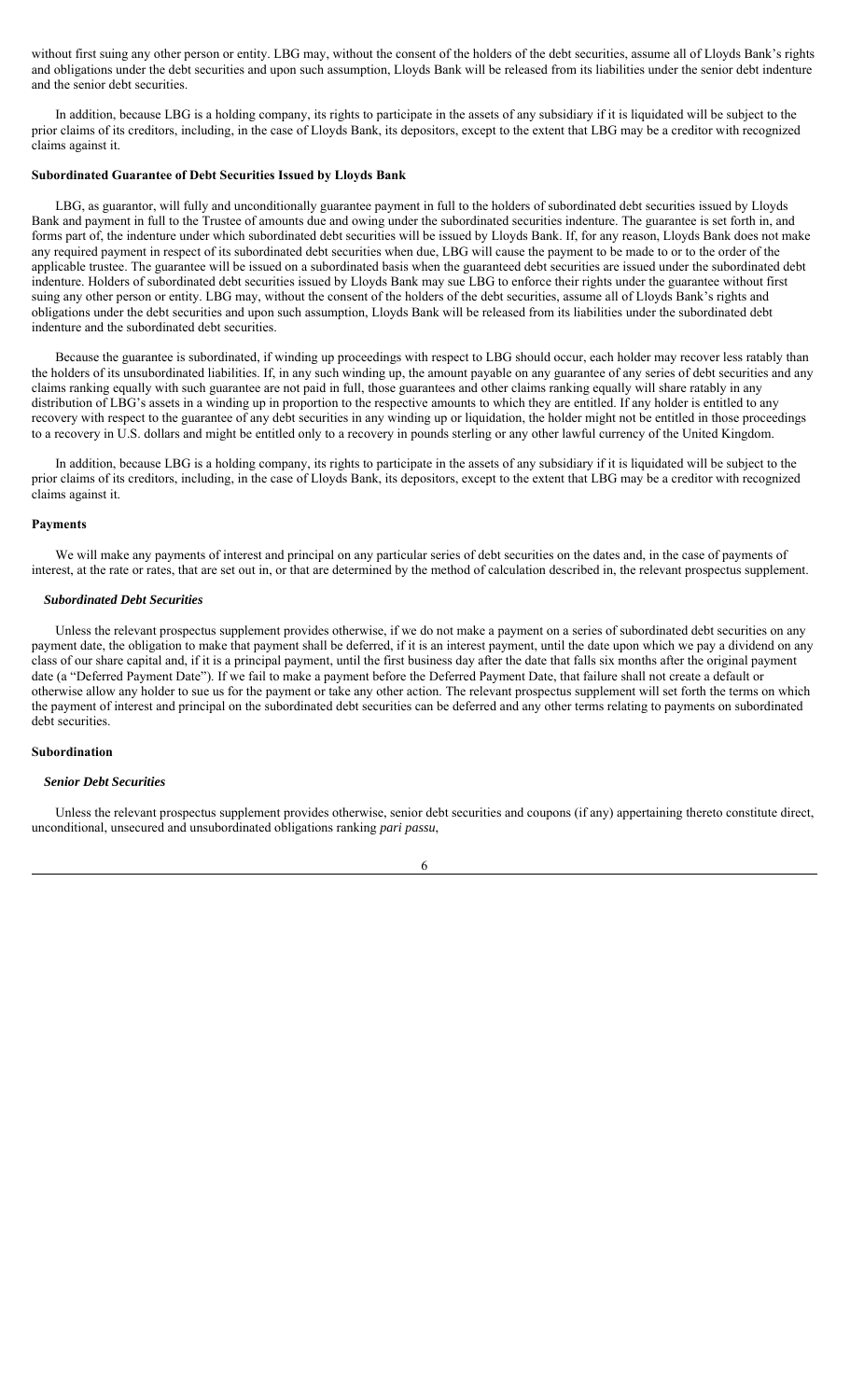without any preference among themselves, with all of our other outstanding unsecured and unsubordinated obligations, present and future, except such obligations as are preferred by operation of law.

## *Subordinated Debt Securities*

Unless the relevant prospectus supplement provides otherwise, in a winding up, all payments on any series of subordinated debt securities will be subordinate to, and subject in right of payment to the prior payment in full of, all claims of all creditors other than claims in respect of any liability that is, or is expressed to be, subordinated, whether only in the event of a winding up or otherwise, to the claims of all or any creditors, in the manner provided in the relevant subordinated debt indenture.

#### *General*

As a consequence of these subordination provisions, if winding up proceedings should occur, each holder of subordinated debt securities may recover less ratably than the holders of unsubordinated liabilities. If, in any winding up, the amount payable on any series of debt securities and any claims ranking equally with that series are not paid in full, those debt securities and other claims ranking equally will share ratably in any distribution of assets in a winding up in proportion to the respective amounts to which they are entitled. If any holder is entitled to any recovery with respect to the debt securities in any winding up or liquidation, the holder might not be entitled in those proceedings to a recovery in U.S. dollars and might be entitled only to a recovery in pounds respective amounts to which they are entitled. If any holder is entitled to any recovery with respect to the debt securities in any winding up or liquidation, the holder might not be entitled in those proceedings to a recovery in U.S. dollars and might be entitled only to a recovery in pounds sterling or any other lawful currency of the United Kingdom.

## **Agreement with Respect to the Exercise of U.K. Bail-in Powers**

The debt securities may be subject to the exercise of the U.K. bail-in power by the relevant U.K. resolution authority. As more fully set out in the relevant prospectus supplement, if the U.K. bail-in power applies to the debt securities of a series, by its acquisition of the debt securities, each holder of such debt securities will be bound by (a) the effect of the exercise of any U.K. bail-in power by the relevant U.K. resolution authority and (b) the variation of the terms of debt securities or the relevant indenture, if necessary, to give effect to the exercise of any U.K. bail-in power by the relevant U.K. resolution authority.

### **Additional Amounts**

Unless the relevant prospectus supplement provides otherwise, amounts to be paid on any series of debt securities or under the guarantee will be made without deduction or withholding for, or on account of, any and all present and future income, stamp and other taxes, levies, imposts, duties, charges or fees imposed, levied, collected, withheld or assessed by or on behalf of the United Kingdom or any United Kingdom political subdivision thereof or authority that has the power to tax (a "U.K. taxing jurisdiction"), unless such deduction or withholding is required by law. If at any time a U.K. taxing jurisdiction requires us to make such deduction or withholding, we will pay additional amounts with respect to the principal of, interest and any other payments on, the debt securities ("Additional Amounts") that are necessary in order that the net amounts paid to the holders of those debt securities, after the deduction or withholding, shall equal the amounts which would have been payable on that series of debt securities if the deduction or withholding had not been required. However, this will not apply to any such tax, levy, impost, duty, charge or fee which would not have been deducted or withheld but for the fact that:

- the holder or the beneficial owner of the debt securities is a domiciliary, national or resident of, or engaging in business or maintaining a permanent establishment or physically present in, a U.K. taxing jurisdiction or otherwise having some connection with the U.K. taxing jurisdiction other than the holding or ownership of a debt security, or the collection of any payment of, or in respect of, principal of, or any interest or other payment on, any debt security of the relevant series or under the guarantee;
- except in the case of a winding up in the United Kingdom, the relevant debt security is presented (where presentation is required) for payment in the United Kingdom;
- the relevant debt security is presented (where presentation is required) for payment more than 30 days after the date payment became due or was provided for, whichever is later, except to the extent that the holder

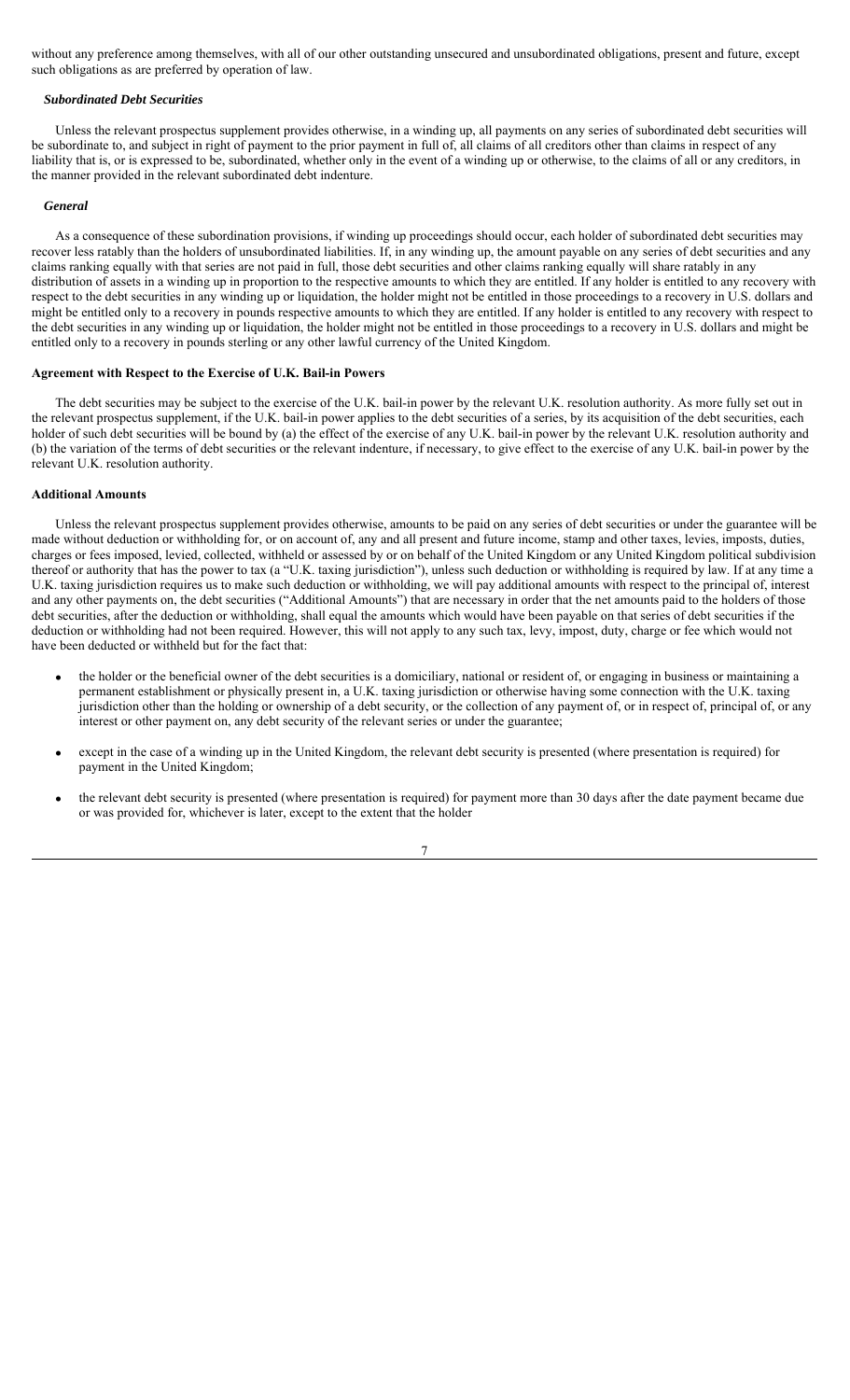would have been entitled to the Additional Amounts on presenting the debt security for payment at the close of that 30 day period;

- the holder or the beneficial owner of the relevant debt security or the beneficial owner of any payment of or in respect of principal of, or any interest or other payment on, the debt security failed to comply with a request by us, the guarantor or our liquidator or other authorized person addressed to the holder to provide information concerning the nationality, residence or identity of the holder or the beneficial owner or to make any declaration or other similar claim to satisfy any requirement, which is required or imposed by a statute, treaty, regulation or administrative practice of a U.K. taxing jurisdiction as a precondition to exemption from all or part of the tax, levy, impost, duty, charge or fee;
- the withholding or deduction is required to be made pursuant to European Council Directive 2003/48/EC on the taxation of savings income or any Directive amending, supplementing or replacing such Directive, or any law implementing or complying with, or introduced in order to conform to, such Directive or Directives;
- the relevant debt security is presented (where presentation is required) for payment by or on behalf of a holder who would have been able to avoid such withholding or deduction by presenting the relevant debt security to another paying agent in a member state of the European Union;
- the deduction or withholding is imposed by reason of any agreement with the U.S. Internal Revenue Service in connection with Sections 1471-1474 of the U.S. Internal Revenue Code and the U.S. Treasury regulations thereunder ("FATCA"), any intergovernmental agreement between the United States and the United Kingdom or any other jurisdiction with respect to FATCA, or any law, regulation or other official guidance enacted in any jurisdiction implementing, or relating to, FATCA or any intergovernmental agreement; or
- any combination of the above items,

nor shall Additional Amounts be paid with respect to the principal of, or any interest or other payment on, the debt securities or under the guarantee to any holder who is a fiduciary or partnership or settlor with respect to such fiduciary or a member of such partnership other than the sole beneficial owner of such payment to the extent such payment would be required by the laws of any taxing jurisdiction to be included in the income for tax purposes of a beneficiary or partner or settlor with respect to such fiduciary or a member of such partnership or a beneficial owner who would not have been entitled to such Additional Amounts, had it been the holder.

Whenever we refer in this prospectus and any prospectus supplement, in any context, to the payment of the principal of or any interest or other payments on, or in respect of, any debt security of any series, we mean to include the payment of Additional Amounts to the extent that, in the context, Additional Amounts are, were or would be payable.

## **Redemption of Senior Debt Securities**

### *Tax Redemption of Senior Debt Securities*

Unless the relevant prospectus supplement provides otherwise, we and the guarantor will have the option to redeem the senior debt securities of any series, as a whole but not in part, upon not less than 30 nor more than 60 days' notice to each holder of senior debt securities, on any interest payment date, at a redemption price equal to 100% of their principal amount together with any accrued but unpaid interest, to the redemption date, or, in the case of discount securities, their accreted face amount, together with any accrued interest, if, at any time, we or the guarantor determines that as a result of a change in or amendment to the laws or regulations of a U.K. taxing jurisdiction, including any treaty to which it is a party, or any change in the application or interpretation of those laws or regulations, including a decision of any court or tribunal which change or amendment becomes effective or applicable on or after a date included in the terms of such senior debt securities:

 in making any payments on the particular series of senior debt securities or under the guarantee, we or the guarantor has paid or will or would on the next interest payment date be required to pay Additional Amounts;

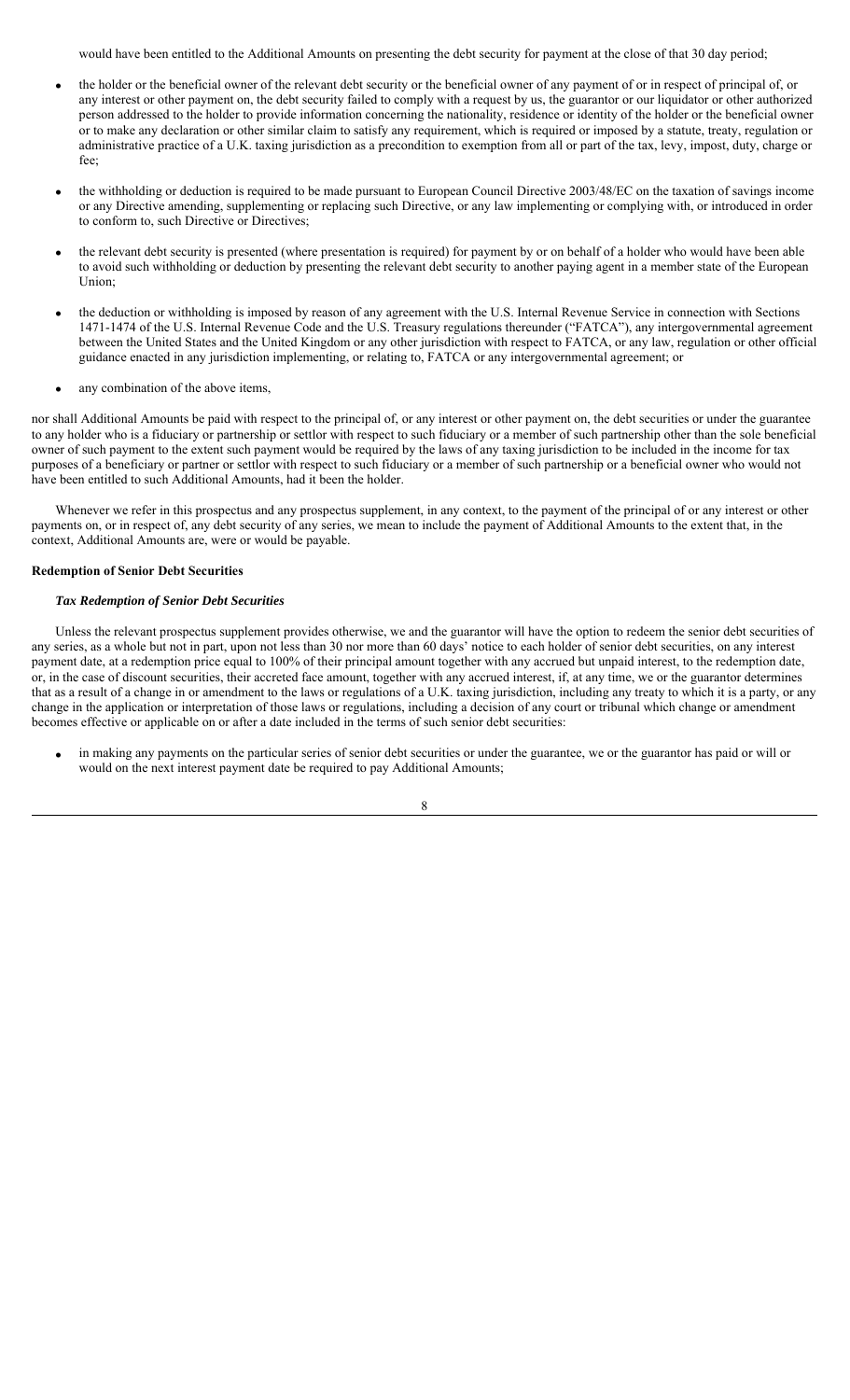- the payment of interest on the next interest payment date in respect of any of the series of senior debt securities would be treated as "a distribution" within the meaning of Chapter 2, Part 23 of the Corporation Tax Act 2010 of the United Kingdom, or any statutory modification or reenactment of such Act; or
- on the next interest payment date we or the guarantor would not be entitled to claim a deduction in respect of the payment of interest in computing our or the guarantor's U.K. taxation liabilities, or the value of such deduction to us or the guarantor would be materially reduced.

Prior to the giving of any notice of redemption, we or the guarantor must deliver to the trustee (i) a written legal opinion of independent United Kingdom counsel of recognized standing selected by us or the guarantor in a form satisfactory to the trustee confirming that the relevant change or amendment has occurred and that we or the guarantor is entitled to exercise its right of redemption; and (ii) an officer's certificate, evidencing compliance with such provisions and stating that we or the guarantor is entitled to redeem the senior debt securities pursuant to the terms of such senior debt securities.

## *Optional Redemption of Senior Debt Securities*

The relevant prospectus supplement will specify whether or not the relevant issuer may redeem the senior debt securities of any series, in whole or in part, at its option, including any conditions to its right to exercise such option, in any other circumstances and, if so, the prices and any premium at which and the dates on which it may do so. Any notice of redemption of senior debt securities of any series will state, among other items:

- the redemption date;
- the amount of senior debt securities to be redeemed if less than all of the outstanding senior debt securities of any series is to be redeemed;
- the redemption price;
- that, the redemption price will become due and payable on the redemption date and, if applicable, that interest will cease to accrue on such date;
- the place or places at which such senior debt securities are to be surrendered for payment of the redemption price; and
- the CUSIP, Common Code and/or ISIN number or numbers, if any, with respect to the senior debt securities being redeemed.

In the case of a partial redemption, the trustee shall select the senior debt securities to be redeemed in any manner which it deems fair and appropriate, and consistent with the rules and regulations of the applicable clearing system.

We or any of our respective subsidiaries may at any time and from time to time purchase senior debt securities of any series in the open market or by tender (available to each holder of senior debt securities of the relevant series) or by private agreement, if applicable law permits. Any senior debt securities of any series that we purchase beneficially for our account, other than in connection with dealing in securities, will be treated as canceled and will no longer be issued and outstanding.

## **Redemption of Subordinated Debt Securities**

Any terms of the redemption of any series of subordinated debt securities, whether at our option or upon the occurrence of certain events (including, but not be limited to, the occurrence of certain tax or regulatory events), will be set forth in the relevant prospectus supplement.

Under existing PRA requirements, we may not make any redemption or repurchase of certain debt securities beneficially for our own account, other than a repurchase in connection with dealing in securities, unless, among other things, prior notice to the PRA is given and, in certain circumstances, the PRA has consented or has not objected in advance. The PRA (or any successor thereto) may impose conditions on any redemption or repurchase, all of which will be set out in the accompanying prospectus supplement with respect to any series of debt securities.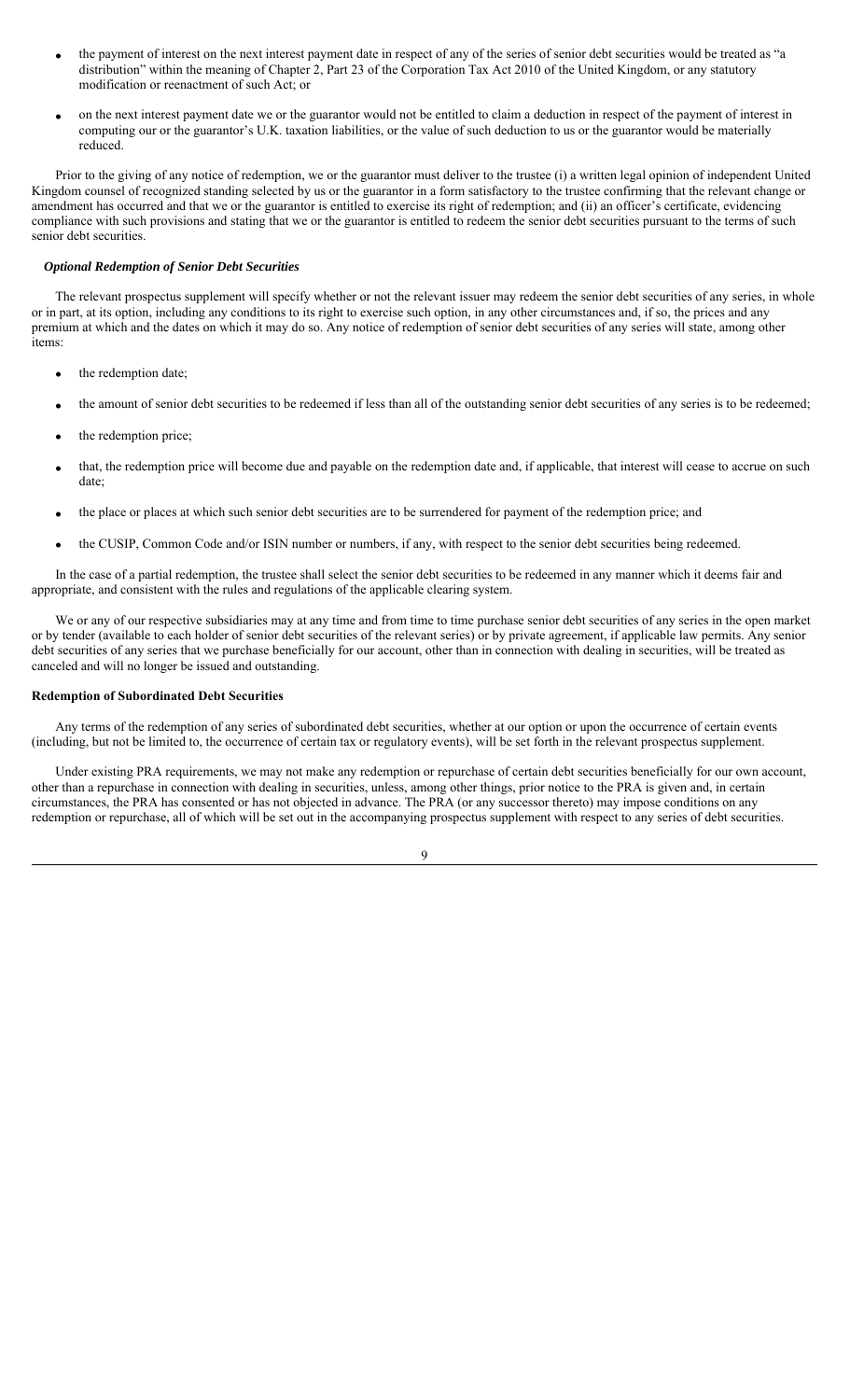## **Modification and Waiver**

We, the guarantor and the trustee may make certain modifications and amendments to the applicable indenture with respect to any series of debt securities without the consent of the holders of the debt securities. Other modifications and amendments may be made to the indenture with the consent of the holder or holders of not less than a majority, or in the case of subordinated debt securities, two-thirds, in aggregate outstanding principal amount of the debt securities of the series outstanding under the indenture that are affected by the modification or amendment, voting as one class. However, no modifications or amendments may be made without the consent of the holder of each debt security affected that would:

- change the stated maturity of the principal amount of any debt security;
- reduce the principal amount of, the interest rates on, or any premium payable upon the redemption of, with respect to, any debt security;
- reduce the amount of principal of discount securities that would be due and payable upon an acceleration of their maturity date;
- change any obligation to pay Additional Amounts;
- change the currency of payment;
- impair the right to institute suit for the enforcement of any payment due and payable;
- reduce the percentage in aggregate principal amount of outstanding debt securities of any series necessary to modify or amend the relevant indenture or to waive compliance with certain provisions of the relevant indenture and any Senior Debt Security Event of Default, Subordinated Debt Security Event of Default or Subordinated Debt Security Default (as such terms are defined below);
- modify the subordination provisions or change the terms of our obligations or the obligation of the guarantor in respect of the due and punctual payment of the amounts due and payable on the debt securities in a manner adverse to the holders; or
- modify any of the above requirements.

In addition, material variations in the terms and conditions of our subordinated debt securities of any series, including modifications relating to subordination, redemption, a Subordinated Debt Security Event of Default, or Subordinated Debt Security Default (as such terms are defined below) as described in the relevant prospectus supplement, may require the non-objection from, or consent of, the PRA.

## **Events of Default; Default; Limitation of Remedies**

## *Senior Debt Security Event of Default*

Unless the relevant prospectus supplement provides otherwise, a "Senior Debt Security Event of Default" with respect to any series of senior debt securities shall result if:

 LBG (as issuer or guarantor, as applicable) or Lloyds Bank (as issuer), does not pay any principal or interest on any senior debt securities of that series within 14 days from the due date for payment and the principal or interest has not been duly paid within 14 days following written notice from the trustee or from holders of 25% in aggregate principal amount of the outstanding senior debt securities of that series to LBG (as issuer or guarantor, as applicable) or Lloyds Bank (as issuer), requiring the payment to be made. It shall not, however, be a Senior Debt Security Event of Default if during the 14 days after the notice, LBG (as issuer or guarantor, as applicable) or Lloyds Bank, as applicable, delivers a written opinion of legal advisors, who may be an employee of, or legal advisors for, LBG or Lloyds Bank or other legal advisors, to the trustee, such opinion to be acceptable to the trustee ("Opinion of Counsel"), concluding that such sums were not paid in order to comply with a law, regulation or order of any court of competent jurisdiction; *provided however*, that the trustee may by notice to LBG or Lloyds Bank require the applicable issuer to take such action (including but not limited to proceedings for a declaration by a court of competent

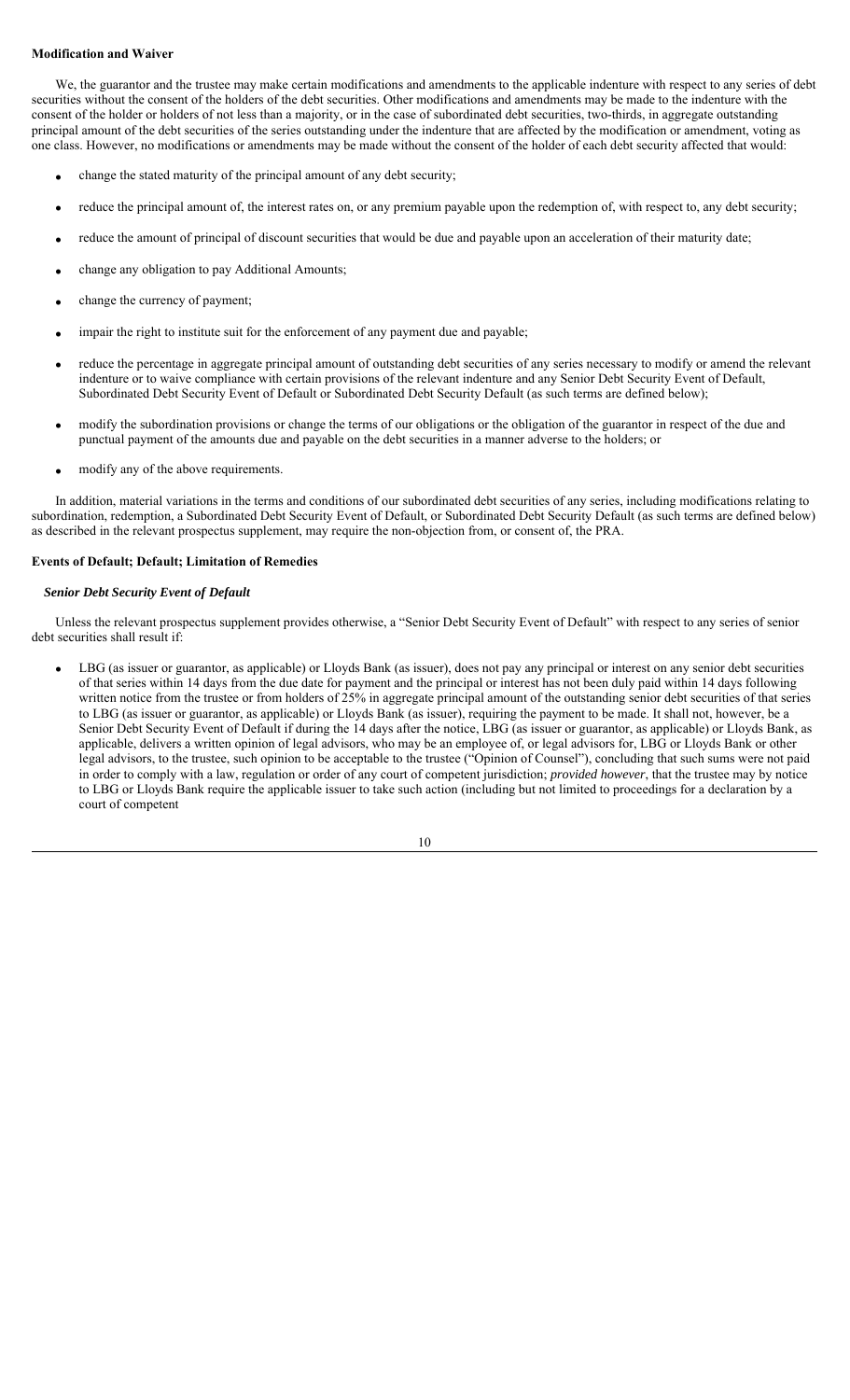jurisdiction) as the trustee may be advised in an Opinion of Counsel, upon which opinion the trustee may conclusively rely, is appropriate and reasonable in the circumstances to resolve such doubt, in which case the applicable issuer will forthwith take and expeditiously proceed with such action and will be bound by any final resolution of the doubt resulting therefrom. If any such action results in a determination that the relevant payment can be made without violating any applicable law, regulation or order, then such payment will become due and payable on the expiration of 14 days after the trustee gives written notice to LBG or Lloyds Bank, as applicable, informing it of such resolution. The foregoing shall not otherwise be deemed to impair the right of any holder to receive payment of the principal of and interest on any such security or to institute suit for the enforcement of any such payment; or

- LBG (as issuer or guarantor, as applicable) or Lloyds Bank (as issuer), defaults in the performance or breaches, any covenant or warranty of the senior debt indenture (other than as stated above with respect to payments when due) and that breach has not been remedied within 60 days of receipt of a written notice from (i) the trustee certifying that in its opinion the breach is materially prejudicial to the interests of the holders of the senior debt securities of that series and requiring the breach to be remedied or (ii) holders of at least 25% in outstanding principal amount of the senior debt securities of that series requiring the breach to be remedied; or
- either a court of competent jurisdiction issues an order which is not successfully appealed within 30 days, or an effective shareholders' resolution is validly adopted, for the winding-up of LBG (as issuer or guarantor, as applicable) or Lloyds Bank (as issuer), (other than under or in connection with a scheme of reconstruction, merger or amalgamation not involving bankruptcy or insolvency).

If a Senior Debt Security Event of Default occurs and is continuing, the trustee or the holders of at least 25% in aggregate principal amount of the senior outstanding debt securities of that series may at their discretion declare the outstanding senior debt securities of that series to be due and repayable immediately (and the senior debt securities of that series shall thereby become due and repayable) at their principal amount (or at such other repayment amount as may be specified in or determined in accordance with the relevant prospectus supplement) together with accrued interest, if any, as provided in the prospectus supplement. However, after this declaration but before the trustee obtains a judgment or decree for payment of money due, the holder or holders of a majority in aggregate principal amount of the outstanding subordinated debt securities of the series may rescind the declaration of acceleration and its consequences, but only if all Senior Debt Security Events of Default have been remedied and all payments due, other than those due as a result of acceleration, have been made. The trustee may at its discretion and without further notice institute such proceedings as it may think suitable, against LBG (as issuer or guarantor, as applicable) or Lloyds Bank (as issuer), to enforce payment. Subject to the indenture provisions for the indemnification of the trustee, the holder(s) of a majority in aggregate principal amount of the outstanding senior debt securities of any series shall have the right to direct the time, method and place of conducting any proceeding in the name of and on the behalf of the trustee for any remedy available to the trustee or exercising any trust or power conferred on the trustee with respect to the series. However, this direction must not be in conflict with any rule of law or the senior debt indenture, must not be unjustly prejudicial to the holder (s) of any senior debt securities of that series not taking part in the direction, and not expose the trustee to undue risk. The trustee may also take any other action, consistent with the direction, that it deems proper.

Notwithstanding any contrary provisions, nothing shall impair the right of a holder, absent the holder's consent, to sue for any payments due but unpaid with respect to the senior debt securities.

By accepting a senior debt security, each holder will be deemed to have waived any right of set-off, counterclaim or combination of accounts with respect to the senior debt securities or the applicable indenture that they might otherwise have against LBG (as issuer or guarantor, as applicable) or Lloyds Bank (as issuer) whether before or during the winding up of LBG or Lloyds Bank, as applicable.

## *Subordinated Debt Security Events of Default*

Unless the relevant prospectus supplement provides otherwise, a "Subordinated Debt Security Event of Default" with respect to any series of subordinated debt securities of LBG (as issuer or guarantor, as applicable) or Lloyds Bank (as issuer) with respect to any series of subordinated debt security shall result if either:

a court of competent jurisdiction makes an order which is not successfully appealed within 30 days; or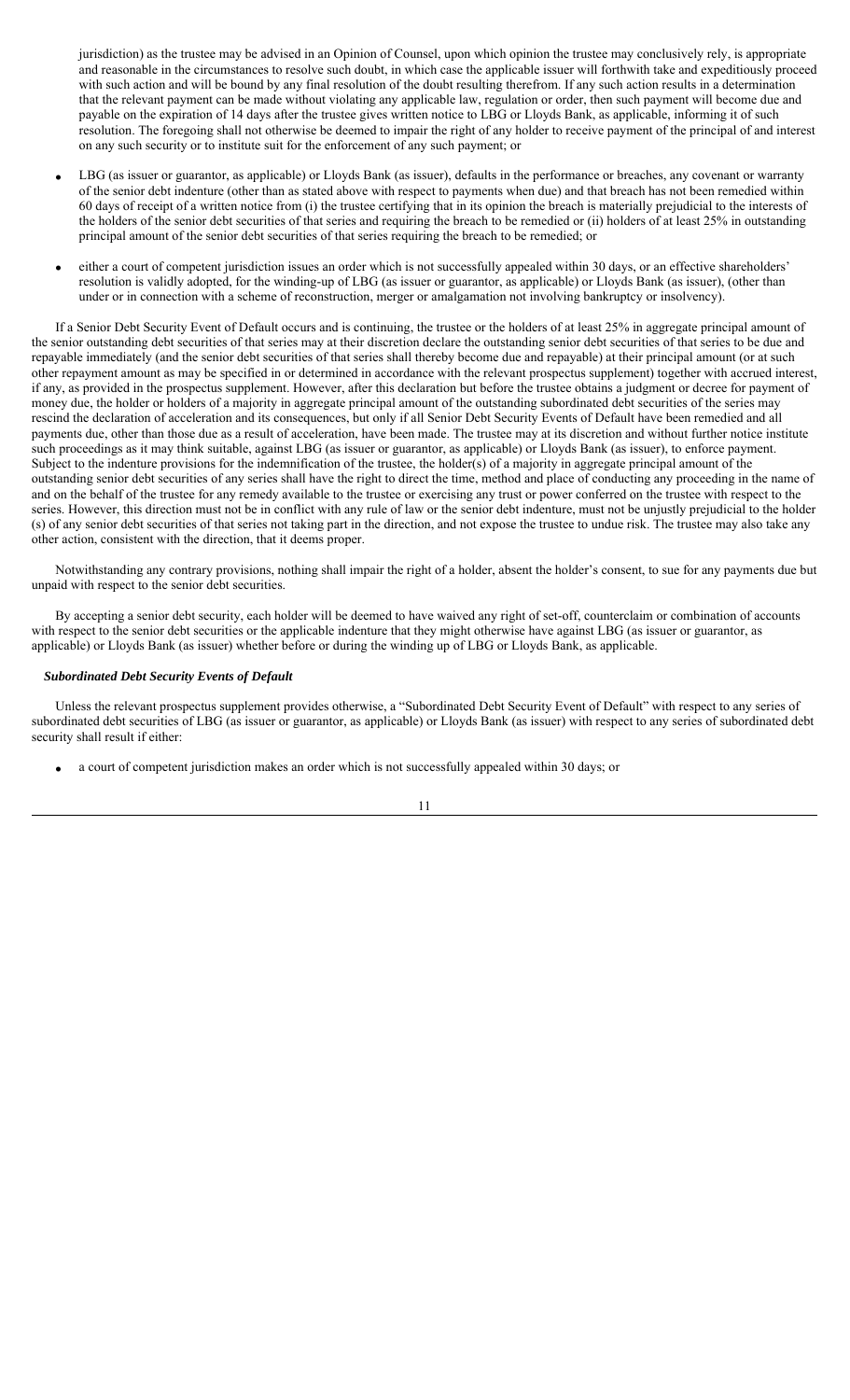an effective shareholders' resolution is validly adopted, for the winding-up of LBG (as issuer or guarantor, as applicable) or Lloyds Bank (as issuer), other than under or in connection with a scheme of amalgamation or reconstruction not involving a bankruptcy or insolvency.

If a Subordinated Debt Security Event of Default occurs and is continuing, the trustee or the holder or holders of at least 25% in aggregate principal amount of the outstanding subordinated debt securities of each series may declare to be due and payable immediately in accordance with the terms of the indenture the principal amount of, and any accrued but unpaid payments (or, in the case of discount securities, the accreted face amount, together with any accrued interest), including any deferred interest on the subordinated debt securities of the series. However, after this declaration but before the trustee obtains a judgment or decree for payment of money due, the holder or holders of a majority in aggregate principal amount of the outstanding subordinated debt securities of the series may rescind the declaration of acceleration and its consequences, but only if all Subordinated Debt Security Events of Default have been remedied and all payments due, other than those due as a result of acceleration, have been made.

## *Subordinated Debt Security Defaults*

In addition to Subordinated Debt Security Events of Default, the subordinated debt indentures also separately provide for Subordinated Debt Security Defaults. Unless the relevant prospectus supplement provides otherwise, it shall be a "Subordinated Debt Security Default" with respect to any series of subordinated debt securities if:

- any installment of interest upon any subordinated debt security of that series is not paid on or before its deferred payment date or such other date specified for its payment in the subordinated debt indentures and such failure continues for 14 days; or
- all or any part of the principal of any subordinated debt security of that series is not paid on its deferred payment date, or when it otherwise becomes due and payable, whether upon redemption or otherwise, and such failure continues for seven days.

If a Subordinated Debt Security Default occurs and is continuing, the trustee may commence a proceeding in England and Scotland (but not elsewhere) for the winding-up of LBG or Lloyds Bank, as applicable.

However, a failure to make any payment on a series of subordinated debt securities shall not be a Subordinated Debt Security Default if it is withheld or refused in order to comply with any applicable fiscal or other law or regulation or order of any court of competent jurisdiction and LBG or Lloyds Bank delivers an Opinion of Counsel to the trustee with that conclusion, at any time before the expiry of the applicable 14 day or seven day period by independent legal advisers.

Notwithstanding any contrary provisions, nothing shall impair the right of a holder, absent the holder's consent, to sue for any payments due but unpaid with respect to the subordinated debt securities.

By accepting a subordinated debt security, each holder and the trustee will be deemed to have waived any right of set-off, counterclaim or combination of accounts with respect to the subordinated debt security or the applicable indenture (or between obligations which LBG or Lloyds Bank may have under or in respect of any subordinated debt security and any liability owed by a holder or the trustee to LBG or Lloyds Bank, as applicable) that they might otherwise have against LBG or Lloyds Bank, whether before or during the winding up or liquidation of LBG or Lloyds Bank, as applicable.

## *Events of Default and Defaults–General*

The holder or holders of not less than a majority in aggregate principal amount of the outstanding debt securities of any series may waive any past Senior Debt Security Event of Default, Subordinated Debt Security Event of Default or Subordinated Debt Security Default with respect to the series, except a Senior Debt Security Event of Default, Subordinated Debt Security Event of Default or Subordinated Debt Security Default, in respect of the payment of interest, if any, or principal of (or premium, if any) or payments on any debt security or a covenant or provision of the applicable indenture which cannot be modified or amended without the consent of each holder of debt securities of such series.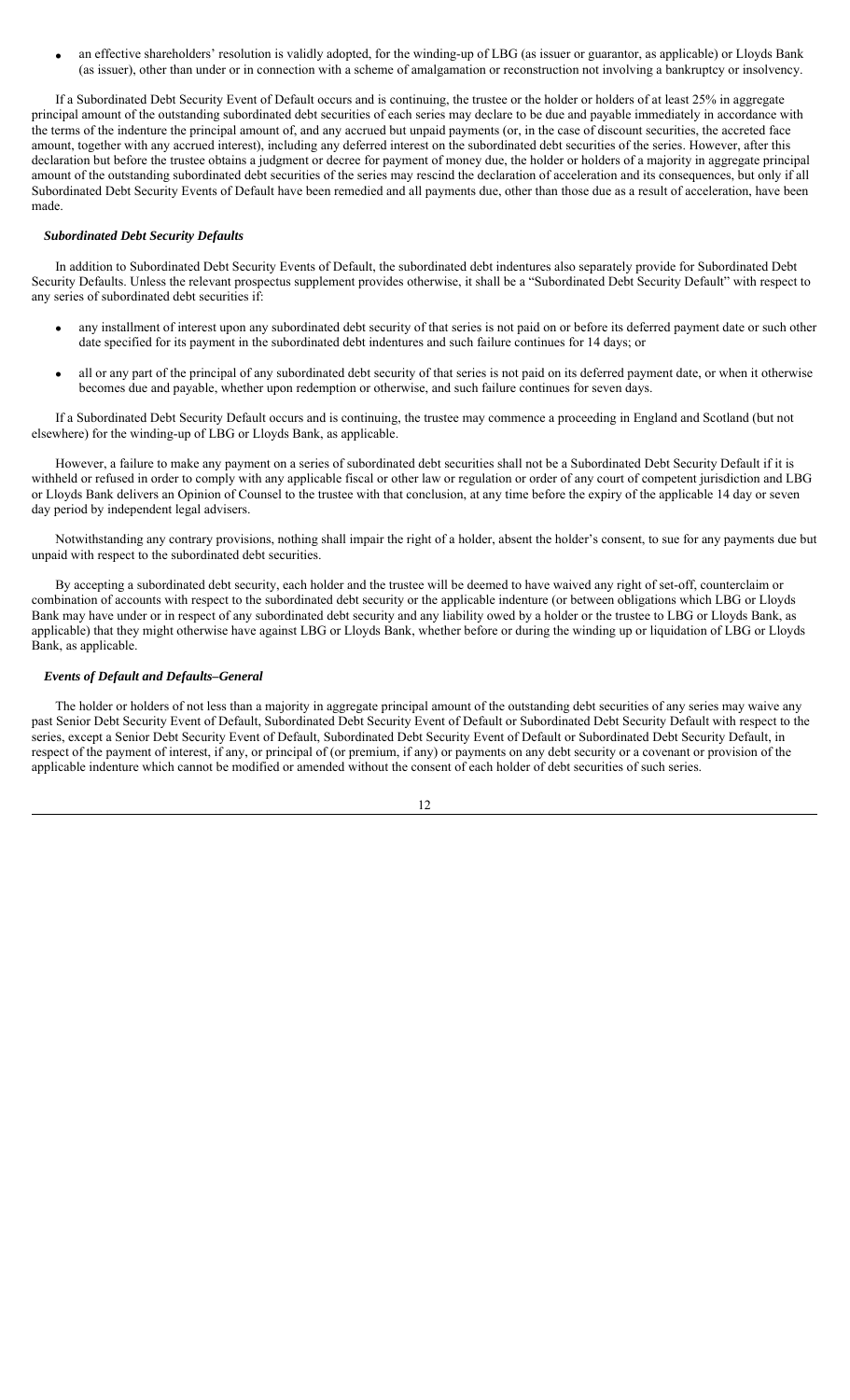Subject to certain exceptions, such as in the case of a payment default, the trustee may, without the consent of the holders, waive or authorize a Senior Debt Security Event of Default if, in the opinion of the trustee, the Senior Debt Security Event of Default would not be materially prejudicial to the interests of the holders.

Subject to the provisions of the applicable indenture relating to the duties of the trustee, if a Senior Debt Security Event of Default, Subordinated Debt Security Event of Default or Subordinated Debt Security Default occurs and is continuing with respect to the debt securities of any series, the trustee will be under no obligation to any holder or holders of the debt securities of the series, unless they have offered reasonable indemnity to the trustee. Subject to the indenture provisions for the indemnification of the trustee, the holder or holders of a majority in aggregate principal amount of the outstanding debt securities of any series shall have the right to direct the time, method and place of conducting any proceeding for any remedy available to the trustee or exercising any trust or power conferred on the trustee with respect to the series, if the direction is not in conflict with any rule of law or with the applicable indenture and does not expose the trustee to undue risk and the action would not be unjustly prejudicial to the holder or holders of any debt securities of any series not taking part in that direction. The trustee may take any other action that it deems proper which is not inconsistent with that direction.

The indentures provide that the trustee will, within 90 days after the occurrence of a Senior Debt Security Event of Default, Subordinated Debt Security Event of Default or Subordinated Debt Security Default with respect to the debt securities of any series, give to each holder of the debt securities of the affected series notice of the Senior Debt Security Event of Default, Subordinated Debt Security Event of Default or Subordinated Debt Security Default known to it, unless the Senior Debt Security Event of Default, Subordinated Debt Security Event of Default or Subordinated Debt Security Default, has been cured or waived. However, the trustee shall be protected in withholding notice if it determines in good faith that withholding notice is in the interest of the holders.

We are required to furnish to the trustee a statement as to our compliance with all conditions and covenants under the indenture (i) annually, and (ii) within five Business Days of a written request from the trustee.

### **Consolidation, Merger and Sale of Assets; Assumption**

We or the guarantor may, without the consent of the holders of any of the debt securities, consolidate with, merge into or transfer or lease our or the guarantor's assets substantially as an entirety to any person, provided that any successor corporation formed by any consolidation or amalgamation, or any transferee or lessee of our assets, is a company organized under the laws of any part of the United Kingdom that assumes, by a supplemental indenture, our obligations on the debt securities or, if applicable, LBG's obligations under the guarantees of any securities issued by Lloyds Bank, and under the applicable indenture, immediately after giving effect to such transaction, no event of default shall have occurred and be continuing, and we or the guarantor procures the delivery of a customary officer's certificate and legal opinion providing that the conditions precedent to the transaction have been complied with.

Subject to applicable law and regulation, any of our wholly-owned subsidiaries may assume the obligations under the debt securities of any series without the consent of any holder, provided that we unconditionally guarantee, which, in the case of subordinated debt securities shall be on a subordinated basis in substantially the manner described above, the obligations of the subsidiary under the debt securities of that series. In such case, all of the direct obligations under the debt securities of the series and the applicable indenture shall immediately be discharged. Any Additional Amounts under the debt securities of the series will be payable in respect of taxes imposed by the jurisdiction in which the assuming subsidiary is incorporated, subject to exceptions equivalent to those that apply to any obligation to pay Additional Amounts, substituting the jurisdiction in which the assuming subsidiary is incorporated for "U.K. taxing jurisdiction". However, if the guarantor makes payments under such guarantee, the guarantor shall also be required to pay Additional Amounts related to taxes, subject to the exceptions described under the heading "—Additional Amounts" above, imposed by any U.K. taxing jurisdiction by reason of the guarantee payment. The subsidiary that assumes the obligations will also be entitled to redeem the debt securities of the relevant series in the circumstances described in "—Redemption of Senior Debt Securities" above with respect to any change or amendment to, or change in the application or official interpretation of, the laws or regulations (including any treaty) of the assuming subsidiary's jurisdiction of incorporation which occurs after the date of the assumption.

*An assumption of our obligations under the debt securities of any series might be deemed for U.S. federal income tax purposes to be an exchange of those debt securities for new debt securities by each beneficial owner,* 

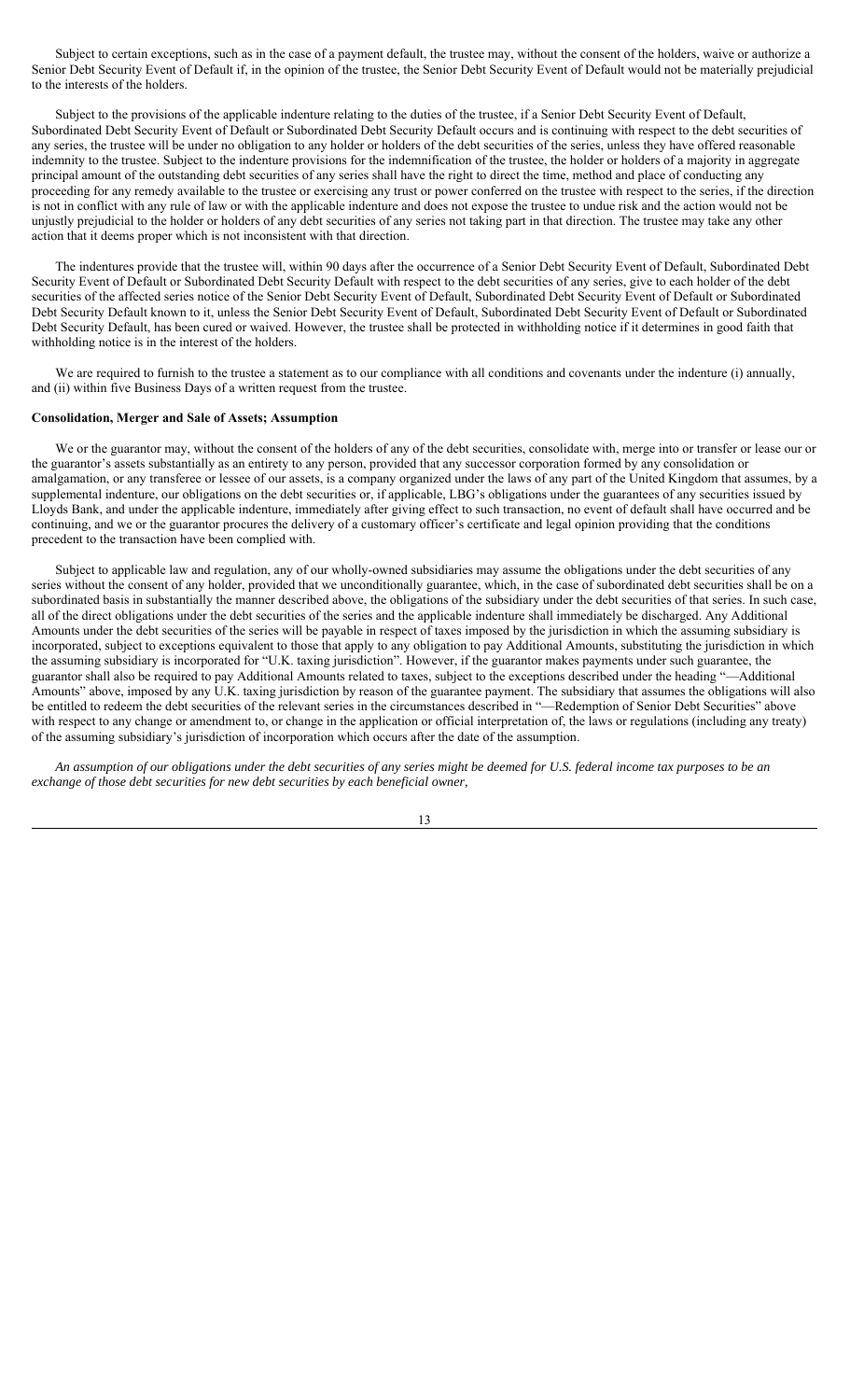*resulting in a recognition of taxable gain or loss for U.S. federal income tax purposes and possibly certain other adverse tax consequences. You should consult your tax advisor regarding the U.S. federal, state and local income tax consequences of an assumption*.

### **Governing Law**

The debt securities and the indentures will be governed by and construed in accordance with the laws of the State of New York and the TIA, one of the U.S. Securities laws, except that, as the indentures specify, (i) the subordination provisions relating to each series of debt securities issued by Lloyds Bank in the relevant indenture will be governed and construed in accordance with the laws of England and the subordination provisions relating to the guarantees endorsed on each such series of debt securities in the indentures will be governed and construed in accordance with the laws of Scotland and (ii) the subordination provisions relating to each series of debt securities issued by LBG in the relevant indenture will be governed and construed in accordance with the laws of Scotland.

### **Notices**

All notices to holders of registered debt securities shall be validly given if in writing and mailed, first-class postage prepaid, to them at their respective addresses in the registers maintained by the trustee.

### **The Trustee**

The Bank of New York Mellon, acting through its London Branch, One Canada Square, London E14 5AL, is the trustee under the indentures. The trustee shall have and be subject to all the duties and responsibilities specified with respect to an indenture trustee under the TIA. Subject to the provisions of the TIA, the trustee is under no obligation to exercise any of the powers vested in it by the indentures at the request of any holder of notes, unless offered reasonable indemnity or security deemed satisfactory to the trustee in its sole discretion, by the holder against the costs, expense and liabilities which might be incurred thereby. LBG, Lloyds Bank and certain members of the Group maintain deposit accounts and conduct other banking transactions with The Bank of New York Mellon in the ordinary course of our business. The Bank of New York Mellon under a nominee name is also the book-entry depositary with respect to certain of our debt securities and the depositary with respect to the ADSs representing certain of our preference shares.

### **Consent to Service of Process**

Under the indentures, LBG and Lloyds Bank irrevocably designate their Chief U.S. Counsel, Lloyds Bank plc (or any successor thereto), currently of 1095 Avenue of the Americas, 34th Floor, New York, NY 10036, as the authorized agent for service of process in any legal action or proceeding arising out of or relating to the indentures or any debt securities brought in any federal or state court in the Borough of Manhattan, in The City of New York, New York and LBG and Lloyds Bank irrevocably submit to the jurisdiction of those courts.

## **DESCRIPTION OF CAPITAL SECURITIES**

*The following is a summary of the general terms of the capital securities we may issue under this registration statement. Each time that capital securities are issued, a prospectus supplement will be filed with the SEC, which you should read carefully. The prospectus supplement will summarize specific financial terms of your security and may contain additional terms of those capital securities. The terms presented here, together with the terms contained in the prospectus supplement, will be a description of the material terms of the capital securities, but if there is any inconsistency between the terms presented here and those in the prospectus supplement, those in the prospectus supplement will apply and will replace those presented here. Therefore, the statements we make below in this section may not apply to your capital security. Capital securities will be issued under an indenture. The indenture is a contract between us and The Bank of New York Mellon, as trustee. The indenture does not limit our ability to incur additional indebtedness, including the issuance of further capital securities. You should also read the indenture and any related supplemental indenture establishing such capital securities, which we have filed with the SEC as exhibits to the registration statement of which this prospectus is a part.*

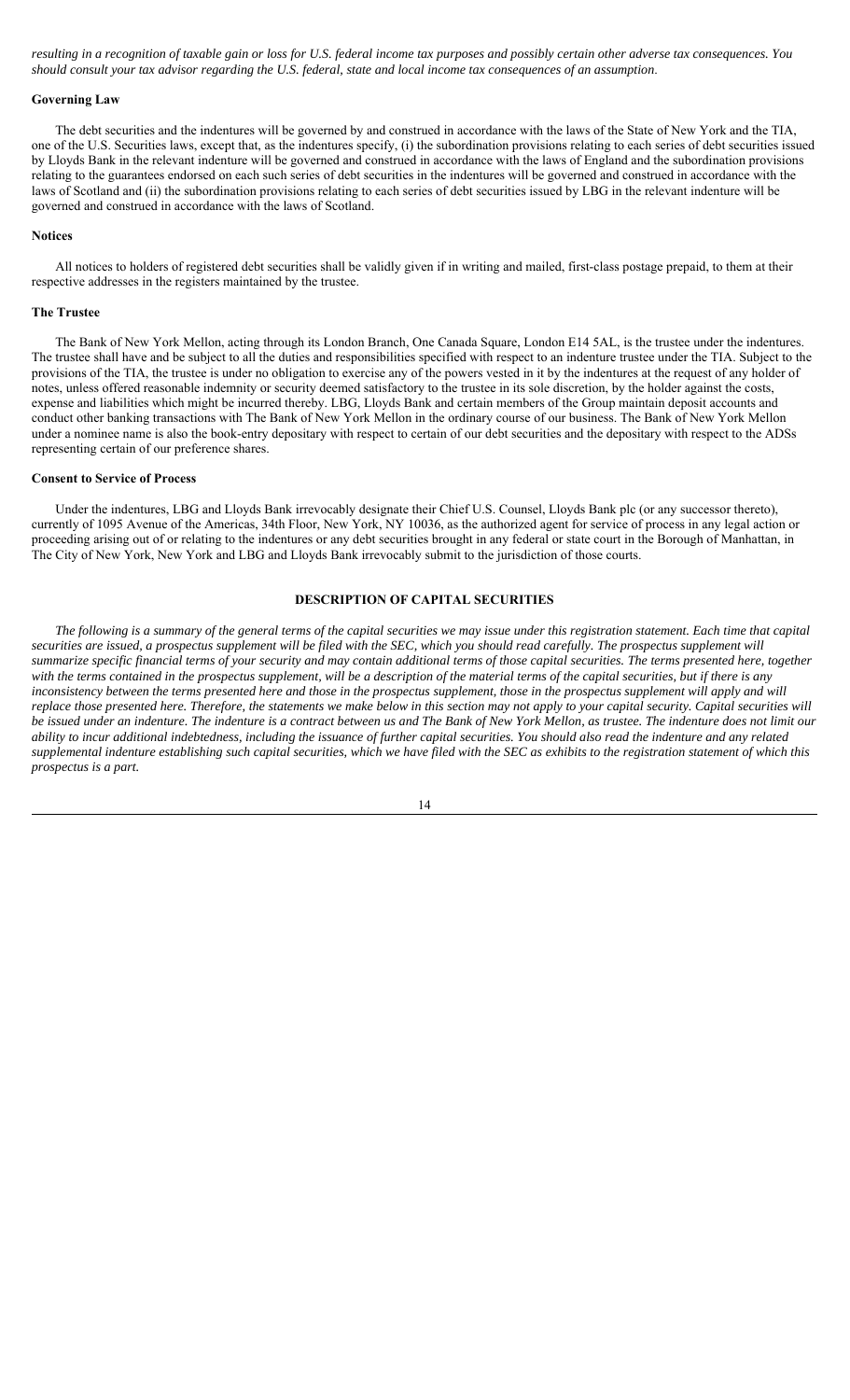## **General**

Capital securities mean our subordinated convertible debt securities mandatorily convertible into our ordinary shares on the occurrence of certain events. The capital securities are not deposits and are not insured or guaranteed by the U.S. Federal Deposit Insurance Corporation or any other government agency of the U.S. or the U.K.

We may issue capital securities in one or more series. The relevant prospectus supplement for any particular series of capital securities will describe the terms of the offered capital securities, including some or all of the following terms:

- the specific designation, authorized denomination and aggregate principal amount of the capital securities;
- whether the capital securities qualify for regulatory capital treatment as additional tier 1 capital or otherwise;
- whether such capital securities will be dated capital securities with a specified maturity date or undated capital securities with no specified maturity date;
- the annual interest rate or rates, or how to calculate the interest rate or rates;
- the date or dates from which interest, if any, will accrue or the method, if any, by which such date or dates will be determined;
- whether the payment of interest can or must be deferred or canceled in certain circumstances or at our option, whether the payment of principal can be deferred and the subordination terms;
- the price or prices at which they will be issued;
- whether and how the capital securities may or must be converted into our ordinary shares or any other type of securities, or their cash value, or a combination of these, including upon the occurrence of certain events that may give rise to such conversion;
- whether payments are subject to certain conditions that relate to our financial condition, including our capital ratios;
- the times and places for payment of the principal of and any premium, if any, and/or interest, if any, on the capital securities;
- the terms and conditions of any mandatory or optional redemption, including the amount of any premium;
- any modifications or additions to the events of default with respect to the capital securities offered;
- the terms and conditions, if any, under which we may elect to substitute or vary the terms of the capital securities;
- the currency or currencies in which they are denominated and in which we will make any payments;
- any index used to determine the amount of any payments on the capital securities;
- any restrictions that apply to the offer, sale and delivery of the capital securities;
- whether and under what circumstances, if other than those described in this prospectus, we will pay additional amounts on the capital securities following certain developments with respect to withholding tax or information reporting laws and whether, and on what terms, if other than those described in this prospectus, we may redeem the capital securities following those developments;
- any listing on a securities exchange;
- provisions relating to the exercise of the U.K. bail-in power by the relevant U.K. resolution authority; and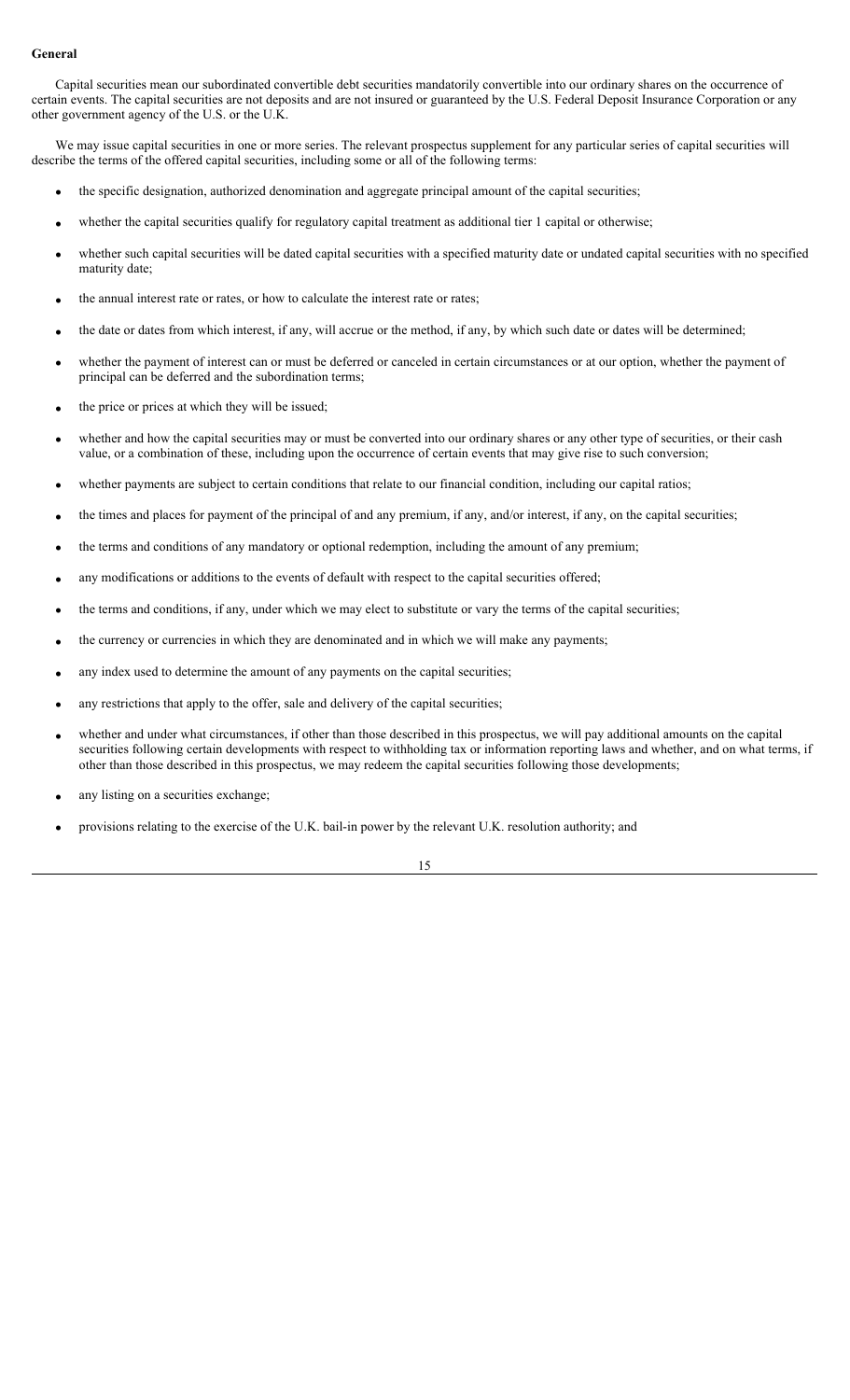any other or different terms of the capital securities.

In addition, the prospectus supplement will describe the material U.S. federal and U.K. tax considerations that apply to any particular series of capital securities.

Capital securities may bear interest at a fixed rate or a floating rate. We may also sell capital securities that bear no interest, or that bear interest at a rate that at the time of issuance is below the prevailing market rate, at a discount to their stated principal amount.

Holders of capital securities shall have no voting rights except those described under the heading "—Modification and Waiver" below, unless and until such capital securities are converted into our ordinary shares, in which case holders will have the voting rights described under "Description of Ordinary Shares—Voting Rights".

*If we issue subordinated capital securities that qualify as Additional Tier 1 or Tier 2 capital or other capital for regulatory purposes, the payment, subordination, redemption, events of default and other terms may vary from those described in this prospectus and will be set forth in the relevant prospectus supplement.*

### **Agreement with Respect to the Exercise of U.K. Bail-in Power**

The capital securities may be subject to the exercise of the U.K. bail-in power by the relevant U.K. resolution authority. As more fully set out in the relevant prospectus supplement, if the U.K. bail-in power applies to the capital securities of a series, by its acquisition of the capital securities, each holder of such capital securities will be bound by (a) the effect of the exercise of any U.K. bail-in power by the relevant U.K. resolution authority and (b) the variation of the terms of capital securities or the relevant indenture, if necessary, to give effect to the exercise of any U.K. bailin power by the relevant U.K. resolution authority.

### **Payments**

We will make any payments of interest and principal, on any particular series of capital securities on the dates and, in the case of payments of interest, at the rate or rates, that we set out in, or that are determined by the method of calculation described in, the relevant prospectus supplement. The relevant prospectus supplement may provide that we are not obligated to make payments of principal or interest on any scheduled payment date, that interest payments may or must be canceled or deemed canceled, in whole or in part, and that any such cancellation or deemed cancellation will not create a default or an event of default under the capital securities indenture.

#### **Subordination**

Each capital security will constitute our direct, unsecured and subordinated obligations, ranking equally without any preference among capital securities of the same series. The rights and claims of the holders of any series of capital securities will be subordinated as described in the relevant prospectus supplement with respect to such series. The relevant prospectus supplement will set forth the nature of the subordinated ranking of each series of capital securities relative to the debt and equity issued by us, including to what extent the capital securities may rank junior in right of payment to our other obligations or in any other manner.

### **Additional Amounts**

Unless the relevant prospectus supplement provides otherwise, amounts on any series of capital securities will be paid by us without withholding or deduction for or on account of any present or future tax, duty, assessment or governmental charge of whatsoever nature imposed, levied, collected, withheld or assessed by or on behalf of the U.K. taxing jurisdiction, unless such withholding or deduction is required by law. If at any time a U.K. taxing jurisdiction requires us to make such deduction or withholding of any such tax, duty, assessment or governmental charge, unless the relevant prospectus supplement provides otherwise, we will pay such additional amounts in respect of, payments of interest, if any, on any series of capital securities ("Additional Amounts") as may be necessary in order that the net amounts paid to the holders of the capital securities, after such deduction or withholding, shall equal the respective amounts of interest, if any, which would have been payable in respect of such capital securities had no such deduction or withholding been required. However, no such Additional Amounts will be payable with respect to any capital security:

16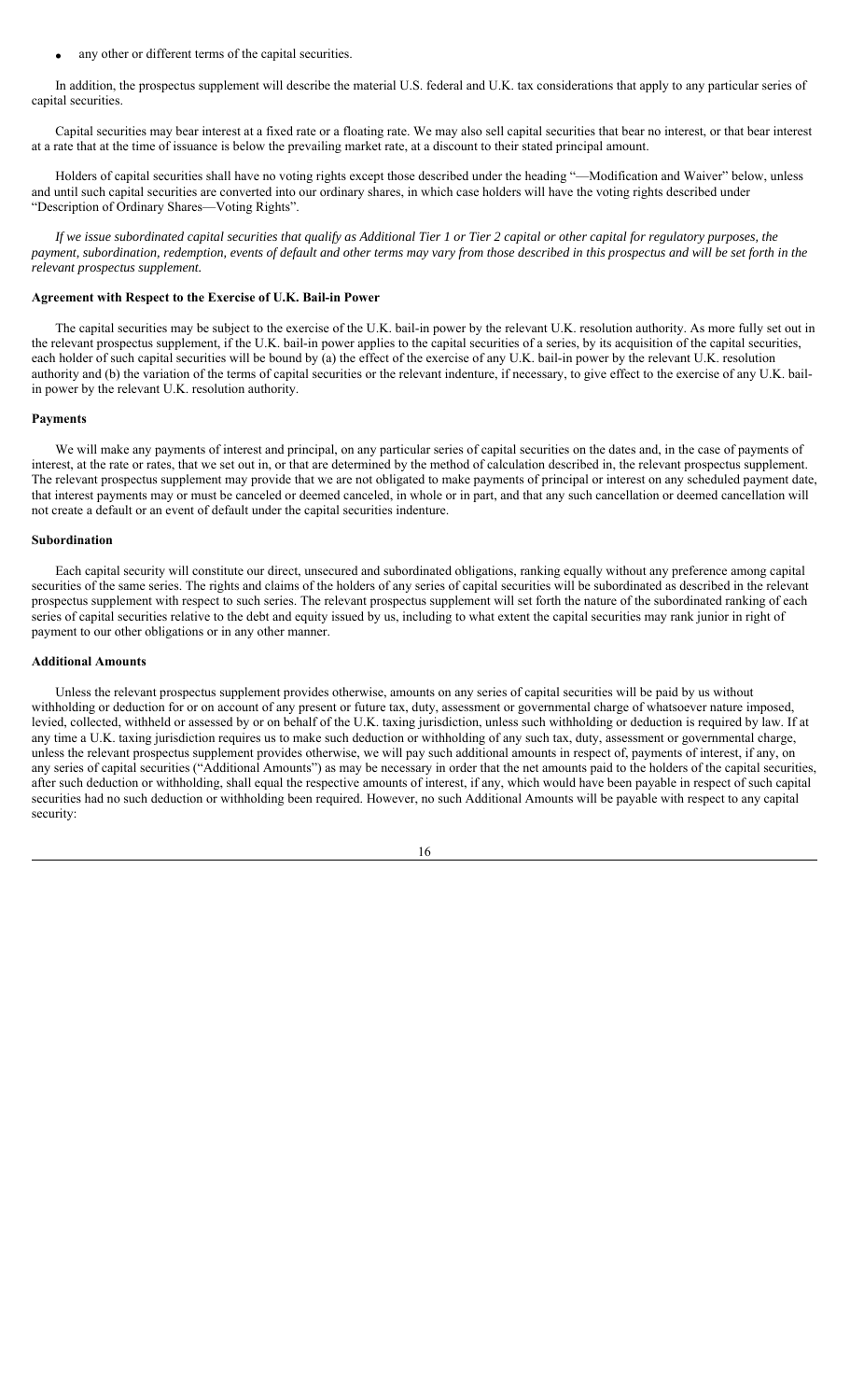- held by or on behalf of any holder who is liable to such tax, duty, assessment or governmental charge in respect of such capital security by reason of such holder having some connection with the United Kingdom other than the mere holding of such capital security; or
- to, or to a third party on behalf of, a holder if such withholding or deduction may be avoided by complying with any statutory requirement or by making a declaration of non-residence or other similar claim for exemption to any authority of or in the United Kingdom, unless such holder proves that he is not entitled so to comply or to make such declaration or claim; or
- to, or to a third party on behalf of, a holder that is a partnership, or a holder that is not the sole beneficial owner of the capital security, or which holds the capital security in a fiduciary capacity, to the extent that any of the members of the partnership, the beneficial owner or the settlor or beneficiary with respect to the fiduciary would not have been entitled to the payment of an additional amount had each of the members of the partnership, the beneficial owner, settlor or beneficiary (as the case may be) received directly its beneficial or distributive share of the payment; or
- presented or surrendered for payment more than 30 days after the date payment became due or was provided for, except to the extent that the Holder thereof would have been entitled to such Additional Amounts on presenting or surrendering the same for payment at the expiry of such period of 30 days; or
- where such withholding or deduction is imposed on a payment to an individual and is required to be made pursuant to European Council Directive 2003/48/EC on the taxation of savings income or any law implementing or complying with, or introduced in order to conform to, such Directive; or
- in respect of any capital security presented or surrendered for payment by or on behalf of a holder who would have been able to avoid such withholding or deduction by presenting or surrendering the relevant capital security to another paying agent in a member state of the European Union; or
- any combination of the above.

Whenever this prospectus or the relevant prospectus supplement mentions, in any context, the payment of the principal of, premium, if any, or interest, if any, and any other payments on, or in respect of, any capital security of any series such mention shall be deemed to include mention of the payment of Additional Amounts provided for in this "Additional Amounts" section to the extent that, in such context, Additional Amounts are, were or would be payable in respect thereof pursuant to the provisions of this section and as if express mention of the payment of Additional Amounts (if applicable) were made in any provisions hereof where such express mention is not made.

## **Redemption**

Any terms of the redemption of any series of capital securities, whether at our option or upon the occurrence of certain events (including, but not be limited to, the occurrence of certain tax or regulatory events), will be set forth in the relevant prospectus supplement.

## **Modification and Waiver**

We and the trustee may make certain modifications and amendments to the applicable indenture with respect to any series of capital securities without the consent of the holders of such capital securities. Other modifications and amendments may be made to the applicable indenture with the consent of not less than 2/3 (two thirds) in aggregate outstanding principal amount of the capital securities of the series outstanding under the indenture that are affected by the modification or amendment, voting as one class. However, no modifications or amendments may be made without the consent of the holder of each capital security affected that would:

- change the stated maturity, if any, of any principal amount or any interest amounts of any capital security;
- change the terms of any capital security to include a stated maturity date;

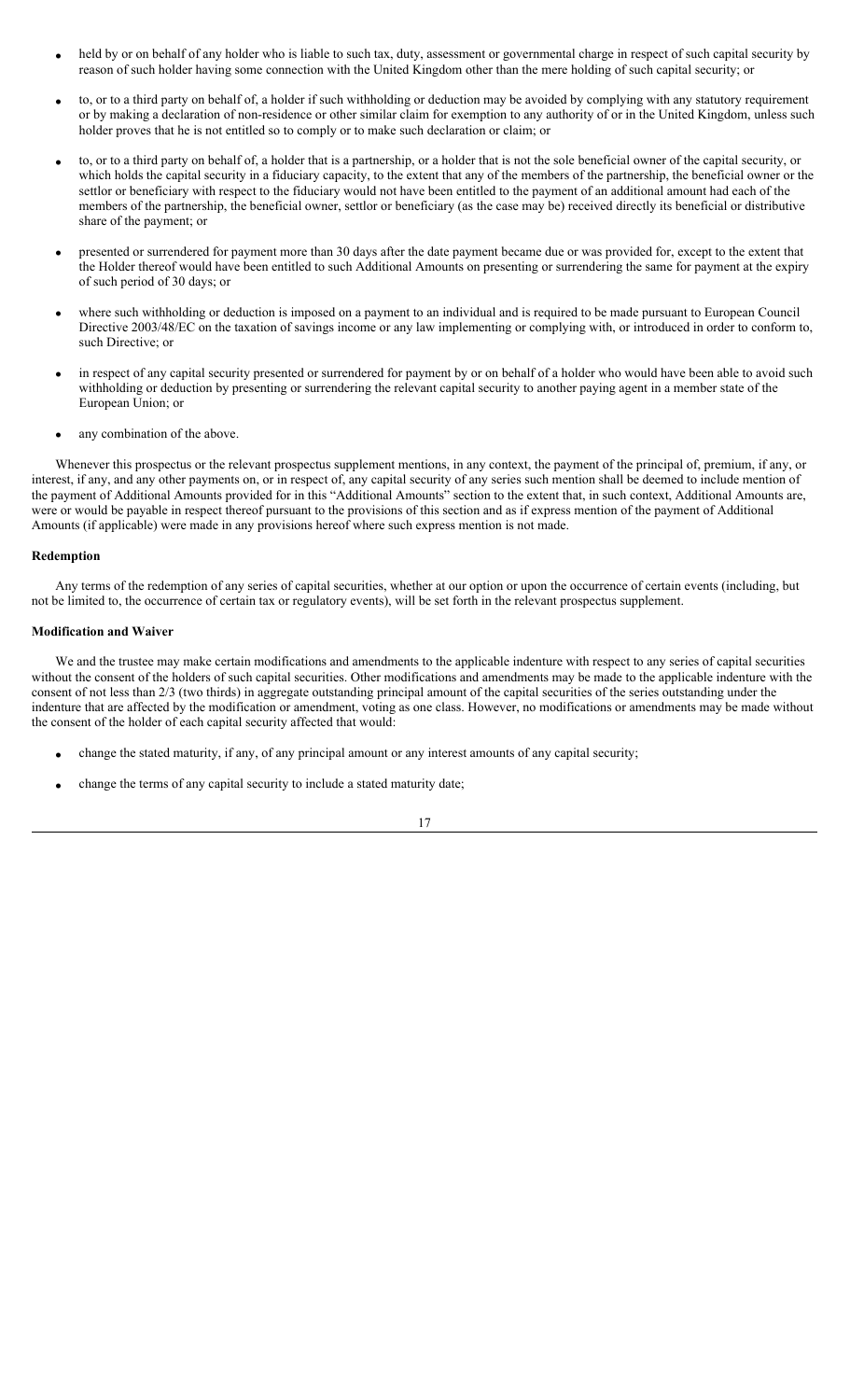- reduce the principal amount of, the interest rates of, any premium payable upon the redemption of or the amount of principal of an original issue discount security that would be due and payable upon an acceleration of the maturity of any capital security, other than as permitted under the applicable indenture;
- change our (or any successor's) obligation to pay Additional Amounts;
- change the currency of payment;
- impair the right to institute suit for the enforcement of any payment due and payable (or, in the case of a redemption or exchange, on or after the redemption date or the exchange date, as the case may be);
- reduce the percentage in aggregate principal amount of outstanding capital securities of the series necessary to modify or amend the applicable indenture or to waive compliance with certain provisions of the applicable indenture;
- modify the subordination provisions or the terms and conditions of our obligations in respect of the due and punctual payment of amounts due and payable on the capital securities in a manner adverse to the holders; or
- modify any of the above requirements.

In addition, unless the relevant prospectus supplement provides otherwise, any variations in the terms and conditions of the capital securities of any series, including modifications relating to the subordination or redemption provisions of such capital securities, can only be made in accordance with the rules and requirements of the PRA, as and to the extent applicable from time to time.

## **Events of Default; Limitation of Remedies**

## *Events of Default*

Unless the relevant prospectus supplement provides otherwise, an "Event of Default" with respect to any series of capital security shall result if either:

- a court of competent jurisdiction makes an order which is not successfully appealed within 30 days, or
- an effective shareholders' resolution is validly adopted, for our winding-up, other than under or in connection with a scheme of amalgamation or reconstruction not involving a bankruptcy or insolvency.

If an Event of Default provided for in a supplemental indenture for any series of capital securities, occurs and is continuing, the trustee or the holders of at least 25% in aggregate principal amount of the outstanding capital securities of each series may declare the principal amount, together with accrued interest (if any) and Additional Amounts (if any), payable on such capital securities, of all the capital securities of that series to be due and payable immediately, by a notice in writing to us, and upon such declaration such amount shall become immediately due and payable. However, after this declaration but before the trustee obtains a judgment or decree for payment of money due, the holder or holders of a majority in aggregate principal amount of the outstanding capital securities of the series may rescind the declaration of acceleration and its consequences, but only if all Events of Default have been remedied or waived and all payments due, other than those due as a result of acceleration, have been made.

By accepting a capital security, each holder and the trustee will be deemed to have waived any right of set-off, counterclaim or combination of accounts with respect to the capital security or the indenture (or between obligations which LBG may have under or in respect of any capital security and any liability owed by a holder or the trustee to us) that they might otherwise have against us, whether before or during our winding up.

## *Events of Default—General*

Except as otherwise specified in the relevant supplemental indenture with respect to a series of capital securities, the holder or holders of not less than a majority in aggregate principal amount of the outstanding capital securities of any series may waive any past Event of Default with respect to the series, except an Event of Default in respect of the payment of principal of any capital security or in respect of a Winding-Up or Administration Event (as

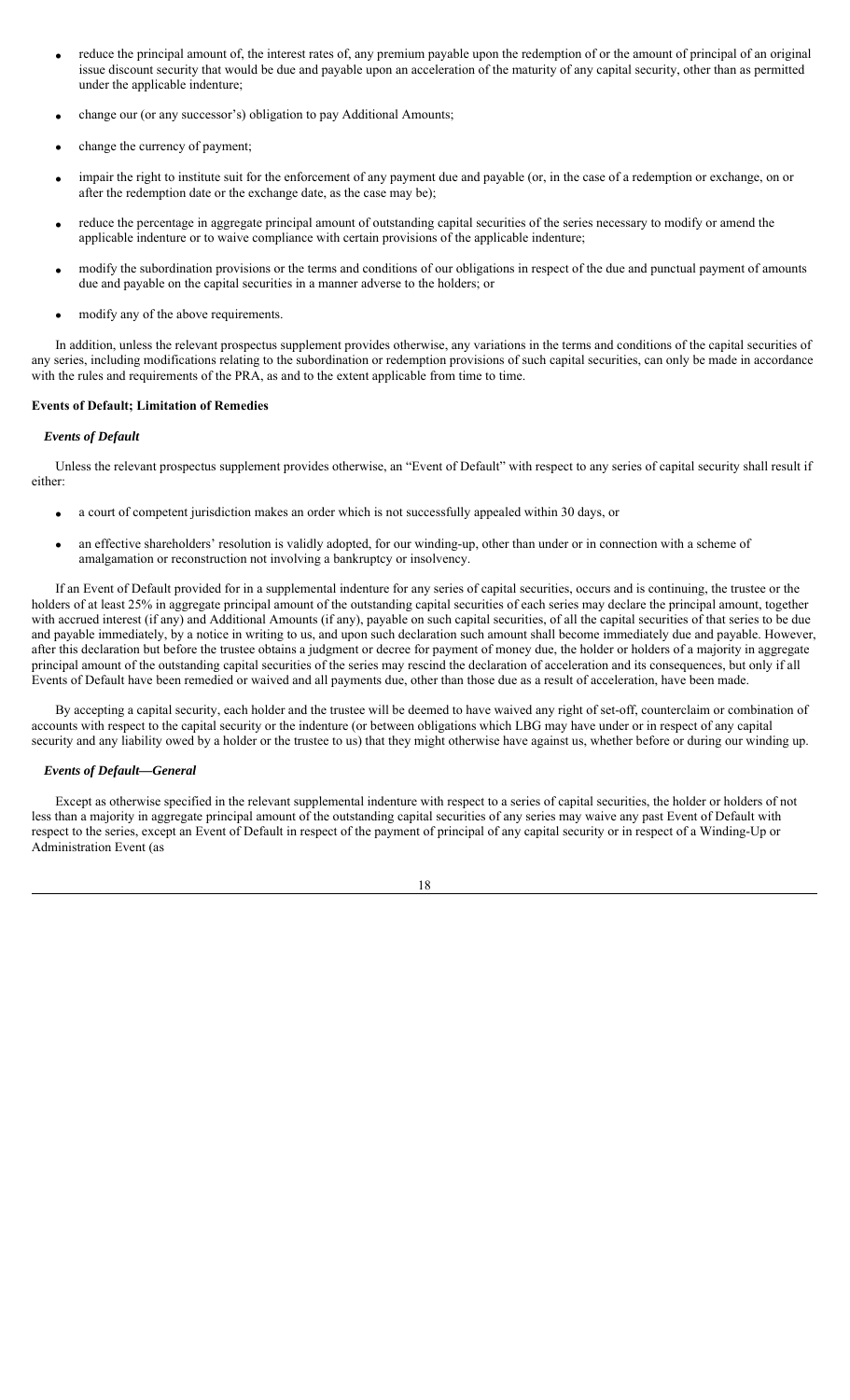defined below). A Winding-Up or Administration event means (i) an order is made, or an effective resolution is passed, for the winding-up of LBG (except in any such case, a solvent winding-up solely for the purposes of a reorganization, reconstruction or amalgamation of LBG or the substitution in place of LBG of a successor in the business of LBG, the terms of which (i) have previously been approved in writing by holders of not less than 2/3 (two thirds) in aggregate principal amount of the capital securities and (ii) do not provide that the capital securities shall thereby become redeemable or repayable in accordance with their terms); or (ii) the appointment of an administrator of LBG and such administrator declares, or gives notice that it intends to declare and distribute a dividend.

Upon any such waiver, such Event of Default will cease to exist, and any such Event of Default with respect to any series arising therefrom will be deemed to have been cured and not to have occurred; provided that no such waiver will extend to any subsequent or other Event of Default or impair any right consequent thereon.

Subject to the indenture provisions for the indemnification of the trustee and the provisions of any supplemental indenture establishing any series of capital securities, the holder or holders of a majority in aggregate principal amount of the outstanding capital securities of any series shall have the right to direct the time, method and place of conducting any proceeding for any remedy available to the trustee or exercising any trust or power conferred on the trustee with respect to the series, if the direction is not in conflict with any rule of law or with the indenture and the trustee does not determine that the action would be unjustly prejudicial to the holder or holders of any capital securities of any series not taking part in that direction. The trustee may take any other action that it deems proper which is not inconsistent with that direction.

The indenture provides that the trustee will, within 90 days after the occurrence of an Event of Default with respect to the capital securities of any series, give to each holder of the capital securities of the affected series notice of the Event of Default known to it, unless the Event of Default has been cured or waived. However, the trustee shall be protected in withholding notice if it determines in good faith that withholding notice is in the interest of the holders.

We are required to furnish to the trustee annually and within five business days of a written request from the trustee, a statement as to our compliance with all conditions and covenants under the indenture.

## **Limitation on Suits**

No holder of capital securities will be entitled to proceed directly against us, except as described below.

Subject to any further limitations provided in the relevant prospectus supplement and supplemental indenture establishing any series of capital securities, before a holder of the capital securities may bypass the trustee and bring its own lawsuit or other formal legal action or take other steps to enforce its rights or protect its interests relating to the capital securities, the following must occur:

- The holder must give the trustee written notice that a continuing Event of Default has occurred and remains uncured.
- The holders of not less than 25% in aggregate principal amount of outstanding capital securities of the relevant series must make a written request that the trustee institute proceedings because of the Event of Default, and the holder must offer indemnity satisfactory to the trustee against the costs, expenses and liabilities to be incurred in compliance with such request.
- The trustee must not have taken action for 60 days after receipt of the above notice and offer of security or indemnity, and the trustee must not have received an inconsistent direction from the majority in principal amount of all outstanding capital securities of the relevant series during that period.

Notwithstanding any other provision of the capital securities indenture or the capital securities, the right of any holder of capital securities to receive payment of the principal of (and premium, if any, on), and interest on, the capital securities, on or after the due dates thereof or to institute suit for the enforcement of any such payment on or after such respective dates, will not be impaired or affected without the consent of such holder.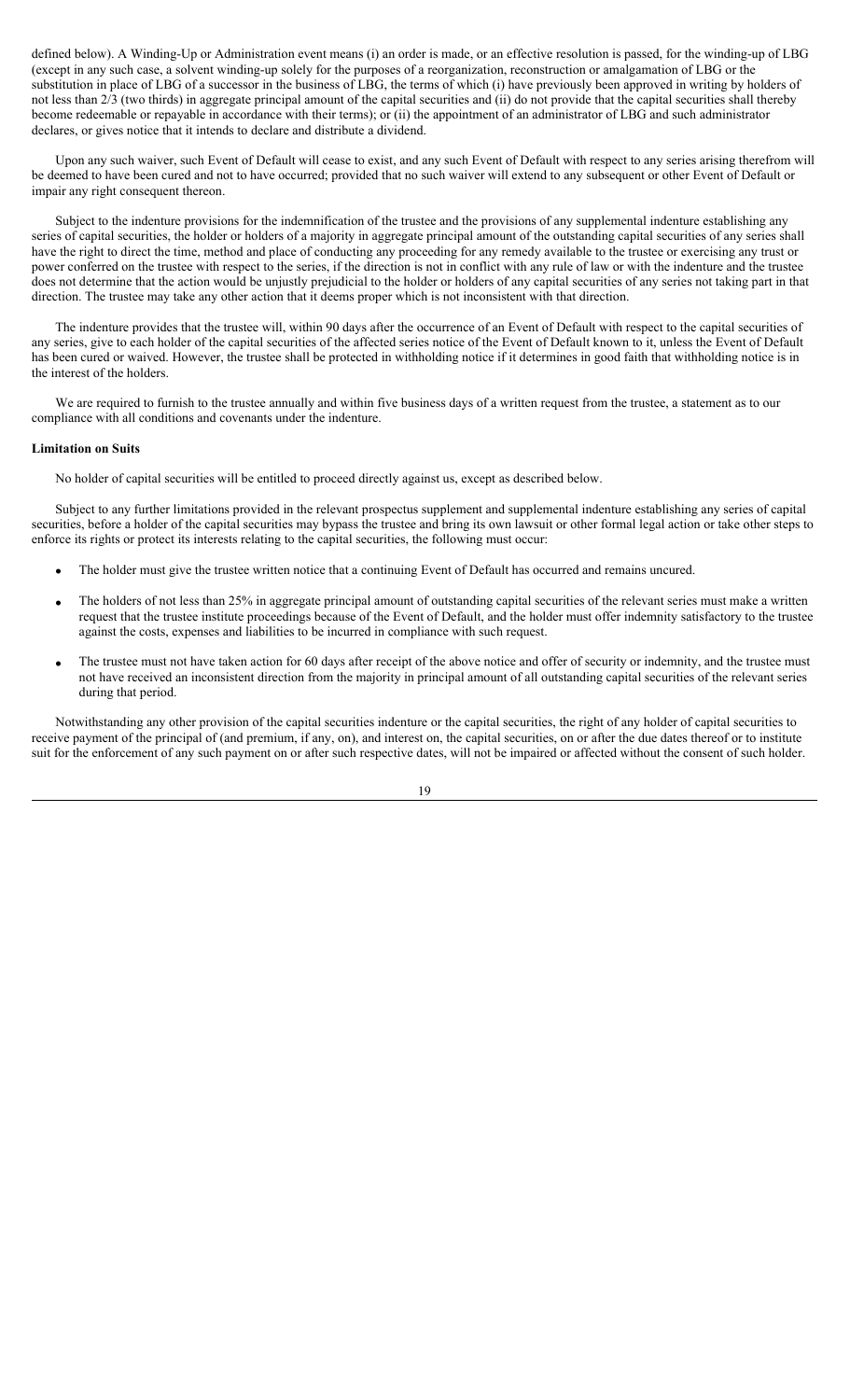### **Consolidation, Merger and Sale of Assets; Assumption**

We may, without the consent of the holders of any of the capital securities, consolidate with, merge into or transfer or lease our assets substantially as an entirety to any person, provided that any successor corporation formed by any consolidation or amalgamation, or any transferee or lessee of our assets, is a company organized under the laws of any part of the United Kingdom that assumes, by a supplemental indenture, our obligations on the capital securities and under the applicable indenture, immediately after giving effect to such transaction no event of default and no event which, after notice or lapse of time or both, would become an event of default, shall have occurred and be continuing, and we procure the delivery of a customary officer's certificate and legal opinion providing that the conditions precedent to the transaction have been complied with.

Subject to applicable law and regulation (including, if and to the extent required at such time by the applicable regulatory capital rules, regulations or standards, the prior consent of the PRA), any of our wholly-owned subsidiaries may assume our obligations under the capital securities of any series without the consent of any holder, provided that certain conditions are satisfied. If the conditions set out in the capital securities indenture are satisfied, all of our direct payment obligations under the capital securities of the series and the applicable indenture shall immediately be discharged. Any Additional Amounts under the capital securities of the series will be payable in respect of taxes imposed by the jurisdiction in which the assuming holding company or wholly-owned subsidiary is organized or tax resident, subject to exceptions equivalent to those that apply to any obligation to pay Additional Amounts in respect of taxes imposed by the U.K. taxing jurisdiction, rather than taxes imposed by the U.K. taxing jurisdiction. The wholly-owned subsidiary that assumes our obligations will also be entitled to redeem the capital securities of the relevant series, provided, however, that the right of the successor to redeem the capital securities of the relevant series shall only apply with respect to any change or amendment to, or change in the application or official interpretation of, the laws or regulations (including any treaty) of the successor's jurisdiction of incorporation which occurs after the date of assumption.

*An assumption of our obligations under the capital securities of any series might be deemed for U.S. federal income tax purposes to be an exchange of those capital securities for new capital securities by each beneficial owner, resulting in a recognition of taxable gain or loss for U.S. federal income tax purposes and possibly certain other adverse tax consequences. You should consult your tax advisor regarding the U.S. federal, state and local income tax consequences of an assumption.*

### **Governing Law**

The capital securities and the indentures will be governed by and construed in accordance with the laws of the State of New York and the TIA, except that, as the indentures specify, the subordination provisions of each series of capital securities will be governed by and construed in accordance with the laws of Scotland.

### **Notices**

All notices to holders of registered capital securities shall be validly given if in writing and mailed, first-class postage prepaid, to them at their respective addresses in the register maintained by the trustee.

### **The Trustee**

The Bank of New York Mellon, acting through its London Branch, One Canada Square, London E14 5AL, is the trustee under the indentures with respect to the capital securities. The trustee shall have and be subject to all the duties and responsibilities specified with respect to an indenture trustee under the TIA. Subject to the provisions of the TIA, the trustee is under no obligation to exercise any of the powers vested in it by the indenture at the request of any holder of capital securities, unless offered indemnity satisfactory to the Trustee in its sole discretion by the holder against the costs, expense and liabilities which might be incurred thereby. We and certain of our subsidiaries maintain deposit accounts and conduct other banking transactions with The Bank of New York Mellon in the ordinary course of our business. The Bank of New York Mellon is also the book-entry depositary and paying agent with respect to our capital securities. The Bank of New York Mellon is the depositary with respect to the American Depositary Shares representing certain of our preference shares and our ordinary shares.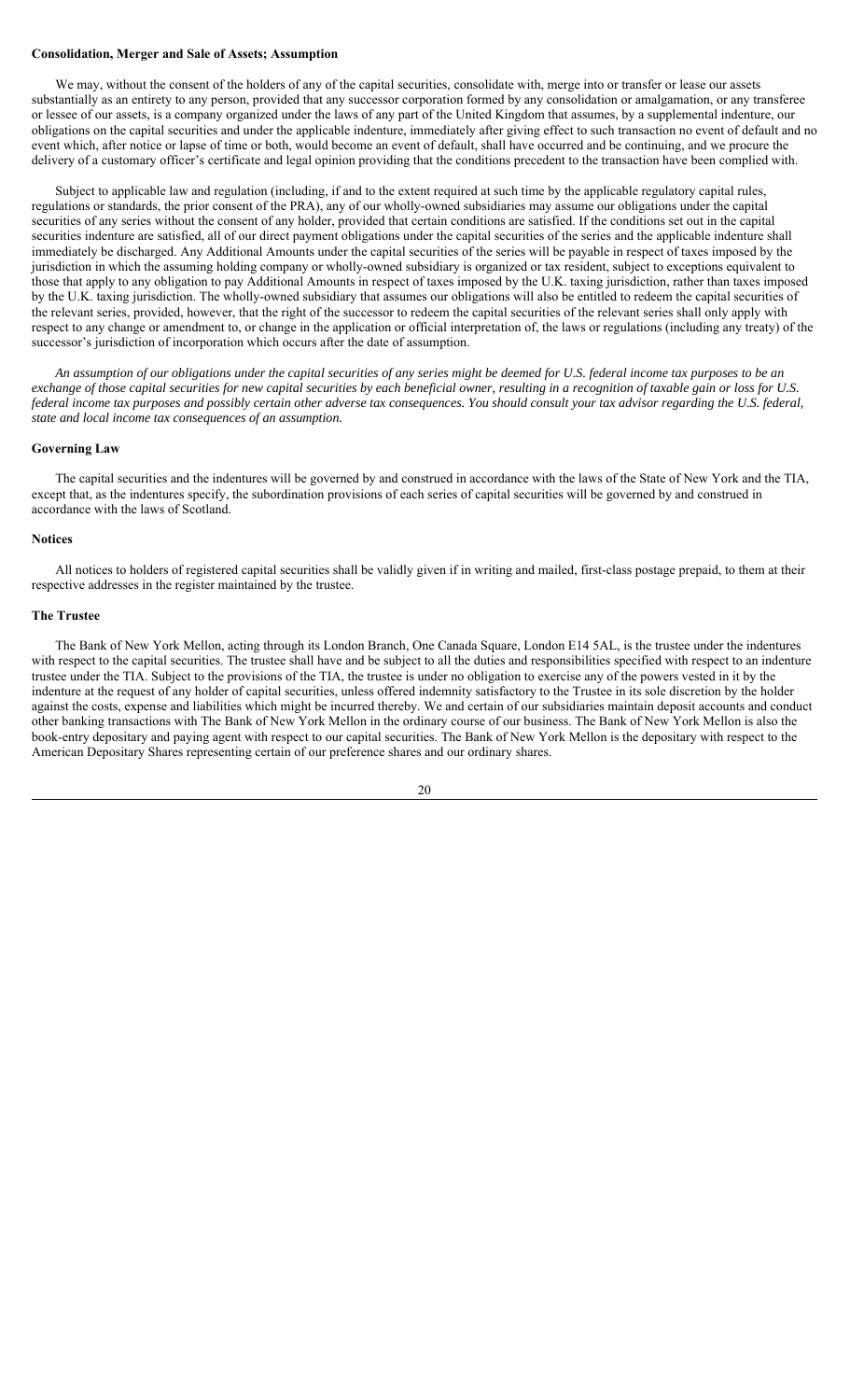### **Consent to Service of Process**

Under the indenture, we irrevocably designate our Chief U.S. Counsel, Lloyds Bank plc (or any successor thereto), currently of 1095 Avenue of the Americas, 34th Floor, New York, NY 10036, as the authorized agent for service of process in any legal action or proceeding arising out of or relating to the indenture or any capital securities brought in any federal or state court in the Borough of Manhattan, in The City of New York, New York and we irrevocably submit to the jurisdiction of those courts.

# **DESCRIPTION OF CERTAIN PROVISIONS RELATING TO DEBT SECURITIES AND CAPITAL SECURITIES**

## **Form of Debt Securities and Capital Securities; Book-Entry System**

### *General*

Unless the relevant prospectus supplement states otherwise, the debt securities and capital securities shall initially be represented by one or more global securities in registered form, without coupons attached, and will be deposited with or on behalf of one or more depositaries, including, without limitation, The Depository Trust Company ("DTC"), Euroclear Bank S.A./N.V. ("Euroclear") and/or Clearstream Banking, *société anonyme* ("Clearstream Luxembourg"), and will be registered in the name of such depositary or its nominee. Unless and until the debt securities or capital securities, as applicable, are exchanged in whole or in part for other securities under the terms of the applicable indenture or the global securities are exchanged for definitive securities, the global securities may not be transferred except as a whole by the depositary to a nominee or a successor of the depositary.

Special procedures to facilitate clearance and settlement have been established among these clearing systems to trade securities across borders in the secondary market. Where payments for securities we issue in global form will be made in U.S. dollars, these procedures can be used for crossmarket transfers and the securities will be cleared and settled on a delivery against payment basis. Cross-market transfers of securities that are not in global form may be cleared and settled in accordance with other procedures that may be established among the clearing systems for these securities.

The debt securities and capital securities may be accepted for clearance by DTC, Euroclear and Clearstream Luxembourg.

Neither we nor the trustee nor any of our or their agents has any responsibility for any aspect of the actions of DTC, Euroclear or Clearstream Luxembourg or any of their direct or indirect participants. Neither we nor the trustee nor any of our or their agents has any responsibility for any aspect of the records kept by DTC, Euroclear or Clearstream Luxembourg or any of their direct or indirect participants. Neither we nor the trustee nor any of our or their agents supervise these systems in any way. This is also true for any other clearing system indicated in a prospectus supplement.

DTC, Euroclear or Clearstream Luxembourg and their participants perform these clearance and settlement functions under agreements they have made with one another or with their customers. Investors should be aware that DTC, Euroclear or Clearstream Luxembourg and their participants are not obligated to perform these procedures and may modify them or discontinue them at any time.

The description of the clearing systems in this section reflects our understanding of the rules and procedures of DTC, Euroclear or Clearstream Luxembourg as they are currently in effect. Those systems could change their rules and procedures at any time.

So long as the depositary, or its nominee, is the holder of a global security, the depositary or its nominee will be considered the sole holder of such global security for all purposes under the indentures. Except as described below under the heading "—Issuance of Definitive Securities", no participant, indirect participant or other person will be entitled to have debt securities or capital securities, as applicable, registered in its name, receive or be entitled to receive physical delivery of debt securities or capital securities, as applicable, in definitive form or be considered the owner or holder of the debt securities or capital securities, as applicable, under the indentures. Each person having an ownership or other interest in debt securities or capital securities, as applicable, must rely on the procedures of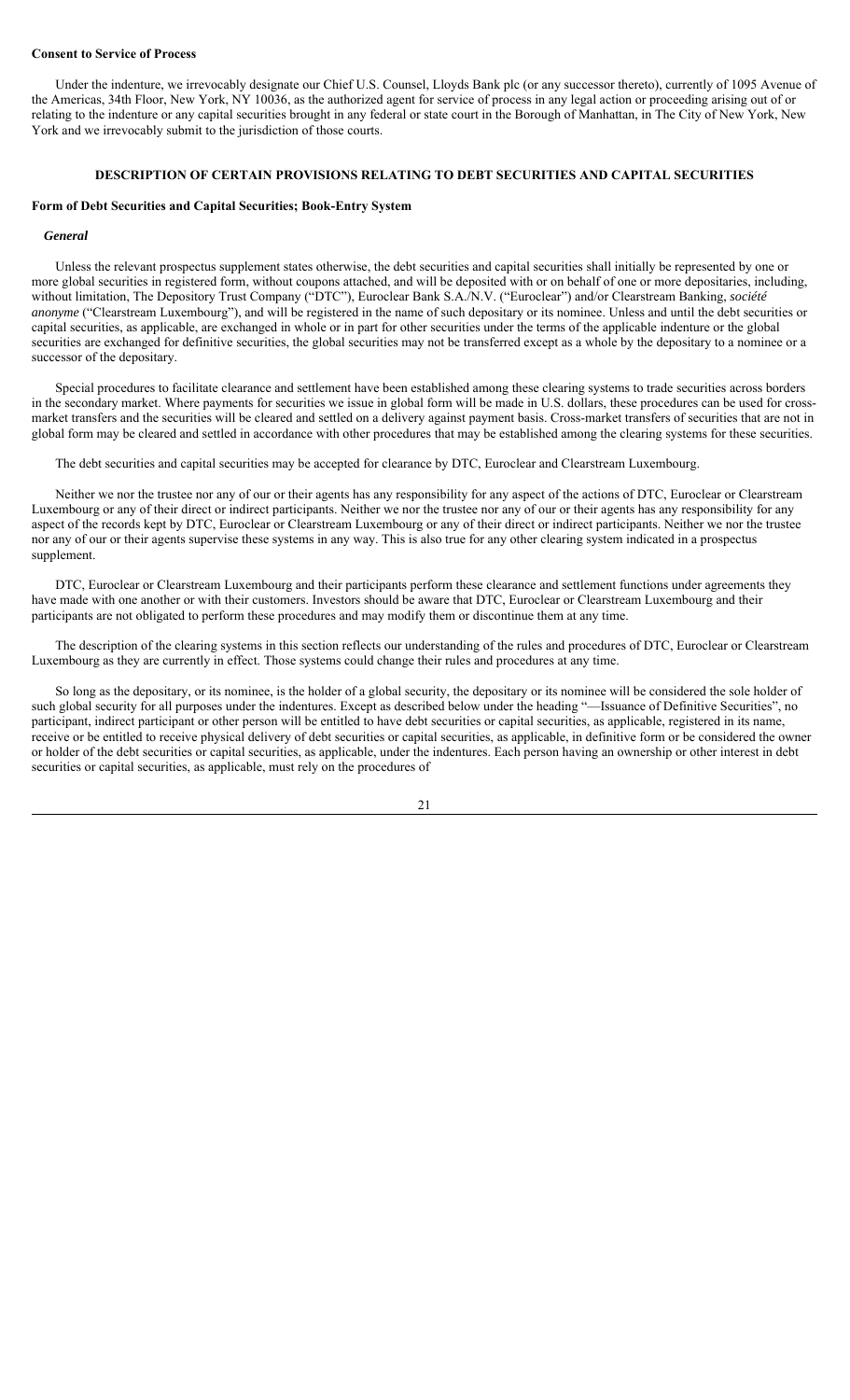the depositary, and, if a person is not a participant in the depositary, must rely on the procedures of the participant or other securities intermediary through which that person owns its interest to exercise any rights and obligations of a holder under the indentures, the debt securities or capital securities, as applicable.

#### **Payments on Global Securities**

Payments of any amounts in respect of any global securities will be made by the trustee to the depositary. Payments will be made to beneficial owners of debt securities or capital securities, as applicable, in accordance with the rules and procedures of the depositary or its direct and indirect participants, as applicable. We, the guarantor, the trustee and any of our and their agents will not have any responsibility or liability for any aspect of the records of any securities intermediary in the chain of intermediaries between the depositary and any beneficial owner of an interest in a global security, or the failure of the depositary or any intermediary to pass through to any beneficial owner any payments that we or the guarantor makes to the depositary.

### **The Clearing Systems**

DTC, Euroclear and Clearstream Luxembourg have advised us as follows:

*DTC*. DTC, the world's largest securities depository, is a limited-purpose trust company organized under the New York Banking Law, a "banking organization" within the meaning of the New York Banking Law, a member of the Federal Reserve System, a "clearing corporation" within the meaning of the New York Uniform Commercial Code, and a "clearing agency" registered pursuant to the provisions of Section 17A of the Securities Exchange Act of 1934, as amended (the "Exchange Act"). DTC holds securities deposited with it by its participants ("Direct Participants") and facilitates the post-trade settlement among its Direct Participants of sales and other securities transactions in deposited securities, through electronic computerized book-entry transfers and pledges between Direct Participants' accounts. This eliminates the need for physical movement of securities certificates. Direct Participants include both U.S. and non-U.S. securities brokers and dealers, banks, trust companies, clearing corporations, and certain other organizations. DTC is a wholly-owned subsidiary of The Depository Trust & Clearing Corporation ("DTCC"). DTCC is the holding company for DTC, National Securities Clearing Corporation and Fixed Income Clearing Corporation, all of which are registered clearing agencies. DTCC is owned by the users of its regulated subsidiaries. Access to the DTC system is also available to others such as both U.S. and non-U.S. securities brokers and dealers, banks, trust companies, and clearing corporations that clear through or maintain a custodial relationship with a Direct Participant, either directly or indirectly. The DTC rules applicable to its participants are on file with the SEC.

*Euroclear*. Euroclear holds securities for its participants and clears and settles transactions between its participants through simultaneous electronic book-entry delivery against payment. Euroclear provides various other services, including safekeeping, administration, clearance and settlement and securities lending and borrowing, and interfaces with domestic markets in several countries. Euroclear is operated by Euroclear Bank, under contract with Euroclear plc, a U.K. corporation. Euroclear Bank conducts all operations, and all Euroclear securities clearance accounts and Euroclear cash accounts are accounts with Euroclear Bank, not Euroclear plc. Euroclear plc establishes policy for Euroclear on behalf of Euroclear participants. Euroclear participants include banks (including central banks), securities brokers and dealers and other professional financial intermediaries and may include any underwriters for the debt securities or capital securities, as applicable. Indirect access to Euroclear is also available to other firms that clear through or maintain a custodial relationship with a Euroclear participant, either directly or indirectly. Euroclear is an indirect participant in DTC. Securities clearance accounts and cash accounts with Euroclear are governed by the Terms and Conditions Governing Use of Euroclear and the related Operating Procedures of the Euroclear System (collectively, the "Euroclear Terms and Conditions"), and applicable law. The Euroclear Terms and Conditions govern transfers of securities and cash within Euroclear, withdrawals of securities and cash from Euroclear, and receipts of payments with respect to securities in Euroclear.

*Clearstream Luxembourg*. Clearstream Luxembourg is incorporated under the laws of The Grand Duchy of Luxembourg as a *société anonyme*  and is subject to regulation by the Luxembourg Commission for the Supervision of the Financial Sector (*Commission de Surveillance du Secteur Financier*). Clearstream Luxembourg is owned by Deutsche Börse AG, a publicly traded company. Clearstream Luxembourg holds securities for its participants and facilitates the clearance and settlement of securities transactions between its participants through electronic book-entry changes in accounts of its participants, thereby eliminating the need for physical movement of certificates. Clearstream Luxembourg provides to its participants, among other things, services for safekeeping, administration,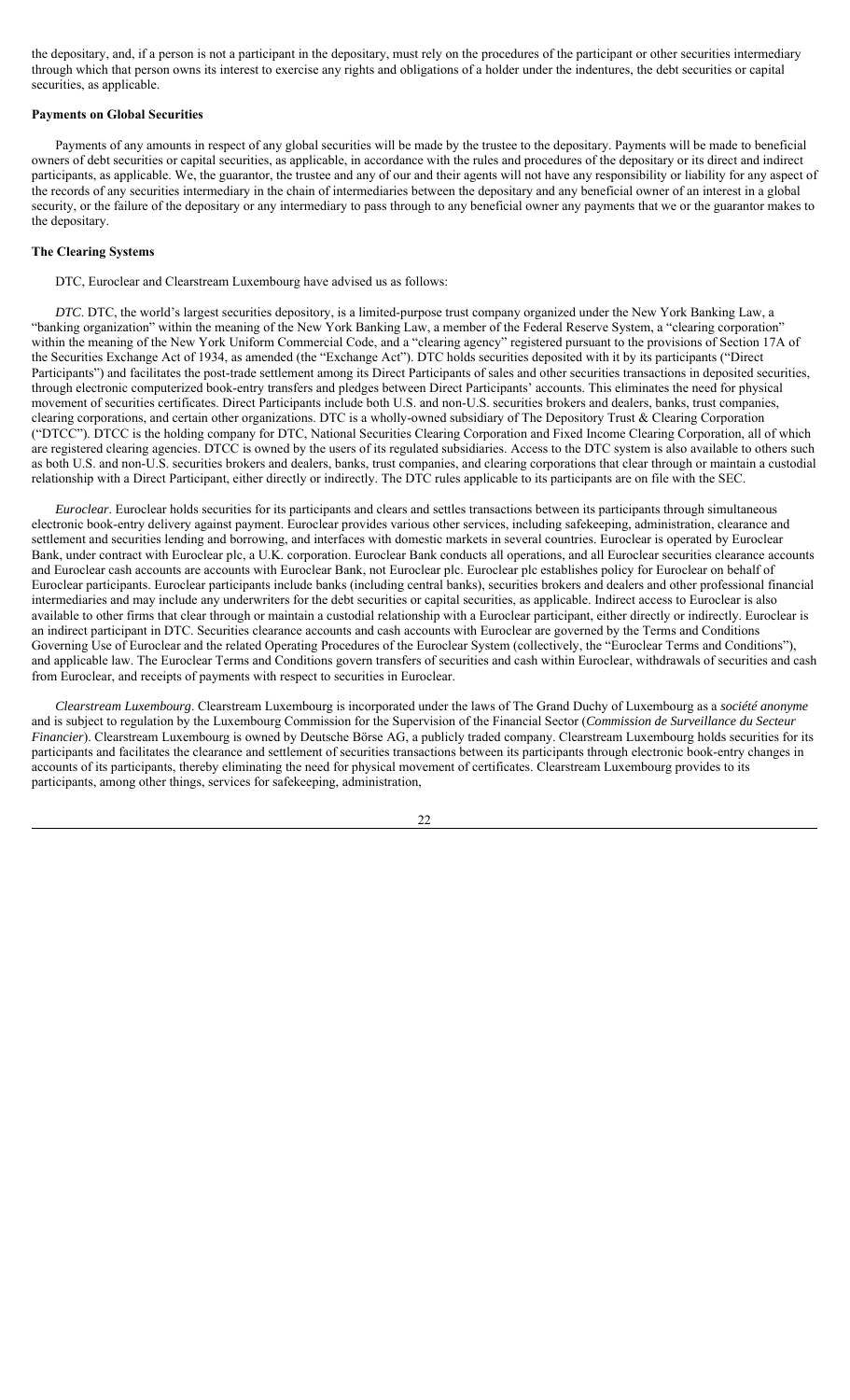clearance and settlement of internationally traded securities and securities lending and borrowing. Clearstream Luxembourg interfaces with domestic markets in several countries.

Clearstream Luxembourg's customers include worldwide securities brokers and dealers, banks, trust companies and clearing corporations and may include professional financial intermediaries. Its U.S. customers are limited to securities brokers, dealers and banks. Indirect access to the Clearstream Luxembourg system is also available to others that clear through Clearstream Luxembourg customers or that have custodial relationships with its customers, such as banks, brokers, dealers and trust companies. Clearstream Luxembourg is an indirect participant in DTC. Clearstream Luxembourg has established an electronic bridge with Euroclear to facilitate settlement of trades between Clearstream Luxembourg and Euroclear. Distributions with respect to the securities held beneficially through Clearstream Luxembourg are credited to cash accounts of Clearstream Luxembourg customers in accordance with its rules and procedures, to the extent received by Clearstream Luxembourg.

*Other Clearing Systems*. We may choose any other clearing system for a particular series of securities. The clearance and settlement procedures for the clearing system we choose will be described in the applicable prospectus supplement.

# **Primary Distribution**

The distribution of debt securities and capital securities will be cleared through one or more of the clearing systems that we have described above or any other clearing system that is specified in the applicable prospectus supplement. Payment for debt securities and capital securities will be made on a delivery versus payment or free delivery basis. These payment procedures will be more fully described in the applicable prospectus supplement.

Clearance and settlement procedures may vary from one series of debt securities and capital securities, as applicable, to another according to the currency that is chosen for the specific series of debt securities or capital securities. Customary clearance and settlement procedures are described below.

We will submit applications to the relevant system or systems for the debt securities and capital securities to be accepted for clearance. The clearance numbers that are applicable to each clearance system will be specified in the applicable prospectus supplement.

### **Clearance and Settlement Procedures**

*DTC.* DTC participants that hold debt securities or capital securities, as applicable, through DTC on behalf of investors will follow the settlement practices applicable to United States corporate debt obligations in DTC's Same-Day Funds Settlement System.

Debt securities and capital securities, as applicable, will be credited to the securities custody accounts of these DTC participants against payment in same-day funds, for payments in U.S. dollars, on the settlement date. For payments in a currency other than U.S. dollars, debt securities or capital securities, as applicable, will be credited free of payment on the settlement date. If payment is made other than in U.S. dollars, separate payment arrangements outside of the DTC system must be made between the DTC Participants involved.

*Euroclear and Clearstream Luxembourg.* We understand that investors that hold debt securities or capital securities, as applicable, through Euroclear or Clearstream Luxembourg accounts will follow the settlement procedures that are applicable to conventional Eurobonds in registered form for securities.

Debt securities or capital securities, as applicable, will be credited to the securities custody accounts of Euroclear and Clearstream Luxembourg participants on the business day following the settlement date, for value on the settlement date. They will be credited either free of payment or against payment for value on the settlement date.

## **Secondary Market Trading**

### *Trading Between DTC Participants*

Secondary market trading between DTC participants will occur in the ordinary way in accordance with DTC's rules. Secondary market trading will be settled using procedures applicable to United States corporate debt obligations in DTC's Same-Day Funds Settlement System for securities.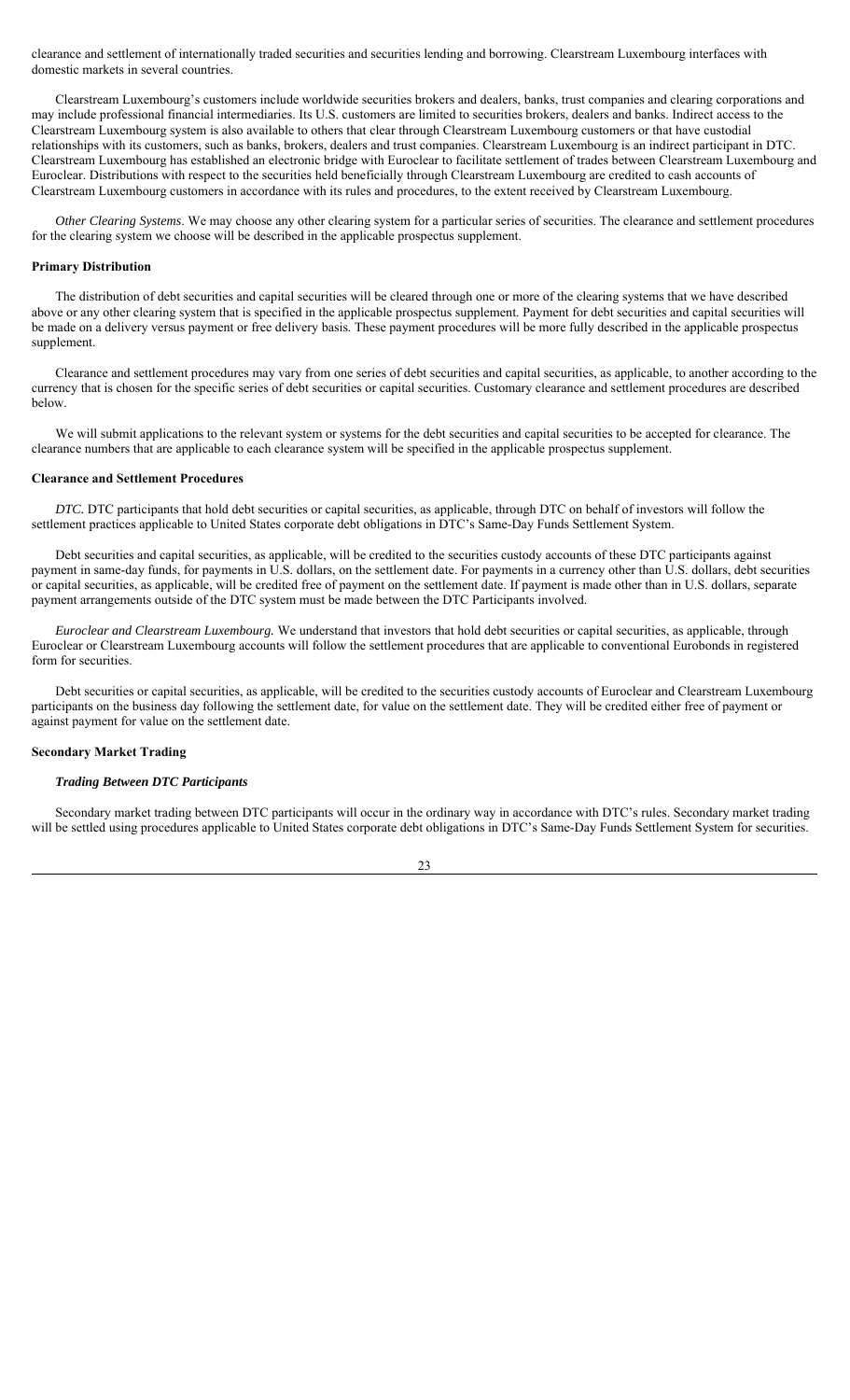If payment is made in U.S. dollars, settlement will be in same-day funds. If payment is made in a currency other than U.S. dollars, settlement will be free of payment. If payment is made other than in U.S. dollars, separate payment arrangements outside of the DTC system must be made between the DTC participants involved.

### *Trading Between Euroclear and/or Clearstream Luxembourg Participants*

We understand that secondary market trading between Euroclear and/or Clearstream Luxembourg participants will occur in the ordinary way following the applicable rules and operating procedures of Euroclear and Clearstream Luxembourg. Secondary market trading will be settled using procedures applicable to conventional Eurobonds in registered form for securities.

## *Trading Between a DTC Seller and a Euroclear or Clearstream Luxembourg Purchaser*

A purchaser of debt securities or capital securities, as applicable, that are held in the account of a DTC participant must send instructions to Euroclear or Clearstream Luxembourg at least one business day prior to settlement. The instructions will provide for the transfer of the debt securities or capital securities, as applicable, from the selling DTC participant's account to the account of the purchasing Euroclear or Clearstream Luxembourg participant. Euroclear or Clearstream Luxembourg, as the case may be, will then instruct the common depositary for Euroclear and Clearstream Luxembourg to receive the debt securities or capital securities, as applicable, either against payment or free of payment.

The interests in the debt securities or capital securities, as applicable, will be credited to the respective clearing system. The clearing system will then credit the account of the participant, following its usual procedures. Credit for the debt securities or capital securities, as applicable, will appear on the next day, European time. Cash debit will be back-valued to, and the interest on the debt securities or capital securities, as applicable, will accrue from, the value date, which would be the preceding day, when settlement occurs in New York. If the trade fails and settlement is not completed on the intended date, the Euroclear or Clearstream Luxembourg cash debit will be valued as of the actual settlement date instead.

Euroclear participants or Clearstream Luxembourg participants will need the funds necessary to process same-day funds settlement. The most direct means of doing this is to pre-position funds for settlement, either from cash or from existing lines of credit, as for any settlement occurring within Euroclear or Clearstream Luxembourg. Under this approach, participants may take on credit exposure to Euroclear or Clearstream Luxembourg until the debt securities or capital securities, as applicable, are credited to their accounts one business day later.

As an alternative, if Euroclear or Clearstream Luxembourg has extended a line of credit to them, participants can choose not to pre-position funds and will instead allow that credit line to be drawn upon to finance settlement. Under this procedure, Euroclear participants or Clearstream Luxembourg participants purchasing debt securities or capital securities, as applicable, would incur overdraft charges for one business day (assuming they cleared the overdraft as soon as the securities were credited to their accounts). However, any interest on the debt securities or capital securities, as applicable, would accrue from the value date. Therefore, in many cases, the investment income on debt securities or capital securities, as applicable, that is earned during that one-business day period may substantially reduce or offset the amount of the overdraft charges. This result will, however, depend on each participant's particular cost of funds.

Because the settlement will take place during New York business hours, DTC participants will use their usual procedures to deliver debt securities or capital securities, as applicable, to the depositary on behalf of Euroclear participants or Clearstream Luxembourg participants. The sale proceeds will be available to the DTC seller on the settlement date. For DTC participants, then, a cross-market transaction will settle no differently than a trade between two DTC participants.

### **Special Timing Considerations**

Investors should be aware that they will only be able to make and receive deliveries, payments and other communications involving the debt securities or capital securities, as applicable, through Clearstream Luxembourg and Euroclear on days when those systems are open for business. Those systems may not be open for business on days when banks, brokers and other institutions are open for business in the United States.

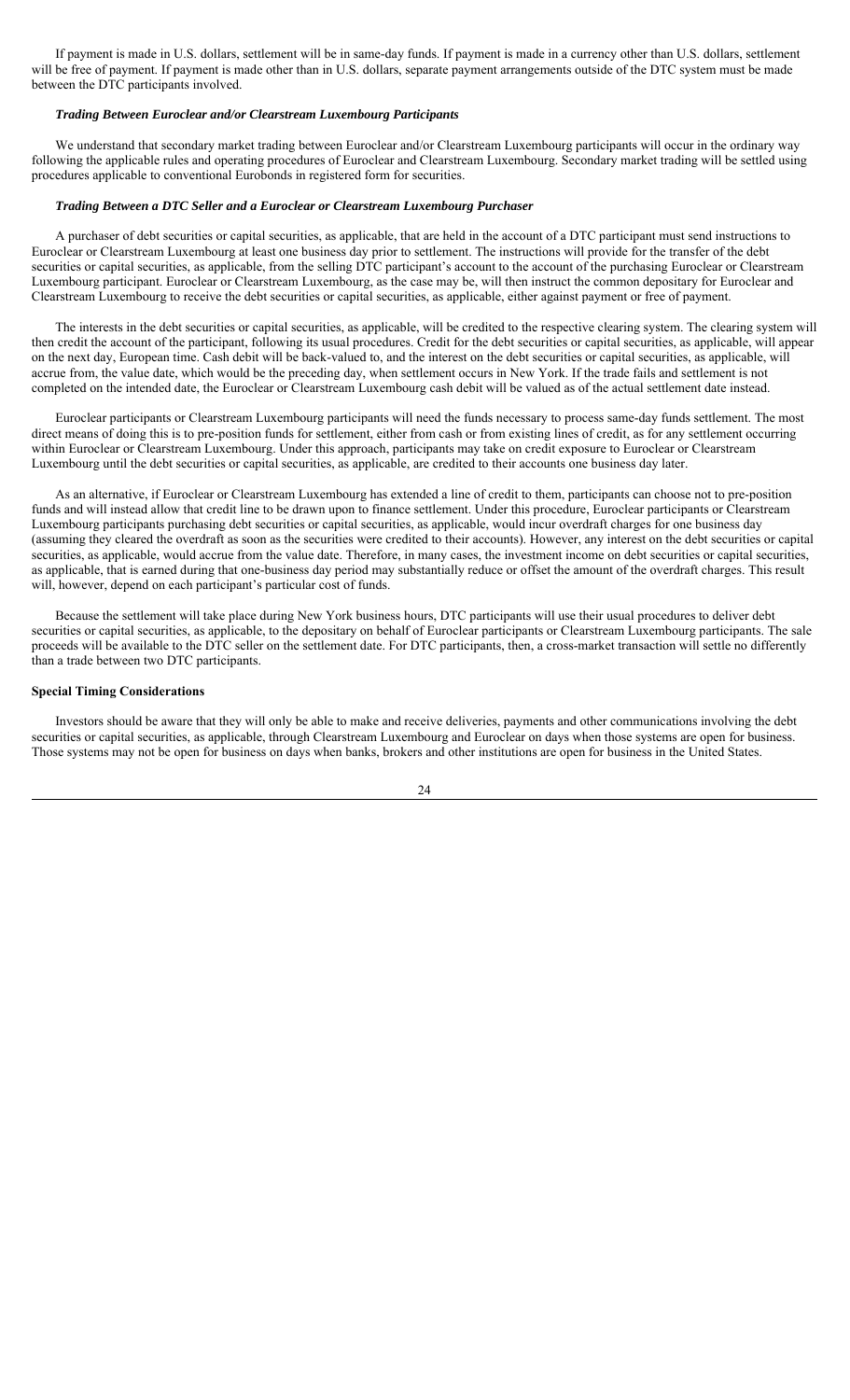In addition, because of time-zone differences, there may be problems with completing transactions involving Clearstream Luxembourg and Euroclear on the same business day as in the United States. U.S. investors who wish to transfer their interests in the debt securities or capital securities, as applicable, or to receive or make a payment or delivery of the debt securities or capital securities, as applicable, on a particular day, may find that the transactions will not be performed until the next business day in Luxembourg or Brussels, depending on whether Clearstream Luxembourg or Euroclear is used.

## **Issuance of Definitive Securities**

So long as the depositary holds the global securities of a particular series of debt securities or capital securities, as applicable, such global securities will not be exchangeable for definitive securities of that series unless:

- the depositary notifies the trustee that it is unwilling or unable to continue to act as depositary for the debt securities or capital securities, as applicable, or the depositary ceases to be a clearing agency registered under the Exchange Act;
- we are wound up and we fail to make a payment on the debt securities or capital securities, as applicable, when due; or
- at any time we determine at our option and in our sole discretion that the global securities of a particular series of debt securities or capital securities should be exchanged for definitive debt securities or capital securities, as applicable, of that series in registered form.

Each person having an ownership or other interest in a debt security or capital security, as applicable, must rely exclusively on the rules or procedures of the depositary as the case may be, and any agreement with any direct or indirect participant of the depositary, including Euroclear or Clearstream Luxembourg and their participants, as applicable, or any other securities intermediary through which that person holds its interest, to receive or direct the delivery of possession of any definitive security. The indentures permit us to determine at any time and in our sole discretion that debt securities or capital securities, as applicable, shall no longer be represented by global securities. DTC has advised us that, under its current practices, it would notify its participants of our request, but will only withdraw beneficial interests from the global securities at the request of each DTC participant. We would issue definitive certificates in exchange for any such beneficial interests withdrawn.

Unless otherwise specified in the relevant prospectus supplement, definitive debt securities and definitive capital securities will be issued in registered form only. To the extent permitted by law, we, the guarantor, the trustee and any paying agent shall be entitled to treat the person in whose name any definitive security is registered as its absolute owner.

Payments in respect of each series of definitive securities and definitive capital securities will be made to the person in whose name such definitive securities are registered as it appears in the register for that series of debt securities or capital securities, as applicable. Payments will be made in respect of the debt securities or capital securities, as applicable, by check drawn on a bank in New York or, if the holder requests, by transfer to the holder's account in New York. Definitive securities should be presented to the paying agent for redemption.

If we issue definitive debt securities or capital securities, as applicable, of a particular series in exchange for a particular global security, the depositary, as holder of that global security, will surrender it against receipt of the definitive debt securities or capital securities, as applicable, cancel the book-entry debt securities or capital securities, as applicable, of that series, and distribute the definitive debt securities or capital securities, as applicable, of that series to the persons and in the amounts that the depositary specifies pursuant to the internal procedures of such depositary.

If definitive securities are issued in the limited circumstances described above, those securities (i) will be transferable only on the register for that series of debt securities or capital securities, and (ii) may be transferred in whole or in part in denominations of any whole number of securities upon surrender of the definitive securities certificates together with the form of transfer endorsed on it, duly completed and executed at the specified office of a paying agent. If only part of a securities certificate is transferred, a new securities certificate representing the balance not transferred will be issued to the transferor within three business days after the paying agent receives the certificate. The new certificate representing the balance will be delivered to the transferor by uninsured post at the

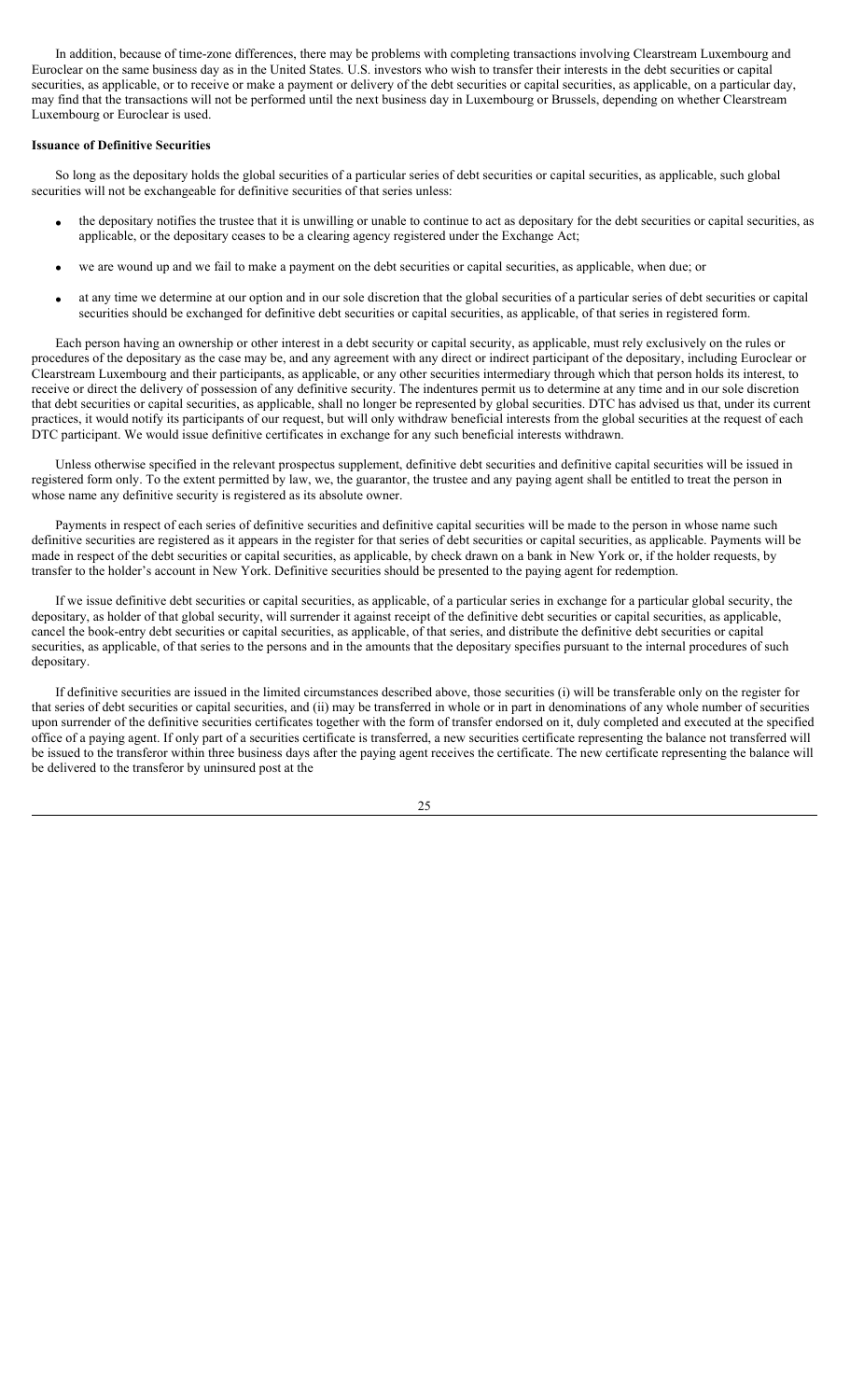risk of the transferor, to the address of the transferor appearing in the records of the paying agent. The new certificate representing the securities that were transferred will be sent to the transferee within three business days after the paying agent receives the certificate transferred, by uninsured post at the risk of the holder entitled to the securities represented by the certificate, to the address specified in the form of transfer.

# **DESCRIPTION OF ORDINARY SHARES**

*The following is a summary of the material terms of the ordinary shares of nominal value of £0.10, as set forth in our articles of association and the material provisions of U.K. law. This description is a summary and does not purport to be complete. You are encouraged to read our articles of association, which are filed as an exhibit to the registration statement of which this document is a part.*

### **Share Capital**

As at December 31, 2015, the number of shares outstanding was as follows:

| <b>Class of Share</b>                                  | number<br>(in thousands) | amount<br>$(in \, \pounds m)$ |
|--------------------------------------------------------|--------------------------|-------------------------------|
| Ordinary shares, nominal value of 10 pence each        | 71, 373, 735             | 7,137                         |
| Limited voting shares, nominal value of 10 pence each  | 80.921                   | 8                             |
| Preference shares, nominal value of 25 pence each      | 412,204                  | 103                           |
| Preference shares, nominal value of 25 cents each      | 1,207                    |                               |
| Preference shares, nominal value of 25 euro cents each |                          |                               |

### **Objects of Lloyds LBG**

The objects of LBG are unrestricted.

# **Voting Rights**

For the purposes of determining which persons are entitled to attend or vote at a meeting and how many votes such persons may cast, LBG may specify in the notice of the meeting a time, not more than 48 hours before the time fixed for the meeting, by which a person must be entered on the register in order to have the right to attend or vote at the meeting. Every holder of ordinary shares who is entitled to be and is present in person (including any corporation by its duly authorized representative) at a general meeting of LBG and is entitled to vote will have one vote on a show of hands and, on a poll, if present in person or by proxy, will have one vote for every such share held by him, save that a member will not be entitled to exercise the right to vote carried by such shares if he or any person appearing to be interested in the shares held by him has been duly served with a notice under section 793 of the Companies Act 2006 (requiring disclosure of interests in shares) and is in default in supplying LBG with information required by such notice. The limited voting shares confer the right to receive notice of and to attend and speak at all general meetings of LBG, but do not confer a right to vote unless the business of the meeting includes the consideration of a resolution:

- for the winding-up of LBG; or
- to vary the rights of the limited voting shares.

In any such case, the holder may vote the limited voting shares only in respect of such resolution and will have the same rights with regard to the number and exercise of votes as a holder of ordinary shares but, in the case of a variation in the rights of limited voting shares, shall also have the protection of a requirement for approval of the variation by way of a special resolution at a separate class meeting of the holders of limited voting shares or by obtaining the consent in writing of the holders of three-quarters in nominal value of the issued shares of that class.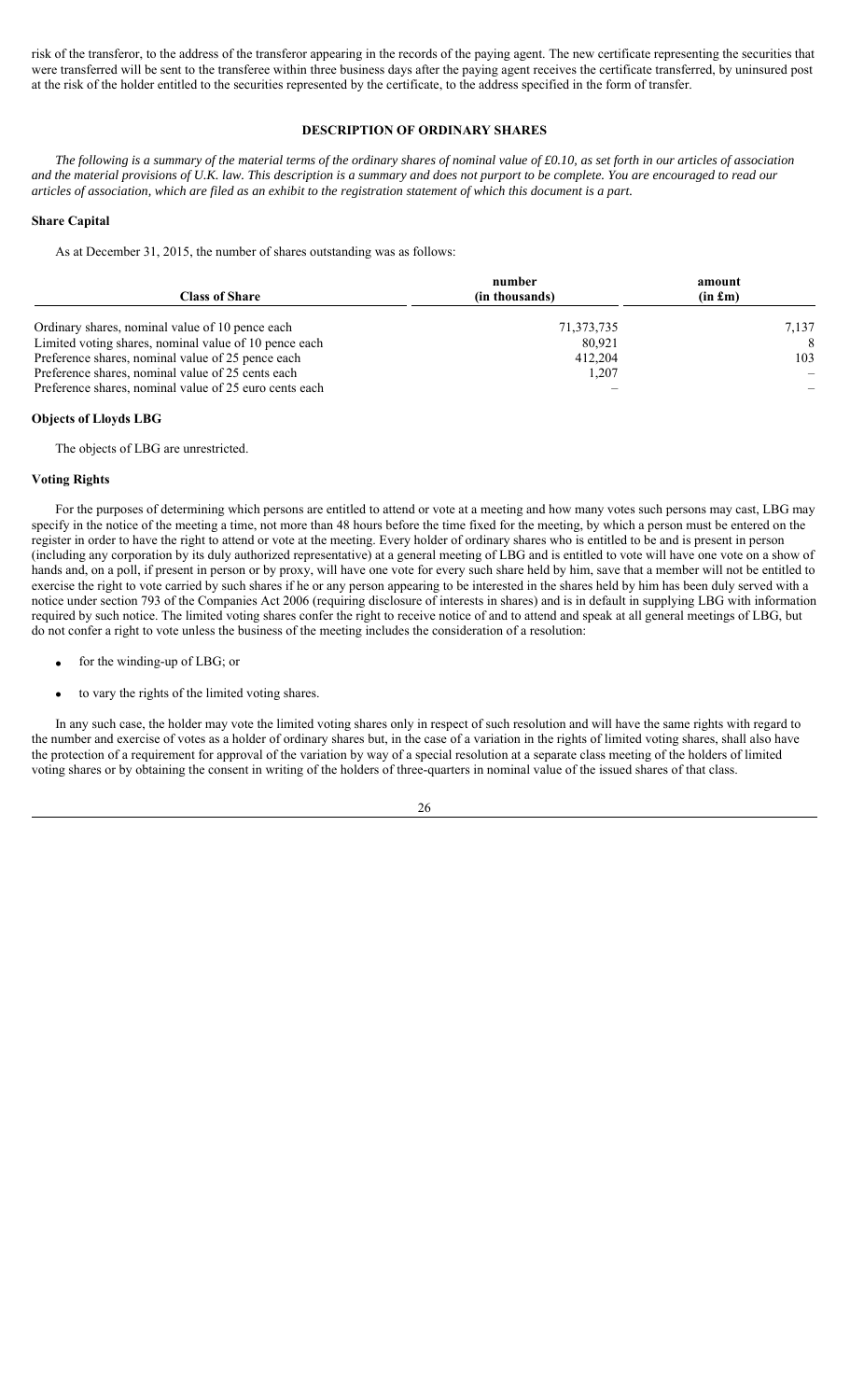## **General Meetings**

LBG must give at least 21 days' notice in writing of an annual general meeting. All other general meetings may be called by giving at least 14 days' notice subject to satisfying the criteria set out under the Companies Act 2006 (such as continuing shareholder approval for holding general meetings on 14 days' notice). The notice must specify a deadline by which those who wish to attend or vote must register. Such deadline must be no more than 48 hours. The directors may make arrangements to regulate the level of attendance at any place specified for the holding of a general meeting and, in any such case, shall direct that the meeting be held at a place identified in the notice of meeting, where the chairman of the meeting shall attend, and make arrangements for simultaneous attendance and participation by members and proxies at other locations. The chairman of a general meeting has express authority to adjourn the meeting if, in his opinion, it appears impracticable to hold or continue the meeting because of crowding or unruly conduct or because an adjournment is otherwise necessary for the proper conduct of the meeting. Annual general meetings of LBG are to be held in Edinburgh or such other place in Scotland as the directors shall appoint.

### **Dividends and other Distributions and Return of Capital**

The shareholders in general meeting may, by ordinary resolution, declare dividends to be paid to members of LBG, but no dividends shall be declared in excess of the amount recommended by the directors. The directors may pay fixed dividends on any class of shares carrying a fixed dividend and may also from time to time pay dividends, interim or otherwise, on shares of any class. Except in so far as the rights attaching to any shares otherwise provide, all dividends shall be apportioned and paid *pro rata* according to the amounts paid up thereon. Subject to the rights attaching to any shares, any dividend or other monies payable in respect of a share may be paid in such currency or currencies as the directors may determine using such exchange rates as the directors may select.

The opportunity to elect to receive new shares instead of any cash dividend recommended by the directors, may be offered to shareholders provided that the directors shall have obtained in advance the shareholders' approval to do so as required by the Articles of Association.

The limited voting shares do not confer a right to participate in any distribution of profits by way of dividend. For any other distributions, the limited voting shares shall be deemed to confer rights and interests in the profits equally with the holders of ordinary shares according to the amounts paid up on such limited voting shares and ordinary shares respectively otherwise than in advance of calls.

On any distribution by way of capitalization, the amount to be distributed will be appropriated amongst the holders of ordinary shares and limited voting shares in proportion to their holdings of ordinary shares and limited voting shares (*pro rata* to the amount paid up thereon). Sums to be distributed must be applied (i) in paying up in full unissued ordinary shares and limited voting shares of LBG, where a shareholder will be entitled to receive bonus shares of the same class as the shares giving rise to his entitlement to participate in the capitalization, and/or (ii) in or towards paying up amounts unpaid on any shares held by such shareholders.

Any dividend that remains uncashed or unclaimed after a period of 12 years from the date of declaration of such dividend will be forfeited and revert to LBG. No dividends or other monies payable on or in respect of a share shall bear interest against LBG.

On a return of capital, whether in a winding-up or otherwise, the ordinary shares and the limited voting shares will rank equally in all respects and the preference shares will be entitled to the rights attaching to them on issue.

### **Conversion of Limited Voting Shares**

Each limited voting share will be converted into an ordinary share:

- on the day following the last date on which an amount could become due and payable to a holder of limited voting shares under a deed of covenant. A deed of covenant is a legal document which records the obligation of one person to pay a specified sum to another for a specified number of years; or
- if an offer is made to shareholders (or to all such shareholders other than the offeror and/or anybody corporate controlled by the offeror and/or any persons acting in concert with the offeror) to acquire the whole or any part of the issued ordinary share capital of LBG and the right to cast more than 50 per cent of the votes which may ordinarily be cast on a poll at a general meeting of LBG becomes or is certain to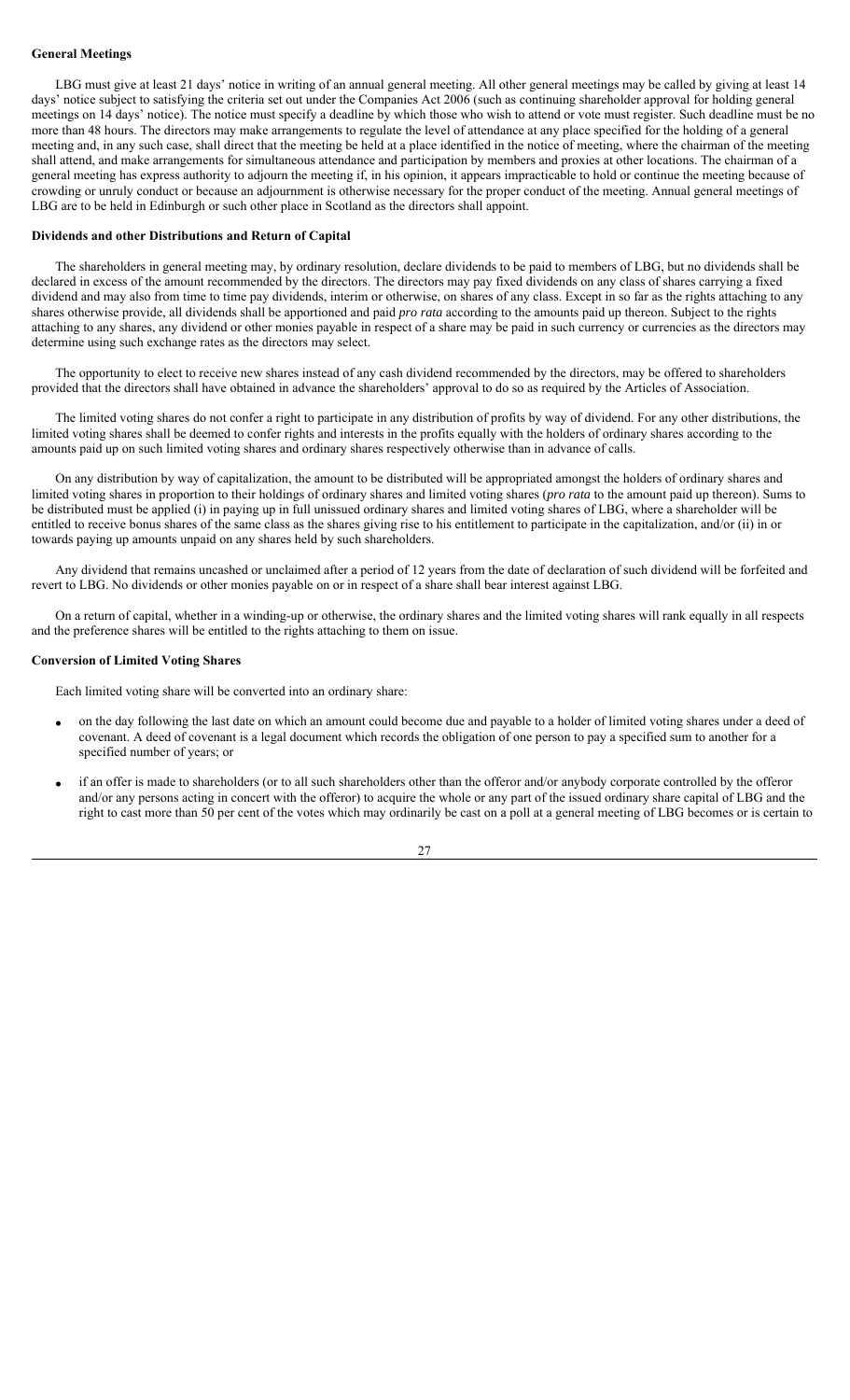become vested in the offeror and/or any bodies corporate controlled by the offeror and/or any persons acting in concert with the offeror. The publication of a scheme of arrangement under the statutes providing for the acquisition by any person of the whole or part of the ordinary share capital of LBG shall be deemed to be the making of an offer for this purpose.

The ordinary shares resulting from conversion will carry the right to receive all dividends and other distributions declared, made or paid on the ordinary share capital of LBG by reference to a record date on or after the date of conversion and will rank equally in all other respects and form one class with the ordinary share capital of LBG then in issue and fully paid.

Holders of limited voting shares will be entitled to participate in any offer made by way of rights to holders of ordinary shares as if the limited voting shares had been converted at the relevant record date.

### **Variation of Rights and Alteration of Capital**

Subject to the provisions of the Companies Act 2006, the CREST Regulations and every other statute for the time being in force or any judgment or order of any court of competent jurisdiction concerning companies and affecting LBG (the statutes), the rights attached to any class of shares for the time being in issue may (subject to their terms of issue) be varied, modified or abrogated with the consent in writing of the holders of not less than three-quarters in nominal value of the issued shares of that class or with the sanction of a special resolution passed at a separate meeting of the holders of shares of that class. At any such separate meeting, the provisions of the Articles of Association relating to general meetings will apply, but the necessary quorum at any such meeting will be two persons holding or representing by proxy at least one-third in nominal value of the issued shares of that class (except at an adjourned meeting, at which the quorum shall be any holder of shares of the class, present in person or by proxy) and any such person may demand a poll.

However, for so long as the limited voting shares have not been converted (as described above):

- LBG is prohibited from consolidating or subdividing any of the ordinary shares without consolidating or subdividing the limited voting shares in a like manner and to a like extent; and
- LBG will not create any new class of equity share capital, other than in connection with or pursuant to an employees' share scheme approved by LBG in general meeting, provided that the creation of equity share capital which carries (as compared with the existing ordinary shares) only restricted voting or no voting rights and no greater rights as regards dividends or capital shall not be deemed to be the creation of a new class of equity share capital.

As a matter of U.K. law, LBG may, by ordinary resolution, increase its share capital, consolidate and divide all or any of its shares into shares of larger amount, sub-divide all or any of its shares into shares of smaller amount and cancel any shares not taken or agreed to be taken by any person.

Subject to the provisions of the statutes, LBG may, by special resolution, reduce its share capital, any capital redemption reserve, share premium account or other undistributable reserve in any way.

## **Transfer of Shares**

All transfers of shares which are in certificated form may be effected by transfer in writing in any usual or common form or in any other form acceptable to the directors and must be executed by or on behalf of the transferor and, if the shares thereby transferred are not fully paid, by or on behalf of the transferee. The transferor will remain the holder of the shares transferred until the name of the transferee is entered in the register of members of LBG in respect thereof. All transfers of shares which are in uncertificated form may be effected by means of a relevant system.

The directors may, in the case of shares in certificated form, in their absolute discretion and without assigning any reason therefor, refuse to register any transfer of shares (not being fully paid shares) provided that, where any such shares are admitted to the Official List of the U.K. Listing Authority, such discretion may not be exercised in such a way as to prevent dealings in the shares of that class from taking place on an open and proper basis. The directors may also decline to register a transfer unless either: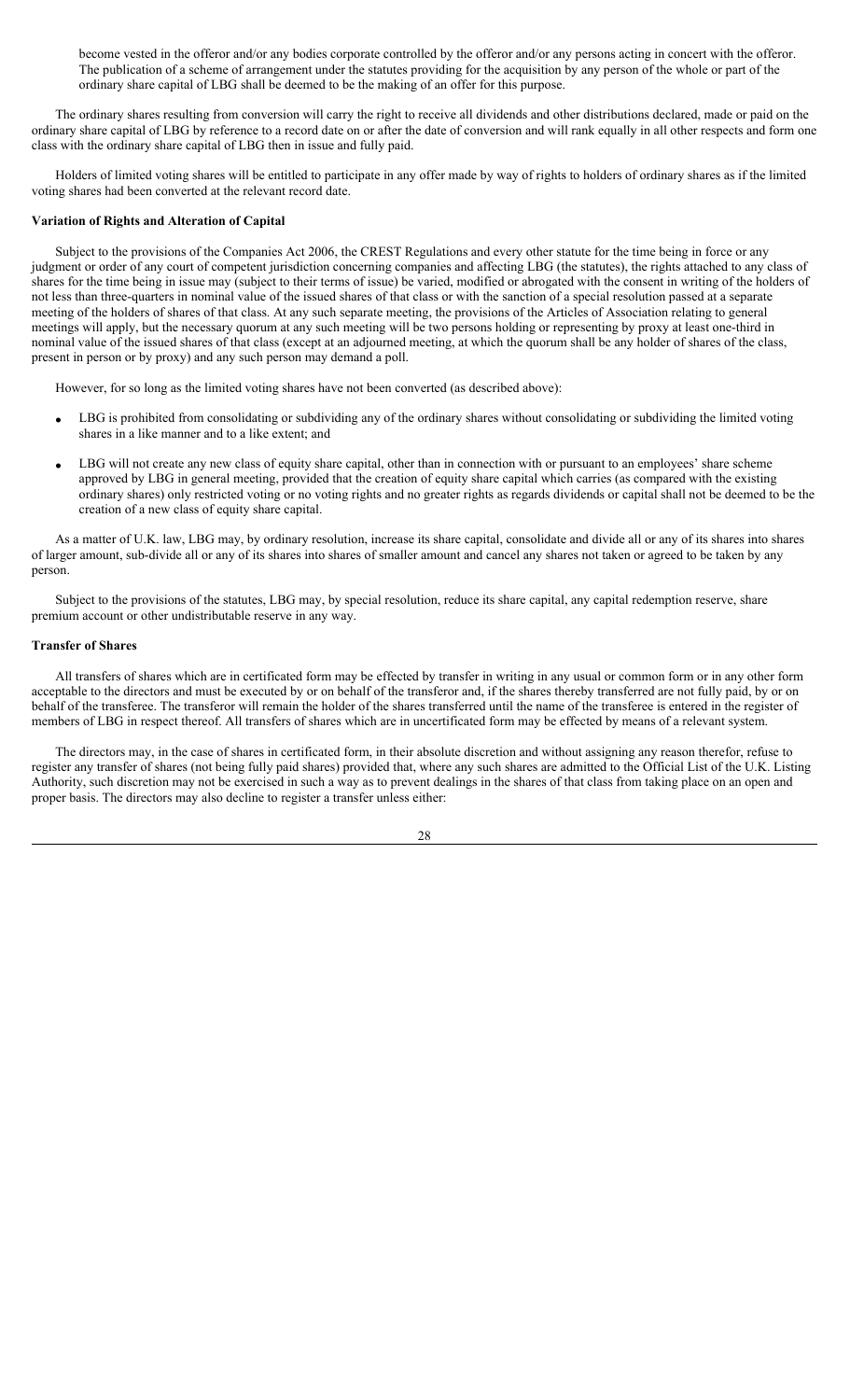- the instrument of transfer complies with the requirements of the Articles of Association and the transfer is in respect of only one class of shares; or
- the transfer is in favor of not more than four persons as the transferee.

The directors shall refuse to register the transfer of any share on which LBG has a lien and shall refuse to register the transfer of any limited voting share unless the same is:

- between existing holders of limited voting shares; or
- under a scheme established or order made by the Charity Commissioners or by the Court to a transferee having charitable objects; or
- in the course of a winding-up to an institution having charitable objects which prohibit distributions of income and property to members to at least the same extent as is imposed on the transferor by its Memorandum of Association; or
- at the direction of the Crown to another charity having similar objects.

The Articles of Association otherwise contain no restrictions on the free transferability of fully paid shares.

LBG's shares are in registered form and the Articles of Association do not provide for bearer shares.

Subject to the statutes and the rules (as defined in the CREST Regulations), the directors may determine that any class of shares may be held in uncertificated form and that title to such shares may be transferred by means of a relevant system or that shares of any class should cease to be so held and so transferred.

## **Disclosure of Holdings Exceeding Certain Percentages**

The Disclosure and Transparency Rules of the U.K. Financial Conduct Authority require LBG shareholders to notify LBG if the voting rights held by such LBG shareholders (including by way of a certain financial instrument) reach, exceed or fall below 3 per cent and each 1 per cent threshold thereafter up to 100 per cent. Under the Disclosure and Transparency Rules, certain voting rights in LBG may be disregarded.

Pursuant to the Companies Act 2006, LBG may also send a notice to any person whom LBG knows or believes to be interested in LBG's shares, requiring that person to confirm whether he has such an interest and if so, provide details of that interest.

Under the Articles of Association and U.K. law, if a person fails to supply the information required by the notice within 14 days they will not be entitled to attend or vote at a general meeting or to execute any other right conferred as a result of their shareholding in relation to general meetings.

In respect of a person with a 0.25 per cent or more interest in the issued shares of the class in question, the LBG directors may direct by notice to such member that, subject to certain exceptions, no transfers of shares held by such person shall be registered and that any dividends or other payments on the shares shall be retained by LBG pending receipt by LBG of the information requested under the notice.

## **Mandatory Takeover-Bids, Squeeze-Out and Sell-Out Rules**

Other than as provided by the Companies Act 2006 and The City Code on Takeovers and Mergers, there are no rules or provisions relating to mandatory bids and/or squeeze-out and sell-out rules in relation to the ordinary shares.

## **Untraced Members**

LBG is empowered to sell, as the agent of a member, at the best price reasonably obtainable, any share registered in the name of a member remaining untraced for 12 years who fails to communicate with LBG within three months following the sending of a notice to the last known address of the relevant member stating LBG's intention to sell the relevant shares; provided that during the 12-year period at least three dividends have become payable and no dividend has been claimed.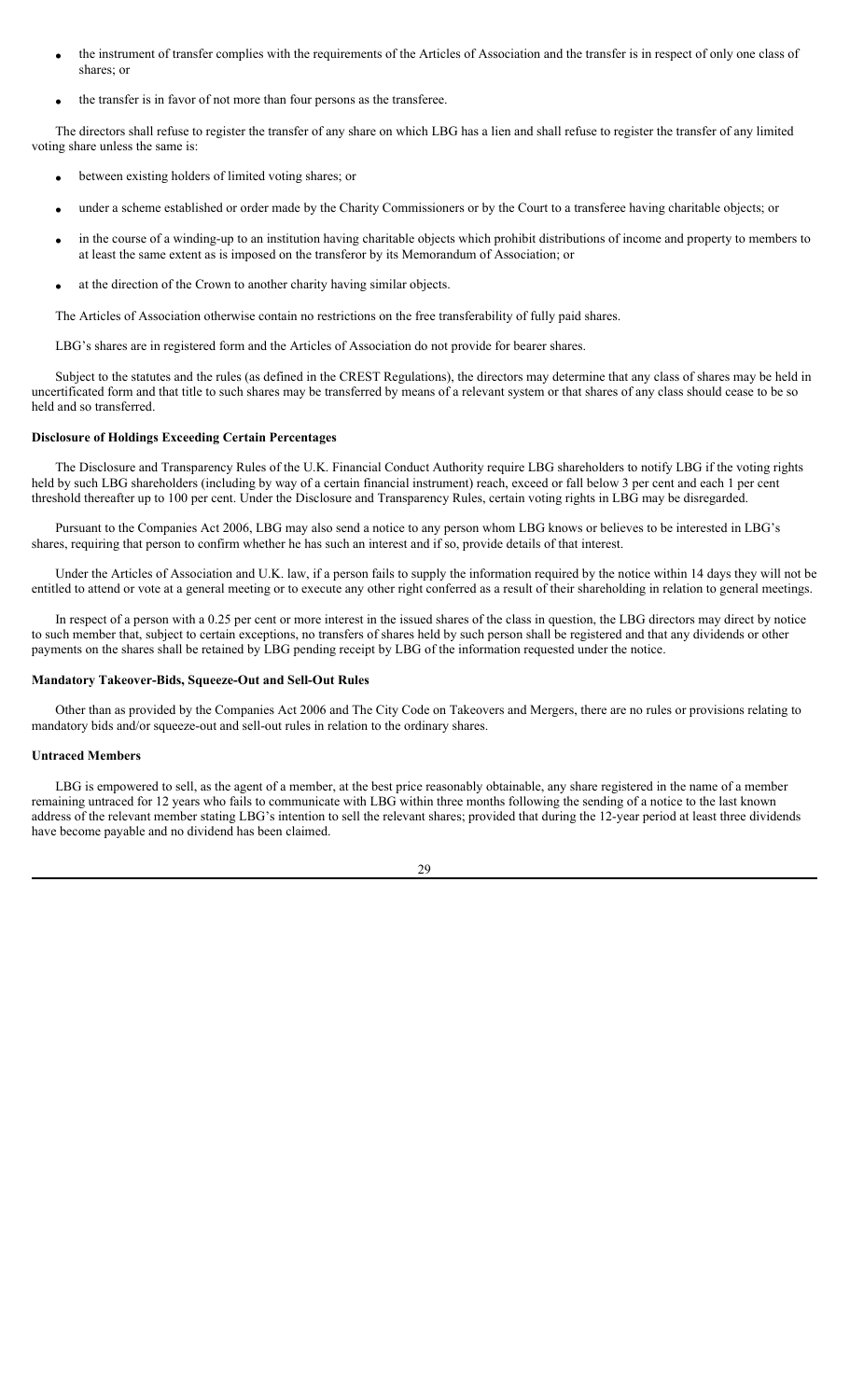Any net proceeds from the sale of untraced shares shall be forfeited and shall revert to LBG for its benefit. LBG will not be liable or required to account to the member for the proceeds of disposal.

### **Forfeiture and Lien**

If a member fails to pay in full any call or installment of a call on or before the due date for payment, then, following notice by the directors requiring payment of the unpaid amount with any accrued interest and any expenses incurred, such share may be forfeited by a resolution of the directors to that effect (including all dividends declared in respect of the forfeited share and not actually paid before forfeiture). A member whose shares have been forfeited will cease to be a member in respect of the shares, but will, notwithstanding the forfeiture, remain liable to pay to LBG all monies which at the date of forfeiture were presently payable together with interest. The directors may at their absolute discretion enforce payment without any allowance for the value of the shares at the time of forfeiture or for any consideration received on their disposal or waive payment in whole or part.

LBG has a first and paramount lien on every share (not being a fully paid share) for all monies (whether presently payable or not) called or payable at a fixed time in respect of such share, and the directors may waive any lien which has arisen and may resolve that any share shall for some limited period be exempt from such a lien, either wholly or partially.

A forfeited share becomes the property of LBG, and it may be sold, re-allotted, otherwise disposed of or canceled as the directors see fit. Any share on which LBG has a lien may be sold on the terms set out in the Articles of Association. The proceeds of sale of shares subject to a lien shall first be applied towards payment of the amount in respect of the lien insofar as it is still payable and then on surrender of the share certificate for cancellation (in the case of shares in certificated form), to the person entitled to the shares at the time of sale.

### **Winding-Up**

If LBG is wound up, the liquidator may, with the authority of an ordinary resolution, divide amongst the members in specie or kind the whole or any part of the assets of LBG. The liquidator may for such purpose set such value as he deems fair upon any one or more class or classes of property and may determine how such division shall be carried out as between the members or different classes of members. The liquidator may vest any part of the assets in trustees upon such trusts for the benefit of members as the liquidator thinks fit, and the liquidation may be closed and LBG dissolved, but so that no contributory shall be compelled to accept any shares or other property in respect of which there is a liability.

## **DESCRIPTION OF PREFERENCE SHARES**

*The following is a summary of the general terms of the preference shares of any class we may issue under this registration statement. Each time we issue preference shares we will prepare a prospectus supplement, which you should read carefully. The prospectus supplement relating to a class of preference shares will summarize the terms of the preference shares of the particular class. Those terms will be set out in the resolutions establishing the class that our board of directors (the "board of directors") adopts, and may be different from those summarized below. If so, the applicable prospectus supplement will state that, and the description of the preference shares of that class contained in the prospectus supplement will apply*.

*This summary does not purport to be complete and is subject to, and qualified in its entirety by reference to, our Articles of Association and the*  resolutions of the board of directors. You should read our Articles of Association, which we have filed with the SEC as an exhibit to the registration *statement of which this prospectus is a part. You should also read the summary of the general terms of the deposit agreement under which American Depositary Shares that may represent preference shares may be issued, under the heading "Description of American Depositary Shares"*.

### **General**

Under our Articles of Association, the board of directors is empowered to provide for the issuance of U.S. dollar-denominated preference shares, in one or more classes.

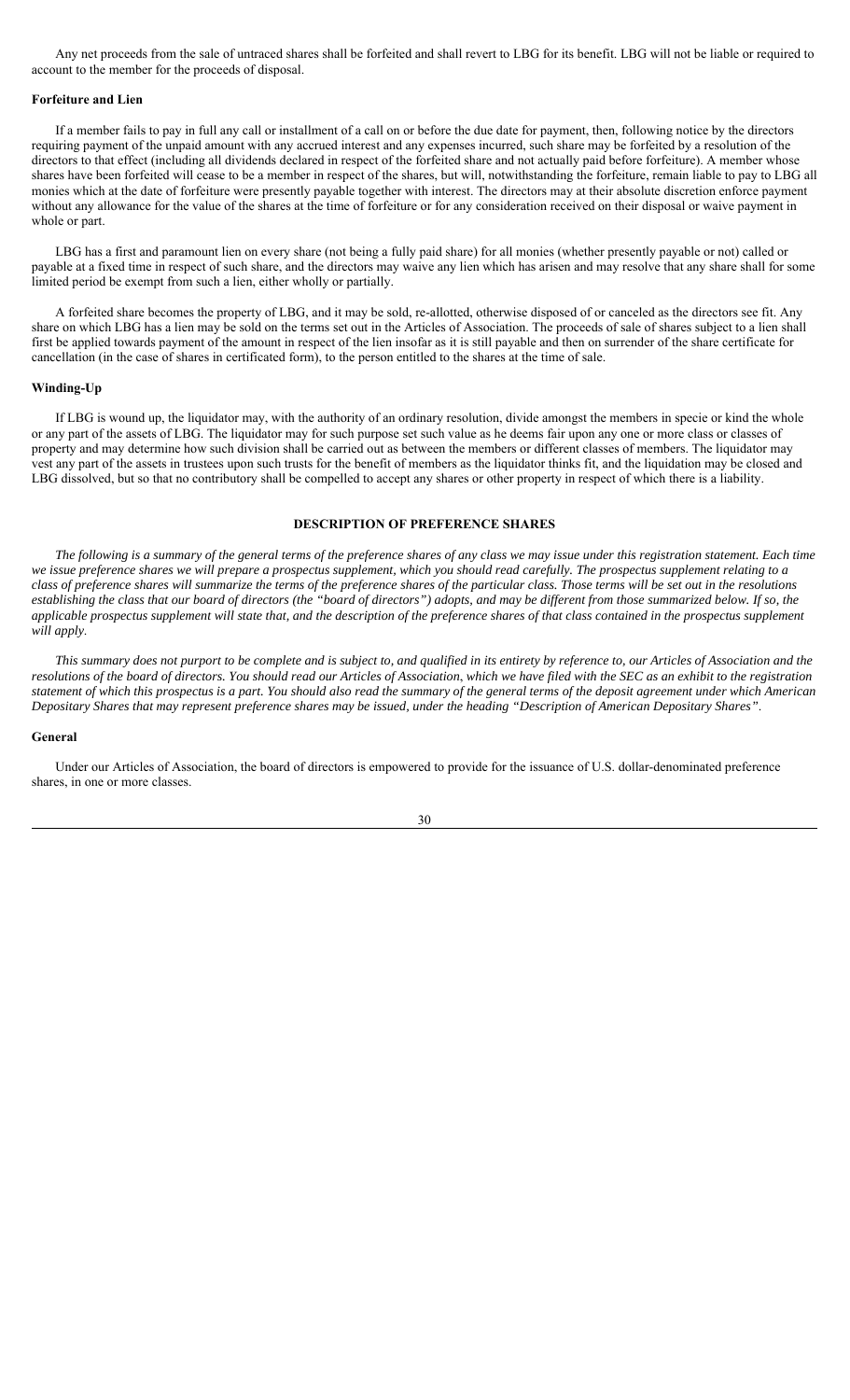The resolutions providing for their issue, adopted by the board of directors, will set forth the dividend rights, liquidation value per share, redemption provisions, voting rights, other rights, preferences, privileges, limitations and restrictions of the preference shares.

The preference shares of any class will be U.S. dollar-denominated in terms of nominal value, dividend rights and liquidation value per share. They will, when issued, be fully paid and non-assessable and, as such, will not be subject to a call for any additional payment. For each preference share issued, an amount equal to its nominal value will be credited to our issued share capital account and an amount equal to the difference between its issue price and its nominal value will be credited to our share premium account. Unless the applicable prospectus supplement specifies otherwise, the preference shares will have a nominal value of \$0.25 per share. The preference shares of a class deposited under the deposit agreement referred to in the section "Description of American Depositary Shares" will be represented by ADSs of a corresponding class, which may be evidenced by ADRs of the class. The preference shares of these classes may only be withdrawn from deposit in registered form. See "Description of American Depositary Shares".

The board of directors may only provide for the issuance of preference shares of any class if a resolution of our shareholders has authorized the allotment, or granted general authority to the board of directors to allot shares.

The preference shares of any class will have the dividend rights, rights upon liquidation, redemption provisions and voting rights described below, unless the applicable prospectus supplement provides otherwise. You should read the prospectus supplement for the specific terms of any class, including:

- the number of shares offered, the number of shares offered in the form of ADSs (as defined under "Description of American Depositary Shares") and the number of preference shares represented by each ADS;
- the public offering price of the class;
- the liquidation value per share of that class;
- the dividend rate, or the method of calculating it;
- the place where we will pay dividends;
- the dates on which dividends will be payable;
- voting rights of that class of preference shares, if any;
- restrictions applicable to the sale and delivery of the preference shares;
- whether and under what circumstances we will pay additional amounts on the preference shares in the event of certain developments with respect to tax laws;
- any redemption, conversion or exchange provisions;
- whether the shares will be issued as units with shares of a related class;
- any listing on a securities exchange; and
- any other rights, preferences, privileges, limitations and restrictions relating to the class.

The applicable prospectus supplement will also describe material U.S. and U.K. tax considerations that apply to any particular class of preference shares.

Title to preference shares of a class in registered form will pass by transfer and registration on the register that the registrar shall keep at its office in the United Kingdom. For more information on the registration, see "—Registrar and Paying Agent" below. The registrar will not charge for the registration of transfer, but the person requesting it will be liable for any taxes, stamp duties or other governmental charges. Preference shares of a class may also be issued as share warrants to bearer.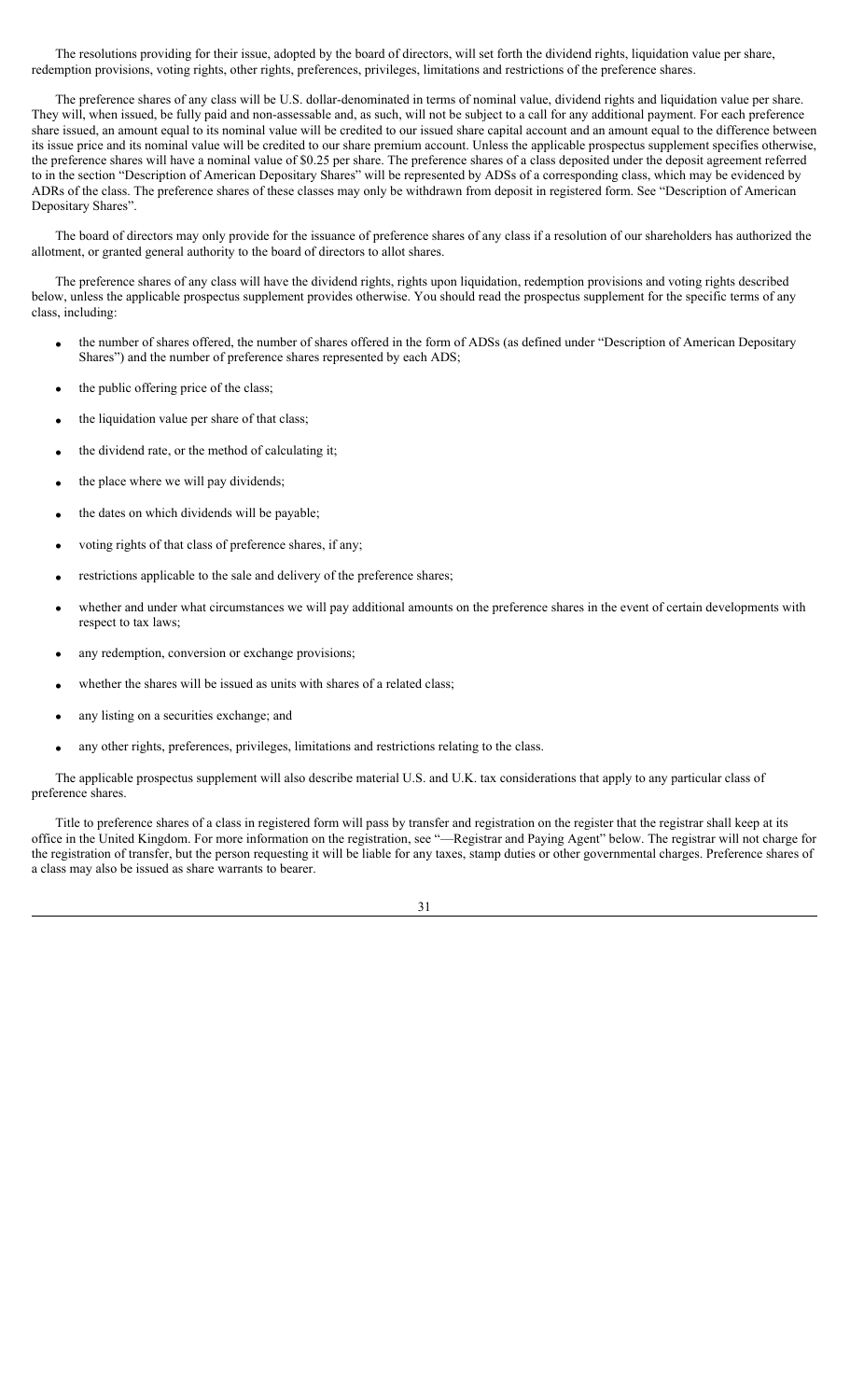Unless the applicable prospectus supplement specifies otherwise, the preference shares of each class will rank equally as to participation in our assets on liquidation with the preference shares of each other class.

## **Dividend Rights**

The holders of the preference shares will be entitled to receive cash dividends on the dates and at the rates as described in the applicable prospectus supplement out of our "distributable profits" only when, as and if and to the extent the dividends are declared by the board of directors or an authorized committee of the board of directors (the "committee"). The U.K. Companies Act 2006 defines "distributable profits" as, in general terms, and subject to adjustment, accumulated realized profits less accumulated realized losses. Except as provided in this prospectus and in the applicable prospectus supplement, holders of preference shares will have no right to participate in our profits.

Dividends on the preference shares of any class will be non-cumulative. The board of directors or the committee may resolve, for any reason and in its absolute discretion (save as may be provided in the applicable prospectus supplement), not to declare or pay in full or in part any dividends on the preference shares in respect of one or more dividend periods. If the board of directors or the committee does not declare or pay a dividend or any part of a dividend when due on a dividend payment date in respect of the preference shares of a class, then the holders of preference shares of the applicable class will have no claim in respect of the non-payment. We will have no obligation to pay the dividend for that dividend period or to pay any interest on the dividend, whether or not dividends on the preference shares of that class or any other class of our preference shares are declared for any subsequent dividend period.

Except as provided in the applicable prospectus supplement, unless full dividends on all outstanding preference shares of a class have been paid for the most recently completed dividend period, no dividends will be declared or paid or set apart for payment, or other distribution made, upon our ordinary shares or other shares ranking below the preference shares of the class for a period specified in the applicable prospectus supplement. In addition, if full dividends on all outstanding preference shares of a class have been paid as a result only of the exercise of the discretion of the board of directors or the committee, as provided above, we will not redeem, cancel, reduce, repurchase or otherwise acquire for consideration any of our ordinary shares or other shares ranking below the preference shares of the class for a period specified in the applicable prospectus supplement. For preference shares of any class bearing dividends at a fixed rate, we will compute the amount of dividends payable on the preference shares of any class for each dividend period based upon the liquidation value per share of the preference shares of the class by annualizing the applicable dividend rate and dividing by the number of dividend periods in a year. However, we will compute the amount of such dividends payable for any dividend period shorter than a full dividend period on the basis of a 360-day year divided into twelve months of 30 days each and, in the case of an incomplete month, on the basis of the actual number of days elapsed.

In the case of preference shares in registered form, we will pay the dividends declared on the preference shares of a class to the record holders as they appear on the register on the record dates. Payments in relation to any amount payable in respect of a class of preference shares in bearer form held by the ADR depositary will be made to, or to the order of, such ADR depositary or its nominee, as the holder of the relevant global preference shares.

#### **Rights Upon Liquidation**

If there is a return of capital or distribution of assets whether or not on a winding up (but other than a redemption or purchase by us of any of our share capital permitted by our Articles of Association and under applicable law), the holders of the outstanding preference shares of a class will rank in the application of our assets available to shareholders: (1) equally in all respects with holders of the most senior class of preference shares and any other class of our shares in issue or which may be issued by us which are expressed to rank equally with the preference shares, and (2) in priority to the holders of any other share capital of ours (including junior share capital).

Subject to such ranking, in such event holders of the preference shares of a class will be entitled to receive liquidating distributions as set forth below.

Liquidating distributions will unless the applicable prospectus supplement provides otherwise:

come from our surplus assets remaining after payment of our prior ranking liabilities; and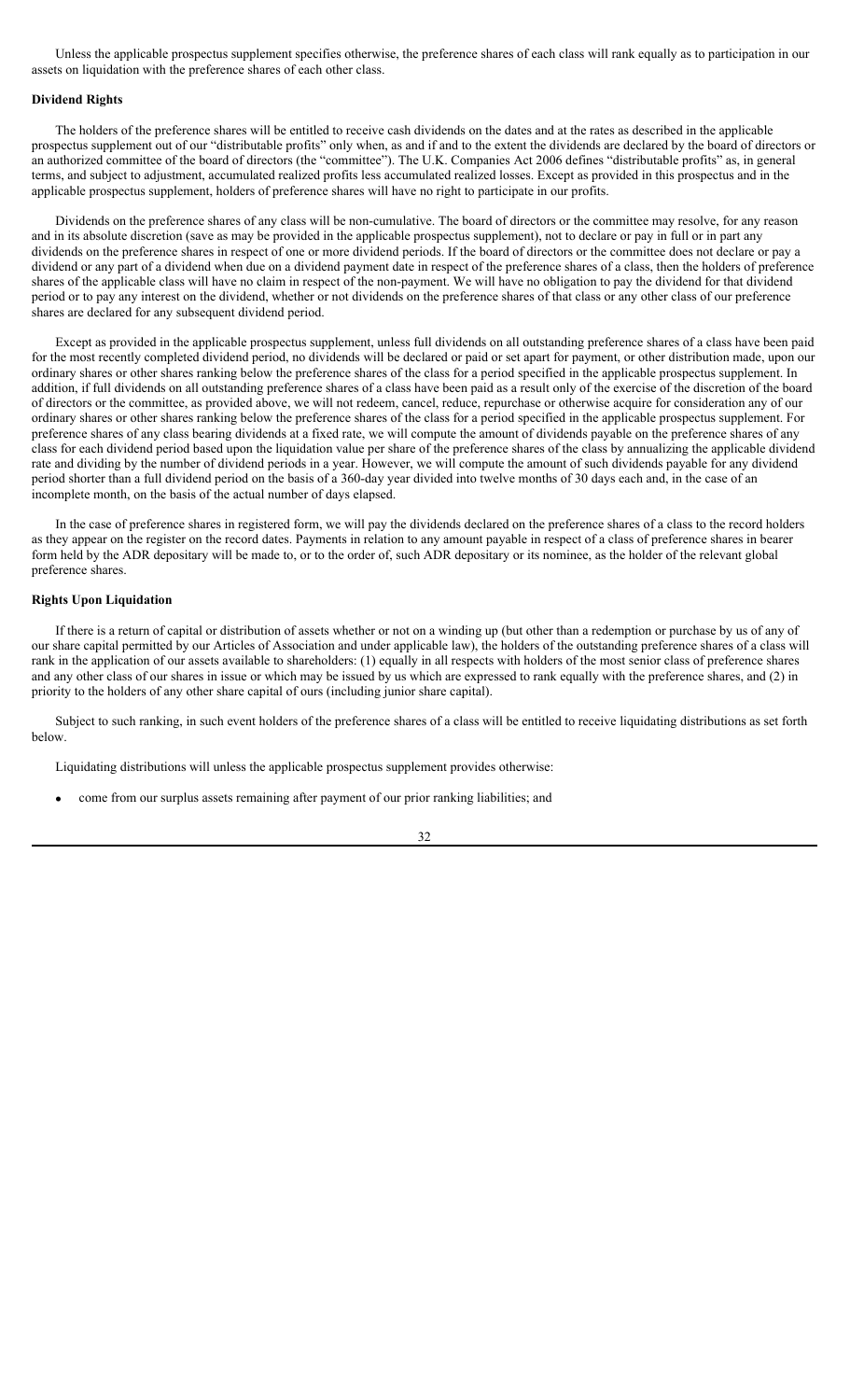be a sum equal to the aggregate of (i) the liquidation value per preference share of a class; (ii) the amount of any dividend which is due for payment on the preference shares of a class on or after the date of commencement of the winding up or other return of capital but which is payable in respect of a period ending on or before such date; and (iii) the proportion of any dividend (whether or not declared or earned) that would otherwise be payable and is not otherwise paid in respect of any period that begins before, but ends after, the date of commencement of the winding-up or other return of capital and which is attributable to the part of the period that ends on such date.

In respect of any such dividend, the amount of dividend accruing in respect of any such period will be calculated on the same basis as is applicable to calculation of a dividend accruing on the then-relevant basis.

If, upon any return of capital or distribution of assets, the amounts available for payment are insufficient to cover the amounts payable in full on the preference shares of a class and any parity securities, holders of the preference shares of a class and holders of such parity securities will share pro rata in the distribution of our surplus assets (if any) in proportion to the full amounts to which they are respectively entitled.

After payment of the full amount of the liquidating distribution to which they are entitled, the holders of the preference shares of a class will have no claim on any of our remaining assets and will not be entitled to any further participation in the return of capital. If there is a sale of all or substantially all of our assets, the distribution to our shareholders of all or substantially all of the consideration for the sale, unless the consideration, apart from assumption of liabilities, or the net proceeds consists entirely of cash, will not be deemed a return of capital in respect of our liquidation, dissolution or winding-up.

# **Redemption**

Subject to our Articles of Association (including the restrictions described above under "—Dividend Rights"), to the provisions of the U.K. Companies Act 2006 and all other laws and regulations applying to us and any applicable regulatory consents, unless the applicable prospectus supplement specifies otherwise, we may redeem the preference shares of each class, at our option, in whole or in part, at any time and from time to time on the dates, in accordance with the notice periods and at the redemption prices and on all other terms and conditions as set forth in the applicable prospectus supplement.

If fewer than all of the outstanding preference shares of a class are to be redeemed, they will be drawn in accordance with prevailing standard operating procedures of the clearing system in which they are primarily settled. If the preference shares are in definitive form, we will select by lot, in the presence of our independent auditors, which particular preference shares will be redeemed.

If we redeem preference shares of a class, we will mail a redemption notice to each record holder of preference shares to be redeemed between 30 and 60 days (or any other period specified in the applicable prospectus supplement) before the redemption date. Each redemption notice will specify:

- the redemption date;
- the particular preference shares of the class to be redeemed;
- the redemption price, specifying the included amount of accrued and unpaid dividends;
- that any dividends will cease to accrue upon the redemption of the preference shares; and
- the place or places where holders may surrender documents of title and obtain payment of the redemption price.

No defect in the redemption notice or in the giving of notice will affect the validity of the redemption proceedings.

If any date on which a redemption payment on the preference shares is to be made is not a business day, then payment of the redemption price payable on that date will be made on the next business day, without any interest or other payment in respect of the delay. If payment of the redemption price is improperly withheld or refused,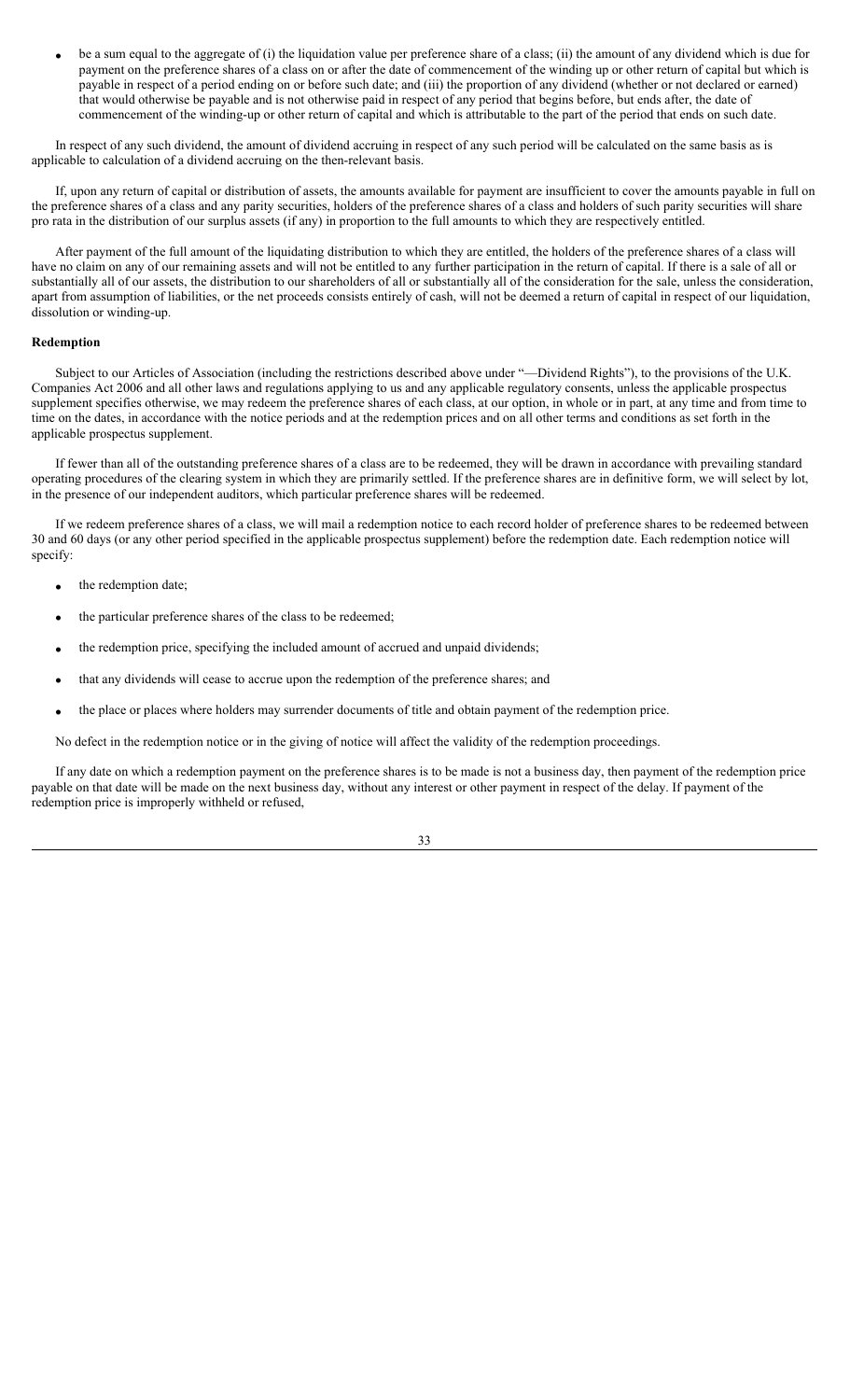dividends on the preference shares will continue to accrue at the then applicable rate, from the redemption date to the date of payment of the redemption price.

Subject to our Articles of Association and applicable law, including U.S. securities laws, we may purchase outstanding preference shares of any class by tender, in the open market or by private agreement, in each case upon the terms and conditions that the board of directors or the committee shall determine. We will not be required to select the preference shares to be purchased rateably or in any particular manner as between the shares of that class or as between them and the holders of shares of any other class. Any such preference shares purchased by or on behalf of us may be held, reissued, resold or, at our option, canceled.

Under existing PRA requirements, we may not redeem or purchase any preference shares unless we give prior notice of any such redemption or purchase to the PRA and the PRA has not objected. The PRA may impose conditions on any redemption or repurchase.

The holders of the preference shares may not redeem the preference shares of any class, in whole or in part, at any time.

## **Substitution**

Subject to our Articles of Association, to the U.K. Companies Act 2006 and all other laws and regulations applicable to us and any applicable regulatory consents, we may substitute the preference shares in whole, but not in part, with qualifying non-innovative tier 1 securities, as defined and described in the applicable prospectus supplement, on any date specified in the applicable prospectus supplement, without any requirement for consent or approval of the holders of the preference shares.

### **Voting Rights**

The holders of the preference shares of any class will not be entitled to receive notice of, attend or vote at any general meeting of our shareholders except as provided below or in the applicable prospectus supplement.

If any resolution is proposed for adoption by our shareholders varying or abrogating any of the rights attaching to the preference shares of a particular class or proposing that we be wound up, liquidated or dissolved, the holders of the outstanding preference shares will be entitled to receive notice of and to attend the general meeting of shareholders at which the resolution is to be proposed and will be entitled to speak and vote on that resolution, but not on any other resolution.

In addition, if, before any general meeting of shareholders, we have failed to pay in full the dividend payable on the preference shares of a particular class on the dividend payment date immediately preceding the date of such general meeting, the holders of the preference shares of that class shall be entitled to receive notice of, attend, speak and vote at that meeting on all matters. In these circumstances only, the rights to vote of the holders of preference shares of that class shall continue until we have resumed the payment in full of dividends on the preference shares of that class.

Whenever holders of preference shares are entitled to vote at a general meeting of shareholders, on a show of hands each holder present in person shall have one vote and on a poll each holder present in person or by proxy shall have the number of votes for each preference share of the relevant class that the board of directors determines, as specified in the applicable prospectus supplement.

In addition, the holders of any class of preference shares may have the right to vote separately as a class in certain circumstances, as described below under the heading "—Variation of Rights".

#### **Variation of Rights**

If applicable law permits, the rights, preferences and privileges attached to any class of preference shares may be varied or abrogated only with the written consent of the holders of at least 75% in nominal value of the outstanding preference shares of that class or with the sanction of an extraordinary resolution passed at a separate general meeting of the holders of the outstanding preference shares of that class. An extraordinary resolution will be adopted if passed by a majority of at least 75% of those holders voting in person or by proxy at the meeting. The quorum required for any such class meeting will be two persons holding or representing by proxy at least one-third

34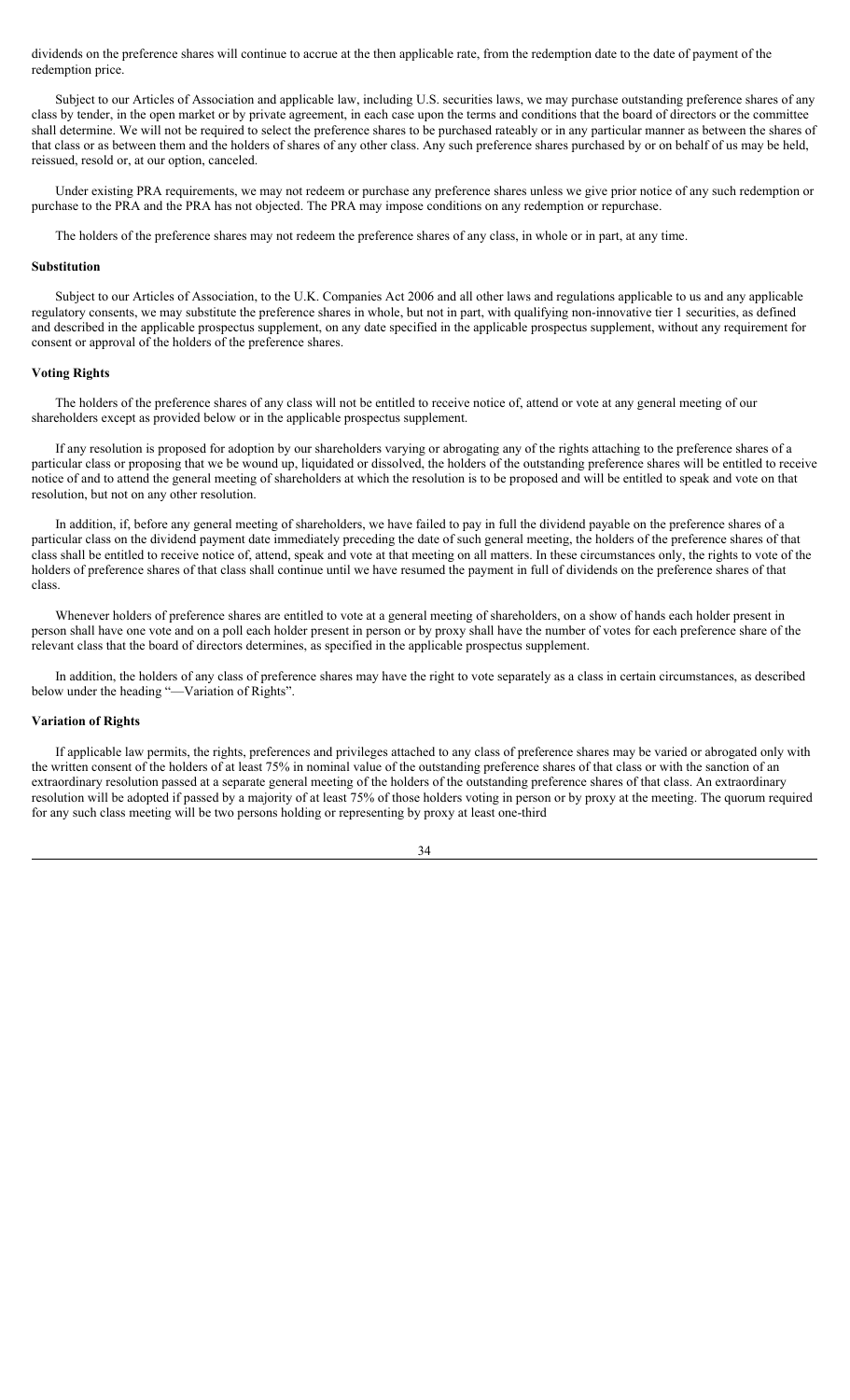in nominal amount of the outstanding preference shares of the particular class affected, except that if at any adjourned meeting where this quorum requirement is not met, any holder present in person or by proxy will constitute a quorum.

The written consent of the holders of 75% in nominal value of the outstanding preference shares of a particular class or the sanction of an extraordinary resolution passed at a separate class meeting of holders of the outstanding preference shares of the class will be required if our directors propose to authorize, create or increase the amount of any shares of any class or any security convertible into shares of any class ranking as regards rights to participate in our profits or assets, in priority to the class of preference shares.

If we have paid the most recent dividend payable on the preference shares of a particular class in full, the rights attached to that class will not be deemed to be varied by the creation or issue of any further class of non-cumulative preference shares or of any other further shares ranking equally as regards participation in our profits or assets with or junior to the preference shares of that class, whether carrying identical rights or different rights in any respect, including as to dividend, premium on a return of capital, redemption or conversion or denominated in dollars or any other currency.

## **Notices of Meetings**

A notice of any meeting at which holders of preference shares of a particular class are entitled to vote will be mailed to each record holder of preference shares of that class. Each notice will state:

- the date of the meeting;
- a description of any resolution to be proposed for adoption at the meeting on which those holders are entitled to vote; and
- instructions for the delivery of proxies.

A holder of preference shares of any class in registered form who is not registered with an address in the United Kingdom and who has not supplied an address within the United Kingdom to us for the purpose of notices is not entitled to receive notices of meetings from us. For a description of notices that we will give to the ADR depositary and that the ADR depositary will give to ADR holders, you should read "Description of American Depositary Shares—Reports and Notices" and "Where You Can Find More Information".

## **Registrar and Paying Agent**

Our company secretarial department will maintain the register and we will act as paying agent for the preference shares of each class.

We reserve the right at any time to appoint an additional or successor registrar or paying agent. Notice of any change of registrar or paying agent will be given to holders of the preference shares.

# **DESCRIPTION OF AMERICAN DEPOSITARY SHARES**

*The following is a summary of the general terms and provisions of the deposit agreement under which the Depositary will deliver the American Depositary Shares ("ADSs"). The deposit agreement is among us, The Bank of New York Mellon, as Depositary, and all registered holders and beneficial owners from time to time of ADSs issued under it. This summary does not purport to be complete. You should read the deposit agreement, which we have filed with the SEC as an exhibit to the registration statement of which this prospectus is a part. You may also read the deposit agreement at the corporate trust offices of The Bank of New York Mellon in The City of New York and the offices of the Custodian in London. The principal executive office of the Depositary is currently located at One Wall Street, New York, NY 10286 and its corporate trust office is currently located at 101 Barclay Street, New York, NY 10286. The Depositary was incorporated pursuant to a special act of the New York State legislature passed on April 19, 1871. The Depositary now operates as a banking corporation under the New York State Banking Law.*

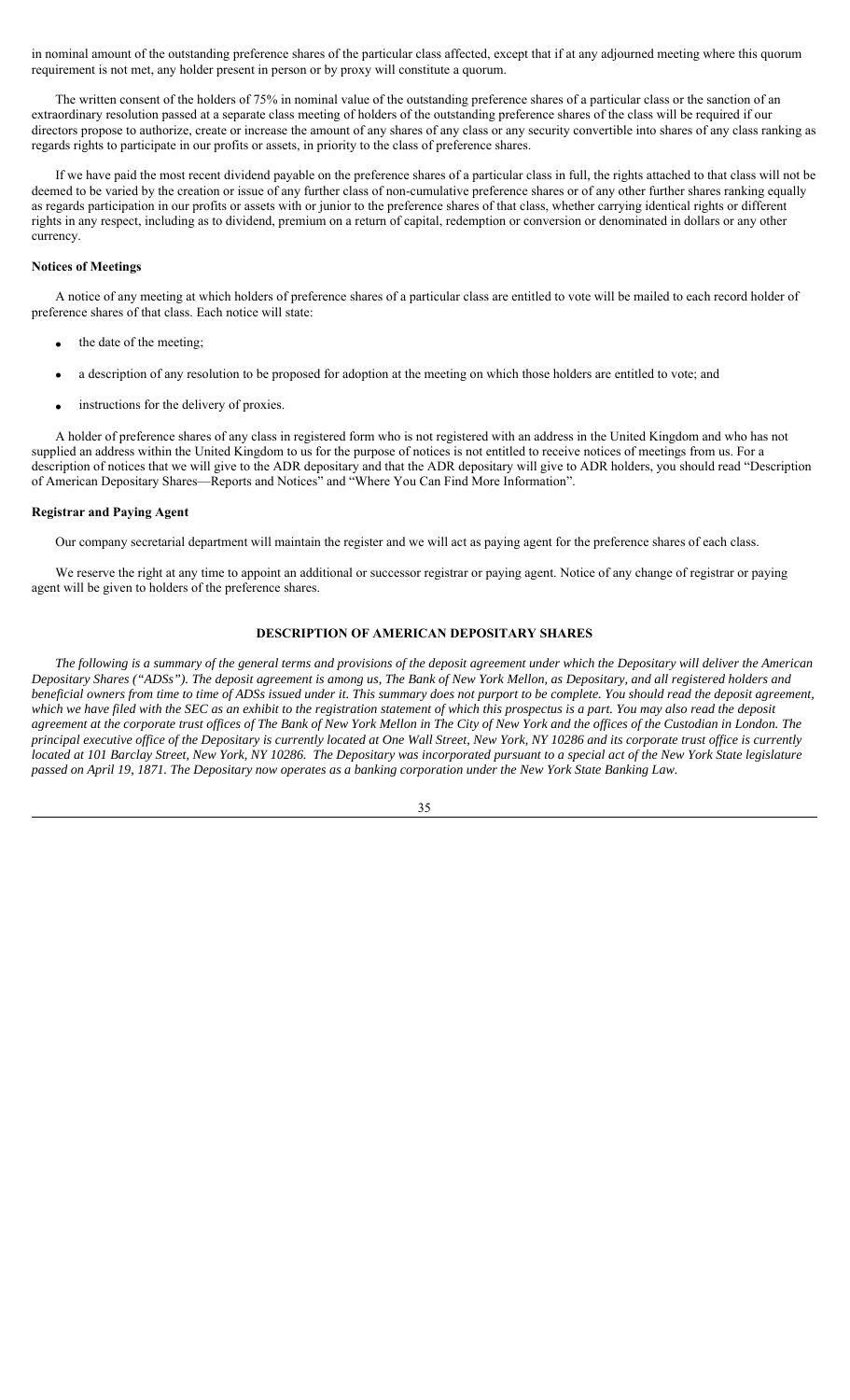#### **American Depositary Shares**

The Bank of New York Mellon, as Depositary, will register and deliver ADSs pursuant to the deposit agreement. Each ADS will represent one preference share, or evidence of the right to receive one preference share, deposited with the Custodian and registered in the name of the Depositary or its nominee (such preference shares, together with any additional preference shares at any time deposited or deemed deposited under the deposit agreement and any other securities, cash or other property received by the Depositary or the Custodian in respect of such preference shares, the "Deposited Securities").

ADSs can be held either (A) directly (i) by having an American Depositary Receipt ("ADR"), which is a certificate evidencing a specific number of ADSs, registered in the holder's name, or (ii) by having ADSs registered in the owner's name in the Direct Registration System ("DRS"), or (B) indirectly by holding a security entitlement in ADSs through a broker or other financial institution. A direct holder of an ADS is an ADS registered holder. This description assumes that each holder is an ADS registered holder. Indirect holders of ADSs must rely on the procedures of a broker or other financial institution to assert the rights of ADS registered holders described in this section, and such holders should consult with their broker or financial institution to find out what those procedures are.

The DRS is a system administered by DTC pursuant to which the depositary may register the ownership of uncertificated ADSs, which ownership shall be evidenced by periodic statements sent by the depositary to the registered holders of uncertificated ADSs. See "—Direct Registration System" below.

We will not treat holders of ADSs as our shareholders and holders of ADSs will not have shareholder rights. Scottish law governs shareholder rights. The Depositary will be the holder of the preference shares represented by each investor's ADSs. As a registered holder of ADSs, each investor will have ADS registered holder rights as set forth in the deposit agreement. The deposit agreement also sets forth the rights and obligations of us and of the Depositary. New York law governs the deposit agreement and the ADSs.

In this section, the term "deliver", or its noun form, when used with respect to ADSs, shall mean (A) book-entry transfer of ADSs to an account at The Depository Trust Company, or its successor, designated by the person entitled to such delivery, (B) registration of ADSs not evidenced by an ADR on the books of the Depositary in the name requested by the person entitled to such delivery and mailing to that person of a statement confirming that registration or (C) if requested by the person entitled to such delivery, delivery at the corporate trust office of the Depositary to the person entitled to such delivery of one or more ADRs evidencing ADSs registered in the name requested by that person. The term "surrender", when used with respect to ADSs, shall mean (A) one or more book-entry transfers of ADSs to the DTC account of the Depositary, (B) delivery to the Depositary at its corporate trust office of an instruction to surrender ADSs not evidenced by an ADR or (C) surrender to the Depositary at its corporate trust office of one or more ADRs evidencing ADSs.

## **Deposit and Withdrawal**

The Depositary has agreed, subject to the terms and conditions of the deposit agreement, that upon delivery to the Custodian of preference shares (or evidence of rights to receive preference shares) in a form satisfactory to the Custodian, the Depositary will, upon payment of the fees, charges and taxes provided in the deposit agreement, deliver to, or upon the written order of, the person or persons named in the notice of the Custodian delivered to the Depositary or requested by the person depositing such shares with the Depositary, the number of ADSs issuable in respect of such deposit.

Upon surrender at the corporate trust office of the Depositary of ADSs for the purpose of withdrawal of the Deposited Securities represented thereby, and upon payment of the fees, governmental charges and taxes provided in the deposit agreement, and subject to the terms and conditions of the deposit agreement, our Articles of Association and the Deposited Securities, the holder of such ADSs will be entitled to delivery, to him or upon his order, as permitted by applicable law, of the amount of Deposited Securities at the time represented by such ADSs. The forwarding of share certificates, other securities, property, cash and other documents of title for such delivery will be at the risk and expense of the holder.

An ADR holder may surrender its ADR to the Depositary for the purpose of exchanging its ADR for uncertificated ADSs. The Depositary will cancel that ADR and will send the ADS registered holder a statement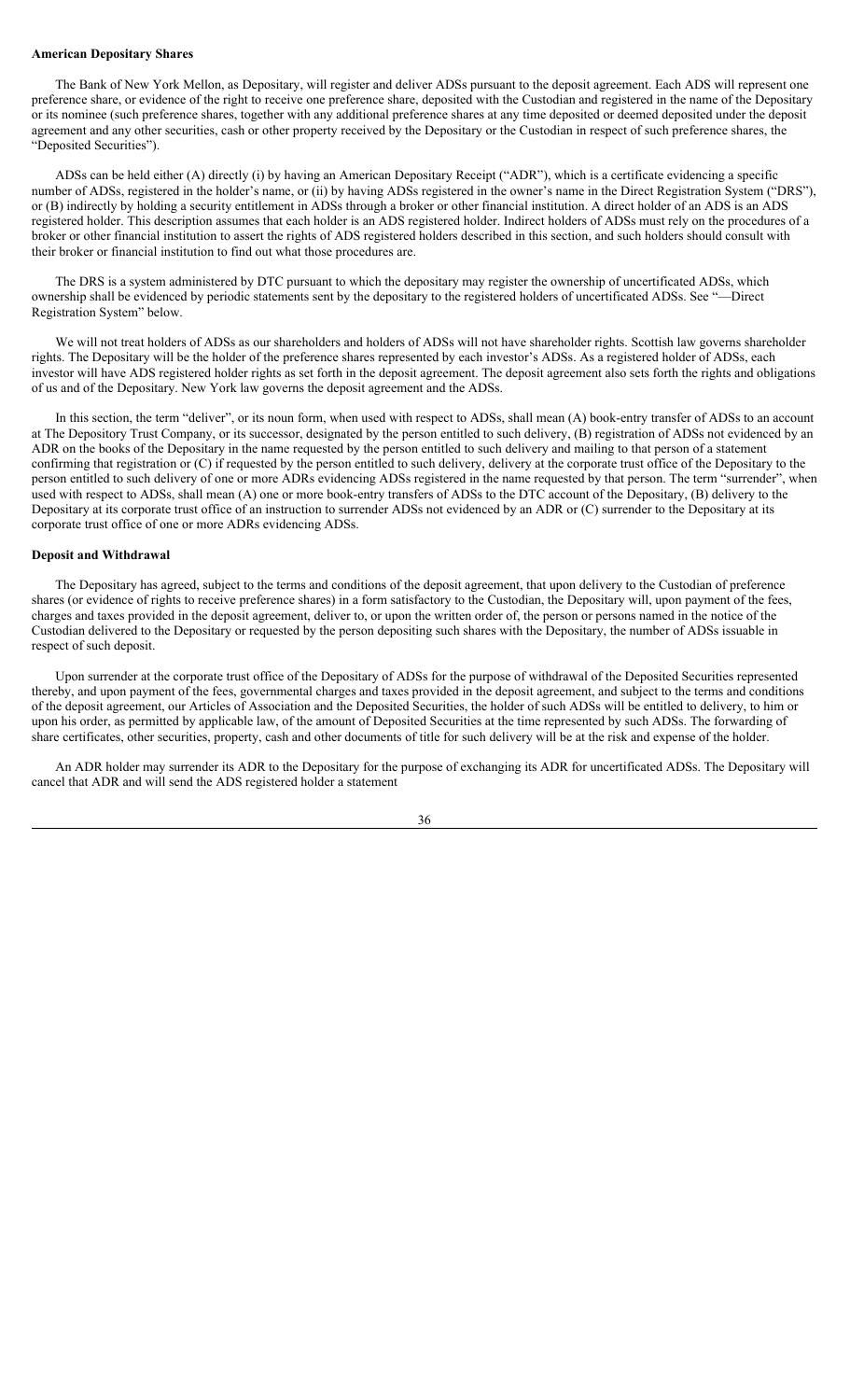confirming that the ADS registered holder is the registered holder of uncertificated ADSs. Alternatively, upon receipt of the Depositary of a proper instruction from a registered holder of uncertificated ADSs requesting the exchange of uncertificated ADSs for certificated ADSs, the Depositary will execute and deliver to the ADS registered holder an ADR evidencing those ADSs.

Preference shares that the Depositary believes have been withdrawn from a restricted depositary receipt facility established or maintained by a depositary bank (including any such other facility maintained by the Depositary) may be accepted for deposit only if those preference shares are not "restricted securities" within the meaning of Rule  $144(a)(3)$  under the Securities Act, and the Depositary may, as a condition of accepting those preference shares for deposit, require the person depositing those preference shares to provide the Depositary with a certificate to the foregoing effect.

## **Dividends and Other Distributions**

The Depositary will distribute all cash dividends or other cash distributions that it receives in respect of deposited preference shares to the holders of the ADSs, after payment of any charges and fees provided for in the deposit agreement in proportion to their holdings of ADSs. The cash amount distributed will be reduced by any amounts that the Depositary must withhold on account of taxes.

If we make a non-cash distribution in respect of any deposited preference shares, the Depositary will distribute the property it receives to holders of the ADSs, after deduction or upon payment of any taxes, charges and fees provided for in the deposit agreement, in proportion to their holdings of ADSs. If a distribution that we make in respect of deposited preference shares consists of a dividend in, or free distribution of, preference shares, the Depositary may, and will, if we request, distribute to holders of the ADSs, in proportion to their holdings of ADSs, additional ADSs representing the amount of preference shares received as such dividend or free distribution. If the Depositary does not distribute additional ADSs, each ADS will from then forward also represent its proportional share of the additional preference shares distributed in respect of the deposited preference shares before the dividend or free distribution.

If the Depositary determines that any distribution of property, other than cash or preference shares, cannot be made proportionately among ADS holders or if for any other reason, including any requirement that we or the Depositary withhold an amount on account of taxes or other governmental charges, the Depositary deems that such a distribution is not feasible, the Depositary may dispose of all or part of the property in any manner, including by public or private sale, that it deems equitable and practicable. The Depositary will then distribute the net proceeds of any such sale (net of any fees and expenses of the Depositary provided for in the deposit agreement) to ADS holders as in the case of a distribution received in cash.

#### **Redemption**

If the Depositary receives notice of redemption of Deposited Securities, it will surrender those Deposited Securities on the redemption date and call for surrender of a corresponding number of ADSs. Upon surrenders of the ADSs called for surrender, the Depositary will deliver the proceeds of the redeemed Deposited Securities as described above under "—Deposit and Withdrawal".

### **Record Date**

Whenever any cash dividend or other cash distribution becomes payable or any distribution other than cash shall be made, or whenever rights shall be issued with respect to the deposited preference shares, or whenever the Depositary causes a change in the number of preference shares represented by each ADS or receives notice of any meeting of holders of preference shares, the Depositary will fix a record date, which shall be as close as possible to the corresponding record date set by us, for the determination of the ADS holders who are entitled to receive the dividend distribution, distribution of rights or the net proceeds of the sale of preference shares as the case may be, or to give instructions for the exercise of voting rights at the meeting, subject to the provisions of the deposit agreement.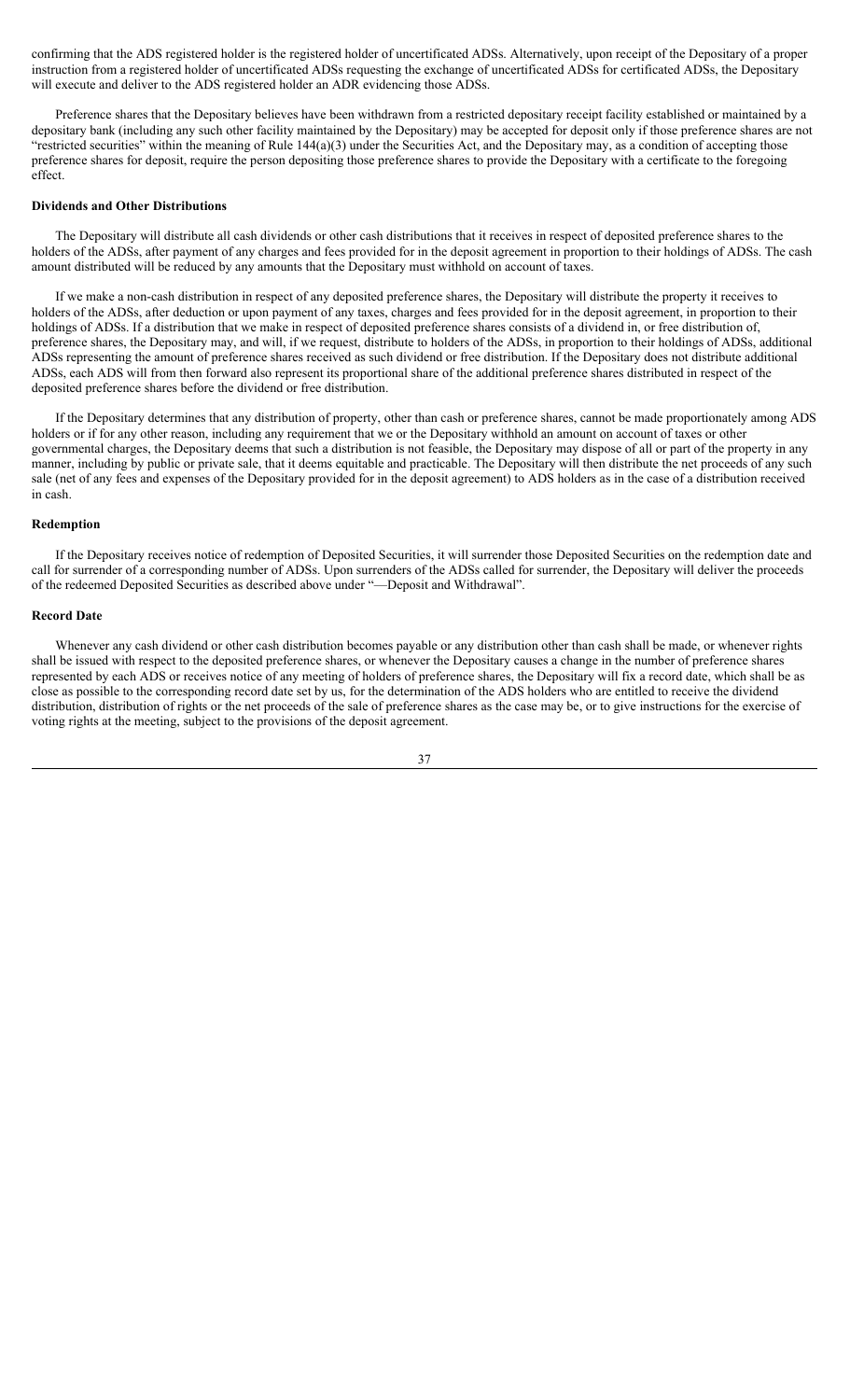# **Voting of the Underlying Deposited Securities**

When the Depositary receives notice of any meeting or solicitation of consents or proxies of holders of preference shares, it will, if we request, as soon as practicable thereafter, mail to the record holders of ADSs a notice including:

- the information contained in the notice of meeting;
- a statement that the record holders of ADSs at the close of business on a specified record date will be entitled, subject to any applicable provision of Scottish law and the Articles of Association or any similar document of ours, to instruct the Depositary as to the exercise of any voting rights pertaining to the preference shares represented by their ADSs; and
- a brief explanation of how they may give instructions, including an express indication that they may be deemed to have instructed the Depositary to give a discretionary proxy to designated member or members of our board of directors if no such instruction is received.

The Depositary has agreed that it will endeavor, in so far as practical, to vote or cause to be voted the preference shares in accordance with any written non-discretionary instructions of record holders of ADRs that it receives on or before the date set by the Depositary for that purpose. However, holders of ADRs may not receive notice or otherwise learn of a meeting of holders of preference shares in time to instruct the Depositary prior to a cut-off date the Depositary will set. The Depositary will not vote the preference shares except in accordance with such instructions or deemed instructions.

If the Depositary does not receive instructions from an ADS holder on or before the date the Depositary establishes for this purpose, the Depositary may deem such holder to have directed the Depositary to give a discretionary proxy to a designated member or members of our board of directors. However, the Depositary will not give a discretionary proxy to a designated member or the Directors with respect to any matter as to which we inform the Depositary that:

- we do not wish the proxy to be given;
- substantial opposition exists; or
- the rights of holders of the preference shares may be materially affected.

Holders of ADSs will not be entitled to vote preference shares directly.

## **Inspection of Transfer Books**

The Depositary will, at its office in New York City, keep books for the registration and transfer of ADSs. These books will be open for inspection by ADS holders at all reasonable times. However, this inspection may not be for the purpose of communicating with ADS holders in the interest of a business or object other than our business or a matter related to the deposit agreement or the ADSs.

## **Reports and Notices**

We will furnish the Depositary with our annual and interim reports as described under "Incorporation of Documents by Reference". The Depositary will make available at its office in New York City, for any ADS holder to inspect, any reports and communications received from us that are both received by the Depositary as holder of preference shares and made generally available by us to the holders of those preference shares, including our annual report and accounts and interim report and accounts. Upon our written request, the Depositary will mail copies of those reports to ADS holders as provided in the deposit agreement.

On or before the first date on which we give notice, by publication or otherwise, of:

- any meeting of holders of the preference shares;
- any adjourned meeting of holders of the preference shares; or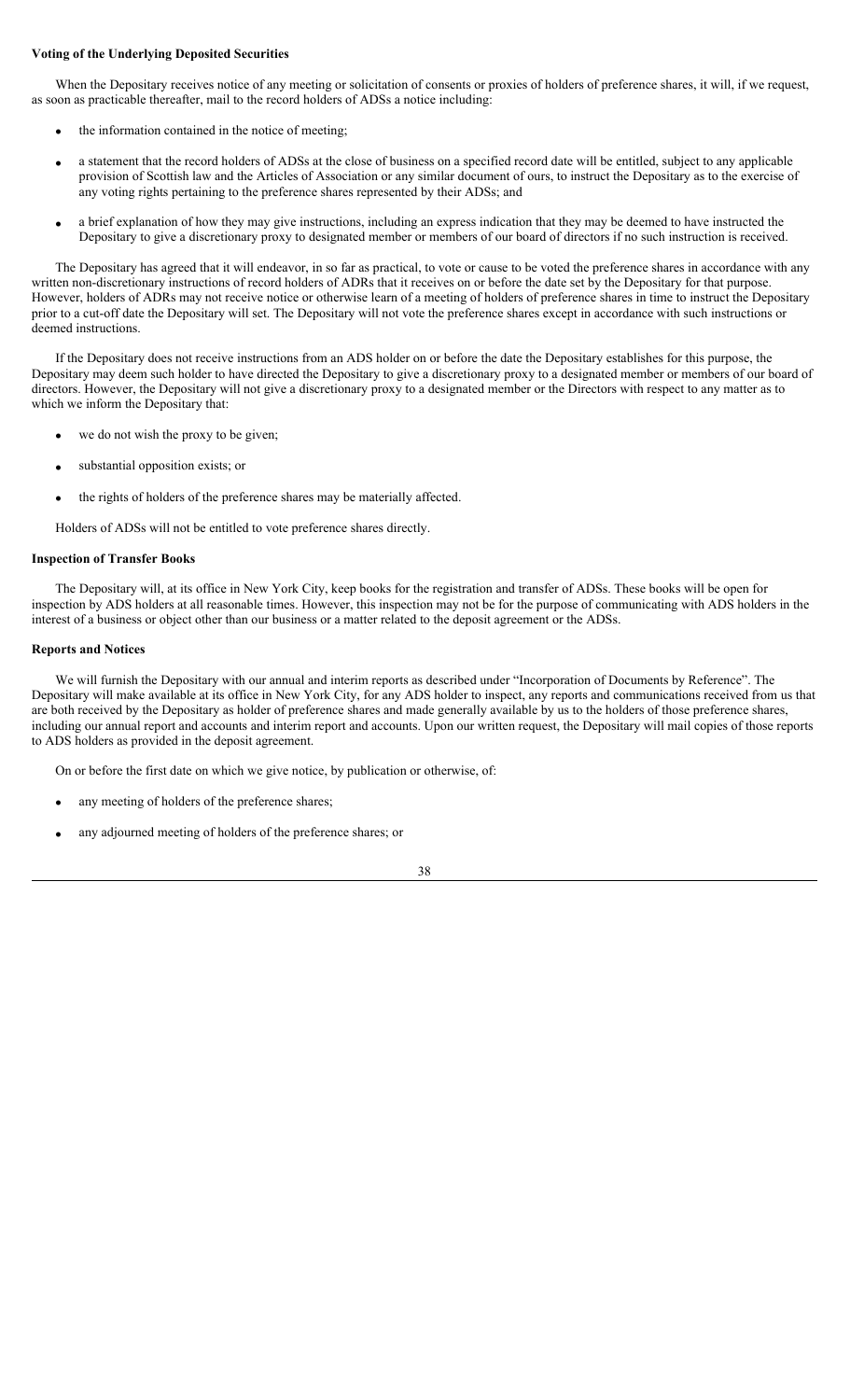the taking of any action in respect of any cash or other distributions or the offering of any rights in respect of the preference shares,

we have agreed to transmit to the Depositary and the custodian a copy of the notice in the form given or to be given to holders of the preference shares. If requested in writing by us, the Depositary will, at our expense, arrange for the prompt transmittal or mailing of such notices, and any other reports or communications made generally available to holders of the preference shares, to all holders of ADSs.

## **Amendment and Termination of the Deposit Agreement**

The form of the ADRs and any provisions of the deposit agreement may at any time and from time to time be amended by agreement between us and the Depositary, without the consent of holders of ADSs, in any respect which we and the Depositary may deem necessary or advisable. Any amendment that imposes or increases any fees or charges, other than taxes and other governmental charges, registration fees, transmission costs, delivery costs or other such expenses, or that otherwise prejudices any substantial existing right of holders of outstanding ADSs, will not take effect as to outstanding ADSs until thirty (30) days after notice of the amendment has been given to the record holders of those ADRs. Every holder of ADSs at the time an amendment becomes effective will be deemed by continuing to hold the ADSs to consent and agree to the amendment and to be bound by the deposit agreement or the ADR as amended. No amendment may impair the right of any holder of ADSs to surrender ADSs and receive in return the preference shares represented by those ADSs.

Whenever we direct, the Depositary has agreed to terminate the deposit agreement by mailing a termination notice to the record holders of all ADSs then outstanding at least thirty (30) days before the date fixed in the notice of termination. The Depositary may likewise terminate the deposit agreement by mailing a termination notice to us and the record holders of all ADSs then outstanding if at any time sixty (60) days shall have expired since the Depositary delivered a written notice to us of its election to resign and a successor depositary shall not have been appointed and accepted its appointment.

If any ADSs remain outstanding after the date of any termination, the Depositary will then:

- discontinue the registration of transfers of ADSs;
- suspend the distribution of dividends to holders of ADSs; and
- not give any further notices or perform any further acts under the deposit agreement, except those listed below, with respect to those ADSs.

The Depositary will, however, continue to collect dividends and other distributions pertaining to the preference shares. It will also continue to sell rights and other property as provided in the deposit agreement and deliver preference shares, together with any dividends or other distributions received with respect to them and the net proceeds of the sale of any rights or other property, in exchange for ADSs surrendered to it.

At any time after the expiration of one year from the date of termination of the deposit agreement, the Depositary may sell the preference shares then held. The Depositary will then hold uninvested the net proceeds of any such sales, together with any other cash then held by it under the deposit agreement, unsegregated and without liability for interest, for the pro rata benefit of the holders of ADSs that have not previously been surrendered.

## **Charges of the Depositary**

The following charges shall be incurred by any party depositing or withdrawing preference shares, or by any party surrendering ADSs or to whom ADSs are issued:

- any applicable taxes or other governmental charges;
- any applicable share transfer or other registration fees on deposits or withdrawals of preference shares;
- cable, telex, facsimile transmission and delivery charges which the deposit agreement provides are at the expense of the holders of ADSs or persons depositing or withdrawing preference shares;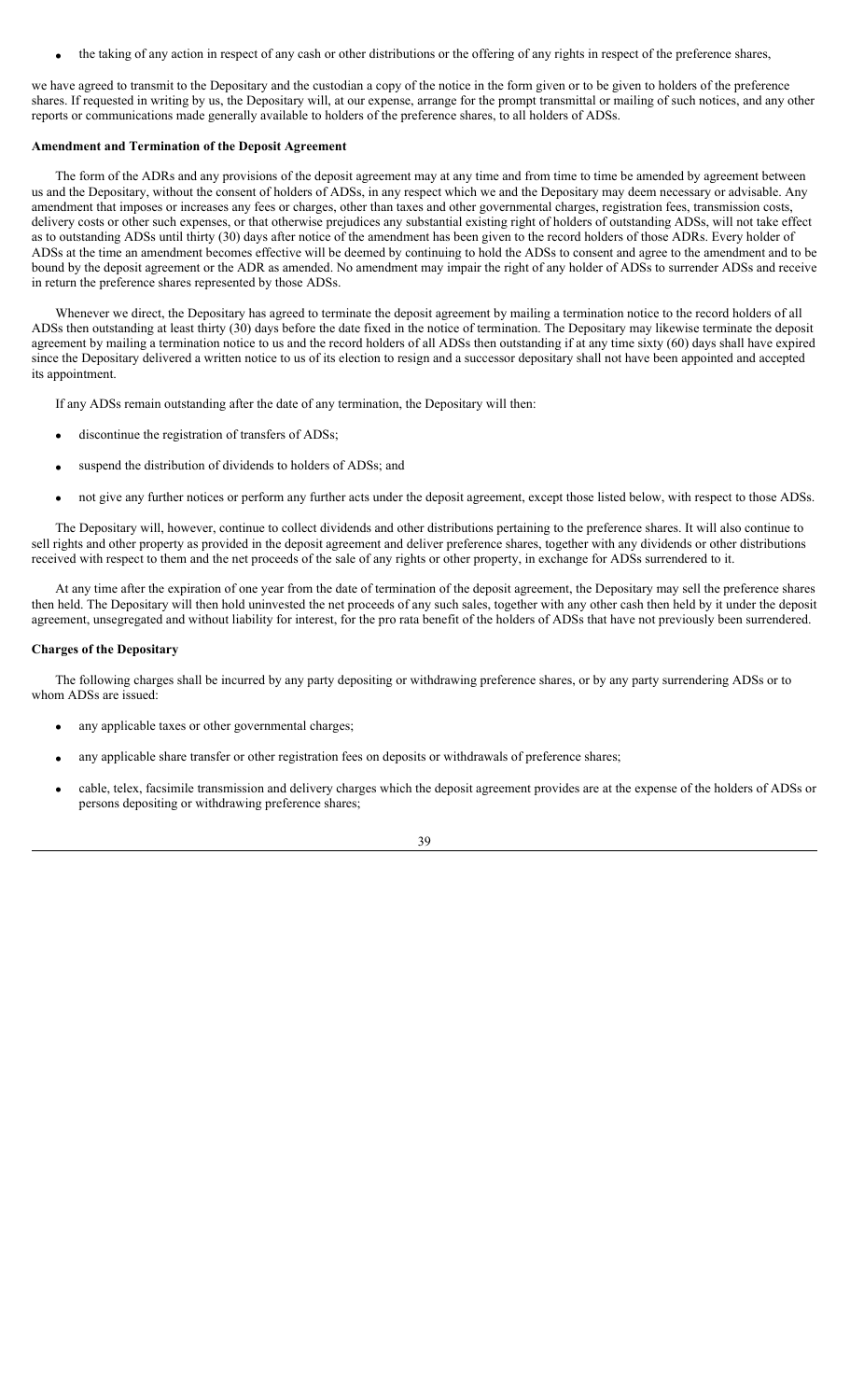expenses incurred or paid by the Depositary in any conversion of foreign currency into dollars

\$5.00 (or less per 100 ADSs (or portion of  $\bullet$ 100 ADSs)) Issuance of ADSs, including issuances resulting from a distribution of shares or rights or other property

> Cancellation of ADSs for the purpose of withdrawal, including if the deposit agreement terminates

- \$.02 (or less) per ADS Any cash distribution to ADS holders
- a fee for the distribution to ADS holders of any securities in an amount equal to the fee for the delivery of ADRs referred to above which would have been charged if the securities distributed to ADS holders had been preference shares which were deposited with the custodian; and
- any charges incurred by the Depositary or its agents for the servicing of preference shares.

Under the deposit agreement, the Depositary may charge an annual fee of \$0.02 or less per ADS for depositary services.

The Depositary collects its fees for delivery and surrender of ADSs directly from investors depositing preference shares or surrendering ADSs for the purpose of withdrawal or from intermediaries acting for them. The Depositary collects fees for making distributions to investors by deducting those fees from the amounts distributed or by selling a portion of distributable property to pay the fees. The Depositary may collect its annual fee for depositary services by deduction from cash distributions or by directly billing investors or by charging the book-entry system accounts of participants for them. The Depositary may generally refuse to provide fee-attracting services until its fees for those services are paid.

The holders of ADSs will be responsible for any taxes or other governmental charges payable on their ADRs or on the preference shares. The Depositary may refuse to transfer ADSs or allow withdrawal of the preference shares until such taxes or other charges are paid. The Depositary may apply payments owed to holders of ADSs or sell deposited preference shares underlying such ADSs to pay any taxes owed and holders of ADSs will remain liable for any deficiency. If the Depositary sells deposited preference shares, it will, if appropriate, reduce the number of ADSs to reflect the sale and pay to holders of ADSs any proceeds, or send to holders of ADSs any property, remaining after it has paid the taxes.

### **Issuance in a Series**

We may issue preference shares in more than one class or series or that otherwise entitle their holders to rights that vary from the rights to which other preference shares entitle their holders. "Series", as used in this section and when used with respect to preference shares, shall mean all outstanding preference shares that entitle their holders to identical rights with respect to those preference shares, regardless of the title or any other designation that may be assigned to preference shares. The Depositary shall direct the Custodian to hold preference shares of a Series deposited under the deposit agreement, and other Deposited Securities it receives in respect of those preference shares in a segregated account different from the account in which it holds preference shares of any other Series.

Preference shares of each Series that are deposited under the deposit agreement shall be represented by a "Series" of ADSs separate from the ADSs representing preference shares of any other Series. Each series of ADSs, to the extent certificated, shall be evidenced by a "Series" of ADRs separate from the ADRs evidencing ADSs of any other Series.

If the rights to which deposited preference shares of a Series entitle their holders are modified such that those rights become identical to the rights to which deposited preference shares of another Series entitle their holders, the Depositary shall cause the Custodian to combine the accounts in which the former separate Series of preference shares are held, the Series of ADSs representing those preference shares will automatically be combined into one Series of ADSs and the Depositary may take any action necessary or convenient to effect that combination. At any time after that combination, the owners of ADRs affected by that combination will be entitled to surrender their

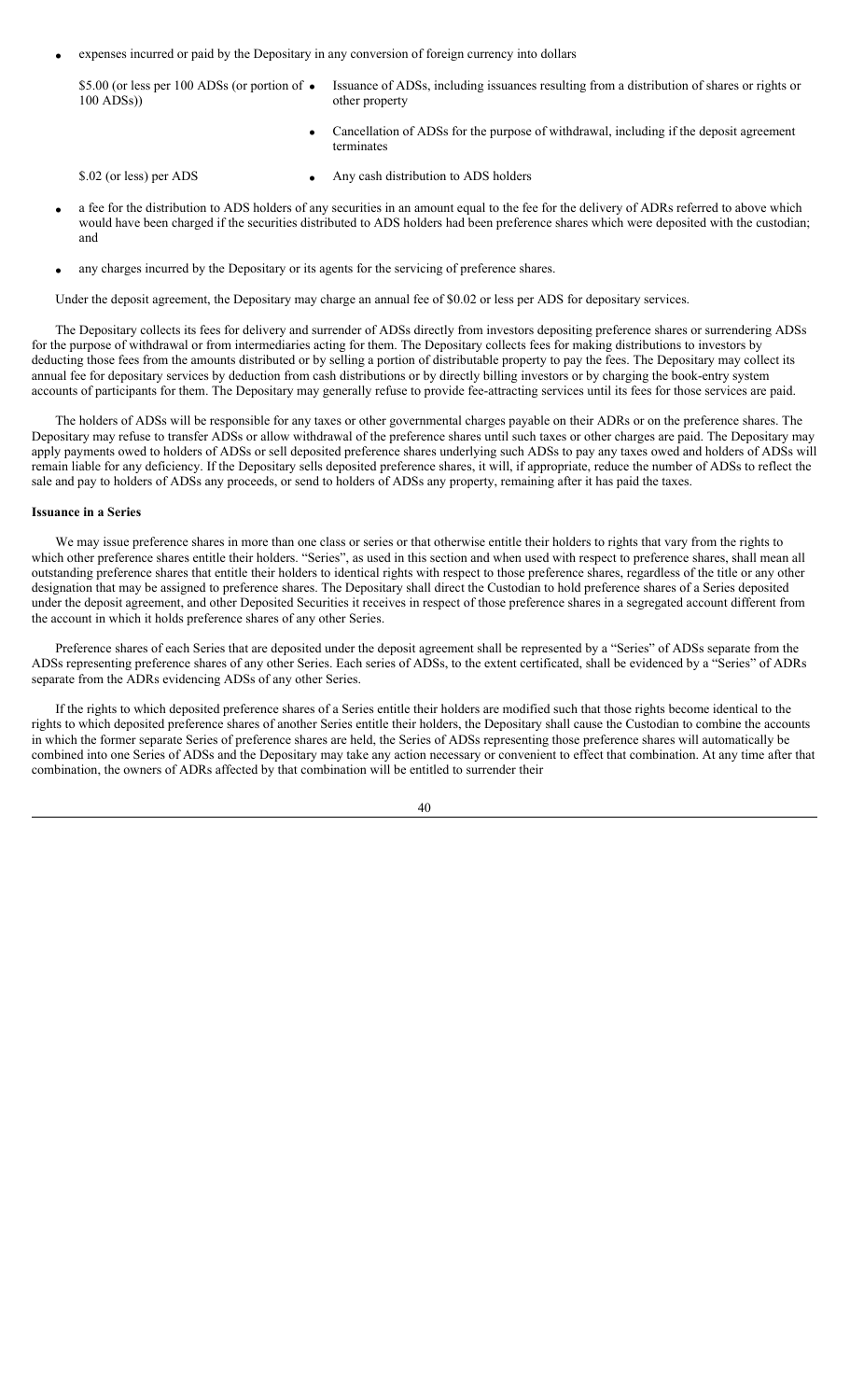ADRs to the Depositary and receive ADRs reflecting the designation of the ADSs owned by them as a result of that combination.

Holders of ADSs of a Series shall be entitled to rights under the deposit agreement only with respect to deposited preference shares of the corresponding Series and other Deposited Securities received in respect of deposited preference shares of that Series.

## **Direct Registration System**

ADSs not evidenced by ADRs shall be transferable as uncertificated registered securities under the laws of the State of New York.

The Direct Registration System ("DRS") and Profile Modification System ("Profile") will apply to uncertificated ADSs upon acceptance thereof to DRS by DTC. DRS is the system administered by DTC pursuant to which the Depositary may register the ownership of uncertificated ADSs, which ownership shall be evidenced by periodic statements sent by the Depositary to the owners entitled thereto. Profile is a required feature of DRS which allows a DTC participant, claiming to act on behalf of a registered holder of ADSs, to direct the Depositary to register a transfer of those ADSs to DTC or its nominee and to deliver those ADSs to the DTC account of that DTC participant without receipt by the Depositary of prior authorization from the ADS registered holder to register such transfer.

In connection with and in accordance with the arrangements and procedures relating to DRS/Profile, the parties to the deposit agreement understand that the Depositary will not verify, determine or otherwise ascertain that the DTC participant which is claiming to be acting on behalf of an ADS registered holder in requesting registration of transfer and delivery described in the paragraph above has the actual authority to act on behalf of the ADS registered holder (notwithstanding any requirements under the Uniform Commercial Code). In the deposit agreement, the parties agree that the Depositary's reliance on and compliance with instructions received by the Depositary through the DRS/Profile System and in accordance with the deposit agreement, shall not constitute negligence or bad faith on the part of the Depositary.

### **General**

Neither the Depositary nor we will be liable to ADS holders if prevented or forbidden or delayed by any present or future law of any country or by any governmental or regulatory authority or stock exchange, any present or future provision of the Articles of Association, any provision of any securities issued or distributed by us, or any act of God or war or terrorism or other circumstances beyond our or its control in performing our or its obligations under the deposit agreement. The obligations of each of us and the Depositary under the deposit agreement are expressly limited to performing our and its specified duties without negligence or bad faith.

The ADSs are transferable on the books of the Depositary or its agent. However, the Depositary may close the transfer books as to ADSs at any time when it deems it expedient to do so in connection with the performance of its duties or at our request. As a condition precedent to the execution and delivery, registration of transfer, split-up, combination or surrender of any ADSs or withdrawal of any preference shares, the Depositary or the Custodian may require the person presenting the ADSs or depositing the preference shares to pay a sum sufficient to reimburse it for any related tax or other governmental charge and any share transfer or registration fee and any applicable fees payable as provided in the deposit agreement. The Depositary may withhold any dividends or other distributions, or may sell for the account of the holder any part or all of the preference shares represented by the ADSs, and may apply those dividends or other distributions or the proceeds of any sale in payment of the tax or other governmental charge. The ADS holder will remain liable for any deficiency.

Any ADS holder may be required from time to time to furnish the Depositary or the Custodian with proof satisfactory to the Depositary of citizenship or residence, exchange control approval, information relating to the registration on our books or those that the registrar maintains for us for the preference shares in registered form, or other information, to execute certificates and to make representations and warranties that the Depositary deems necessary or proper. Until those requirements have been satisfied, the Depositary may withhold the delivery or registration of transfer of any ADSs or the distribution or sale of any dividend or other distribution or proceeds of any sale or distribution or the delivery of any deposited preference shares or other property related to the ADSs. The delivery or registration of transfer of ADSs may be suspended during any period when the transfer books of the

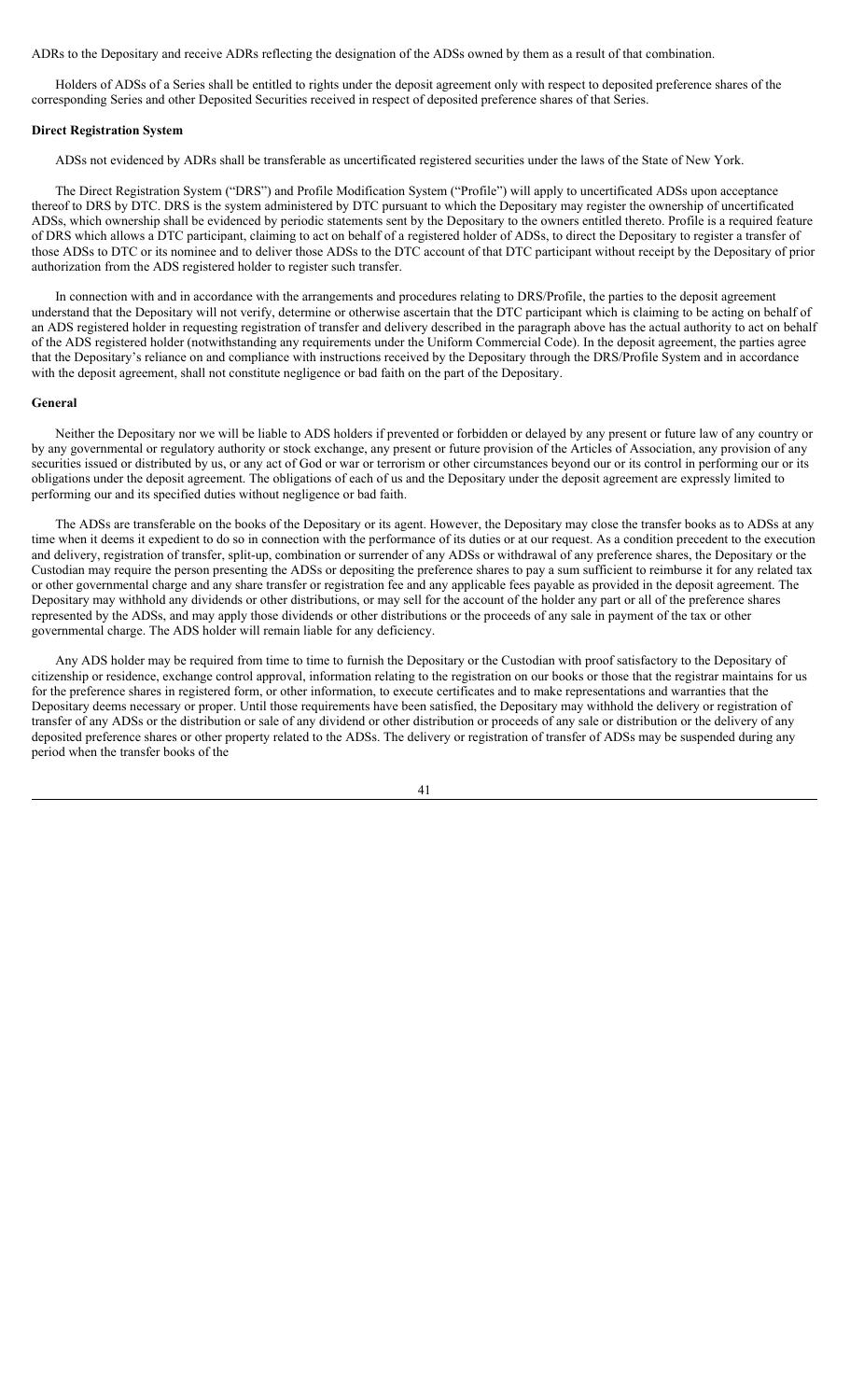Depositary are closed or if we or the Depositary deems it necessary or advisable. The surrender of outstanding ADSs and the withdrawal of preference shares may only be suspended as a result of:

- temporary delays caused by closing the transfer books or those of the Depositary or the deposit of preference shares in connection with voting at shareholder meetings, or the payment of dividends;
- the non-payment of fees, taxes and similar charges; and
- non-compliance with any U.S. or foreign laws or governmental regulations relating to the ADSs or to the withdrawal of preference shares.

# **PLAN OF DISTRIBUTION**

We may sell relevant securities to or through underwriters or dealers and also may sell all or part of such securities directly to other purchasers or through agents.

The distribution of the securities may be effected from time to time in one or more transactions at a fixed price or prices, which may be changed, or at market prices prevailing at the time of sale, at prices related to such prevailing market prices or at negotiated prices.

In connection with the sale of securities, we may compensate underwriters in the form of discounts, concessions or commissions or in any other way that the applicable prospectus supplement describes. Underwriters may sell securities to or through dealers, and the dealers may receive compensation in the form of discounts, concessions or commissions from the underwriters and/or commissions from the purchasers for whom they may act as agents. Underwriters, dealers and agents that participate in the distribution of securities may be deemed to be underwriters, and any discounts or commissions that we pay them and any profit on the resale of securities by them may be deemed to be underwriting discounts and commissions, under the Securities Act. Any such underwriter or agent will be identified, and any such compensation that we pay will be described, in the prospectus supplement.

Under agreements which we and the guarantor may enter into, we and the guarantor may be required to indemnify underwriters, dealers and agents who participate in the distribution of securities against certain liabilities, including liabilities under the Securities Act.

Unless a prospectus supplement specifies otherwise, we will not offer any securities or any investments representing securities, including ADSs, of any series to the public in the United Kingdom. Unless otherwise specified in any agreement which we and the guarantor may enter into, underwriters, dealers and/or agents in relation to the distribution of securities or any investments representing securities, including ADSs, of any series and subject to the terms of any such agreement, any underwriter, dealer or agent in connection with an offering of securities or any investments representing securities, including ADSs, of any series will represent and agree that:

- it has complied and will comply with all applicable provisions of the Financial Services and Markets Act 2000 (the "FSMA") with respect to anything done by it in relation to the securities or any investments representing securities, including ADSs, of such series in, from or otherwise involving the U.K.; and
- it has only communicated or caused to be communicated and will only communicate or cause to be communicated any invitation or inducement to engage in investment activity (within the meaning of Section 21 of the FSMA) received by it in connection with the issue or sale of the securities or any investments representing the securities (including ADSs) (including without limitation the registration statement, the prospectus, any preliminary prospectus, any ADS registration statement or any ADS prospectus) in circumstances in which Section 21(1) of the FSMA does not, or, in the case of Lloyds Bank, would not if Lloyds Bank was not an authorized person), not apply to the issuer of the securities.

Each new series of debt securities, capital securities or preference shares will be a new issue of securities with no established trading market. If securities of a particular series are not listed on a U.S. national securities exchange, certain broker-dealers may make a market in those securities, but will not be obligated to do so and may discontinue any market making at any time without notice. We cannot give any assurance that any broker-dealer will make a market in securities of any series or as to the liquidity of the trading market for those securities.

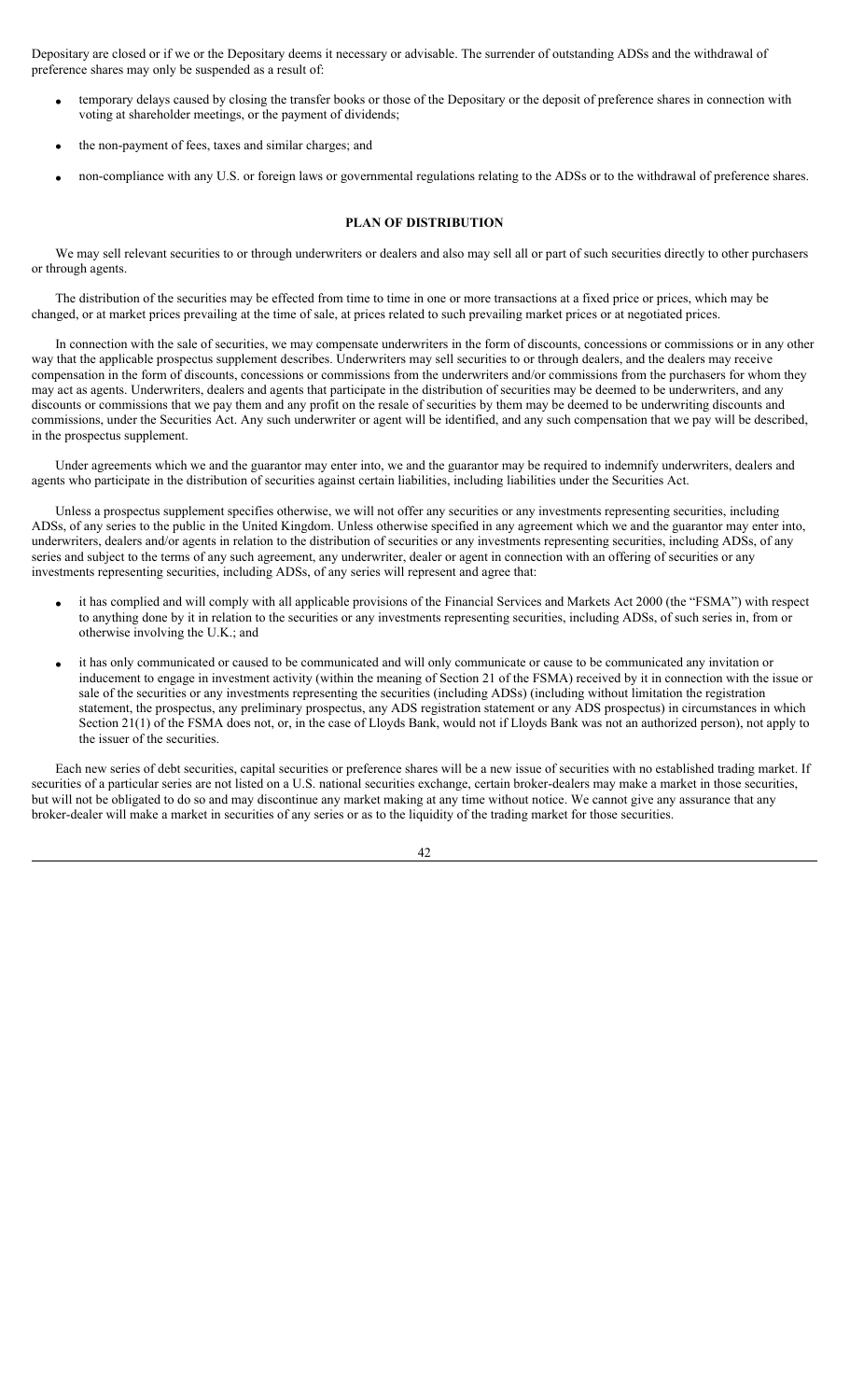To the extent an initial offering of the securities will be distributed by an affiliate of ours, each such offering of securities must be conducted in compliance with the requirements of Rule 5121 of the Financial Industry Regulatory Authority, Inc. ("FINRA"), regarding a FINRA member firm's distribution of securities of an affiliate and related conflicts of interest. No underwriter, selling agent or dealer utilized in the initial offering of securities who is an affiliate of ours will confirm sales to accounts over which it exercises discretionary authority without the prior specific written approval of its customer. Following the initial distribution of any of these securities, affiliates of ours may offer and sell these securities in the course of their businesses as broker-dealers. Such affiliates may act as principals or agents in these transactions and may make any sales at varying prices related to prevailing market prices at the time of sale or otherwise. Such affiliates may also use this prospectus in connection with these transactions. None of our affiliates is obligated to make a market in any of these securities and may discontinue any market-making activities at any time without notice.

Any underwriter, selling agent or dealer utilized in the initial offering of securities will not confirm sales to accounts over which it exercises discretionary authority without the prior specific written approval of its customer.

### **Delayed Delivery Arrangements**

If so indicated in the prospectus supplement, we may authorize underwriters or other persons acting as their agents to solicit offers by certain institutions to purchase debt securities, capital securities or preference shares from them pursuant to contracts providing for payment and delivery on a future date. Institutions with which such contracts may be made include commercial and savings banks, insurance companies, educational and charitable institutions and others, but in all cases such institutions must be approved by us. The obligations of any purchaser under any such contract will be subject to the condition that the purchase of the offered securities shall not at the time of delivery be prohibited under the laws of the jurisdiction to which such purchaser is subject. The underwriters and such other agents will not have any responsibility in respect of the validity or performance of such contracts.

#### **LEGAL OPINIONS**

Our United States counsel, Davis Polk & Wardwell London LLP, will pass upon certain legal matters relating to the securities under U.S. federal securities laws and New York law. Our English counsel, Linklaters LLP, will pass upon the validity under English law of the debt securities issued by Lloyds Bank and the subordination provisions of the subordinated debt securities. Our Scottish counsel, CMS Cameron McKenna LLP, will pass upon certain matters of Scots law relating to the validity under Scots law of the debt securities, the capital securities and the preference shares issued by LBG, the subordination provisions of the subordinated debt securities issued by LBG, the guarantees of the debt securities issued by Lloyds Bank and the subordination provisions of the guarantees of the subordinated debt securities issued by Lloyds Bank.

### **EXPERTS**

The consolidated financial statements and management's assessment of the effectiveness of internal control over financial reporting (which is included in Management's Report on Internal Control over Financial Reporting) incorporated in this prospectus by reference to the Annual Report of LBG on Form 20-F for the year ended December 31, 2015 have been so incorporated in reliance on the report of PricewaterhouseCoopers LLP, an independent registered public accounting firm, given on the authority of said firm as experts in auditing and accounting.

# **ENFORCEMENT OF CIVIL LIABILITIES**

LBG and Lloyds Bank are public limited companies incorporated and registered in Scotland and England, respectively. All of LBG's and Lloyds Bank's directors and executive officers, and certain experts named in this prospectus, reside outside the United States. All or a substantial portion of LBG's and Lloyds Bank's assets and the assets of those non-resident persons are located outside the United States. As a result, it may not be possible for investors (i) to effect service of process within the United States upon LBG, Lloyds Bank or those persons or (ii) to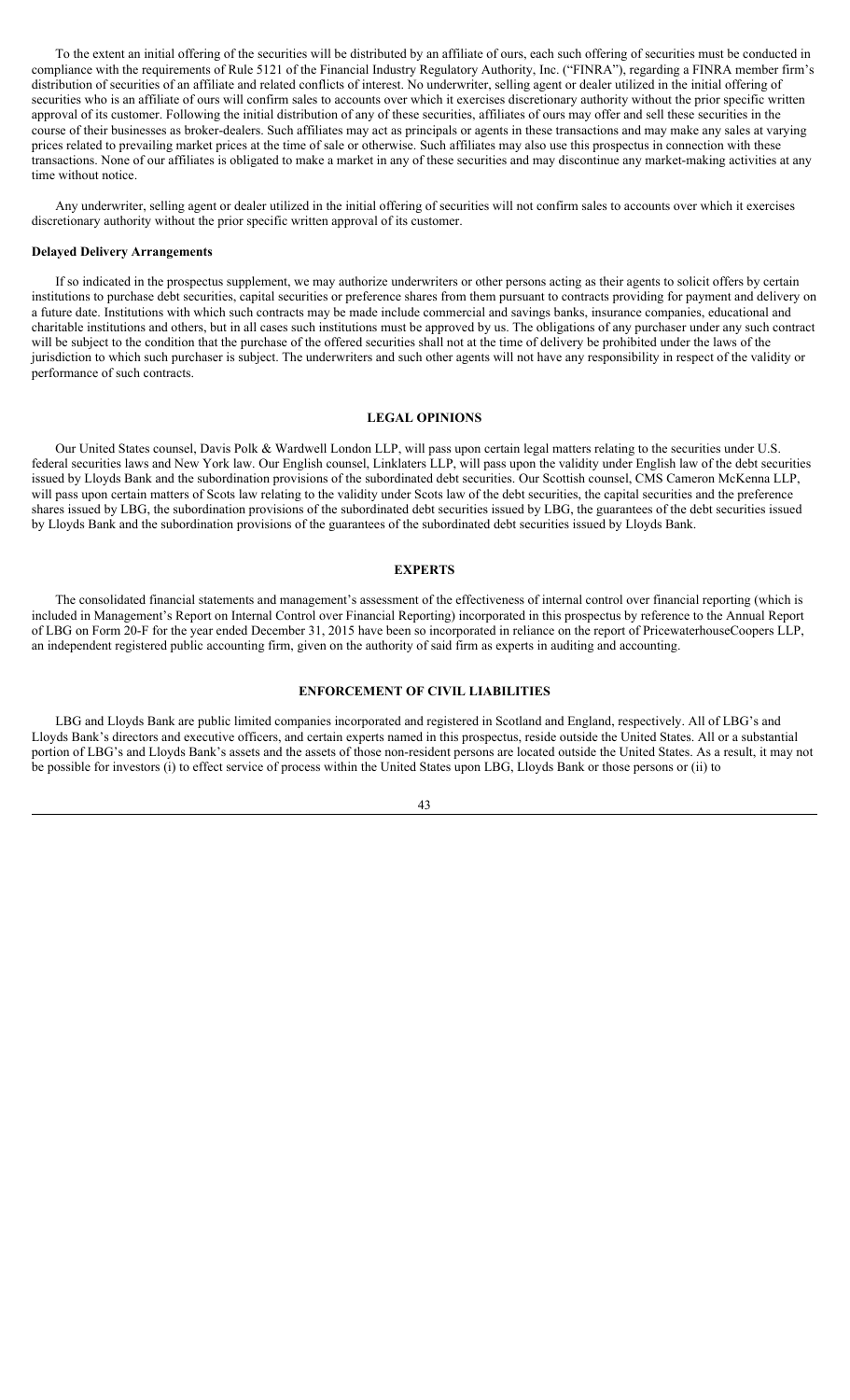enforce against LBG, Lloyds Bank or those persons judgments obtained in U.S. courts predicated upon the civil liability provisions of the federal securities laws of the United States. We have been advised by our Scottish counsel, CMS Cameron McKenna LLP (as to Scots law) and our English counsel, Linklaters LLP (as to English law) that, both in original actions and in actions for the enforcement of judgments of U.S. courts, there is doubt as to whether civil liabilities predicated solely upon the U.S. federal securities laws are enforceable in England and Scotland, as the case may be.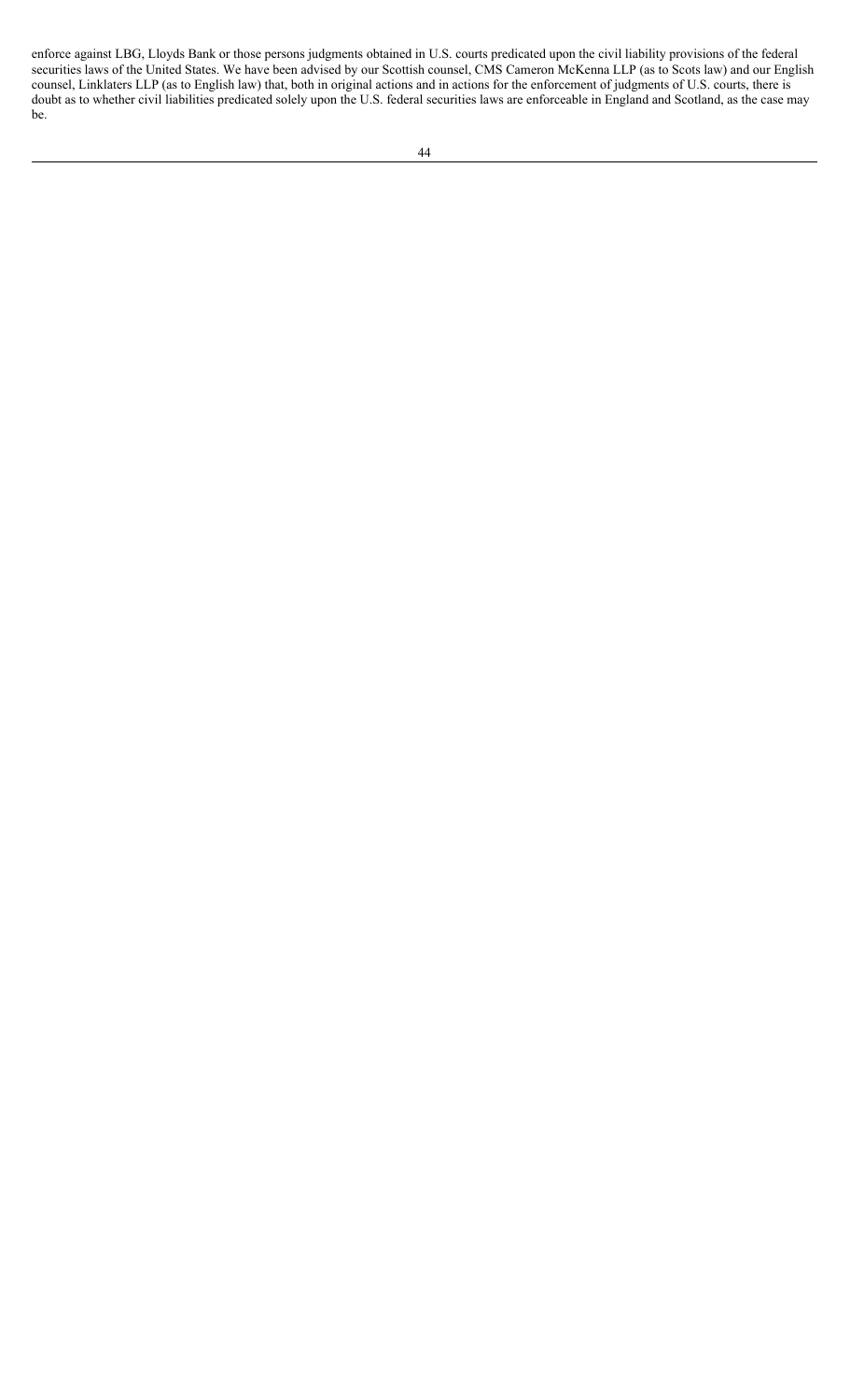## **WHERE YOU CAN FIND MORE INFORMATION**

### **Ongoing Reporting**

LBG is subject to the informational requirements of the Exchange Act and in accordance therewith, LBG files reports and other information with the SEC. You can read and copy these reports and other information at the SEC's Public Reference Room at 100 F Street, N.E., Room 1580, Washington, D.C. 20549, United States. You may call the SEC at 1-800-SEC-0330 for further information on the Public Reference Room. The SEC also maintains a website at http://www.sec.gov which contains in electronic form each of the reports and other information that we have filed electronically with the SEC. You can also read this material at the offices of The New York Stock Exchange, 20 Broad Street, New York, New York 10005, United States on which certain of LBG's securities are listed.

We will provide the trustee for any debt securities and the capital securities and the ADS depositary for any preference shares and ordinary shares with our annual reports, which will include a description of operations and our annual audited consolidated financial statements. We will also provide any trustee or ADS depositary with interim reports that will include unaudited interim summary consolidated financial information. Upon receipt, if we so request, the trustee or the ADS depositary will mail the reports to all record holders of the debt securities, capital securities, ordinary shares, preference shares or ADSs. In addition, we will provide the trustee or the ADS depositary with all notices of meetings at which holders of debt securities, capital securities, ordinary shares or preference shares are entitled to vote, and all other reports and communications that are made generally available to holders of debt securities, capital securities, ordinary shares or preference shares.

### **Registration Statement**

This prospectus is part of a registration statement filed with the SEC. As exhibits to the registration statement, we have also filed or incorporated by reference the indentures, the ADS deposit agreement and our Articles of Association have also been filed. Statements contained in this prospectus as to the contents of any contract or other document referred to in this prospectus are not necessarily complete, and in each instance reference is made to the copy of such contract or other document filed as an exhibit to the registration statement, each such statement being qualified in all respects by such reference. For further information, you should refer to the registration statement. You can obtain the full registration statement from the SEC or from us.

#### **INCORPORATION OF DOCUMENTS BY REFERENCE**

The SEC allows us to "incorporate by reference" the information that we file with the SEC. This permits us to disclose important information to you by referring to these filed documents. Any information referred to in this way is considered part of this prospectus, and any information that we file with the SEC after the date of this prospectus will automatically be deemed to update and supersede this information.

We incorporate by reference (i) LBG's Annual Report on Form 20-F for the fiscal year ended December 31, 2015 filed with the SEC on March 8, 2016; (ii) LBG's report on Form 6-K filed with the SEC on April 28, 2016 including the interim results for LBG for the three months ended March 31, 2016; and (iii) LBG's report on Form 6-K filed with the SEC on April 28, 2016 disclosing LBG's capitalisation as at March 31, 2016. We also incorporate by reference all subsequent Annual Reports filed on Form 20-F and any future filings made with the SEC under Sections 13(a), 13(c), 14 or 15(d) of the Exchange Act and certain reports on Form 6-K, if they state that they are incorporated by reference into this prospectus, that we furnish to the SEC after the date of this prospectus and until we or any underwriters sell all of the securities.

Upon written or oral request, we will provide free of charge a copy of any or all of the documents that we incorporate by reference into this prospectus, other than exhibits which are not specifically incorporated by reference into this prospectus. To obtain copies you should contact us at Investor Relations, 25 Gresham Street, London EC2V 7HN, United Kingdom or by telephone at +44 (0) 207 356 1273.